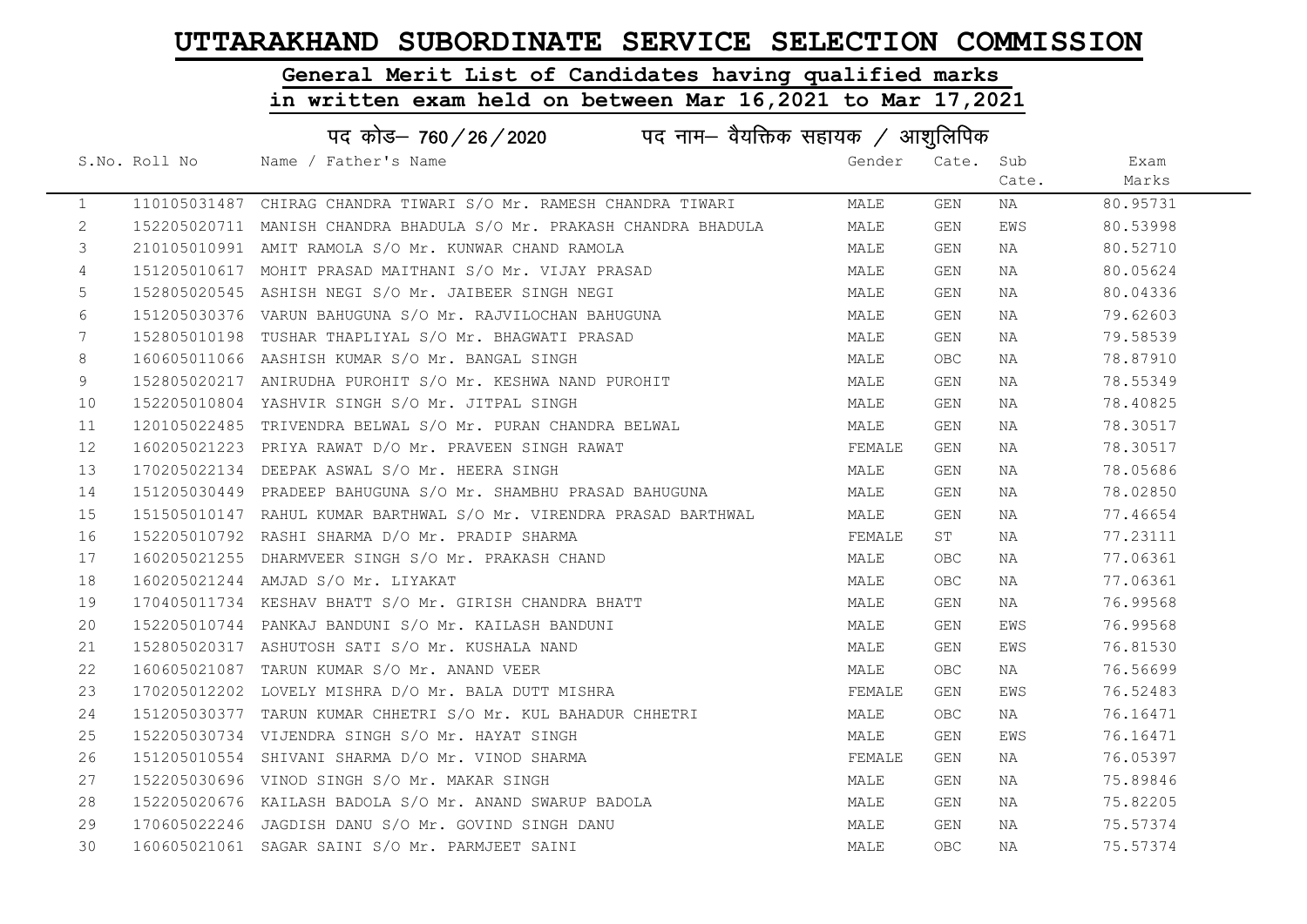# General Merit List of Candidates having qualified marks

|    |               | पद कोड– 760/26/2020<br>पद नाम– वैयक्तिक सहायक / आशुलिपिक     |        |            |         |          |
|----|---------------|--------------------------------------------------------------|--------|------------|---------|----------|
|    | S.No. Roll No | Name / Father's Name                                         | Gender | Cate. Sub  |         | Exam     |
|    |               |                                                              |        |            | Cate.   | Marks    |
| 31 |               | 170405021743 NARENDRA SINGH S/O Mr. KUBER SINGH              | MALE   | GEN        | EWS     | 75.32543 |
| 32 |               | 170405021903 SUMAN SHEKHAR JOSHI S/O Mr. BIHARI LAL JOSHI    | MALE   | GEN        | NA      | 75.07712 |
| 33 |               | 152205020707 HEMWANTI S/O Mr. DAYAKRISHNA MISHRA             | MALE   | GEN        | NA      | 75.07712 |
| 34 |               | 170405021857 VIVEK PANDEY S/O Mr. GANESH DATT                | MALE   | GEN        | NA      | 75.07712 |
| 35 |               | 170505011591 PANKAJ BHATT S/O Mr. KESHAV DATT                | MALE   | GEN        | NA      | 74.87683 |
| 36 |               | 152205030804 RENU PANT D/O Mr. GOVIND BALLABH PANT           | FEMALE | GEN        | NA      | 74.83344 |
| 37 |               | 180205032618 MANOJ KUMAR S/O Mr. SUNDAR LAL                  | MALE   | GEN        | NA      | 74.83344 |
| 38 |               | 151505020111 ADITYA PAINYULI S/O Mr. RAKESH PRASAD PAINYULI  | MALE   | <b>GEN</b> | NA      | 74.82881 |
| 39 |               | 190105022563 BARKHA PUNETHA D/O Mr. BIPIN PUNETHA            | FEMALE | GEN        | NA      | 74.82881 |
| 40 |               | 170305021976 HARSHITA ADHIKARI D/O Mr. HARSH SINGH ADHIKARI  | FEMALE | GEN        | EWS     | 74.82881 |
| 41 |               | 170305032004 ROSHAN SINGH S/O Mr. MAN SINGH                  | MALE   | GEN        | EX-ARMY | 74.56718 |
| 42 |               | 160305031272 AMITA D/O Mr. RAJKUMAR                          | FEMALE | GEN        | EWS     | 74.56718 |
| 43 |               | 152205030711 SHIVANI DHASMANA D/O Mr. VIJAY DHASMANA         | FEMALE | GEN        | NA      | 74.56718 |
| 44 |               | 151205030515 LOKESH SINGH DHAMI S/O Mr. KISHAN SINGH         | MALE   | GEN        | EWS     | 74.56718 |
| 45 |               | 152805020374 SHANI DUTT S/O Mr. KHEMANAND                    | MALE   | GEN        | NA      | 74.33218 |
| 46 |               | 152805020607 VARSHA D/O Mr. RAJENDRA PRASAD SATI             | FEMALE | GEN        | NA      | 74.33218 |
| 47 |               | 170605022292 MAUNI SINGH S/O Mr. TEJPAL SINGH                | MALE   | SC         | ΝA      | 74.33218 |
| 48 |               | 152805010226 YOGENDRA SINGH S/O Mr. SATYAPAL SINGH           | MALE   | GEN        | NA      | 74.17055 |
| 49 |               | 152805020267 SWATI DHYANI D/O Mr. TRILOCK CHAND DHYANI       | FEMALE | GEN        | NA      | 74.08387 |
| 50 |               | 152205020762 SANJAY SINGH S/O Mr. SATYAPAL SINGH             | MALE   | GEN        | NA      | 74.08387 |
| 51 |               | 170305022039 AKHILESH JOSHI S/O Mr. ISHWARI DATT JOSHI       | MALE   | GEN        | NA      | 74.08387 |
| 52 |               | 152205030713 JEEVAN CHANDRA JOSHI S/O Mr. RAVI SHANKAR JOSHI | MALE   | GEN        | NA      | 74.03467 |
| 53 |               | 160305021381 BHUPENDRA SINGH S/O Mr. PAR SINGH               | MALE   | GEN        | NA      | 73.83556 |
| 54 |               | 152805020445 RAJENDRA SINGH S/O Mr. HEERA SINGH              | MALE   | GEN        | EWS     | 73.83556 |
| 55 |               | 190105032355 BIPIN BHATT S/O Mr. JAYANAND BHATT              | MALE   | <b>OBC</b> | ΝA      | 73.76841 |
| 56 |               | 210105030990 NEERAJ KUMAR S/O Mr. NATHI RAM                  | MALE   | <b>OBC</b> | NA      | 73.76841 |
| 57 |               | 230205012654 SHIVAM SINGH S/O Mr. SHAILENDRA SINGH           | MALE   | <b>OBC</b> | NA      | 73.69970 |
| 58 |               | 190105022551 MANOJ SINGH RAWAL S/O Mr. GOVIND SINGH          | MALE   | GEN        | NA      | 73.58725 |
| 59 |               | 170705022359 KM NEHA D/O Mr. TIKARAM                         | FEMALE | SC         | NA      | 73.58725 |
| 60 |               | 151205030523 SATYAKAM KUMAR S/O Mr. SUKHDEV KUMAR            | MALE   | OBC        | ΝA      | 73.50216 |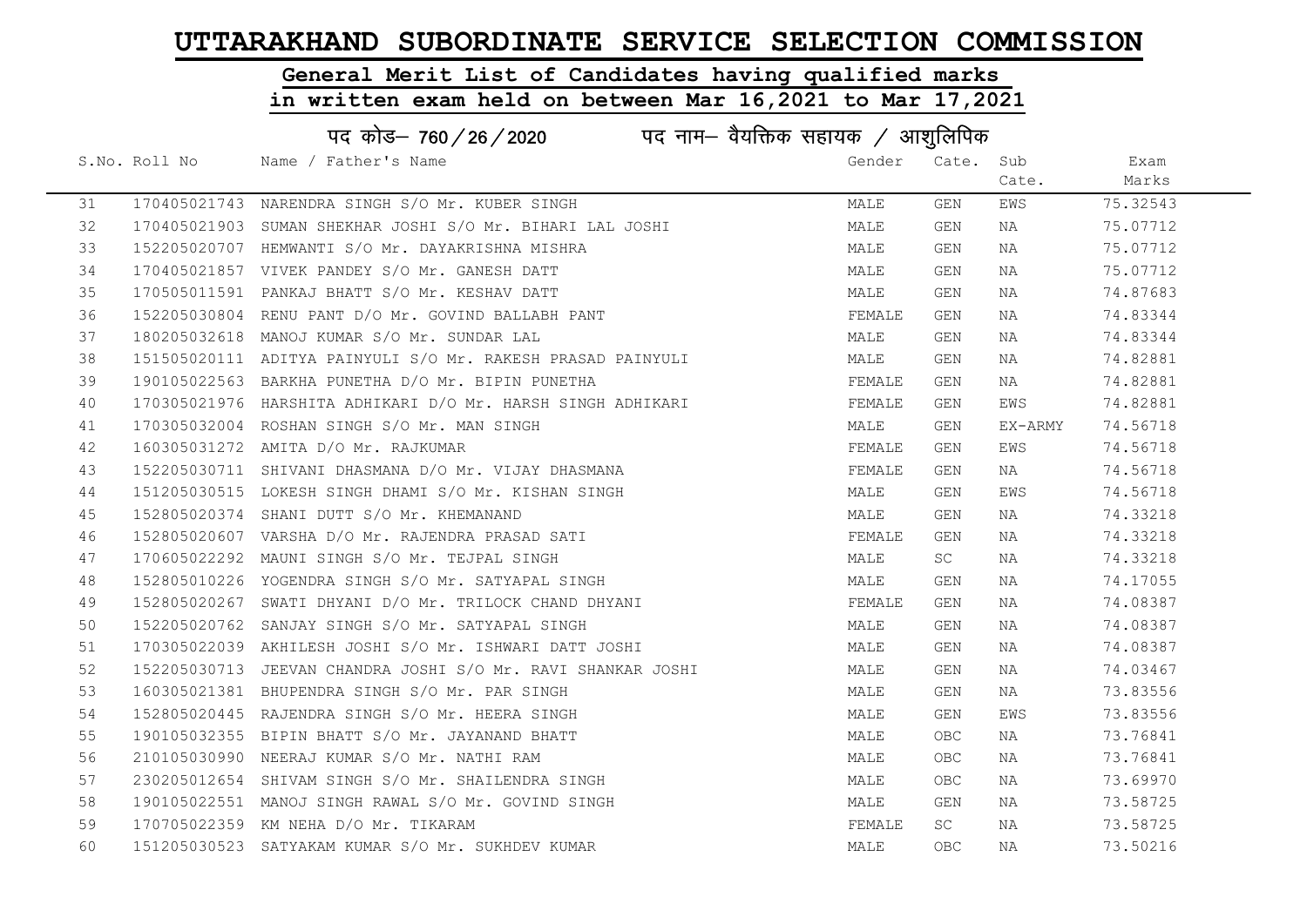# General Merit List of Candidates having qualified marks

|    | पद कोड– 760/26/2020<br>पद नाम— वैयक्तिक सहायक / आशुलिपिक |                                                                    |        |            |       |          |  |  |
|----|----------------------------------------------------------|--------------------------------------------------------------------|--------|------------|-------|----------|--|--|
|    | S.No. Roll No                                            | Name / Father's Name                                               | Gender | Cate. Sub  |       | Exam     |  |  |
|    |                                                          |                                                                    |        |            | Cate. | Marks    |  |  |
| 61 |                                                          | 152805030162 KM RENU JOSHI D/O Mr. GANESH DUTT JOSHI               | FEMALE | GEN        | EWS   | 73.50216 |  |  |
| 62 |                                                          | 170605022213 DINESH SINGH BISHT S/O Mr. BACHCHI SINGH BISHT        | MALE   | GEN        | EWS   | 73.33893 |  |  |
| 63 |                                                          | 151505030047 PREETI D/O Mr. KAILASH CHANDRA JUYAL                  | FEMALE | GEN        | NA    | 73.23590 |  |  |
| 64 |                                                          | 161305031365 ALI KHAN S/O Mr. MUNTJIR                              | MALE   | OBC.       | NA    | 73.23590 |  |  |
| 65 |                                                          | 170505021519 MANOJ KUMAR S/O Mr. HARI RAM                          | MALE   | <b>SC</b>  | NA    | 73.09062 |  |  |
| 66 |                                                          | 151505020097 ARVIND SINGH S/O Mr. NAIN SINGH                       | MALE   | <b>OBC</b> | NA    | 72.84231 |  |  |
| 67 |                                                          | 152205020689 RAHUL THAPLIYAL S/O Mr. INDRESH THAPLIYAL             | MALE   | GEN        | NA    | 72.84231 |  |  |
| 68 |                                                          | 170505031533 RAJESH CHANDRA S/O Mr. SHIV DATT KOTWAL               | MALE   | GEN        | EWS   | 72.70339 |  |  |
| 69 |                                                          | 151205030562 SANJAY DOBHAL S/O Mr. PREMDUTT DOBHAL                 | MALE   | GEN        | NA    | 72.70339 |  |  |
| 70 |                                                          | 170405031721 TARUNA CHAUHAN D/O Mr. ARVIND KUMAR                   | FEMALE | GEN        | NA    | 72.70339 |  |  |
| 71 |                                                          | 160305021349 GAGANDEEP SINGH S/O Mr. BHOLA SINGH                   | MALE   | GEN        | NA    | 72.59400 |  |  |
| 72 |                                                          | 170605012249 AJAY KUMAR YADAV S/O Mr. RAKESH KUMAR YADAV           | MALE   | <b>OBC</b> | NA    | 72.52256 |  |  |
| 73 |                                                          | 151205010433 AJAY BISHT S/O Mr. BACHI SINGH                        | MALE   | GEN        | NA    | 72.52256 |  |  |
| 74 |                                                          | 170505011543 VINOD CHANDRA TRIPATHI S/O Mr. MOHAN CHANDRA TRIPATHI | MALE   | GEN        | NA    | 72.52256 |  |  |
| 75 |                                                          | 160205031207 AMIT SINGH S/O Mr. RANVIR SINGH                       | MALE   | GEN        | EWS   | 72.43714 |  |  |
| 76 |                                                          | 152805030158 AJEET SINGH KAINTURA S/O Mr. GOPAL SINGH KAINTURA     | MALE   | OBC.       | NA    | 72.43714 |  |  |
| 77 |                                                          | 170405031816 SAURAV PATHAK S/O Mr. GOKULANAND                      | MALE   | GEN        | NA    | 72.43714 |  |  |
| 78 |                                                          | 160305021303 HIMANSHU CHAUHAN S/O Mr. SULEKH CHAND                 | MALE   | GEN        | NA    | 72.34569 |  |  |
| 79 |                                                          | 161305011399 SANDEEP KUMAR S/O Mr. RAMNATH                         | MALE   | SC         | ΝA    | 72.28713 |  |  |
| 80 |                                                          | 151505010034 MANOJ S/O Mr. SHIVANANAD BHADRI                       | MALE   | GEN        | NA    | 72.28713 |  |  |
| 81 |                                                          | 170505031538 PRAMOD KUMAR S/O Mr. HARISH CHANDRA                   | MALE   | GEN        | ΝA    | 72.17088 |  |  |
| 82 |                                                          | 152205030664 ARUN PRASAD JOSHI S/O Mr. RAKESH PRASAD JOSHI         | MALE   | <b>OBC</b> | NA    | 72.17088 |  |  |
| 83 |                                                          | 152805020465 DIKSHA CHAUHAN D/O Mr. BALDEV SINGH CHAUHAN           | FEMALE | OBC        | NA    | 72.09737 |  |  |
| 84 |                                                          | 152205010728 RAVINDRA SINGH S/O Mr. RANBEER SINGH GUSAIN           | MALE   | GEN        | EWS   | 72.05170 |  |  |
| 85 |                                                          | 161305011417 SHUBHAM KUMAR S/O Mr. RANDHIR SINGH                   | MALE   | OBC.       | ΝA    | 72.05170 |  |  |
| 86 |                                                          | 170605012258 KHIMESH S/O Mr. TARADUTT                              | MALE   | GEN        | NA    | 72.05170 |  |  |
| 87 |                                                          | 120105032323 KULDEEP SINGH PAPOLA S/O Mr. SHOBAN SINGH PAPOLA      | MALE   | GEN        | EWS   | 71.90463 |  |  |
| 88 |                                                          | 210105030940 VINOD PANWAR S/O Mr. PURUSHOTTAM SINGH PANWAR         | MALE   | OBC        | NA    | 71.90463 |  |  |
| 89 |                                                          | 152205020810 VIPIN CHAUHAN S/O Mr. BHARAT SINGH CHAUHAN            | MALE   | GEN        | NA    | 71.84906 |  |  |
| 90 |                                                          | 160605021119 SUMIT KUMAR S/O Mr. PRADEEP KUMAR                     | MALE   | <b>OBC</b> | NA    | 71.84906 |  |  |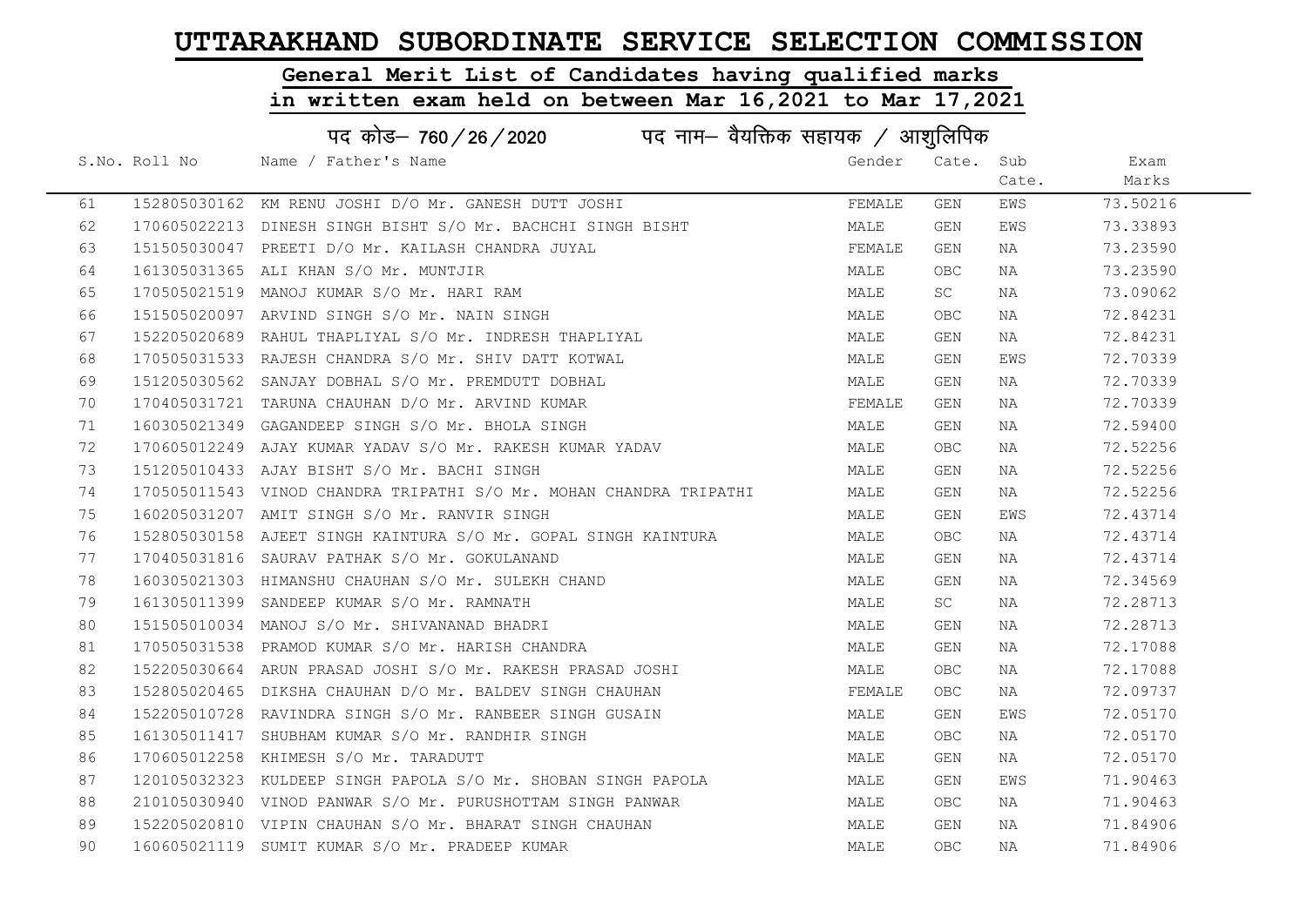# General Merit List of Candidates having qualified marks

|     | पद कोड़– 760 / 26 / 2020 पद नाम– वैयक्तिक सहायक / आशुलिपिक |                                                                       |        |            |       |          |  |  |
|-----|------------------------------------------------------------|-----------------------------------------------------------------------|--------|------------|-------|----------|--|--|
|     | S.No. Roll No                                              | Name / Father's Name                                                  | Gender | Cate.      | Sub   | Exam     |  |  |
|     |                                                            |                                                                       |        |            | Cate. | Marks    |  |  |
| 91  |                                                            | 151205010517 ANKIT SINGH BISHT S/O Mr. RAM SINGH BISHT                | MALE   | GEN        | EWS   | 71.81627 |  |  |
| 92  |                                                            | 170605012243 SUNIL KUMAR S/O Mr. RAM MAHESH                           | MALE   | SC         | NA    | 71.81627 |  |  |
| 93  |                                                            | 152205010639 HIMANI D/O Mr. TAJWAR SINGH RAWAT                        | FEMALE | GEN        | NA    | 71.81627 |  |  |
| 94  |                                                            | 210105031013 VIPIN GUSAIN S/O Mr. VIKRAM SINGH GUSAIN                 | MALE   | GEN        | NA    | 71.63837 |  |  |
| 95  |                                                            | 160205021189 BALWANT SINGH KANWAL S/O Mr. DAN SINGH KANWAL            | MALE   | GEN        | NA    | 71.60075 |  |  |
| 96  |                                                            | 110105021500 ASHISH KOTNALA S/O Mr. SURENDRA DUTT KOTNALA             | MALE   | GEN        | NA    | 71.60075 |  |  |
| 97  |                                                            | 170405021834 NEERAJ SINGH MEHTA S/O Mr. BHUPAL SINGH MEHTA            | MALE   | GEN        | EWS   | 71.60075 |  |  |
| 98  |                                                            | 151505010104 KAMAL NAUTIYAL S/O Mr. SHANTI PRASAD                     | MALE   | <b>OBC</b> | NA    | 71.58085 |  |  |
| 99  |                                                            | 170405031847 AJAY KUMAR S/O Mr. GAJRAM SINGH                          | MALE   | SC         | NA    | 71.37212 |  |  |
| 100 |                                                            | 170405021708 BHUPESH KUMAR KESHARWANI S/O Mr. KALLU PRASAD KESHARWANI | MALE   | GEN        | EWS   | 71.35244 |  |  |
| 101 |                                                            | 170505021655 MOHD IRFAN S/O Mr. MOHD SHAMSHAD                         | MALE   | <b>OBC</b> | NA    | 71.35244 |  |  |
| 102 |                                                            | 230205012633 KM MEENAKSHI D/O Mr. SOHAN PAL SINGH RANA                | FEMALE | <b>OBC</b> | NA    | 71.34542 |  |  |
| 103 |                                                            | 152805010233 BANGAL SINGH S/O Mr. MAHI PAL SINGH                      | MALE   | <b>SC</b>  | NA    | 71.34542 |  |  |
| 104 |                                                            | 152205010691 SANTOSH S/O Mr. KUNWAR SINGH                             | MALE   | GEN        | NA    | 71.10999 |  |  |
| 105 |                                                            | 170305011973 PURAN CHANDRA S/O Mr. RAMESH CHANDRA JOSHI               | MALE   | GEN        | NA    | 71.10999 |  |  |
| 106 |                                                            | 161305031371 SUDEEP DEVALIYAL S/O Mr. S P DEVALIYAL                   | MALE   | GEN        | NA    | 71.10586 |  |  |
| 107 |                                                            | 152805030260 SURAJ PRAKASH S/O Mr. RAM CHANDRA                        | MALE   | <b>OBC</b> | NA    | 71.10586 |  |  |
| 108 |                                                            | 152205020700 ANITA MAINDOLA D/O Mr. RADHA BALLABH MAINDOLA            | FEMALE | GEN        | NA    | 71.10413 |  |  |
| 109 |                                                            | 170505011572 KAMINI ARYA D/O Mr. HARISH PRASAD                        | FEMALE | SC         | NA    | 70.87456 |  |  |
| 110 |                                                            | 170305012031 KAPIL GAHTORI S/O Mr. JAGDISH GAHTORI                    | MALE   | GEN        | EWS   | 70.87456 |  |  |
| 111 |                                                            | 152805010328 AMIT SINGH S/O Mr. PAR SINGH                             | MALE   | OBC.       | NA    | 70.87456 |  |  |
| 112 |                                                            | 151205010462 UJJWAL S/O Mr. RAMESH PRASAD BHATT                       | MALE   | <b>OBC</b> | NA    | 70.87456 |  |  |
| 113 |                                                            | 170305022005 ARVIND KUMAR S/O Mr. AMAR SINGH                          | MALE   | SC         | NA    | 70.85581 |  |  |
| 114 |                                                            | 151505030005 POOJA D/O Mr. YASHPAL SINGH                              | FEMALE | GEN        | NA    | 70.83961 |  |  |
| 115 |                                                            | 110105011474 NEERAJ SINGH POONA S/O Mr. PRATAP SINGH POONA            | MALE   | GEN        | EWS   | 70.63914 |  |  |
| 116 |                                                            | 170305012011 MOHD NAJIR S/O Mr. SHAFEEO AHAMAD                        | MALE   | <b>OBC</b> | NA    | 70.63914 |  |  |
| 117 |                                                            | 152205020767 PREETAM SINGH S/O Mr. HUKAM SINGH MEHAR                  | MALE   | GEN        | NA    | 70.60750 |  |  |
| 118 |                                                            | 190105022544 VINOD KUMAR CHAISAR S/O Mr. AAN SINGH CHAISAR            | MALE   | <b>OBC</b> | NA    | 70.60750 |  |  |
| 119 |                                                            | 152205020704 SHEESHPAL SINGH S/O Mr. SOBAN SINGH                      | MALE   | <b>OBC</b> | NA    | 70.60750 |  |  |
| 120 |                                                            | 152805020255 VIKRAM NEGI S/O Mr. UMED SINGH NEGI                      | MALE   | GEN        | NA    | 70.60750 |  |  |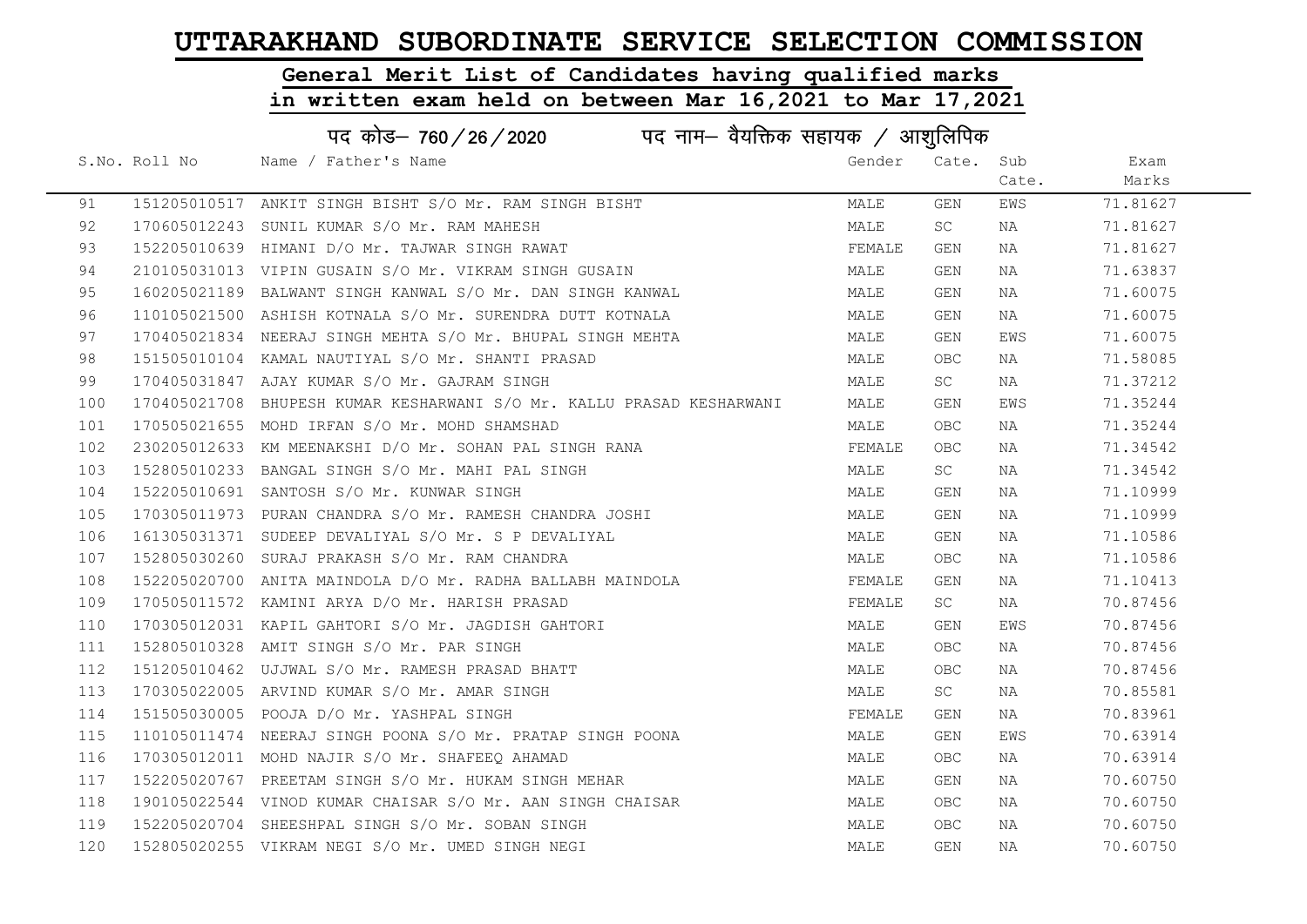# General Merit List of Candidates having qualified marks

|     | पद कोड– 760 / 26 / 2020 पद नाम– वैयक्तिक सहायक / आशुलिपिक |                                                                      |        |           |       |          |  |  |
|-----|-----------------------------------------------------------|----------------------------------------------------------------------|--------|-----------|-------|----------|--|--|
|     | S.No. Roll No                                             | Name / Father's Name                                                 | Gender | Cate.     | Sub   | Exam     |  |  |
|     |                                                           |                                                                      |        |           | Cate. | Marks    |  |  |
| 121 |                                                           | 160605021023 SUMIT KUMAR S/O Mr. NARENDRA SINGH                      | MALE   | GEN       | EWS   | 70.60750 |  |  |
| 122 |                                                           | 152805020489 YOGESH KUMAR S/O Mr. RAMCHANDRA                         | MALE   | OBC.      | NA    | 70.60750 |  |  |
| 123 |                                                           | 170205032175 TRILOCHAN DWIVEDI S/O Mr. KEDAR DATT DWIVEDI            | MALE   | OBC.      | NA    | 70.57335 |  |  |
| 124 |                                                           | 151205030340 VISHAL KUMAR S/O Mr. SUKHRAM                            | MALE   | <b>SC</b> | NA    | 70.57335 |  |  |
| 125 |                                                           | 160205031243 SARITA D/O Mr. NARESH KUMAR KASHYAP                     | FEMALE | GEN       | NA    | 70.57335 |  |  |
| 126 |                                                           | 120105012503 DEVENDRA SINGH BHAURIYAL S/O Mr. NAIN SINGH             | MALE   | GEN       | NA    | 70.40371 |  |  |
| 127 |                                                           | 210105010973 YASHPAL SINGH S/O Mr. SHOORVEER SINGH RAWAT             | MALE   | GEN       | NA    | 70.40371 |  |  |
| 128 |                                                           | 151205010412 ARUN SINGH S/O Mr. MAHIPAL SINGH                        | MALE   | GEN       | NA    | 70.40371 |  |  |
| 129 |                                                           | 170205012140 ROHIT SAGAR S/O Mr. NAND KISHOR                         | MALE   | <b>SC</b> | NA    | 70.40371 |  |  |
| 130 |                                                           | 151505010154 MANISHA KANDWAL D/O Mr. MOHAN LAL KANDWAL               | FEMALE | GEN       | EWS   | 70.40371 |  |  |
| 131 |                                                           | 152805020216 NIRMAL VERMA S/O Mr. SHAMSHER SINGH VERMA               | MALE   | GEN       | NA    | 70.35919 |  |  |
| 132 |                                                           | 180205022717 SHAILESH CHAMOLI S/O Mr. HARISH CHAMOLI                 | MALE   | GEN       | NA    | 70.35919 |  |  |
| 133 |                                                           | 160205021219 SANJU SINGH S/O Mr. SOHAN SINGH GUSAIN                  | MALE   | GEN       | DFF   | 70.35919 |  |  |
| 134 |                                                           | 152805020395 ARCHIT BHATT S/O Mr. VASUDEV BHATT                      | MALE   | GEN       | NA    | 70.35919 |  |  |
| 135 |                                                           | 161305031382 SMRITI SEMWAL D/O Mr. SHASHI BHUSHAN SEMWAL             | FEMALE | GEN       | NA    | 70.30710 |  |  |
| 136 |                                                           | 170205032113 MAHENDRA GUPTA S/O Mr. BABU RAM GUPTA                   | MALE   | GEN       | NA    | 70.30710 |  |  |
| 137 |                                                           | 151205030552 SANTOSH KUMAR RAWAT S/O Mr. SURENDRA SINGH RAWAT        | MALE   | OBC       | NA    | 70.30710 |  |  |
| 138 |                                                           | 151205030502 ANKIT DOBHAL S/O Mr. OM PRAKASH DOBHAL                  | MALE   | GEN       | NA    | 70.30710 |  |  |
| 139 |                                                           | 160605011042 JITENDRA S/O Mr. SURESH SAINI                           | MALE   | OBC.      | NA    | 70.16828 |  |  |
| 140 |                                                           | 151205010420 DIPTI NEGI D/O Mr. MAHIPAL SINGH NEGI                   | FEMALE | GEN       | NA    | 70.16828 |  |  |
| 141 |                                                           | 151205010525 DEVENDRA SINGH MISHRAWAN S/O Mr. JASPAL SINGH MISHRAWAN | MALE   | OBC.      | NA    | 70.16828 |  |  |
| 142 |                                                           | 210105010990 ANUBHAV GUNSOLA S/O Mr. RAMESH KUMAR GUNSOLA            | MALE   | GEN       | EWS   | 70.16828 |  |  |
| 143 |                                                           | 152205020804 NEERAJ SINGH TOMAR S/O Mr. SHRIPAL SINGH                | MALE   | OBC       | NA    | 70.11088 |  |  |
| 144 |                                                           | 230205022663 SATVEER SINGH S/O Mr. JITENDRA SINGH                    | MALE   | OBC.      | NA    | 70.11088 |  |  |
| 145 |                                                           | 152805020556 SHISHPAL SINGH S/O Mr. KHAN SINGH                       | MALE   | GEN       | NA    | 70.11088 |  |  |
| 146 |                                                           | 151505020152 LOKESH PRASAD S/O Mr. INDRAMANI PRASAD                  | MALE   | OBC       | NA    | 70.11088 |  |  |
| 147 |                                                           | 170205032111 DHARMENDRA MAHESHWARI S/O Mr. POORAN CHAND MAHESHWARI   | MALE   | GEN       | NA    | 70.04084 |  |  |
| 148 |                                                           | 170405031717 SUKHVINDER SINGH S/O Mr. AMRIK SINGH                    | MALE   | OBC.      | NA    | 70.04084 |  |  |
| 149 |                                                           | 151505030025 MONIKA kharola D/O Mr. TILAK SINGH KHAROLA              | FEMALE | GEN       | EWS   | 70.04084 |  |  |
| 150 |                                                           | 160205031194 RAHUL KUMAR S/O Mr. RAKESH KUMAR                        | MALE   | OBC       | ΝA    | 70.04084 |  |  |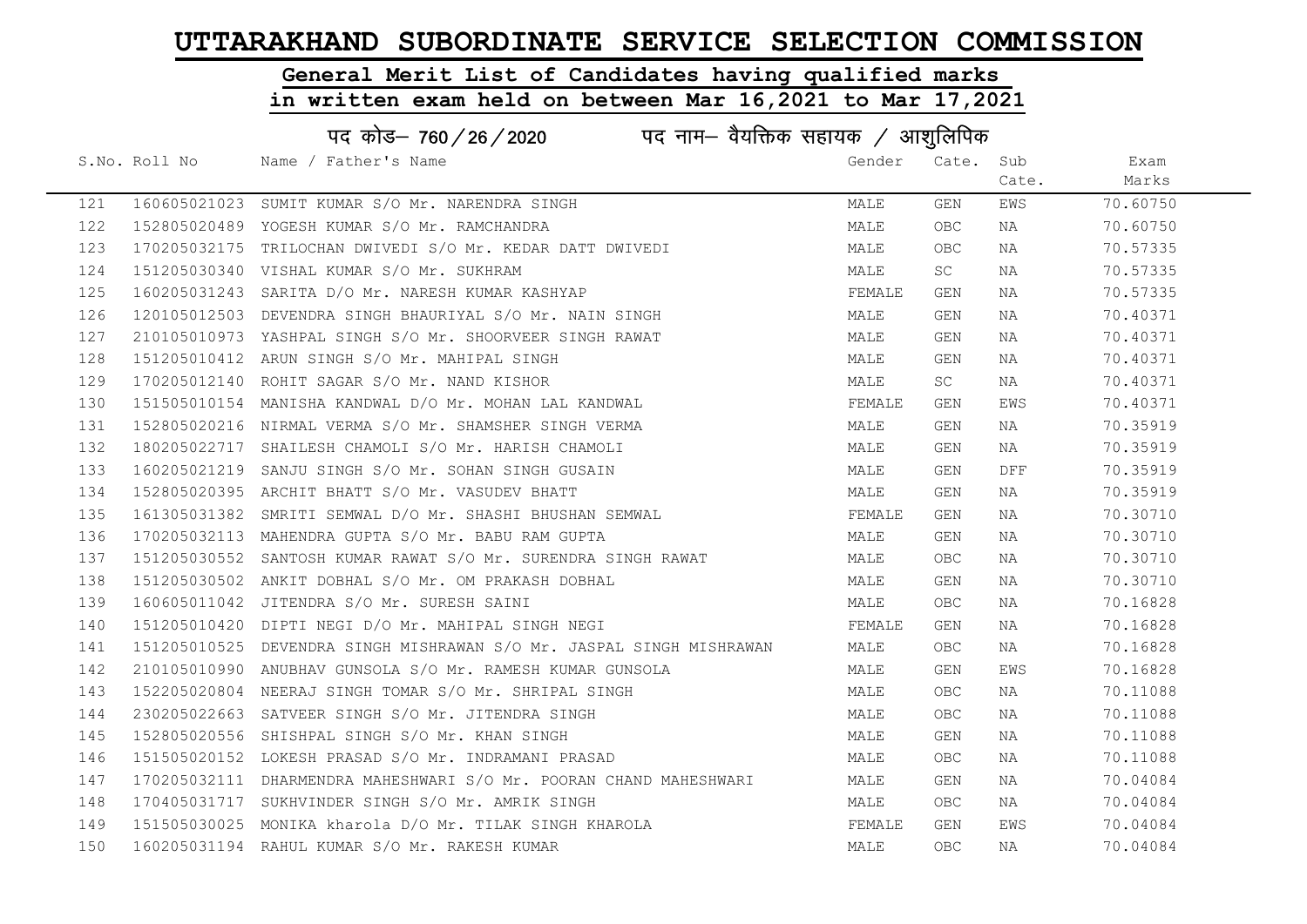# General Merit List of Candidates having qualified marks

|     | पद कोड– 760/26/2020<br>पद नाम— वैयक्तिक सहायक / आशुलिपिक |                                                                     |        |            |       |          |  |  |
|-----|----------------------------------------------------------|---------------------------------------------------------------------|--------|------------|-------|----------|--|--|
|     | S.No. Roll No                                            | Name / Father's Name                                                | Gender | Cate. Sub  |       | Exam     |  |  |
|     |                                                          |                                                                     |        |            | Cate. | Marks    |  |  |
| 151 |                                                          | 230205032479 SHEETAL RAWAT D/O Mr. UTTAM SINGH RAWAT                | FEMALE | <b>OBC</b> | NA    | 70.04084 |  |  |
| 152 |                                                          | 160205011214 ANKUR KUMAR S/O Mr. BHOPAL SINGH                       | MALE   | GEN        | NA    | 69.93285 |  |  |
| 153 |                                                          | 152205010713 PRAGATI D/O Mr. SOHAN LAL                              | FEMALE | GEN        | EWS   | 69.93285 |  |  |
| 154 |                                                          | 170605012278 SANGEETA RANA D/O Mr. ISHWAR SINGH RANA                | FEMALE | ST         | NA    | 69.93285 |  |  |
| 155 |                                                          | 152205010692 MANOJ SINGH S/O Mr. GYAN SINGH                         | MALE   | <b>OBC</b> | NA    | 69.93285 |  |  |
| 156 |                                                          | 170305022022 RAVINDRA KUMAR S/O Mr. BHOOPRAKASH SINGH               | MALE   | GEN        | NA    | 69.86257 |  |  |
| 157 |                                                          | 170205022160 MUKESH CHANDRA JOSHI S/O Mr. TARA DUTT JOSHI           | MALE   | GEN        | NA    | 69.86257 |  |  |
| 158 |                                                          | 170405021904 DINESH CHANDRA ARYA S/O Mr. NARI RAM ARYA              | MALE   | <b>SC</b>  | NA    | 69.86257 |  |  |
| 159 |                                                          | 170705022378 AAKASH SHARMA S/O Mr. RAMKISHOR SHARMA                 | MALE   | GEN        | NA    | 69.86257 |  |  |
| 160 |                                                          | 151505020149 MUKESH SINGH BUDIYAL S/O Mr. RUKUM SINGH               | MALE   | ST         | NA    | 69.86257 |  |  |
| 161 |                                                          | 170605022289 PRABHAT MEHRA S/O Mr. TIKAM SINGH MEHRA                | MALE   | GEN        | EWS   | 69.86257 |  |  |
| 162 |                                                          | 170605022318 KUSH BHANADRI S/O Mr. ARJUN SINGH BHANDARI             | MALE   | GEN        | NA    | 69.77459 |  |  |
| 163 |                                                          | 170205032143 DEEPTI OLI D/O Mr. MADHVANAND OLI                      | FEMALE | GEN        | NA    | 69.77459 |  |  |
| 164 |                                                          | 140105012605 BHAWESH CHANDRA GAHTORI S/O Mr. RAMESH CHANDRA GAHTORI | MALE   | GEN        | NA    | 69.69742 |  |  |
| 165 |                                                          | 210105010953 PRIYANKA RAWAT D/O Mr. SURENDRA SINGH RAWAT            | FEMALE | <b>OBC</b> | NA    | 69.69742 |  |  |
| 166 |                                                          | 160605011122 AKASH KUMAR S/O Mr. CHAMAN LAL                         | MALE   | SC         | NA    | 69.69742 |  |  |
| 167 |                                                          | 152805010195 KANIKA SHARMA D/O Mr. VINOD SHARMA                     | FEMALE | GEN        | NA    | 69.69742 |  |  |
| 168 |                                                          | 160305021369 SHIKHA MALIK D/O Mr. DEVENDER MALIK                    | FEMALE | GEN        | NA    | 69.61425 |  |  |
| 169 |                                                          | 161305011324 GAURAV DHASMANA S/O Mr. DINESH CHANDRA DHASMANA        | MALE   | GEN        | EWS   | 69.46200 |  |  |
| 170 |                                                          | 151205010611 VAISHALI ARORA D/O Mr. RAJKUMAR ARORA                  | FEMALE | GEN        | EWS   | 69.46200 |  |  |
| 171 |                                                          | 170705012381 KM PRAGATI D/O Mr. BALVEER SINGH                       | FEMALE | <b>SC</b>  | NA    | 69.46200 |  |  |
| 172 |                                                          | 152805020479 SHANKAR SINGH S/O Mr. SHOOR SINGH                      | MALE   | GEN        | EWS   | 69.36594 |  |  |
| 173 |                                                          | 160605021099 DEEPAK PUNDIR S/O Mr. GABAR SINGH PUNDIR               | MALE   | GEN        | NA    | 69.36594 |  |  |
| 174 |                                                          | 190105022534 PANKAJ SINGH PANOO S/O Mr. GOVIND SINGH PANOO          | MALE   | GEN        | NA    | 69.36594 |  |  |
| 175 |                                                          | 170305032042 NITIN TRIPATHI S/O Mr. BHUPAL DATT TRIPATHI            | MALE   | GEN        | NA    | 69.24207 |  |  |
| 176 |                                                          | 170505031593 BHAWANA BOHRA D/O Mr. RAMESH SINGH BOHRA               | FEMALE | GEN        | EWS   | 69.24207 |  |  |
| 177 |                                                          | 152805030327 ANKIT CHAUHAN S/O Mr. CHAIN SINGH CHAUHAN              | MALE   | <b>OBC</b> | NA    | 69.24207 |  |  |
| 178 |                                                          | 152805030249 SANJAY KUMAR ARYA S/O Mr. PURAN CHANDRA ARYA           | MALE   | SC         | NA    | 69.24207 |  |  |
| 179 |                                                          | 140105012600 DHARMENDRA SINGH FARTYAL S/O Mr. JODH SINGH FARTYAL    | MALE   | GEN        | NA    | 69.22657 |  |  |
| 180 |                                                          | 152205010756 ABHISHEK RAMOLA S/O Mr. BHARAT CHAND RAMOLA            | MALE   | <b>OBC</b> | NA    | 69.22657 |  |  |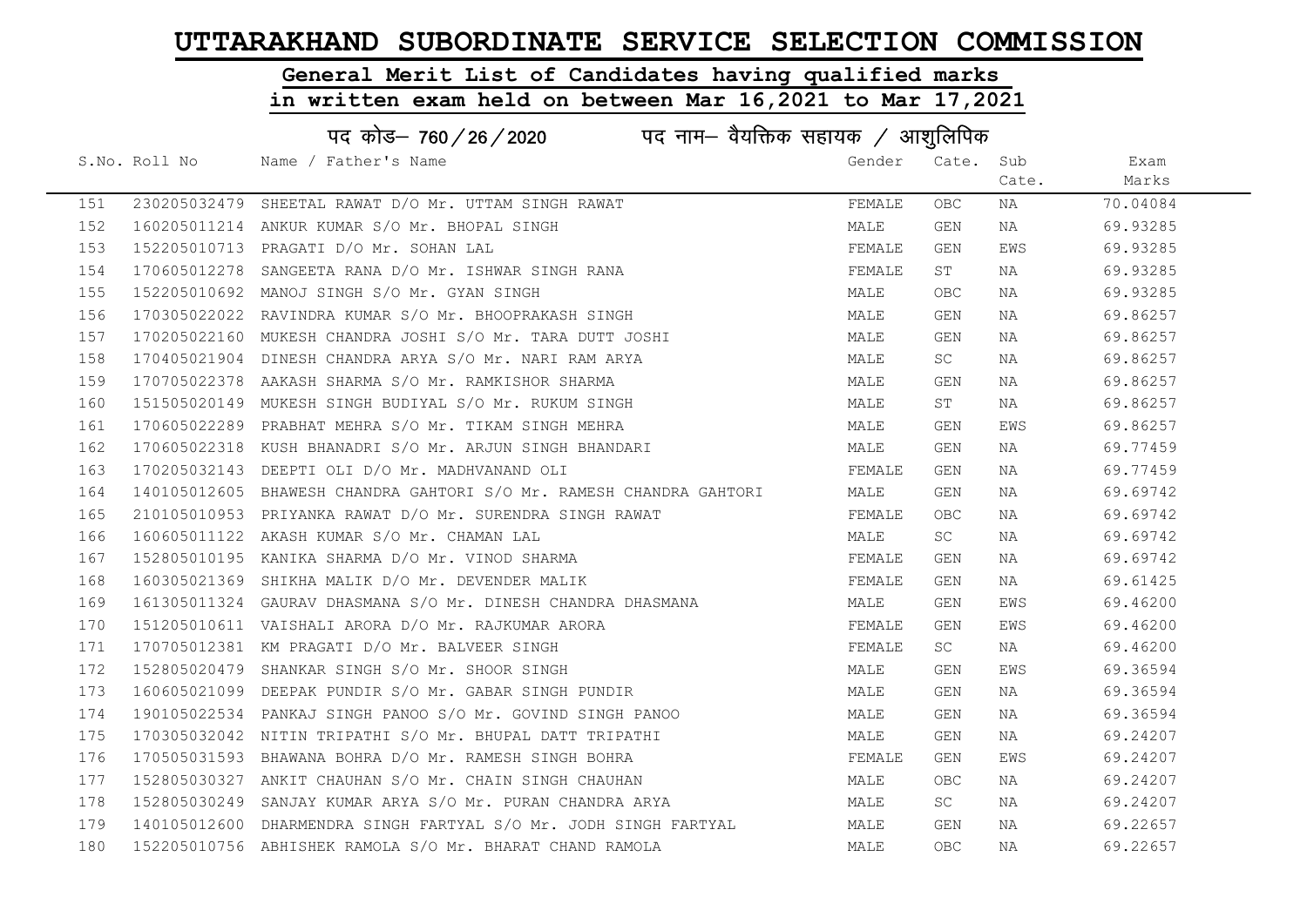# General Merit List of Candidates having qualified marks

|     | पद कोड़– 760 / 26 / 2020 पद नाम– वैयक्तिक सहायक / आशुलिपिक |                                                                     |        |                         |       |          |  |
|-----|------------------------------------------------------------|---------------------------------------------------------------------|--------|-------------------------|-------|----------|--|
|     | S.No. Roll No                                              | Name / Father's Name                                                | Gender | Cate.                   | Sub   | Exam     |  |
|     |                                                            |                                                                     |        |                         | Cate. | Marks    |  |
| 181 |                                                            | 160605011160 DEEKSHA CHAUHAN D/O Mr. SUSHIL KUMAR                   | FEMALE | GEN                     | EWS   | 69.22657 |  |
| 182 |                                                            | 152205020777 HARISH CHANDRA THAPLIYAL S/O Mr. DEVI PRASAD THAPLIYAL | MALE   | GEN                     | NA    | 69.11763 |  |
| 183 |                                                            | 152805020516 SAVITA BHATT D/O Mr. MAYARAM BHATT                     | FEMALE | ST                      | NA    | 69.11763 |  |
| 184 |                                                            | 152805020265 ALOK SINGH S/O Mr. SAKAL SINGH                         | MALE   | OBC.                    | NA    | 69.11763 |  |
| 185 |                                                            | 151205010365 SUNIL PUROHIT S/O Mr. HARI PRASAD PUROHIT              | MALE   | GEN                     | NA    | 68.99114 |  |
| 186 |                                                            | 170605012205 VINOD KUMAR S/O Mr. BHOOP SINGH                        | MALE   | <b>SC</b>               | NA    | 68.99114 |  |
| 187 |                                                            | 152805010202 HIMANSHU SRIVASTAVA S/O Mr. VISHNU PRAKASH SRIVASTAVA  | MALE   | GEN                     | NA    | 68.99114 |  |
| 188 |                                                            | 170205012192 SUNIL KUMAR S/O Mr. CHARAN SINGH                       | MALE   | SC                      | NA    | 68.99114 |  |
| 189 |                                                            | 152805030192 SONAM D/O Mr. GOVIND SINGH                             | FEMALE | GEN                     | EWS   | 68.97582 |  |
| 190 |                                                            | 151505030140 KM SAPNA D/O Mr. MAHAVER SINGH                         | FEMALE | GEN                     | NA    | 68.97582 |  |
| 191 |                                                            | 152805020234 SUMER SINGH RAWAT S/O Mr. GAJENDRA SINGH RAWAT         | MALE   | OBC.                    | NA    | 68.86932 |  |
| 192 |                                                            | 152805020417 ASHISH BISHT S/O Mr. MAHAVIR SINGH BISHT               | MALE   | GEN                     | NA    | 68.86932 |  |
| 193 |                                                            | 160205021205 SHAHIN MALIK D/O Mr. AHMED ALI                         | FEMALE | OBC                     | NA    | 68.86932 |  |
| 194 |                                                            | 152805020308 AMIT KUMAR S/O Mr. ASHOK KUMAR KHANDURI                | MALE   | GEN                     | NA    | 68.86932 |  |
| 195 |                                                            | 152805020500 KM SAROJANI D/O Mr. KEDAR DATT                         | FEMALE | GEN                     | NA    | 68.86932 |  |
| 196 |                                                            | 151205010377 GYUBIN S/O Mr. NEERPAL SINGH                           | MALE   | GEN                     | NA    | 68.75571 |  |
| 197 |                                                            | 151205010482 MANISH PANT S/O Mr. JAGDISH PRASAD PANT                | MALE   | GEN                     | NA    | 68.75571 |  |
| 198 |                                                            | 170705012423 VICKY KUMAR S/O Mr. PAPPU SINGH                        | MALE   | SC                      | NA    | 68.75571 |  |
| 199 |                                                            | 180205032559 DURGA PRASAD BALUNI S/O Mr. ANAND PRASAD BALUNI        | MALE   | GEN                     | NA    | 68.70956 |  |
| 200 |                                                            | 152805030304 MANISH SINGH NEGI S/O Mr. INDRAPAL SINGH NEGI          | MALE   | GEN                     | NA    | 68.70956 |  |
| 201 |                                                            | 160605031149 KUNAL CHAUHAN S/O Mr. ANIL KUMAR                       | MALE   | GEN                     | NA    | 68.70956 |  |
| 202 |                                                            | 170505021545 RAJESH SINGH GHUGHATIYAL S/O Mr. JEET SINGH            | MALE   | GEN                     | NA    | 68.62101 |  |
| 203 |                                                            | 152805020165 RAKESH BHATT S/O Mr. SHIV PRASAD BHATT                 | MALE   | GEN                     | NA    | 68.62101 |  |
| 204 |                                                            | 152805020347 KALYAN SINGH S/O Mr. JAY SINGH                         | MALE   | GEN                     | NA    | 68.62101 |  |
| 205 |                                                            | 152805010179 KAMAL BISHT S/O Mr. GENDAN SINGH                       | MALE   | GEN                     | NA    | 68.52029 |  |
| 206 |                                                            | 160205011267 VARUN KUMAR ROHELA S/O Mr. ANAND VEER ROHELA           | MALE   | OBC                     | NA    | 68.52029 |  |
| 207 |                                                            | 151205010630 DIGVIJAY SINGH THALWAL S/O Mr. HUKAM SINGH THALWAL     | MALE   | OBC.                    | NA    | 68.52029 |  |
| 208 |                                                            | 152805030208 ROSHNI MUNDANI D/O Mr. BHAGWAN SINGH MUNDANI           | FEMALE | GEN                     | NA    | 68.44331 |  |
| 209 |                                                            | 160205031245 PRIYANKA D/O Mr. NATHI RAM SAINI                       | FEMALE | OBC.                    | NA    | 68.44331 |  |
| 210 |                                                            | 190105032394 KAMAL KISHOR GARKOTI S/O Mr. UMESH CHANDRA GARKOTI     | MALE   | $\mathop{\mathsf{GEN}}$ | EWS   | 68.44331 |  |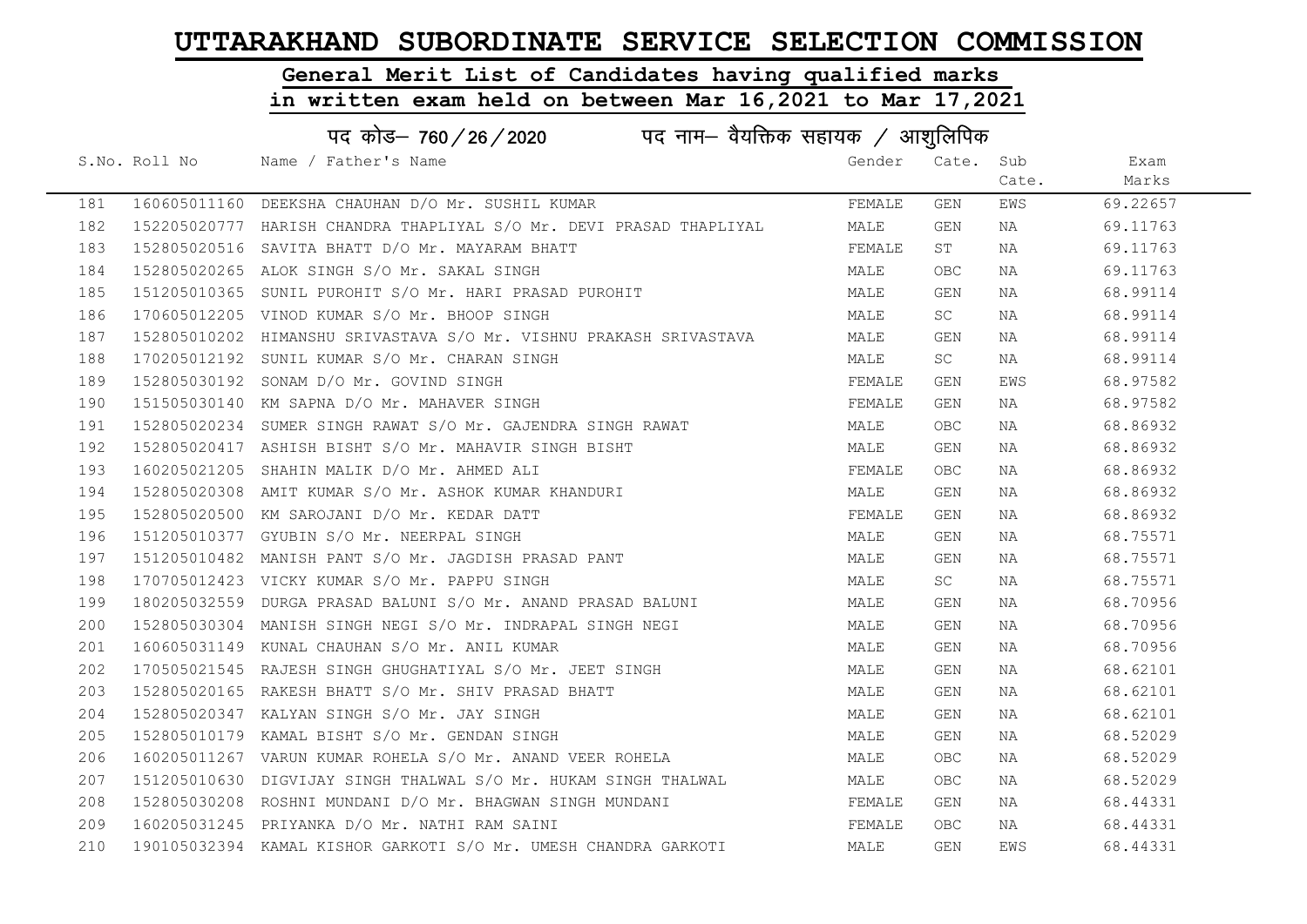# General Merit List of Candidates having qualified marks

|     | पद कोड़- 760 / 26 / 2020 पद नाम- वैयक्तिक सहायक / आशुलिपिक |                                                               |        |            |       |          |  |
|-----|------------------------------------------------------------|---------------------------------------------------------------|--------|------------|-------|----------|--|
|     | S.No. Roll No                                              | Name / Father's Name                                          | Gender | Cate. Sub  |       | Exam     |  |
|     |                                                            |                                                               |        |            | Cate. | Marks    |  |
| 211 |                                                            | 170405031823 VIKAS PANT S/O Mr. BHUWAN CHANDRA PANT           | MALE   | GEN        | EWS   | 68.44331 |  |
| 212 |                                                            | 152205030757 SWATI BHATT D/O Mr. MANOHAR LAL BHATT            | FEMALE | GEN        | NA    | 68.44331 |  |
| 213 |                                                            | 160205021237 KM PARUL DEVI D/O Mr. KRISHAN PAL SINGH          | FEMALE | <b>OBC</b> | NA    | 68.37269 |  |
| 214 |                                                            | 151205010487 PANKAJ UNIYAL S/O Mr. C P UNIYAL                 | MALE   | GEN        | NA    | 68.28486 |  |
| 215 |                                                            | 110105012434 SUNDAR SINGH ADHIKARI S/O Mr. RAM SINGH ADHIKARI | MALE   | GEN        | EWS   | 68.28486 |  |
| 216 |                                                            | 170705012362 RUCHI WATI D/O Mr. HAYAD SINGH                   | FEMALE | ST         | NA    | 68.28486 |  |
| 217 |                                                            | 151205030511 RAKESH SHARMA S/O Mr. RADHEY SHYAM SHARMA        | MALE   | GEN        | NA    | 68.17705 |  |
| 218 |                                                            | 151205030452 NARESH SINGH RAWAT S/O Mr. HARSH MOHAN           | MALE   | GEN        | NA    | 68.17705 |  |
| 219 |                                                            | 151205030446  MUNNI TIWARI D/O Mr. GIRISH CHANDRA TIWARI      | FEMALE | GEN        | NA    | 68.17705 |  |
| 220 |                                                            | 151505030001 SUNIL S/O Mr. BHOPALU                            | MALE   | SC         | NA    | 68.17705 |  |
| 221 |                                                            | 152805030225 SARASWATI RAWAT D/O Mr. VIJAYPAL SINGH RAWAT     | FEMALE | <b>OBC</b> | NA    | 68.17705 |  |
| 222 |                                                            | 161305031397 ANKIT KUMAR S/O Mr. NARAYAN                      | MALE   | SC         | NA    | 68.17705 |  |
| 223 |                                                            | 160205021175 NANDAN SINGH S/O Mr. TULA SINGH                  | MALE   | GEN        | NA    | 68.12438 |  |
| 224 |                                                            | 152805020550 MANOJ CHANDRA PANDEY S/O Mr. GOPAL DATT PANDEY   | MALE   | GEN        | NA    | 68.12438 |  |
| 225 |                                                            | 152805020252 HAMAZA S/O Mr. SAID MOHD AHMAD                   | MALE   | GEN        | NA    | 68.12438 |  |
| 226 |                                                            | 152805020535 NAVEEN BANGARI S/O Mr. JAIBIR SINGH              | MALE   | OBC.       | NA    | 68.12438 |  |
| 227 |                                                            | 170305021959 SHISHANK KUMAR S/O Mr. RAJPAL SINGH              | MALE   | SC         | NA    | 68.12438 |  |
| 228 |                                                            | 170205022107 SHADAN KAMIL S/O Mr. MUBEEN AHMAD                | MALE   | OBC        | NA    | 68.12438 |  |
| 229 |                                                            | 170405021815 PRERNA TIWARI D/O Mr. NAVEEN CHANDRA TIWARI      | FEMALE | GEN        | EWS   | 68.12438 |  |
| 230 |                                                            | 160605021086 KM SONIYA SAINI D/O Mr. MAHIPAL SAINI            | FEMALE | OBC        | NA    | 68.12438 |  |
| 231 |                                                            | 170605022241 ANIKET S/O Mr. SAMAY SINGH                       | MALE   | SC         | NA    | 68.12438 |  |
| 232 |                                                            | 160605011092 SAURABH SAXENA S/O Mr. KRISHAN KUMAR SAXENA      | MALE   | GEN        | NA    | 68.04943 |  |
| 233 |                                                            | 152805010265 ASHEESH CHAUHAN S/O Mr. VIKRAM SINGH             | MALE   | <b>OBC</b> | NA    | 68.04943 |  |
| 234 |                                                            | 161305011396 ATUL CHOUDHARY S/O Mr. NETRA PAL SINGH           | MALE   | <b>OBC</b> | NA    | 68.04943 |  |
| 235 |                                                            | 152205030720 JAI KRISHAN S/O Mr. JANARDHAN PRASAD             | MALE   | <b>OBC</b> | NA    | 67.91080 |  |
| 236 |                                                            | 170205032190 HEM CHANDRA LOHANI S/O Mr. GIRISH CHANDRA LOHANI | MALE   | GEN        | EWS   | 67.91080 |  |
| 237 |                                                            | 170505031541 TABARAK ALI S/O Mr. BUNDOO HUSAIN                | MALE   | <b>OBC</b> | NA    | 67.91080 |  |
| 238 |                                                            | 152805030217 BRIJESH DEWOLI S/O Mr. SHIV PRASAD               | MALE   | GEN        | NA    | 67.91080 |  |
| 239 |                                                            | 180205032608 SANDEEP KUMAR S/O Mr. SOHAN LAL                  | MALE   | SC         | NA    | 67.91080 |  |
| 240 |                                                            | 170405031795 VISHAL KUMAR S/O Mr. RAGHUVEER SINGH             | MALE   | <b>OBC</b> | NA    | 67.91080 |  |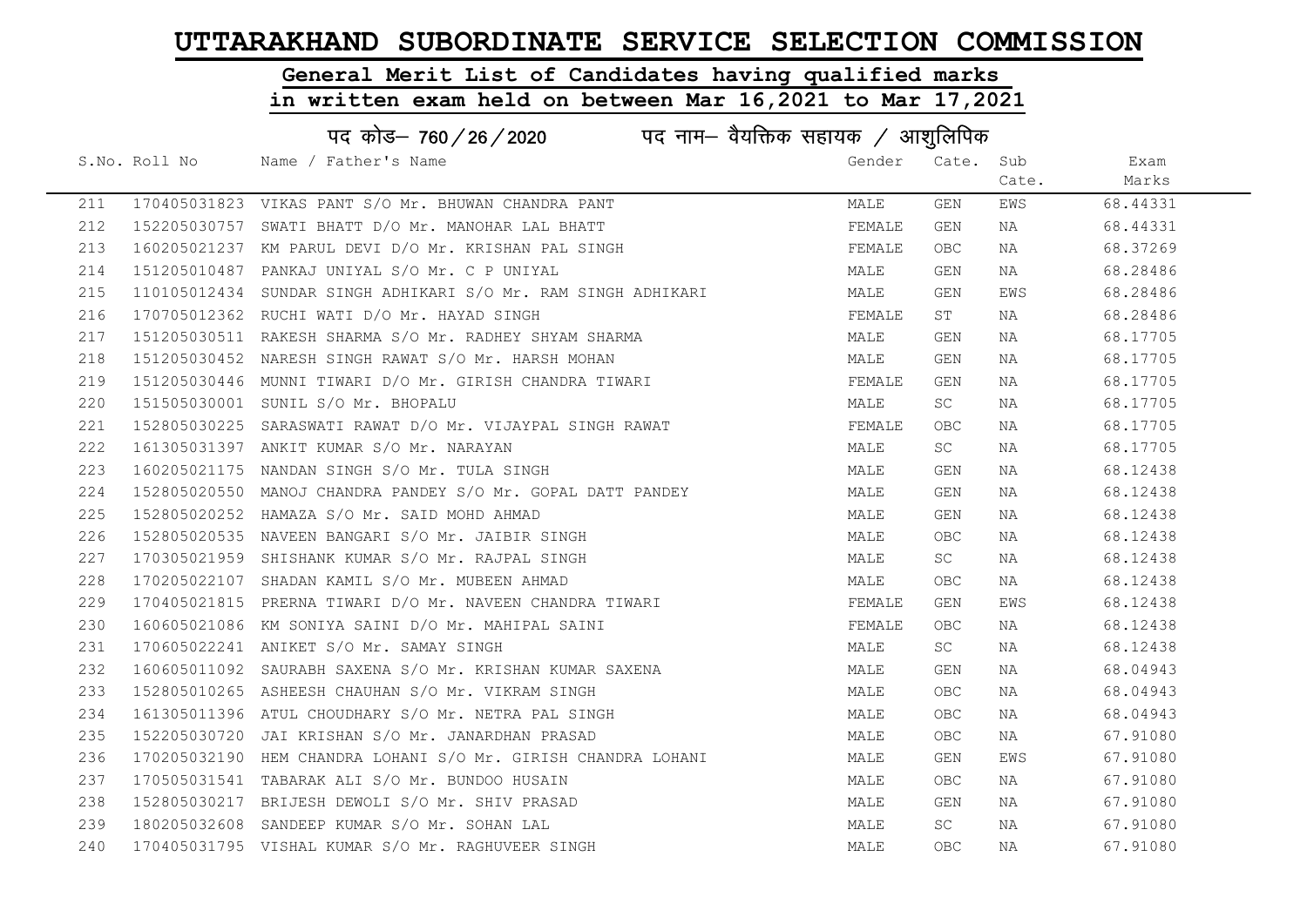#### General Merit List of Candidates having qualified marks

|     | पद कोड– 760/26/2020<br>पद नाम— वैयक्तिक सहायक $\diagup$ आशुलिपिक |                                                              |        |            |       |          |  |
|-----|------------------------------------------------------------------|--------------------------------------------------------------|--------|------------|-------|----------|--|
|     | S.No. Roll No                                                    | Name / Father's Name                                         | Gender | Cate.      | Sub   | Exam     |  |
|     |                                                                  |                                                              |        |            | Cate. | Marks    |  |
| 241 |                                                                  | 152805020245 DALIP SINGH S/O Mr. SARIYA                      | MALE   | SC         | NA    | 67.87607 |  |
| 242 |                                                                  | 130105020929 JYOTI D/O Mr. BIRENDRA SINGH                    | FEMALE | GEN        | NA    | 67.87607 |  |
| 243 |                                                                  | 152205020785 MONIKA D/O Mr. RAJENDRA SINGH ASWAL             | FEMALE | GEN        | NA    | 67.87607 |  |
| 244 |                                                                  | 152205020828 DEEPTI PANDEY D/O Mr. JEEWAN CHANDRA PANDEY     | FEMALE | GEN        | NA    | 67.87607 |  |
| 245 |                                                                  | 170605022288 KM NEHA D/O Mr. JAGAT SINGH                     | FEMALE | OBC .      | NA    | 67.87607 |  |
| 246 |                                                                  | 151505010145 PRIYANKA BHATT D/O Mr. N P BHATT                | FEMALE | GEN        | NA    | 67.81400 |  |
| 247 |                                                                  | 170405011836 RAKESH BHARTI S/O Mr. DHAN BHARTI               | MALE   | OBC.       | NA    | 67.81400 |  |
| 248 |                                                                  | 170305012067 GAURAV BELWAL S/O Mr. NANDA BALLABH             | MALE   | GEN        | NA    | 67.81400 |  |
| 249 |                                                                  | 152205010672 BHASHKAR JOSHI S/O Mr. RAVISHANKAR JOSHI        | MALE   | GEN        | NA    | 67.81400 |  |
| 250 |                                                                  | 170405011832 MO RIJWAN S/O Mr. LAHIK AHMED                   | MALE   | OBC        | NA    | 67.81400 |  |
| 251 |                                                                  | 170305011949 ROHIT KUMAR S/O Mr. VEER SINGH                  | MALE   | SC         | NA    | 67.81400 |  |
| 252 |                                                                  | 170305011944 KM NAINSI D/O Mr. TIKARAM                       | FEMALE | SC         | NA    | 67.81400 |  |
| 253 |                                                                  | 190105032351 ANJANA CHAND D/O Mr. RAMESH CHAND               | FEMALE | OBC.       | NA    | 67.64454 |  |
| 254 |                                                                  | 152805030233 DIVYA NAUTIYAL D/O Mr. MOHAN LAL NAUTIYAL       | FEMALE | GEN        | NA    | 67.64454 |  |
| 255 |                                                                  | 170205032112 HEMA D/O Mr. GABAR SINGH                        | FEMALE | GEN        | NA    | 67.64454 |  |
| 256 |                                                                  | 120105032335 DEEPAK SHAHI S/O Mr. BALAM SINGH SHAHI          | MALE   | GEN        | NA    | 67.64454 |  |
| 257 |                                                                  | 230205032452 AMIT MAKHLOGA S/O Mr. VEERENDRA SINGH MAKHLOGA  | MALE   | OBC.       | NA    | 67.64454 |  |
| 258 |                                                                  | 170705022393 LALIT MOHAN RAUTELA S/O Mr. GOPAL SINGH RAUTELA | MALE   | GEN        | NA    | 67.62776 |  |
| 259 |                                                                  | 151505010084 VIPIN GIRI S/O Mr. MAHENDRA GIRI                | MALE   | OBC        | NA    | 67.57858 |  |
| 260 |                                                                  | 170205012115 ANIL SINGH BORA S/O Mr. RAMESH SINGH BORA       | MALE   | GEN        | NA    | 67.57858 |  |
| 261 |                                                                  | 152805010168 SANDEEP SINGH NEGI S/O Mr. SUNDAR SINGH NEGI    | MALE   | GEN        | EWS   | 67.57858 |  |
| 262 |                                                                  | 170505021597 RAJENDRA PRASAD S/O Mr. BACHCHI RAM             | MALE   | SC         | NA    | 67.37945 |  |
| 263 |                                                                  | 170705032241 RAVI KUMAR S/O Mr. SATYA PAL SINGH              | MALE   | OBC        | NA    | 67.37945 |  |
| 264 |                                                                  | 152205020780 SHIVANI KALA D/O Mr. DATA RAM KALA              | FEMALE | GEN        | NA    | 67.37945 |  |
| 265 |                                                                  | 170605022225 GAURAV SINGH RANA S/O Mr. DINESH SINGH RANA     | MALE   | ST         | NA    | 67.37945 |  |
| 266 |                                                                  | 160305021389 KM SUMAN DEVI D/O Mr. BHAGIRATH SAINI           | FEMALE | OBC.       | NA    | 67.37945 |  |
| 267 |                                                                  | 160305021317 VISHAL SAINI S/O Mr. SANJAY KUMAR SAINI         | MALE   | OBC.       | NA    | 67.37945 |  |
| 268 |                                                                  | 230205022636 KM POOJA D/O Mr. BHAGIRTH SINGH PANWAR          | FEMALE | OBC.       | NA    | 67.37945 |  |
| 269 |                                                                  | 170405011708 POORAN SINGH BIST S/O Mr. BAHADUR SINGH BIST    | MALE   | GEN        | NA    | 67.34315 |  |
| 270 |                                                                  | 161305011408 ASHWANI KUMAR S/O Mr. RAMESH KUMAR              | MALE   | <b>OBC</b> | ΝA    | 67.34315 |  |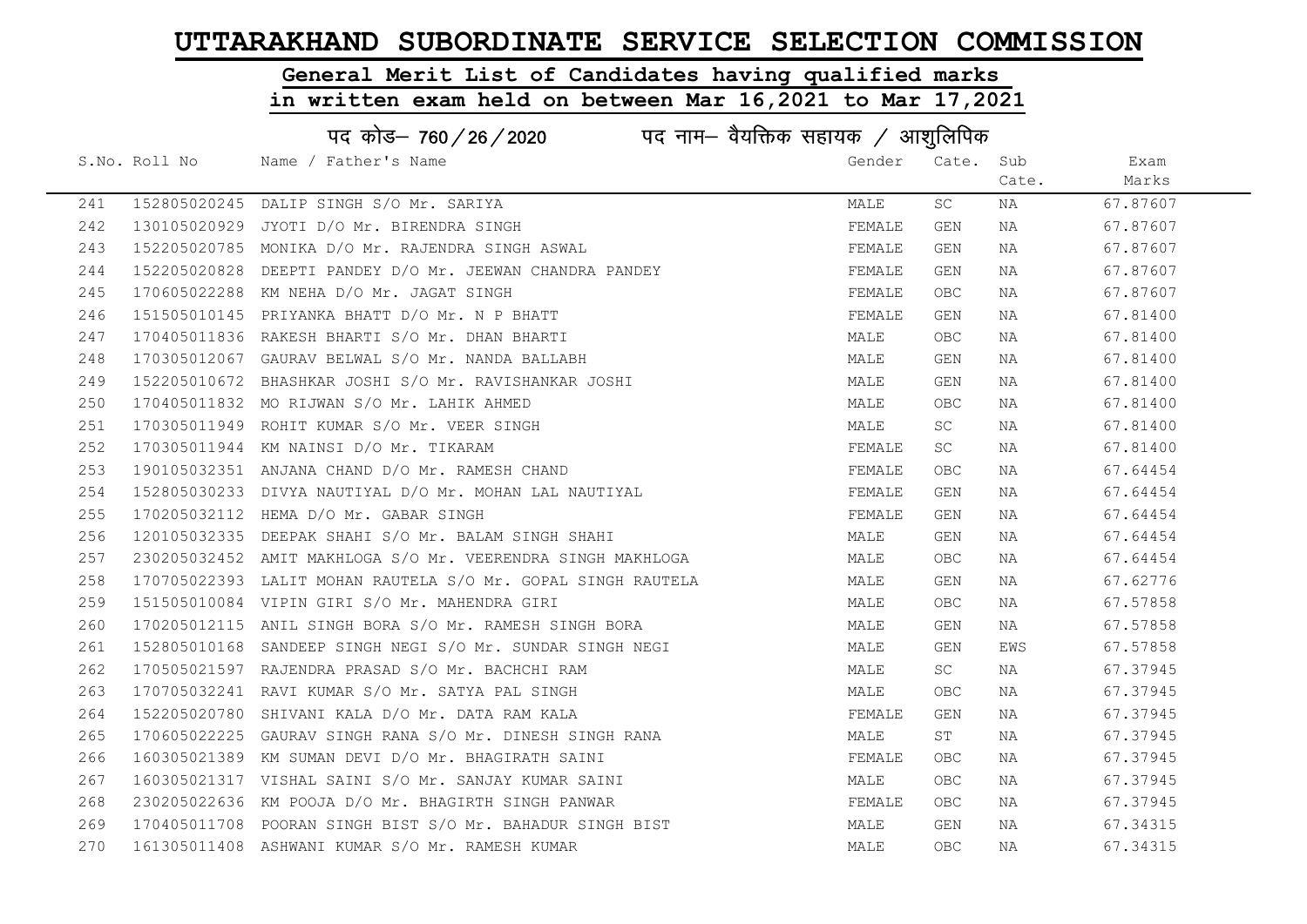#### General Merit List of Candidates having qualified marks

|     | पद कोड– 760/26/2020<br>पद नाम— वैयक्तिक सहायक / आशुलिपिक |                                                               |        |            |       |          |  |  |
|-----|----------------------------------------------------------|---------------------------------------------------------------|--------|------------|-------|----------|--|--|
|     | S.No. Roll No                                            | Name / Father's Name                                          | Gender | Cate. Sub  |       | Exam     |  |  |
|     |                                                          |                                                               |        |            | Cate. | Marks    |  |  |
| 271 |                                                          | 151505010071 SURAJ SINGH NEGI S/O Mr. BHAGWAN SINGH NEGI      | MALE   | GEN        | NA    | 67.34315 |  |  |
| 272 |                                                          | 170305011915 SUBHAM KUMAR S/O Mr. NARENDRA SINGH              | MALE   | GEN        | EWS   | 67.34315 |  |  |
| 273 |                                                          | 170705032242 SHAHABUDDEEN S/O Mr. EMAMUDDEEN                  | MALE   | OBC.       | ΝA    | 67.13113 |  |  |
| 274 |                                                          | 160305031274 SUNIL KUMAR BARTHWAL S/O Mr. GOVIND RAM BARTHWAL | MALE   | GEN        | NA    | 67.11203 |  |  |
| 275 |                                                          | 151205030489 REETA SATI D/O Mr. GOVIND RAM SATI               | FEMALE | GEN        | NA    | 67.11203 |  |  |
| 276 |                                                          | 161305031398 ARVIND CHAMOLI S/O Mr. BACHI RAM CHAMOLI         | MALE   | GEN        | NA    | 67.11203 |  |  |
| 277 |                                                          | 151205030591 NIKITA KASHYAP D/O Mr. ASHOK KUMAR               | FEMALE | GEN        | NA    | 67.11203 |  |  |
| 278 |                                                          | 170405011749 NAVEEN CHANDRA SINGH S/O Mr. RAJENDRA SINGH      | MALE   | GEN        | NA    | 67.10772 |  |  |
| 279 |                                                          | 152205010773 PANKAJ SHARMA S/O Mr. BIDU RAM SHARMA            | MALE   | ST         | NA    | 67.10772 |  |  |
| 280 |                                                          | 140105022599 DEEPAK SINGH S/O Mr. ROOP SINGH                  | MALE   | GEN        | EWS   | 66.88282 |  |  |
| 281 |                                                          | 160305021356 YOGESH KUMAR S/O Mr. BRIJPAL SINGH PANWAR        | MALE   | <b>OBC</b> | NA    | 66.88282 |  |  |
| 282 |                                                          | 170305022071 YOGITA KANDPAL D/O Mr. MOHAN CHANDRA KANDPAL     | FEMALE | GEN        | NA    | 66.88282 |  |  |
| 283 |                                                          | 152805020428 PREETA D/O Mr. GOKUL SINGH                       | FEMALE | GEN        | NA    | 66.88282 |  |  |
| 284 |                                                          | 151505020073 DEEPAK RAWAT S/O Mr. JOT SINGH RAWAT             | MALE   | GEN        | EWS   | 66.88282 |  |  |
| 285 |                                                          | 152805020261 RAJENDRA SINGH S/O Mr. GOVIND SINGH              | MALE   | GEN        | NA    | 66.88282 |  |  |
| 286 |                                                          | 152805020415 NITIN BADONI S/O Mr. SHYAM LAL                   | MALE   | GEN        | NA    | 66.88282 |  |  |
| 287 |                                                          | 160305021301 ARJUN SNGH S/O Mr. CHAIN SINGH                   | MALE   | GEN        | NA    | 66.88282 |  |  |
| 288 |                                                          | 170405011912 HIMANSHU PATHAK S/O Mr. S C PATHAK               | MALE   | GEN        | ΝA    | 66.87229 |  |  |
| 289 |                                                          | 152805010216 AJAY SINGH RAWAT S/O Mr. KAMAL SINGH RAWAT       | MALE   | GEN        | NA    | 66.87229 |  |  |
| 290 |                                                          | 170405011817 AMARDEEP KUMAR S/O Mr. RAMRAJ PRASAD             | MALE   | SC         | NA    | 66.87229 |  |  |
| 291 |                                                          | 140105012606 KAVITA PANDEY D/O Mr. NAVEEN CHANDRA PANDEY      | FEMALE | GEN        | NA    | 66.87229 |  |  |
| 292 |                                                          | 151205030494 PINKESH RAWAT S/O Mr. RANVEER SINGH              | MALE   | OBC        | NA    | 66.84578 |  |  |
| 293 |                                                          | 161305031399 MANOHAR LAL SHARMA S/O Mr. KALU RAM SHARMA       | MALE   | GEN        | NA    | 66.84578 |  |  |
| 294 |                                                          | 151205030510 MOHIT LEKHWAR S/O Mr. SHASTRI PRASAD             | MALE   | OBC        | ΝA    | 66.84578 |  |  |
| 295 |                                                          | 130105030894 PRAVEEN SINGH NEGI S/O Mr. RAMESH SINGH NEGI     | MALE   | GEN        | NA    | 66.84578 |  |  |
| 296 |                                                          | 151505010038 ABHISHEK SHARMA S/O Mr. NIRANKAR SHARMA          | MALE   | GEN        | NA    | 66.63687 |  |  |
| 297 |                                                          | 151205010544 GAMBHIR SINGH S/O Mr. JAGDISH SINGH              | MALE   | GEN        | NA    | 66.63687 |  |  |
| 298 |                                                          | 170605012293 TARUN SINGH KARKI S/O Mr. RAJENDRA SINGH KARKI   | MALE   | GEN        | NA    | 66.63687 |  |  |
| 299 |                                                          | 151205010528 BHAIRAV DATT S/O Mr. KESHAV DATT                 | MALE   | GEN        | NA    | 66.63687 |  |  |
| 300 |                                                          | 151505010112 ANOOP SINGH S/O Mr. PRABAL SINGH                 | MALE   | GEN        | EWS   | 66.63687 |  |  |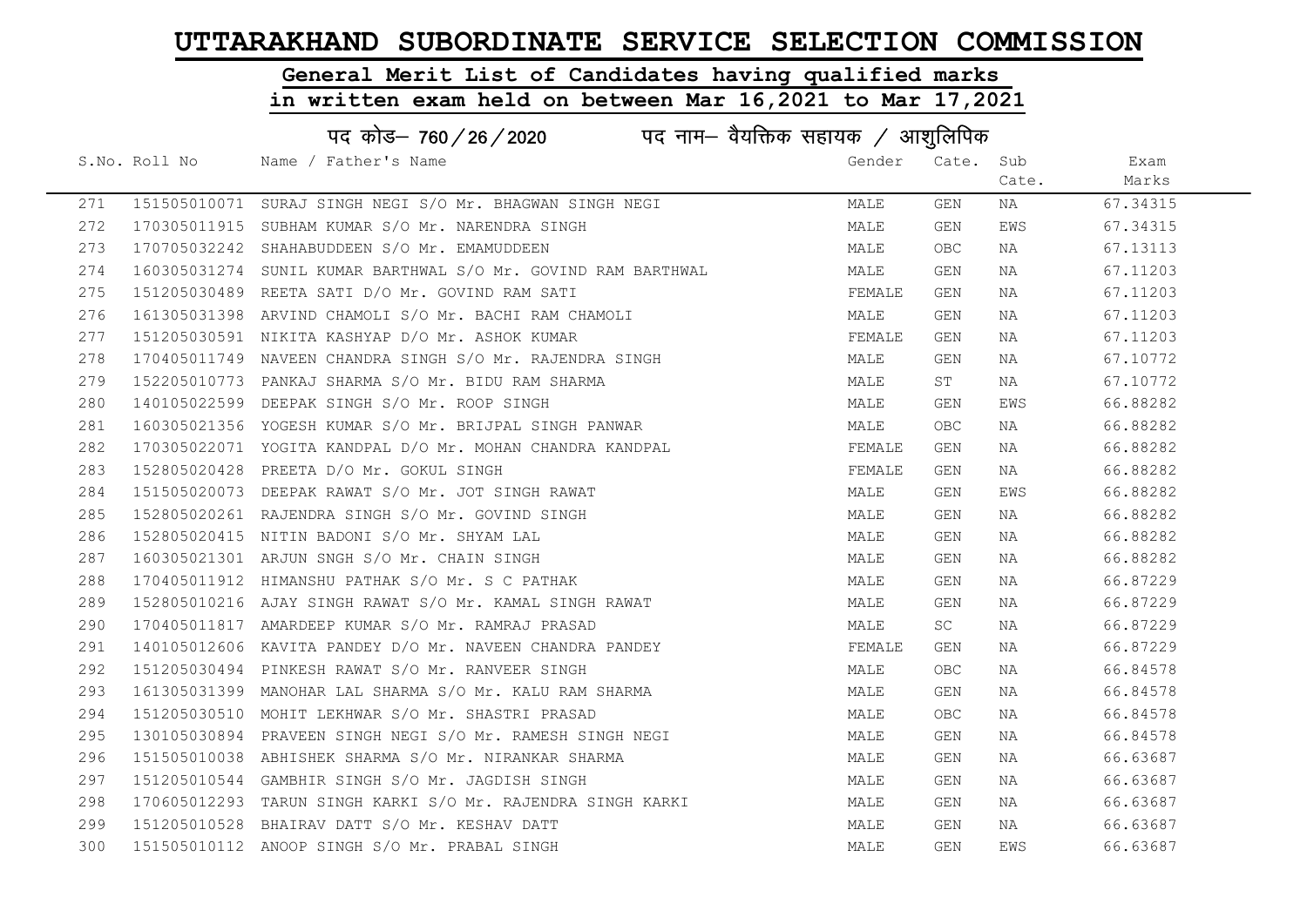# General Merit List of Candidates having qualified marks

|     |               | पद कोड– 760 / 26 / 2020 पद नाम– वैयक्तिक सहायक / आशुलिपिक     |        |           |       |          |
|-----|---------------|---------------------------------------------------------------|--------|-----------|-------|----------|
|     | S.No. Roll No | Name / Father's Name                                          | Gender | Cate. Sub |       | Exam     |
|     |               |                                                               |        |           | Cate. | Marks    |
| 301 |               | 170305012026 AYYUB S/O Mr. ABDUL RASHID                       | MALE   | OBC.      | NA    | 66.63687 |
| 302 |               | 170405011823 RAHUL KUMAR S/O Mr. PRATAP SINGH                 | MALE   | OBC       | NA    | 66.63687 |
| 303 |               | 170405011756 DHANANJAY PANDEY S/O Mr. MANOJ KUMAR PANDEY      | MALE   | GEN       | NA    | 66.63687 |
| 304 |               | 161305011317 ANKUR KUMAR S/O Mr. PATWARI LAL                  | MALE   | SC        | NA    | 66.63687 |
| 305 |               | 151205010351 SUSHMITA BISHT D/O Mr. KAMAL SINGH BISHT         | FEMALE | GEN       | NA    | 66.63687 |
| 306 |               | 170505011660 OMKAR S/O Mr. BRAHMPAL SINGH                     | MALE   | OBC       | NA    | 66.63687 |
| 307 |               | 160305021287 AMIT KUMAR S/O Mr. DHARMAPAL SINGH               | MALE   | GEN       | NA    | 66.63451 |
| 308 |               | 160305021293 RAHUL SINGH S/O Mr. KIRAN SINGH                  | MALE   | <b>SC</b> | NA    | 66.63451 |
| 309 |               | 140105032428 REKHA D/O Mr. SURESH SINGH                       | FEMALE | GEN       | EWS   | 66.57952 |
| 310 |               | 170505031544 PUSHKAR SINGH BORA S/O Mr. LATE HARI SINGH       | MALE   | GEN       | NA    | 66.57952 |
| 311 |               | 152205030692 RASID S/O Mr. ALE AII                            | MALE   | GEN       | NA    | 66.57952 |
| 312 |               | 160205031270 RUPENDRA KUMAR S/O Mr. MANGEY RAM                | MALE   | OBC.      | NA    | 66.57952 |
| 313 |               | 170505031608 KM NEHA D/O Mr. RAM PAL SINGH                    | FEMALE | SC        | NA    | 66.57952 |
| 314 |               | 151205030438 VIKRAM SINGH S/O Mr. TIKAM SINGH                 | MALE   | ST        | NA    | 66.57952 |
| 315 |               | 151205030427 RAHUL RANA S/O Mr. SHER SINGH RANA               | MALE   | OBC.      | NA    | 66.57952 |
| 316 |               | 170305031954 KM KANCHAN KUMARI D/O Mr. SARJEET SINGH          | FEMALE | SC.       | NA    | 66.57952 |
| 317 |               | 151205030595 KAUSHIK TIWARI S/O Mr. LALIT PRASAD              | MALE   | GEN       | NA    | 66.57952 |
| 318 |               | 170305012030 VIMAL KUMAR PATHAK S/O Mr. GIRISH CHANDRA PATHAK | MALE   | GEN       | NA    | 66.40144 |
| 319 |               | 161305011403 NEHA SAINI D/O Mr. NATHI RAM                     | FEMALE | OBC.      | NA    | 66.40144 |
| 320 |               | 152805010298 PANKAJ SINGH BISHT S/O Mr. BHARAT SINGH BISHT    | MALE   | GEN       | NA    | 66.40144 |
| 321 |               | 152805020166 SANJAY SINGH S/O Mr. DILWAR SINGH                | MALE   | GEN       | NA    | 66.38620 |
| 322 |               | 152205020821 BHAGWATI PRASAD S/O Mr. JASHODHAR PRASAD SEMWAL  | MALE   | GEN       | EWS   | 66.38620 |
| 323 |               | 170305022026 CHAMAN KUMAR S/O Mr. HRISHIPAL SINGH             | MALE   | SC        | NA    | 66.38620 |
| 324 |               | 110105032288 DIVAKAR S/O Mr. TILAKDHARI SINGH                 | MALE   | OBC       | NA    | 66.31327 |
| 325 |               | 151205030486 MAN MOHAN DEOLI S/O Mr. DEVI PRASAD DEOLI        | MALE   | GEN       | NA    | 66.31327 |
| 326 |               | 152805030241 ARCHANA DOBHAL D/O Mr. VIRENDRA DUTT DOBHAL      | FEMALE | GEN       | NA    | 66.31327 |
| 327 |               | 160205031223 SONU KUMAR S/O Mr. RISHIPAL SAINI                | MALE   | OBC.      | NA    | 66.31327 |
| 328 |               | 140105032416 ISHWAR SINGH RANA S/O Mr. GANGA SINGH RANA       | MALE   | OBC       | NA    | 66.31327 |
| 329 |               | 160605031122 AKASH PAL S/O Mr. RAMGOPAL SINGH                 | MALE   | OBC.      | NA    | 66.31327 |
| 330 |               | 151205010612 KULVEER SINGH S/O Mr. BHAGWAN SINGH              | MALE   | OBC       | NA    | 66.16601 |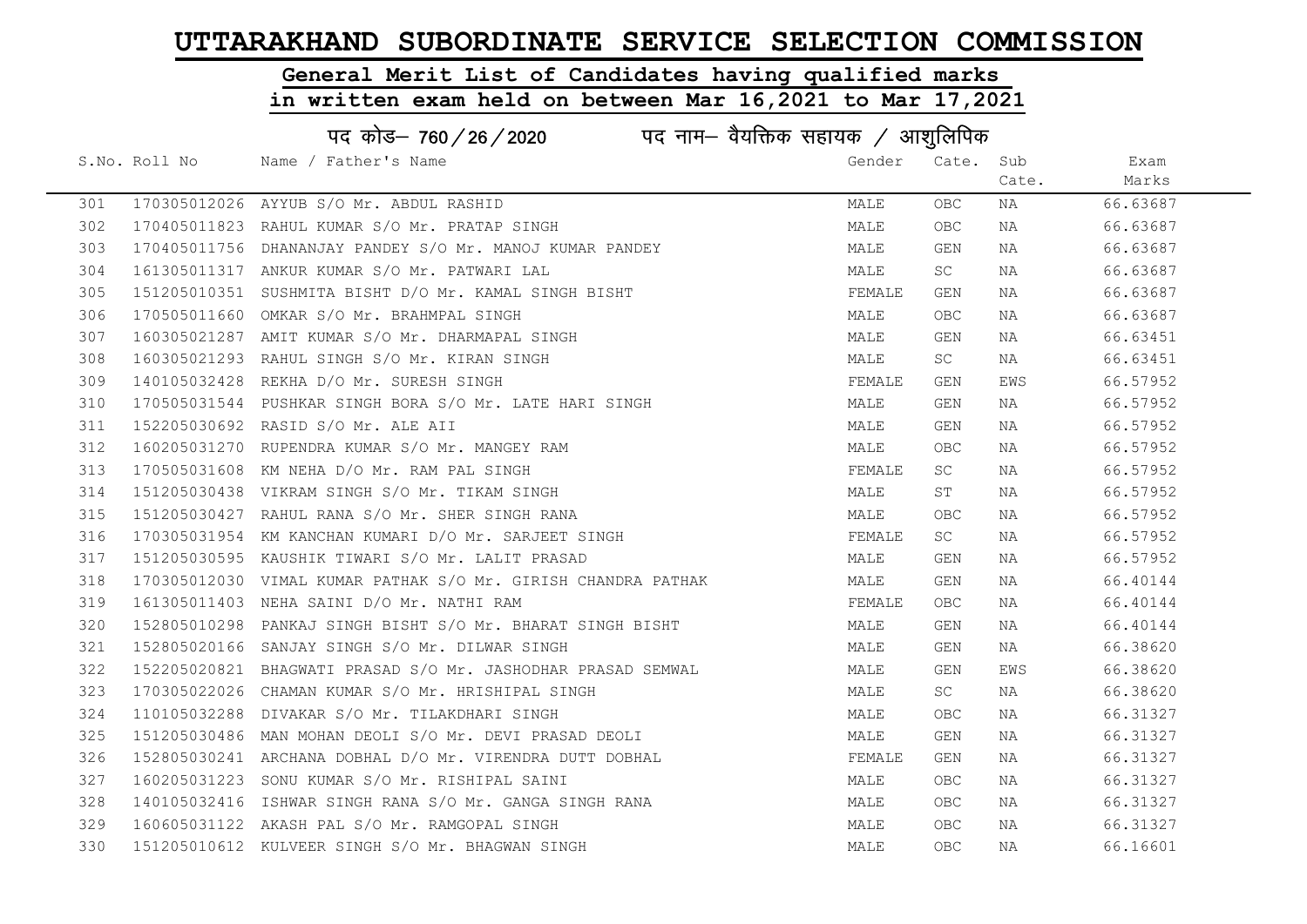# General Merit List of Candidates having qualified marks

|     | पद कोड– 760/26/2020 पद नाम– वैयक्तिक सहायक / आशुलिपिक |                                                                  |        |            |       |          |  |
|-----|-------------------------------------------------------|------------------------------------------------------------------|--------|------------|-------|----------|--|
|     | S.No. Roll No                                         | Name / Father's Name                                             | Gender | Cate.      | Sub   | Exam     |  |
|     |                                                       |                                                                  |        |            | Cate. | Marks    |  |
| 331 |                                                       | 151205010509 SHWETA D/O Mr. BHEEM SINGH                          | FEMALE | GEN        | ΝA    | 66.16601 |  |
| 332 |                                                       | 151205010458 NIDHI RAWAT D/O Mr. MANBAR SINGH RAWAT              | FEMALE | GEN        | NA    | 66.16601 |  |
| 333 |                                                       | 160605021162 SHABNAM D/O Mr. AKHLAAKH AHMED                      | FEMALE | OBC        | NA    | 66.13789 |  |
| 334 |                                                       | 152805020218 AMIT SINGH SAJWAN S/O Mr. DEERGHPAL SINGH SAJWAN    | MALE   | <b>OBC</b> | NA    | 66.13789 |  |
| 335 |                                                       | 160205021257 AKSHAY SHARMA S/O Mr. BALESH KUMAR                  | MALE   | GEN        | NA    | 66.13789 |  |
| 336 |                                                       | 170405031709 REKHA JOSHI D/O Mr. GHANSHYAM JOSHI                 | FEMALE | GEN        | ΝA    | 66.04701 |  |
| 337 |                                                       | 190105032353 AMIT KUMAR S/O Mr. GANESH LAL                       | MALE   | SC         | ΝA    | 66.04701 |  |
| 338 |                                                       | 170305031989 JAYA JOSHI D/O Mr. PRAKASH CHANDRA JOSHI            | FEMALE | GEN        | NA    | 66.04701 |  |
| 339 |                                                       | 170205032178 SURENDRA MATHPAL S/O Mr. UMESH CHANDRA MATHPAL      | MALE   | GEN        | NA    | 66.04701 |  |
| 340 |                                                       | 151205030417 CHANDAN SINGH ADHIKARI S/O Mr. GOPAL SINGH ADHIKARI | MALE   | GEN        | EWS   | 66.04701 |  |
| 341 |                                                       | 152805030223 ABHISHEK PACHHMI S/O Mr. MAHENDRA SINGH PACHHMI     | MALE   | OBC        | ΝA    | 66.04701 |  |
| 342 |                                                       | 160605031078 GEETA BALODI D/O Mr. GANGA DUTT BALODI              | FEMALE | GEN        | NA    | 66.04701 |  |
| 343 |                                                       | 151205010622 SHOBHA RATURI D/O Mr. BHAGWATI PRASAD RATURI        | FEMALE | GEN        | NA    | 65.93058 |  |
| 344 |                                                       | 170605012220 KAMAR ALI S/O Mr. AFSAR ALI                         | MALE   | OBC        | ΝA    | 65.93058 |  |
| 345 |                                                       | 170305011977 MAMTA FARTYAL D/O Mr. BISHAN SINGH FARTYAL          | FEMALE | GEN        | ΝA    | 65.93058 |  |
| 346 |                                                       | 151205010557 RAJVEER SINGH RAWAT S/O Mr. V S RAWAT               | MALE   | GEN        | NA    | 65.93058 |  |
| 347 |                                                       | 170205012137 POOJA KESI D/O Mr. RAM BAHADUR KESI                 | FEMALE | GEN        | EWS   | 65.93058 |  |
| 348 |                                                       | 152205010785 KM ZENAB PARVEEN D/O Mr. SHAMEEM AHMED              | FEMALE | GEN        | NA    | 65.93058 |  |
| 349 |                                                       | 161305011356 RAHUL SINGH S/O Mr. ANAND SINGH                     | MALE   | OBC        | NA    | 65.93058 |  |
| 350 |                                                       | 170705012361 KIRTI BALLABH JOSHI S/O Mr. PUSHKAR DATT JOSHI      | MALE   | GEN        | EWS   | 65.93058 |  |
| 351 |                                                       | 110105021459 CHETAN SHARMA S/O Mr. J K SHARMA                    | MALE   | GEN        | EWS   | 65.88957 |  |
| 352 |                                                       | 170405021739 KULDEEP SINGH S/O Mr. SITARAM SAINI                 | MALE   | OBC        | NA    | 65.88957 |  |
| 353 |                                                       | 170605022231 SUSHMA D/O Mr. RAGHUVEER SINGH                      | FEMALE | SC         | NA    | 65.88957 |  |
| 354 |                                                       | 110105021464 VINOD SINGH TULERA S/O Mr. PURAN SINGH TULERA       | MALE   | GEN        | EWS   | 65.88957 |  |
| 355 |                                                       | 170205022138 SACHIN MELKANI S/O Mr. KRISHNANAND MELKANI          | MALE   | GEN        | NA    | 65.88957 |  |
| 356 |                                                       | 152805030269 VIJAYENDRA KISHOR S/O Mr. DHARMANAND ANTHWAL        | MALE   | GEN        | NA    | 65.78076 |  |
| 357 |                                                       | 152805030310 HEERA SINGH BISHT S/O Mr. BALWANT SINGH             | MALE   | GEN        | NA    | 65.78076 |  |
| 358 |                                                       | 170305032013 DHARMENDRA SINGH S/O Mr. ARJUN SINGH                | MALE   | SC         | ΝA    | 65.78076 |  |
| 359 |                                                       | 210105031020 PINKY UNIYAL D/O Mr. HARSHMANI UNIYAL               | FEMALE | OBC        | NA    | 65.78076 |  |
| 360 |                                                       | 152805030186 PRASHANT NEGI S/O Mr. MANGAL SINGH NEGI             | MALE   | <b>GEN</b> | ΝA    | 65.78076 |  |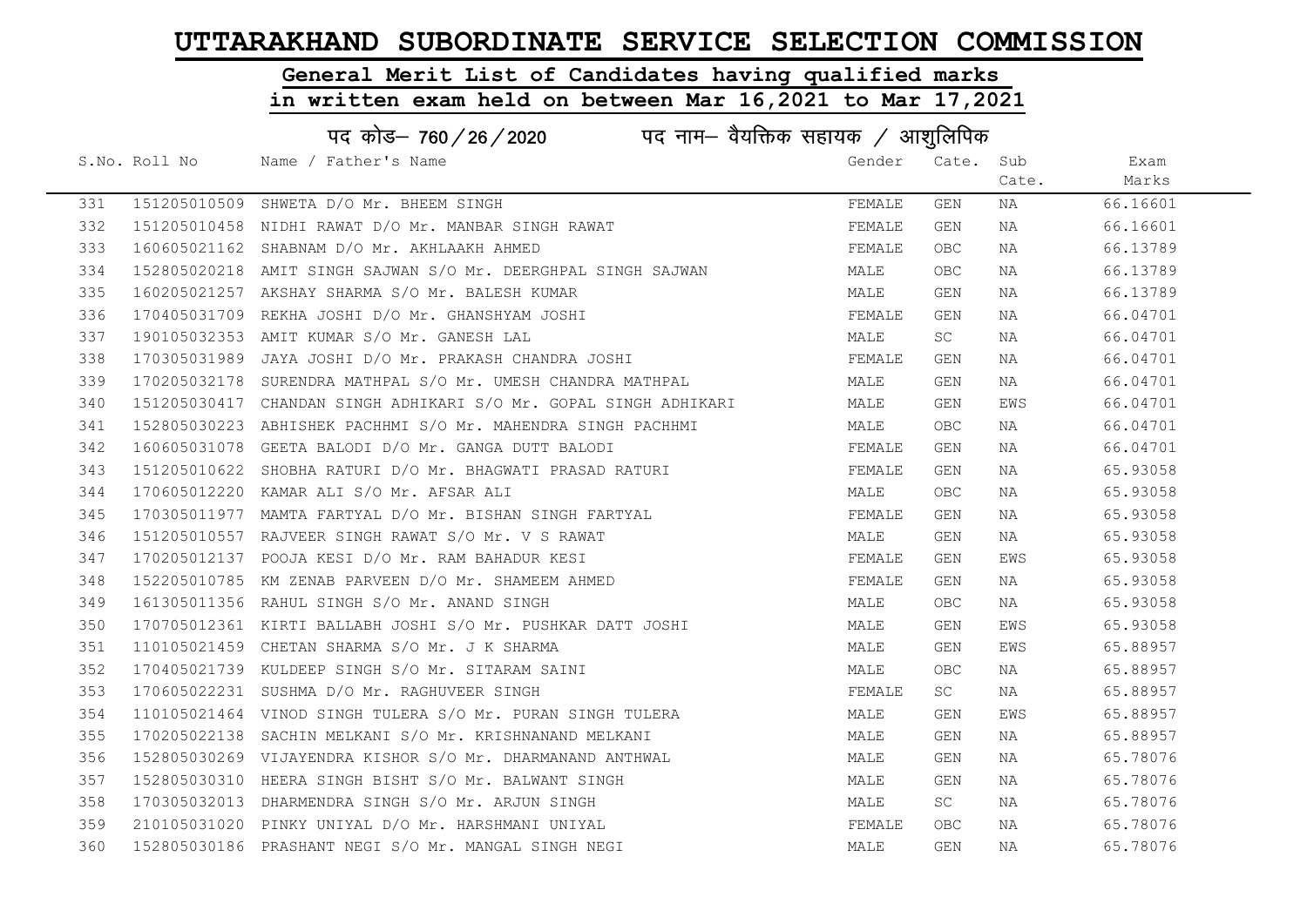# General Merit List of Candidates having qualified marks

|     | पद कोड– 760 / 26 / 2020 पद नाम– वैयक्तिक सहायक / आशुलिपिक |                                                               |        |            |       |          |  |  |
|-----|-----------------------------------------------------------|---------------------------------------------------------------|--------|------------|-------|----------|--|--|
|     | S.No. Roll No                                             | Name / Father's Name                                          | Gender | Cate. Sub  |       | Exam     |  |  |
|     |                                                           |                                                               |        |            | Cate. | Marks    |  |  |
| 361 |                                                           | 151505030053 AJAY SINGH S/O Mr. PUSKAR SINGH                  | MALE   | GEN        | EWS   | 65.78076 |  |  |
| 362 |                                                           | 170505031555 MANOJ KUMAR S/O Mr. SOHAN LAL                    | MALE   | SC         | NA    | 65.78076 |  |  |
| 363 |                                                           | 170305011980 ROHIT KUMAR S/O Mr. CHANDRAPAL SINGH             | MALE   | OBC.       | NA    | 65.69515 |  |  |
| 364 |                                                           | 170205012105 SAJJAN SINGH RONGKALI S/O Mr. KUNDAN SINGH       | MALE   | ST         | NA    | 65.69515 |  |  |
| 365 |                                                           | 160605011101 DINESH KUMAR S/O Mr. MOHAN SINGH                 | MALE   | <b>OBC</b> | NA    | 65.69515 |  |  |
| 366 |                                                           | 170305012046 NARENDRA SINGH BISHT S/O Mr. MAHENDRA BISHT      | MALE   | GEN        | EWS   | 65.69515 |  |  |
| 367 |                                                           | 151205010481 RAVINA RAWAT D/O Mr. SATENDRA SINGH              | FEMALE | GEN        | NA    | 65.69515 |  |  |
| 368 |                                                           | 160205021194 HEMPAL SINGH S/O Mr. ABBAL SINGH                 | MALE   | OBC        | NA    | 65.64126 |  |  |
| 369 |                                                           | 170505021618 KULDEEP KUMAR S/O Mr. RAM PRASAD SINGH           | MALE   | SC         | NA    | 65.64126 |  |  |
| 370 |                                                           | 152205020825 PUSHPA D/O Mr. KHILAP SINGH                      | FEMALE | GEN        | EWS   | 65.64126 |  |  |
| 371 |                                                           | 170705022412 PRAVESH KUMAR S/O Mr. LAXMAN SINGH               | MALE   | GEN        | NA    | 65.64126 |  |  |
| 372 |                                                           | 170505021585 PRAKASH CHANDRA PANT S/O Mr. RAMESH CHANDRA PANT | MALE   | GEN        | NA    | 65.64126 |  |  |
| 373 |                                                           | 170405021744 LALIT PALIWAL S/O Mr. HARISH CHANDRA PALIWAL     | MALE   | GEN        | NA    | 65.64126 |  |  |
| 374 |                                                           | 152205020739 PRIYANKA RANI D/O Mr. NATHI RAM                  | FEMALE | OBC.       | NA    | 65.64126 |  |  |
| 375 |                                                           | 151505020103 DEEPAK PRASAD S/O Mr. KEDAR DUTT THAPLIYAL       | MALE   | GEN        | NA    | 65.64126 |  |  |
| 376 |                                                           | 170605022265 VIKRAM SINGH BISHT S/O Mr. PREM SINGH BISHT      | MALE   | GEN        | NA    | 65.64126 |  |  |
| 377 |                                                           | 160305021285 SACHIN KUMAR S/O Mr. TELU RAM                    | MALE   | SC         | NA    | 65.64126 |  |  |
| 378 |                                                           | 170405031903 NEHA D/O Mr. MOH NAFEES                          | FEMALE | <b>OBC</b> | NA    | 65.51450 |  |  |
| 379 |                                                           | 170205032149 RASHMI RANA D/O Mr. ANIRUDDH SINGH RANA          | FEMALE | ST         | NA    | 65.51450 |  |  |
| 380 |                                                           | 152205030753 RACHNA BHANDARI D/O Mr. DARSHAN SINGH BHANDARI   | FEMALE | GEN        | NA    | 65.51450 |  |  |
| 381 |                                                           | 152805010166 GANESH PUNDIR S/O Mr. SURESH PUNDIR              | MALE   | GEN        | NA    | 65.45973 |  |  |
| 382 |                                                           | 170405011703 SHIV NARAYAN S/O Mr. SHYAM LAL TAMTA             | MALE   | <b>SC</b>  | NA    | 65.45973 |  |  |
| 383 |                                                           | 152805010252 AJAYPAL SINGH S/O Mr. SOHAN SINGH                | MALE   | SC         | NA    | 65.45973 |  |  |
| 384 |                                                           | 170405011902 SEEMA CHAUHAN D/O Mr. SHEESHPAL SINGH            | FEMALE | GEN        | EWS   | 65.45973 |  |  |
| 385 |                                                           | 110105012466 HEMLATA JOSHI S/O Mr. SHEKHAR CHANDRA JSOHI      | FEMALE | GEN        | NA    | 65.45973 |  |  |
| 386 |                                                           | 190105012540 BHAWANA JOSHI D/O Mr. DHARMANAND JOSHI           | FEMALE | GEN        | NA    | 65.45973 |  |  |
| 387 |                                                           | 170505011602 RICHA BHARDWAJ D/O Mr. SURYAPRAKASH SHARMA       | FEMALE | GEN        | NA    | 65.45973 |  |  |
| 388 |                                                           | 190105012577 TRIBHUWAN SINGH S/O Mr. GANESH SINGH             | MALE   | OBC        | NA    | 65.45973 |  |  |
| 389 |                                                           | 130105020834 BRIJMOHAN SINGH S/O Mr. UMED SINGH               | MALE   | GEN        | NA    | 65.39295 |  |  |
| 390 |                                                           | 170405021736 GEETA D/O Mr. BHAWAN SINGH                       | FEMALE | GEN        | NA    | 65.39295 |  |  |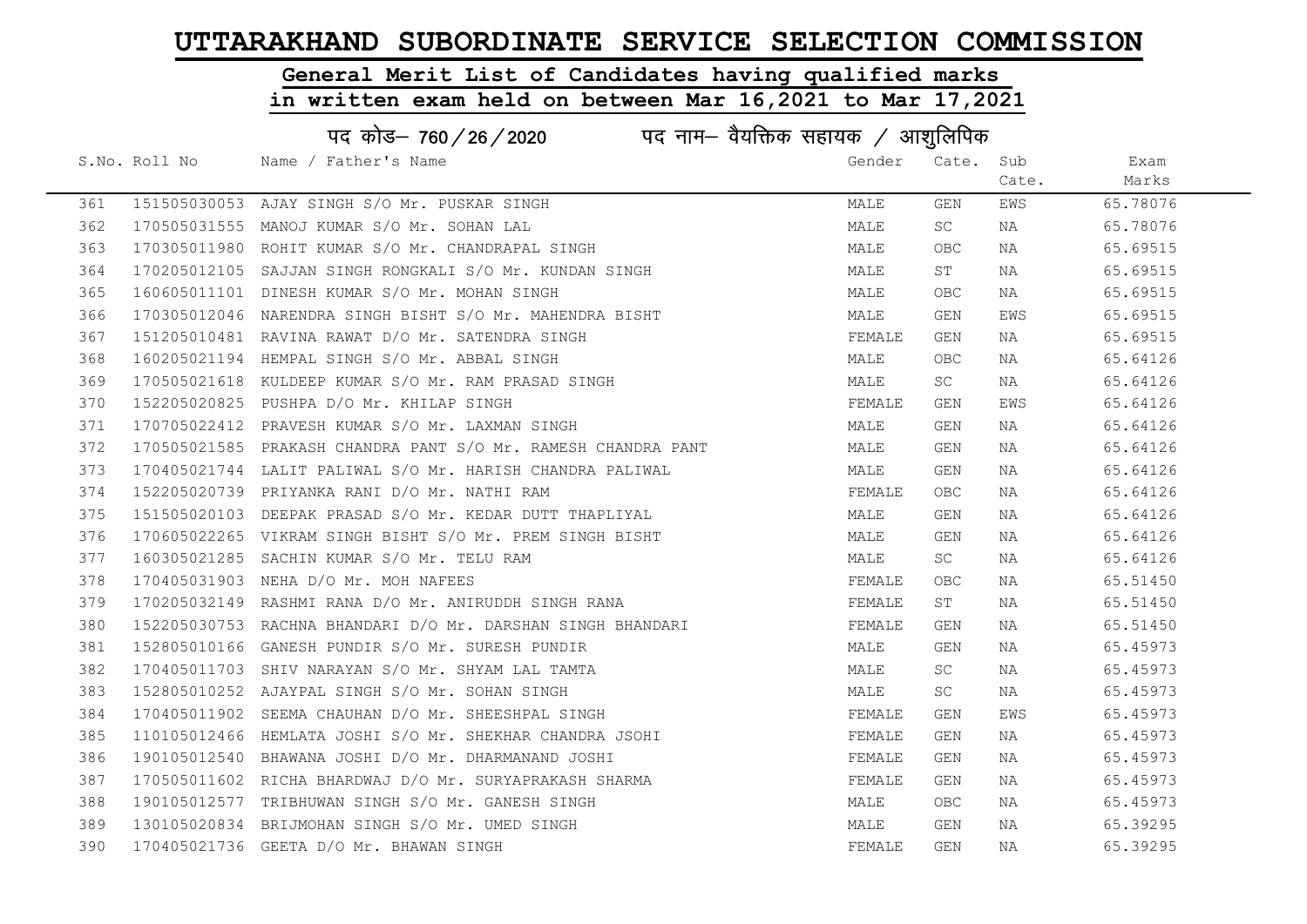#### General Merit List of Candidates having qualified marks

|     | पद कोड़– 760 / 26 / 2020 पद नाम– वैयक्तिक सहायक / आशुलिपिक |                                                                 |        |            |       |          |  |
|-----|------------------------------------------------------------|-----------------------------------------------------------------|--------|------------|-------|----------|--|
|     | S.No. Roll No                                              | Name / Father's Name                                            | Gender | Cate. Sub  |       | Exam     |  |
|     |                                                            |                                                                 |        |            | Cate. | Marks    |  |
| 391 |                                                            | 170305021982 URMILA RANI D/O Mr. DHARAMVEER SINGH               | FEMALE | SC         | NA    | 65.39295 |  |
| 392 |                                                            | 151205030358 PRIYA RAWAT D/O Mr. PREM SINGH RAWAT               | FEMALE | GEN        | NA    | 65.24824 |  |
| 393 |                                                            | 170405031790 PANKAJ DHEER SINGH MAURA S/O Mr. MOHAN SINGH MAURA | MALE   | GEN        | EWS   | 65.24824 |  |
| 394 |                                                            | 152205030736 SURYA KANT SATI S/O Mr. S P SATI                   | MALE   | GEN        | NA    | 65.24824 |  |
| 395 |                                                            | 170505031597 MUHD HASHIM S/O Mr. AHAMAD ALI                     | MALE   | OBC.       | NA    | 65.24824 |  |
| 396 |                                                            | 170605012259  MANOJ PATHAK S/O Mr. BHUWAN CHANDRA PATHAK        | MALE   | GEN        | NA    | 65.22430 |  |
| 397 |                                                            | 152205010802 PRADEEP SINGH NEGI S/O Mr. SOOR SINGH NEGI         | MALE   | GEN        | NA    | 65.22430 |  |
| 398 |                                                            | 151205010546 MAHENDRA SINGH S/O Mr. DEVENDRA SINGH              | MALE   | GEN        | NA    | 65.22430 |  |
| 399 |                                                            | 152205010716 JITENDRA BADHANI S/O Mr. RAJENDRA PRASAD BADHANI   | MALE   | GEN        | NA    | 65.22430 |  |
| 400 |                                                            | 152205010807 BHEEM PRAKASH S/O Mr. PADI RAM ARYA                | MALE   | SC         | NA    | 65.22430 |  |
| 401 |                                                            | 151205010551 BABITA BISHT D/O Mr. SABAR SINGH                   | FEMALE | GEN        | EWS   | 65.22430 |  |
| 402 |                                                            | 170205012124 AMIT KUMAR S/O Mr. RAJENDRA SINGH                  | MALE   | <b>OBC</b> | NA    | 65.22430 |  |
| 403 |                                                            | 151205010618 SONI D/O Mr. THAN SINGH                            | FEMALE | GEN        | NA    | 65.22430 |  |
| 404 |                                                            | 151205010370 ISHRAT ALI S/O Mr. MOHD KARIM                      | MALE   | <b>OBC</b> | NA    | 65.22430 |  |
| 405 |                                                            | 170705012393 NARENDRA KUMAR S/O Mr. HARI SINGH                  | MALE   | SC         | NA    | 65.22430 |  |
| 406 |                                                            | 170405021795 PRADIP KUMAR DASILA S/O Mr. DARWAN SINGH DASILA    | MALE   | GEN        | NA    | 65.14464 |  |
| 407 |                                                            | 152805020320 MONIKA RATHORE D/O Mr. SURENDRA SINGH RATHORE      | FEMALE | GEN        | NA    | 65.14464 |  |
| 408 |                                                            | 151205010543 LAXMI JAGWAN D/O Mr. MOHAN SINGH JAGWAN            | FEMALE | GEN        | NA    | 64.98887 |  |
| 409 |                                                            | 152805010256 NISHA RANI D/O Mr. SARJEET SINGH                   | FEMALE | <b>OBC</b> | NA    | 64.98887 |  |
| 410 |                                                            | 130105010870 SUMIT KUKRETI S/O Mr. DEVI PRASAD KUKRETI          | MALE   | GEN        | EWS   | 64.98887 |  |
| 411 |                                                            | 140105012611 SAPNA OLI D/O Mr. RAM SINGH OLI                    | FEMALE | GEN        | NA    | 64.98887 |  |
| 412 |                                                            | 161305031350 KAMAL SINGH BIST S/O Mr. RAJENDRA SINGH BIST       | MALE   | GEN        | EWS   | 64.98199 |  |
| 413 |                                                            | 152805030234 DEEPAK RAWAT S/O Mr. DIWAN SINGH RAWAT             | MALE   | GEN        | NA    | 64.98199 |  |
| 414 |                                                            | 152205030824 JYOTI LINGWAL D/O Mr. RAJENDRA SINGH LINGWAL       | FEMALE | GEN        | NA    | 64.98199 |  |
| 415 |                                                            | 151505030098 SAKSHI D/O Mr. NAVEEN GAUR                         | FEMALE | <b>OBC</b> | NA    | 64.98199 |  |
| 416 |                                                            | 190105032344 MAHIMA SYALAKOTI D/O Mr. HARISH SINGH SYALAKOTI    | FEMALE | GEN        | NA    | 64.98199 |  |
| 417 |                                                            | 161305031344 MANEESH KUMAR S/O Mr. OMPRAKASH SINGH              | MALE   | GEN        | EWS   | 64.98199 |  |
| 418 |                                                            | 152805020421 RAJESH BALUNI S/O Mr. DINESH BALUNI                | MALE   | GEN        | NA    | 64.89633 |  |
| 419 |                                                            | 151505020067 BHUPENDRA RAYAL S/O Mr. NAGENDRA DATT RAYAL        | MALE   | <b>GEN</b> | NA    | 64.89633 |  |
| 420 |                                                            | 170505021625 RAHUL S/O Mr. RANJEET SINGH                        | MALE   | GEN        | NA    | 64.89633 |  |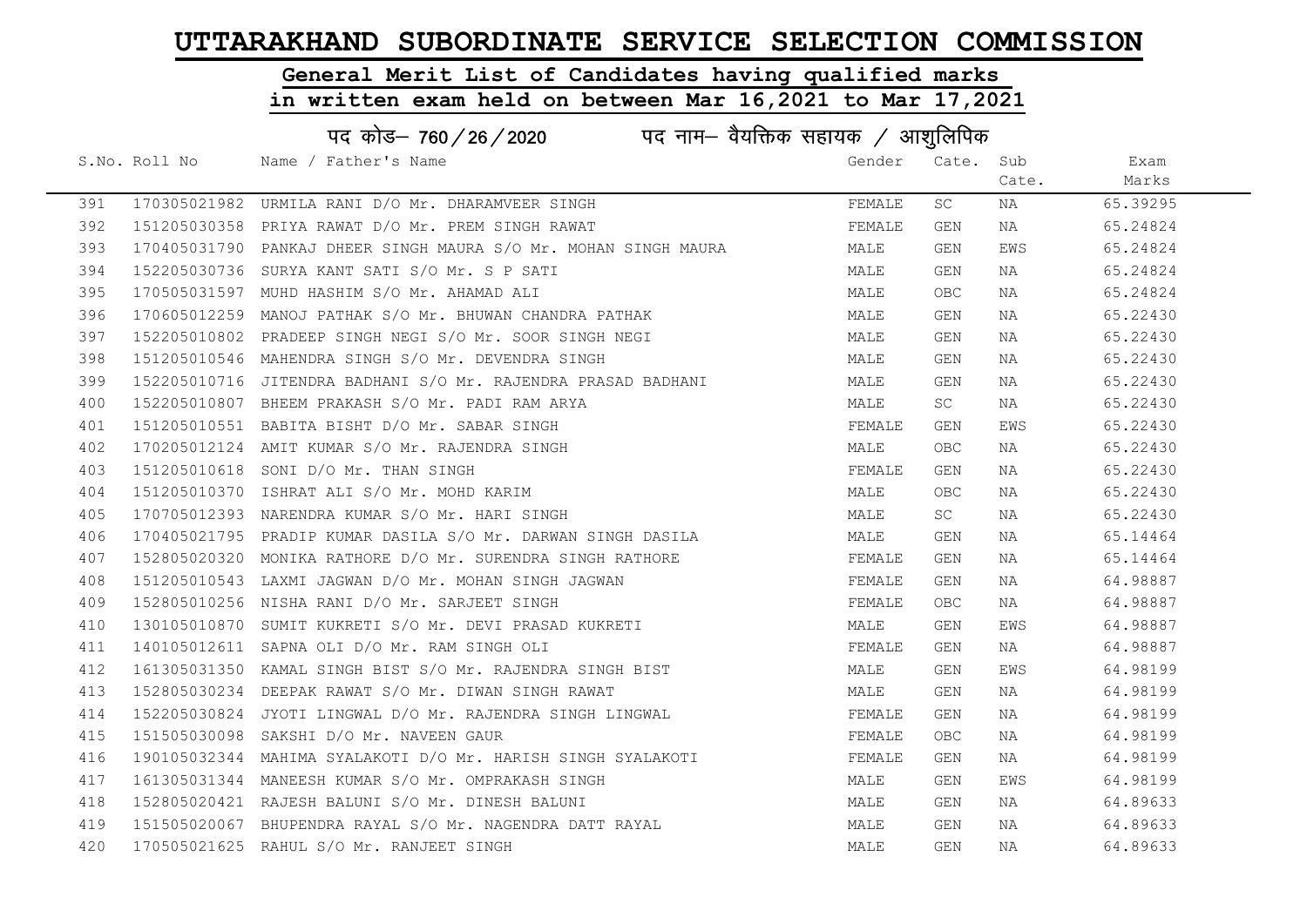#### General Merit List of Candidates having qualified marks

|     | पद कोड– 760/26/2020<br>पद नाम— वैयक्तिक सहायक / आशुलिपिक |                                                              |        |                         |       |          |  |  |
|-----|----------------------------------------------------------|--------------------------------------------------------------|--------|-------------------------|-------|----------|--|--|
|     | S.No. Roll No                                            | Name / Father's Name                                         | Gender | Cate. Sub               |       | Exam     |  |  |
|     |                                                          |                                                              |        |                         | Cate. | Marks    |  |  |
| 421 |                                                          | 152805020345 SURENDRA AWASTHI S/O Mr. JAYANTI PARSAD AWASTHI | MALE   | <b>OBC</b>              | NA    | 64.89633 |  |  |
| 422 |                                                          | 230205012655 SUNIL SINGH S/O Mr. HARBAN SINGH                | MALE   | <b>OBC</b>              | NA    | 64.75344 |  |  |
| 423 |                                                          | 151205010335 PRATIMA BHATT D/O Mr. RAMESH CHANDRA BHATT      | FEMALE | GEN                     | NA    | 64.75344 |  |  |
| 424 |                                                          | 152805010190 NAVAL KISHOR SINGH S/O Mr. VEERENDRA SINGH      | MALE   | GEN                     | NA    | 64.75344 |  |  |
| 425 |                                                          | 161305011418 SUVIGYA DHASMANA D/O Mr. SURESH KUMAR DHASMANA  | FEMALE | GEN                     | NA    | 64.75344 |  |  |
| 426 |                                                          | 170305012020 ARUN KUMAR S/O Mr. NANHE SINGH                  | MALE   | SC                      | NA    | 64.75344 |  |  |
| 427 |                                                          | 151205030454 VIKASH PANT S/O Mr. GOPAL KRISHAN PANT          | MALE   | GEN                     | NA    | 64.71573 |  |  |
| 428 |                                                          | 110105031464 HARISH CHANDRA S/O Mr. DINESH CHANDRA           | MALE   | GEN                     | NA    | 64.71573 |  |  |
| 429 |                                                          | 161305031355 ASHISH SAINI S/O Mr. ASHOK KUMAR SAINI          | MALE   | <b>OBC</b>              | NA    | 64.71573 |  |  |
| 430 |                                                          | 110105031456 DEEKSHA KANDPAL D/O Mr. MAHESH CHANDRA KANDPAL  | FEMALE | GEN                     | NA    | 64.71573 |  |  |
| 431 |                                                          | 170505021579 PAN SINGH BISHT S/O Mr. DILIP SINGH BISHT       | MALE   | GEN                     | NA    | 64.64801 |  |  |
| 432 |                                                          | 170305021918 KULDEEP JALAL S/O Mr. BALWANT JALAL             | MALE   | GEN                     | NA    | 64.64801 |  |  |
| 433 |                                                          | 130105020896 ANJU GURURANI D/O Mr. NARAYAN DUTT GURURANI     | FEMALE | GEN                     | NA    | 64.64801 |  |  |
| 434 |                                                          | 152805020416 MUKESH KUMAR S/O Mr. RAJA RAM                   | MALE   | <b>OBC</b>              | NA    | 64.64801 |  |  |
| 435 |                                                          | 170405021900 SANDEEP SINGH S/O Mr. AMREEK SINGH              | MALE   | <b>OBC</b>              | NA    | 64.64801 |  |  |
| 436 |                                                          | 160605021122 KM RITU CHAUHAN D/O Mr. VIJAY PAL SINGH         | FEMALE | GEN                     | NA    | 64.64801 |  |  |
| 437 |                                                          | 160205021203 GAURAV KASHYAP S/O Mr. BRIJPAL KASHYAP          | MALE   | <b>OBC</b>              | NA    | 64.64801 |  |  |
| 438 |                                                          | 152805020512 JEENAT KHATOON D/O Mr. MOHAMMAD KASHIM          | FEMALE | <b>OBC</b>              | NA    | 64.64801 |  |  |
| 439 |                                                          | 152805020531 GAJPAL SINGH S/O Mr. CHANDRA SINGH              | MALE   | GEN                     | EWS   | 64.64801 |  |  |
| 440 |                                                          | 170405011819 RAHUL CHAUHAN S/O Mr. GOPAL SINGH CHAUHAN       | MALE   | GEN                     | NA    | 64.51802 |  |  |
| 441 |                                                          | 170205012128 SUBODH KUMAR S/O Mr. UDAY RAJ SINGH             | MALE   | GEN                     | EWS   | 64.51802 |  |  |
| 442 |                                                          | 170705012374 KM BEENA DEVI D/O Mr. PADAM SINGH               | FEMALE | <b>OBC</b>              | NA    | 64.51802 |  |  |
| 443 |                                                          | 151205010404 KM SANAM D/O Mr. PREM SINGH                     | FEMALE | SΤ                      | NA    | 64.51802 |  |  |
| 444 |                                                          | 161305031400 ANUJ KUMAR S/O Mr. RAJENDER SINGH               | MALE   | <b>OBC</b>              | NA    | 64.44948 |  |  |
| 445 |                                                          | 160605031133 DEEPIKA D/O Mr. JAGDISH PRASAD                  | FEMALE | SC                      | NA    | 64.44948 |  |  |
| 446 |                                                          | 170605022329 PRADEEP CHANDRA CHAUBEY S/O Mr. BHUWAN CHANDRA  | MALE   | GEN                     | NA    | 64.44948 |  |  |
| 447 |                                                          | 170505031654 AMAN KUMAR S/O Mr. RISHIPAL SINGH               | MALE   | SC                      | NA    | 64.44948 |  |  |
| 448 |                                                          | 152805020524 EKTA SHARMA D/O Mr. PURUSHOTAM SILMANA          | FEMALE | GEN                     | NA    | 64.39970 |  |  |
| 449 |                                                          | 151505020061 SANDEEP NAKRA S/O Mr. SUBHASH CHAND NAKRA       | MALE   | GEN                     | NA    | 64.39970 |  |  |
| 450 |                                                          | 152805020517 ANUJ KUMAR S/O Mr. BRAHM PAL                    | MALE   | $\mathop{\mathsf{GEN}}$ | NA    | 64.39970 |  |  |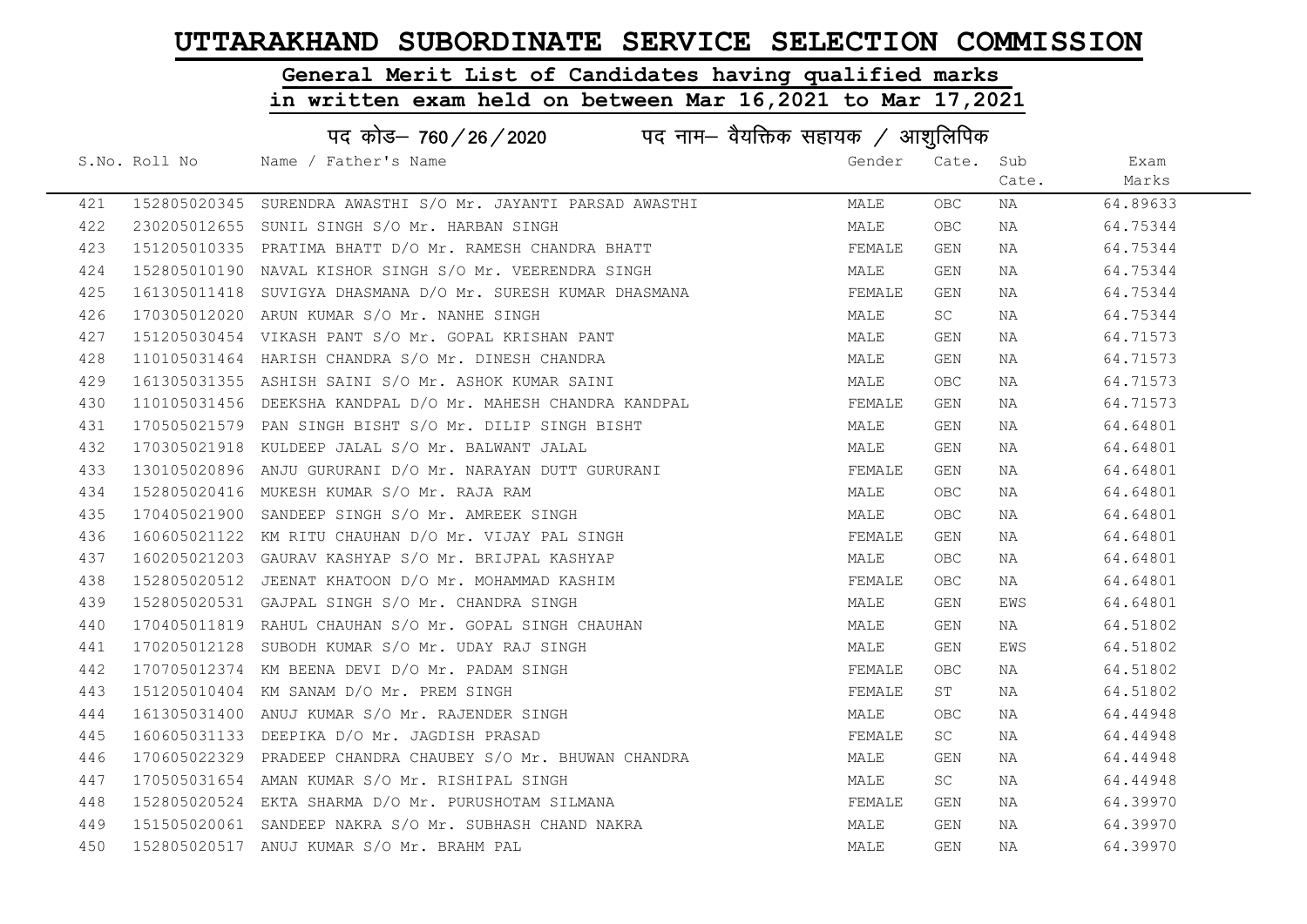# General Merit List of Candidates having qualified marks

|     |               | पद कोड– 760 / 26 / 2020 पद नाम– वैयक्तिक सहायक / आशुलिपिक    |        |            |       |          |
|-----|---------------|--------------------------------------------------------------|--------|------------|-------|----------|
|     | S.No. Roll No | Name / Father's Name                                         | Gender | Cate. Sub  |       | Exam     |
|     |               |                                                              |        |            | Cate. | Marks    |
| 451 |               | 120105022477 BHUWAN PANT S/O Mr. SHIV DUTT PANT              | MALE   | GEN        | NA    | 64.39970 |
| 452 |               | 230205022690 NARESH KUMAR S/O Mr. DARSHAN LAL                | MALE   | <b>SC</b>  | NA    | 64.39970 |
| 453 |               | 170305022041 MOHAMMAD NOORUL HAO S/O Mr. MOHAMMAD OAMAR      | MALE   | OBC        | NA    | 64.39970 |
| 454 |               | 170205022129 RAMESH CHANDRA S/O Mr. PAN DEV BINWAL           | MALE   | GEN        | EWS   | 64.39970 |
| 455 |               | 170205022148 MANISH KUMAR S/O Mr. GULSHAN KUMAR              | MALE   | OBC.       | NA    | 64.39970 |
| 456 |               | 151505020041 USMAN ALI S/O Mr. ANWAR                         | MALE   | OBC        | NA    | 64.39970 |
| 457 |               | 151505020049 SHIVRAJ SINGH S/O Mr. BHAGWAN SINGH RAWAT       | MALE   | OBC        | NA    | 64.39970 |
| 458 |               | 120105022512 VIMAL KANDPAL S/O Mr. NITYANAND KANDPAL         | MALE   | GEN        | EWS   | 64.39970 |
| 459 |               | 151505010065 OMPRAKASH JOSHI S/O Mr. GHANA NAND JOSHI        | MALE   | GEN        | NA    | 64.28259 |
| 460 |               | 152805010283 AMIT THAPLIYAL S/O Mr. RAMESH CHANDRA           | MALE   | GEN        | NA    | 64.28259 |
| 461 |               | 152805010297 SUSHMA D/O Mr. DIGAMBAR SINGH NEGI              | FEMALE | GEN        | NA    | 64.28259 |
| 462 |               | 151505010134 RAJENDER SINGH S/O Mr. POORAN SINGH RAWAT       | MALE   | GEN        | NA    | 64.28259 |
| 463 |               | 170305011920 VIPIN CHANDRA UPRETI S/O Mr. HEM CHANDRA UPRETI | MALE   | GEN        | NA    | 64.28259 |
| 464 |               | 151205010531 PEEYUSH CHANDRA S/O Mr. GIRISH CHANDRA SHARMA   | MALE   | GEN        | NA    | 64.28259 |
| 465 |               | 152805010277 JITANDRA LESIYAL S/O Mr. KISHORI LAL LESIYAL    | MALE   | GEN        | NA    | 64.28259 |
| 466 |               | 170405011809 ANKIT KUMAR S/O Mr. TUNGAL SINGH                | MALE   | <b>SC</b>  | NA    | 64.28259 |
| 467 |               | 170605022296 ARVIND KUMAR S/O Mr. CHANDRA PAL SINGH          | MALE   | SC.        | NA    | 64.18322 |
| 468 |               | 151205030522 ARVIND PRASAD S/O Mr. SHAMBHU PRASAD THAPLIYAL  | MALE   | GEN        | NA    | 64.18322 |
| 469 |               | 210105030961 POONAM DHANAI D/O Mr. JEET SINGH DHANAI         | FEMALE | GEN        | NA    | 64.18322 |
| 470 |               | 170605032220 RAJEEV KUMAR S/O Mr. GANGA RAM                  | MALE   | SC         | NA    | 64.18322 |
| 471 |               | 160205031196 KALA S/O Mr. RAMPAL                             | MALE   | <b>OBC</b> | NA    | 64.18322 |
| 472 |               | 170405021840 MAHESH KUMAR S/O Mr. CHHOTU                     | MALE   | SC         | NA    | 64.15139 |
| 473 |               | 152805020251 KHUSHI RAM S/O Mr. VIRENDRA DUTT                | MALE   | <b>OBC</b> | NA    | 64.15139 |
| 474 |               | 170205022153 ROSHAN JAHAN D/O Mr. SHARIEF AHMAD              | FEMALE | OBC        | NA    | 64.15139 |
| 475 |               | 160305021403 DANISH ALI S/O Mr. IMRAN                        | MALE   | OBC.       | NA    | 64.15139 |
| 476 |               | 170605022271 SURENDRA SINGH RANA S/O Mr. SANTAN SINGH RANA   | MALE   | GEN        | EWS   | 64.15139 |
| 477 |               | 170205022193 AMIT KUMAR S/O Mr. CHHOTE LAL                   | MALE   | SC         | NA    | 64.15139 |
| 478 |               | 152805020303 NEERAJ PANDEY S/O Mr. PURAN CHANDRA PANDEY      | MALE   | GEN        | NA    | 64.15139 |
| 479 |               | 160305021366 SHARUKH ALI S/O Mr. IMRAN ALI                   | MALE   | OBC        | NA    | 64.15139 |
| 480 |               | 130105020857 ARADHANA D/O Mr. ANIL SINGH                     | FEMALE | GEN        | EWS   | 64.15139 |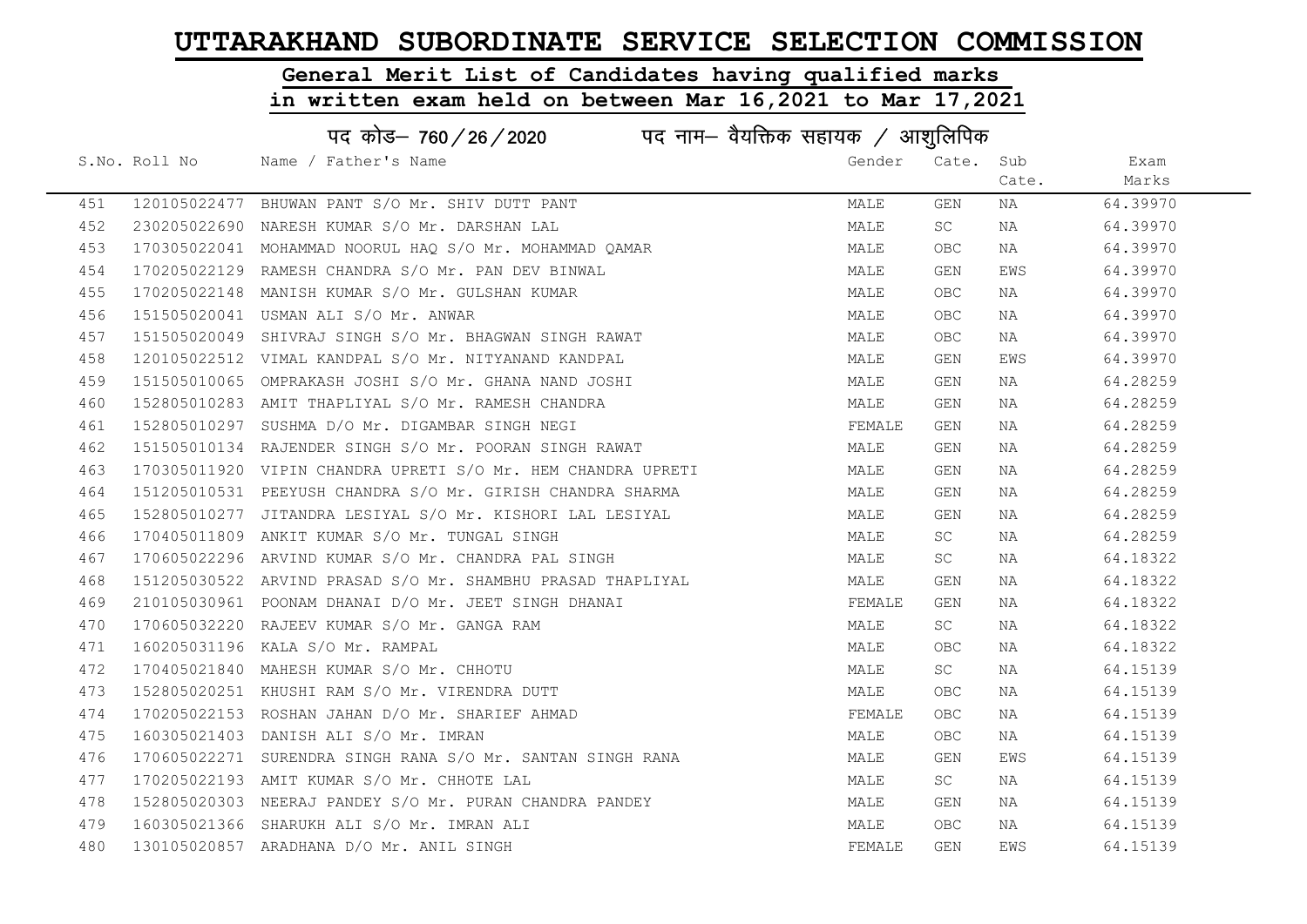# General Merit List of Candidates having qualified marks

|     | पद कोड– 760 / 26 / 2020 पद नाम– वैयक्तिक सहायक / आशुलिपिक |                                                                   |        |            |       |          |  |  |
|-----|-----------------------------------------------------------|-------------------------------------------------------------------|--------|------------|-------|----------|--|--|
|     | S.No. Roll No                                             | Name / Father's Name                                              | Gender | Cate. Sub  |       | Exam     |  |  |
|     |                                                           |                                                                   |        |            | Cate. | Marks    |  |  |
| 481 |                                                           | 170505011636 VIPIN SINGH BISHT S/O Mr. ANAND SINGH BISHT          | MALE   | GEN        | DFF   | 64.04716 |  |  |
| 482 |                                                           | 161305011448 RAJNEESH SAINI S/O Mr. RAJENDRA SAINI                | MALE   | <b>OBC</b> | NA    | 64.04716 |  |  |
| 483 |                                                           | 160605011138 AJAY KUMAR S/O Mr. RAJENDRA KUMAR                    | MALE   | OBC        | NA    | 64.04716 |  |  |
| 484 |                                                           | 152205010746 SUNDAR SINGH S/O Mr. BALAM SINGH                     | MALE   | GEN        | EWS   | 64.04716 |  |  |
| 485 |                                                           | 170605012301 NAZIM S/O Mr. ABDUL                                  | MALE   | OBC        | NA    | 64.04716 |  |  |
| 486 |                                                           | 110105012467 RADHA NEGI D/O Mr. DEV SINGH NEGI                    | FEMALE | GEN        | EWS   | 64.04716 |  |  |
| 487 |                                                           | 152805010270 PANKAJ SINGH S/O Mr. KISHAN SINGH                    | MALE   | GEN        | NA    | 64.04716 |  |  |
| 488 |                                                           | 170205012173 ATTAULLA KHAN S/O Mr. HAFIZULLA KHAN                 | MALE   | GEN        | NA    | 64.04716 |  |  |
| 489 |                                                           | 170605012275 ABHISHEK KUMAR S/O Mr. RAJENDRA SINGH                | MALE   | SC         | NA    | 64.04716 |  |  |
| 490 |                                                           | 151505030122 SEEMA BHANDARI D/O Mr. BUDHI SINGH BISHT             | FEMALE | GEN        | DFF   | 63.91697 |  |  |
| 491 |                                                           | 152205030658 VIPIN VYAS S/O Mr. DWARIKA PRASAD VYAS               | MALE   | GEN        | NA    | 63.91697 |  |  |
| 492 |                                                           | 210105030957 VIJAY SINGH S/O Mr. MATWAR SINGH                     | MALE   | GEN        | NA    | 63.91697 |  |  |
| 493 |                                                           | 151205030435 SEETA THAPA D/O Mr. TEG BAHADUR THAPA                | FEMALE | GEN        | NA    | 63.91697 |  |  |
| 494 |                                                           | 190105032403 SUNITA MEHTA D/O Mr. JAGAT SINGH MEHTA               | FEMALE | GEN        | NA    | 63.91697 |  |  |
| 495 |                                                           | 160305031291 MOHIT KUMAR S/O Mr. RAJVEER SINGH                    | MALE   | <b>OBC</b> | NA    | 63.91697 |  |  |
| 496 |                                                           | 152205030651 AASHISH SINGH KAINTURA S/O Mr. BHAJAN SINGH KAINTURA | MALE   | GEN        | NA    | 63.91697 |  |  |
| 497 |                                                           | 160205031231 AJAY SINGH S/O Mr. SUKHBEER SINGH BISHT              | MALE   | GEN        | NA    | 63.91697 |  |  |
| 498 |                                                           | 160605031081 PRASHANT KAUSHIK S/O Mr. SATYA PRAKASH SHARMA        | MALE   | GEN        | NA    | 63.91697 |  |  |
| 499 |                                                           | 110105031496 VIMAL SINGH BISHT S/O Mr. SUNDAR SINGH BISHT         | MALE   | GEN        | EWS   | 63.91697 |  |  |
| 500 |                                                           | 152205030803 ANAMIKA PANWAR D/O Mr. BHEEM SINGH PANWAR            | FEMALE | OBC.       | NA    | 63.91697 |  |  |
| 501 |                                                           | 170405031891 KM KAJAL D/O Mr. GULSHAN SINGH                       | FEMALE | OBC.       | NA    | 63.91697 |  |  |
| 502 |                                                           | 152805020225 ALKA KUMARI D/O Mr. GURDEEP SINGH                    | FEMALE | OBC.       | NA    | 63.90308 |  |  |
| 503 |                                                           | 152805020468 JYOTI D/O Mr. MOHAN SINGH                            | FEMALE | GEN        | NA    | 63.90308 |  |  |
| 504 |                                                           | 160605021076 ANKIT KUMAR S/O Mr. MOHAN KUMAR                      | MALE   | OBC.       | NA    | 63.90308 |  |  |
| 505 |                                                           | 130105020935 PANKAJ RAWAT S/O Mr. JASPAL SINGH RAWAT              | MALE   | GEN        | DFF   | 63.90308 |  |  |
| 506 |                                                           | 170505011622 BHASKAR JOSHI S/O Mr. POORAN CHANDRA JOSHI           | MALE   | GEN        | NA    | 63.81173 |  |  |
| 507 |                                                           | 170405011790 SARITA D/O Mr. CHAMAN PRASAD                         | FEMALE | SC         | NA    | 63.81173 |  |  |
| 508 |                                                           | 130105010839 KULDEEP SINGH S/O Mr. PREM SINGH                     | MALE   | GEN        | NA    | 63.81173 |  |  |
| 509 |                                                           | 170405011699 HRIDESH KUMAR S/O Mr. SOM PAL SINGH                  | MALE   | GEN        | NA    | 63.81173 |  |  |
| 510 |                                                           | 170405011811 KESHRAJ SINGH S/O Mr. VALRAM SINGH                   | MALE   | GEN        | ΝA    | 63.81173 |  |  |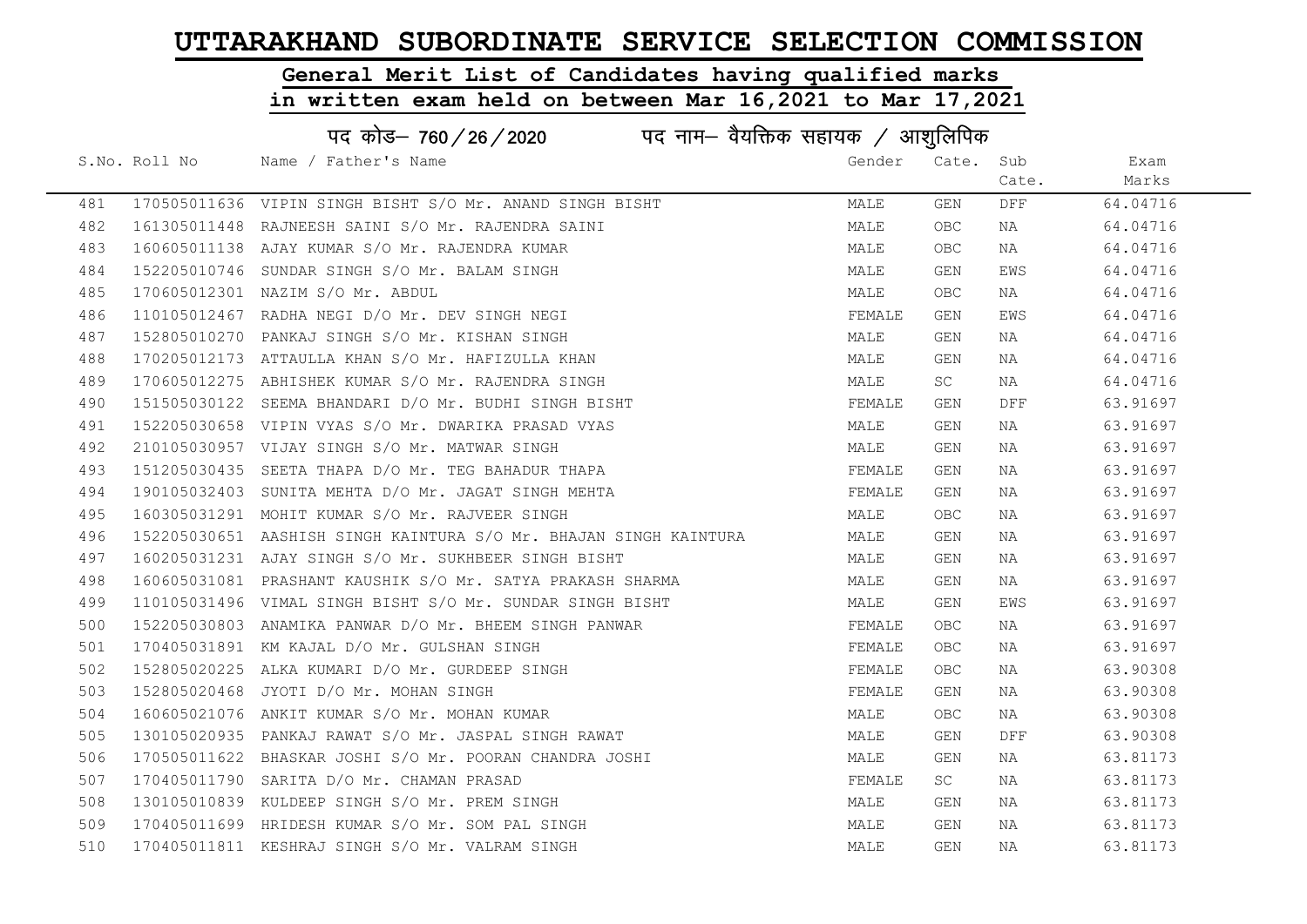# General Merit List of Candidates having qualified marks

|     | पद कोड़- 760 / 26 / 2020 पद नाम- वैयक्तिक सहायक / आशुलिपिक |                                                                         |        |            |       |          |  |  |
|-----|------------------------------------------------------------|-------------------------------------------------------------------------|--------|------------|-------|----------|--|--|
|     | S.No. Roll No                                              | Name / Father's Name                                                    | Gender | Cate. Sub  |       | Exam     |  |  |
|     |                                                            |                                                                         |        |            | Cate. | Marks    |  |  |
| 511 |                                                            | 151505010011 KM SMITA CHAUHAN D/O Mr. SANSAR SINGH                      | FEMALE | ST         | NA    | 63.81173 |  |  |
| 512 |                                                            | 152205010669 VINEETA D/O Mr. MADHAV SINGH BISHT                         | FEMALE | GEN        | NA    | 63.81173 |  |  |
| 513 |                                                            | 170505011530 AMAN KUMAR S/O Mr. DAYARAM SINGH                           | MALE   | SC         | NA    | 63.81173 |  |  |
| 514 |                                                            | 152805020372 MOHAMMAD AVESH S/O Mr. ASGAR ALI                           | MALE   | OBC        | NA    | 63.65476 |  |  |
| 515 |                                                            | 130105020860 MANORAMA D/O Mr. BALWANT SINGH                             | FEMALE | GEN        | EWS   | 63.65476 |  |  |
| 516 |                                                            | 170305021996 BHUWAN CHANDRA JOSHI S/O Mr. GANGA DATT JOSHI              | MALE   | GEN        | NA    | 63.65476 |  |  |
| 517 |                                                            | 160305021384 BABITA D/O Mr. JEET SINGH                                  | FEMALE | GEN        | NA    | 63.65476 |  |  |
| 518 |                                                            | 170505021629 JITENDER KUMAR VISHWAKARMA S/O Mr. PRAHLAD RAM VISHWAKARMA | MALE   | <b>SC</b>  | NA    | 63.65476 |  |  |
| 519 |                                                            | 170305031955 HOMESHWER SINGH S/O Mr. GAJRAM SINGH                       | MALE   | SC         | NA    | 63.65071 |  |  |
| 520 |                                                            | 151205030474 RIYA D/O Mr. BRIJ MOHAN                                    | FEMALE | SC.        | NA    | 63.65071 |  |  |
| 521 |                                                            | 170405031777 RAHUL S/O Mr. VIJAY SINGH                                  | MALE   | GEN        | NA    | 63.65071 |  |  |
| 522 |                                                            | 151505030057 VIPIN SINGH S/O Mr. NARENDRA SINGH                         | MALE   | <b>OBC</b> | NA    | 63.65071 |  |  |
| 523 |                                                            | 151505010013 BALAM SINGH S/O Mr. TANKHU SINGH                           | MALE   | GEN        | NA    | 63.57631 |  |  |
| 524 |                                                            | 152805010234 PRIYANKA UNIYAL D/O Mr. GANGA PRASAD UNIYAL                | FEMALE | GEN        | NA    | 63.57631 |  |  |
| 525 |                                                            | 152805010209 POONAM DOBHAL D/O Mr. VIDYA DUTT DOBHAL                    | FEMALE | OBC.       | NA    | 63.57631 |  |  |
| 526 |                                                            | 151205010497 MANISHA NEGI D/O Mr. HIKMAT SINGH NEGI                     | FEMALE | GEN        | EWS   | 63.57631 |  |  |
| 527 |                                                            | 152805010279 VIMAL SINGH RANA S/O Mr. VIJAY SINGH RANA                  | MALE   | GEN        | NA    | 63.57631 |  |  |
| 528 |                                                            | 170305022006 VIKAS S/O Mr. RAJPAL                                       | MALE   | SC         | NA    | 63.40645 |  |  |
| 529 |                                                            | 152205020719 PRAKSHI SILSWAL D/O Mr. RAMANAND SILSWAL                   | FEMALE | GEN        | NA    | 63.40645 |  |  |
| 530 |                                                            | 160605031115 MANDHEER KUMAR S/O Mr. INDRA PAL                           | MALE   | SC         | NA    | 63.38446 |  |  |
| 531 |                                                            | 151205030505 MANORAMA D/O Mr. KAMAL SINGH                               | FEMALE | GEN        | NA    | 63.38446 |  |  |
| 532 |                                                            | 170505031545 PRIYANKA GAUTAM D/O Mr. SURESH CHANDRA GAUTAM              | FEMALE | GEN        | NA    | 63.38446 |  |  |
| 533 |                                                            | 152205030721 AMANPREET KAUR S/O Mr. PARAMJEET SINGH                     | FEMALE | GEN        | NA    | 63.38446 |  |  |
| 534 |                                                            | 151505030080 MUKESH SINGH S/O Mr. HUKAM SINGH                           | MALE   | GEN        | EWS   | 63.38446 |  |  |
| 535 |                                                            | 151505030130 BHARAT KHATI S/O Mr. KUNDAN SINGH KHATI                    | MALE   | GEN        | NA    | 63.38446 |  |  |
| 536 |                                                            | 151505030061 SHIVANI D/O Mr. DINESH KUMAR                               | FEMALE | ST         | NA    | 63.38446 |  |  |
| 537 |                                                            | 170505031508 SARFARAZ AHMAD S/O Mr. SHAFEEQ AHMAD                       | MALE   | OBC        | NA    | 63.38446 |  |  |
| 538 |                                                            | 110105032263 SANJAY PANDE S/O Mr. K C PANDE                             | MALE   | GEN        | NA    | 63.38446 |  |  |
| 539 |                                                            | 170205032171 NADEEM AHAMAD S/O Mr. MOHD HUSAIN                          | MALE   | OBC        | NA    | 63.38446 |  |  |
| 540 |                                                            | 170605022327 KM ANCHAL KUMARI D/O Mr. AMAR SINGH                        | FEMALE | <b>SC</b>  | ΝA    | 63.38446 |  |  |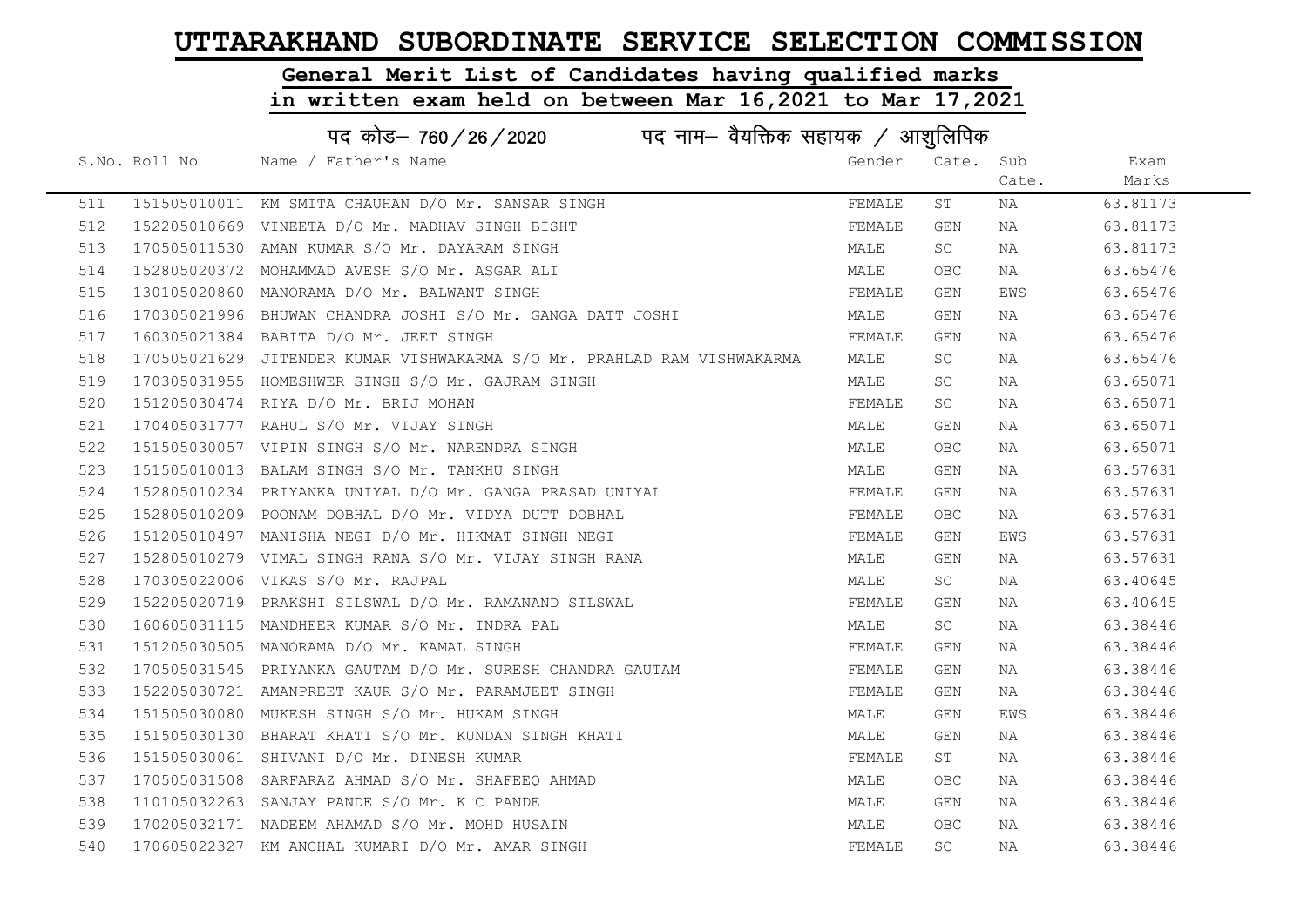# General Merit List of Candidates having qualified marks

|     | पद कोड– 760 / 26 / 2020 पद नाम– वैयक्तिक सहायक / आशुलिपिक |                                                             |        |           |       |          |  |
|-----|-----------------------------------------------------------|-------------------------------------------------------------|--------|-----------|-------|----------|--|
|     | S.No. Roll No                                             | Name / Father's Name                                        | Gender | Cate. Sub |       | Exam     |  |
|     |                                                           |                                                             |        |           | Cate. | Marks    |  |
| 541 |                                                           | 151505030090 DIWAKER POKHRIYAL S/O Mr. HARISH POKHRIYAL     | MALE   | OBC       | NA    | 63.38446 |  |
| 542 |                                                           | 170505011539 DEEPA PAWAR S/O Mr. MOHAN SINGH PAWAR          | FEMALE | GEN       | ΝA    | 63.34088 |  |
| 543 |                                                           | 151505010077 SRISHTY THAPLIYAL S/O Mr. BHUDEV THAPLIYAL     | FEMALE | GEN       | NA    | 63.34088 |  |
| 544 |                                                           | 151505020080 BHANU PRAKASH S/O Mr. DWARIKA PRASAD UNIYAL    | MALE   | GEN       | NA    | 63.15814 |  |
| 545 |                                                           | 152205020779 SEETA S/O Mr. VADANAND BHATT                   | FEMALE | GEN       | NA    | 63.15814 |  |
| 546 |                                                           | 170305022073 HEMANT KUMAR PAL S/O Mr. HARISH KUMAR PAL      | MALE   | GEN       | EWS   | 63.15814 |  |
| 547 |                                                           | 160305021344 GOUTAM KUMAR S/O Mr. LOTAN SINGH               | MALE   | <b>SC</b> | NA    | 63.15814 |  |
| 548 |                                                           | 170405021773 DIVYA ARORA S/O Mr. SURENDRA KUMAR ARORA       | FEMALE | GEN       | NA    | 63.15814 |  |
| 549 |                                                           | 160605021150 ANJUM MALIK D/O Mr. VAKEEL AHMAD               | FEMALE | OBC       | NA    | 63.15814 |  |
| 550 |                                                           | 160305021309 VARUN SHARMA S/O Mr. NIRANKAR SHARMA           | MALE   | GEN       | EWS   | 63.15814 |  |
| 551 |                                                           | 152805020519 ANCHAL GODIYAL S/O Mr. MANMOHAN GODIYAL        | FEMALE | GEN       | NA    | 63.15814 |  |
| 552 |                                                           | 180205022760 AMIT KUMAR S/O Mr. SOHAN LAL                   | MALE   | GEN       | NA    | 63.15814 |  |
| 553 |                                                           | 151205030535 RAVI KUMAR S/O Mr. DEVENDRA SINGH              | MALE   | GEN       | NA    | 63.11820 |  |
| 554 |                                                           | 170605032196 RAJENDRA BAFILA S/O Mr. CHANCHAL SINGH BAFILA  | MALE   | GEN       | NA    | 63.11820 |  |
| 555 |                                                           | 151205030482 VIKAS TOMAR S/O Mr. SUSHIL KUMAR               | MALE   | GEN       | EWS   | 63.11820 |  |
| 556 |                                                           | 152205030789 KAILASH KANYAL S/O Mr. PREM SINGH KANYAL       | MALE   | GEN       | EWS   | 63.11820 |  |
| 557 |                                                           | 170505011658 CHANDRA SINGH S/O Mr. KESHAR SINGH             | MALE   | GEN       | NA    | 63.10545 |  |
| 558 |                                                           | 151505010082 VIRENDER SINGH BISHT S/O Mr. BALAM SINGH BISHT | MALE   | GEN       | NA    | 63.10545 |  |
| 559 |                                                           | 170205012153 KAMAL KISHOR S/O Mr. CHANDRA SHEKHAR           | MALE   | GEN       | EWS   | 63.10545 |  |
| 560 |                                                           | 152205010808 KAMAL SINGH S/O Mr. RATIRAM                    | MALE   | SC        | NA    | 63.10545 |  |
| 561 |                                                           | 151505010002 PANKAJ PRASAD SEMWAL S/O Mr. GOVIND RAM SEMWAL | MALE   | OBC       | NA    | 63.10545 |  |
| 562 |                                                           | 170405011758 KM GUDDO D/O Mr. HARKESH SINGH                 | FEMALE | OBC       | NA    | 63.10545 |  |
| 563 |                                                           | 190105012558 NEHA BISHT S/O Mr. BHUPAL SINGH BISHI          | FEMALE | GEN       | NA    | 63.10545 |  |
| 564 |                                                           | 120105022509 VIJAY DEOPA S/O Mr. BHUPAL SINGH DEOPA         | MALE   | GEN       | NA    | 62.90983 |  |
| 565 |                                                           | 152805020625 RAGHUVEER TOMAR S/O Mr. KESHAR SINGH           | MALE   | ST        | ΝA    | 62.90983 |  |
| 566 |                                                           | 170405021764 AJEET KUMAR S/O Mr. RISHIPAL                   | MALE   | SC        | NA    | 62.90983 |  |
| 567 |                                                           | 152805020450 TEJVEER SINGH RANA S/O Mr. VIRENDRA SINGH RANA | MALE   | GEN       | EWS   | 62.90983 |  |
| 568 |                                                           | 160205011239 KM RUBY RANI D/O Mr. NATHI RAM                 | FEMALE | SC        | NA    | 62.87002 |  |
| 569 |                                                           | 151205010545 PRAVEEN SINGH S/O Mr. KUNWAR SINGH             | MALE   | GEN       | EWS   | 62.87002 |  |
| 570 |                                                           | 170305012018 KULDEEP SINGH S/O Mr. JAGDESH SINGH            | MALE   | SC        | NA    | 62.87002 |  |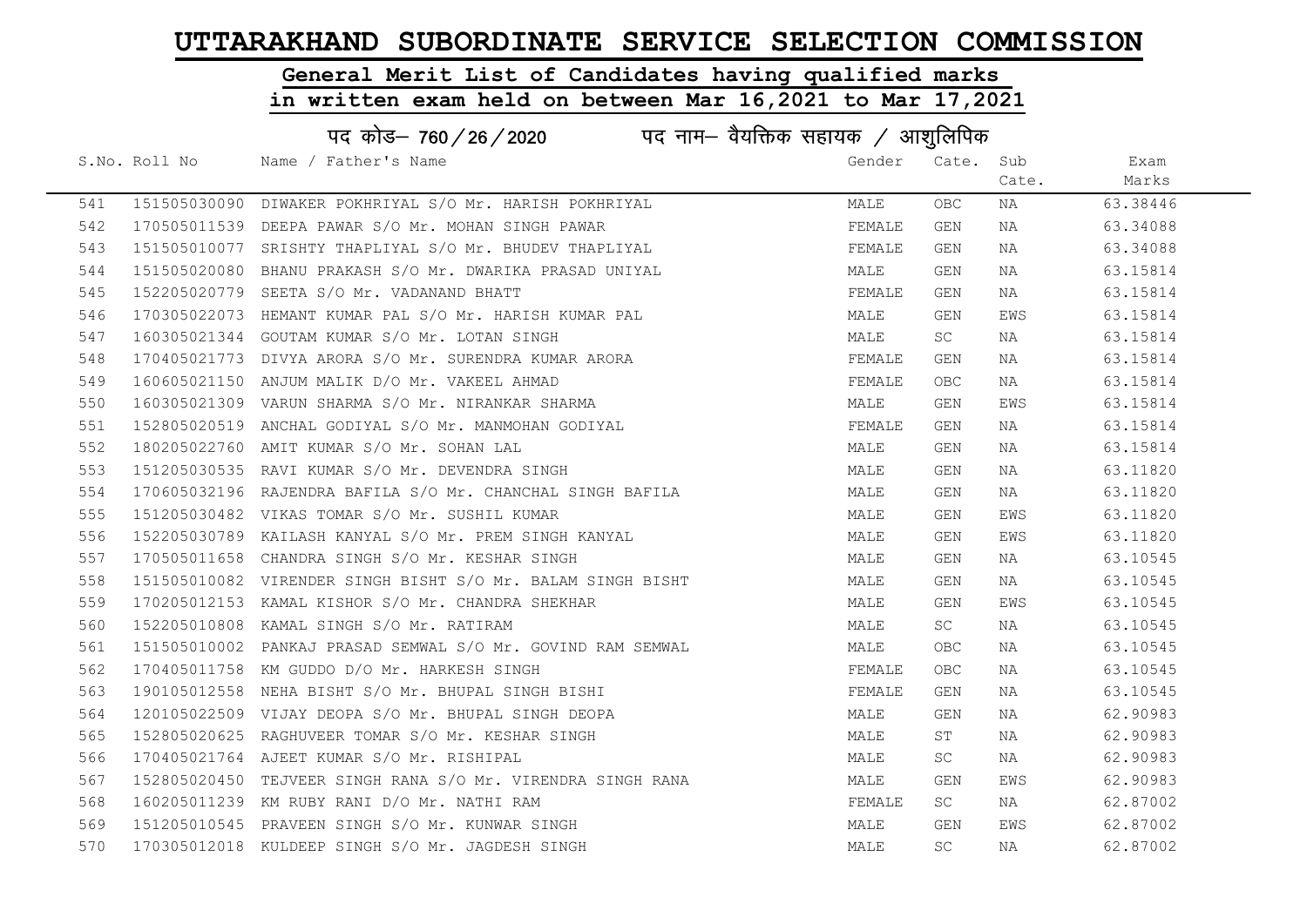#### General Merit List of Candidates having qualified marks

|     |               | पद कोड– 760 / 26 / 2020 पद नाम– वैयक्तिक सहायक / आशुलिपिक    |        |            |       |          |
|-----|---------------|--------------------------------------------------------------|--------|------------|-------|----------|
|     | S.No. Roll No | Name / Father's Name                                         | Gender | Cate. Sub  |       | Exam     |
|     |               |                                                              |        |            | Cate. | Marks    |
| 571 |               | 110105011482 SATENDRA SINGH HYANKI S/O Mr. SHER SINGH HYANKI | MALE   | ST         | NA    | 62.87002 |
| 572 |               | 170205012092 MANOJ tiwari S/O Mr. HANSA DATT                 | MALE   | GEN        | NA    | 62.87002 |
| 573 |               | 152205010703 ANJUM ALI D/O Mr. TAHIR ALI                     | FEMALE | <b>OBC</b> | NA    | 62.87002 |
| 574 |               | 152805010199 ASHEESH SAINI S/O Mr. SURESH KUMAR SAINI        | MALE   | OBC.       | NA    | 62.87002 |
| 575 |               | 180205012761 VIKAS SINGH S/O Mr. GIRISH SINGH                | MALE   | GEN        | NA    | 62.87002 |
| 576 |               | 110105012457 NEERAJ SANWAL S/O Mr. MADHAVANAND SANWAL        | MALE   | GEN        | NA    | 62.87002 |
| 577 |               | 152205010697 PRIYANSHU JUYAL S/O Mr. KAILASH CHANDRA JUYAL   | MALE   | GEN        | NA    | 62.87002 |
| 578 |               | 170605022301 PUSHPA BISHT S/O Mr. DEV SINGH BISHT            | FEMALE | GEN        | NA    | 62.85195 |
| 579 |               | 180205032524 ASHOK RAWAT S/O Mr. ANAND SINGH RAWAT           | MALE   | <b>OBC</b> | NA    | 62.85195 |
| 580 |               | 170405031896 SALEEM AHMED S/O Mr. MOHD NAVI                  | MALE   | <b>OBC</b> | NA    | 62.85195 |
| 581 |               | 152805030330 RUCHI S/O Mr. RAJENDRA SINGH                    | FEMALE | GEN        | NA    | 62.85195 |
| 582 |               | 170305032066 NEERAJ JOSHI S/O Mr. TRILOK CHANDRA             | MALE   | GEN        | NA    | 62.85195 |
| 583 |               | 151205030520 ANJALI BHATT D/O Mr. RAMCHANDRA BHATT           | FEMALE | <b>OBC</b> | NA    | 62.85195 |
| 584 |               | 130105020878 PAWAN LAL S/O Mr. ROSHAN LAL                    | MALE   | SC         | NA    | 62.66152 |
| 585 |               | 170205032177 SUNIL KUMAR S/O Mr. PANNA LAL                   | MALE   | SC         | NA    | 62.58569 |
| 586 |               | 152805030259 ANSHUL SHARMA S/O Mr. RAMESH KUMAR SHARMA       | FEMALE | GEN        | NA    | 62.58569 |
| 587 |               | 152205030710 AVIJIT PATWAL S/O Mr. RAGHUPAL SINGH PATWAL     | MALE   | GEN        | NA    | 62.58569 |
| 588 |               | 170205032140 ANUJ KUMAR S/O Mr. SURESH KUMAR                 | MALE   | SC         | NA    | 62.58569 |
| 589 |               | 130105030914 ANITA RAWAT D/O Mr. ANAND SINGH RAWAT           | FEMALE | GEN        | EWS   | 62.58569 |
| 590 |               | 151505030104 BOBBY S/O Mr. AMAR SINGH                        | FEMALE | GEN        | NA    | 62.58569 |
| 591 |               | 170405031742 ARCHANA S/O Mr. RAMKISHOR                       | FEMALE | GEN        | NA    | 62.58569 |
| 592 |               | 152205030762 KALPANA SAJWAN S/O Mr. GAMBHEER SINGH SAJWAN    | FEMALE | GEN        | NA    | 62.58569 |
| 593 |               | 151205030421 ATUL NEGI S/O Mr. RAGHUVEER SINGH NEGI          | MALE   | GEN        | EWS   | 62.58569 |
| 594 |               | 152805030243 PRADEEP SINGH RAWAT S/O Mr. MADAN SINGH RAWAT   | MALE   | <b>OBC</b> | NA    | 62.58569 |
| 595 |               | 151505030015 SHALU KAMBOJ D/O Mr. DUSHYANT KUMAR KAMBOJ      | FEMALE | <b>OBC</b> | NA    | 62.58569 |
| 596 |               | 170305031971 DILEEP KUMAR S/O Mr. MOTILAL                    | MALE   | <b>OBC</b> | NA    | 62.58569 |
| 597 |               | 170205022105 MOHD FURQAN S/O Mr. ZAHID HUSSAIN               | MALE   | <b>OBC</b> | NA    | 62.41320 |
| 598 |               | 170505021569 SADHNA SISODIA S/O Mr. BHAGWANT SINGH SISODIA   | FEMALE | GEN        | NA    | 62.41320 |
| 599 |               | 152205020765 SIMRAN NEGI S/O Mr. RANVER SINGH NEGI           | FEMALE | GEN        | NA    | 62.41320 |
| 600 |               | 152805020361 ANAND SINGH S/O Mr. MOHAN SINGH                 | MALE   | SC         | ΝA    | 62.41320 |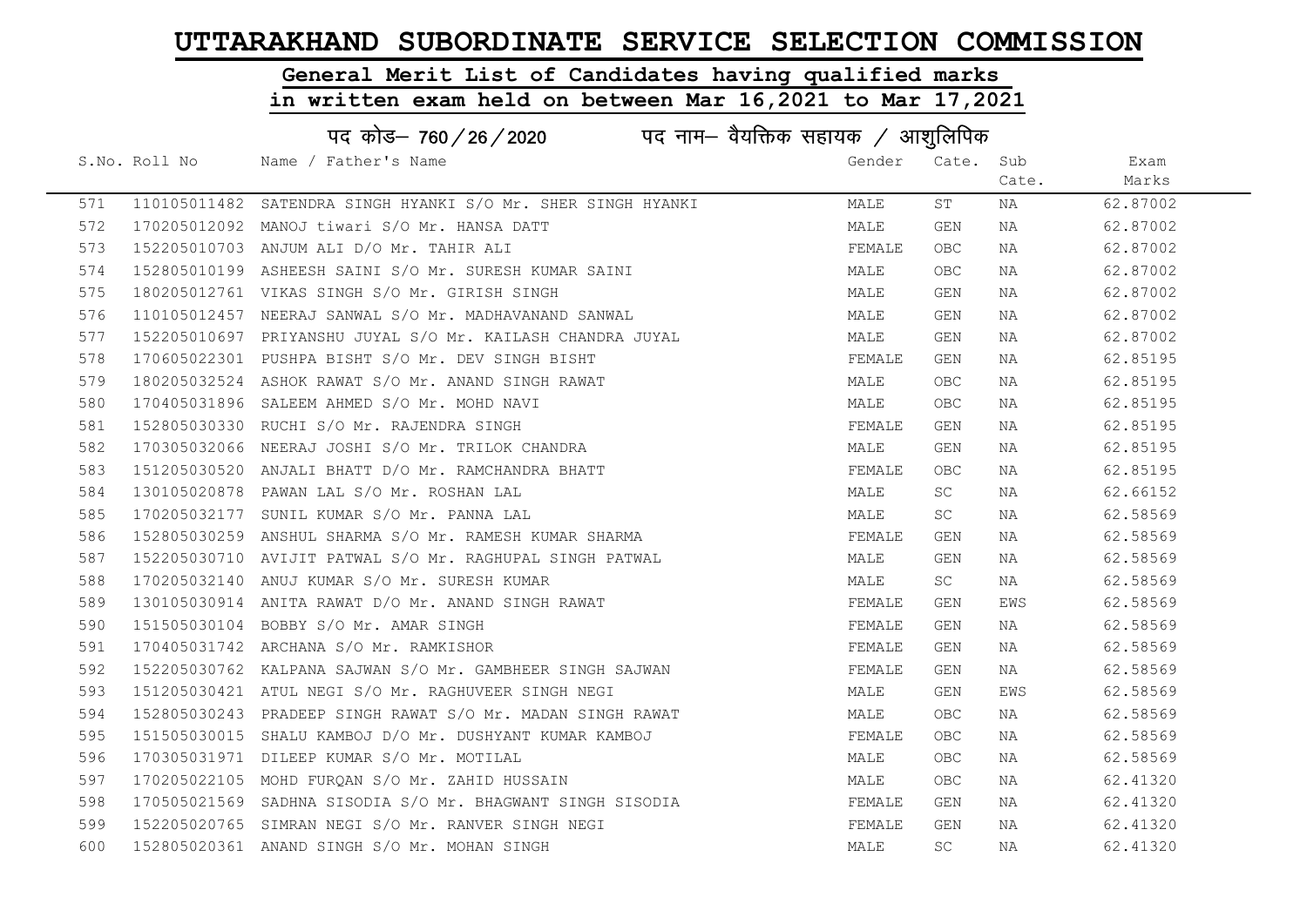# General Merit List of Candidates having qualified marks

|     | पद कोड– 760 / 26 / 2020 पद नाम– वैयक्तिक सहायक / आशुलिपिक |                                                                |        |            |       |          |  |
|-----|-----------------------------------------------------------|----------------------------------------------------------------|--------|------------|-------|----------|--|
|     | S.No. Roll No                                             | Name / Father's Name                                           | Gender | Cate. Sub  |       | Exam     |  |
|     |                                                           |                                                                |        |            | Cate. | Marks    |  |
| 601 |                                                           | 151205010514 SWATI S/O Mr. GAJENDRA JOSHI                      | FEMALE | GEN        | NA    | 62.39917 |  |
| 602 |                                                           | 160205011179 ARVIND SINGH S/O Mr. YASHPAL SINGH                | MALE   | SC         | NA    | 62.39917 |  |
| 603 |                                                           | 160205011258 RADHA DEVI D/O Mr. TELU RAM                       | FEMALE | SC         | NA    | 62.39917 |  |
| 604 |                                                           | 170405011839 ANKIT KUMAR S/O Mr. JASRAM SINGH                  | MALE   | SC         | NA    | 62.39917 |  |
| 605 |                                                           | 170405031815 SHANKAR SINGH S/O Mr. BASANTA SINGH               | MALE   | <b>SC</b>  | NA    | 62.31944 |  |
| 606 |                                                           | 160605031096 BHAGYAWATI SINGH D/O Mr. RAGHUBIR SINGH           | FEMALE | <b>OBC</b> | NA    | 62.31944 |  |
| 607 |                                                           | 151505030102 YOGENDRA SINGH S/O Mr. PREM SINGH                 | MALE   | GEN        | NA    | 62.31944 |  |
| 608 |                                                           | 151205030439 SATPAL SINGH CHAUHAN S/O Mr. DEEWAN SINGH CHAUHAN | MALE   | ST         | NA    | 62.31944 |  |
| 609 |                                                           | 160205031206 SUDESH GHILDIYAL S/O Mr. RAMESH CHANDRA GHILDIYAL | MALE   | GEN        | EWS   | 62.31944 |  |
| 610 |                                                           | 151205030462 RAJENDRA KANYAL S/O Mr. PREM SINGH KANYAL         | MALE   | GEN        | EWS   | 62.31944 |  |
| 611 |                                                           | 152205020726 PREMA NEGI S/O Mr. JASPAL SNGH NEGI               | FEMALE | GEN        | NA    | 62.16489 |  |
| 612 |                                                           | 170305021977 SATPAL S/O Mr. CHANDAN SINGH                      | MALE   | <b>OBC</b> | NA    | 62.16489 |  |
| 613 |                                                           | 152805020161 SUNITA BISHT D/O Mr. HARDAYAL SINGH BISHT         | FEMALE | OBC.       | NA    | 62.16489 |  |
| 614 |                                                           | 152805020282 AMIT PANDEY S/O Mr. GOPAL DUTT PANDEY             | MALE   | GEN        | NA    | 62.16489 |  |
| 615 |                                                           | 160205021241 ATUL KUMAR SAINI S/O Mr. RAGHUVIR SINGH           | MALE   | <b>OBC</b> | NA    | 62.16489 |  |
| 616 |                                                           | 152805020228 NAGENDRA SINGH S/O Mr. RAGHUBIR SINGH             | MALE   | GEN        | EWS   | 62.16489 |  |
| 617 |                                                           | 170605022242 AKANSHA CHAUHAN S/O Mr. HARENDRA SINGH CHAUHAN    | FEMALE | GEN        | NA    | 62.16489 |  |
| 618 |                                                           | 160205021269 VIKAS SAINI S/O Mr. ARJUN SINGH                   | MALE   | <b>OBC</b> | NA    | 62.16489 |  |
| 619 |                                                           | 170205022163 RAVINDAR KUMAR S/O Mr. SURESH KUMAR               | MALE   | GEN        | NA    | 62.16489 |  |
| 620 |                                                           | 170405021803 BABBU KUMAR S/O Mr. KISHORI SINGH                 | MALE   | <b>OBC</b> | NA    | 62.16489 |  |
| 621 |                                                           | 170705022372 RAVI KUMAR S/O Mr. JAGDISH KUMAR                  | MALE   | <b>OBC</b> | NA    | 62.16489 |  |
| 622 |                                                           | 151205010400 NITIKA SINGH S/O Mr. RAM RAJ SINGH                | FEMALE | GEN        | NA    | 62.16374 |  |
| 623 |                                                           | 151205010580 VISHAL BAHUGUNA S/O Mr. SATISH PRASAD BAHUGUNA    | MALE   | GEN        | NA    | 62.16374 |  |
| 624 |                                                           | 151205010485 KM PARUL NAUTIYAL S/O Mr. BALAK RAM NAUTIYAL      | FEMALE | GEN        | NA    | 62.16374 |  |
| 625 |                                                           | 152805010181 NEELAM BHATT S/O Mr. GAJENDRA PRASAD BHATT        | FEMALE | GEN        | NA    | 62.16374 |  |
| 626 |                                                           | 130105010931 ISHA S/O Mr. KISHAN SINGH                         | FEMALE | GEN        | NA    | 62.16374 |  |
| 627 |                                                           | 151205010451 SANJAY CHAUHAN S/O Mr. BAISHAKH SINGH CHAUHAN     | MALE   | GEN        | EWS   | 62.16374 |  |
| 628 |                                                           | 160605011057 NEERAJ SAINI S/O Mr. RAMESH CHANDRA SAINI         | MALE   | <b>OBC</b> | NA    | 62.16374 |  |
| 629 |                                                           | 170305012035 MONENDRA SINGH S/O Mr. KRIPAL SINGH               | MALE   | SC         | NA    | 62.16374 |  |
| 630 |                                                           | 110105032257 MEENU ADHIKARI D/O Mr. BAHADUR SINGH ADHIKARI     | FEMALE | GEN        | EWS   | 62.05318 |  |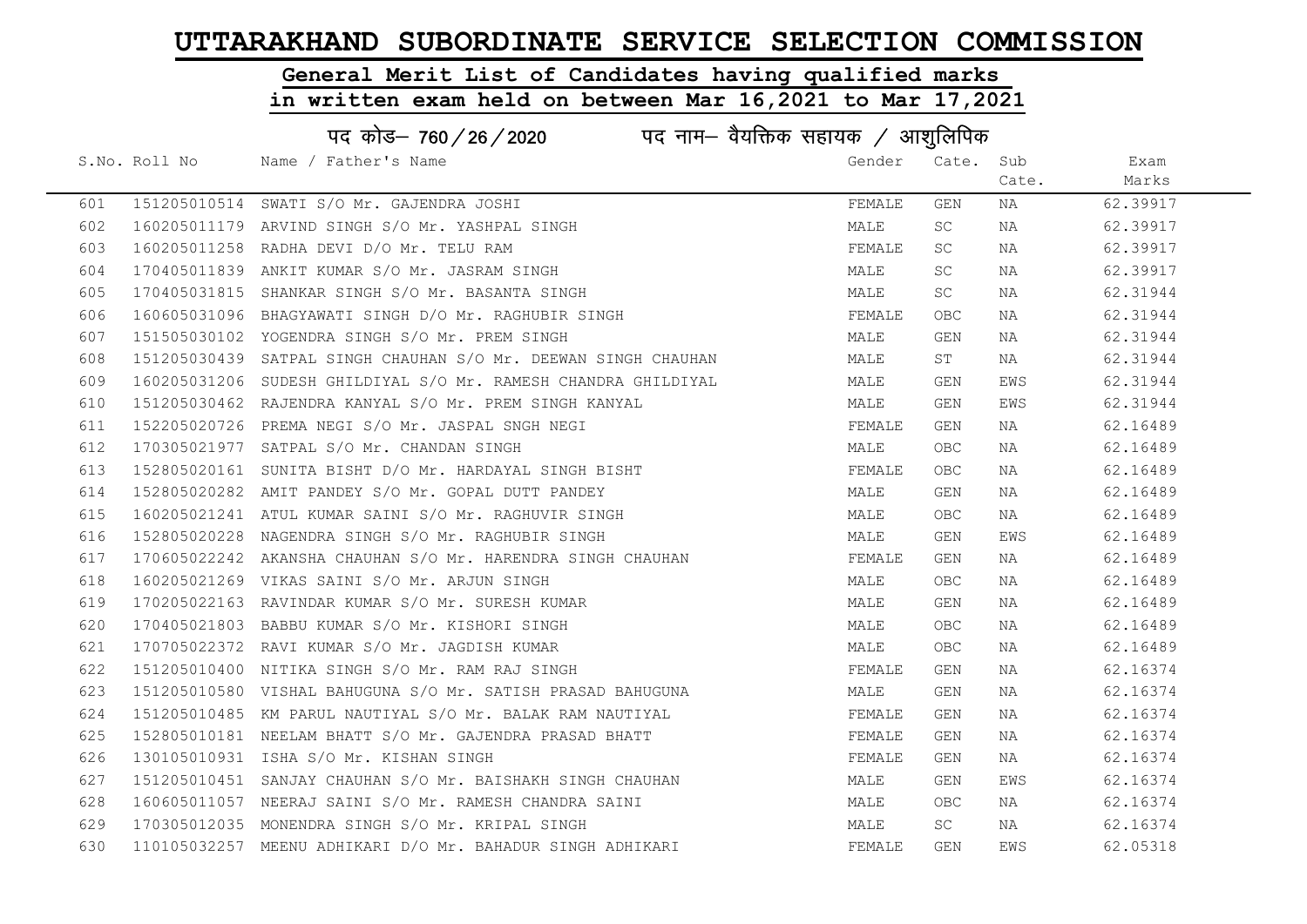# General Merit List of Candidates having qualified marks

|     | पद कोड– 760 / 26 / 2020 पद नाम– वैयक्तिक सहायक / आशुलिपिक |                                                                   |        |           |       |          |  |
|-----|-----------------------------------------------------------|-------------------------------------------------------------------|--------|-----------|-------|----------|--|
|     | S.No. Roll No                                             | Name / Father's Name                                              | Gender | Cate. Sub |       | Exam     |  |
|     |                                                           |                                                                   |        |           | Cate. | Marks    |  |
| 631 |                                                           | 151205030583 HARISH SINGH S/O Mr. PUSHKAR SINGH                   | MALE   | GEN       | NA    | 62.05318 |  |
| 632 |                                                           | 170305031993 KAPIL PRAKASH BHARTI S/O Mr. VEDRAM SINGH            | MALE   | SC        | NA    | 62.05318 |  |
| 633 |                                                           | 160605031077 BHAVANA SAINI D/O Mr. BALCHAND SAINI                 | FEMALE | OBC.      | NA    | 62.05318 |  |
| 634 |                                                           | 151205030561 KHUSHBOO NEGI S/O Mr. VIJENDRA SINGH NEGI            | FEMALE | GEN       | NA    | 62.05318 |  |
| 635 |                                                           | 170605032218 MOHD AKRAM S/O Mr. MOHD AHASAN                       | MALE   | GEN       | NA    | 62.05318 |  |
| 636 |                                                           | 230205032463 ANIL THALWAL S/O Mr. ILAM SINGH                      | MALE   | OBC       | NA    | 62.05318 |  |
| 637 |                                                           | 170605012306 MAHENDER SINGH S/O Mr. GOPAL SINGH                   | MALE   | GEN       | NA    | 61.92831 |  |
| 638 |                                                           | 151205010563 RAKESH BHATT S/O Mr. JEET RAM BHATT                  | MALE   | GEN       | NA    | 61.92831 |  |
| 639 |                                                           | 151205010454 PRAKASH BHATT S/O Mr. ROSHAN LAL BHATT               | MALE   | GEN       | NA    | 61.92831 |  |
| 640 |                                                           | 151205010606 LAVEESH SINGH RANA S/O Mr. MAHIPAL SINGH             | MALE   | GEN       | NA    | 61.92831 |  |
| 641 |                                                           | 190105012553 YOGENDRA SINGH KANYAL S/O Mr. KHUSHAL SINGH KANYAL   | MALE   | GEN       | NA    | 61.92831 |  |
| 642 |                                                           | 120105012477 RAJENDRA SINGH GARIYA S/O Mr. DHAN SINGH GARIYA      | MALE   | GEN       | EWS   | 61.92831 |  |
| 643 |                                                           | 170405011828 PANKAJ SINGH CHAUHAN S/O Mr. BHUPENDRA SINGH CHAUHAN | MALE   | GEN       | NA    | 61.92831 |  |
| 644 |                                                           | 190105022580 MANISH JOSHI S/O Mr. PUSHKAR DATT JOSHI              | MALE   | GEN       | NA    | 61.91658 |  |
| 645 |                                                           | 160305021297 MOHSIN ALI S/O Mr. SHAMIM AHMAD                      | MALE   | GEN       | NA    | 61.91658 |  |
| 646 |                                                           | 170505021531 RAJ KUMAR JOSHI S/O Mr. RAMESH CHANDRA JOSHI         | MALE   | GEN       | NA    | 61.91658 |  |
| 647 |                                                           | 151505020051 HEMANT KUMAR S/O Mr. DAN SINGH                       | MALE   | GEN       | EWS   | 61.91658 |  |
| 648 |                                                           | 170705022418 RADHESHYAM CHAUDHARY S/O Mr. CHANDRIKA CHAUDHARY     | MALE   | OBC.      | NA    | 61.91658 |  |
| 649 |                                                           | 170705022354 NAVEEN CHANDRA TIWARI S/O Mr. KEVLANAND TIWARI       | MALE   | GEN       | EWS   | 61.91658 |  |
| 650 |                                                           | 170505021598 DIVYA CHAUHAN D/O Mr. SURESH PAL SINGH CHAUHAN       | FEMALE | GEN       | EWS   | 61.91658 |  |
| 651 |                                                           | 180205022696 PRAVEEN KUMAR S/O Mr. CHIRANJI LAL                   | MALE   | SC        | NA    | 61.91658 |  |
| 652 |                                                           | 170205022173 MAMTA S/O Mr. DEVENDRA SINGH                         | FEMALE | GEN       | NA    | 61.91658 |  |
| 653 |                                                           | 230205022622 SURAKSHA SHAH D/O Mr. KHUSHPAL SHAH                  | FEMALE | SC        | NA    | 61.91658 |  |
| 654 |                                                           | 152205020717 SADHANA S/O Mr. MURLI DHAR BHATT                     | FEMALE | GEN       | NA    | 61.91658 |  |
| 655 |                                                           | 170205022112 MANJEET SINGH S/O Mr. RAGHUVEER SINGH                | MALE   | GEN       | NA    | 61.91658 |  |
| 656 |                                                           | 151505020028 PARDEEP KUMAR S/O Mr. SURESH KUMAR                   | MALE   | SC        | NA    | 61.91658 |  |
| 657 |                                                           | 160605021095 SUBHASH SINGH S/O Mr. GAMHEER SINGH                  | MALE   | GEN       | EWS   | 61.91658 |  |
| 658 |                                                           | 151205030351 KIRAN RAWAT S/O Mr. CHANDAN SINGH                    | FEMALE | GEN       | NA    | 61.78693 |  |
| 659 |                                                           | 190105032388 REKHA S/O Mr. KALYAN SINGH                           | FEMALE | GEN       | NA    | 61.78693 |  |
| 660 |                                                           | 170405031684 RAVI PAL S/O Mr. VIRENDRA PAL                        | MALE   | GEN       | ΝA    | 61.78693 |  |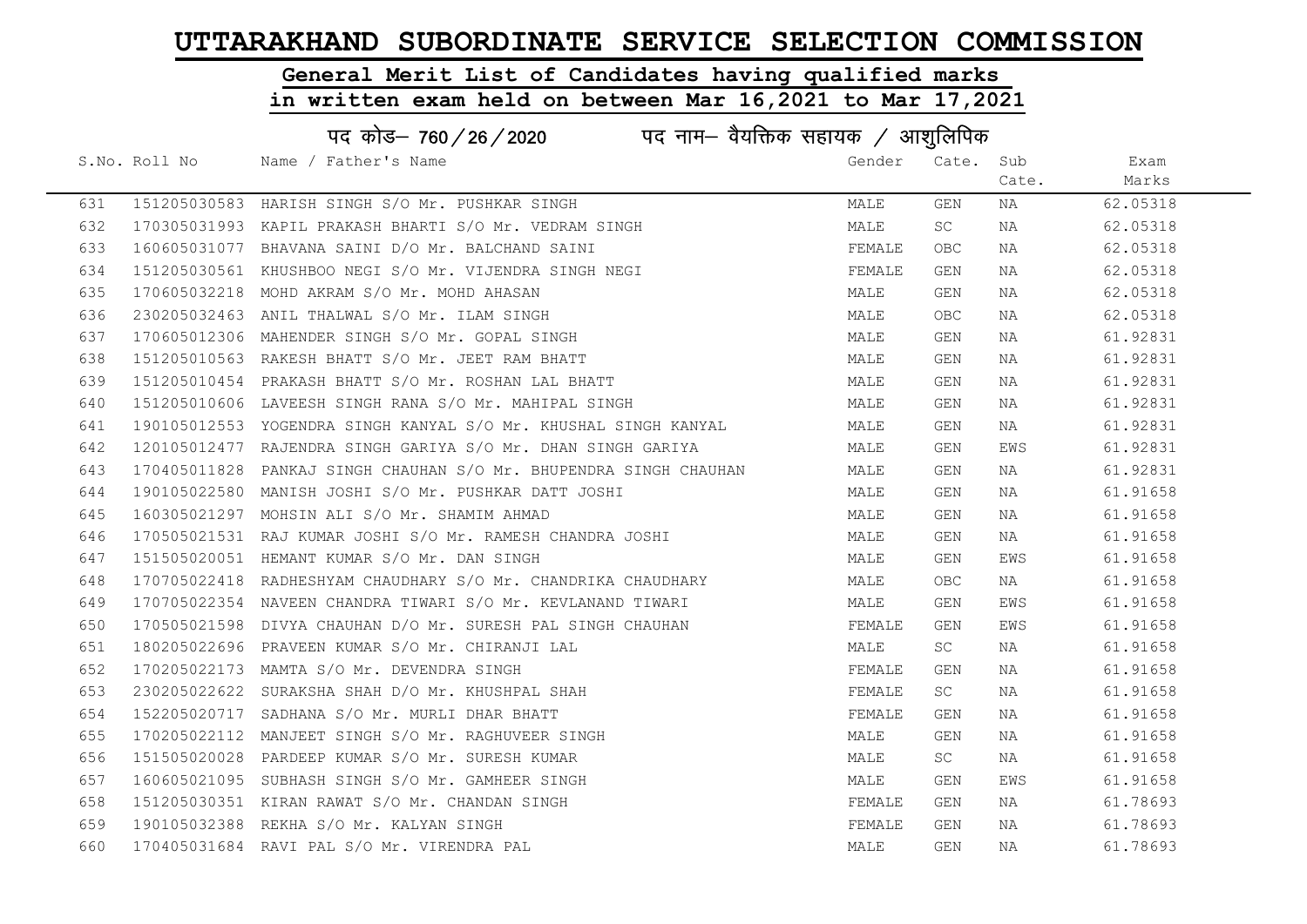#### General Merit List of Candidates having qualified marks

|     | पद कोड– 760/26/2020<br>पद नाम— वैयक्तिक सहायक $\diagup$ आशुलिपिक |                                                                 |        |            |       |          |  |
|-----|------------------------------------------------------------------|-----------------------------------------------------------------|--------|------------|-------|----------|--|
|     | S.No. Roll No                                                    | Name / Father's Name                                            | Gender | Cate. Sub  |       | Exam     |  |
|     |                                                                  |                                                                 |        |            | Cate. | Marks    |  |
| 661 |                                                                  | 170405031798 DEEPAK KUMAR S/O Mr. BACHAN SINGH                  | MALE   | SC         | NA    | 61.78693 |  |
| 662 |                                                                  | 151205030373 ASHISH KUMAR S/O Mr. GULAB SINGH RAWAT             | MALE   | GEN        | NA    | 61.78693 |  |
| 663 |                                                                  | 160205031254 MOHD SHAHBAZ S/O Mr. MOHD AKBAR                    | MALE   | GEN        | NA    | 61.78693 |  |
| 664 |                                                                  | 110105032276 SHEKHAR NATH S/O Mr. KRISHNA NATH                  | MALE   | <b>OBC</b> | NA    | 61.78693 |  |
| 665 |                                                                  | 161305011376 MOHD RUSTAM KHAN S/O Mr. KHISAL AHMAD              | MALE   | GEN        | NA    | 61.69288 |  |
| 666 |                                                                  | 151505010023 KAUSHAMBI S/O Mr. JAMUNA PRASAD RATURI             | FEMALE | <b>OBC</b> | NA    | 61.69288 |  |
| 667 |                                                                  | 151205010405 SUCHITA S/O Mr. MOHAN LAL MISHRA                   | FEMALE | GEN        | NA    | 61.69288 |  |
| 668 |                                                                  | 161305011320 PRIJVAL GOYAL S/O Mr. SUNIL GOYAL                  | MALE   | GEN        | EWS   | 61.69288 |  |
| 669 |                                                                  | 151505020070 BHUPENDRA SINGH S/O Mr. ALAM SINGH                 | MALE   | GEN        | EWS   | 61.66827 |  |
| 670 |                                                                  | 152805020485 AKHILESH MAITHANI S/O Mr. RAJENDRA PRASAD MAITHANI | MALE   | GEN        | NA    | 61.66827 |  |
| 671 |                                                                  | 160605021073 RAHUL KUMAR S/O Mr. BHOPAL                         | MALE   | <b>OBC</b> | NA    | 61.66827 |  |
| 672 |                                                                  | 130105020893 JASVEER SINGH S/O Mr. RAMESH SINGH                 | MALE   | GEN        | NA    | 61.66827 |  |
| 673 |                                                                  | 152805020301 POONAM D/O Mr. RADHA BALLABH                       | FEMALE | GEN        | EWS   | 61.66827 |  |
| 674 |                                                                  | 170405021785 DEEPAK KUMAR S/O Mr. PRATAP SINGH                  | MALE   | <b>OBC</b> | NA    | 61.66827 |  |
| 675 |                                                                  | 151505030063 NAVEEN KUMAR S/O Mr. SAMEY SINGH                   | MALE   | SC         | NA    | 61.52067 |  |
| 676 |                                                                  | 170305031939 KM GEETA D/O Mr. JEERAJ SINGH                      | FEMALE | SC         | NA    | 61.52067 |  |
| 677 |                                                                  | 110105032254 ROHIT SINGH S/O Mr. PURAN SINGH MANRAL             | MALE   | GEN        | EWS   | 61.52067 |  |
| 678 |                                                                  | 152205030821 AMBUJ CHATURVEDI S/O Mr. SHYAM NARAYAN CHATURVEDI  | MALE   | GEN        | NA    | 61.52067 |  |
| 679 |                                                                  | 170205032123 KM SHALINI D/O Mr. BRIJMOHAN SINGH                 | FEMALE | SC         | NA    | 61.52067 |  |
| 680 |                                                                  | 151505030062 VIKAS RAWAT S/O Mr. KUNWER SINGH                   | MALE   | GEN        | NA    | 61.52067 |  |
| 681 |                                                                  | 161305011339 SATENDRA KUMAR S/O Mr. JAI SINGH                   | MALE   | <b>OBC</b> | NA    | 61.45746 |  |
| 682 |                                                                  | 152805010269 PANKAJ JOSHI S/O Mr. GOPAL DATT                    | MALE   | GEN        | NA    | 61.45746 |  |
| 683 |                                                                  | 160205011211 SHOBHA BAJPAYEE S/O Mr. AVDHESH KUMAR BAJPAYEE     | FEMALE | GEN        | NA    | 61.45746 |  |
| 684 |                                                                  | 170605012343 ARJUN KUMAR BHARTI S/O Mr. JAGDISH BHARTI          | MALE   | <b>SC</b>  | NA    | 61.45746 |  |
| 685 |                                                                  | 210105010975 SACHIN SINGH S/O Mr. RAM SINGH                     | MALE   | GEN        | NA    | 61.45746 |  |
| 686 |                                                                  | 170205012163 SANJAY KUMAR S/O Mr. JAGDISH SINGH                 | MALE   | SC         | NA    | 61.45746 |  |
| 687 |                                                                  | 170605012317 ZEESHAN ALI S/O Mr. SIRAJ AHMAD                    | MALE   | OBC.       | NA    | 61.45746 |  |
| 688 |                                                                  | 210105010961 KAMAL S/O Mr. RAJENDRA                             | MALE   | GEN        | NA    | 61.45746 |  |
| 689 |                                                                  | 230205012667 KUMARI GUDDI S/O Mr. MADHUSOODAN CHAMOLI           | FEMALE | OBC.       | NA    | 61.45746 |  |
| 690 |                                                                  | 152805020437 ANIL KUMAR S/O Mr. KATHAN DASS                     | MALE   | SC         | ΝA    | 61.41996 |  |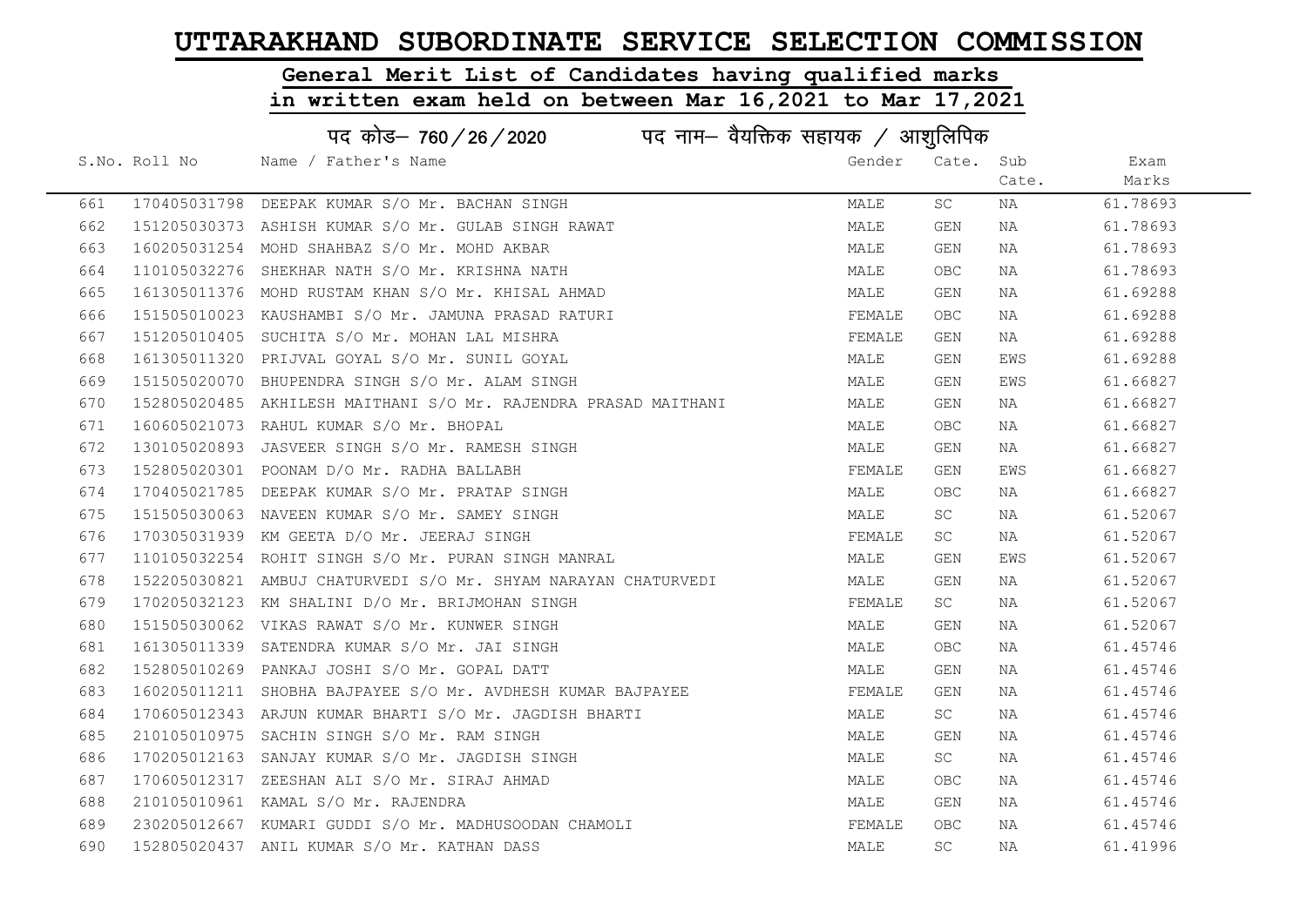# General Merit List of Candidates having qualified marks

|     | पद कोड– 760 / 26 / 2020 पद नाम– वैयक्तिक सहायक / आशुलिपिक |                                                               |        |            |       |          |  |
|-----|-----------------------------------------------------------|---------------------------------------------------------------|--------|------------|-------|----------|--|
|     | S.No. Roll No                                             | Name / Father's Name                                          | Gender | Cate. Sub  |       | Exam     |  |
|     |                                                           |                                                               |        |            | Cate. | Marks    |  |
| 691 |                                                           | 152805020327 RAJNI RAWAT S/O Mr. DIWAN SINGH RAWAT            | FEMALE | GEN        | NA    | 61.41996 |  |
| 692 |                                                           | 152805020455 KM ARTI GUNWANT S/O Mr. MADAN MOHAN GUNWANT      | FEMALE | GEN        | NA    | 61.41996 |  |
| 693 |                                                           | 170505021587 BHUPENDRA SINGH S/O Mr. RANJEET SINGH            | MALE   | GEN        | NA    | 61.41996 |  |
| 694 |                                                           | 170405021833 SACHIN KUMAR S/O Mr. VED PRAKASH                 | MALE   | <b>SC</b>  | NA    | 61.41996 |  |
| 695 |                                                           | 152805020552 SHOBHA BHATT S/O Mr. HARINANDAN BHATT            | FEMALE | GEN        | NA    | 61.41996 |  |
| 696 |                                                           | 180205022798 SHUBHAM KUMAR S/O Mr. BHARAT SINGH               | MALE   | SC         | NA    | 61.41996 |  |
| 697 |                                                           | 152805020211 ANIL SINGH CHAUHAN S/O Mr. VIRENDRA SINGH        | MALE   | ST         | NA    | 61.41996 |  |
| 698 |                                                           | 110105022442 RAJESH SINGH BISHT S/O Mr. PRATAP SINGH BISHT    | MALE   | GEN        | NA    | 61.41996 |  |
| 699 |                                                           | 160205021250 AKSHAY SHARMA S/O Mr. MAMCHAND SHARMA            | MALE   | GEN        | NA    | 61.41996 |  |
| 700 |                                                           | 170405031741 KAPIL CHAUHAN S/O Mr. BHAGWAN SINGH CHAUHAN      | MALE   | GEN        | NA    | 61.25442 |  |
| 701 |                                                           | 152205030705 NEPAL SINGH S/O Mr. KANHA SINGH                  | MALE   | OBC        | NA    | 61.25442 |  |
| 702 |                                                           | 152805030196 NUPUR UNIYAL S/O Mr. RAM CHANDRA UNIYAL          | FEMALE | GEN        | NA    | 61.25442 |  |
| 703 |                                                           | 170505031549 SUNNY ARORA S/O Mr. OM PRAKASH ARORA             | MALE   | GEN        | NA    | 61.25442 |  |
| 704 |                                                           | 151205030469 MOHIT SRIVASTAVA S/O Mr. PREM SHANKER SRIVASTAVA | MALE   | GEN        | NA    | 61.25442 |  |
| 705 |                                                           | 110105031474 JYOTI BHAKUNI S/O Mr. RAMESH SINGH BHAKUNI       | FEMALE | GEN        | NA    | 61.25442 |  |
| 706 |                                                           | 170205032176 TRIBHUWAN SINGH BISHT S/O Mr. BALWANT SINGH      | MALE   | GEN        | EWS   | 61.25442 |  |
| 707 |                                                           | 230205032480 YATENDRA SINGH RANA S/O Mr. SAKAL SINGH          | MALE   | <b>OBC</b> | NA    | 61.25442 |  |
| 708 |                                                           | 210105030989 DEEPAK SINGH S/O Mr. BALDEV SINGH                | MALE   | SC         | NA    | 61.25442 |  |
| 709 |                                                           | 151205030563 KALPANA SAJWAN S/O Mr. SAHAB SINGH SAJWAN        | FEMALE | GEN        | NA    | 61.25442 |  |
| 710 |                                                           | 130105030920 PRASHANT SINGH S/O Mr. RAKESH SINGH              | MALE   | GEN        | EWS   | 61.25442 |  |
| 711 |                                                           | 110105011492 LALIT MOHAN PATHAK S/O Mr. GHANANAND PATHAK      | MALE   | GEN        | EWS   | 61.22203 |  |
| 712 |                                                           | 170405011742 AMIT SINGH RANA S/O Mr. NARESH SINGH             | MALE   | ST         | NA    | 61.22203 |  |
| 713 |                                                           | 170505011526 KAMAL KUMAR S/O Mr. JABAR SINGH                  | MALE   | SC         | PH    | 61.22203 |  |
| 714 |                                                           | 170405011745 DHARMANAND S/O Mr. PUSHKAR DATT                  | MALE   | GEN        | EWS   | 61.22203 |  |
| 715 |                                                           | 160605011159 HASEEN S/O Mr. MOH ALAM                          | MALE   | OBC.       | NA    | 61.22203 |  |
| 716 |                                                           | 190105012550 MANOJ RAM S/O Mr. ISHWAR RAM                     | MALE   | SC         | NA    | 61.22203 |  |
| 717 |                                                           | 160305021371 RAVINDRA PRASAD RANAKOTI S/O Mr. JAGDISH PRASAD  | MALE   | GEN        | NA    | 61.17164 |  |
| 718 |                                                           | 152205020749 ARVIND KUMAR S/O Mr. ATMA RAM                    | MALE   | <b>SC</b>  | NA    | 61.17164 |  |
| 719 |                                                           | 180205022742 DIPENDAR SINGH S/O Mr. DILWAR SINGH              | MALE   | GEN        | NA    | 61.17164 |  |
| 720 |                                                           | 170505021567 DHARM SINGH S/O Mr. CHHOTEY SINGH                | MALE   | SC         | NA    | 61.17164 |  |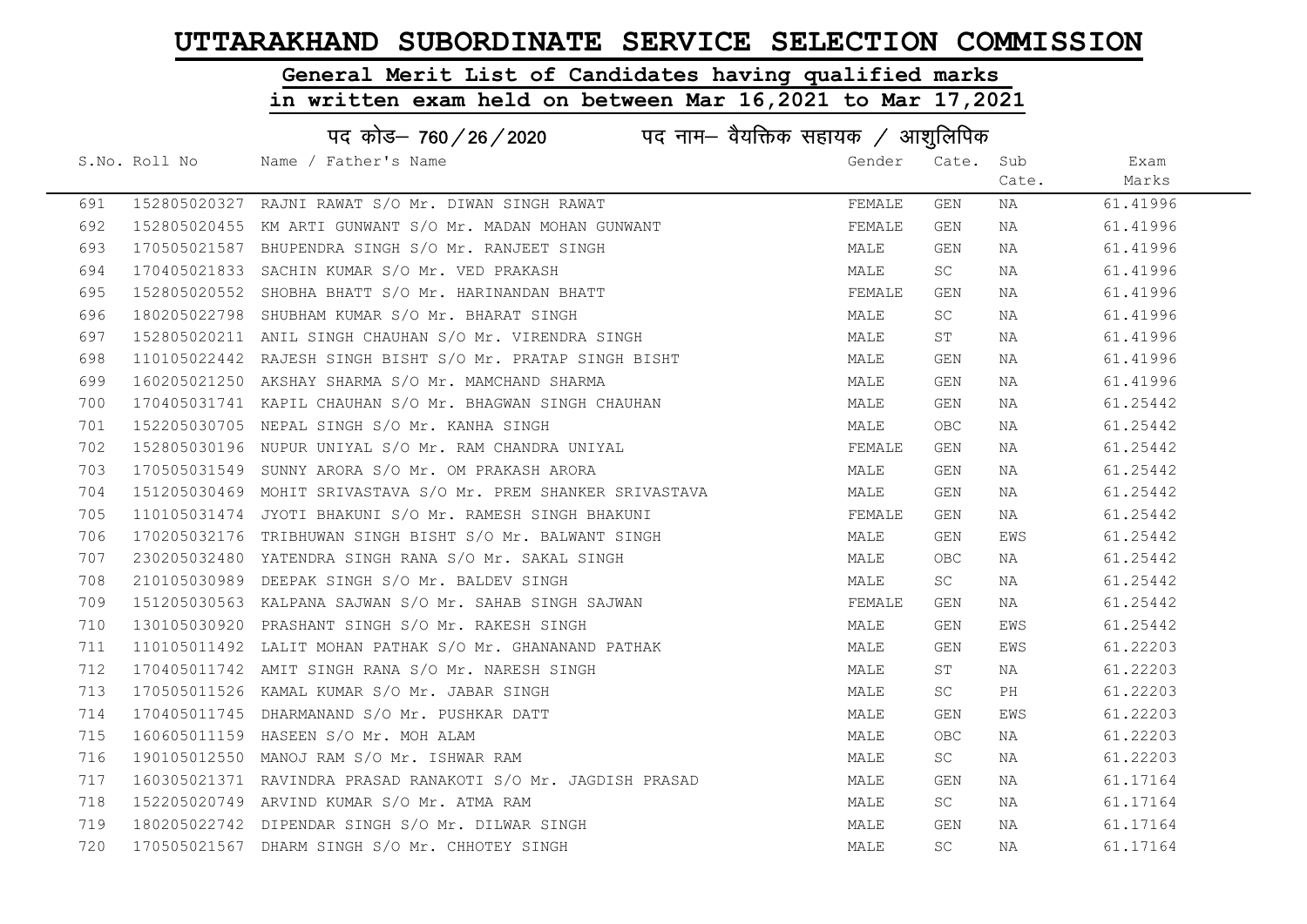#### General Merit List of Candidates having qualified marks

|     |               | पद कोड़- 760 / 26 / 2020 पद नाम- वैयक्तिक सहायक / आशुलिपिक      |        |            |       |          |
|-----|---------------|-----------------------------------------------------------------|--------|------------|-------|----------|
|     | S.No. Roll No | Name / Father's Name                                            | Gender | Cate. Sub  |       | Exam     |
|     |               |                                                                 |        |            | Cate. | Marks    |
| 721 |               | 170205022156 REETA BISHT S/O Mr. MOHAN SINGH BISHT              | FEMALE | GEN        | NA    | 61.17164 |
| 722 |               | 170305022008 SACHIN KUMAR S/O Mr. RISHIPAL SINGH                | MALE   | SC         | NA    | 61.17164 |
| 723 |               | 170705022390 HINA S/O Mr. MOHD SALEEM                           | FEMALE | <b>OBC</b> | NA    | 61.17164 |
| 724 |               | 170405031844 VIPUL KUMAR SAGAR S/O Mr. CHANDRA VIJAY SAGAR      | MALE   | SC         | NA    | 60.98816 |
| 725 |               | 170305032055 MAHJABI NAZ S/O Mr. MUKHTAR AHAMAD                 | FEMALE | OBC        | NA    | 60.98816 |
| 726 |               | 170205032174 IRFAN HUSSAIN S/O Mr. DILSHAD HUSSAIN              | MALE   | <b>OBC</b> | NA    | 60.98816 |
| 727 |               | 152205030684  NITIN CHAND RAMOLA S/O Mr. RAGHUBEER CHAND RAMOLA | MALE   | OBC        | NA    | 60.98816 |
| 728 |               | 170605032238 RUCHI S/O Mr. RAM SEVAK                            | FEMALE | OBC        | NA    | 60.98816 |
| 729 |               | 180205032546 NITYA NAND S/O Mr. SHEKHARA NAND                   | MALE   | OBC.       | NA    | 60.98816 |
| 730 |               | 151505030060 RAGHVENDRA PRAKASH S/O Mr. MAHIPAL RAM             | MALE   | SC         | NA    | 60.98816 |
| 731 |               | 170205032165 JAVED ALI S/O Mr. SHAMSHER ALI                     | MALE   | OBC        | NA    | 60.98816 |
| 732 |               | 152205030732 KIRAN SAKLANI S/O Mr. MAHADEV PRASAD SAKLANI       | FEMALE | GEN        | NA    | 60.98816 |
| 733 |               | 170405011913 HIMANSHU JOSHI S/O Mr. MADAN MOHAN JOSHI           | MALE   | GEN        | EWS   | 60.98660 |
| 734 |               | 151205010464 DIGVIJAY RAMOLA S/O Mr. BIJENDRA CHAND RAMOLA      | MALE   | GEN        | DFF   | 60.98660 |
| 735 |               | 170605012248 WASEEM AHMAD S/O Mr. MOHAMMAD YAMEEN               | MALE   | <b>OBC</b> | NA    | 60.98660 |
| 736 |               | 151505010067 PRIYA SHARMA D/O Mr. ANIL SHARMA                   | FEMALE | GEN        | EWS   | 60.98660 |
| 737 |               | 170405011845 JASVINDAR S/O Mr. GOVIND SINGH                     | MALE   | SC         | NA    | 60.98660 |
| 738 |               | 151205010449 RAVI KUMAR S/O Mr. RAJ KUMAR                       | MALE   | <b>OBC</b> | NA    | 60.98660 |
| 739 |               | 152805010280 JYOTI ARMOLI S/O Mr. NARAYAN SINGH ARMOLI          | FEMALE | GEN        | NA    | 60.98660 |
| 740 |               | 151205010382 ANKIT BHANDARI S/O Mr. DEVENDRA SINGH BHANDARI     | MALE   | GEN        | NA    | 60.98660 |
| 741 |               | 170505011527 RAHUL SINGH BHANDARI S/O Mr. HIRA SINGH            | MALE   | GEN        | NA    | 60.98660 |
| 742 |               | 170305011955 SHAHVEJ ALAM S/O Mr. HARUN SHAH                    | MALE   | GEN        | NA    | 60.98660 |
| 743 |               | 151205010450 DEEPAK SINGH RAWAT S/O Mr. DARMAN SINGH RAWAT      | MALE   | GEN        | NA    | 60.98660 |
| 744 |               | 160205021180 ASHISH SHARMA S/O Mr. LATE SHRI RAMKUMAR SHARMA    | MALE   | GEN        | NA    | 60.92333 |
| 745 |               | 180205022788 MANMOHAN S/O Mr. DEVI DASS                         | MALE   | SC         | NA    | 60.92333 |
| 746 |               | 152805020459 PRAMOD PRASAD S/O Mr. JAGDAMBA PRASAD              | MALE   | GEN        | NA    | 60.92333 |
| 747 |               | 152805020456 MANISH S/O Mr. BIJENDRA SINGH                      | MALE   | GEN        | NA    | 60.92333 |
| 748 |               | 152805020447 MAYANK CHANDRA S/O Mr. GIRISH CHANDRA SHARMA       | MALE   | GEN        | NA    | 60.92333 |
| 749 |               | 152205020757 PRIYANKA GURCHAN D/O Mr. RAM SINGH GURCHAN         | FEMALE | GEN        | EWS   | 60.92333 |
| 750 |               | 170405021816 KM MINI RANI D/O Mr. DAL CHANDRA                   | FEMALE | SC         | NA    | 60.92333 |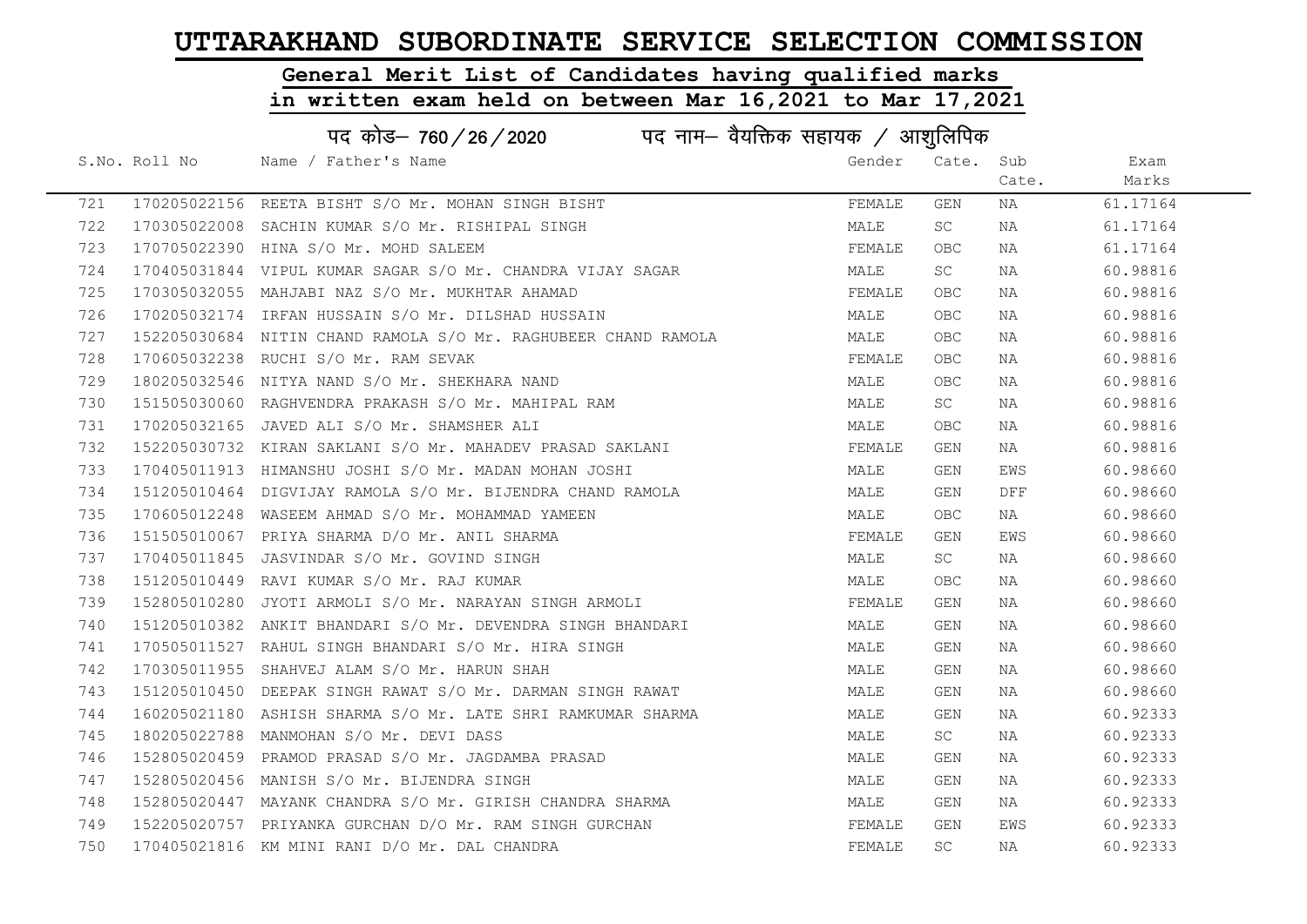#### General Merit List of Candidates having qualified marks

|     |               | पद कोड– 760 / 26 / 2020 पद नाम– वैयक्तिक सहायक / आशुलिपिक         |        |            |       |          |
|-----|---------------|-------------------------------------------------------------------|--------|------------|-------|----------|
|     | S.No. Roll No | Name / Father's Name                                              | Gender | Cate. Sub  |       | Exam     |
|     |               |                                                                   |        |            | Cate. | Marks    |
| 751 |               | 151505010090 BHAVNA GAUR S/O Mr. LALIT MOHAN GAUR                 | FEMALE | GEN        | NA    | 60.75117 |
| 752 |               | 160605011128 DHARMENDRA KUMAR S/O Mr. PHOOL SINGH                 | MALE   | OBC.       | NA    | 60.75117 |
| 753 |               | 151205010521 JITENDRA SINGH RAWAT S/O Mr. NARENDRA SINGH RAWAT    | MALE   | GEN        | ΝA    | 60.75117 |
| 754 |               | 170505011607 DEEPAK KUMAR S/O Mr. SAJJAN LAL                      | MALE   | <b>SC</b>  | NA    | 60.75117 |
| 755 |               | 170505011601 IRFAN AHAMED S/O Mr. ISTIYAQ HUSAIN                  | MALE   | <b>OBC</b> | NA    | 60.75117 |
| 756 |               | 161305031404 YESHWANT SINGH S/O Mr. SOMPAL SINGH                  | MALE   | <b>OBC</b> | NA    | 60.72190 |
| 757 |               | 140105032427 PANKAJ KUMAR VISHWAKARMA S/O Mr. ANIL RAM            | MALE   | <b>SC</b>  | NA    | 60.72190 |
| 758 |               | 140105032434 PRADEEP KUMAR TAMTA S/O Mr. ISHWARI RAM              | MALE   | SC         | NA    | 60.72190 |
| 759 |               | 151205030470 PANKAJ SINGH BISHT S/O Mr. RAM SINGH BISHT           | MALE   | GEN        | EWS   | 60.72190 |
| 760 |               | 170405031778 KM SEENU CHAUHAN S/O Mr. JAY PRAKASH SINGH           | FEMALE | GEN        | NA    | 60.72190 |
| 761 |               | 230205032460 SAKALCHAND S/O Mr. PYAR SINGH KUMAI                  | MALE   | OBC.       | NA    | 60.72190 |
| 762 |               | 170405031871 JYOTI BUDHLAKOTI D/O Mr. NARENDRA CHANDRA BUDHLAKOTI | FEMALE | GEN        | EWS   | 60.72190 |
| 763 |               | 170505021607 KISHORE KUMAR S/O Mr. YASWANT SINGH                  | MALE   | GEN        | NA    | 60.67502 |
| 764 |               | 152205020691 BIRENDRA SINGH NEGI S/O Mr. ANAND SINGH              | MALE   | GEN        | NA    | 60.67502 |
| 765 |               | 152805020229 GAUTAM SINGH S/O Mr. SHYAM SINGH                     | MALE   | GEN        | EWS   | 60.67502 |
| 766 |               | 152205020769 MANJEET SINGH RAWAT S/O Mr. SURAT SINGH RAWAT        | MALE   | ST         | NA    | 60.67502 |
| 767 |               | 160605021046 DEVENDRA SINGH BHAKUNI S/O Mr. JAGAT SINGH BHAKUNI   | MALE   | GEN        | NA    | 60.67502 |
| 768 |               | 160605021155 MOHIT TYAGI S/O Mr. MUNESH TYAGI                     | MALE   | GEN        | EWS   | 60.67502 |
| 769 |               | 152805020425 NARENDRA SINGH BAFILA S/O Mr. DAN SINGH              | MALE   | GEN        | ΝA    | 60.67502 |
| 770 |               | 170405021814 MAYANK SONA S/O Mr. SHYAM LAL                        | MALE   | SC         | NA    | 60.67502 |
| 771 |               | 160205021202 POOJA SINGH D/O Mr. MAHENDRA SINGH                   | FEMALE | SC         | NA    | 60.67502 |
| 772 |               | 170405021838 VALJEET SINGH S/O Mr. MAHENDRA SINGH                 | MALE   | OBC.       | NA    | 60.67502 |
| 773 |               | 170205022117 BALVINDRA SINGH S/O Mr. KRIPAL SINGH                 | MALE   | SC         | ΝA    | 60.67502 |
| 774 |               | 170705022374 ANMOL RATAN S/O Mr. MAHESH SINGH                     | MALE   | SC         | NA    | 60.67502 |
| 775 |               | 170505021662 RAHUL BUDHANI S/O Mr. NAND KISHOR BUDHANI            | MALE   | GEN        | EWS   | 60.67502 |
| 776 |               | 140105012619 ALOK KUMAR PATNI S/O Mr. RAMESH CHANDRA PATNI        | MALE   | GEN        | NA    | 60.51575 |
| 777 |               | 170505011620 KM NEESHU S/O Mr. KRISHNA KUMAR                      | FEMALE | OBC        | NA    | 60.51575 |
| 778 |               | 170405031856 HEMLATA TIWARI S/O Mr. HARISH CHANDRA TIWARI         | FEMALE | GEN        | NA    | 60.45565 |
| 779 |               | 230205032448 NEELMANI THAPLIYAL S/O Mr. HARSHMANI THAPLIYAL       | MALE   | OBC.       | NA    | 60.45565 |
| 780 |               | 151205030443 SARVJEET SINGH S/O Mr. RATAN SINGH                   | MALE   | GEN        | ΝA    | 60.45565 |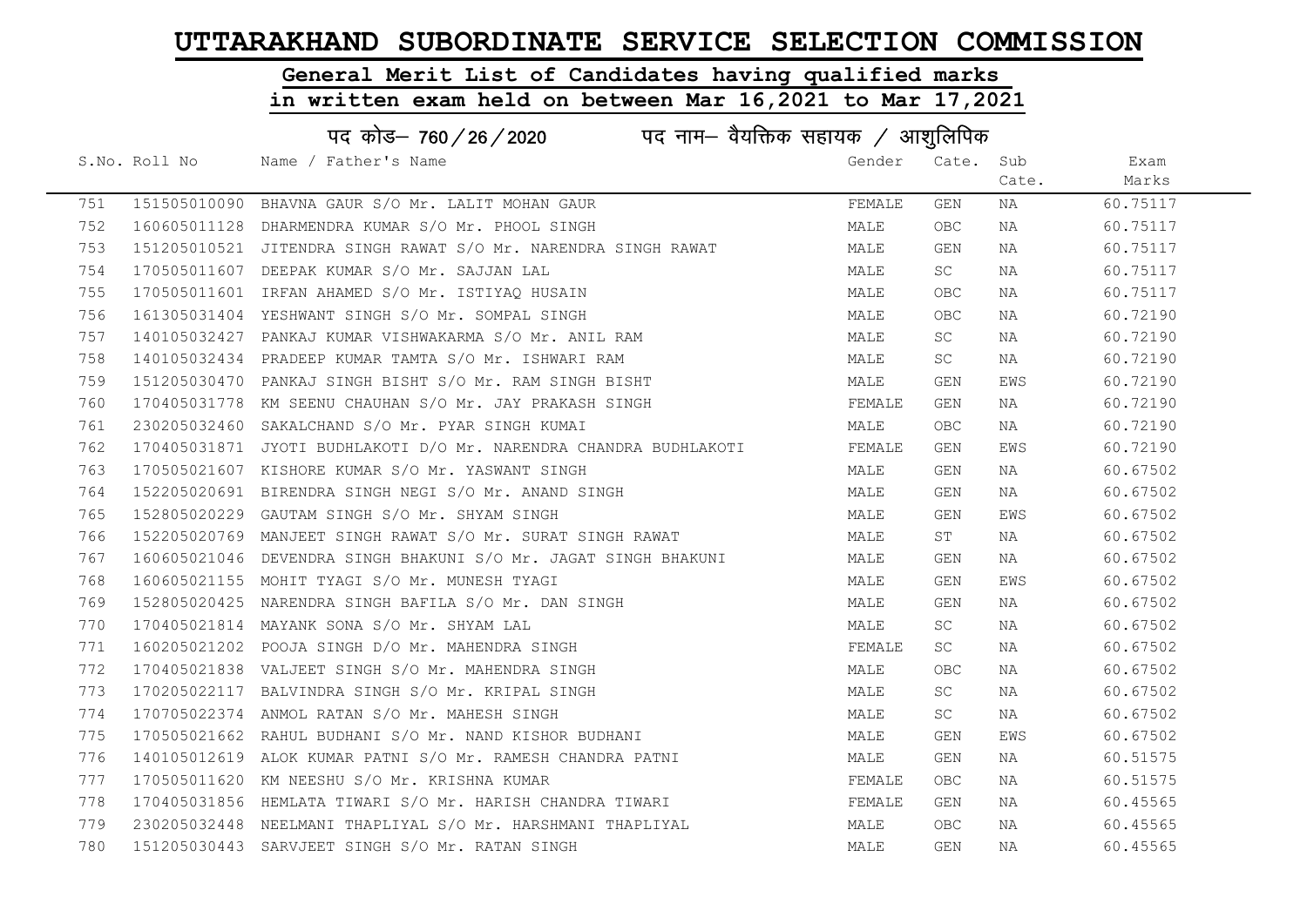#### General Merit List of Candidates having qualified marks

|     | पद कोड़– 760 / 26 / 2020 पद नाम– वैयक्तिक सहायक / आशुलिपिक |                                                                  |        |            |       |          |  |
|-----|------------------------------------------------------------|------------------------------------------------------------------|--------|------------|-------|----------|--|
|     | S.No. Roll No                                              | Name / Father's Name                                             | Gender | Cate.      | Sub   | Exam     |  |
|     |                                                            |                                                                  |        |            | Cate. | Marks    |  |
| 781 |                                                            | 170405031808 RAKESH KUMAR S/O Mr. SHANKAR LAL                    | MALE   | OBC.       | NA    | 60.45565 |  |
| 782 |                                                            | 152205030733 PRADEEP SINGH CHAUHAN S/O Mr. SARDAR SINGH          | MALE   | OBC.       | NA    | 60.45565 |  |
| 783 |                                                            | 190105032341 HIMANSHU JOSHI S/O Mr. LILA DHAR JOSHI              | MALE   | GEN        | NA    | 60.45565 |  |
| 784 |                                                            | 170305031918 CHETAN BARSHILIYA S/O Mr. GOVIND BALLABH BARSHILIYA | MALE   | GEN        | NA    | 60.45565 |  |
| 785 |                                                            | 160605021038 VIJENDRA SINGH TOMER S/O Mr. SURENDRA SINGH TOMER   | MALE   | GEN        | NA    | 60.42671 |  |
| 786 |                                                            | 170405021805 RIZWANA KHATOON D/O Mr. NIZAMUDDIN                  | FEMALE | GEN        | EWS   | 60.42671 |  |
| 787 |                                                            | 160305021310 DEEPAK KUMAR S/O Mr. BANWARI LAL                    | MALE   | OBC.       | NA    | 60.42671 |  |
| 788 |                                                            | 170405011786 JYOTI D/O Mr. ARJUN SINGH                           | FEMALE | ST         | NA    | 60.28032 |  |
| 789 |                                                            | 170605012274 KM SAVITA S/O Mr. JAIPAL SINGH                      | FEMALE | <b>OBC</b> | NA    | 60.28032 |  |
| 790 |                                                            | 160305011281 PRIYANKA CHANCHAL D/O Mr. MOOLCHAND CHANCHAL        | FEMALE | <b>SC</b>  | NA    | 60.28032 |  |
| 791 |                                                            | 170605012250 PRADEEP KUMAR S/O Mr. HARPRASAD SINGH               | MALE   | SC         | NA    | 60.28032 |  |
| 792 |                                                            | 170705012375 ANIKET S/O Mr. BRIJPAL SINGH                        | MALE   | SC         | NA    | 60.28032 |  |
| 793 |                                                            | 170605022321 LAXMI BALUNI S/O Mr. SHAKAMBAR DUTT BALUNI          | FEMALE | GEN        | NA    | 60.18939 |  |
| 794 |                                                            | 230205032474 SHIVAM DOBHAL S/O Mr. NAROTTAM PRASAD               | MALE   | OBC.       | NA    | 60.18939 |  |
| 795 |                                                            | 170505031582 JAYWATI S/O Mr. DEVENDRA SINGH                      | FEMALE | GEN        | NA    | 60.18939 |  |
| 796 |                                                            | 170405031860 RAVI KUMAR S/O Mr. HARI SINGH                       | MALE   | GEN        | NA    | 60.18939 |  |
| 797 |                                                            | 170305031934 AMIT KUMAR S/O Mr. NAUBAHAR SINGH                   | MALE   | GEN        | EWS   | 60.18939 |  |
| 798 |                                                            | 170505031530 KASHISH KAPOOR S/O Mr. SURENDRA KAPOOR              | MALE   | GEN        | EWS   | 60.18939 |  |
| 799 |                                                            | 151205030546 POOJA S/O Mr. TRILOK SINGH RAWAT                    | FEMALE | GEN        | NA    | 60.18939 |  |
| 800 |                                                            | 170405031766 KALPANA BISHT D/O Mr. NANDAN SINGH BISHT            | FEMALE | GEN        | EWS   | 60.18939 |  |
| 801 |                                                            | 160605031087 RIJWAN ALI S/O Mr. KHURSHEED AHAMAD                 | MALE   | OBC.       | NA    | 60.18939 |  |
| 802 |                                                            | 152205030826 GEETA S/O Mr. RAMANAND GAIROLA                      | FEMALE | GEN        | NA    | 60.18939 |  |
| 803 | 152805030228                                               | SAPNA JAYARA S/O Mr. ATOL SINGH JAYARA                           | FEMALE | OBC        | NA    | 60.18939 |  |
| 804 |                                                            | 170505031547 VIPIN KUMAR S/O Mr. DHARMPAL SINGH                  | MALE   | SC         | NA    | 60.18939 |  |
| 805 | 160305031295                                               | SONALI RAWAT S/O Mr. SHIVPUJAN SINGH RAWAT                       | FEMALE | GEN        | NA    | 60.18939 |  |
| 806 |                                                            | 152205020687 HARENDRA SINGH NEGI S/O Mr. SHOORVEER SINGH         | MALE   | GEN        | EWS   | 60.17840 |  |
| 807 |                                                            | 152805020630 VARUNA CHHETRI S/O Mr. BALRAM CHHETRI               | FEMALE | GEN        | NA    | 60.17840 |  |
| 808 |                                                            | 152805020427 GOVIND SHARMA S/O Mr. CHARAN DATT SHARMA            | MALE   | GEN        | EWS   | 60.17840 |  |
| 809 |                                                            | 170205022188 REKHA S/O Mr. BALAM SINGH                           | FEMALE | GEN        | NA    | 60.17840 |  |
| 810 |                                                            | 151205010583 SHAILENDRA SINGH S/O Mr. RAVINDRA SINGH             | MALE   | <b>GEN</b> | ΝA    | 60.04489 |  |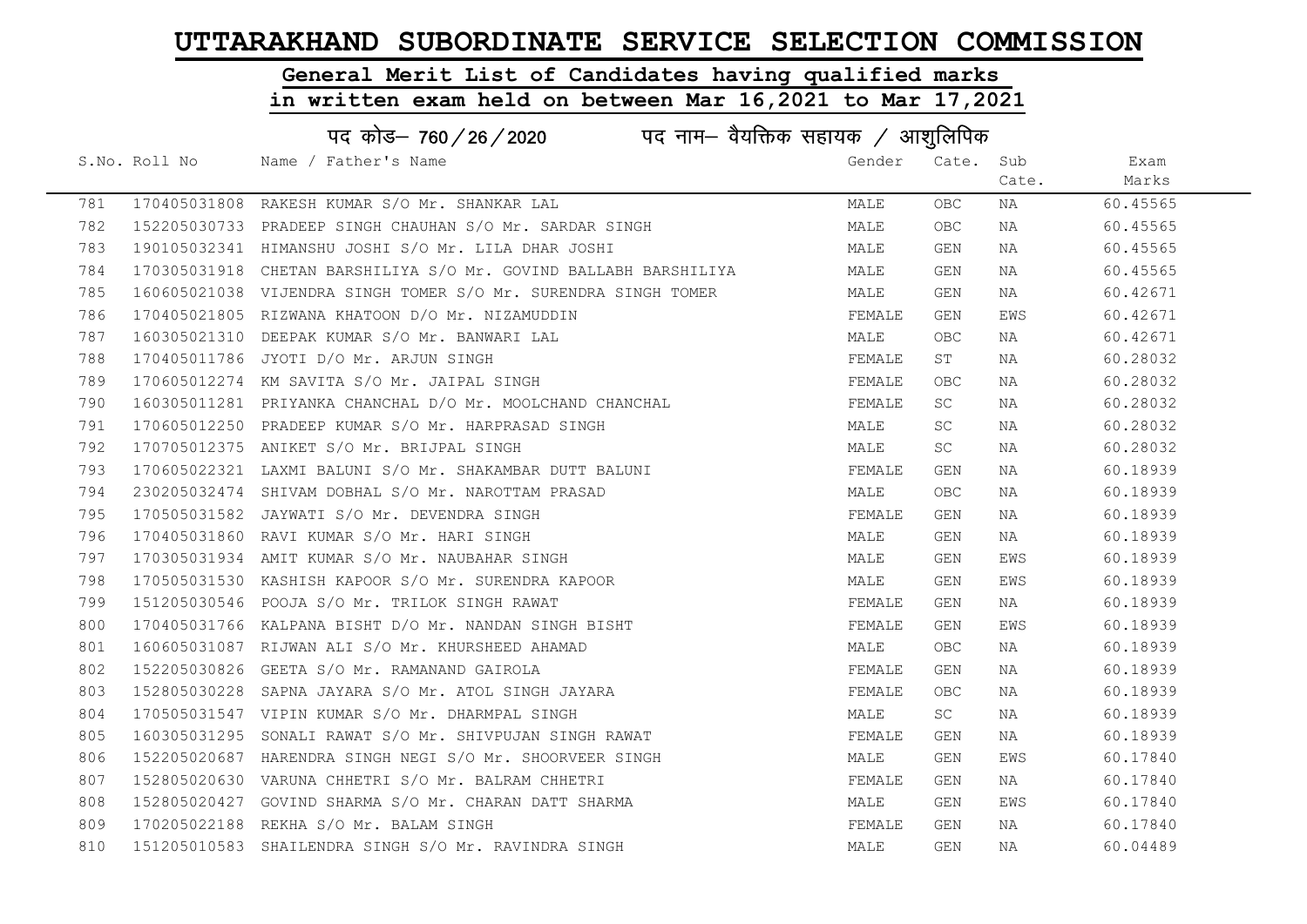#### General Merit List of Candidates having qualified marks

|     | पद कोड– 760 / 26 / 2020 पद नाम– वैयक्तिक सहायक / आशुलिपिक |                                                                     |        |            |       |          |  |  |
|-----|-----------------------------------------------------------|---------------------------------------------------------------------|--------|------------|-------|----------|--|--|
|     | S.No. Roll No                                             | Name / Father's Name                                                | Gender | Cate. Sub  |       | Exam     |  |  |
|     |                                                           |                                                                     |        |            | Cate. | Marks    |  |  |
| 811 |                                                           | 152805010332 RAHUL SINGH BISHT S/O Mr. NARENDRA SINGH BISHT         | MALE   | GEN        | NA    | 60.04489 |  |  |
| 812 |                                                           | 170705012352 LAKSHMAN SINGH S/O Mr. GOPAL SINGH                     | MALE   | GEN        | EWS   | 60.04489 |  |  |
| 813 |                                                           | 151505010085 GOVIND SINGH S/O Mr. HUKAM SINGH                       | MALE   | OBC        | NA    | 60.04489 |  |  |
| 814 |                                                           | 170305012015 SUMIT SINGH RANA S/O Mr. RAMPAL SINGH RANA             | MALE   | ST         | NA    | 60.04489 |  |  |
| 815 |                                                           | 190105022529 SURENDRA KUMAR S/O Mr. BISHAN LAL                      | MALE   | SC.        | NA    | 59.93008 |  |  |
| 816 |                                                           | 160305021328 SURENDRA KUMAR S/O Mr. OMPRAKASH                       | MALE   | SC         | NA    | 59.93008 |  |  |
| 817 |                                                           | 190105022571 MEENAKASHI THAGURATHI S/O Mr. CHANDRA SINGH THAGURATHI | FEMALE | GEN        | NA    | 59.93008 |  |  |
| 818 |                                                           | 152805020331 KM SANTOSHI S/O Mr. VIKRAM SINGH                       | FEMALE | GEN        | EWS   | 59.93008 |  |  |
| 819 |                                                           | 152205030772 MONIKA NAUTIYAL S/O Mr. BHUVAN CHANDRA NAUTIYAL        | FEMALE | GEN        | NA    | 59.92314 |  |  |
| 820 |                                                           | 151205030349 SACHIN SINGH S/O Mr. RAM SWAROOP                       | MALE   | GEN        | EWS   | 59.92314 |  |  |
| 821 |                                                           | 151205030456 LAXMI RAWAT S/O Mr. KUNWAR SINGH RAWAT                 | FEMALE | GEN        | EWS   | 59.92314 |  |  |
| 822 |                                                           | 151205030483 AKHLESH SINGH CHAUHAN S/O Mr. BHAGWAT SINGH CHAUHAN    | MALE   | GEN        | EWS   | 59.92314 |  |  |
| 823 |                                                           | 151505030156 GAMBHIR SINGH S/O Mr. KUNDAN SINGH NEGI                | MALE   | GEN        | NA    | 59.92314 |  |  |
| 824 |                                                           | 160205031233 MOHD FAIZAN S/O Mr. MUZAFFAR HASAN                     | MALE   | OBC        | NA    | 59.92314 |  |  |
| 825 |                                                           | 190105032349 KRISHNA SINGH BHANDARI S/O Mr. BHAGWAN SINGH BHANDARI  | MALE   | GEN        | NA    | 59.92314 |  |  |
| 826 |                                                           | 151205030396 KRITIKA S/O Mr. HARGOVIND SINGH                        | FEMALE | GEN        | NA    | 59.92314 |  |  |
| 827 |                                                           | 170405031825 KAPIL KUMAR S/O Mr. DHARA SINGH                        | MALE   | SC         | NA    | 59.92314 |  |  |
| 828 |                                                           | 130105030906 MANISHA S/O Mr. KISHAN SINGH                           | FEMALE | GEN        | EWS   | 59.92314 |  |  |
| 829 |                                                           | 170505011662 DEEP CHANDRA BHATT S/O Mr. HARISH CHANDRA              | MALE   | GEN        | NA    | 59.80946 |  |  |
| 830 |                                                           | 170505011589 APEKSH EMILI S/O Mr. ANIL TYAGI                        | MALE   | GEN        | NA    | 59.80946 |  |  |
| 831 |                                                           | 161305011440 MAYUR PRATAP SINGH S/O Mr. CHANDRA SHEKHAR CHAUHAN     | MALE   | GEN        | NA    | 59.80946 |  |  |
| 832 |                                                           | 170405011866 ARUN KUMAR S/O Mr. RAJESH KUMAR                        | MALE   | SC         | NA    | 59.80946 |  |  |
| 833 |                                                           | 152205010784 AMEER CHAND RAMOLA S/O Mr. RAI CHAND RAMOLA            | MALE   | <b>OBC</b> | NA    | 59.80946 |  |  |
| 834 |                                                           | 170605012206 ABHISHEK KUMAR S/O Mr. SURAJPAL SINGH                  | MALE   | SC         | NA    | 59.80946 |  |  |
| 835 |                                                           | 170305022014 ASHOK KUMAR S/O Mr. VIJAY SINGH                        | MALE   | SC         | NA    | 59.68177 |  |  |
| 836 |                                                           | 152805020286 PREETIKA PANWAR S/O Mr. M S PANWAR                     | FEMALE | GEN        | NA    | 59.68177 |  |  |
| 837 |                                                           | 151505020146 ALOK KUMAR S/O Mr. DIL DASS                            | MALE   | SC         | NA    | 59.68177 |  |  |
| 838 |                                                           | 152205020817 VINIT MOHAN BAHUGUNA S/O Mr. LALIT MOHAN               | MALE   | <b>OBC</b> | NA    | 59.68177 |  |  |
| 839 |                                                           | 170405021807 DEEPAK SINGH KHATRI S/O Mr. PUSHKAR SINGH KHATRI       | MALE   | <b>OBC</b> | NA    | 59.68177 |  |  |
| 840 |                                                           | 170305022036 NIRMALA S/O Mr. MAHENDRA SINGH                         | FEMALE | GEN        | EWS   | 59.68177 |  |  |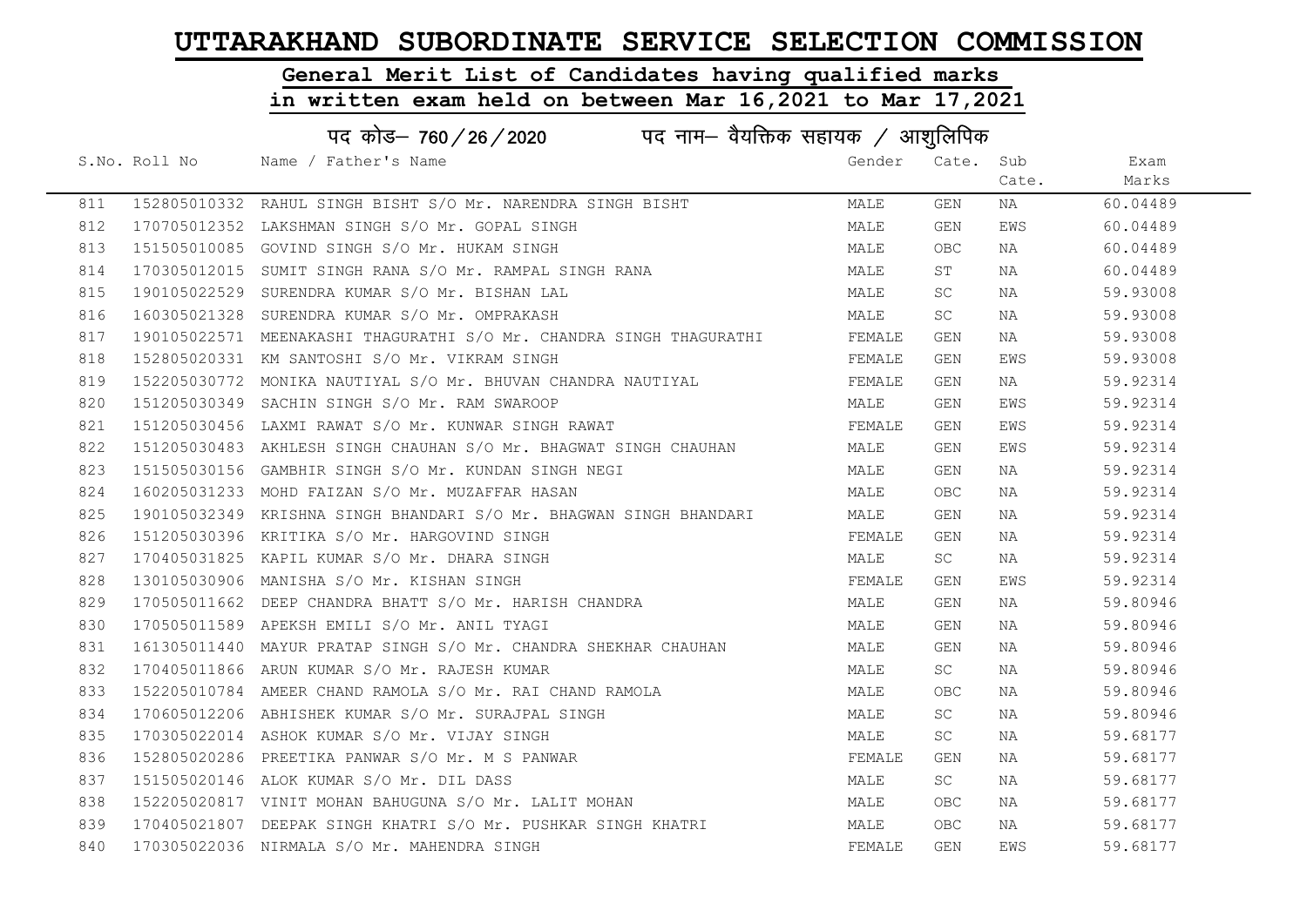#### General Merit List of Candidates having qualified marks

|     |               | पद कोड– 760 / 26 / 2020 पद नाम– वैयक्तिक सहायक / आशुलिपिक       |        |            |       |          |
|-----|---------------|-----------------------------------------------------------------|--------|------------|-------|----------|
|     | S.No. Roll No | Name / Father's Name                                            | Gender | Cate.      | Sub   | Exam     |
|     |               |                                                                 |        |            | Cate. | Marks    |
| 841 |               | 151205030532 MOHD USAMA IBRAHIM S/O Mr. MOHD IBRAHEEM SIDDIQI   | MALE   | OBC.       | NA    | 59.65688 |
| 842 |               | 170405031693 AVINASH RAWAT S/O Mr. AMAR SINGH RAWAT             | MALE   | GEN        | NA    | 59.65688 |
| 843 |               | 152805010160 KM SHANTI BISHT S/O Mr. BALAM SINGH                | FEMALE | GEN        | NA    | 59.57404 |
| 844 |               | 180205012801 VANDANA S/O Mr. PREMANAND BHATT                    | FEMALE | GEN        | NA    | 59.57404 |
| 845 |               | 170605012308 TAHIR HUSSAIN S/O Mr. LIYAKAT HUSSAIN              | MALE   | OBC        | NA    | 59.57404 |
| 846 |               | 160305011282 ARIF ANWAR S/O Mr. MOHD ABBAS                      | MALE   | <b>OBC</b> | NA    | 59.57404 |
| 847 |               | 170505011618 RAVENDRA KUMAR S/O Mr. YOGENDRA KUMAR              | MALE   | OBC.       | NA    | 59.57404 |
| 848 |               | 152805010217 PREETI S/O Mr. NARESH SINGH                        | FEMALE | OBC        | NA    | 59.57404 |
| 849 |               | 170605012236 VIPIN KUMAR S/O Mr. JAGDISH SINGH                  | MALE   | <b>SC</b>  | NA    | 59.57404 |
| 850 |               | 170605012267 JAGDISH SINGH BISHT S/O Mr. KUNDAN SINGH BISHT     | MALE   | GEN        | EWS   | 59.57404 |
| 851 |               | 170405011847 PAWAN KUMAR S/O Mr. MANGAL SINGH                   | MALE   | <b>SC</b>  | NA    | 59.57404 |
| 852 |               | 170705012387 MOHD SAMI S/O Mr. SALEEM                           | MALE   | OBC        | NA    | 59.57404 |
| 853 |               | 151505010093 CHANCHAL S/O Mr. GAMBHIR SINGH                     | FEMALE | GEN        | NA    | 59.57404 |
| 854 |               | 170305012002 MANOJ KUMAR S/O Mr. JAY SINGH                      | MALE   | OBC        | NA    | 59.57404 |
| 855 |               | 170405011744 SHUBHAM PUSHPADH S/O Mr. RAJKUMAR PUSHPADH         | MALE   | OBC        | NA    | 59.57404 |
| 856 |               | 110105021475 RAJENDRA SINGH KANWAL S/O Mr. RAM SINGH KANWAL     | MALE   | GEN        | NA    | 59.43346 |
| 857 |               | 170205022169 JITENDRA KUMAR S/O Mr. HARI SINGH                  | MALE   | GEN        | NA    | 59.43346 |
| 858 |               | 170605022201 LALIT CHANDRA DWIVEDI S/O Mr. DHARMANAND DWIVEDI   | MALE   | OBC        | NA    | 59.43346 |
| 859 |               | 130105020870 PRIYANKA CHAUHAN S/O Mr. ASHOK KUMAR               | FEMALE | GEN        | NA    | 59.43346 |
| 860 |               | 170305022021 YOGESH KUMAR S/O Mr. VEERBAL SINGH                 | MALE   | <b>SC</b>  | NA    | 59.43346 |
| 861 |               | 120105022510 DEEPAK SINGH KORANGA S/O Mr. RANJEET SINGH KORANGA | MALE   | GEN        | NA    | 59.43346 |
| 862 |               | 210105020961 DHEERENDRA SINGH S/O Mr. RAJENDRA SINGH            | MALE   | GEN        | NA    | 59.43346 |
| 863 |               | 170305022031 ANIL KUMAR S/O Mr. JABAR SINGH                     | MALE   | <b>SC</b>  | NA    | 59.43346 |
| 864 |               | 130105020885 PRAVEEN SINGH S/O Mr. DEVENDRA SINGH               | MALE   | GEN        | EWS   | 59.43346 |
| 865 |               | 140105022600 MANISHA TAMTA D/O Mr. AMAR RAM                     | FEMALE | <b>SC</b>  | NA    | 59.43346 |
| 866 |               | 152205020722 PRITI S/O Mr. NAND KISHOR BINJOLA                  | FEMALE | GEN        | NA    | 59.43346 |
| 867 |               | 161305031306 RAMLAKHAN S/O Mr. PRADEEP KUMAR                    | MALE   | <b>SC</b>  | NA    | 59.39063 |
| 868 |               | 170205032167 RAHUL YADAV S/O Mr. KISHAN KUMAR YADAV             | MALE   | OBC.       | NA    | 59.39063 |
| 869 |               | 190105032395 PRASHANT TRIPATHI S/O Mr. BHUWAN CHANDRA TRIPATHI  | MALE   | GEN        | NA    | 59.39063 |
| 870 |               | 152805030247 LALIT RATURI S/O Mr. GOPAL DATT                    | MALE   | <b>OBC</b> | NA    | 59.39063 |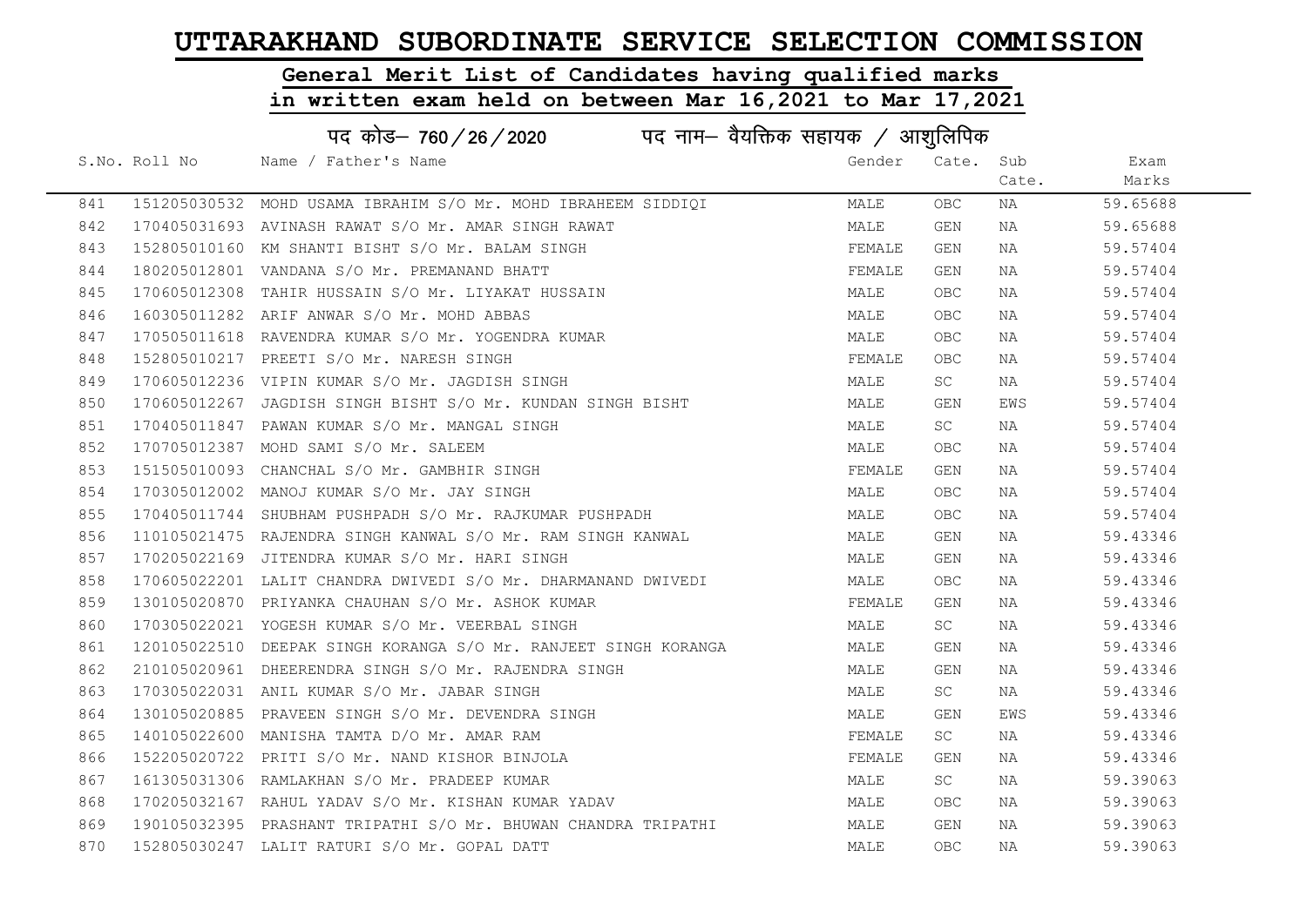# General Merit List of Candidates having qualified marks

|     |               | पद कोड– 760 / 26 / 2020 पद नाम– वैयक्तिक सहायक / आशुलिपिक   |        |           |       |          |
|-----|---------------|-------------------------------------------------------------|--------|-----------|-------|----------|
|     | S.No. Roll No | Name / Father's Name                                        | Gender | Cate. Sub |       | Exam     |
|     |               |                                                             |        |           | Cate. | Marks    |
| 871 |               | 210105030946 SURENDER SINGH RAWAT S/O Mr. NATHI SINGH RAWAT | MALE   | OBC.      | NA    | 59.39063 |
| 872 |               | 170505031515 MOHD IOBAL HUSSAIN S/O Mr. FIDA HUSSAIN        | MALE   | GEN       | EWS   | 59.39063 |
| 873 |               | 152805010305 VINEET PANTHRI S/O Mr. KAILASH CHANDRA PANTHRI | MALE   | GEN       | NA    | 59.33861 |
| 874 |               | 160205011225 PRAVEEN KUMAR S/O Mr. PAWAN KUMAR              | MALE   | SC        | NA    | 59.33861 |
| 875 |               | 230205012648 RACHIT KUMAR S/O Mr. KAILASH MANI SEMWAL       | MALE   | OBC.      | NA    | 59.33861 |
| 876 |               | 152205010782 RITAMBRA RAJ D/O Mr. MAHESHWAR SINGH           | FEMALE | ST        | NA    | 59.33861 |
| 877 |               | 170305011928 RAM SINGH S/O Mr. CHANDRAPAL SINGH             | MALE   | <b>SC</b> | NA    | 59.33861 |
| 878 |               | 170305011925 DEEPAK KUMAR SAHU S/O Mr. SURENDRA KUMAR SAHU  | MALE   | OBC       | NA    | 59.33861 |
| 879 |               | 152805010172 CHHAYA S/O Mr. MOHAN SINGH                     | FEMALE | GEN       | NA    | 59.33861 |
| 880 |               | 210105020948 VIKASH CHANDRA BHUSHAN S/O Mr. SATYA PRASAD    | MALE   | GEN       | NA    | 59.18515 |
| 881 |               | 160305021449 KM NEELAM D/O Mr. RAJPAL SINGH                 | FEMALE | SC        | NA    | 59.18515 |
| 882 |               | 152805020434 PRAMOD PRASAD S/O Mr. PREMDATT BADONI          | MALE   | GEN       | NA    | 59.18515 |
| 883 |               | 170405021680 DEEPAK DEVTALLA S/O Mr. DAYA KRISHNA DEVTALA   | MALE   | GEN       | NA    | 59.18515 |
| 884 |               | 152805020442 PRABHA S/O Mr. KUNWAR SINGH                    | FEMALE | GEN       | NA    | 59.18515 |
| 885 |               | 151505020089 VISHWAS CHANDRA S/O Mr. JAGDISH PRASAD SEMWAL  | MALE   | GEN       | NA    | 59.18515 |
| 886 |               | 130105020909 ARJUN KUMAR S/O Mr. BILOCHAN KUMAR             | MALE   | <b>SC</b> | NA    | 59.18515 |
| 887 |               | 170405021886 YASHPAL SINGH S/O Mr. BHOJRAJ SINGH            | MALE   | SC        | NA    | 59.18515 |
| 888 |               | 170305022035 MANISH KUMAR S/O Mr. SURAJPAL SINGH            | MALE   | SC        | NA    | 59.18515 |
| 889 |               | 161305031327 DINESH SINGH S/O Mr. RAJENDER SINGH            | MALE   | GEN       | NA    | 59.12437 |
| 890 |               | 152805030245 SURYA KANT PRABHA S/O Mr. SHISHUPAL            | MALE   | SC        | NA    | 59.12437 |
| 891 |               | 152805030202 HINA GHAZI S/O Mr. A S GHAZI                   | FEMALE | GEN       | NA    | 59.12437 |
| 892 |               | 170305031926 DINESH CHANDRA S/O Mr. GOPAL RAM               | MALE   | SC        | NA    | 59.12437 |
| 893 |               | 170305032021 ARUN KUMAR S/O Mr. RISHIPAL SINGH              | MALE   | OBC       | NA    | 59.12437 |
| 894 |               | 170305031991 SUMIT BINWAL S/O Mr. JAGDISH CHANDRA BINWAL    | MALE   | GEN       | NA    | 59.12437 |
| 895 |               | 130105030838 SUNITA S/O Mr. KUNWAR SINGH                    | FEMALE | GEN       | EWS   | 59.12437 |
| 896 |               | 170405031812 DEEPCHANDRA PAL S/O Mr. MADAN LAL              | MALE   | OBC.      | NA    | 59.12437 |
| 897 |               | 170505031534 ATUL KUMAR S/O Mr. RAJU SINGH                  | MALE   | OBC.      | NA    | 59.12437 |
| 898 |               | 170405031731 UMESH CHANDRA BHATT S/O Mr. KHYALI DUTT        | MALE   | GEN       | EWS   | 59.12437 |
| 899 |               | 151505030124 SUMAN S/O Mr. JASPAL SINGH KAINTURA            | FEMALE | GEN       | NA    | 59.12437 |
| 900 |               | 170505011646 VIJAY PANDEY S/O Mr. ANAND BALLABH PANDEY      | MALE   | GEN       | ΝA    | 59.10318 |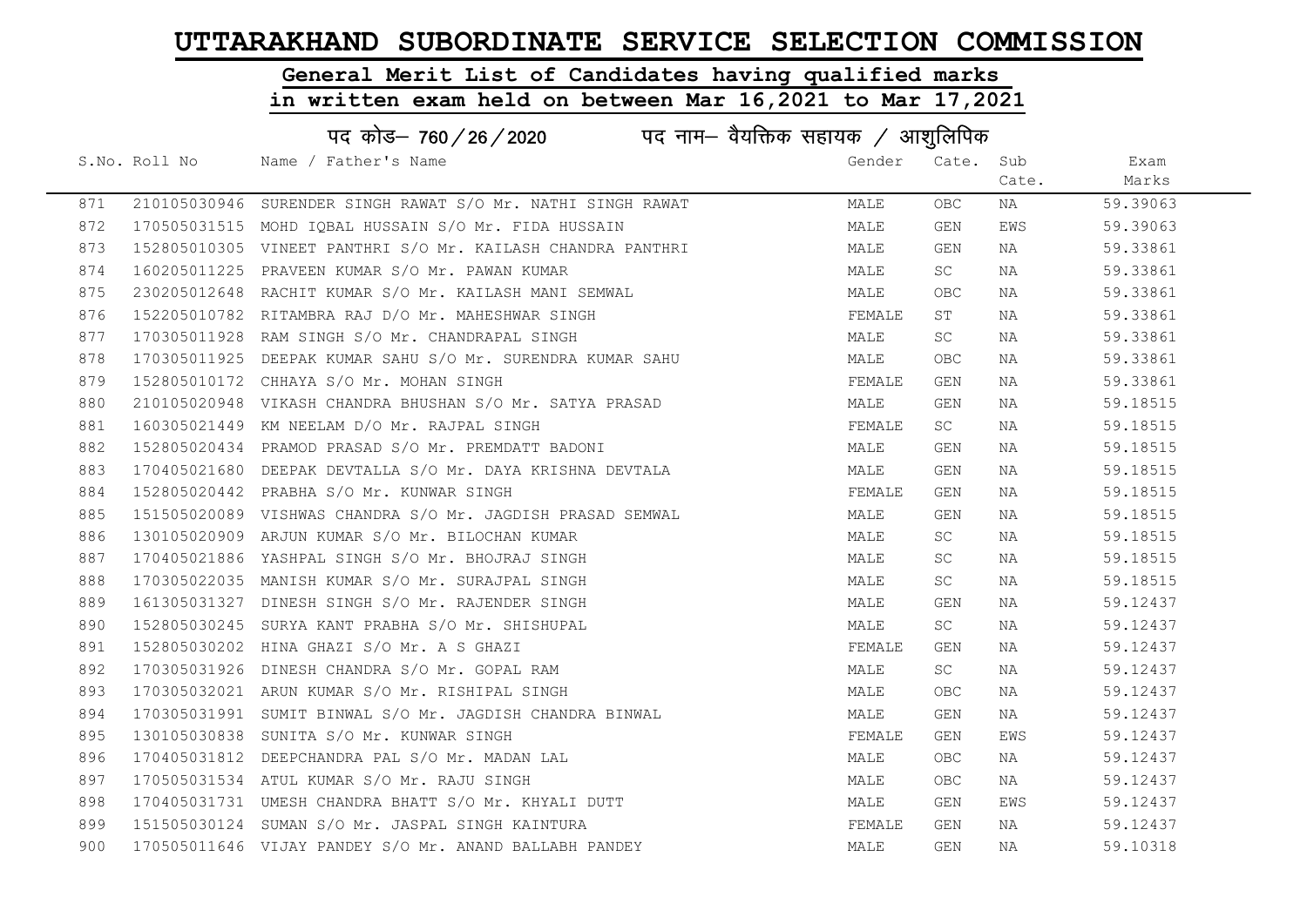# General Merit List of Candidates having qualified marks

|     | पद कोड़- 760 / 26 / 2020 पद नाम- वैयक्तिक सहायक / आशुलिपिक |                                                                  |        |            |       |          |  |
|-----|------------------------------------------------------------|------------------------------------------------------------------|--------|------------|-------|----------|--|
|     | S.No. Roll No                                              | Name / Father's Name                                             | Gender | Cate. Sub  |       | Exam     |  |
|     |                                                            |                                                                  |        |            | Cate. | Marks    |  |
| 901 |                                                            | 210105010995 ARVIND BHATT S/O Mr. TOTA RAM BHATT                 | MALE   | GEN        | NA    | 59.10318 |  |
| 902 |                                                            | 161305011347 HIMANSHU SAINI S/O Mr. ISHWAR SINGH                 | MALE   | OBC        | NA    | 59.10318 |  |
| 903 |                                                            | 170705012372 NASIR ALI S/O Mr. SATTAR HUSAIN                     | MALE   | OBC        | NA    | 59.10318 |  |
| 904 |                                                            | 152205010738 GARGI RAWAT S/O Mr. HEERA SINGH RAWAT               | FEMALE | OBC.       | NA    | 59.10318 |  |
| 905 |                                                            | 170405011772 SANJEEV KUMAR S/O Mr. DHAN SINGH                    | MALE   | <b>OBC</b> | NA    | 59.10318 |  |
| 906 |                                                            | 170705012380 ASIF HUSSAIN S/O Mr. SHARIF AHMAD                   | MALE   | OBC.       | NA    | 59.10318 |  |
| 907 |                                                            | 170505011609 MOHAMMAD MOMEEN S/O Mr. NASEEM AHAMAD               | MALE   | <b>OBC</b> | NA    | 59.10318 |  |
| 908 |                                                            | 120105022471 RAJENDRA SINGH S/O Mr. RAGHUBIR SINGH               | MALE   | GEN        | NA    | 58.93684 |  |
| 909 |                                                            | 110105022430 CHANDRASHEKHAR SINGH BORA S/O Mr. BASANT SINGH BORA | MALE   | GEN        | NA    | 58.93684 |  |
| 910 |                                                            | 170305022058 VINOD SINGH S/O Mr. RAMCHANDRA SINGH                | MALE   | GEN        | EWS   | 58.93684 |  |
| 911 |                                                            | 152805020382 PREETI DOBHAL S/O Mr. SATENDRA DOBHAL               | FEMALE | GEN        | NA    | 58.93684 |  |
| 912 |                                                            | 170405021752 VIJAY PAL SINGH S/O Mr. JAGDISH SINGH               | MALE   | SC .       | NA    | 58.93684 |  |
| 913 |                                                            | 160205021249 VIPIN KUMAR SAINI S/O Mr. SUSHIL KUMAR              | MALE   | OBC        | NA    | 58.93684 |  |
| 914 |                                                            | 152805020476 ARTI RATURI S/O Mr. PURUSHOTTAM DUTT                | FEMALE | GEN        | NA    | 58.93684 |  |
| 915 |                                                            | 160605011099 PANKAJ GAUR S/O Mr. B P GAUR                        | MALE   | GEN        | NA    | 58.86775 |  |
| 916 |                                                            | 151505010060 SAURABH SINGH GUSAIN S/O Mr. PRITHWI SINGH GUSAIN   | MALE   | GEN        | NA    | 58.86775 |  |
| 917 |                                                            | 151505010136 VIJAY BAHUGUNA S/O Mr. PURANCHANDRA BAHUGUNA        | MALE   | GEN        | NA    | 58.86775 |  |
| 918 |                                                            | 170405011816 MANOJ PANT S/O Mr. CHANDRA DATT PANT                | MALE   | GEN        | EWS   | 58.86775 |  |
| 919 |                                                            | 170505011552 GYAN SINGH S/O Mr. HARNAM SINGH                     | MALE   | SC         | NA    | 58.86775 |  |
| 920 |                                                            | 152805030216 KM RAKSHA D/O Mr. SHER SINGH RAWAT                  | FEMALE | ST         | NA    | 58.85812 |  |
| 921 |                                                            | 170405031884 DEEPIKA CHAUHAN S/O Mr. RATAN SINGH CHAUHAN         | FEMALE | GEN        | EWS   | 58.85812 |  |
| 922 |                                                            | 151205030460 KAMAL KUMAR PAL S/O Mr. BIJENDER PAL                | MALE   | <b>OBC</b> | NA    | 58.85812 |  |
| 923 |                                                            | 151505030066 ANKIT CHAMOLI S/O Mr. PYARE LAL CHAMOLI             | MALE   | GEN        | NA    | 58.85812 |  |
| 924 |                                                            | 170505031662 SHUBHAM S/O Mr. NARENDRA SINGH                      | MALE   | GEN        | EWS   | 58.85812 |  |
| 925 |                                                            | 170405021854 SURESH KUMAR S/O Mr. PREM LAL                       | MALE   | <b>SC</b>  | NA    | 58.68852 |  |
| 926 |                                                            | 170505021559 DEEPAK KUMAR S/O Mr. RAJESH SINGH                   | MALE   | SC         | NA    | 58.68852 |  |
| 927 |                                                            | 120105022495 MONIKA BAHUGUNA S/O Mr. JAGDISH CHANDRA BAHUGUNA    | FEMALE | GEN        | EWS   | 58.68852 |  |
| 928 |                                                            | 170305021954 KIRAN GUSAIN S/O Mr. MOHAN SINGH GUSAIN             | FEMALE | GEN        | NA    | 58.68852 |  |
| 929 |                                                            | 160605021048 MUSTAFEZUR REHMAN S/O Mr. MUSTKEEM                  | MALE   | OBC.       | NA    | 58.68852 |  |
| 930 |                                                            | 152805020611 JITENDRA S/O Mr. GUNA SINGH                         | MALE   | ST         | NA    | 58.68852 |  |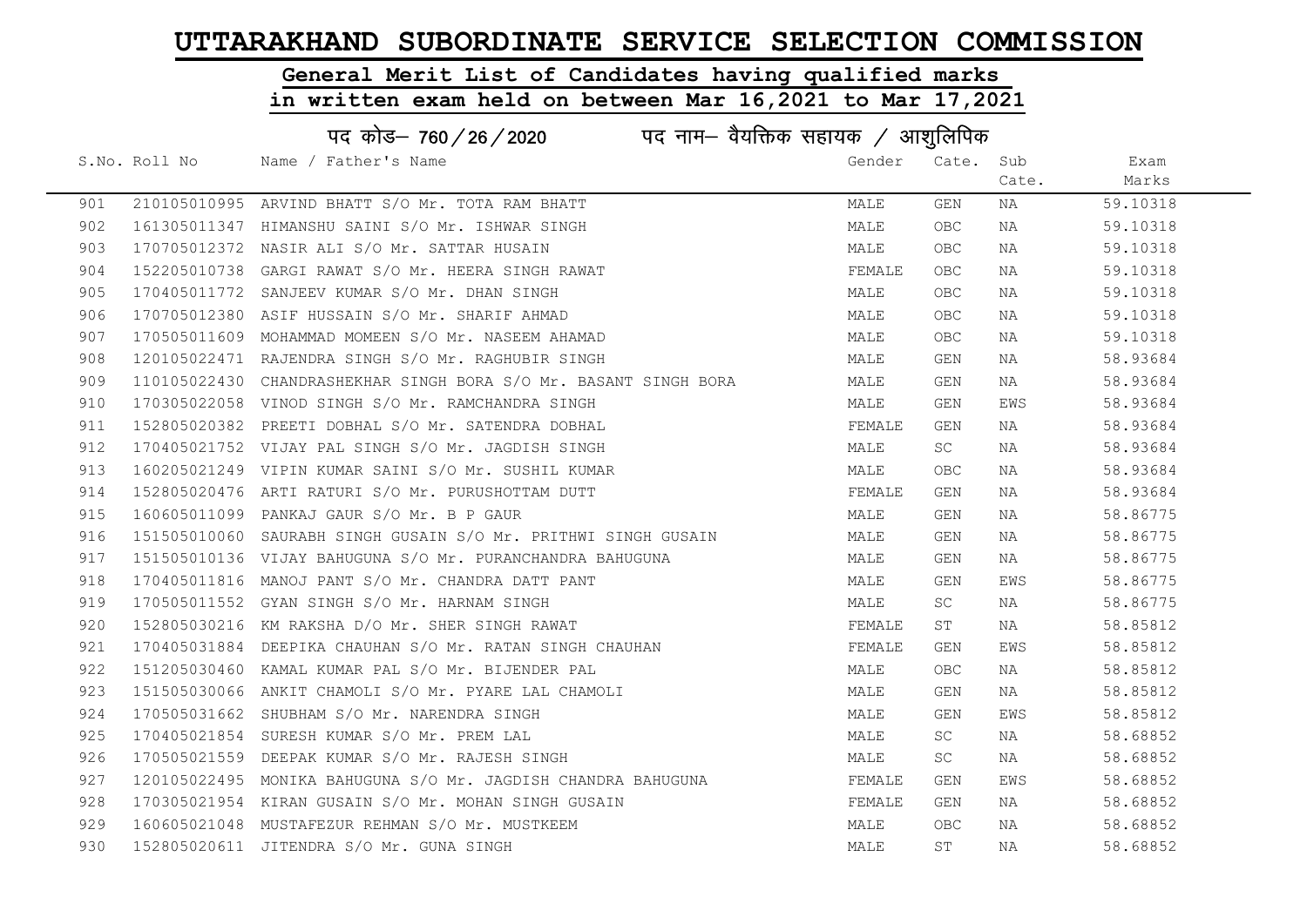# General Merit List of Candidates having qualified marks

|     |               | पद कोड़– 760 / 26 / 2020 पद नाम– वैयक्तिक सहायक / आशुलिपिक  |        |            |       |          |
|-----|---------------|-------------------------------------------------------------|--------|------------|-------|----------|
|     | S.No. Roll No | Name / Father's Name                                        | Gender | Cate. Sub  |       | Exam     |
|     |               |                                                             |        |            | Cate. | Marks    |
| 931 |               | 170405021790 GAURAV KUAMR CHAUHAN S/O Mr. MAHAVEER SINGH    | MALE   | GEN        | EWS   | 58.68852 |
| 932 |               | 160605021044 SHILPA SAINI S/O Mr. SURENDER KUMAR SAINI      | FEMALE | OBC.       | NA    | 58.68852 |
| 933 |               | 170705022373 ANSHIKA D/O Mr. AKHILESH KUMAR                 | FEMALE | SC         | NA    | 58.68852 |
| 934 |               | 160205021258 ASIM KHAN S/O Mr. IRSHAD KHAN                  | MALE   | GEN        | EWS   | 58.68852 |
| 935 |               | 152805020604 SANDEEP BISHT S/O Mr. GULAB SINGH              | MALE   | ST         | NA    | 58.68852 |
| 936 |               | 151205010341 VINOD DHYANI S/O Mr. SITARAM DHYANI            | MALE   | GEN        | NA    | 58.63232 |
| 937 |               | 151505010019 KM LAXMI D/O Mr. RAJKUMAR                      | FEMALE | SC         | NA    | 58.63232 |
| 938 |               | 152805010197 KM NIDHI ASWAL S/O Mr. TILAK CHAND             | FEMALE | <b>OBC</b> | NA    | 58.63232 |
| 939 |               | 170405011769 KM REEMA D/O Mr. VINOD KUMAR                   | FEMALE | SC         | NA    | 58.63232 |
| 940 |               | 151205010577 PANKAJ PALIWAL S/O Mr. DAYAKRISHNA PALIWAL     | MALE   | GEN        | EWS   | 58.63232 |
| 941 |               | 152205010796 DARSHANA BALODI S/O Mr. LALIT MOHAN BALODI     | FEMALE | GEN        | NA    | 58.63232 |
| 942 |               | 170505011564 SHAHZAD ALI S/O Mr. MOHD SULEMAN               | MALE   | OBC        | NA    | 58.63232 |
| 943 |               | 152805010163 RAHUL S/O Mr. BABU RAM                         | MALE   | SC         | NA    | 58.63232 |
| 944 |               | 170305012000 KM ROSHNI D/O Mr. RAMESH SINGH                 | FEMALE | SC         | NA    | 58.63232 |
| 945 |               | 160205031235 KEDAR DATT CHAMOLA S/O Mr. MAL DATT CHAMOLA    | MALE   | GEN        | NA    | 58.59186 |
| 946 |               | 130105030928 PRACHI NEGI S/O Mr. RAGHUNATH SINGH NEGI       | FEMALE | GEN        | NA    | 58.59186 |
| 947 |               | 140105032431 SUBHASH SINGH S/O Mr. VIKRAM SINGH             | MALE   | GEN        | EWS   | 58.59186 |
| 948 |               | 151505030076 HARIMOHAN SINGH RAWAT S/O Mr. KISHAN SINGH     | MALE   | OBC        | NA    | 58.59186 |
| 949 |               | 170605022308 KAMAL NORKI S/O Mr. KHIMANAND NORKI            | MALE   | GEN        | NA    | 58.59186 |
| 950 |               | 170205032130 SARITA S/O Mr. AMARNATH GUPTA                  | FEMALE | GEN        | NA    | 58.59186 |
| 951 |               | 151205030407 ANKIT SOLANKI S/O Mr. RAMESH SOLANKI           | MALE   | GEN        | NA    | 58.59186 |
| 952 |               | 170205032136 ARUN KUMAR S/O Mr. CHANDRA KUMAR               | MALE   | GEN        | NA    | 58.59186 |
| 953 |               | 160605031057 ASHISH MAMGAI S/O Mr. RAJENDER PRASAD MAMGAI   | MALE   | GEN        | NA    | 58.59186 |
| 954 |               | 160605031073 TOKEER S/O Mr. MATLOOB AHMED                   | MALE   | <b>OBC</b> | NA    | 58.59186 |
| 955 |               | 230205032513 PAWAN KUMAR S/O Mr. BRIJ MOHAN ARYA            | MALE   | SC         | NA    | 58.59186 |
| 956 |               | 170205032110 SUMIT KUMAR S/O Mr. BRAJ PAL SINGH             | MALE   | SC         | NA    | 58.59186 |
| 957 |               | 151205030592 DEEPAK SINGH BHANDARI S/O Mr. JAGMOHAN SINGH   | MALE   | OBC.       | NA    | 58.59186 |
| 958 |               | 120105032319 SAURABH KUMAR S/O Mr. KARANVEER SINGH          | MALE   | OBC.       | NA    | 58.59186 |
| 959 |               | 152205030695 MUSKAN BHANDARI S/O Mr. RAJVEER SINGH BHANDARI | FEMALE | OBC.       | NA    | 58.59186 |
| 960 |               | 170205022121 JAFAR ALI S/O Mr. MUJAFFAR HUSAIN              | MALE   | OBC        | NA    | 58.44021 |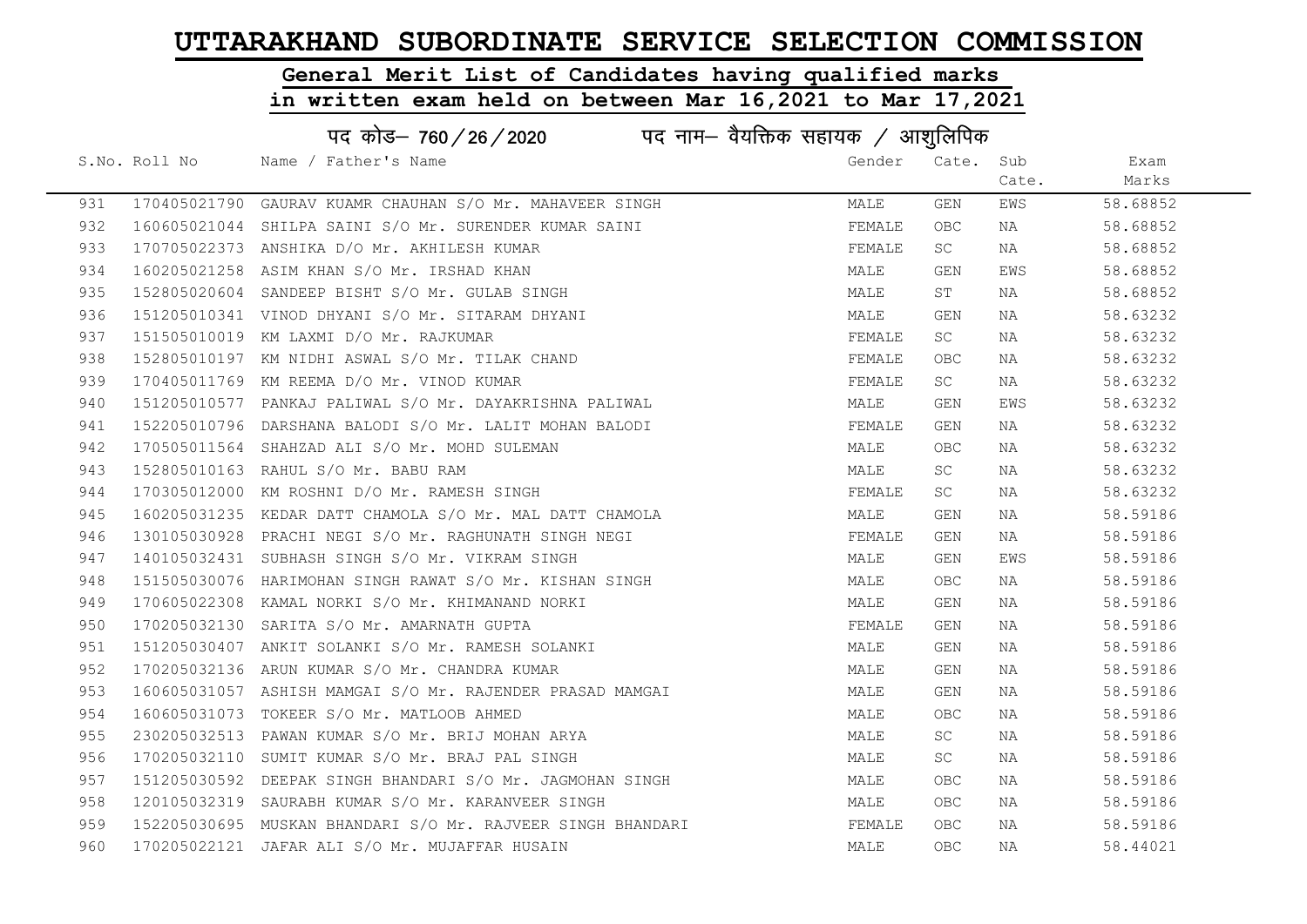#### General Merit List of Candidates having qualified marks

|     | पद कोड़– 760 / 26 / 2020 पद नाम– वैयक्तिक सहायक / आशुलिपिक |                                                                |        |            |         |          |  |
|-----|------------------------------------------------------------|----------------------------------------------------------------|--------|------------|---------|----------|--|
|     | S.No. Roll No                                              | Name / Father's Name                                           | Gender | Cate. Sub  |         | Exam     |  |
|     |                                                            |                                                                |        |            | Cate.   | Marks    |  |
| 961 |                                                            | 170205022106 SUBHASH CHANDRA S/O Mr. PUSHKAR RAM               | MALE   | SC         | ΝA      | 58.44021 |  |
| 962 |                                                            | 160305021291 ARUN KUMAR S/O Mr. RAM NIVAS                      | MALE   | <b>OBC</b> | NA      | 58.44021 |  |
| 963 |                                                            | 161305011368 RUCHITA S/O Mr. SURENDRA PRASAD JOSHI             | FEMALE | <b>OBC</b> | NA      | 58.39690 |  |
| 964 |                                                            | 170405011830 PUNAM THAKURATHI S/O Mr. JANAK SINGH THAKURATHI   | FEMALE | GEN        | NA      | 58.39690 |  |
| 965 |                                                            | 180205012703 ANKIT KANDWAL S/O Mr. RAM CHANDRA KANDWAL         | MALE   | GEN        | NA      | 58.39690 |  |
| 966 |                                                            | 170505011570 BHUPENDRA SINGH BISHT S/O Mr. JAGAT SINGH BISHT   | MALE   | GEN        | NA      | 58.39690 |  |
| 967 |                                                            | 160205011210 NAZIM AHAMAD S/O Mr. NASIM AHMAD                  | MALE   | OBC        | NA      | 58.39690 |  |
| 968 |                                                            | 170505011608 PANKAJ SINGH NEGI S/O Mr. PARTAP SINGH NEGI       | MALE   | GEN        | NA      | 58.39690 |  |
| 969 |                                                            | 180205012756 RASHMI GUSAIN S/O Mr. VIKRAM SINGH GUSAIN         | FEMALE | GEN        | NA      | 58.39690 |  |
| 970 |                                                            | 170205012108 DEEP CHANDRA SHARMA S/O Mr. BHUWAN CHANDRA SHARMA | MALE   | GEN        | EWS     | 58.39690 |  |
| 971 |                                                            | 120105012516 ROHIT CHANDRA BHATT S/O Mr. NAVIN CHANDRA         | MALE   | GEN        | NA      | 58.39690 |  |
| 972 |                                                            | 151205030501 Amit kumar shrivastava S/O Mr. DINESH CHANDRA     | MALE   | GEN        | NA      | 58.32561 |  |
| 973 |                                                            | 151505030115 NAVDEEP KUMAR SHARMA S/O Mr. N S SHARMA           | MALE   | GEN        | NA      | 58.32561 |  |
| 974 |                                                            | 161305031328 KARAMVEER S/O Mr. SURENDRA SHARMA                 | MALE   | GEN        | EWS     | 58.32561 |  |
| 975 |                                                            | 151505030044 RAVI MOURYA S/O Mr. RANGI LAL MOURYA              | MALE   | GEN        | NA      | 58.32561 |  |
| 976 |                                                            | 170605022323 NAUSHAD HUSSAIN S/O Mr. MUMTAZ HUSSAIN            | MALE   | OBC        | NA      | 58.32561 |  |
| 977 |                                                            | 151505030152 SUNNY KUMAR PEGHWALL S/O Mr. SATISH KUMAR         | MALE   | SC         | NA      | 58.32561 |  |
| 978 |                                                            | 161305031435 NAVEEN KUMAR S/O Mr. VEDPAL                       | MALE   | SC         | NA      | 58.32561 |  |
| 979 |                                                            | 170505031630 YOGESH PANDEY S/O Mr. MOHAN CHANDRA PANDEY        | MALE   | GEN        | NA      | 58.32561 |  |
| 980 |                                                            | 170505031607 SANJEEV KUMAR S/O Mr. CHETRAM SINGH               | MALE   | <b>OBC</b> | NA      | 58.32561 |  |
| 981 |                                                            | 151505020015 LALITA KATHAIT S/O Mr. ANAND SINGH KATHAIT        | FEMALE | GEN        | NA      | 58.19190 |  |
| 982 |                                                            | 170305022032 AMAR PAL S/O Mr. AMAR SINGH                       | MALE   | SC         | NA      | 58.19190 |  |
| 983 |                                                            | 160605021034 SHUBHAM PAL S/O Mr. DEENDAYAL PAL                 | MALE   | OBC        | NA      | 58.19190 |  |
| 984 |                                                            | 160205021234 KESHAV DATT SATI S/O Mr. HARISH CHANDRA SATI      | MALE   | GEN        | NA      | 58.19190 |  |
| 985 | 170505021665                                               | DEEPIKA D/O Mr. KIRASHAN PAL                                   | FEMALE | SC         | NA      | 58.19190 |  |
| 986 |                                                            | 160605021031 SONAM D/O Mr. MAHENDRA                            | FEMALE | SC         | NA      | 58.19190 |  |
| 987 |                                                            | 170205022159 KM KANCHAN S/O Mr. JAI SINGH                      | FEMALE | <b>OBC</b> | NA      | 58.19190 |  |
| 988 |                                                            | 151505010064 RUCHI JUYAL S/O Mr. ARVIND KUMAR JUYAL            | FEMALE | GEN        | NA      | 58.16147 |  |
| 989 |                                                            | 151505010148 YASHPAL SINGH RAWAT S/O Mr. BALWANT SINGH         | MALE   | GEN        | EX-ARMY | 58.16147 |  |
| 990 |                                                            | 160205011229 AMIT KUMAR S/O Mr. BABU RAM                       | MALE   | <b>OBC</b> | NA      | 58.16147 |  |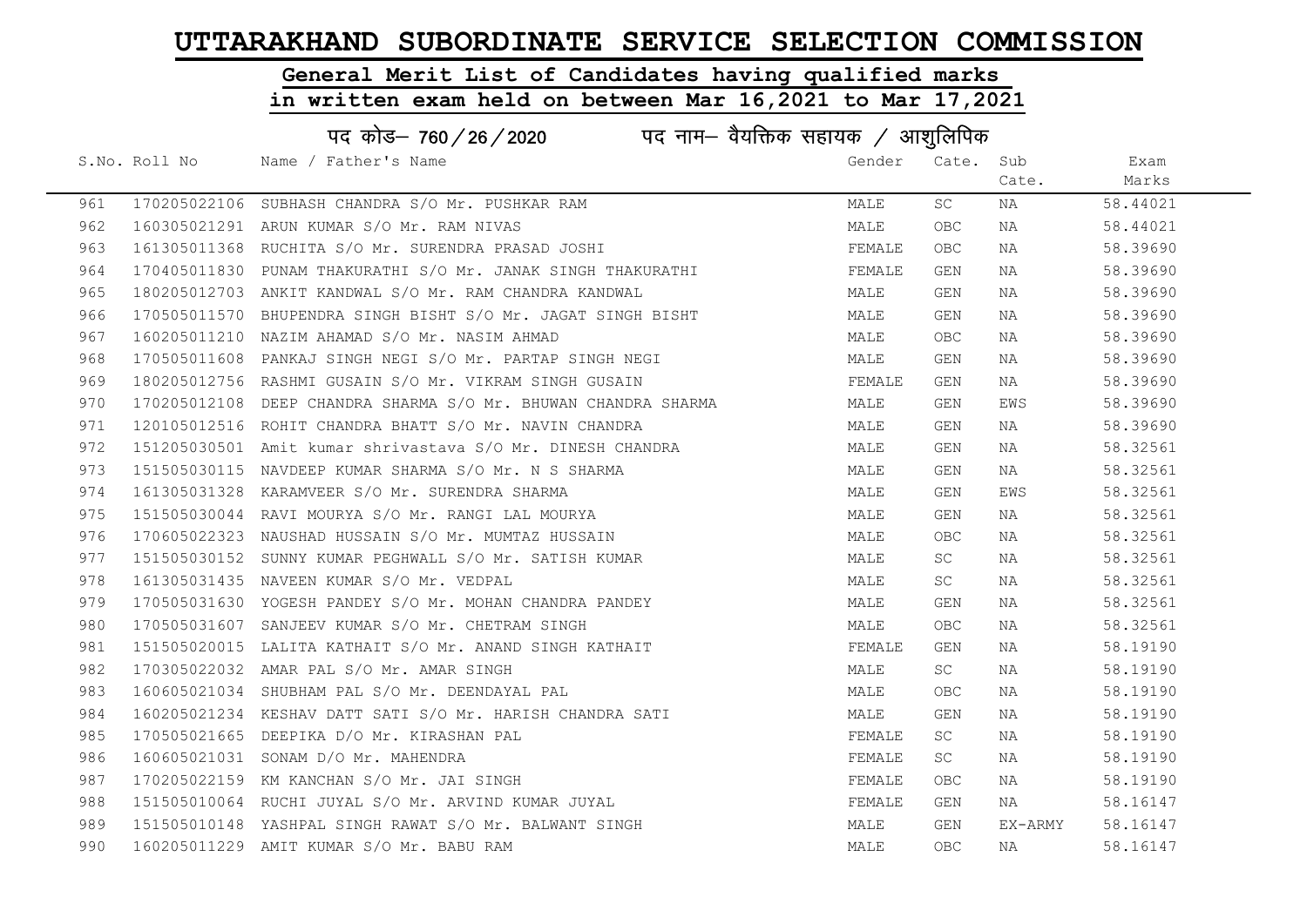#### General Merit List of Candidates having qualified marks

|      | पद कोड़– 760 / 26 / 2020 पद नाम– वैयक्तिक सहायक / आशुलिपिक |                                                                      |        |            |       |          |  |
|------|------------------------------------------------------------|----------------------------------------------------------------------|--------|------------|-------|----------|--|
|      | S.No. Roll No                                              | Name / Father's Name                                                 | Gender | Cate. Sub  |       | Exam     |  |
|      |                                                            |                                                                      |        |            | Cate. | Marks    |  |
| 991  |                                                            | 151505010004 NEERAJ GIRI S/O Mr. RAMPAL GIRI                         | MALE   | GEN        | NA    | 58.16147 |  |
| 992  |                                                            | 160605011157 GOPAL KUMAR S/O Mr. PITAMBER                            | MALE   | GEN        | PH    | 58.16147 |  |
| 993  |                                                            | 151205010359 RAJESH JOSHI S/O Mr. SUNDRAM JOSHI                      | MALE   | ST         | NA    | 58.16147 |  |
| 994  |                                                            | 170205012196 DHEERAJ PANT S/O Mr. SHIV DUTT PANT                     | MALE   | GEN        | NA    | 58.16147 |  |
| 995  |                                                            | 152205010763 POOJA BHATT S/O Mr. NANDA BALLABHA BHATT                | FEMALE | <b>OBC</b> | NA    | 58.16147 |  |
| 996  |                                                            | 190105012519 KAUSHAL CHANDRA JOSHI S/O Mr. MOHAN CHANDRA JOSHI       | MALE   | GEN        | EWS   | 58.16147 |  |
| 997  |                                                            | 152205010793 VIMAL SINGH S/O Mr. JAIPAL SINGH                        | MALE   | GEN        | NA    | 58.16147 |  |
| 998  |                                                            | 170405031863 NARENDRA GIRI S/O Mr. SHYAM GIRI                        | MALE   | <b>OBC</b> | NA    | 58.05935 |  |
| 999  |                                                            | 170305031931 KM KIRAN DEVI S/O Mr. BALVEER SINGH                     | FEMALE | <b>OBC</b> | NA    | 58.05935 |  |
| 1000 |                                                            | 170405031672 KM SARVJEET KAUR S/O Mr. BALKAR SINGH                   | FEMALE | <b>OBC</b> | NA    | 58.05935 |  |
| 1001 |                                                            | 151205030386 SHUBHAM S/O Mr. SURESHA NAND                            | MALE   | GEN        | NA    | 58.05935 |  |
| 1002 |                                                            | 170405021892 RITESH KUMAR S/O Mr. DHARAM SINGH                       | MALE   | <b>OBC</b> | NA    | 57.94359 |  |
| 1003 |                                                            | 152805020414 SONAM SAJWAN S/O Mr. PREM SINGH                         | FEMALE | <b>OBC</b> | NA    | 57.94359 |  |
| 1004 |                                                            | 152805020365 VAIBHAV SAINI S/O Mr. RAKESH KUMAR                      | MALE   | <b>OBC</b> | NA    | 57.94359 |  |
| 1005 |                                                            | 170205022165 ASHUTOSH DUMKA S/O Mr. GOVERDHAN DUMKA                  | MALE   | GEN        | NA    | 57.94359 |  |
| 1006 |                                                            | 170505011617 DEEPAK SINGH S/O Mr. CHANDAN SINGH                      | MALE   | GEN        | NA    | 57.92604 |  |
| 1007 |                                                            | 160605011097 AHASAN ALI S/O Mr. ALI MOHMMAD                          | MALE   | <b>OBC</b> | NA    | 57.92604 |  |
| 1008 |                                                            | 152805010227 POONAM BALA S/O Mr. SATYAPAL SINGH                      | FEMALE | GEN        | NA    | 57.92604 |  |
| 1009 |                                                            | 161305011444 SACHIN CHAUHAN S/O Mr. SUSHIL CHAUHAN                   | MALE   | GEN        | NA    | 57.92604 |  |
| 1010 |                                                            | 120105012488 RAVINDRA BORA S/O Mr. GOPAL SINGH BORA                  | MALE   | GEN        | NA    | 57.92604 |  |
| 1011 |                                                            | 170505031517 HIMANSHU PANDEY S/O Mr. CHANDRA SHEKHAR PANDEY          | MALE   | GEN        | EWS   | 57.79310 |  |
| 1012 |                                                            | 170505031573 BHUPENDRA SINGH KAIRA S/O Mr. THAKUR SINGH KAIRA        | MALE   | GEN        | NA    | 57.79310 |  |
| 1013 |                                                            | 152805030317 HEMLATA NEGI S/O Mr. NARENDRA SINGH NEGI                | FEMALE | GEN        | NA    | 57.79310 |  |
| 1014 |                                                            | 151205030616 MAYANK NAUTIYAL S/O Mr. MAHABEER NAUTIYAL               | MALE   | <b>OBC</b> | ΝA    | 57.79310 |  |
| 1015 |                                                            | 170405031791 RIZWAN AHMAD S/O Mr. JAHID HUSSAIN                      | MALE   | <b>OBC</b> | NA    | 57.79310 |  |
| 1016 |                                                            | 170405031829 KM VANDANA D/O Mr. SHER SINGH                           | FEMALE | SC         | NA    | 57.79310 |  |
| 1017 |                                                            | 180205032544 MANSHI S/O Mr. RAMSWARUP DOBHAL                         | FEMALE | GEN        | NA    | 57.79310 |  |
| 1018 |                                                            | 170405031762 VIRENDRA KUMAR S/O Mr. ARJUN SINGH                      | MALE   | SC         | NA    | 57.79310 |  |
| 1019 |                                                            | 152805030210 PREETI NEGI S/O Mr. PRAMOD KUMAR NEGI                   | FEMALE | GEN        | NA    | 57.79310 |  |
|      |                                                            | 1020 160205021181 BHUWAN MOHAN DHYANI S/O Mr. JAGDAMBA PRASAD DHYANI | MALE   | GEN        | NA    | 57.69528 |  |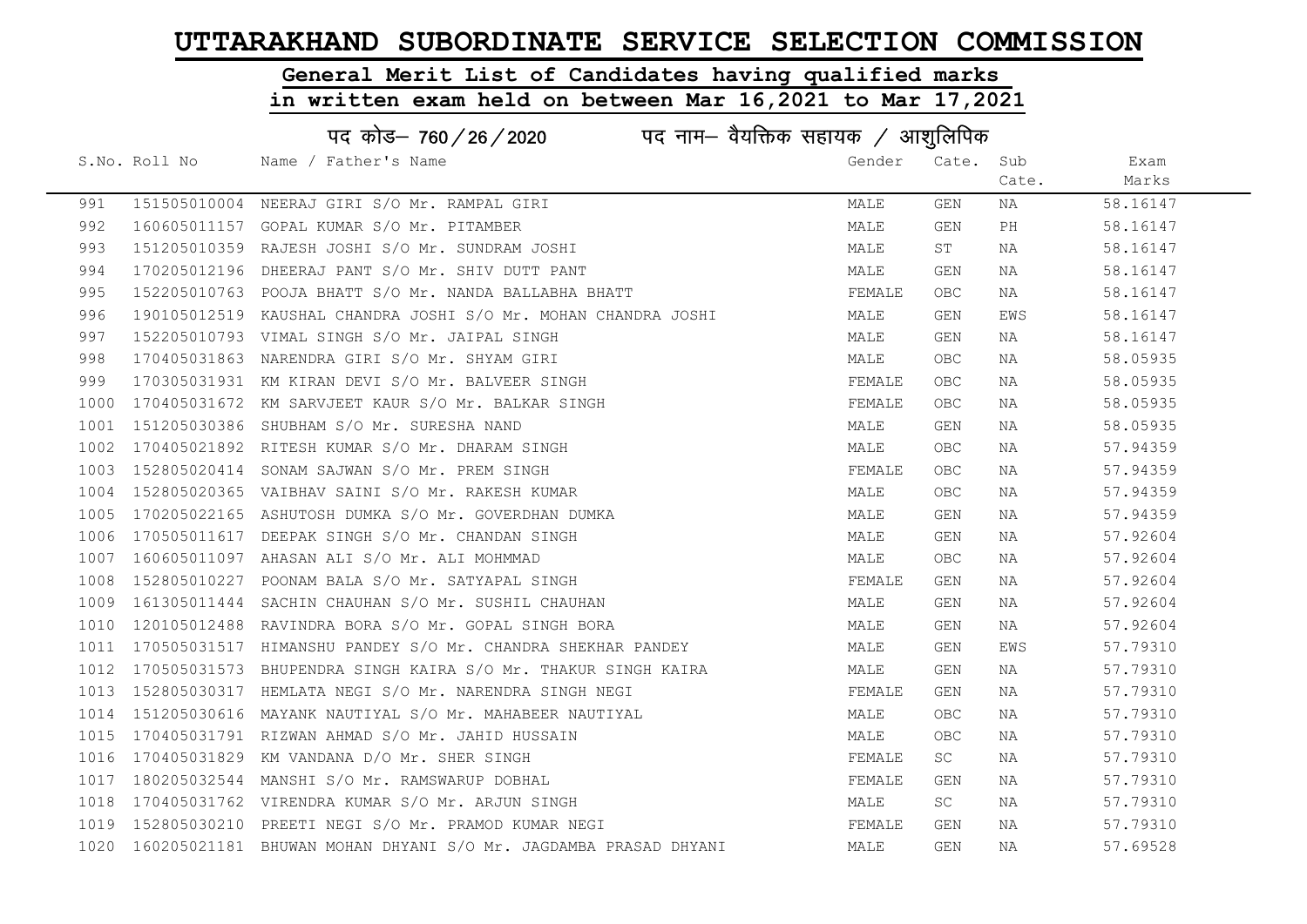# General Merit List of Candidates having qualified marks

|      |               | पद कोड़- 760 / 26 / 2020 पद नाम- वैयक्तिक सहायक / आशुलिपिक        |        |            |       |          |
|------|---------------|-------------------------------------------------------------------|--------|------------|-------|----------|
|      | S.No. Roll No | Name / Father's Name                                              | Gender | Cate.      | Sub   | Exam     |
|      |               |                                                                   |        |            | Cate. | Marks    |
|      |               | 1021 170605022270 KAILASH DUTT SHARMA S/O Mr. BHAIRAV DUTT SHARMA | MALE   | GEN        | EWS   | 57.69528 |
|      |               | 1022 152805020407 KULDEEP BHATT S/O Mr. BRIJ MOHAN BHATT          | MALE   | <b>OBC</b> | NA    | 57.69528 |
|      |               | 1023 170505021560 RAJNISH S/O Mr. RAMAVTAR MISHRA                 | MALE   | GEN        | EWS   | 57.69528 |
| 1024 |               | 170605022287 CHANCHAL KUMAR S/O Mr. SURAJ SINGH                   | MALE   | SC         | NA    | 57.69528 |
| 1025 |               | 180205022774 ARTI S/O Mr. TEJ SINGH NEGI                          | FEMALE | GEN        | NA    | 57.69528 |
| 1026 |               | 170405021808 SURAJ SINGH RANA S/O Mr. RAJESH SINGH RANA           | MALE   | ST         | NA    | 57.69528 |
| 1027 |               | 151505020063 SAVITA S/O Mr. GANESH RAM                            | FEMALE | GEN        | EWS   | 57.69528 |
| 1028 |               | 151505010113 AARTI RANA S/O Mr. BALBEER SINGH NEGI                | FEMALE | GEN        | NA    | 57.69061 |
| 1029 |               | 170405011686 DEEPAK SINGH S/O Mr. TRILOK SINGH                    | MALE   | GEN        | EWS   | 57.69061 |
| 1030 |               | 170305011975 SUNIL kumar S/O Mr. DIVAN RAM                        | MALE   | SC         | ΝA    | 57.69061 |
| 1031 |               | 170605012296 ANKIT KUMAR S/O Mr. NARENDRA KUMAR                   | MALE   | GEN        | ΝA    | 57.69061 |
|      |               | 1032 170305012076 DEEPAK GUPTA S/O Mr. BABU LAL GUPTA             | MALE   | GEN        | EWS   | 57.69061 |
| 1033 |               | 170305011953 HOSHIYAR SINGH S/O Mr. RAM SINGH                     | MALE   | GEN        | NA    | 57.69061 |
| 1034 |               | 151205010530 VINAY UNIYAL S/O Mr. GANGA PRASAD UNIYAL             | MALE   | GEN        | NA    | 57.69061 |
| 1035 |               | 170605012256 MUKESH KUMAR S/O Mr. PRITAM SINGH                    | MALE   | SC.        | NA    | 57.69061 |
| 1036 |               | 170205012141 SHADAV ALAM S/O Mr. GHULAM SABIR                     | MALE   | OBC        | NA    | 57.69061 |
|      |               | 1037 152805030276 RAJAN SINGH GAIRA S/O Mr. JAGDISH SINGH GAIRA   | MALE   | GEN        | NA    | 57.52684 |
| 1038 |               | 190105032393 AMIT VERMA S/O Mr. SURESH LAL VERMA                  | MALE   | OBC        | NA    | 57.52684 |
| 1039 |               | 170505031509 NITISH S/O Mr. BUDDHA LAL                            | MALE   | SC         | NA    | 57.52684 |
| 1040 |               | 160205031175 SHIVANI KASHYAP S/O Mr. DHARAM VEER KASHYAP          | FEMALE | <b>OBC</b> | NA    | 57.52684 |
|      |               | 1041 170305031997 SANDEEP KUMAR S/O Mr. HARIRAJ SINGH             | MALE   | <b>SC</b>  | NA    | 57.52684 |
| 1042 |               | 151505030128 DEEPAK DIMRI S/O Mr. JANARDAN PRASAD                 | MALE   | <b>GEN</b> | NA    | 57.52684 |
| 1043 |               | 110105031483 LALIT KUMAR S/O Mr. CHANDAN LAL                      | MALE   | SC         | NA    | 57.52684 |
| 1044 |               | 152205030641 MANISHA RAWAT D/O Mr. GANESH SINGH RAWAT             | FEMALE | ST         | NA    | 57.52684 |
| 1045 |               | 160205031248 MANISH KUMAR S/O Mr. BHAGAT LAL                      | MALE   | SC         | NA    | 57.52684 |
| 1046 |               | 230205032490 KM ANAMIKA S/O Mr. RAMESH CHANDRA                    | FEMALE | <b>OBC</b> | NA    | 57.52684 |
| 1047 |               | 152805010308 SANJAY THAPLIYAL S/O Mr. SUKHDEV PRASAD THAPLIYAL    | MALE   | <b>OBC</b> | NA    | 57.45519 |
| 1048 |               | 151505010041 NARVIN S/O Mr. KESHO RAM                             | MALE   | ST         | NA    | 57.45519 |
|      |               | 1049 170205012178 AMIT BISHT S/O Mr. BHARAT SINGH BISHT           | MALE   | GEN        | EWS   | 57.45519 |
|      |               | 1050 170705012401 KM NISHA S/O Mr. JOGRAM                         | FEMALE | <b>GEN</b> | EWS   | 57.45519 |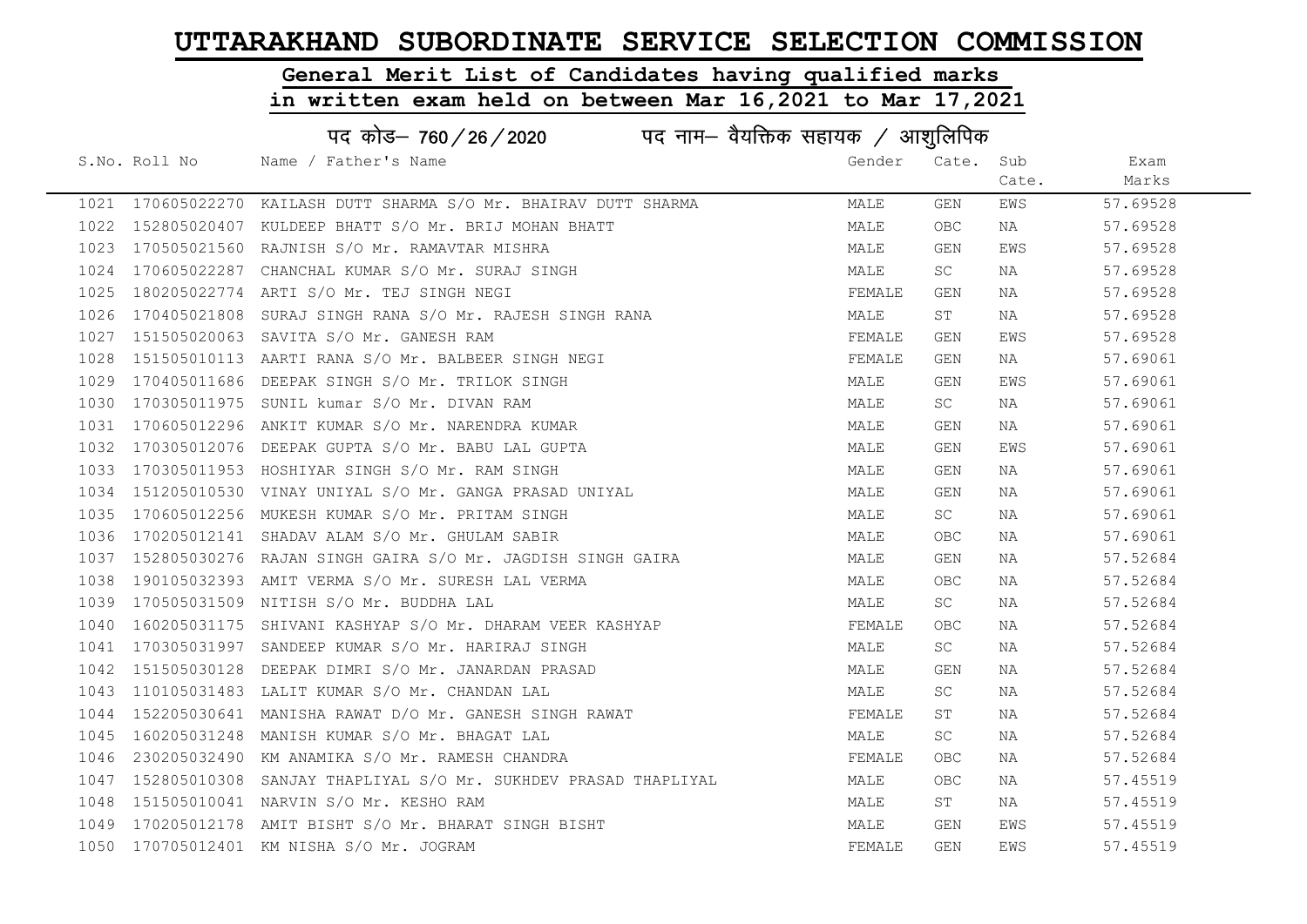# General Merit List of Candidates having qualified marks

|      |               | पद कोड– 760 / 26 / 2020 पद नाम– वैयक्तिक सहायक / आशुलिपिक        |        |            |         |          |
|------|---------------|------------------------------------------------------------------|--------|------------|---------|----------|
|      | S.No. Roll No | Name / Father's Name                                             | Gender | Cate. Sub  |         | Exam     |
|      |               |                                                                  |        |            | Cate.   | Marks    |
|      |               | 1051 170305011956 RAVEENA KUMARI D/O Mr. ROHTASH KUMAR           | FEMALE | SC         | ΝA      | 57.45519 |
|      |               | 1052 152805020402 VAIBHAV KUMAR CHAUHAN S/O Mr. INDRAPAL SINGH   | MALE   | GEN        | NA      | 57.44696 |
| 1053 |               | 110105021495 REKHA S/O Mr. KHEEMA NAND PANDEY                    | FEMALE | GEN        | EWS     | 57.44696 |
| 1054 |               | 170205022131 ABHIJEET KUMAR S/O Mr. RAMGYAN PRASAD               | MALE   | <b>SC</b>  | NA      | 57.44696 |
| 1055 |               | 160305021320 SHUBHAM SAINI S/O Mr. PAWAN KUMAR                   | MALE   | <b>OBC</b> | NA      | 57.44696 |
| 1056 |               | 152805020279 SACHIDA NAND RATURI S/O Mr. PRAKAS SWAROOP RATURI   | MALE   | GEN        | NA      | 57.44696 |
| 1057 |               | 170405021677 AMARJEET S/O Mr. VIJENDRA SINGH                     | MALE   | <b>SC</b>  | NA      | 57.44696 |
| 1058 |               | 151505030029 ANIL SINGH S/O Mr. DHYAN SINGH                      | MALE   | GEN        | EX-ARMY | 57.26059 |
| 1059 |               | 170505031551 MUKESH KUMAR S/O Mr. AMAR SINGH                     | MALE   | <b>OBC</b> | NA      | 57.26059 |
| 1060 |               | 151205030437 PIYUSH KUMAR S/O Mr. MUKUT LAL VISHARAD             | MALE   | <b>SC</b>  | NA      | 57.26059 |
| 1061 |               | 160305031290 YASHU BAJAJ S/O Mr. SUBHASH BAJAJ                   | MALE   | GEN        | NA      | 57.26059 |
| 1062 |               | 151505030083 MOHAMMAD AADIL NASEEM S/O Mr. NASEEM AHMAD          | MALE   | <b>OBC</b> | NA      | 57.26059 |
| 1063 |               | 151505030155 NARENDRA SEMWAL S/O Mr. MOHAN LAL SEMWAL            | MALE   | GEN        | NA      | 57.26059 |
| 1064 |               | 130105030877 ARVIND SINGH S/O Mr. HARISH SINGH                   | MALE   | GEN        | EWS     | 57.26059 |
| 1065 |               | 152805030278 SURJEET KUMAR S/O Mr. VEER BAHADUR                  | MALE   | <b>SC</b>  | NA      | 57.26059 |
| 1066 |               | 170205032188 SAURAV KUMAR S/O Mr. ASHOK KUMAR                    | MALE   | <b>GEN</b> | NA      | 57.26059 |
| 1067 |               | 170405031760 RAKA SINGH S/O Mr. BAHAL SINGH                      | MALE   | SC         | NA      | 57.26059 |
| 1068 |               | 152805030280 PRANAVA RAWAT S/O Mr. VIRENDRA SINGH RAWAT          | MALE   | GEN        | ΝA      | 57.26059 |
| 1069 |               | 230205032465 MANISHA S/O Mr. MANMOHAN SINGH                      | FEMALE | OBC        | NA      | 57.26059 |
| 1070 |               | 180205032553 AJEET SINGH S/O Mr. VIJAYPAL SINGH NEGI             | MALE   | GEN        | NA      | 57.26059 |
| 1071 |               | 151505010096 MAYANK KUKRETI S/O Mr. VISHESHWAR DATT KUKRETI      | MALE   | GEN        | NA      | 57.21976 |
| 1072 |               | 110105012436 RAJESH TEWARI S/O Mr. TARA DUTT TEWARI              | MALE   | GEN        | NA      | 57.21976 |
| 1073 |               | 170205012096 RAMESH SINGH PAL S/O Mr. DHARM PAL SINGH            | MALE   | GEN        | NA      | 57.21976 |
| 1074 |               | 151505010143 PRADEEP KUMAR S/O Mr. AMAR SINGH                    | MALE   | SC         | PH      | 57.21976 |
| 1075 |               | 170205012154 VIKRAMADITYA S/O Mr. RAKESH KUMAR                   | MALE   | SC         | ΝA      | 57.21976 |
| 1076 |               | 170405011685 DEEPAK KUMAR JOSHI S/O Mr. BAL KRISHAN JOSHI        | MALE   | GEN        | NA      | 57.21976 |
| 1077 |               | 120105012501 PANKAJ SINGH KAPKOTI S/O Mr. RAJENDRA SINGH KAPKOTI | MALE   | GEN        | PH      | 57.21976 |
| 1078 |               | 170305012029 MONIKA RANI S/O Mr. BRIJPAL SINGH                   | FEMALE | SC         | NA      | 57.21976 |
| 1079 |               | 170205012127 BRAHMAPAL SINGH S/O Mr. KRIPAL SINGH                | MALE   | OBC.       | NA      | 57.21976 |
|      |               | 1080 161305011362 SACHIN KUMAR S/O Mr. BEER SINGH                | MALE   | <b>OBC</b> | ΝA      | 57.21976 |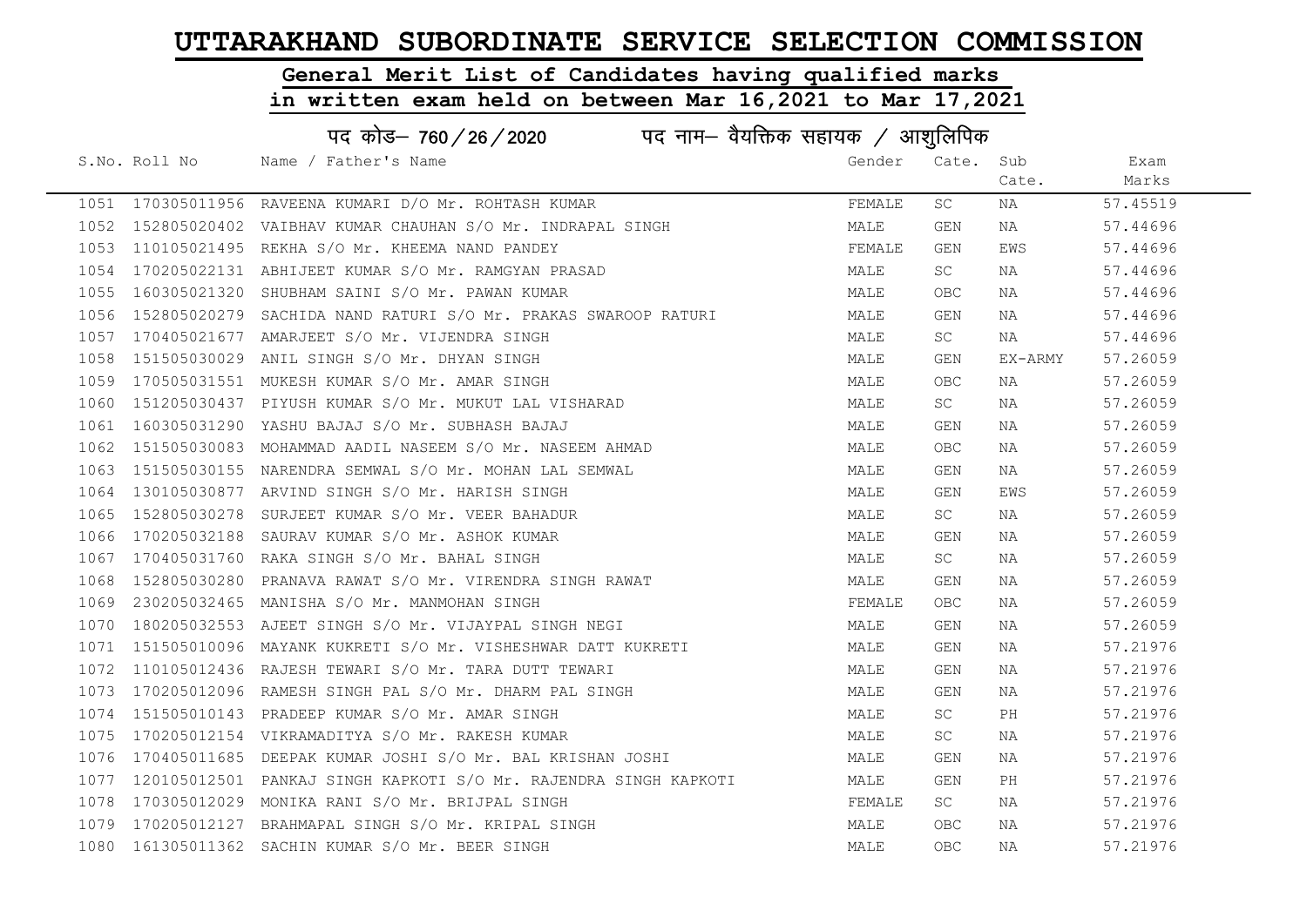#### General Merit List of Candidates having qualified marks

|      | पद कोड– 760 / 26 / 2020 पद नाम– वैयक्तिक सहायक / आशुलिपिक |                                                               |        |            |       |          |  |
|------|-----------------------------------------------------------|---------------------------------------------------------------|--------|------------|-------|----------|--|
|      | S.No. Roll No                                             | Name / Father's Name                                          | Gender | Cate.      | Sub   | Exam     |  |
|      |                                                           |                                                               |        |            | Cate. | Marks    |  |
| 1081 |                                                           | 170305011941 NIRMLA S/O Mr. BHUWAN CHANDRA DANI               | FEMALE | GEN        | EWS   | 57.21976 |  |
| 1082 |                                                           | 210105020945 NAND LAL S/O Mr. HIRA LAL                        | MALE   | SC         | NA    | 57.19865 |  |
| 1083 |                                                           | 170305022001 KM RANI S/O Mr. NAUBAT SINGH                     | FEMALE | <b>OBC</b> | NA    | 57.19865 |  |
| 1084 |                                                           | 170205022079 MANOJ KUMAR S/O Mr. GOVIND BALLABH JOSHI         | MALE   | <b>OBC</b> | NA    | 57.19865 |  |
| 1085 |                                                           | 170205022140 ANKIT KUMAR S/O Mr. ROHITASH SINGH               | MALE   | SC         | NA    | 57.19865 |  |
| 1086 |                                                           | 190105022535 CHANDANI KHOLIYA S/O Mr. DIWAN SINGH KHOLIYA     | FEMALE | GEN        | NA    | 57.19865 |  |
| 1087 |                                                           | 152805020513 MONIKA CHAUHAN D/O Mr. U S CHAUHAN               | FEMALE | ST         | NA    | 57.19865 |  |
| 1088 | 160605021108                                              | GAURAV SINGH RAWAT S/O Mr. RAJENDRA SINGH RAWAT               | MALE   | GEN        | EWS   | 57.19865 |  |
| 1089 | 152805020528                                              | SAPNA S/O Mr. RAGHUVEER SINGH                                 | FEMALE | GEN        | EWS   | 57.19865 |  |
| 1090 |                                                           | 170405031826 CHANCHAL CHOUHAN S/O Mr. TANNU SINGH             | FEMALE | GEN        | NA    | 56.99433 |  |
| 1091 |                                                           | 151505030143 DEEPA BISHT S/O Mr. RATAN SINGH BISHT            | FEMALE | GEN        | NA    | 56.99433 |  |
| 1092 |                                                           | 152205030726 AVNEESH KUMAR S/O Mr. BHUSHAN LAL                | MALE   | SC         | NA    | 56.99433 |  |
| 1093 |                                                           | 170505031527 BABITA CHAUHAN S/O Mr. RAM SINGH                 | FEMALE | GEN        | NA    | 56.99433 |  |
| 1094 |                                                           | 190105032377 RASHMI BISHT S/O Mr. SURESH CHANDRA BISHT        | FEMALE | GEN        | NA    | 56.99433 |  |
| 1095 |                                                           | 151505010102 ANJALI S/O Mr. VIRENDRA SINGH                    | FEMALE | <b>OBC</b> | NA    | 56.98433 |  |
| 1096 |                                                           | 170405011897 RAJ KUMAR S/O Mr. MANGAL SINGH                   | MALE   | SC         | NA    | 56.98433 |  |
| 1097 |                                                           | 170505011667 SONI PALARIYA S/O Mr. SHANKAR DATT PALARIYA      | FEMALE | GEN        | NA    | 56.98433 |  |
| 1098 |                                                           | 160605011120 SUNIL KUMAR S/O Mr. KASHMEER SINGH               | MALE   | SC         | NA    | 56.98433 |  |
| 1099 |                                                           | 170405011768 KM MAMTA BISHT S/O Mr. BHASKARANAND BISHT        | FEMALE | GEN        | NA    | 56.98433 |  |
| 1100 |                                                           | 170305011998 KM SARITA S/O Mr. JAIPAL SINGH                   | FEMALE | <b>OBC</b> | NA    | 56.98433 |  |
| 1101 |                                                           | 152805010259 ASHISH KUMAR S/O Mr. RAMESH CHANDRA              | MALE   | GEN        | EWS   | 56.98433 |  |
| 1102 |                                                           | 170405011743 VIVEK MISHRA S/O Mr. MANAS CHANDRA MISHRA        | MALE   | GEN        | NA    | 56.98433 |  |
| 1103 |                                                           | 170405011863 VIKRANT KUMAR S/O Mr. AMRIT SINGH                | MALE   | SC         | NA    | 56.98433 |  |
| 1104 |                                                           | 170205012157 ANAM JAHAN S/O Mr. MOHD IQBAL                    | FEMALE | <b>OBC</b> | NA    | 56.98433 |  |
| 1105 |                                                           | 170405011846 NEERAJ KUMAR S/O Mr. OMPRAKASH SINGH             | MALE   | SC         | NA    | 56.98433 |  |
| 1106 |                                                           | 170605022282 CHANDRA BHANU JOSHI S/O Mr. GANESH DUTT JOSHI    | MALE   | GEN        | NA    | 56.95034 |  |
| 1107 |                                                           | 170605022277 VIKKI S/O Mr. CHHOTE LAL                         | MALE   | SC         | NA    | 56.95034 |  |
| 1108 | 170405021828                                              | DEEWAN SINGH S/O Mr. CHANDAN SINGH BISHT                      | MALE   | GEN        | EWS   | 56.95034 |  |
| 1109 |                                                           | 170305022064 MAHENDRA SINGH BISHT S/O Mr. BALWANT SINGH BISHT | MALE   | GEN        | EWS   | 56.95034 |  |
| 1110 |                                                           | 230205022635 SOM VIR SINGH S/O Mr. GOBAR SINGH                | MALE   | <b>OBC</b> | NA    | 56.95034 |  |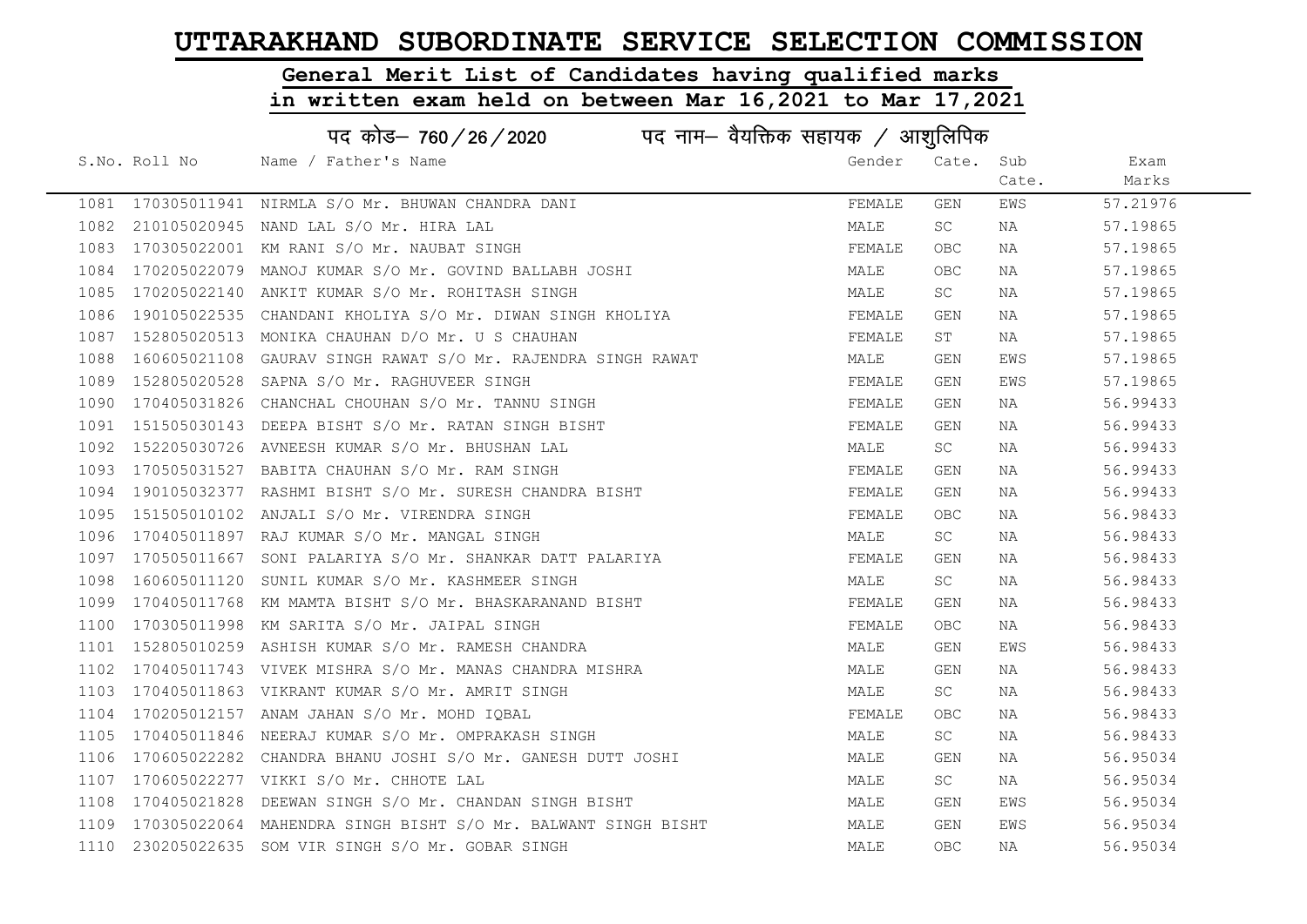# General Merit List of Candidates having qualified marks

|      | पद कोड– 760/26/2020<br>पद नाम— वैयक्तिक सहायक / आशुलिपिक |                                                             |        |            |       |          |  |
|------|----------------------------------------------------------|-------------------------------------------------------------|--------|------------|-------|----------|--|
|      | S.No. Roll No                                            | Name / Father's Name                                        | Gender | Cate.      | Sub   | Exam     |  |
|      |                                                          |                                                             |        |            | Cate. | Marks    |  |
| 1111 |                                                          | 210105020966 PRADEEP NEGI S/O Mr. GIREESH SINGH NEGI        | MALE   | OBC        | ΝA    | 56.95034 |  |
| 1112 | 152805020348                                             | PRAMOD S/O Mr. BANKE LAL                                    | MALE   | SC         | ΝA    | 56.95034 |  |
| 1113 |                                                          | 170305022027 RAJAT SINGH S/O Mr. BADLU SINGH                | MALE   | SC         | NA    | 56.95034 |  |
| 1114 |                                                          | 151505020059 PREETI S/O Mr. KALIKA PRASAD BAHUGUNA          | FEMALE | GEN        | NA    | 56.95034 |  |
| 1115 |                                                          | 152805020260 JYOTI S/O Mr. RAJENDRA SINGH                   | FEMALE | SC         | NA    | 56.95034 |  |
| 1116 |                                                          | 170205012106 GANGA KANDPAL S/O Mr. NAROTTAM KANDPAL         | FEMALE | GEN        | NA    | 56.74890 |  |
| 1117 |                                                          | 170205012130 PRITY S/O Mr. ANAND SINGH                      | FEMALE | SC         | NA    | 56.74890 |  |
| 1118 |                                                          | 180205012746 ASHUTOSH MEWAR S/O Mr. SHANKAR SINGH MEWAR     | MALE   | GEN        | ΝA    | 56.74890 |  |
| 1119 |                                                          | 120105012484 UMESH SINGH S/O Mr. PAN SINGH TANGANIYA        | MALE   | GEN        | EWS   | 56.74890 |  |
| 1120 |                                                          | 152805010206 VIPIN JAYARA S/O Mr. JAYENDRA SINGH            | MALE   | OBC        | ΝA    | 56.74890 |  |
| 1121 |                                                          | 170605012264 RAMGIRI S/O Mr. NANHEY GIRI                    | MALE   | OBC        | ΝA    | 56.74890 |  |
| 1122 |                                                          | 180205012783 RENU BISHT S/O Mr. INDAR SINGH                 | FEMALE | GEN        | NA    | 56.74890 |  |
| 1123 |                                                          | 152805010244 ABHISHEK RAMOLA S/O Mr. AMIR CHAND RAMOLA      | MALE   | <b>GEN</b> | NA    | 56.74890 |  |
| 1124 |                                                          | 160605031167 NAVDEEP SINGH S/O Mr. HIRA SINGH               | MALE   | <b>OBC</b> | NA    | 56.72807 |  |
| 1125 |                                                          | 152805030309 KARAN SINGH RAWAT S/O Mr. UTTAM SINGH RAWAT    | MALE   | GEN        | ΝA    | 56.72807 |  |
| 1126 |                                                          | 170305031953 BRIJESH KUMAR S/O Mr. HETRAM SINGH             | MALE   | SC         | ΝA    | 56.72807 |  |
| 1127 |                                                          | 152205030667 MAHESH PRASAD S/O Mr. PURUSHOTTAM DUTT LASIYAL | MALE   | GEN        | ΝA    | 56.72807 |  |
| 1128 |                                                          | 151205030466 PRIYANKA S/O Mr. RAKESH CHANDRA KANDWAL        | FEMALE | GEN        | ΝA    | 56.72807 |  |
| 1129 | 170405031878                                             | RAJAT KUMAR S/O Mr. JAGVEER SINGH                           | MALE   | SC         | ΝA    | 56.72807 |  |
| 1130 |                                                          | 170205032150 SUNIL KUMAR S/O Mr. JASWANT SINGH              | MALE   | SC         | NA    | 56.72807 |  |
| 1131 |                                                          | 170405031759 KM SARITA SAGAR S/O Mr. DAYARAM SINGH          | FEMALE | SC         | NA    | 56.72807 |  |
| 1132 |                                                          | 230205032467 VANDANA S/O Mr. CHHOTIYA LAL                   | FEMALE | SC         | NA    | 56.72807 |  |
| 1133 | 152205020636                                             | ANUJ BARSWAL S/O Mr. ATAR SINGH                             | MALE   | SC         | ΝA    | 56.70203 |  |
| 1134 | 152205020728                                             | PRASHANT JOSHI S/O Mr. VISHAMBAR DUTT JOSHI                 | MALE   | GEN        | NA    | 56.70203 |  |
| 1135 | 152205020638                                             | PRADEEP SINGH RANA S/O Mr. AMICHAND RANA                    | MALE   | OBC        | ΝA    | 56.70203 |  |
| 1136 |                                                          | 152205020793 RAJESH SINGH S/O Mr. DEVENDRA SINGH            | MALE   | GEN        | ΝA    | 56.70203 |  |
| 1137 |                                                          | 210105021021 NEERAJ KUMAR S/O Mr. OM PRAKASH                | MALE   | SC         | ΝA    | 56.70203 |  |
| 1138 |                                                          | 160605021114 DEEPAK KUMAR S/O Mr. MOHAN SINGH               | MALE   | OBC.       | NA    | 56.70203 |  |
| 1139 |                                                          | 160205011256 PANKAJ SAINI S/O Mr. RAJKUMAR SAINI            | MALE   | GEN        | NA    | 56.51348 |  |
| 1140 |                                                          | 152205010805 NIMITA NEGI S/O Mr. MEHARBAN SINGH NEGI        | FEMALE | <b>GEN</b> | ΝA    | 56.51348 |  |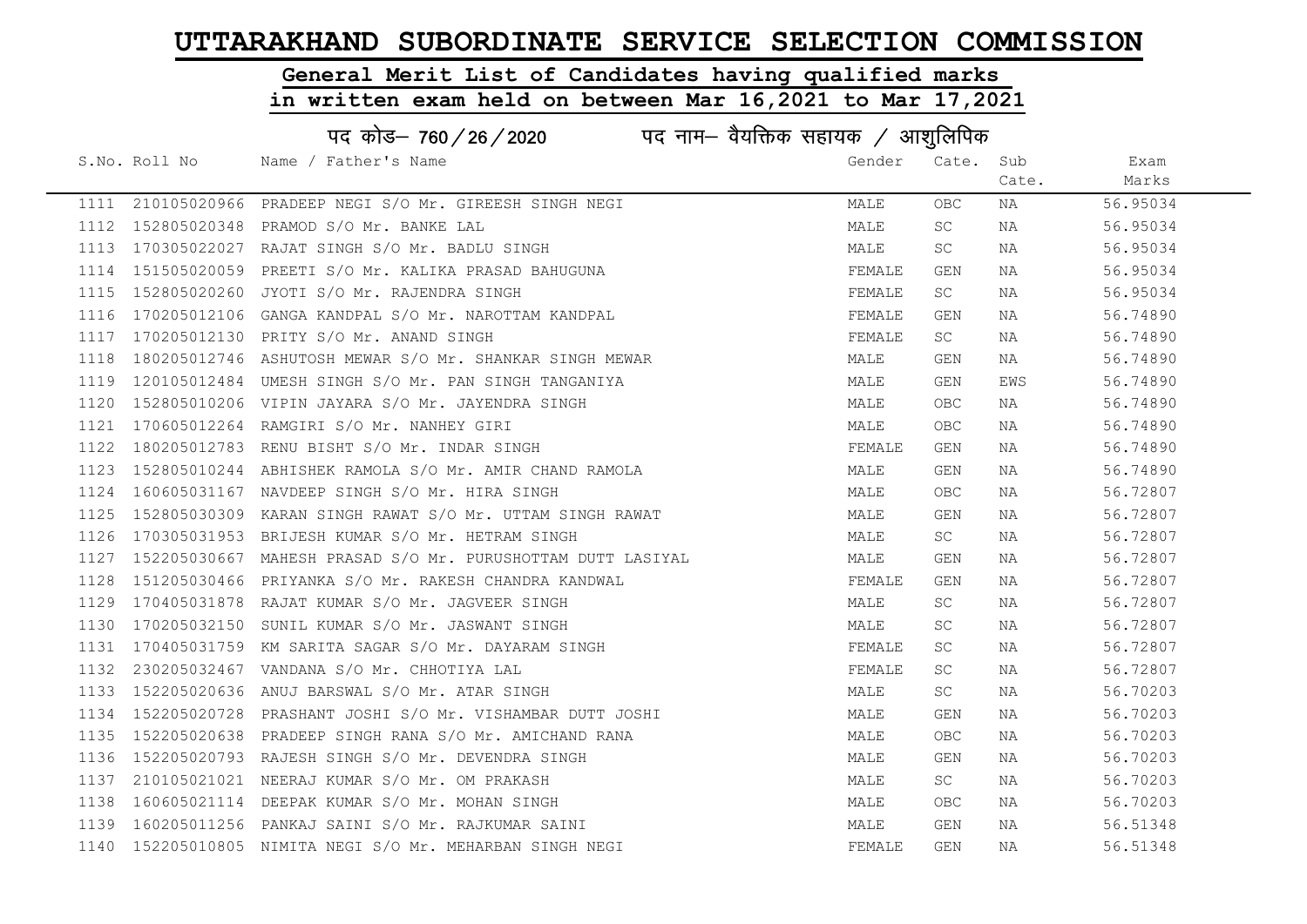# General Merit List of Candidates having qualified marks

|      | पद कोड़– 760 / 26 / 2020 पद नाम– वैयक्तिक सहायक / आशुलिपिक |                                                                   |        |            |       |          |  |
|------|------------------------------------------------------------|-------------------------------------------------------------------|--------|------------|-------|----------|--|
|      | S.No. Roll No                                              | Name / Father's Name                                              | Gender | Cate. Sub  |       | Exam     |  |
|      |                                                            |                                                                   |        |            | Cate. | Marks    |  |
|      |                                                            | 1141 160205011184 SHIVANI KANDWAL S/O Mr. BIMAL KANDWAL           | FEMALE | GEN        | ΝA    | 56.51348 |  |
| 1142 |                                                            | 151205010396 PRATAP SINGH S/O Mr. KUNWAR SINGH                    | MALE   | GEN        | NA    | 56.51348 |  |
| 1143 |                                                            | 151205010538 JAGENDRA SINGH S/O Mr. SURVEER SINGH                 | MALE   | OBC.       | NA    | 56.51348 |  |
| 1144 |                                                            | 170305011945 KRISHAN PAL SINGH S/O Mr. CHANDRA PAL SINGH          | MALE   | OBC.       | NA    | 56.51348 |  |
| 1145 |                                                            | 151505030069 KM PRIYANKA S/O Mr. JABAR SINGH                      | FEMALE | OBC.       | NA    | 56.46182 |  |
| 1146 |                                                            | 161305031359 GAURAV WALIA S/O Mr. RAJENDRA WALIA                  | MALE   | GEN        | NA    | 56.46182 |  |
| 1147 |                                                            | 170205032166 Pinkye S/O Mr. BIRENDRA SINGH                        | FEMALE | GEN        | NA    | 56.46182 |  |
| 1148 |                                                            | 151205030500 JYOTI S/O Mr. AMAR SINGH                             | FEMALE | SC         | NA    | 56.46182 |  |
| 1149 |                                                            | 190105032381 DEEPA PANT S/O Mr. HARISH CHANDRA PANT               | FEMALE | GEN        | NA    | 56.46182 |  |
| 1150 |                                                            | 170205032087 MOHD NAZIM S/O Mr. SHER MUHAMMAD                     | MALE   | <b>OBC</b> | NA    | 56.46182 |  |
| 1151 |                                                            | 110105032250 KIRTI BISHT S/O Mr. PAN SINGH BISHT                  | FEMALE | GEN        | EWS   | 56.46182 |  |
| 1152 |                                                            | 170305021965 NIRMALA TRIVEDI S/O Mr. CHANDRA KIRAN TRIVEDI        | FEMALE | GEN        | NA    | 56.45372 |  |
| 1153 |                                                            | 152805020336 RATTI DOGRA S/O Mr. JANAK RAJ DOGRA                  | FEMALE | GEN        | NA    | 56.45372 |  |
| 1154 |                                                            | 170705022407 VIPIN CHANDRA JOSHI S/O Mr. NAVEEN CHANDRA JOSHI     | MALE   | GEN        | NA    | 56.45372 |  |
| 1155 |                                                            | 180205022720 SACHIN SINGH RAWAT S/O Mr. UJJWAL SINGH RAWAT        | MALE   | GEN        | NA    | 56.45372 |  |
| 1156 |                                                            | 152805020335 SUBODH RAWAT S/O Mr. ABBAL SINGH                     | MALE   | GEN        | NA    | 56.45372 |  |
| 1157 |                                                            | 130105020876 PREETI SEMWAL S/O Mr. GAUTAM PRASAD                  | FEMALE | GEN        | NA    | 56.45372 |  |
| 1158 |                                                            | 160305021300 KM KAJAL S/O Mr. RISHIPAL                            | FEMALE | OBC.       | NA    | 56.45372 |  |
| 1159 |                                                            | 170405021824 ABHINESH S/O Mr. LAXMAN SINGH                        | MALE   | SC.        | NA    | 56.45372 |  |
| 1160 |                                                            | 170605012341 PUSHPENDRA SINGH KORANGA S/O Mr. MOHAN SINGH KORANGA | MALE   | GEN        | NA    | 56.27805 |  |
| 1161 |                                                            | 170605012211 MUKESH S/O Mr. HARISH CHANDRA                        | MALE   | SC         | NA    | 56.27805 |  |
| 1162 |                                                            | 170205012147 YUDHIRA KUMAR CHANDRA S/O Mr. NARESH CHANDRA         | MALE   | OBC.       | NA    | 56.27805 |  |
| 1163 |                                                            | 170205012101 LAXMAN SINGH S/O Mr. JWALA SINGH                     | MALE   | <b>OBC</b> | NA    | 56.27805 |  |
| 1164 |                                                            | 151205010364 BHARAT KOTWAL S/O Mr. SAROP SINGH                    | MALE   | <b>OBC</b> | NA    | 56.27805 |  |
| 1165 |                                                            | 230205012643 DEEPAK KUMAR S/O Mr. JAGDISH CHAND                   | MALE   | SC         | NA    | 56.27805 |  |
| 1166 |                                                            | 230205012632 RAJBANTI S/O Mr. RAKESH SINGH                        | FEMALE | <b>OBC</b> | NA    | 56.27805 |  |
| 1167 |                                                            | 152805020341 CHAMAN SINGH S/O Mr. GYAN SINGH                      | MALE   | ST         | NA    | 56.20540 |  |
| 1168 |                                                            | 170405021813 MOHD SALMAN S/O Mr. MOHD HANEEF                      | MALE   | <b>OBC</b> | NA    | 56.20540 |  |
|      |                                                            | 1169 170405021683 RAJEEV SAGAR S/O Mr. RAM ASARE LAL              | MALE   | SC         | NA    | 56.20540 |  |
|      |                                                            | 1170 170405021733 RAVI KUMAR S/O Mr. GAJRAM SINGH                 | MALE   | SC         | NA    | 56.20540 |  |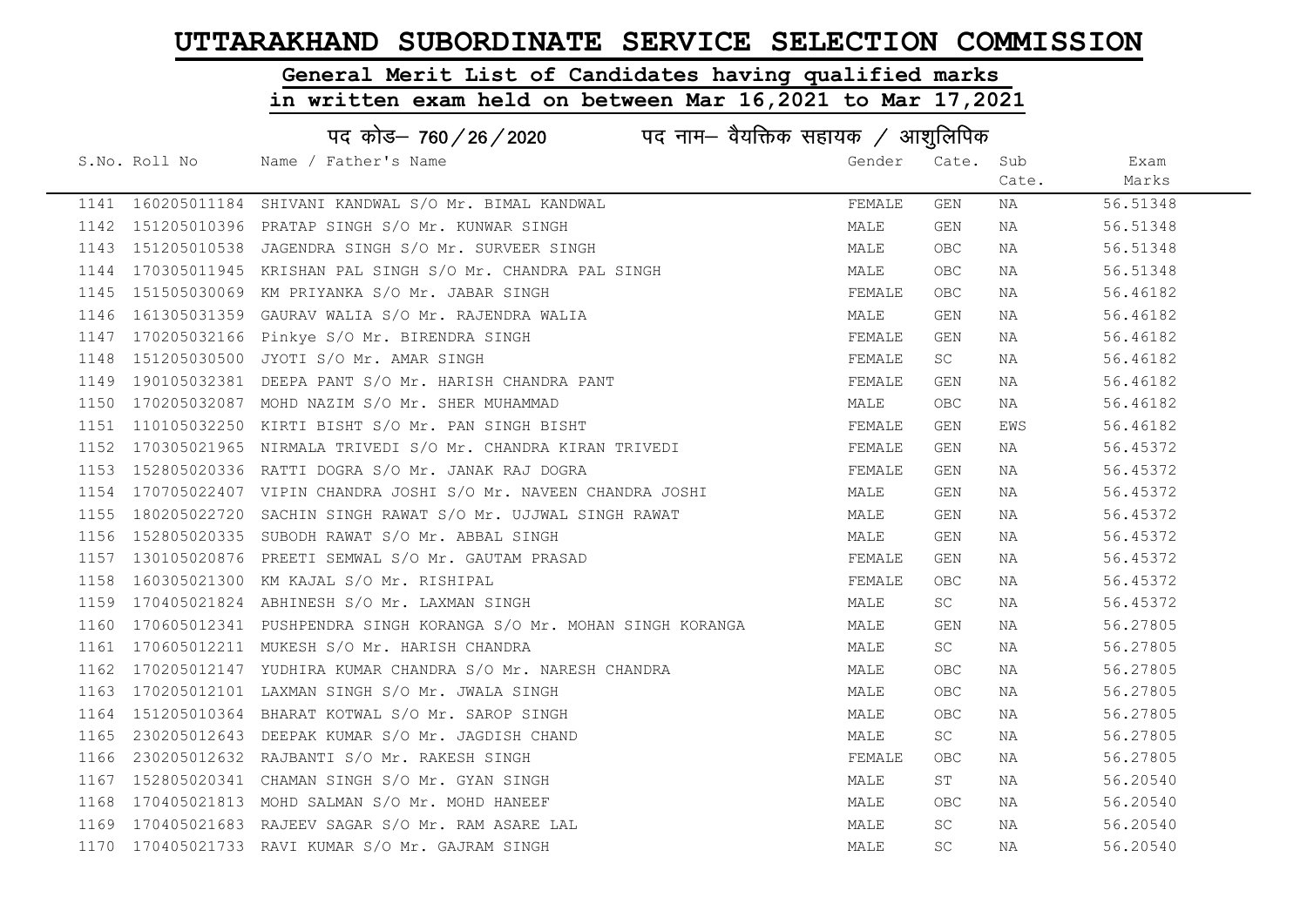#### General Merit List of Candidates having qualified marks

|      | पद कोड– 760 / 26 / 2020 पद नाम– वैयक्तिक सहायक / आशुलिपिक |                                                                    |        |            |       |          |  |  |
|------|-----------------------------------------------------------|--------------------------------------------------------------------|--------|------------|-------|----------|--|--|
|      | S.No. Roll No                                             | Name / Father's Name                                               | Gender | Cate. Sub  |       | Exam     |  |  |
|      |                                                           |                                                                    |        |            | Cate. | Marks    |  |  |
|      |                                                           | 1171 170505021556 SUNIL KUMAR S/O Mr. TEEKARAM                     | MALE   | <b>OBC</b> | ΝA    | 56.20540 |  |  |
|      |                                                           | 1172 210105020967 RINKY RAWAT S/O Mr. SHOORVEER SINGH RAWAT        | FEMALE | GEN        | NA    | 56.20540 |  |  |
| 1173 |                                                           | 170305022037 MANISH KUMAR S/O Mr. NARESH KUMAR                     | MALE   | SC         | NA    | 56.20540 |  |  |
| 1174 |                                                           | 170605022335 DAYANAND BENWAL S/O Mr. TIRLOCHAN BENWAL              | MALE   | GEN        | NA    | 56.19556 |  |  |
| 1175 |                                                           | 151205030542 SURYA PRAKASH SINGH RAWAT S/O Mr. KALAM SINGH RAWAT   | MALE   | GEN        | NA    | 56.19556 |  |  |
| 1176 |                                                           | 170305031974 SHAILESH JOSHI S/O Mr. BHUWAN CHANDRA JOSHI           | MALE   | GEN        | NA    | 56.19556 |  |  |
| 1177 |                                                           | 152205030723 USHA S/O Mr. BALWANT SINGH                            | FEMALE | GEN        | NA    | 56.19556 |  |  |
| 1178 |                                                           | 151205030411 VIVEK KANDWAL S/O Mr. VIRENDRA PRASAD                 | MALE   | GEN        | NA    | 56.19556 |  |  |
| 1179 |                                                           | 180205032617 SAGAR KUMEDI S/O Mr. BHAGWATI PRASAD                  | MALE   | GEN        | NA    | 56.19556 |  |  |
| 1180 |                                                           | 152205030769 ANOOP SINGH RANA S/O Mr. VIJAY SINGH RANA             | MALE   | GEN        | NA    | 56.19556 |  |  |
| 1181 |                                                           | 161305031363 ANIL SAINI S/O Mr. SURENDRA KUMAR SAINI               | MALE   | <b>OBC</b> | NA    | 56.19556 |  |  |
| 1182 |                                                           | 170405031872 REETA RANI S/O Mr. PUSHKAR RAM                        | FEMALE | SC         | NA    | 56.19556 |  |  |
| 1183 |                                                           | 170305031966 SUMIT KUMAR S/O Mr. SOHAN SINGH                       | MALE   | GEN        | EWS   | 56.19556 |  |  |
| 1184 |                                                           | 170405031883 LAXMAN SINGH LAMGARIYA S/O Mr. HARISH SINGH LAMGARIYA | MALE   | GEN        | EWS   | 56.19556 |  |  |
| 1185 |                                                           | 160605031062 SAVEJ ANSARI S/O Mr. SULEMAN                          | MALE   | <b>OBC</b> | NA    | 56.19556 |  |  |
| 1186 | 180205032545                                              | MONIKA TOMAR S/O Mr. KUNDAN SINGH TOMAR                            | FEMALE | <b>OBC</b> | NA    | 56.19556 |  |  |
| 1187 |                                                           | 180205032529 RAHUL KUMAR S/O Mr. SAJJAN LAL                        | MALE   | SC         | NA    | 56.19556 |  |  |
| 1188 |                                                           | 152205030697 NEEMA JOSHI S/O Mr. BHAGEERATH PRASAD JOSHI           | FEMALE | GEN        | NA    | 56.19556 |  |  |
| 1189 |                                                           | 170205012159 HEMANT MATHPAL S/O Mr. MOHAN CHANDRA MATHPAL          | MALE   | GEN        | NA    | 56.04262 |  |  |
| 1190 |                                                           | 130105010908 SUDHA S/O Mr. KUNDAN SINGH RAWAT                      | FEMALE | GEN        | NA    | 56.04262 |  |  |
| 1191 |                                                           | 170605012272 ASHA RANA S/O Mr. DAN SINGH RANA                      | FEMALE | GEN        | NA    | 56.04262 |  |  |
| 1192 |                                                           | 151205010496 RAJEEV DIMRI S/O Mr. KHIMA NAND DIMRI                 | MALE   | GEN        | NA    | 56.04262 |  |  |
| 1193 |                                                           | 160605011111 KM SONIYA S/O Mr. TARA CHAND                          | FEMALE | SC         | NA    | 56.04262 |  |  |
| 1194 |                                                           | 160605011080 POONAM KASHYAP S/O Mr. SURESH PAL                     | FEMALE | <b>OBC</b> | NA    | 56.04262 |  |  |
| 1195 |                                                           | 152805010243 NAMITA S/O Mr. DHAN SINGH KHATRI                      | FEMALE | GEN        | NA    | 56.04262 |  |  |
| 1196 |                                                           | 161305011367 RAVI KUMAR SHARMA S/O Mr. RAJENDRA PRASAD SHARMA      | MALE   | GEN        | NA    | 56.04262 |  |  |
| 1197 |                                                           | 170505011521 YOGESH KUMAR S/O Mr. ROHITASH SINGH                   | MALE   | SC         | NA    | 56.04262 |  |  |
| 1198 |                                                           | 151205010604 ANJANA RAWAT S/O Mr. CHANDAR SINGH RAWAT              | FEMALE | <b>OBC</b> | NA    | 56.04262 |  |  |
| 1199 |                                                           | 151205010443 KM REKHA S/O Mr. YASHVANT SINGH                       | FEMALE | GEN        | NA    | 56.04262 |  |  |
|      |                                                           | 1200 170205012183 BABITA BISHT S/O Mr. MOHAN SINGH BISHT           | FEMALE | <b>GEN</b> | ΝA    | 56.04262 |  |  |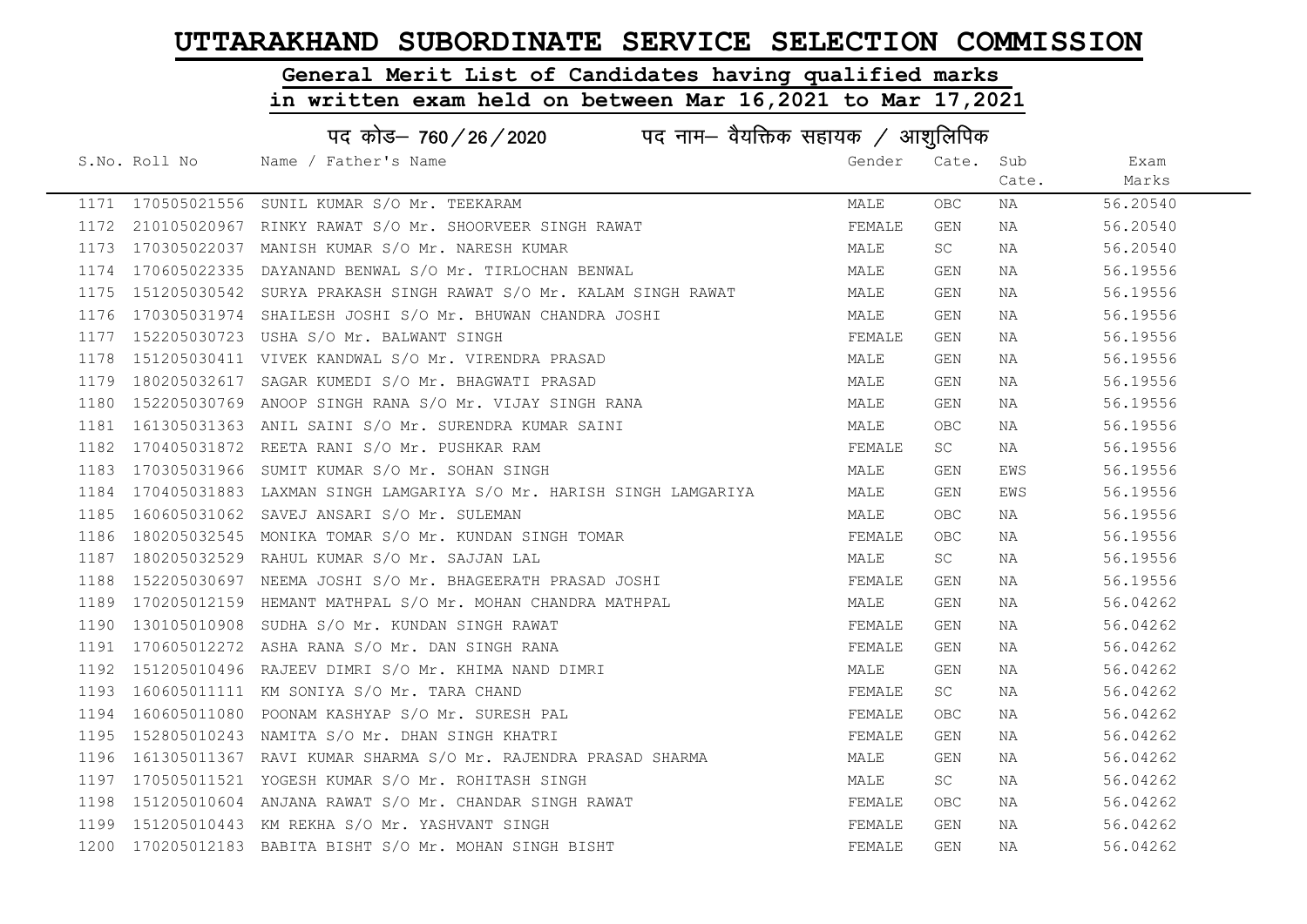# General Merit List of Candidates having qualified marks

|      | पद कोड– 760 / 26 / 2020 पद नाम– वैयक्तिक सहायक / आशुलिपिक |                                                                      |        |            |       |          |  |  |
|------|-----------------------------------------------------------|----------------------------------------------------------------------|--------|------------|-------|----------|--|--|
|      | S.No. Roll No                                             | Name / Father's Name                                                 | Gender | Cate. Sub  |       | Exam     |  |  |
|      |                                                           |                                                                      |        |            | Cate. | Marks    |  |  |
|      |                                                           | 1201 110105012460 ABHILASHA KANDPAL S/O Mr. PARMANAND KANDPAL        | FEMALE | GEN        | NA    | 56.04262 |  |  |
|      |                                                           | 1202 152805010317 NEERAJ JOSHI S/O Mr. HARISH CHANDRA JOSHI          | MALE   | GEN        | EWS   | 56.04262 |  |  |
|      |                                                           | 1203 160605011072 ANKIT NEGI S/O Mr. RAJENDRA SINGH                  | MALE   | GEN        | ΝA    | 56.04262 |  |  |
| 1204 |                                                           | 160305011284 SUHAIL ANSARI S/O Mr. MUHAMMED HASHIM                   | MALE   | OBC.       | NA    | 56.04262 |  |  |
| 1205 |                                                           | 161305011441 MADHU SAINI S/O Mr. SURENDRA SAINI                      | FEMALE | OBC.       | NA    | 56.04262 |  |  |
| 1206 |                                                           | 120105012496 VIJAY SINGH KATHAYAT S/O Mr. KANCHAN SINGH KATHAYAT     | MALE   | GEN        | NA    | 56.04262 |  |  |
| 1207 |                                                           | 151505020012 VIJAY LUXMI BHANDARI S/O Mr. RANJEET SINGH BHANDARI     | FEMALE | GEN        | NA    | 55.95709 |  |  |
| 1208 |                                                           | 152805020438 DEVENDRA SINGH NEGI S/O Mr. SUKHABIR SINGH              | MALE   | GEN        | NA    | 55.95709 |  |  |
| 1209 |                                                           | 110105022456 MANOJ KUMAR S/O Mr. PURAN RAM                           | MALE   | SC         | NA    | 55.95709 |  |  |
| 1210 |                                                           | 170505021573 ANIL VERMA S/O Mr. KRISHNA KUMAR VERMA                  | MALE   | OBC.       | NA    | 55.95709 |  |  |
| 1211 |                                                           | 170405021737 NIKIL KAMBOJ S/O Mr. CHANDRA SHEKHAR KAMBOJ             | MALE   | OBC.       | NA    | 55.95709 |  |  |
| 1212 |                                                           | 190105022562 PANKAJ KALKHURIYA S/O Mr. HARISH CHANDRA KALKHURIYA     | MALE   | GEN        | NA    | 55.95709 |  |  |
| 1213 |                                                           | 170605022254 MUJEEBUR RAHMAN S/O Mr. MUNNA                           | MALE   | OBC.       | NA    | 55.95709 |  |  |
| 1214 |                                                           | 170205022096 HARIOM S/O Mr. JAYPAL SINGH                             | MALE   | SC         | NA    | 55.95709 |  |  |
| 1215 |                                                           | 160605021096 ANJU S/O Mr. AMAR SINGH                                 | FEMALE | SC         | NA    | 55.95709 |  |  |
| 1216 |                                                           | 152805020600 PANKAJ KUMAR KAPRUWAN S/O Mr. YOGESHWAR PRASAD KAPRUWAN | MALE   | GEN        | NA    | 55.95709 |  |  |
| 1217 |                                                           | 230205022682 KM SUDHA MATURA S/O Mr. SURENDRA PAL SINGH MATURA       | FEMALE | <b>OBC</b> | NA    | 55.95709 |  |  |
| 1218 |                                                           | 170405021780 GOURAV KUMAR S/O Mr. MAHESH SINGH                       | MALE   | SC         | NA    | 55.95709 |  |  |
| 1219 |                                                           | 170605022256 SHIVANI S/O Mr. JAGDISH SINGH                           | FEMALE | SC         | NA    | 55.95709 |  |  |
| 1220 |                                                           | 152805030315 NEETA RAWAT S/O Mr. MAHABIR SINGH RAWAT                 | FEMALE | GEN        | NA    | 55.92931 |  |  |
| 1221 |                                                           | 110105031468 CHANDAN SINGH S/O Mr. PURAN SINGH                       | MALE   | GEN        | NA    | 55.92931 |  |  |
| 1222 |                                                           | 151205030352 MANESH RAWAT S/O Mr. MANWAR SINGH RAWAT                 | MALE   | GEN        | NA    | 55.92931 |  |  |
| 1223 |                                                           | 180205032586 RAHUL S/O Mr. MANWAR SINGH                              | MALE   | OBC.       | NA    | 55.92931 |  |  |
| 1224 |                                                           | 160205031253 VIPRA SHARMA S/O Mr. UMAKANT SHARMA                     | FEMALE | GEN        | NA    | 55.92931 |  |  |
| 1225 |                                                           | 170605032228 AMAN KUMAR S/O Mr. RAKESH CHARAN                        | MALE   | SC         | NA    | 55.92931 |  |  |
| 1226 |                                                           | 161305031424 KAMAL KISHOR S/O Mr. MEGHRAJ SINGH                      | MALE   | SC         | NA    | 55.92931 |  |  |
| 1227 |                                                           | 170205032078 SHUBHAM S/O Mr. BHARAT PAL                              | MALE   | SC         | NA    | 55.92931 |  |  |
| 1228 |                                                           | 170305031927 MOHD DANISH S/O Mr. ALI UMAR                            | MALE   | OBC        | NA    | 55.92931 |  |  |
| 1229 |                                                           | 152805030229 ADITYA GOSWAMI S/O Mr. SHRI RAM GOSWAMI                 | MALE   | OBC.       | NA    | 55.92931 |  |  |
|      |                                                           | 1230 170605012286 KAMLESH LOHANI S/O Mr. MOHAN CHANDRA LOHANI        | MALE   | GEN        | NA    | 55.80719 |  |  |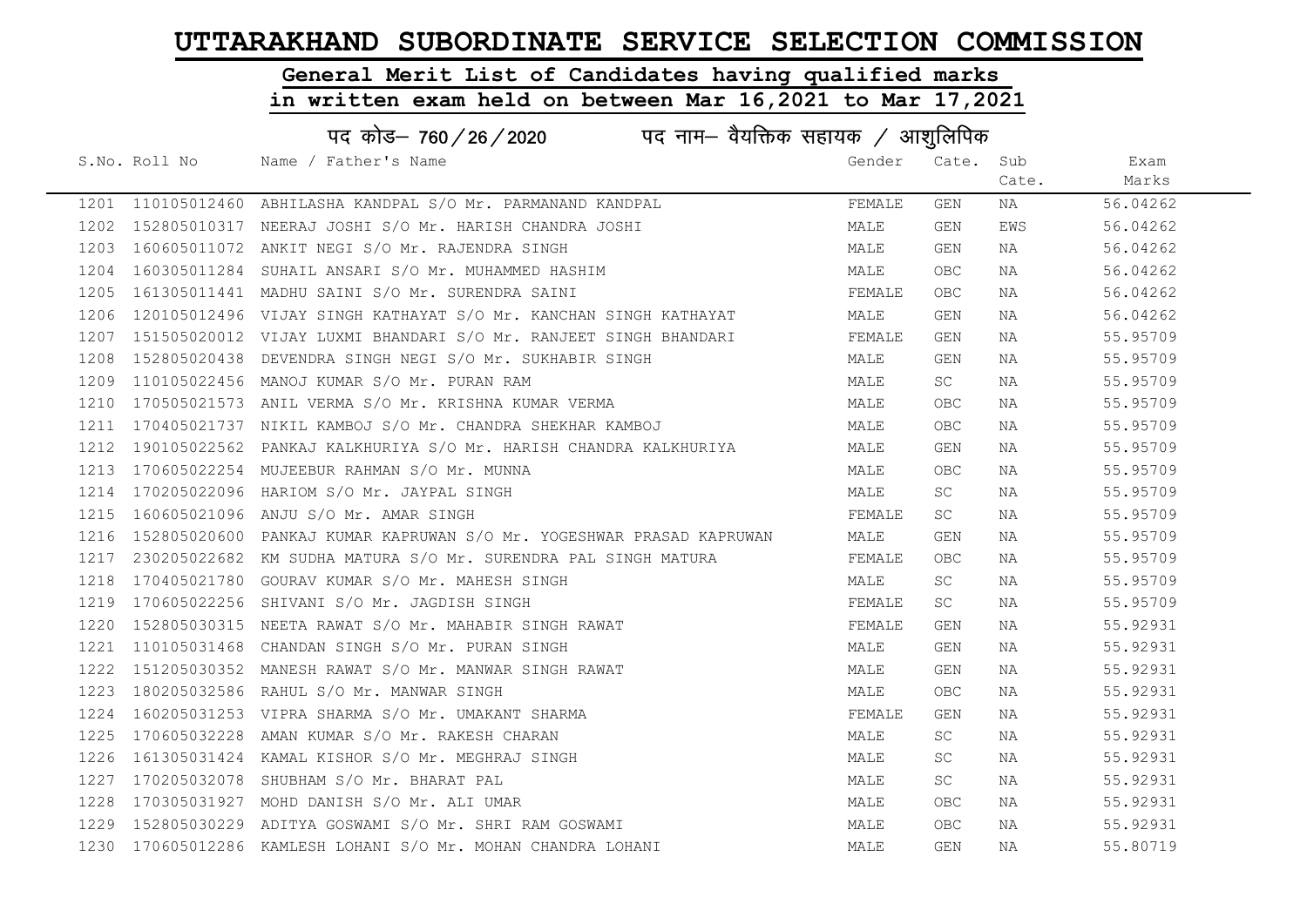# General Merit List of Candidates having qualified marks

|      | पद कोड़- 760 / 26 / 2020 पद नाम- वैयक्तिक सहायक / आशुलिपिक |                                                                   |        |            |       |          |  |
|------|------------------------------------------------------------|-------------------------------------------------------------------|--------|------------|-------|----------|--|
|      | S.No. Roll No                                              | Name / Father's Name                                              | Gender | Cate. Sub  |       | Exam     |  |
|      |                                                            |                                                                   |        |            | Cate. | Marks    |  |
|      |                                                            | 1231 170605012304 VANDANA S/O Mr. KRIPAL SINGH                    | FEMALE | SC         | NA    | 55.80719 |  |
| 1232 | 170405011894                                               | SONAM JAHAN S/O Mr. SHAKEEL AHMAD                                 | FEMALE | <b>OBC</b> | NA    | 55.80719 |  |
| 1233 |                                                            | 161305011345 SUNIL KUMAR S/O Mr. RAMPAL SINGH                     | MALE   | SC         | NA    | 55.80719 |  |
| 1234 | 152205010659                                               | SANNI S/O Mr. BHOORA SINGH                                        | MALE   | SC         | NA    | 55.80719 |  |
| 1235 |                                                            | 151205010628 GAGAN SINGH S/O Mr. JOGA SINGH                       | MALE   | <b>OBC</b> | NA    | 55.80719 |  |
| 1236 |                                                            | 152205020668 ALPANA JOSHI S/O Mr. BABU RAM VERMA                  | FEMALE | OBC        | NA    | 55.70878 |  |
| 1237 |                                                            | 152805020597 NITISH THAPLIYAL S/O Mr. YOGENDER SINGH THAPLIYAL    | MALE   | OBC        | NA    | 55.70878 |  |
| 1238 | 230205022658                                               | SANDEEP CHAUHAN S/O Mr. PURAN SINGH                               | MALE   | <b>OBC</b> | NA    | 55.70878 |  |
| 1239 |                                                            | 170405021821 ANKUR KUMAR S/O Mr. NARESH SINGH                     | MALE   | SC         | NA    | 55.70878 |  |
| 1240 |                                                            | 160605021124 SHIVANI SALAR S/O Mr. VIRENDRA SALAR                 | FEMALE | <b>OBC</b> | NA    | 55.70878 |  |
| 1241 |                                                            | 130105020898 ARCHANA SHAH S/O Mr. MUKANDI RAM SHAH                | FEMALE | SC         | NA    | 55.70878 |  |
| 1242 |                                                            | 180205032572 SHIVNARAYAN SINGH S/O Mr. RAMLAL                     | MALE   | SC         | NA    | 55.66305 |  |
| 1243 |                                                            | 190105032391 KIRAN KUMAR S/O Mr. CHANDRA PRASAD                   | MALE   | SC         | NA    | 55.66305 |  |
| 1244 |                                                            | 160205031230 SHIVANI SHARMA S/O Mr. ANIL KUMAR SHARMA             | FEMALE | <b>OBC</b> | NA    | 55.66305 |  |
| 1245 |                                                            | 152205030727 MANJU PAL S/O Mr. HUKAM SINGH                        | FEMALE | <b>OBC</b> | NA    | 55.66305 |  |
| 1246 |                                                            | 160305031293 CHANCHAL CHAUHAN S/O Mr. OM PRAKASH SINGH            | FEMALE | GEN        | NA    | 55.66305 |  |
| 1247 |                                                            | 170305031930 MAMTA SAHI S/O Mr. JAGAT SINGH SAHI                  | FEMALE | GEN        | NA    | 55.66305 |  |
| 1248 |                                                            | 170405031788 JITENDRA KUMAR S/O Mr. RAMESH KUMAR                  | MALE   | SC         | NA    | 55.66305 |  |
| 1249 |                                                            | 170305032015 MOHD NAZIM S/O Mr. MOHD SHAHID                       | MALE   | <b>OBC</b> | NA    | 55.66305 |  |
| 1250 |                                                            | 151205030611 PRIYA YADAV S/O Mr. ASHOK YADAV                      | FEMALE | <b>OBC</b> | NA    | 55.66305 |  |
| 1251 |                                                            | 152205030728 KM SWATI PANWAR S/O Mr. SWARN SINGH PANWAR           | FEMALE | <b>OBC</b> | NA    | 55.66305 |  |
| 1252 |                                                            | 170205012150 KAMLESH YADAV S/O Mr. SHIV SINGH YADAV               | MALE   | <b>OBC</b> | NA    | 55.57176 |  |
| 1253 |                                                            | 151505010014 YASHWANT S/O Mr. ASHAD SINGH KATHAIT                 | MALE   | GEN        | NA    | 55.57176 |  |
| 1254 |                                                            | 170505011592 ANKIT KUMAR S/O Mr. BHUWAN CHANDRA                   | MALE   | SC.        | NA    | 55.57176 |  |
| 1255 |                                                            | 151205010479 VIJAY PAL SINGH S/O Mr. RAY SINGH                    | MALE   | OBC        | NA    | 55.57176 |  |
| 1256 |                                                            | 170405011838 ALOK KUMAR S/O Mr. MANPHOOL SINGH                    | MALE   | SC         | NA    | 55.57176 |  |
| 1257 |                                                            | 152205010717 PANKAJ RAWAT S/O Mr. VIJAY SINGH RAWAT               | MALE   | OBC        | NA    | 55.57176 |  |
| 1258 |                                                            | 170305021960 SANJAY KUMAR SUNAL S/O Mr. BHOLA DATT SUNAL          | MALE   | GEN        | EWS   | 55.46047 |  |
| 1259 |                                                            | 170505021546 BHASHKAR CHANDRA S/O Mr. RAMESH CHANDRA PATHAK       | MALE   | GEN        | NA    | 55.46047 |  |
|      |                                                            | 1260 152205020800 VIKAS NAUTIYAL S/O Mr. BHAGWATI PRASAD NAUTIYAL | MALE   | <b>OBC</b> | ΝA    | 55.46047 |  |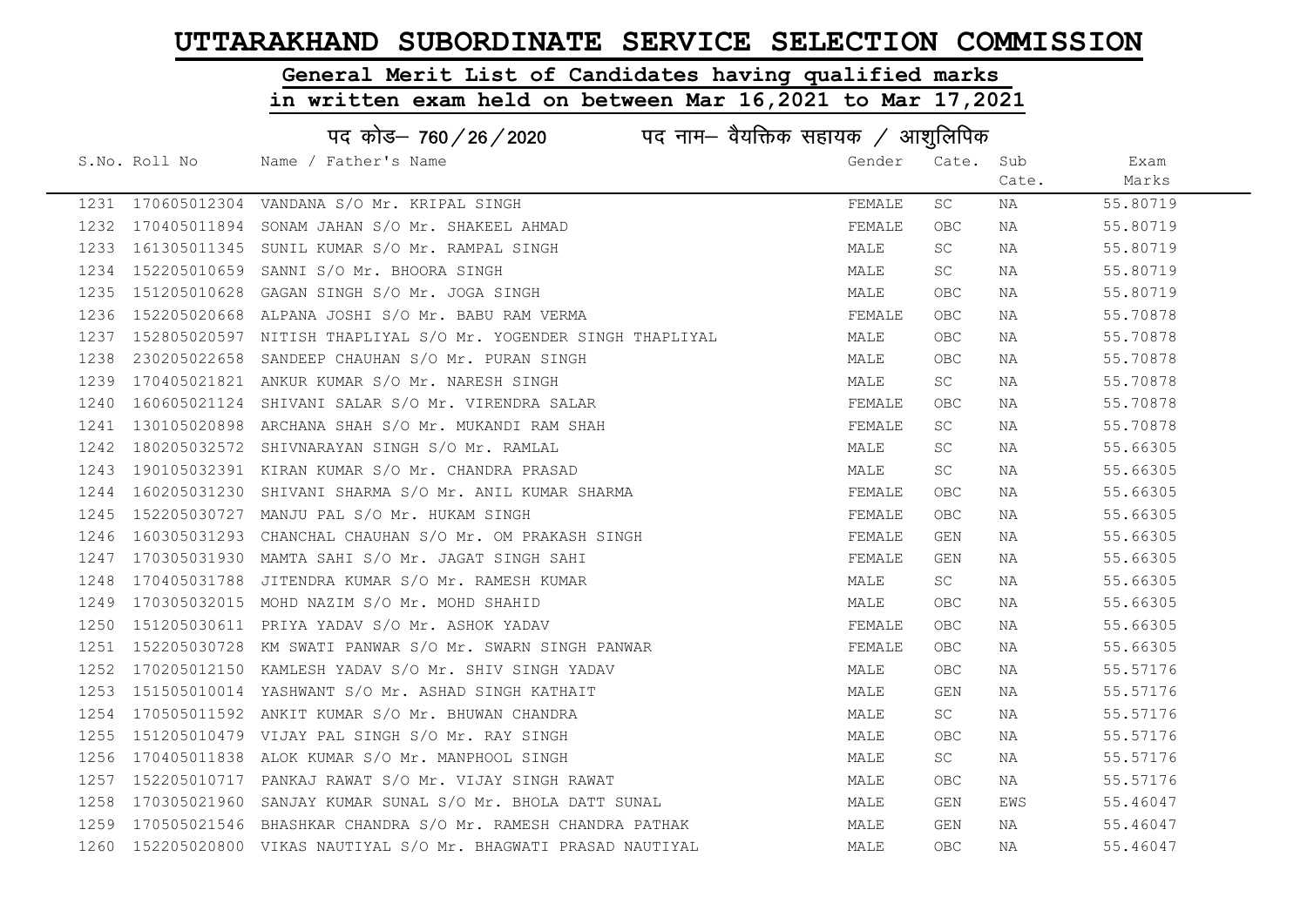#### General Merit List of Candidates having qualified marks

|      | पद कोड़- 760 / 26 / 2020 पद नाम- वैयक्तिक सहायक / आशुलिपिक |                                                             |        |            |       |          |  |
|------|------------------------------------------------------------|-------------------------------------------------------------|--------|------------|-------|----------|--|
|      | S.No. Roll No                                              | Name / Father's Name                                        | Gender | Cate.      | Sub   | Exam     |  |
|      |                                                            |                                                             |        |            | Cate. | Marks    |  |
|      | 1261 190105022518                                          | SWATI PUNETHA S/O Mr. PURUSHOTTAM PUNETHA                   | FEMALE | GEN        | NA    | 55.46047 |  |
| 1262 | 130105020895                                               | JAGMOHAN SINGH S/O Mr. DARMAN SINGH                         | MALE   | GEN        | NA    | 55.46047 |  |
| 1263 | 170305021924                                               | LOKESH NAYAL S/O Mr. PAN SINGH NAYAL                        | MALE   | GEN        | NA    | 55.46047 |  |
| 1264 |                                                            | 170205032124 MOSEEN AHAMAD S/O Mr. NASEEM AHAMAD            | MALE   | OBC        | NA    | 55.39680 |  |
| 1265 | 170405031727                                               | JASVEER SINGH RANA S/O Mr. SHIV LAL SINGH RANA              | MALE   | ST         | NA    | 55.39680 |  |
| 1266 |                                                            | 170305031976 SHUBHAM KUMAR S/O Mr. HETRAM SINGH             | MALE   | SC         | NA    | 55.39680 |  |
| 1267 |                                                            | 160305031302 AVNISH KUMAR S/O Mr. PAWAN KUMAR               | MALE   | <b>OBC</b> | NA    | 55.39680 |  |
| 1268 | 170605032226                                               | DIVYA BHATT S/O Mr. KN BHATT                                | FEMALE | GEN        | NA    | 55.39680 |  |
| 1269 |                                                            | 151505010095 MAHAVEER SINGH S/O Mr. BHAGWAN SINGH           | MALE   | GEN        | NA    | 55.33634 |  |
| 1270 |                                                            | 170305012055 NAVIN PANDEY S/O Mr. MOHAN CHANDRA PANDEY      | MALE   | GEN        | EWS   | 55.33634 |  |
| 1271 |                                                            | 160605011103 ANURAG SINGH S/O Mr. BRAHMA DEV DHURIYA        | MALE   | GEN        | NA    | 55.33634 |  |
| 1272 |                                                            | 152805010311 PINKI S/O Mr. FAUJIRAM                         | FEMALE | <b>OBC</b> | NA    | 55.33634 |  |
| 1273 |                                                            | 170305011981 ARCHNA S/O Mr. BHAJAN SINGH                    | FEMALE | ST         | NA    | 55.33634 |  |
| 1274 |                                                            | 152205010711 PRADEEP ARYA S/O Mr. BANSHI LAL ARYA           | MALE   | SC         | NA    | 55.33634 |  |
| 1275 |                                                            | 170205012166 NAVNEET KUMAR S/O Mr. PYARELAL                 | MALE   | <b>SC</b>  | NA    | 55.33634 |  |
| 1276 |                                                            | 140105012589 MANMOHAN SINGH DANGI S/O Mr. PURAN SINGH DANGI | MALE   | GEN        | NA    | 55.33634 |  |
| 1277 |                                                            | 120105012491 BHAWANA NEGI S/O Mr. KHIM SINGH                | FEMALE | GEN        | NA    | 55.33634 |  |
| 1278 |                                                            | 161305011379 AKASH VERMA S/O Mr. SANJAY VERMA               | MALE   | OBC        | NA    | 55.33634 |  |
| 1279 |                                                            | 170705022357 RAVI SHANKAR S/O Mr. DORI LAL                  | MALE   | SC         | NA    | 55.21216 |  |
| 1280 |                                                            | 160605021071 MANGE RAM S/O Mr. CHHOTE LAL                   | MALE   | <b>OBC</b> | NA    | 55.21216 |  |
| 1281 |                                                            | 160605021070 AMIT KUMAR S/O Mr. VIJAYPAL SINGH              | MALE   | <b>OBC</b> | NA    | 55.21216 |  |
| 1282 |                                                            | 170305021987 SARAFAT S/O Mr. CHHOTE                         | MALE   | <b>OBC</b> | NA    | 55.21216 |  |
| 1283 |                                                            | 170605022260 POOJA SINGH S/O Mr. BIRDHI CHANDRA             | FEMALE | GEN        | NA    | 55.21216 |  |
| 1284 |                                                            | 170405021747 PREETI BARGALI S/O Mr. SHER SINGH BARGALI      | FEMALE | GEN        | NA    | 55.21216 |  |
| 1285 | 170605022251                                               | SONAM S/O Mr. AMAR SINGH                                    | FEMALE | SC         | NA    | 55.21216 |  |
| 1286 | 170605022248                                               | GAUTAM SAGAR S/O Mr. CHANDRABHAN SINGH                      | MALE   | SC         | NA    | 55.21216 |  |
| 1287 | 170305021978                                               | TARANNUM JAHAN S/O Mr. FAIJUL HASAN                         | FEMALE | GEN        | NA    | 55.21216 |  |
| 1288 |                                                            | 152205030785 PRAKASH SINGH PANGTEY S/O Mr. LAXMAN SINGH     | MALE   | ST         | NA    | 55.13054 |  |
| 1289 | 170405031728                                               | MOHD SHAJID S/O Mr. CHHOTE KHAN                             | MALE   | <b>OBC</b> | NA    | 55.13054 |  |
| 1290 | 161305031378                                               | SHAHNAWAJ S/O Mr. MAKSUD ALI                                | MALE   | <b>OBC</b> | ΝA    | 55.13054 |  |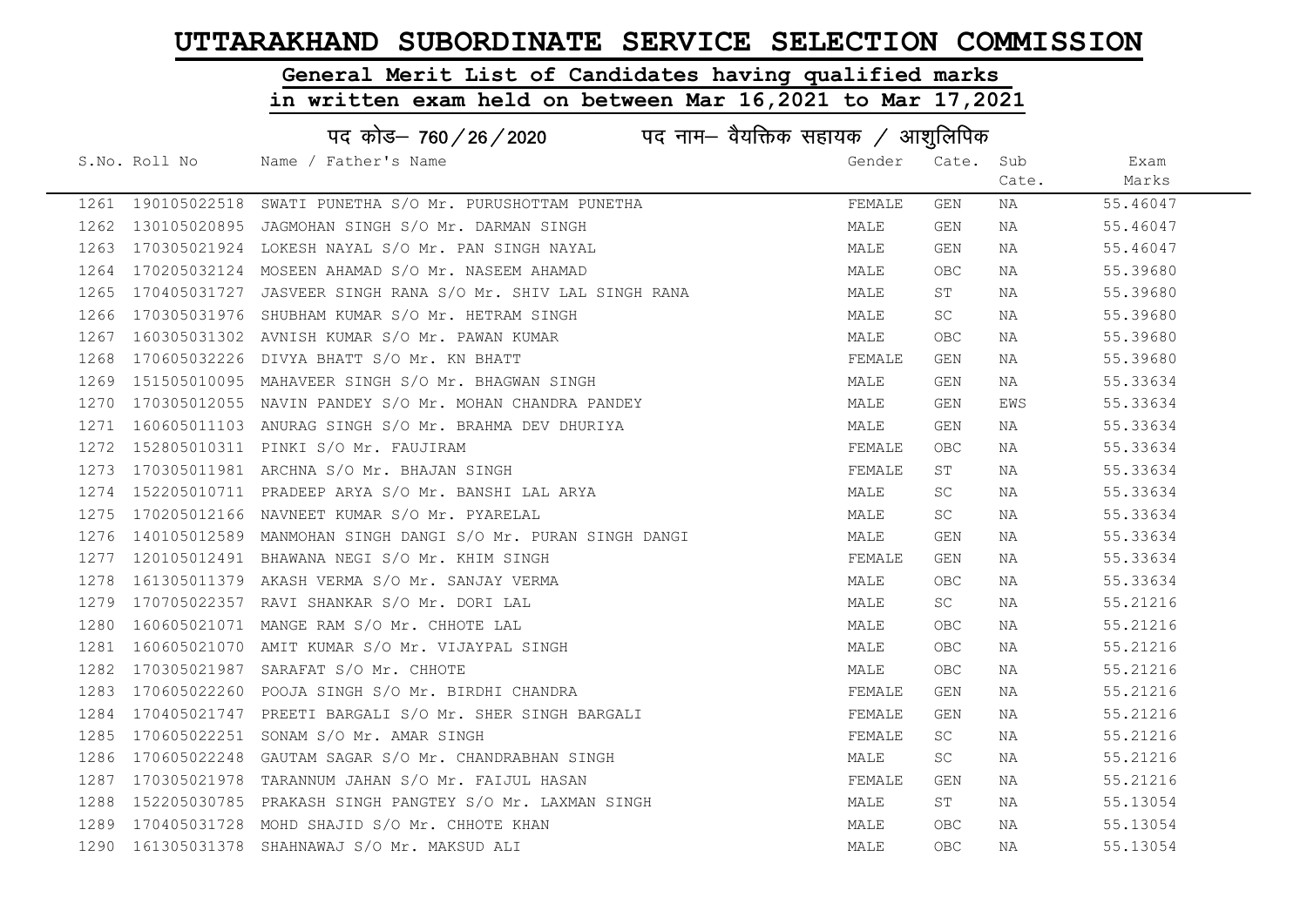# General Merit List of Candidates having qualified marks

|      | पद कोड़- 760 / 26 / 2020 पद नाम- वैयक्तिक सहायक / आशुलिपिक |                                                               |        |            |       |          |  |
|------|------------------------------------------------------------|---------------------------------------------------------------|--------|------------|-------|----------|--|
|      | S.No. Roll No                                              | Name / Father's Name                                          | Gender | Cate. Sub  |       | Exam     |  |
|      |                                                            |                                                               |        |            | Cate. | Marks    |  |
|      |                                                            | 1291 170605032235 ARCHANA S/O Mr. KRIPAL SINGH                | FEMALE | SC         | NA    | 55.13054 |  |
| 1292 |                                                            | 170205032098 RAHUL KUMAR S/O Mr. VISHUMBHER SINGH             | MALE   | SC         | NA    | 55.13054 |  |
| 1293 |                                                            | 160205031238 JYOTI PASBOLA S/O Mr. CHANDRA MOHAN PASBOLA      | FEMALE | GEN        | NA    | 55.13054 |  |
| 1294 |                                                            | 170205032131 SATVEER KUMAR S/O Mr. BALVEER SINGH              | MALE   | <b>SC</b>  | NA    | 55.13054 |  |
| 1295 |                                                            | 152205030701 KM NIDHI S/O Mr. GIREESH CHANDRA DHYANI          | FEMALE | GEN        | NA    | 55.13054 |  |
| 1296 |                                                            | 170605022334 SAURABH BISHT S/O Mr. KUNDAN SINGH               | MALE   | GEN        | NA    | 55.13054 |  |
| 1297 |                                                            | 170605022330 ARUN DALHOTRA S/O Mr. JANAK RAJ DALHOTRA         | MALE   | OBC        | NA    | 55.13054 |  |
| 1298 |                                                            | 210105030986 ANKIT BIJALWAN S/O Mr. DHIRENDRA DUTT            | MALE   | GEN        | NA    | 55.13054 |  |
| 1299 |                                                            | 151205030509 ANJALI RANA S/O Mr. PURAN SINGH RANA             | FEMALE | GEN        | NA    | 55.13054 |  |
| 1300 |                                                            | 160205031251 KM BABITA S/O Mr. SURESH CHANDRA TAMTA           | FEMALE | <b>SC</b>  | NA    | 55.13054 |  |
| 1301 |                                                            | 120105032296 MAYANK CHAUBEY S/O Mr. ISHWARI DATT CHAUBEY      | MALE   | GEN        | NA    | 55.13054 |  |
| 1302 |                                                            | 210105030994 AJAY SINGH CHAUHAN S/O Mr. SHANKAR SINGH CHAUHAN | MALE   | GEN        | NA    | 55.13054 |  |
| 1303 |                                                            | 190105032384 KRITI RAJWAR S/O Mr. GAGAN SINGH RAJWAR          | FEMALE | ST         | NA    | 55.13054 |  |
| 1304 |                                                            | 230205032518 KM ANCHAL S/O Mr. RAJENDRA LAL                   | FEMALE | SC         | NA    | 55.13054 |  |
| 1305 |                                                            | 110105011483 NEEMA DEVI S/O Mr. NAND KISHOR ARYA              | FEMALE | SC         | NA    | 55.10091 |  |
| 1306 |                                                            | 180205012748 VINOD KUMAR S/O Mr. KISHAN                       | MALE   | SC         | NA    | 55.10091 |  |
| 1307 |                                                            | 170605012322 LALIT MOHAN S/O Mr. GOPAL DATT PANDEY            | MALE   | GEN        | NA    | 55.10091 |  |
| 1308 |                                                            | 170405011778 BHAGVATI DHAUNI S/O Mr. DLEEP SINGH DHAUNI       | FEMALE | GEN        | EWS   | 55.10091 |  |
| 1309 |                                                            | 170305012036 SHUBHAM KUMAR S/O Mr. GOPAL SINGH                | MALE   | SC         | NA    | 55.10091 |  |
| 1310 |                                                            | 170405011794 MOHD NAZIM S/O Mr. MOHD HUSAIN                   | MALE   | OBC        | NA    | 55.10091 |  |
| 1311 |                                                            | 151205010513 SUNITA RATURI S/O Mr. DINESH RATURI              | FEMALE | OBC.       | NA    | 55.10091 |  |
| 1312 |                                                            | 170405021810 SATISH KUMAR S/O Mr. SUKHDEV SINGH               | MALE   | OBC        | NA    | 54.96384 |  |
| 1313 |                                                            | 170605022229 MANOJ KUMAR JOSHI S/O Mr. DEVI DATT JOSHI        | MALE   | GEN        | NA    | 54.96384 |  |
| 1314 |                                                            | 152805020159 MANJU MEHTA S/O Mr. MOHAN SINGH                  | FEMALE | GEN        | NA    | 54.96384 |  |
| 1315 |                                                            | 152805020529 SACHIN VYAS S/O Mr. GANGA PRASAD VYAS            | MALE   | <b>OBC</b> | NA    | 54.96384 |  |
| 1316 |                                                            | 120105022493 KM NEELAM ARYA S/O Mr. NANDAN PARSAD             | FEMALE | SC         | NA    | 54.96384 |  |
| 1317 |                                                            | 180205022752 VIKENDRA KUMAR S/O Mr. SHIV LAL                  | MALE   | SC         | NA    | 54.96384 |  |
| 1318 |                                                            | 170405021811 KM PRIYANKA RANI S/O Mr. RISHI PAL SINGH         | FEMALE | SC         | NA    | 54.96384 |  |
| 1319 |                                                            | 180205012727 SHANKAR SINGH S/O Mr. SHIVCHARAN SINGH           | MALE   | GEN        | NA    | 54.86548 |  |
|      |                                                            | 1320 120105012494 NEERAJ UPADHYAY S/O Mr. OM PRAKASH          | MALE   | GEN        | EWS   | 54.86548 |  |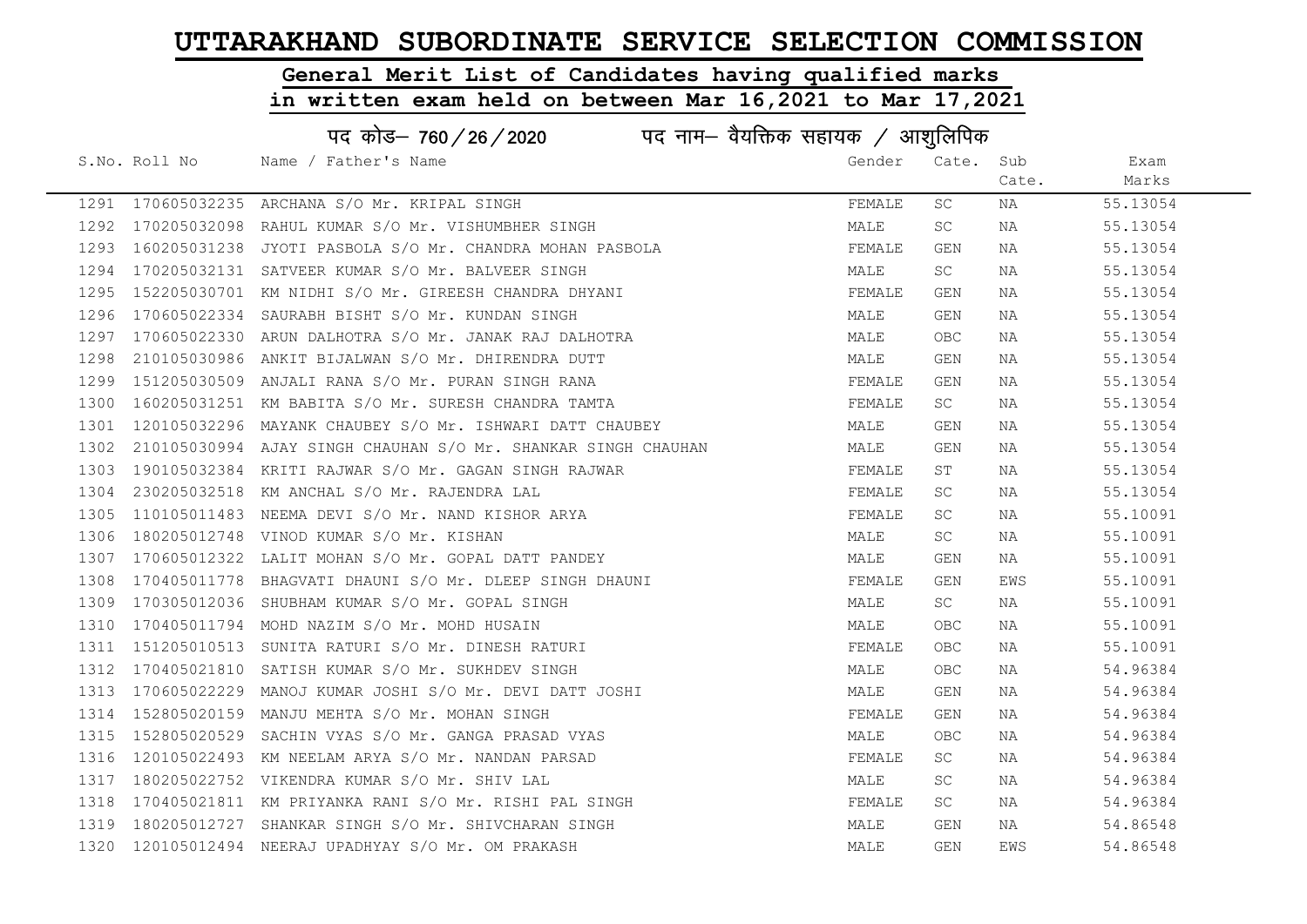# General Merit List of Candidates having qualified marks

|      | पद कोड– 760 / 26 / 2020 पद नाम– वैयक्तिक सहायक / आशुलिपिक |                                                                |        |            |       |          |  |
|------|-----------------------------------------------------------|----------------------------------------------------------------|--------|------------|-------|----------|--|
|      | S.No. Roll No                                             | Name / Father's Name                                           | Gender | Cate.      | Sub   | Exam     |  |
|      |                                                           |                                                                |        |            | Cate. | Marks    |  |
|      |                                                           | 1321 152805010312 MUKESH JOSHI S/O Mr. BHAWANI DUTT JOSHI      | MALE   | <b>GEN</b> | NA    | 54.86548 |  |
| 1322 | 170505011518                                              | MANOJ SINGH BISHT S/O Mr. CHANDAN SINGH BISHT                  | MALE   | GEN        | NA    | 54.86548 |  |
| 1323 |                                                           | 160205011272 KMPADMA S/O Mr. DEVTA PRASAD                      | FEMALE | OBC.       | NA    | 54.86548 |  |
| 1324 |                                                           | 170205012151 NAVIN ARYA S/O Mr. HARISH LAL                     | MALE   | SC         | NA    | 54.86548 |  |
| 1325 |                                                           | 151505010058 HAREESH PRASAD S/O Mr. BHAGWATI PRASAD            | MALE   | GEN        | NA    | 54.86548 |  |
| 1326 |                                                           | 170405011796 POOJA RANI S/O Mr. HAREN GAYAN                    | FEMALE | GEN        | NA    | 54.86548 |  |
| 1327 |                                                           | 130105010888 ALOK NEGI S/O Mr. HARPAL SINGH NEGI               | MALE   | GEN        | NA    | 54.86548 |  |
| 1328 |                                                           | 170205012138 SANA KHATOON S/O Mr. MOHAMMAD AALAM               | FEMALE | OBC        | NA    | 54.86548 |  |
| 1329 |                                                           | 170205012095 SAURABH KUMAR S/O Mr. LOKMAN SINGH                | MALE   | SC         | NA    | 54.86548 |  |
| 1330 |                                                           | 151205010374 ASHISH RAWAT S/O Mr. BIKRAM SINGH RAWAT           | MALE   | OBC.       | NA    | 54.86548 |  |
| 1331 |                                                           | 110105012430 KRISHNA SINGH BHOJAK S/O Mr. NARAYAN SINGH BHOJAK | MALE   | GEN        | EWS   | 54.86548 |  |
| 1332 |                                                           | 152805010330 PREETI NEGI S/O Mr. AMAR SINGH NEGI               | FEMALE | <b>GEN</b> | NA    | 54.86548 |  |
| 1333 |                                                           | 230205012676 SHALINI S/O Mr. KISHORI LAL                       | FEMALE | SC         | NA    | 54.86548 |  |
| 1334 |                                                           | 190105012570 BHUPENDRA SINGH S/O Mr. HOSHIYAR SINGH            | MALE   | GEN        | NA    | 54.86548 |  |
| 1335 |                                                           | 161305031423 MANISH NAITHANI S/O Mr. K P NAITHANI              | MALE   | GEN        | NA    | 54.86429 |  |
| 1336 |                                                           | 160205031239 DHARMVEER SINGH MOREYA S/O Mr. NAKLI RAM MOREYA   | MALE   | <b>SC</b>  | NA    | 54.86429 |  |
| 1337 | 170305032056                                              | JUNAID SAHAB S/O Mr. JAMIL AHMAD                               | MALE   | OBC        | NA    | 54.86429 |  |
| 1338 |                                                           | 170305031968 MOHAMMAD USMAN S/O Mr. ABDUL GAFFAR               | MALE   | <b>OBC</b> | NA    | 54.86429 |  |
| 1339 |                                                           | 170505031556 ANITA MISHRA S/O Mr. HARISH CHANDRA MISHRA        | FEMALE | GEN        | NA    | 54.86429 |  |
| 1340 |                                                           | 170405031755 VIDUR MALIK S/O Mr. SURENDER SINGH MALIK          | MALE   | <b>OBC</b> | NA    | 54.86429 |  |
| 1341 |                                                           | 170405031678 RAJENDERA SINGH S/O Mr. JITENDRA SINGH            | MALE   | GEN        | NA    | 54.86429 |  |
| 1342 |                                                           | 152805030176 KM RUKAIYA S/O Mr. MOHD MOBIN                     | FEMALE | <b>OBC</b> | NA    | 54.86429 |  |
| 1343 |                                                           | 152805030194 ROHAN RAWAT S/O Mr. ISHWAR SINGH                  | MALE   | <b>GEN</b> | NA    | 54.86429 |  |
| 1344 |                                                           | 152205030743 DEEPIKA THAPLIYAL S/O Mr. KULDEEP PRASAD          | FEMALE | GEN        | NA    | 54.86429 |  |
| 1345 | 170405031676                                              | TEJESHWARI NEGI S/O Mr. PARMOD SINGH                           | FEMALE | GEN        | NA    | 54.86429 |  |
| 1346 |                                                           | 120105032308 LOKESH PANDEY S/O Mr. TRILOK CHANDRA PANDEY       | MALE   | <b>GEN</b> | NA    | 54.86429 |  |
| 1347 |                                                           | 151505020092 SITA S/O Mr. DHYAN SINGH                          | FEMALE | GEN        | NA    | 54.71553 |  |
| 1348 |                                                           | 152805020409 MOHIT SINGH S/O Mr. RAMESH SINGH                  | MALE   | SC.        | NA    | 54.71553 |  |
| 1349 |                                                           | 120105022480 UDIT KUMAR S/O Mr. MADAN LAL                      | MALE   | SC         | NA    | 54.71553 |  |
|      |                                                           | 1350 170605022234 NITIN PANDEY S/O Mr. N C PANDEY              | MALE   | GEN        | NA    | 54.71553 |  |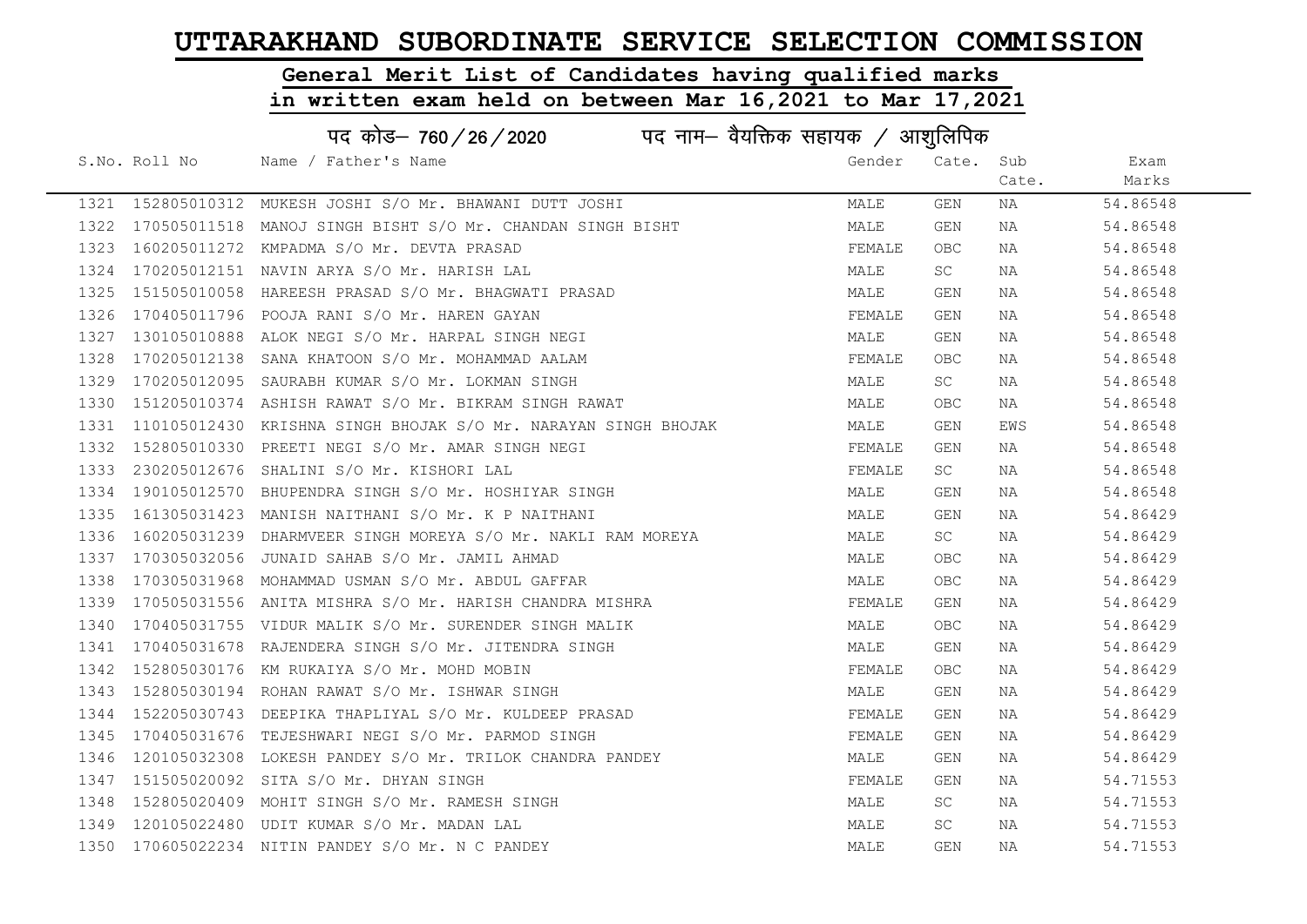#### General Merit List of Candidates having qualified marks

in written exam held on between Mar 16,2021 to Mar 17,2021

#### S.No. Roll No Solid Name / Father's Name Gender Cate. Sub Cate. Exam Marks पद कोड– 760/26/2020  $\,$ पद नाम– वैयक्तिक सहायक / आशुलिपिक 1351 160605021064 SWATI THAPLIYAL S/O Mr. GANESH PRASAD THAPLIYAL FEMALE GEN NA 54.71553 1352 170405021850 KM DEEPTI S/O Mr. SURENDRA KUMAR FEMALE SC NA 54.71553 1353 170505011584 SATYENDRA KUMAR S/O Mr. RAMLAL SINGH MALE SC NA 54.63005 1354 152805010219 SHIPRA NEGI S/O Mr. RAJENDRA SINGH NEGI FRANCH SHALL OBC DFF 54.63005 1355 151205010501 PANKAJ KHANDURI S/O Mr. KAMLESHWAR PRASAD KHANDURI MALE OBC NA 54.63005 1356 170205012143 DEVENDRA KUMAR S/O Mr. BABU SINGH MALE OBC NA 54.63005 1357 170505011561 KM SUMAN S/O Mr. VIKRAM SINGH FEMALE SC NA 54.63005 1358 160605011051 SEEMA RANI S/O Mr. LAKHAN SINGH FEMALE SC NA 54.63005 1359 170605012289 ANEETA S/O Mr. BALJEET SINGH FEMALE OBC NA 54.63005 1360 170605012305 SHIVANI S/O Mr. MUKESH SINGH FEMALE GEN EWS 54.63005 1361 151505010057 KALPANA RANA D/O Mr. UDAY SINGH RANA FEMAL FEMALE OBC PH 54.63005 1362 170305011954 ANKUR KUMAR S/O Mr. SAUVEER SINGH MALE OBC NA 54.63005 1363 151205010339 PAYAL JOSHI S/O Mr. KHILANAND JOSHI FEMALE ST NA 54.63005 1364 151205030621 SUMIT BADONI S/O Mr. KUSHALA NAND BADONI MALE GEN NA 54.59803 1365 161305031401 KM VIJETA S/O Mr. UDAYBHAN GUPTA FEMALE GEN NA 54.59803 1366 151505030054 SURVEY DAMAN SHARMA S/O Mr. SALEK CHAND SHARMA MALE GEN NA 54.59803 1367 190105032340 RAJENDRA SINGH DHAMI S/O Mr. HOSHIYAR SINGH DHAMI MALE GEN EWS 54.59803 1368 170305031984 KAMAL KUMAR S/O Mr. LEKHRAJ SINGH MALE SC NA 54.59803 1369 152805030213 ARUN KUMAR S/O Mr. OM PRAKASH MALE SC NA 54.59803 1370 170605032223 KAPIL S/O Mr. LEELA RAM TAMTA MALE SC NA 54.59803 1371 152205030805 RESHAM SINGH MIYAN S/O Mr. VIRENDRA SINGH MIYAN MALE GEN NA 54.59803 1372 151205030538 MANALI SHARMA S/O Mr. SUNIL KUMAR SHARMA FEMALE OBC NA 54.59803 1373 160605021107 NAUSHAD KHAN S/O Mr. SARDAR KHAN MALE GEN NA 54.46722 1374 170205022161 KAMAL KUMAR S/O Mr. DHARAM CHANDRA MANAN MALE GEN EWS 54.46722 1375 180205022754 RAHUL RAWAT S/O Mr. BALWAN SINGH RAWAT MALE GEN NA 54.46722 1376 160205021196 INDU NEGI S/O Mr. KESAR SINGH NEGI FEMALE FEMALE GEN NA 54.46722 1377 160305021452 SHAYAM SINGH S/O Mr. SURANDRA SINGH MALE SC NA 54.46722 1378 170305021950 MOHD NADEEM S/O Mr. SIBTEY ALI MALE GEN NA 54.46722 1379 152805020274 TEJENDER SINGH CHAUPADIYAL S/O Mr. GOPAL SINGH MALE SC NA 54.46722 1380 170505021619 DHARMENDRA KUMAR S/O Mr. MAHESH SINGH MALE SC NA 54.46722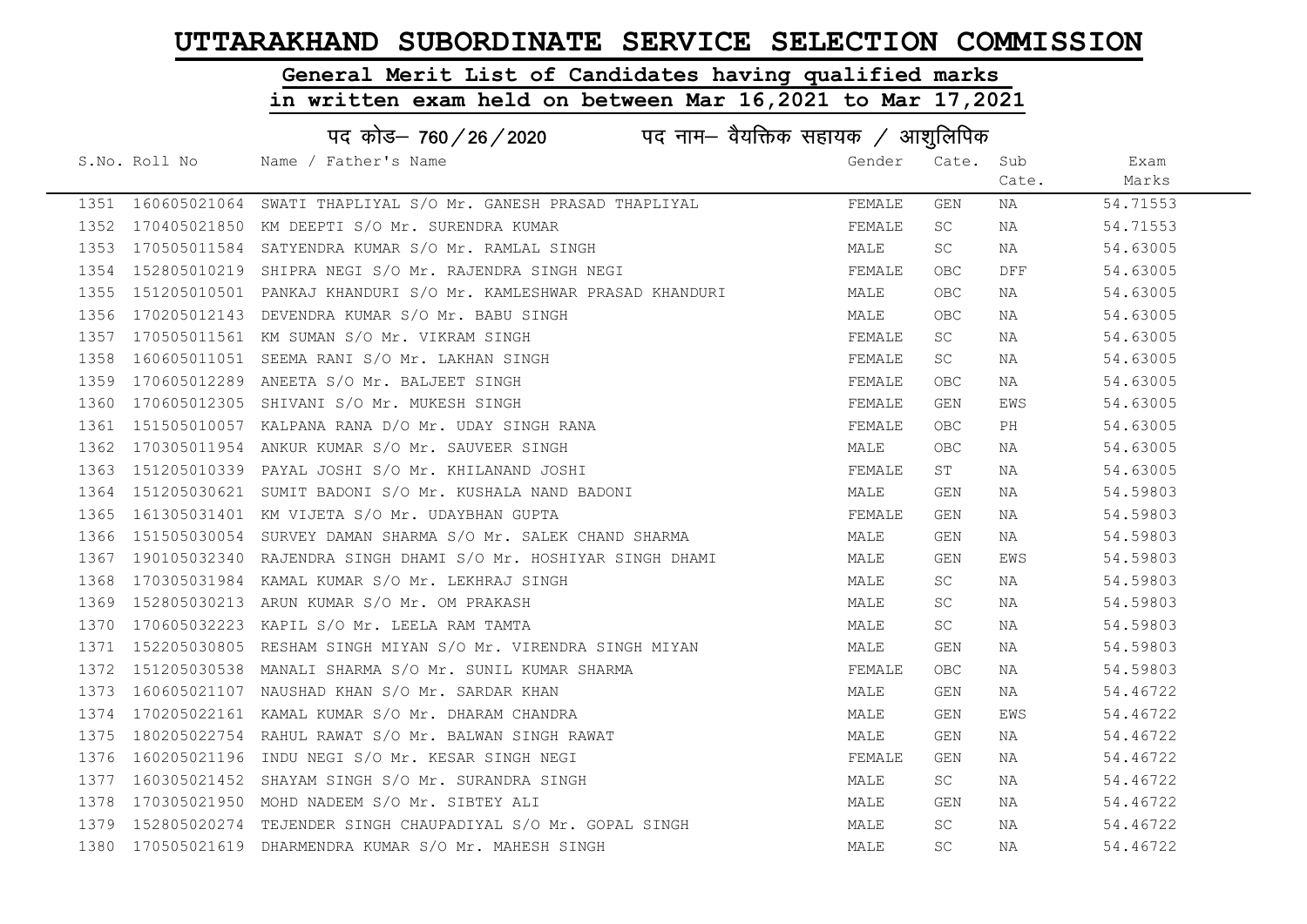# General Merit List of Candidates having qualified marks

|      |                   | पद कोड– 760/26/2020<br>पद नाम— वैयक्तिक सहायक $\diagup$ आशुलिपिक |        |            |       |          |
|------|-------------------|------------------------------------------------------------------|--------|------------|-------|----------|
|      | S.No. Roll No     | Name / Father's Name                                             | Gender | Cate.      | Sub   | Exam     |
|      |                   |                                                                  |        |            | Cate. | Marks    |
|      | 1381 152205020792 | MOHIT KUMAR S/O Mr. MAHENDRA SINGH                               | MALE   | SC         | NA    | 54.46722 |
|      |                   | 1382 180205022707 SAPNA S/O Mr. GAJPAL SINGH NEGI                | FEMALE | <b>OBC</b> | NA    | 54.46722 |
| 1383 |                   | 152205020796 POOJA BAHUKHANDI S/O Mr. GIRISH CHANDRA BAHUKHANDI  | FEMALE | GEN        | NA    | 54.46722 |
| 1384 |                   | 170705022385 NITESH KUMAR S/O Mr. BHEEM SINGH                    | MALE   | SC         | NA    | 54.46722 |
| 1385 |                   | 152805020174 SANDEEP SINGH S/O Mr. KUNDAN SINGH                  | MALE   | GEN        | EWS   | 54.46722 |
| 1386 |                   | 190105022528 HARISH SINGH S/O Mr. MANOHAR SINGH                  | MALE   | <b>OBC</b> | ΝA    | 54.46722 |
| 1387 |                   | 161305011351 VINEETA PRATAP S/O Mr. SHYAM LAL PANCHAM            | FEMALE | SC         | NA    | 54.39463 |
| 1388 |                   | 170405011788 RICHA JOSHI S/O Mr. GOPAL DUTT JOSHI                | FEMALE | GEN        | NA    | 54.39463 |
| 1389 |                   | 170205012082 KOMAL PAL S/O Mr. SHANKAR PAL                       | FEMALE | SC         | NA    | 54.39463 |
| 1390 |                   | 190105012573 AJAY KUMAR S/O Mr. HOSHIYAR RAM                     | MALE   | SC         | NA    | 54.39463 |
| 1391 |                   | 152205010779 DEEPAK SINGH S/O Mr. JASPAL SINGH                   | MALE   | SC         | NA    | 54.39463 |
| 1392 |                   | 170205012084 PANKAJ KUMAR S/O Mr. RAMESH CHANDRA                 | MALE   | SC         | NA    | 54.39463 |
| 1393 |                   | 161305011426 AVINASH S/O Mr. SEVA RAM                            | MALE   | SC         | NA    | 54.39463 |
| 1394 |                   | 170205012085 KAMAL KUMAR S/O Mr. TARI RAM                        | MALE   | SC         | NA    | 54.39463 |
| 1395 |                   | 170705012365 MAHAVEER SINGH S/O Mr. RAMESH SINGH                 | MALE   | OBC        | NA    | 54.39463 |
| 1396 |                   | 161305031436 KM RENU S/O Mr. ASHOK KUMAR                         | FEMALE | <b>OBC</b> | NA    | 54.33178 |
| 1397 |                   | 170205032080 SANDHYA PAL S/O Mr. SHANKAR LAL PAL                 | FEMALE | SC         | NA    | 54.33178 |
| 1398 |                   | 170305031952 ROHIT KUMAR S/O Mr. BHOPAL SINGH                    | MALE   | SC         | NA    | 54.33178 |
| 1399 |                   | 170405031748 KAMAL THUWAL S/O Mr. PREM CHANDRA THUWAL            | MALE   | GEN        | NA    | 54.33178 |
| 1400 |                   | 170205032132 NARENDRA SINGH S/O Mr. KHEEM SINGH BORA             | MALE   | <b>GEN</b> | NA    | 54.33178 |
| 1401 |                   | 190105032361 MINAKSHI JOSHI S/O Mr. MAHESH CHANDRA JOSHI         | FEMALE | GEN        | NA    | 54.33178 |
| 1402 |                   | 170505031550 MOHIT SINGH KAMBOJ S/O Mr. RAJENDRA SINGH KAMBOJ    | MALE   | <b>OBC</b> | NA    | 54.33178 |
| 1403 |                   | 170405031745 JYOTI SIJWALI S/O Mr. INDRA SINGH SIJWALI           | FEMALE | GEN        | NA    | 54.33178 |
| 1404 |                   | 170705022415 GANESH SINGH BORA S/O Mr. DILIP SINGH BOHRA         | MALE   | GEN        | NA    | 54.21891 |
| 1405 |                   | 152205020774 KALPANA S/O Mr. DEEWAN SINGH                        | FEMALE | ST         | NA    | 54.21891 |
| 1406 |                   | 151505020010 PRIYANKA CHAUHAN S/O Mr. DALIP CHAUHAN              | FEMALE | GEN        | NA    | 54.21891 |
| 1407 |                   | 170405021769 YOGENDRA SINGH S/O Mr. SHER SINGH                   | MALE   | <b>OBC</b> | NA    | 54.21891 |
| 1408 |                   | 180205022716 JYOTI S/O Mr. YOGENDRA SINGH                        | FEMALE | GEN        | EWS   | 54.21891 |
| 1409 |                   | 160605011067 SUDEEP KUMAR S/O Mr. HARENDRA SINGH RAWAT           | MALE   | GEN        | NA    | 54.15920 |
|      |                   | 1410 130105010887 JASWANT SINGH S/O Mr. UMMED SINGH BISHT        | MALE   | <b>GEN</b> | NA    | 54.15920 |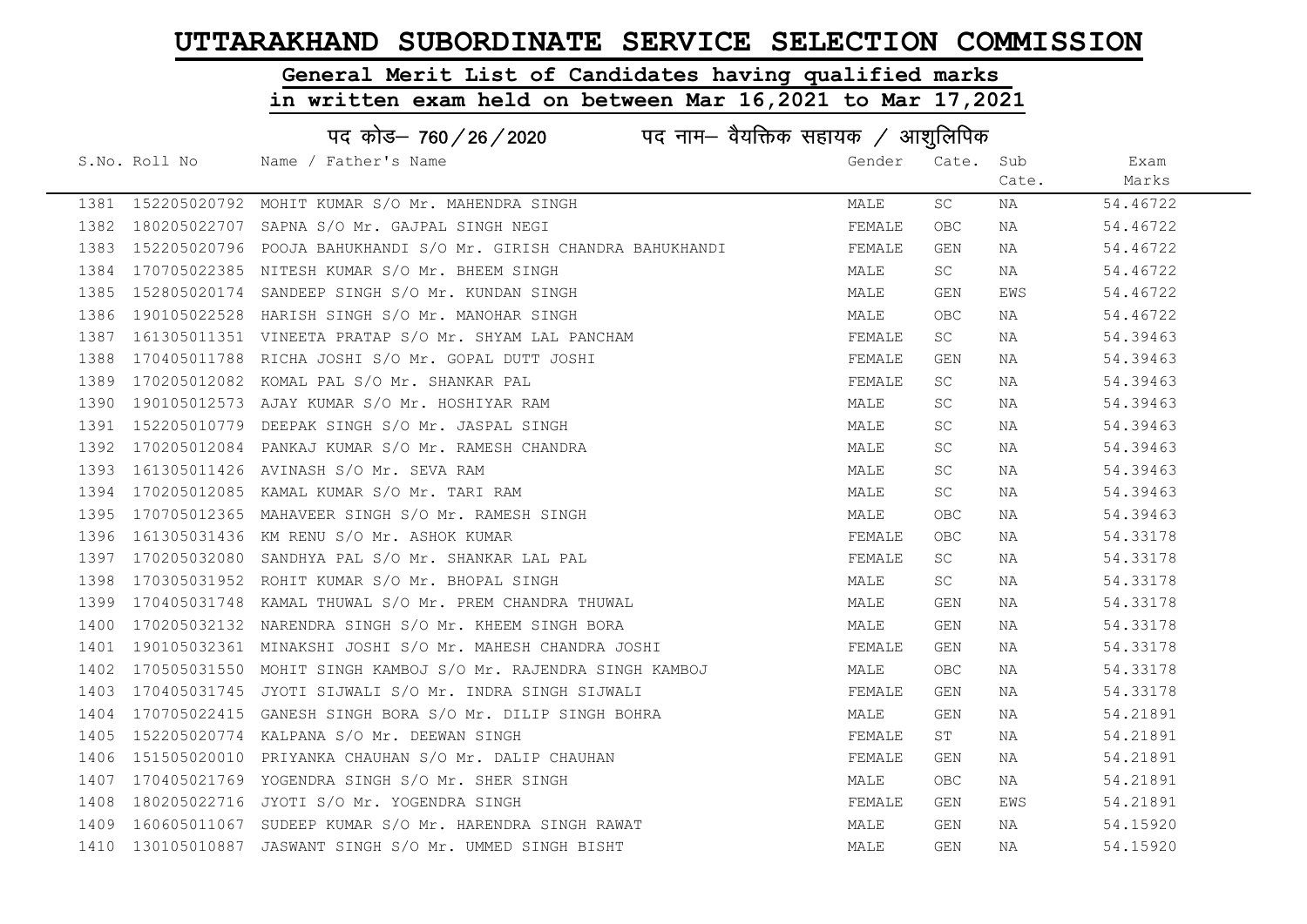# General Merit List of Candidates having qualified marks

|      | पद कोड– 760/26/2020<br>पद नाम— वैयक्तिक सहायक / आशुलिपिक |                                                                   |        |           |       |          |  |  |
|------|----------------------------------------------------------|-------------------------------------------------------------------|--------|-----------|-------|----------|--|--|
|      | S.No. Roll No                                            | Name / Father's Name                                              | Gender | Cate. Sub |       | Exam     |  |  |
|      |                                                          |                                                                   |        |           | Cate. | Marks    |  |  |
|      |                                                          | 1411 170605012338 MOHIT DUTT JOSHI S/O Mr. VIJAY KUMAR JOSHI      | MALE   | GEN       | EWS   | 54.15920 |  |  |
|      |                                                          | 1412 160305011286 ABHISHEK CHOUDHARY S/O Mr. ILAM SINGH CHOUDHARY | MALE   | OBC       | NA    | 54.15920 |  |  |
| 1413 |                                                          | 120105012509 YOJANA ARYA S/O Mr. FAKIR CHANDRA ARYA               | FEMALE | SC        | NA    | 54.15920 |  |  |
| 1414 |                                                          | 170505011671 KM JAUNI RANI S/O Mr. DAYAL SINGH                    | FEMALE | GEN       | NA    | 54.15920 |  |  |
| 1415 |                                                          | 152805010320 KAJOL S/O Mr. KEDAR SINGH                            | FEMALE | ST        | NA    | 54.15920 |  |  |
| 1416 |                                                          | 152205010824 SURAJ BHANDARI S/O Mr. FATEH SINGH                   | MALE   | GEN       | NA    | 54.15920 |  |  |
| 1417 |                                                          | 160205011236 ANKUL KUMAR S/O Mr. SUKH PAL                         | MALE   | OBC       | NA    | 54.15920 |  |  |
| 1418 |                                                          | 151205030457 AANCHAL NEGI S/O Mr. SHIV RAJ SINGH NEGI             | FEMALE | GEN       | NA    | 54.06552 |  |  |
| 1419 |                                                          | 152805030220 KAVITA BISHT S/O Mr. SURENDRA BISHT                  | FEMALE | GEN       | NA    | 54.06552 |  |  |
| 1420 |                                                          | 210105031001 VIPIN KUMAR S/O Mr. JOHRI LAL                        | MALE   | SC        | NA    | 54.06552 |  |  |
| 1421 |                                                          | 161305031393 KM SHALU SAINI S/O Mr. RAJKUMAR                      | FEMALE | OBC       | NA    | 54.06552 |  |  |
| 1422 |                                                          | 110105031493 SANJAY SINGH BORA S/O Mr. JAGDESH SINGH BORA         | MALE   | GEN       | NA    | 54.06552 |  |  |
| 1423 |                                                          | 151505030092 KAJAL RAMOLA S/O Mr. PULAM CHAND RAMOLA              | FEMALE | GEN       | NA    | 54.06552 |  |  |
| 1424 |                                                          | 170505031536 KM DIVYA GOLA S/O Mr. JAYPAL SINGH                   | FEMALE | OBC.      | NA    | 54.06552 |  |  |
| 1425 |                                                          | 152805020527 PRADEEP SINGH S/O Mr. KUNWAR SINGH                   | MALE   | OBC       | NA    | 53.97060 |  |  |
| 1426 |                                                          | 190105022568 SUNIL SINGH KHATI S/O Mr. HARISH SINGH KHATI         | MALE   | GEN       | NA    | 53.97060 |  |  |
| 1427 |                                                          | 180205022712 PRADEEP KUMAR S/O Mr. RAMDAYAL                       | MALE   | SC        | NA    | 53.97060 |  |  |
| 1428 |                                                          | 151505020133 SADIK ALI S/O Mr. ABDUL KADIR                        | MALE   | OBC       | NA    | 53.97060 |  |  |
| 1429 |                                                          | 170605022240 SHIVANI S/O Mr. RADHESHYAM                           | FEMALE | SC        | NA    | 53.97060 |  |  |
| 1430 |                                                          | 152805020514 KANIKA MALGURI S/O Mr. DINESH MALGURI                | FEMALE | GEN       | NA    | 53.97060 |  |  |
| 1431 |                                                          | 152805020503 AMAN S/O Mr. AVTAR SINGH                             | MALE   | <b>SC</b> | NA    | 53.97060 |  |  |
| 1432 |                                                          | 151205010409 MANOJ THAPLIYAL S/O Mr. VIJAY PRASAD THAPLIYAL       | MALE   | GEN       | EWS   | 53.92377 |  |  |
| 1433 |                                                          | 161305011380 RAMESH CHANDRA JOSHI S/O Mr. DHARMANAND JOSHI        | MALE   | GEN       | EWS   | 53.92377 |  |  |
| 1434 |                                                          | 151205010369 BRIJESH TAMTA S/O Mr. KUNDAN LAL TAMTA               | MALE   | <b>SC</b> | NA    | 53.92377 |  |  |
| 1435 |                                                          | 152805010307 ANJALI BHATT S/O Mr. VINOD PRASAD BHATT              | FEMALE | GEN       | ΝA    | 53.92377 |  |  |
| 1436 |                                                          | 160605011090 ASHISH NEGI S/O Mr. MAHESH SINGH NEGI                | MALE   | GEN       | NA    | 53.92377 |  |  |
| 1437 |                                                          | 152205010747 VIJAY THAPLIYAL S/O Mr. RAJENDRA PRASAD THAPLIYAL    | MALE   | OBC       | NA    | 53.92377 |  |  |
| 1438 |                                                          | 170205032100 VINOD CHANDRA S/O Mr. LAXMI DATT                     | MALE   | GEN       | NA    | 53.79927 |  |  |
| 1439 |                                                          | 161305031419 LIKHEE PAL S/O Mr. KALI RAM                          | MALE   | OBC       | NA    | 53.79927 |  |  |
|      |                                                          | 1440 152205030819 SHIKHA S/O Mr. SUNDER LAL KANNOJIA              | FEMALE | <b>SC</b> | ΝA    | 53.79927 |  |  |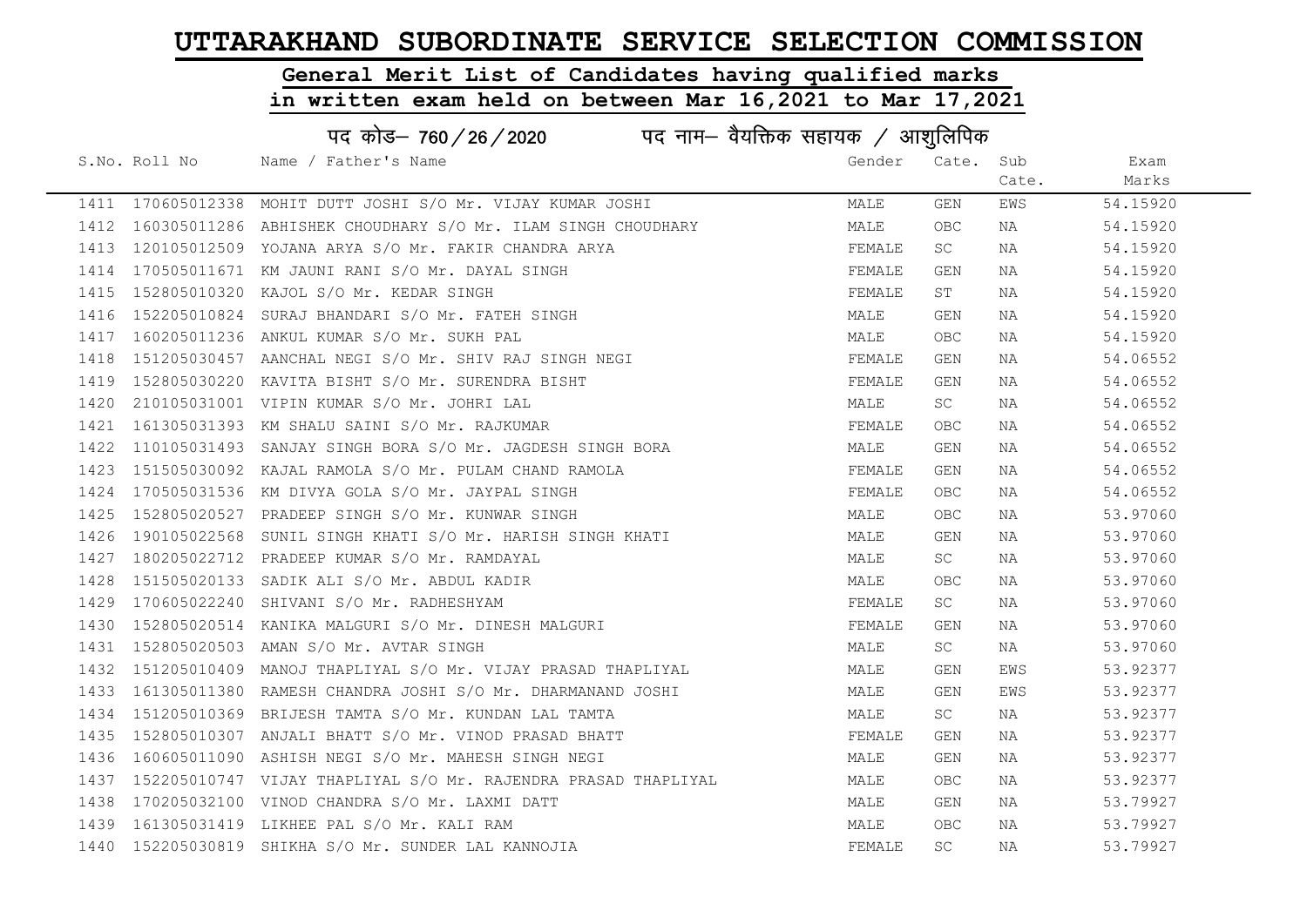#### General Merit List of Candidates having qualified marks

|      | पद कोड़– 760 / 26 / 2020 पद नाम– वैयक्तिक सहायक / आशुलिपिक |                                                                 |        |            |       |          |  |
|------|------------------------------------------------------------|-----------------------------------------------------------------|--------|------------|-------|----------|--|
|      | S.No. Roll No                                              | Name / Father's Name                                            | Gender | Cate.      | Sub   | Exam     |  |
|      |                                                            |                                                                 |        |            | Cate. | Marks    |  |
|      |                                                            | 1441 151205030473 NITIN SINGH S/O Mr. KAMAL SINGH               | MALE   | GEN        | NA    | 53.79927 |  |
| 1442 | 170305032049                                               | MUKARRAM ALI S/O Mr. WAZID HUSSAIN                              | MALE   | GEN        | EWS   | 53.79927 |  |
| 1443 |                                                            | 170305031967 KM NEETU S/O Mr. SATPAL SINGH                      | FEMALE | SC         | NA    | 53.79927 |  |
| 1444 | 151505020088                                               | SANTOSH KUMAR THAPLIYAL S/O Mr. BACHI RAM THAPLIYAL             | MALE   | GEN        | NA    | 53.72228 |  |
| 1445 |                                                            | 170405021876 LALIT MOHAN JOSHI S/O Mr. KISHAN CHANDRA JOSHI     | MALE   | GEN        | NA    | 53.72228 |  |
| 1446 |                                                            | 170705022382 KAPIL KUMAR CHAUHAN S/O Mr. VIRENDRA SINGH CHAUHAN | MALE   | GEN        | NA    | 53.72228 |  |
| 1447 | 170405021686                                               | KAILASH CHANDRA BHATT S/O Mr. PREMCHANDRA BHATT                 | MALE   | GEN        | NA    | 53.72228 |  |
| 1448 | 152805020388                                               | JYOTI SINGH S/O Mr. SHER SINGH                                  | FEMALE | SC         | NA    | 53.72228 |  |
| 1449 |                                                            | 170405021818 KM DOLI S/O Mr. HARKESH SINGH                      | FEMALE | OBC        | NA    | 53.72228 |  |
| 1450 |                                                            | 170505021640 KIRAN ARYA S/O Mr. POORAN CHANDRA ARYA             | FEMALE | SC         | NA    | 53.72228 |  |
| 1451 |                                                            | 151505020086 ANUJ BHANDARI S/O Mr. SURENDER SINGH BHANDARI      | MALE   | GEN        | NA    | 53.72228 |  |
| 1452 | 190105022558                                               | MANOJ JOSHI S/O Mr. MADHWA NAND JOSHI                           | MALE   | GEN        | NA    | 53.72228 |  |
| 1453 |                                                            | 152805020357 AKSHAY NAKOTI S/O Mr. RAVINDRA SINGH NAKOTI        | MALE   | GEN        | NA    | 53.72228 |  |
| 1454 |                                                            | 170505021524 KAVITA MADHWAL S/O Mr. GAJE SINGH MADHWAL          | FEMALE | GEN        | NA    | 53.72228 |  |
| 1455 |                                                            | 180205012729 MANISH RAWAT S/O Mr. KHUSHAL SINGH RAWAT           | MALE   | GEN        | NA    | 53.68834 |  |
| 1456 |                                                            | 152805010230 VIVEK DHYANI S/O Mr. SHYAM PRASAD DHYANI           | MALE   | <b>GEN</b> | NA    | 53.68834 |  |
| 1457 |                                                            | 170705012403 VINAY MISHRA S/O Mr. RJENDRA KUMAR MISHRA          | MALE   | GEN        | NA    | 53.68834 |  |
| 1458 |                                                            | 151505010001 RENU SINGH S/O Mr. GOVIND SINGH RAWAT              | FEMALE | ST         | NA    | 53.68834 |  |
| 1459 |                                                            | 170705012371 GEETA OLI S/O Mr. SHYAM DATTA OLI                  | FEMALE | GEN        | NA    | 53.68834 |  |
| 1460 |                                                            | 160605011053 SAUMYA AGRAWAL S/O Mr. SUBHASH CHANDRA             | FEMALE | GEN        | NA    | 53.68834 |  |
| 1461 |                                                            | 151205010500 KM PRABHA JOSHI S/O Mr. HARI KRISHNA JOSHI         | FEMALE | GEN        | NA    | 53.68834 |  |
| 1462 |                                                            | 170605012294 GARIMA TIWARI S/O Mr. RAMESH CHANDRA TIWARI        | FEMALE | GEN        | NA    | 53.68834 |  |
| 1463 |                                                            | 110105011501 HEMA S/O Mr. KHEEM SINGH                           | FEMALE | GEN        | NA    | 53.68834 |  |
| 1464 |                                                            | 190105012532 KAMAL PANDEY S/O Mr. GANGA PRASAD PANDEY           | MALE   | GEN        | NA    | 53.68834 |  |
| 1465 | 170505011621                                               | ROHIT KUMAR S/O Mr. BHUPENDRA SINGH                             | MALE   | GEN        | NA    | 53.68834 |  |
| 1466 |                                                            | 230205012658 SUMIT PRASAD S/O Mr. KRISHAN LAL                   | MALE   | SC         | NA    | 53.68834 |  |
| 1467 | 170605022311                                               | CHARIT MOHAN S/O Mr. L D KABDWAL                                | MALE   | GEN        | NA    | 53.53301 |  |
| 1468 |                                                            | 152205030814 ABHISHEK UPADHAYAY S/O Mr. ASHOK                   | MALE   | GEN        | NA    | 53.53301 |  |
| 1469 |                                                            | 170505031510 VISHAL VERMA S/O Mr. RAMESH VERMA                  | MALE   | OBC        | NA    | 53.53301 |  |
| 1470 |                                                            | 170505031562 CHANDRA PAL S/O Mr. OM PRAKASH                     | MALE   | <b>OBC</b> | ΝA    | 53.53301 |  |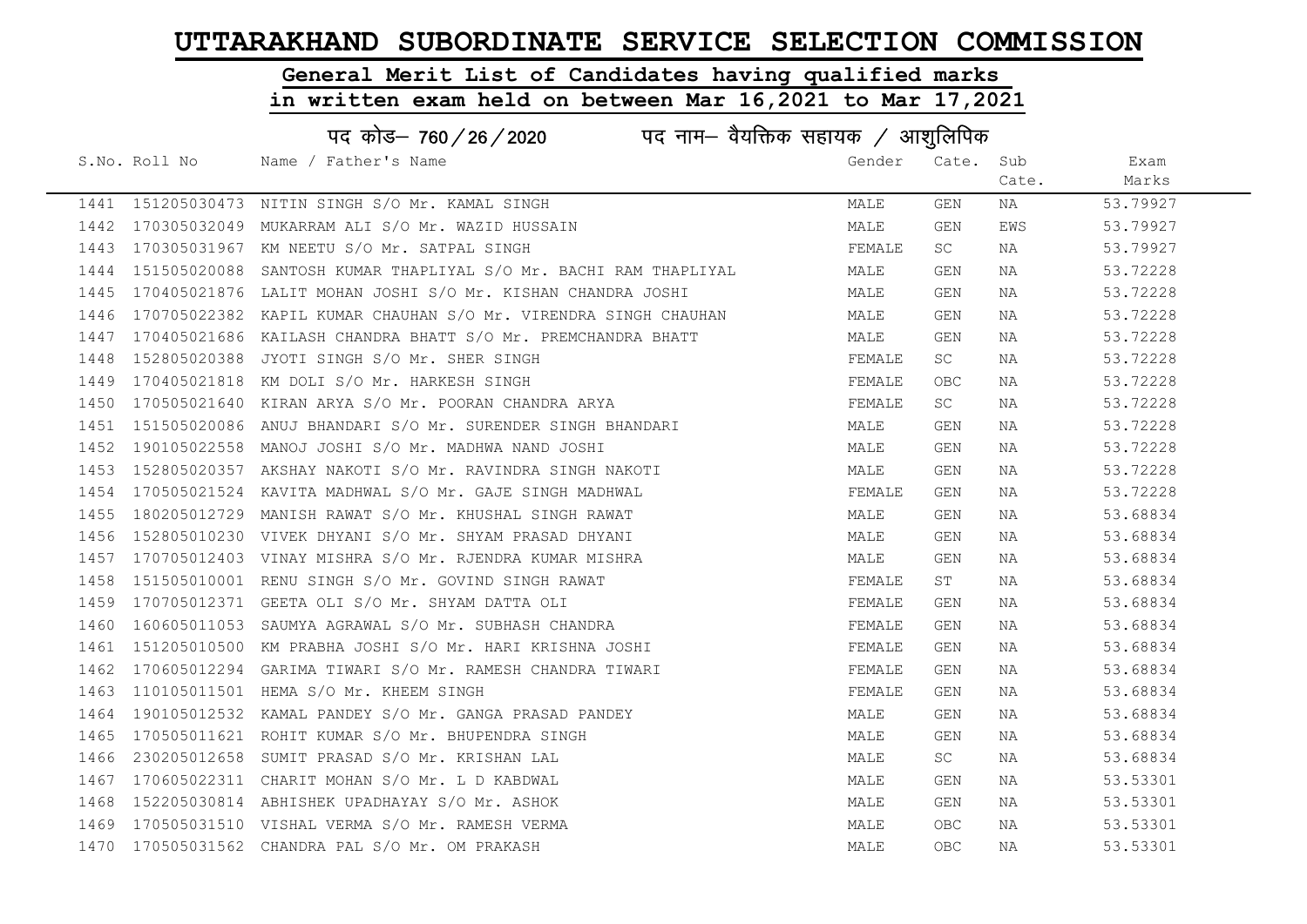# General Merit List of Candidates having qualified marks

| पद कोड– 760/26/2020<br>पद नाम– वैयक्तिक सहायक / आशुलिपिक |               |                                                               |        |            |       |          |
|----------------------------------------------------------|---------------|---------------------------------------------------------------|--------|------------|-------|----------|
|                                                          | S.No. Roll No | Name / Father's Name                                          | Gender | Cate.      | Sub   | Exam     |
|                                                          |               |                                                               |        |            | Cate. | Marks    |
|                                                          |               | 1471 170305032062 SHAILI S/O Mr. DEVRAJ SINGH                 | FEMALE | <b>OBC</b> | NA    | 53.53301 |
| 1472                                                     | 152205030644  | RAHUL KUMAR S/O Mr. BABU                                      | MALE   | SC         | NA    | 53.53301 |
| 1473                                                     |               | 180205032535 RADHA S/O Mr. NARENDRA DUTT                      | FEMALE | <b>GEN</b> | NA    | 53.53301 |
| 1474                                                     |               | 160605031031 KM PRITI S/O Mr. RAM KISHAN                      | FEMALE | SC         | NA    | 53.53301 |
| 1475                                                     |               | 161305031410 SHALU S/O Mr. SURESH SAINI                       | FEMALE | OBC.       | NA    | 53.53301 |
| 1476                                                     |               | 151505030099 KRIPAL SINGH S/O Mr. HUKAM SINGH BISHT           | MALE   | GEN        | NA    | 53.53301 |
| 1477                                                     |               | 140105032415 POOJA OLI S/O Mr. TULSI PRASAD OLI               | FEMALE | GEN        | EWS   | 53.53301 |
| 1478                                                     |               | 170505031592 MANISH KUMAR S/O Mr. RAKESH KUMAR                | MALE   | GEN        | NA    | 53.53301 |
| 1479                                                     |               | 151505030046 VIJAY JOSHI S/O Mr. ANIL DATT JOSHI              | MALE   | GEN        | NA    | 53.53301 |
| 1480                                                     |               | 170505031546 VIPIN KUMAR S/O Mr. SIPAHI LAL                   | MALE   | SC         | NA    | 53.53301 |
| 1481                                                     |               | 160305021305 GANESH RAWAT S/O Mr. BIRBAL SINGH RAWAT          | MALE   | GEN        | EWS   | 53.47397 |
| 1482                                                     |               | 170605022267 MAYA S/O Mr. HRIDAYA                             | FEMALE | <b>SC</b>  | NA    | 53.47397 |
| 1483                                                     |               | 152805020235 RINKU SHARMA S/O Mr. SATISH CHANDRA SHARMA       | FEMALE | <b>GEN</b> | NA    | 53.47397 |
| 1484                                                     |               | 130105020869 VIJENDRA SHAH S/O Mr. DARSHAN LAL                | MALE   | SC         | NA    | 53.47397 |
| 1485                                                     |               | 190105022539 MANISHA JOSHI S/O Mr. HEERA BALLABH JOSHI        | FEMALE | <b>GEN</b> | NA    | 53.47397 |
| 1486                                                     |               | 152805020467 AABHA S/O Mr. SOBAT SINGH NEGI                   | FEMALE | <b>OBC</b> | NA    | 53.47397 |
| 1487                                                     |               | 170305022068 RAHUL S/O Mr. AJAY KUMAR                         | MALE   | OBC        | NA    | 53.47397 |
| 1488                                                     |               | 152205010699 PREETI RAWAT S/O Mr. HARENDRA SINGH RAWAT        | FEMALE | GEN        | DFF   | 53.45292 |
| 1489                                                     |               | 130105010912 RAJANI S/O Mr. MURLIDHAR GAUR                    | FEMALE | GEN        | NA    | 53.45292 |
| 1490                                                     |               | 170705012398 MOHIT KUMAR S/O Mr. SURESH KUMAR                 | MALE   | GEN        | NA    | 53.45292 |
| 1491                                                     |               | 170405011746 SAJID HUSSAIN S/O Mr. JARIF HUSSAIN              | MALE   | OBC.       | NA    | 53.45292 |
| 1492                                                     |               | 151505010012 PRAVEEN BARTWAL S/O Mr. JITENDRA SINGH BARTWAL   | MALE   | GEN        | NA    | 53.45292 |
| 1493                                                     |               | 170305011939 ADARSH RAO S/O Mr. RAMPAL SINGH                  | MALE   | <b>SC</b>  | NA    | 53.45292 |
| 1494                                                     |               | 170705012386 KM MANJU RANI S/O Mr. DIGVIJAY SINGH             | FEMALE | <b>OBC</b> | NA    | 53.45292 |
| 1495                                                     |               | 230205012651 MEENAKSHI KOTNALA S/O Mr. GANESH CHANDRA KOTNALA | FEMALE | GEN        | NA    | 53.45292 |
| 1496                                                     |               | 230205012700 KM RESHMA S/O Mr. AMEER SINGH RAWAT              | FEMALE | OBC.       | NA    | 53.45292 |
| 1497                                                     |               | 170605012254 MOHAMMAD SUHEL S/O Mr. MOHAMMAD AALAM            | MALE   | OBC.       | NA    | 53.45292 |
| 1498                                                     |               | 130105030854 KAILASH CHANDRA S/O Mr. LAXMI PRASAD             | MALE   | GEN        | NA    | 53.26676 |
| 1499                                                     |               | 151205030390 GEETA RAWAT S/O Mr. PREM SINGH                   | FEMALE | GEN        | NA    | 53.26676 |
|                                                          |               | 1500 151205030579 PRITI JOSHI S/O Mr. GIRISH CHANDRA JOSHI    | FEMALE | <b>GEN</b> | ΝA    | 53.26676 |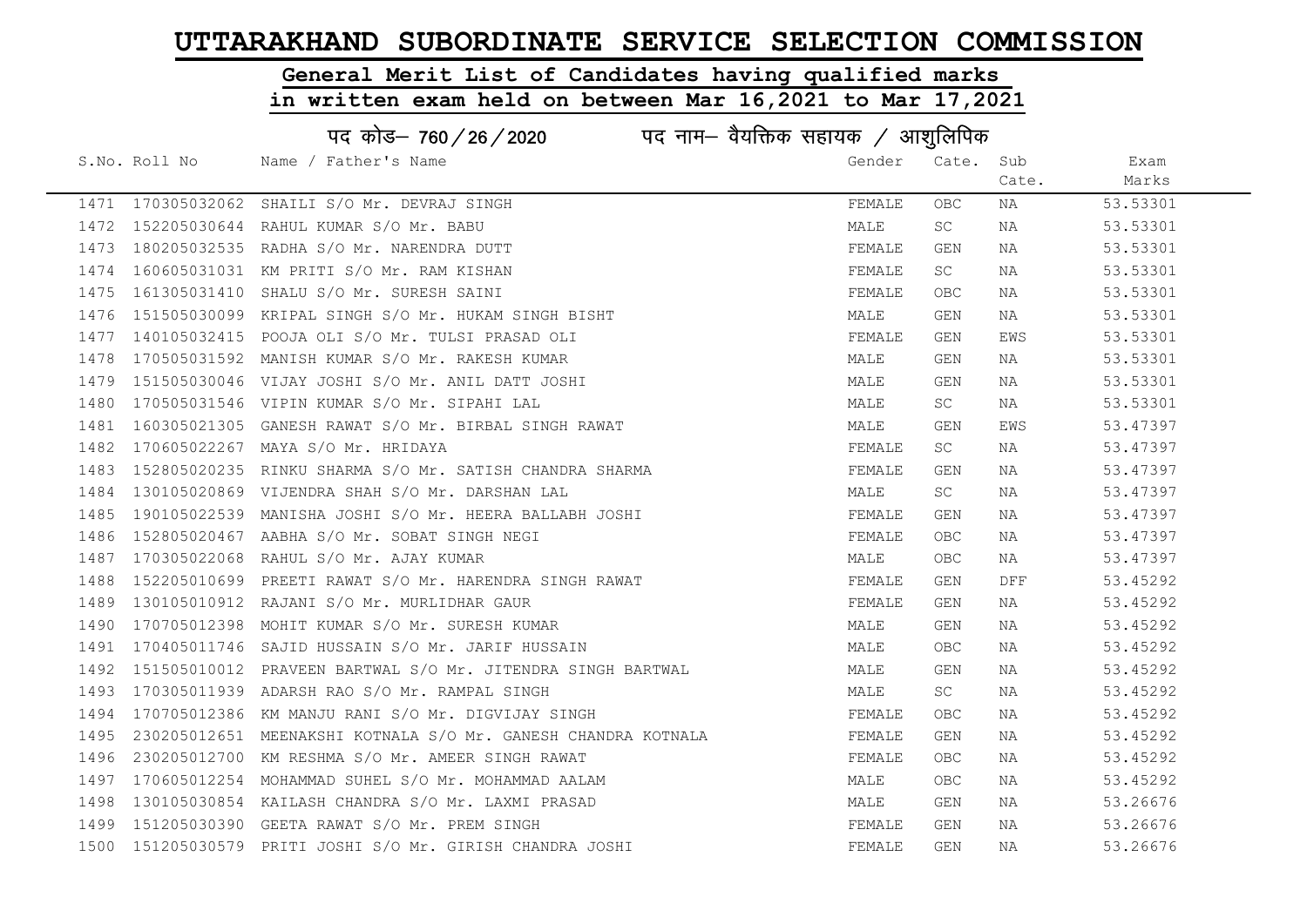#### General Merit List of Candidates having qualified marks

in written exam held on between Mar 16,2021 to Mar 17,2021

| पद कोड– 760/26/2020 |                                        |                                                                                                                                                                                                                                                                                                                                                                                                                                                                                                                                                                                                                                                                                                                                                                                                                                                                                                                                                                                                                                                                                                                                                                                                                                                                                                                                                                                |            |       |                                           |  |
|---------------------|----------------------------------------|--------------------------------------------------------------------------------------------------------------------------------------------------------------------------------------------------------------------------------------------------------------------------------------------------------------------------------------------------------------------------------------------------------------------------------------------------------------------------------------------------------------------------------------------------------------------------------------------------------------------------------------------------------------------------------------------------------------------------------------------------------------------------------------------------------------------------------------------------------------------------------------------------------------------------------------------------------------------------------------------------------------------------------------------------------------------------------------------------------------------------------------------------------------------------------------------------------------------------------------------------------------------------------------------------------------------------------------------------------------------------------|------------|-------|-------------------------------------------|--|
|                     | Name / Father's Name                   | Gender                                                                                                                                                                                                                                                                                                                                                                                                                                                                                                                                                                                                                                                                                                                                                                                                                                                                                                                                                                                                                                                                                                                                                                                                                                                                                                                                                                         | Cate.      | Sub   | Exam                                      |  |
|                     |                                        |                                                                                                                                                                                                                                                                                                                                                                                                                                                                                                                                                                                                                                                                                                                                                                                                                                                                                                                                                                                                                                                                                                                                                                                                                                                                                                                                                                                |            | Cate. | Marks                                     |  |
| 152205030779        |                                        | MALE                                                                                                                                                                                                                                                                                                                                                                                                                                                                                                                                                                                                                                                                                                                                                                                                                                                                                                                                                                                                                                                                                                                                                                                                                                                                                                                                                                           | GEN        | NA    | 53.26676                                  |  |
| 170305031908        | IRFAN HUSSAIN S/O Mr. FIDA HUSSAIN     | MALE                                                                                                                                                                                                                                                                                                                                                                                                                                                                                                                                                                                                                                                                                                                                                                                                                                                                                                                                                                                                                                                                                                                                                                                                                                                                                                                                                                           | GEN        | EWS   | 53.26676                                  |  |
|                     |                                        | MALE                                                                                                                                                                                                                                                                                                                                                                                                                                                                                                                                                                                                                                                                                                                                                                                                                                                                                                                                                                                                                                                                                                                                                                                                                                                                                                                                                                           | SC         | NA    | 53.26676                                  |  |
|                     |                                        | MALE                                                                                                                                                                                                                                                                                                                                                                                                                                                                                                                                                                                                                                                                                                                                                                                                                                                                                                                                                                                                                                                                                                                                                                                                                                                                                                                                                                           | GEN        | EWS   | 53.26676                                  |  |
|                     |                                        | FEMALE                                                                                                                                                                                                                                                                                                                                                                                                                                                                                                                                                                                                                                                                                                                                                                                                                                                                                                                                                                                                                                                                                                                                                                                                                                                                                                                                                                         | OBC.       | NA    | 53.26676                                  |  |
|                     | SHAHJAD ALAM S/O Mr. ABDUL SALAM       | MALE                                                                                                                                                                                                                                                                                                                                                                                                                                                                                                                                                                                                                                                                                                                                                                                                                                                                                                                                                                                                                                                                                                                                                                                                                                                                                                                                                                           | GEN        | NA    | 53.26676                                  |  |
|                     |                                        | MALE                                                                                                                                                                                                                                                                                                                                                                                                                                                                                                                                                                                                                                                                                                                                                                                                                                                                                                                                                                                                                                                                                                                                                                                                                                                                                                                                                                           | GEN        | NA    | 53.26676                                  |  |
|                     |                                        | MALE                                                                                                                                                                                                                                                                                                                                                                                                                                                                                                                                                                                                                                                                                                                                                                                                                                                                                                                                                                                                                                                                                                                                                                                                                                                                                                                                                                           | GEN        | EWS   | 53.26676                                  |  |
|                     |                                        | FEMALE                                                                                                                                                                                                                                                                                                                                                                                                                                                                                                                                                                                                                                                                                                                                                                                                                                                                                                                                                                                                                                                                                                                                                                                                                                                                                                                                                                         | GEN        | NA    | 53.26676                                  |  |
|                     |                                        | FEMALE                                                                                                                                                                                                                                                                                                                                                                                                                                                                                                                                                                                                                                                                                                                                                                                                                                                                                                                                                                                                                                                                                                                                                                                                                                                                                                                                                                         | SC         | NA    | 53.26676                                  |  |
|                     |                                        | FEMALE                                                                                                                                                                                                                                                                                                                                                                                                                                                                                                                                                                                                                                                                                                                                                                                                                                                                                                                                                                                                                                                                                                                                                                                                                                                                                                                                                                         | OBC        | NA    | 53.26676                                  |  |
|                     |                                        | MALE                                                                                                                                                                                                                                                                                                                                                                                                                                                                                                                                                                                                                                                                                                                                                                                                                                                                                                                                                                                                                                                                                                                                                                                                                                                                                                                                                                           | SC         | NA    | 53.22566                                  |  |
|                     |                                        | MALE                                                                                                                                                                                                                                                                                                                                                                                                                                                                                                                                                                                                                                                                                                                                                                                                                                                                                                                                                                                                                                                                                                                                                                                                                                                                                                                                                                           | GEN        | NA    | 53.22566                                  |  |
|                     | BANTI S/O Mr. CHHOTE LAL               | MALE                                                                                                                                                                                                                                                                                                                                                                                                                                                                                                                                                                                                                                                                                                                                                                                                                                                                                                                                                                                                                                                                                                                                                                                                                                                                                                                                                                           | SC.        | NA    | 53.22566                                  |  |
|                     |                                        | MALE                                                                                                                                                                                                                                                                                                                                                                                                                                                                                                                                                                                                                                                                                                                                                                                                                                                                                                                                                                                                                                                                                                                                                                                                                                                                                                                                                                           | SC         | NA    | 53.22566                                  |  |
|                     |                                        | MALE                                                                                                                                                                                                                                                                                                                                                                                                                                                                                                                                                                                                                                                                                                                                                                                                                                                                                                                                                                                                                                                                                                                                                                                                                                                                                                                                                                           | OBC        | NA    | 53.22566                                  |  |
|                     |                                        | FEMALE                                                                                                                                                                                                                                                                                                                                                                                                                                                                                                                                                                                                                                                                                                                                                                                                                                                                                                                                                                                                                                                                                                                                                                                                                                                                                                                                                                         | GEN        | NA    | 53.22566                                  |  |
|                     |                                        | MALE                                                                                                                                                                                                                                                                                                                                                                                                                                                                                                                                                                                                                                                                                                                                                                                                                                                                                                                                                                                                                                                                                                                                                                                                                                                                                                                                                                           | GEN        | NA    | 53.22566                                  |  |
| 170605022222        |                                        | MALE                                                                                                                                                                                                                                                                                                                                                                                                                                                                                                                                                                                                                                                                                                                                                                                                                                                                                                                                                                                                                                                                                                                                                                                                                                                                                                                                                                           | SΤ         | NA    | 53.22566                                  |  |
|                     |                                        | MALE                                                                                                                                                                                                                                                                                                                                                                                                                                                                                                                                                                                                                                                                                                                                                                                                                                                                                                                                                                                                                                                                                                                                                                                                                                                                                                                                                                           | GEN        | EWS   | 53.22566                                  |  |
|                     |                                        | FEMALE                                                                                                                                                                                                                                                                                                                                                                                                                                                                                                                                                                                                                                                                                                                                                                                                                                                                                                                                                                                                                                                                                                                                                                                                                                                                                                                                                                         | SC         | NA    | 53.22566                                  |  |
|                     |                                        | FEMALE                                                                                                                                                                                                                                                                                                                                                                                                                                                                                                                                                                                                                                                                                                                                                                                                                                                                                                                                                                                                                                                                                                                                                                                                                                                                                                                                                                         | SC         | NA    | 53.22566                                  |  |
|                     |                                        | FEMALE                                                                                                                                                                                                                                                                                                                                                                                                                                                                                                                                                                                                                                                                                                                                                                                                                                                                                                                                                                                                                                                                                                                                                                                                                                                                                                                                                                         | GEN        | NA    | 53.22566                                  |  |
|                     |                                        | MALE                                                                                                                                                                                                                                                                                                                                                                                                                                                                                                                                                                                                                                                                                                                                                                                                                                                                                                                                                                                                                                                                                                                                                                                                                                                                                                                                                                           | OBC        | NA    | 53.22566                                  |  |
|                     |                                        | MALE                                                                                                                                                                                                                                                                                                                                                                                                                                                                                                                                                                                                                                                                                                                                                                                                                                                                                                                                                                                                                                                                                                                                                                                                                                                                                                                                                                           | OBC        | NA    | 53.22566                                  |  |
| 152805020288        | DEEKSHA PAL S/O Mr. NARENDRA SINGH PAL | FEMALE                                                                                                                                                                                                                                                                                                                                                                                                                                                                                                                                                                                                                                                                                                                                                                                                                                                                                                                                                                                                                                                                                                                                                                                                                                                                                                                                                                         | <b>OBC</b> | NA    | 53.22566                                  |  |
|                     | SUNIL S/O Mr. MUNNA                    | MALE                                                                                                                                                                                                                                                                                                                                                                                                                                                                                                                                                                                                                                                                                                                                                                                                                                                                                                                                                                                                                                                                                                                                                                                                                                                                                                                                                                           | <b>SC</b>  | NA    | 53.22566                                  |  |
|                     |                                        | MALE                                                                                                                                                                                                                                                                                                                                                                                                                                                                                                                                                                                                                                                                                                                                                                                                                                                                                                                                                                                                                                                                                                                                                                                                                                                                                                                                                                           | GEN        | EWS   | 53.22566                                  |  |
|                     |                                        | MALE                                                                                                                                                                                                                                                                                                                                                                                                                                                                                                                                                                                                                                                                                                                                                                                                                                                                                                                                                                                                                                                                                                                                                                                                                                                                                                                                                                           | SC         | ΝA    | 53.22566                                  |  |
|                     | S.No. Roll No                          | BAL KRISHAN DHAUNDIYAL S/O Mr. PRAYAG DUTT DHAUNDIYAL<br>170305031990 AMIT KUMAR S/O Mr. DAYAL SINGH<br>170305031936 AKASHDEEP S/O Mr. ASHARAM<br>170405031712 SHABNAM JAHAN S/O Mr. MUHD YASEEN<br>170405031882<br>140105032441 RAKESH CHANDRA PANDEY S/O Mr. RAMESH CHANDRA PANDEY<br>210105030998 SHUBHAM UNIYAL S/O Mr. JAGDAMBA PRASAD UNIYAL<br>110105031500 MEENAXI PANDEY S/O Mr. NAVEEN CHANDRA PANDEY<br>170505031569 KM ALKA S/O Mr. HARI SINGH<br>151505030071 HIMANI BHATT S/O Mr. RAMESH PRASAD BHATT<br>152805020171 CHANDER SINGH S/O Mr. VISHAL SINGH<br>210105020983 ATUL CHANDRA S/O Mr. GAJENDRA SINGH CHAUHAN<br>170605022257<br>110105021489 ANKIT KUMAR UJJAINWAL S/O Mr. CHAND KIRAN<br>160205021254 MAYANK KUMAR S/O Mr. SUBHASH CHANDRA<br>152805020484 ROSHANI CHAUHAN S/O Mr. DHYAN SINGH CHAUHAN<br>180205022748 RAJKAMAL SINGH S/O Mr. GANGA SINGH<br>DHARMENDRA SINGH MARTOLIA S/O Mr. DHAN SINGH MARTOLIA<br>152205020734 LAKHAN SINGH S/O Mr. BACHAN SINGH<br>170205022196 KM JYOTI S/O Mr. RAMESH CHANDR<br>170605022283 KM MEENA KUMARI S/O Mr. CHETRAM SINGH<br>152205020812 POONAM PUNDIR S/O Mr. SHIV SINGH PUNDIR<br>170205022144 JANE ALAM S/O Mr. SARVAR HUSAIN<br>170205022141 SANDEP KUMAR S/O Mr. VINOD KUMAR<br>152805020247<br>210105020941 SUMAN PRAKASH S/O Mr. SOHAN LAL DANGWAL<br>1529 160605021059 DHEERAJ S/O Mr. LEKHPAL |            |       | पद नाम— वैयक्तिक सहायक $\;\;/\;$ आशुलिपिक |  |

1530 170505021583 ASHEESH KUMAR S/O Mr. OM PRAKASH SINGH MALE OBC NA 53.22566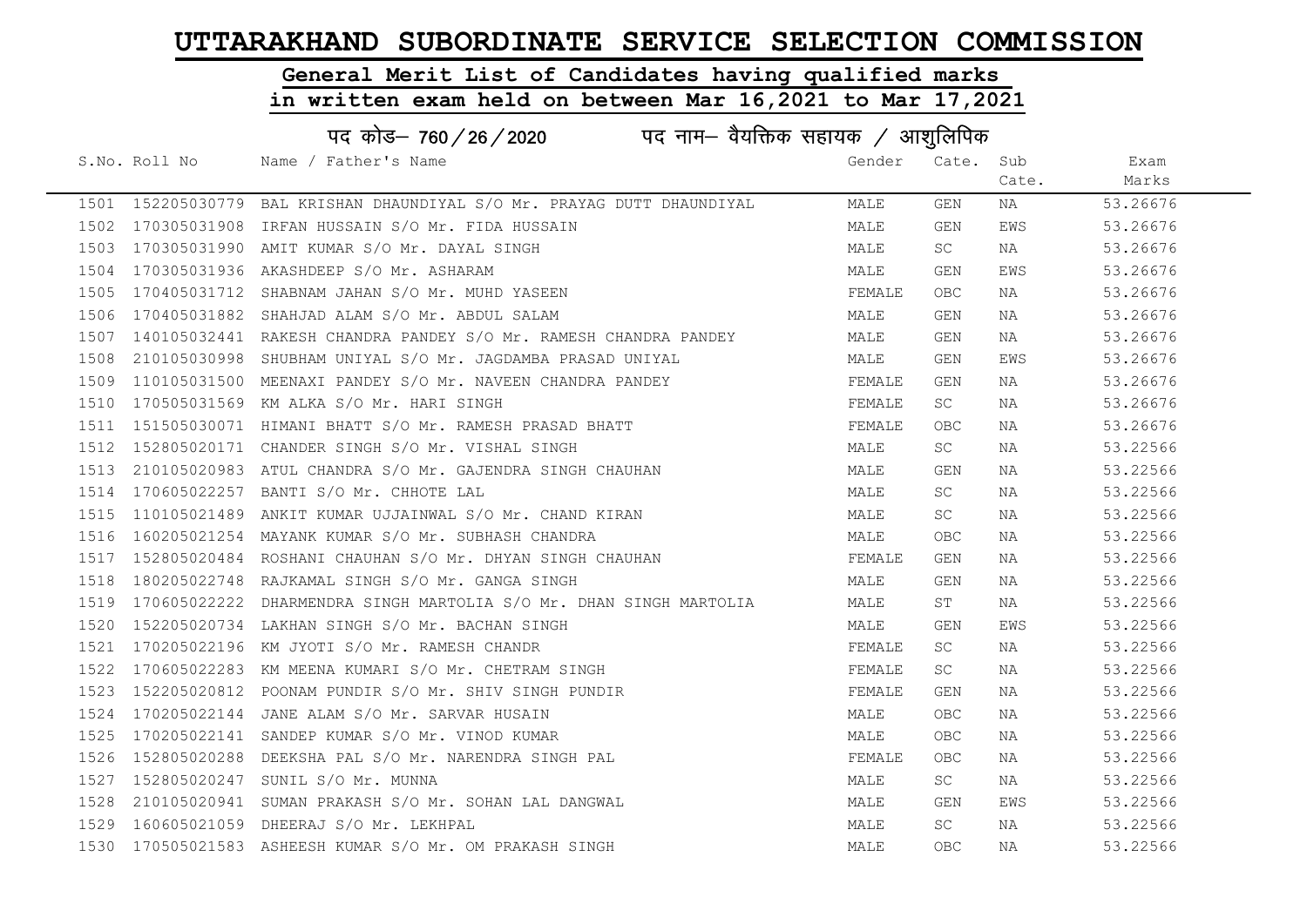# General Merit List of Candidates having qualified marks

|      | पद कोड़- 760 / 26 / 2020 पद नाम- वैयक्तिक सहायक / आशुलिपिक |                                                             |        |            |       |          |  |
|------|------------------------------------------------------------|-------------------------------------------------------------|--------|------------|-------|----------|--|
|      | S.No. Roll No                                              | Name / Father's Name                                        | Gender | Cate. Sub  |       | Exam     |  |
|      |                                                            |                                                             |        |            | Cate. | Marks    |  |
|      |                                                            | 1531 170405021753 KM RASHMI S/O Mr. AMAR SINGH              | FEMALE | SC         | NA    | 53.22566 |  |
| 1532 |                                                            | 170505021596 RANJANA S/O Mr. HARPAL SINGH                   | FEMALE | SC         | NA    | 53.22566 |  |
| 1533 |                                                            | 152805010170 SHOBHA SEMWAL S/O Mr. CHAITRAM SEMWAL          | FEMALE | GEN        | NA    | 53.21749 |  |
| 1534 |                                                            | 160305011305 SONU SIINGH S/O Mr. PADAM SINGH                | MALE   | <b>SC</b>  | NA    | 53.21749 |  |
| 1535 |                                                            | 152805010208 VIKAS ASTHANA S/O Mr. RAM RATAN ASTHANA        | MALE   | GEN        | NA    | 53.21749 |  |
| 1536 |                                                            | 170305012062 MEENU S/O Mr. RAJPAL SINGH                     | FEMALE | SC         | NA    | 53.21749 |  |
| 1537 |                                                            | 170305012038 MANDEEP KUMAR S/O Mr. RAM KUNWAR SINGH         | MALE   | GEN        | NA    | 53.21749 |  |
| 1538 |                                                            | 160305011303 ASHWANI KUMAR S/O Mr. RAM SINGH NAUTIYAL       | MALE   | SC         | NA    | 53.21749 |  |
| 1539 |                                                            | 151205010609 DEEKSHA NEGI S/O Mr. BHAGWAN SINGH NEGI        | FEMALE | GEN        | NA    | 53.21749 |  |
| 1540 |                                                            | 152205030653 SANJEEV BHANDARI S/O Mr. SURVIR SINGH BHANDARI | MALE   | GEN        | NA    | 53.00050 |  |
| 1541 |                                                            | 151505030110 PRABHJEET KAUR S/O Mr. SURJEET SINGH           | FEMALE | GEN        | EWS   | 53.00050 |  |
| 1542 |                                                            | 152205030729 YOGESH KUMAR S/O Mr. TRILOK CHAND              | MALE   | GEN        | NA    | 53.00050 |  |
| 1543 |                                                            | 170405031764 PUSHKAR SINGH NEGI S/O Mr. HARSH SINGH NEGI    | MALE   | GEN        | NA    | 53.00050 |  |
| 1544 |                                                            | 152205030744 VIPIN KUMAR S/O Mr. MADAN LAL SHAH             | MALE   | SC .       | NA    | 53.00050 |  |
| 1545 |                                                            | 170405031870 SULTAN AHAMAD S/O Mr. MOHD IRFAN               | MALE   | GEN        | NA    | 53.00050 |  |
| 1546 |                                                            | 210105030979 SUBHASH CHANDRA BHATT S/O Mr. TOTA RAM BHATT   | MALE   | GEN        | NA    | 53.00050 |  |
| 1547 |                                                            | 230205032476 PRAVEEN SINGH RANA S/O Mr. SOBAN SINGH RANA    | MALE   | OBC.       | NA    | 53.00050 |  |
| 1548 |                                                            | 161305011338 BIJANDER KUMAR S/O Mr. TARA CHAND              | MALE   | SC         | NA    | 52.98206 |  |
| 1549 |                                                            | 170205012167 RAVINDRA SINGH BORA S/O Mr. NANDAN SINGH BORA  | MALE   | GEN        | NA    | 52.98206 |  |
| 1550 |                                                            | 170505011535 DEEPAK PANDEY S/O Mr. DINESH CHANDRA PANDEY    | MALE   | GEN        | EWS   | 52.98206 |  |
| 1551 |                                                            | 170605012311 JYOTIKA S/O Mr. GANGA PRASAD                   | FEMALE | OBC.       | NA    | 52.98206 |  |
| 1552 |                                                            | 152205010777 ANCHAL CHAUHAN S/O Mr. AMAR SINGH CHAUHAN      | FEMALE | ST         | NA    | 52.98206 |  |
| 1553 |                                                            | 170405011820 KM RANJANA S/O Mr. RAM SINGH                   | FEMALE | SC         | NA    | 52.98206 |  |
| 1554 |                                                            | 170605012315 DEEPAK KUMAR S/O Mr. ABHISHEK KUMAR            | MALE   | <b>GEN</b> | NA    | 52.98206 |  |
| 1555 |                                                            | 170405021855 JYOTI CHANDRA S/O Mr. SATISH CHANDRA           | FEMALE | SC         | NA    | 52.97735 |  |
| 1556 |                                                            | 170405021858 MUKESH KUMAR S/O Mr. RAMESH SINGH              | MALE   | SC         | NA    | 52.97735 |  |
| 1557 |                                                            | 170405021670 HANSI BISHT S/O Mr. CHANDAN SINGH              | FEMALE | GEN        | EWS   | 52.97735 |  |
| 1558 |                                                            | 152805020526 MONIKA RAMOLA S/O Mr. DINESH CHAND RAMOLA      | FEMALE | GEN        | NA    | 52.97735 |  |
| 1559 |                                                            | 170405021849 KM YASMEEN JAHAN S/O Mr. NAYABUDDIN            | FEMALE | OBC.       | NA    | 52.97735 |  |
|      |                                                            | 1560 170505021622 PRASHANT KUMAR S/O Mr. HUKAM SINGH        | MALE   | SC         | NA    | 52.97735 |  |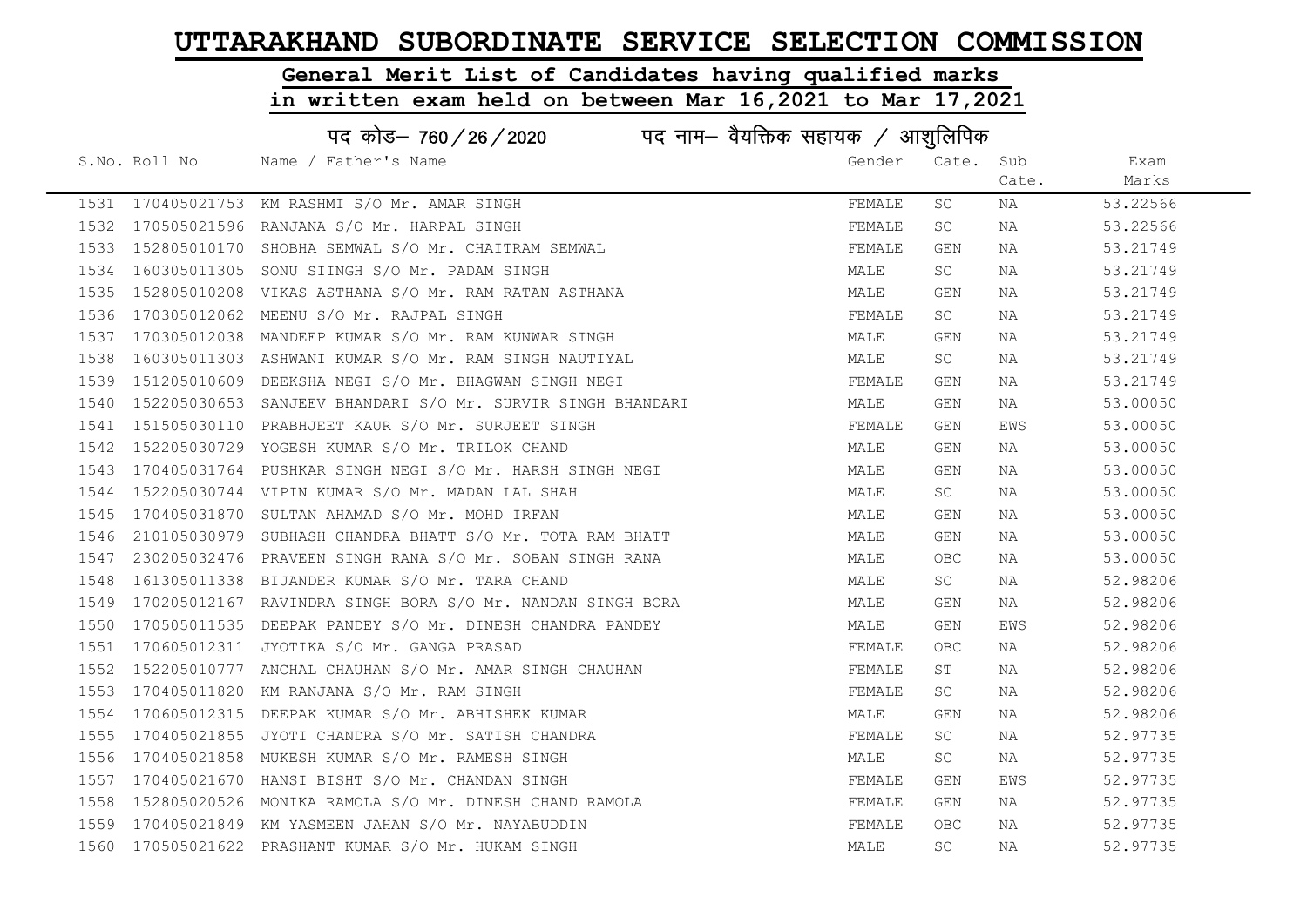# General Merit List of Candidates having qualified marks

|      | पद कोड़- 760 / 26 / 2020 पद नाम- वैयक्तिक सहायक / आशुलिपिक |                                                               |        |            |       |          |  |
|------|------------------------------------------------------------|---------------------------------------------------------------|--------|------------|-------|----------|--|
|      | S.No. Roll No                                              | Name / Father's Name                                          | Gender | Cate. Sub  |       | Exam     |  |
|      |                                                            |                                                               |        |            | Cate. | Marks    |  |
|      |                                                            | 1561 120105022487 SANTOSH KUMAR S/O Mr. GOVIND LAL            | MALE   | SC         | ΝA    | 52.97735 |  |
| 1562 |                                                            | 151505020141 SAGAR THAPA S/O Mr. BALRAM SINGH THAPA           | MALE   | <b>OBC</b> | NA    | 52.97735 |  |
|      |                                                            | 1563 170505021530 PRATYUSH SHARMA S/O Mr. RAHUL SHARMA        | MALE   | GEN        | NA    | 52.97735 |  |
| 1564 |                                                            | 170305022016 AKANKSHA S/O Mr. JASWANT SINGH                   | FEMALE | SC.        | NA    | 52.97735 |  |
| 1565 |                                                            | 151505010083 MAHABEER SINGH S/O Mr. NAIN SINGH BISHT          | MALE   | GEN        | PH    | 52.74663 |  |
| 1566 |                                                            | 170405011789 GIRISH CHANDRA S/O Mr. KANTI BALLABH             | MALE   | GEN        | NA    | 52.74663 |  |
| 1567 |                                                            | 151205010453 NAVDEEP SHARMA S/O Mr. SANDEEP SHARMA            | MALE   | GEN        | NA    | 52.74663 |  |
| 1568 |                                                            | 170305011957 SHANTANU VERMA S/O Mr. SHAILENDRA KUMAR VERMA    | MALE   | GEN        | NA    | 52.74663 |  |
| 1569 |                                                            | 160205011190 VILAS S/O Mr. RAM CHANDRA MAURYA                 | MALE   | OBC        | NA    | 52.74663 |  |
| 1570 |                                                            | 170505011571 KM KRISHNA S/O Mr. KAILASH SINGH                 | FEMALE | GEN        | NA    | 52.74663 |  |
| 1571 |                                                            | 170405011808 ASHEESH KUMAR S/O Mr. HEMANT KUMAR               | MALE   | GEN        | EWS   | 52.74663 |  |
| 1572 |                                                            | 152205030818 SHIVANI NAWANI S/O Mr. PRAMOD KUMAR NAWANI       | FEMALE | GEN        | NA    | 52.73425 |  |
| 1573 |                                                            | 170505031572 VIMAL SINGH S/O Mr. RAMGOPAL SINGH               | MALE   | <b>SC</b>  | NA    | 52.73425 |  |
| 1574 |                                                            | 170405031740 AMIT KUMAR GAUTAM S/O Mr. SURAJPAL               | MALE   | SC         | NA    | 52.73425 |  |
| 1575 |                                                            | 161305031315 AARTI S/O Mr. SUMAN PRASAD                       | FEMALE | <b>OBC</b> | NA    | 52.73425 |  |
| 1576 |                                                            | 160605031111 SHAHRUKH KHAN S/O Mr. FAROOQ KHAN                | MALE   | <b>OBC</b> | NA    | 52.73425 |  |
| 1577 |                                                            | 230205032493 SOURAV RANA S/O Mr. BHAJAN SINGH RANA            | MALE   | <b>OBC</b> | NA    | 52.73425 |  |
| 1578 |                                                            | 170205032159 KAKE S/O Mr. RADHEY SHYAM                        | MALE   | SC         | NA    | 52.73425 |  |
| 1579 |                                                            | 152205020787 SATYA DEV NAITHANI S/O Mr. BAMDEV NAITHANI       | MALE   | GEN        | NA    | 52.72904 |  |
| 1580 |                                                            | 170205022189 RAJEEV KISHOR S/O Mr. NAND KISHOR                | MALE   | SC         | NA    | 52.72904 |  |
| 1581 |                                                            | 152805020328 POOJA CHAUHAN S/O Mr. BIJENDRA SINGH             | FEMALE | <b>OBC</b> | NA    | 52.72904 |  |
| 1582 |                                                            | 170305021962 JASPAL S/O Mr. DAYARAM                           | MALE   | <b>SC</b>  | NA    | 52.72904 |  |
| 1583 |                                                            | 161305011402 AMIT agarwal S/O Mr. SUSHIL AGARWAL              | MALE   | GEN        | NA    | 52.51121 |  |
| 1584 |                                                            | 170205012110 RUKMANI GUNJIYAL S/O Mr. TEJ SINGH               | FEMALE | ST         | NA    | 52.51121 |  |
| 1585 |                                                            | 170405011755 KAPIL JOSHI S/O Mr. RAJENDRA KUMAR JOSHI         | MALE   | GEN        | NA    | 52.51121 |  |
| 1586 |                                                            | 110105011462 KAILASH CHANDRA SATI S/O Mr. BHUWAN CHANDRA SATI | MALE   | GEN        | NA    | 52.51121 |  |
| 1587 |                                                            | 151205010344 RITU SRISWAL S/O Mr. RANBIR SINGH                | FEMALE | SC.        | NA    | 52.51121 |  |
| 1588 |                                                            | 160605011152 SONIA S/O Mr. SURESH KUMAR                       | FEMALE | SC         | NA    | 52.51121 |  |
| 1589 |                                                            | 152205010815 POOJA PANT S/O Mr. SATISH CHANDRA PANT           | FEMALE | GEN        | NA    | 52.51121 |  |
|      |                                                            | 1590 170305012047 SANDEEP JESTHA S/O Mr. KISHAN SINGH JESTHA  | MALE   | <b>OBC</b> | NA    | 52.51121 |  |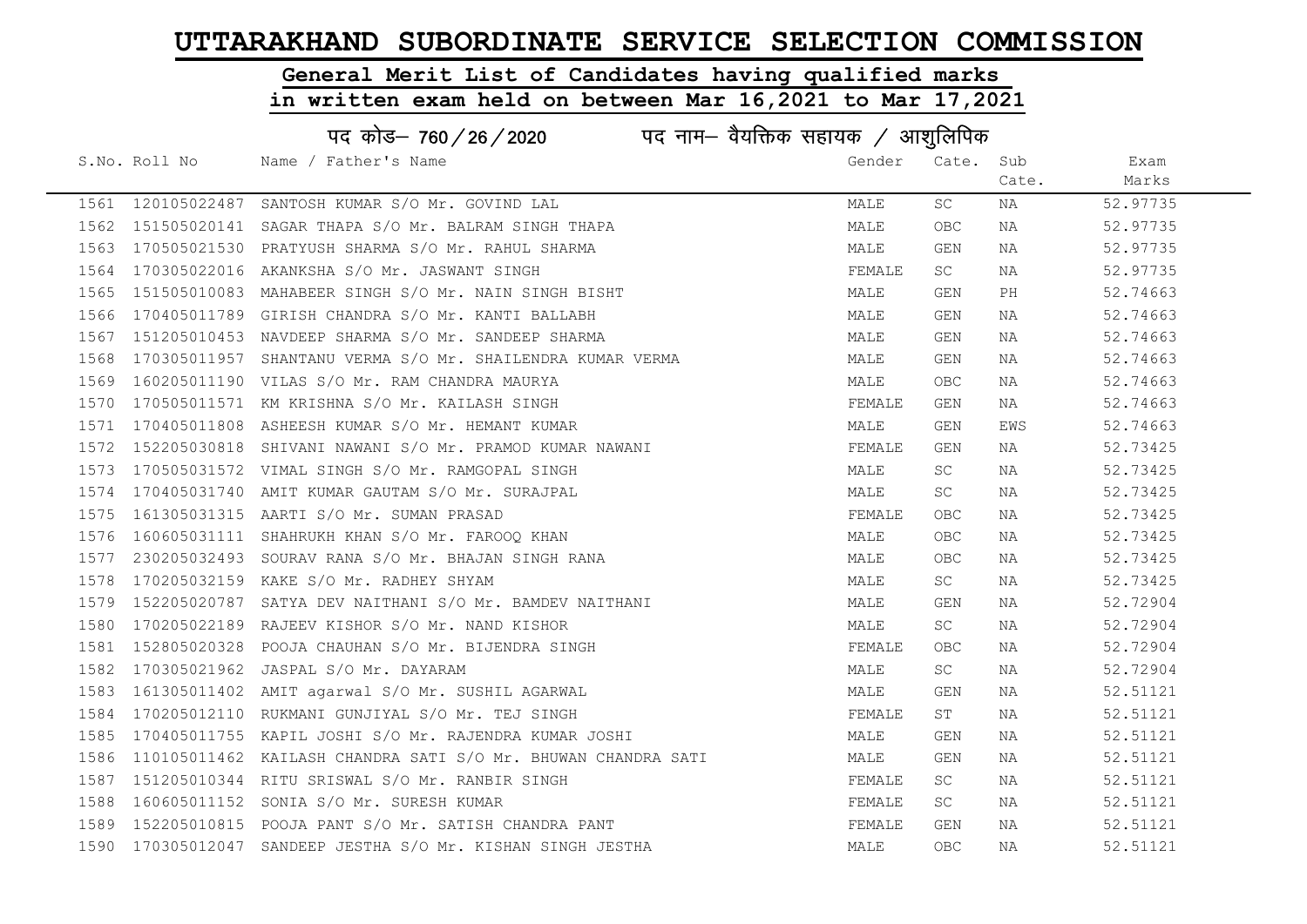# General Merit List of Candidates having qualified marks

| पद कोड़– 760 / 26 / 2020 पद नाम– वैयक्तिक सहायक / आशुलिपिक |               |                                                                 |        |            |       |          |  |
|------------------------------------------------------------|---------------|-----------------------------------------------------------------|--------|------------|-------|----------|--|
|                                                            | S.No. Roll No | Name / Father's Name                                            | Gender | Cate.      | Sub   | Exam     |  |
|                                                            |               |                                                                 |        |            | Cate. | Marks    |  |
|                                                            |               | 1591 151205010426 POOJA CHAUHAN S/O Mr. TEEKA RAM SINGH CHAUHAN | FEMALE | <b>OBC</b> | ΝA    | 52.51121 |  |
|                                                            |               | 1592 151205010597 VIRENDRA SINGH S/O Mr. UMMED SINGH            | MALE   | ST         | NA    | 52.51121 |  |
|                                                            |               | 1593 170405011726 AJAY TOMER S/O Mr. JAGANNATH TOMER            | MALE   | <b>OBC</b> | NA    | 52.51121 |  |
| 1594                                                       |               | 152205010801 RAUNAK RAWAT S/O Mr. ANIL RAWAT                    | MALE   | GEN        | EWS   | 52.51121 |  |
| 1595                                                       |               | 151205010390 SHIVANSHU DHYANI S/O Mr. VIDHYA DUTT DHYANI        | MALE   | GEN        | NA    | 52.51121 |  |
| 1596                                                       |               | 170505021666 JYOTI CHAUHAN S/O Mr. NARESH KUMAR                 | FEMALE | GEN        | ΝA    | 52.48072 |  |
| 1597                                                       |               | 170405021693 SHILPI S/O Mr. PREM SINGH                          | FEMALE | <b>OBC</b> | NA    | 52.48072 |  |
| 1598                                                       |               | 170405021845 OMKAR SINGH S/O Mr. JAGAT SINGH                    | MALE   | SC         | NA    | 52.48072 |  |
| 1599                                                       |               | 152805020334 POOJA GAIROLA S/O Mr. KAILASH CHANDRA GAIROLA      | FEMALE | GEN        | NA    | 52.48072 |  |
| 1600                                                       |               | 120105022489 VIJAY KUMAR S/O Mr. RAMESH CHANDRA TAMTA           | MALE   | SC         | NA    | 52.48072 |  |
| 1601                                                       |               | 160605021068 KM SHALINI S/O Mr. ILAM SINGH                      | FEMALE | OBC        | NA    | 52.48072 |  |
| 1602                                                       |               | 170605022245 HITENDRA KUMAR S/O Mr. BRIJESH KUMAR               | MALE   | OBC        | NA    | 52.48072 |  |
| 1603                                                       |               | 170405021888 AKANSHA S/O Mr. MEGH SINGH                         | FEMALE | <b>OBC</b> | NA    | 52.48072 |  |
| 1604                                                       |               | 160305031282 SWAR SINGH S/O Mr. NANDAN SINGH BISHT              | MALE   | GEN        | NA    | 52.46799 |  |
| 1605                                                       |               | 180205032596 KRANTI S/O Mr. KISHAN SINGH                        | FEMALE | GEN        | NA    | 52.46799 |  |
| 1606                                                       |               | 151205030602 BHARAT SINGH PANWAR S/O Mr. MOHAR SINGH            | MALE   | ST         | NA    | 52.46799 |  |
| 1607                                                       |               | 170405031855 VINIT SAGAR S/O Mr. RAM SINGH                      | MALE   | SC         | NA    | 52.46799 |  |
| 1608                                                       |               | 170205032101 VIPIN KUMAR S/O Mr. KALEY SINGH                    | MALE   | SC         | NA    | 52.46799 |  |
| 1609                                                       |               | 152205010677 SUCHITA S/O Mr. SITARAM                            | FEMALE | GEN        | NA    | 52.27578 |  |
| 1610                                                       |               | 210105010965 ASHISH KHARKWAL S/O Mr. JAGAT MOHAN KHARKWAL       | MALE   | GEN        | NA    | 52.27578 |  |
| 1611                                                       |               | 140105012590 KAMAL KUMAR S/O Mr. LACHHI RAM                     | MALE   | <b>SC</b>  | NA    | 52.27578 |  |
| 1612                                                       |               | 170405011833 ROHIT KUMAR S/O Mr. BHARAT SINGH                   | MALE   | SC         | NA    | 52.27578 |  |
| 1613                                                       |               | 120105012487 BAIJAYANTI TAMTA S/O Mr. DAYA RAM                  | FEMALE | <b>SC</b>  | NA    | 52.27578 |  |
| 1614                                                       |               | 152205010689 KAVITA CHAMOLI S/O Mr. HARSPATI CHAMOLI            | FEMALE | GEN        | NA    | 52.27578 |  |
| 1615                                                       |               | 120105012483 MOHIT ARYA S/O Mr. SHIV RAM                        | MALE   | SC         | NA    | 52.27578 |  |
| 1616                                                       |               | 160305021362 RACHNA S/O Mr. NATHI RAM                           | FEMALE | <b>OBC</b> | NA    | 52.23241 |  |
| 1617                                                       |               | 170405021905 JITENDRA KUMAR S/O Mr. CHHOTE SINGH                | MALE   | SC         | NA    | 52.23241 |  |
| 1618                                                       |               | 170205022143 FAHEED AHMAD S/O Mr. SHABIR HASAN                  | MALE   | OBC        | NA    | 52.23241 |  |
|                                                            |               | 1619 170205022135 VIPIN KUMAR S/O Mr. RAMDAS SINGH              | MALE   | <b>SC</b>  | NA    | 52.23241 |  |
|                                                            |               | 1620 140105022598 TRISHNA BISHT S/O Mr. PRAKASH SINGH BISHT     | FEMALE | <b>GEN</b> | ΝA    | 52.23241 |  |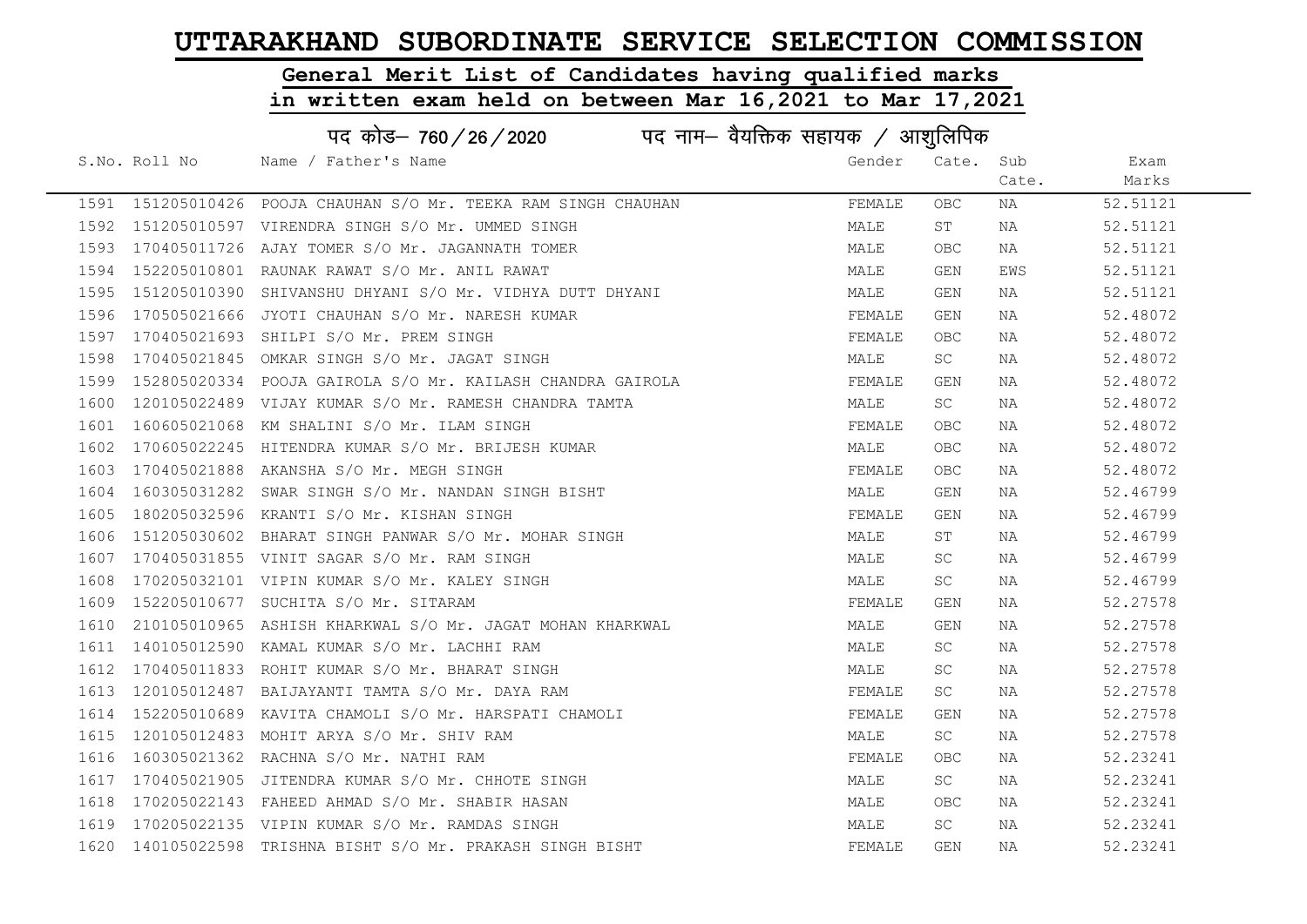# General Merit List of Candidates having qualified marks

|      | पद कोड– 760/26/2020<br>पद नाम— वैयक्तिक सहायक / आशुलिपिक |                                                                  |        |            |       |          |  |  |
|------|----------------------------------------------------------|------------------------------------------------------------------|--------|------------|-------|----------|--|--|
|      | S.No. Roll No                                            | Name / Father's Name                                             | Gender | Cate.      | Sub   | Exam     |  |  |
|      |                                                          |                                                                  |        |            | Cate. | Marks    |  |  |
|      | 1621 170405021770                                        | ANKIT KUMAR S/O Mr. PRATHVI SINGH                                | MALE   | SC         | NA    | 52.23241 |  |  |
| 1622 | 170405021798                                             | RAHUL SINGH RANA S/O Mr. SHANKARPAL SINGH RANA                   | MALE   | SΤ         | NA    | 52.23241 |  |  |
| 1623 | 170405021768                                             | KM SHILPA S/O Mr. VIJAYPAL                                       | FEMALE | SC         | NA    | 52.23241 |  |  |
| 1624 | 152805020539                                             | DIPESH BHATT S/O Mr. BHOLA DATT BHATT                            | MALE   | OBC        | NA    | 52.23241 |  |  |
| 1625 |                                                          | 170605022305 BISHAN CHANDRA S/O Mr. CHANDRA LAL                  | MALE   | SC         | NA    | 52.20173 |  |  |
| 1626 |                                                          | 151205030465 ROHIT ANAND PANDEY S/O Mr. RAMANAND PANDEY          | MALE   | GEN        | NA    | 52.20173 |  |  |
| 1627 |                                                          | 151205030516 SUKHDEV RAJ S/O Mr. CHAIN SINGH                     | MALE   | OBC        | NA    | 52.20173 |  |  |
| 1628 | 151505030002                                             | SAURABH S/O Mr. RAM KISHOR                                       | MALE   | OBC        | ΝA    | 52.20173 |  |  |
| 1629 |                                                          | 170305031909 AASHEESH ARYA S/O Mr. POORAN LAL ARYA               | MALE   | SC         | NA    | 52.20173 |  |  |
| 1630 |                                                          | 151205030612 ARCHANA BHATT S/O Mr. MOHAN LAL BHATT               | FEMALE | GEN        | NA    | 52.20173 |  |  |
| 1631 |                                                          | 151205030477 NEELAM BHATT S/O Mr. VINOD KUMAR BHATT              | FEMALE | GEN        | EWS   | 52.20173 |  |  |
| 1632 |                                                          | 170405031775 RIYAZ AHMAD S/O Mr. ABID HUSSAIN                    | MALE   | OBC        | NA    | 52.20173 |  |  |
| 1633 |                                                          | 152205030786 KAMAL PANTHI S/O Mr. VASUDEV PANTHI                 | MALE   | GEN        | NA    | 52.20173 |  |  |
| 1634 |                                                          | 151205030490 ANKIT SINGH S/O Mr. DARSHAN SINGH                   | MALE   | GEN        | NA    | 52.20173 |  |  |
| 1635 |                                                          | 170405011867 RANJEET KUMAR S/O Mr. RAM KISHAN                    | MALE   | GEN        | NA    | 52.04035 |  |  |
| 1636 | 170405011718                                             | DEEPAK SINGH GHURDAURA S/O Mr. HARISH SINGH GHURDAURA            | MALE   | GEN        | NA    | 52.04035 |  |  |
| 1637 |                                                          | 170605012328 NEELAM RAUTELA S/O Mr. HARISH CHANDRA SINGH RAUTELA | FEMALE | GEN        | ΝA    | 52.04035 |  |  |
| 1638 |                                                          | 190105012564 VIJAY UPRETI S/O Mr. MURLI DHAR UPRETI              | MALE   | GEN        | NA    | 52.04035 |  |  |
| 1639 |                                                          | 152205010788 RAHUL S/O Mr. MEHAR CHAND                           | MALE   | ST         | NA    | 52.04035 |  |  |
| 1640 |                                                          | 170605012280 RADHA S/O Mr. JAGDISH SINGH                         | FEMALE | GEN        | EWS   | 52.04035 |  |  |
| 1641 |                                                          | 170605022215 MOHD JAVED S/O Mr. MOHD YAQUB                       | MALE   | <b>OBC</b> | NA    | 51.98410 |  |  |
| 1642 |                                                          | 152205020811 SANJAY KUMAR BISHT S/O Mr. CHANDAR SINGH BISHT      | MALE   | GEN        | NA    | 51.98410 |  |  |
| 1643 |                                                          | 160605021106 CHANGEZ ANSARI S/O Mr. JAHIR HASAN ANSARI           | MALE   | OBC        | ΝA    | 51.98410 |  |  |
| 1644 |                                                          | 110105022445 DEVENDRA BISHT S/O Mr. SHAYM SINGH BISHT            | MALE   | <b>GEN</b> | NA    | 51.98410 |  |  |
| 1645 |                                                          | 151505020123 SANTOSH KUMAR JOSHI S/O Mr. SHASHI DHAR JOSHI       | MALE   | GEN        | ΝA    | 51.98410 |  |  |
| 1646 |                                                          | 160605021052 YOGENDER PAL S/O Mr. ANIL KUMAR                     | MALE   | OBC        | NA    | 51.98410 |  |  |
| 1647 |                                                          | 230205022621 SANDEEP BHATT S/O Mr. PREM DUTT BHATT               | MALE   | OBC        | NA    | 51.98410 |  |  |
| 1648 |                                                          | 160605021026 NITIN MORYA S/O Mr. SATYAPAL SINGH                  | MALE   | <b>SC</b>  | NA    | 51.98410 |  |  |
| 1649 |                                                          | 170405021734 KRISHNA SINGH S/O Mr. BAHADUR SINGH                 | MALE   | GEN        | NA    | 51.98410 |  |  |
|      |                                                          | 1650 170505021612 SATISH KUMAR S/O Mr. VIJAYPAL SINGH            | MALE   | <b>SC</b>  | ΝA    | 51.98410 |  |  |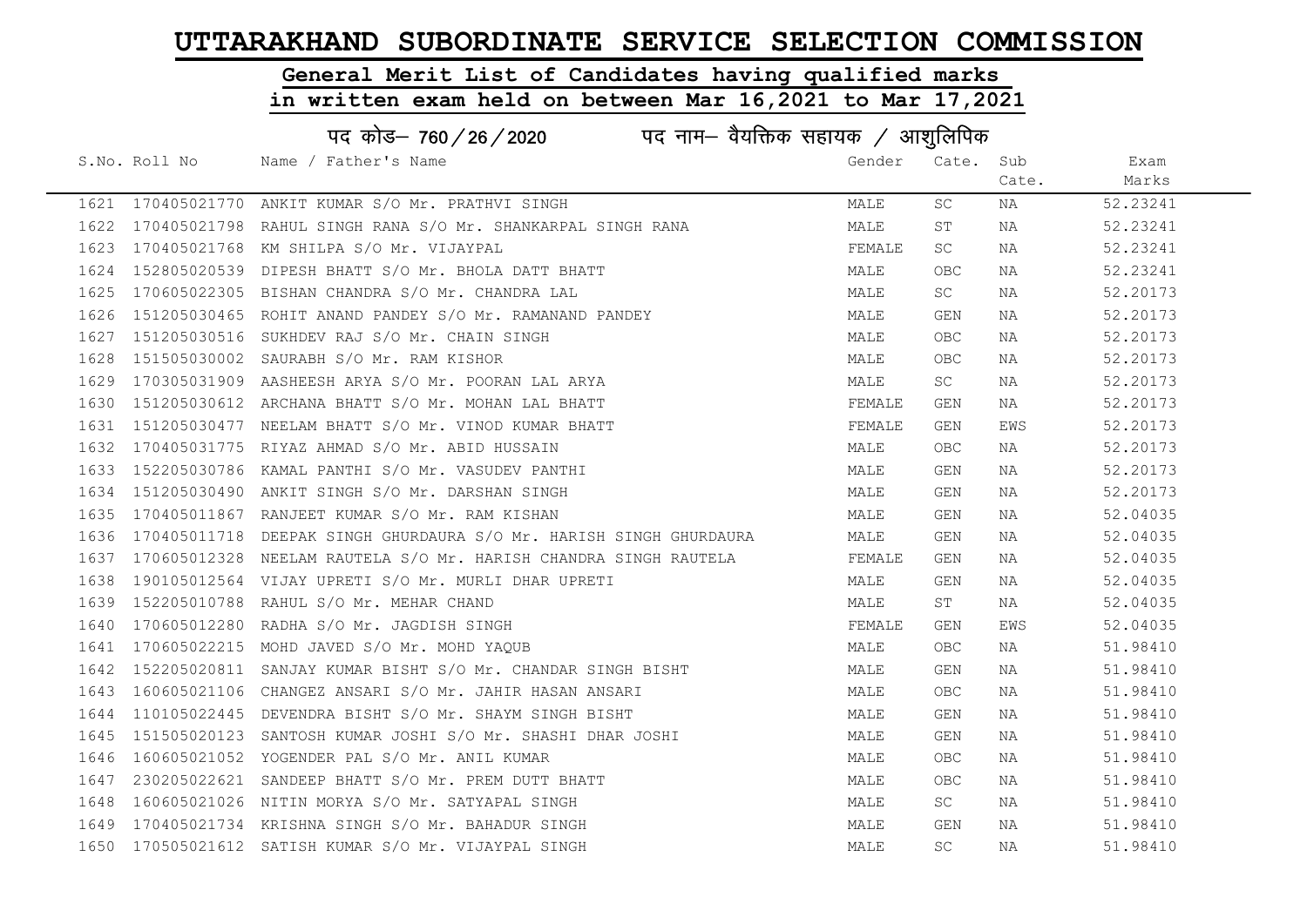# General Merit List of Candidates having qualified marks

|      | पद कोड– 760/26/2020<br>पद नाम— वैयक्तिक सहायक / आशुलिपिक |                                                                 |        |            |       |          |  |
|------|----------------------------------------------------------|-----------------------------------------------------------------|--------|------------|-------|----------|--|
|      | S.No. Roll No                                            | Name / Father's Name                                            | Gender | Cate. Sub  |       | Exam     |  |
|      |                                                          |                                                                 |        |            | Cate. | Marks    |  |
|      |                                                          | 1651 130105020899 KM KAVITA S/O Mr. RAJINDRA KUMAR              | FEMALE | OBC.       | ΝA    | 51.98410 |  |
| 1652 |                                                          | 170705022375 ANKUSH YADAV S/O Mr. SAMAR PAL YADAV               | MALE   | <b>OBC</b> | NA    | 51.98410 |  |
| 1653 |                                                          | 110105021494 PANKAJ PANDEY S/O Mr. KHEEMA NAND PANDEY           | MALE   | GEN        | EWS   | 51.98410 |  |
| 1654 |                                                          | 152205020745 ANKIT S/O Mr. JOT SINGH                            | MALE   | OBC        | ΝA    | 51.98410 |  |
| 1655 |                                                          | 210105020958 KIRAN CHAUHAN S/O Mr. VIRENDRA SINGH CHAUHAN       | FEMALE | GEN        | NA    | 51.98410 |  |
| 1656 |                                                          | 170705022353 KM NIGITA S/O Mr. MAHENDRA SINGH                   | FEMALE | ST         | NA    | 51.98410 |  |
| 1657 |                                                          | 151505020064 ANKITA BISHT S/O Mr. GANGA SINGH BISHT             | FEMALE | GEN        | NA    | 51.98410 |  |
| 1658 |                                                          | 151505020066 PANKAJ CHAMOLI S/O Mr. RAJESH CHAMOLI              | MALE   | GEN        | NA    | 51.98410 |  |
| 1659 |                                                          | 170405031765 POOJA VERMA S/O Mr. JITENDRA SINGH VERMA           | FEMALE | GEN        | NA    | 51.93548 |  |
| 1660 |                                                          | 120105032307 NAVEEN SINGH SHAH S/O Mr. RANJEET SINGH SHAH       | MALE   | GEN        | NA    | 51.93548 |  |
| 1661 |                                                          | 152805030204 SUSHIL KUMAR TIWARI S/O Mr. RAM NAVAL TIWARI       | MALE   | GEN        | NA    | 51.93548 |  |
| 1662 |                                                          | 151205030430 VIJAY KUMAR S/O Mr. OM PRAKASH                     | MALE   | SC         | NA    | 51.93548 |  |
| 1663 |                                                          | 152805030313 POOJA PADIYAR S/O Mr. BACHAN SINGH PADIYAR         | FEMALE | GEN        | NA    | 51.93548 |  |
| 1664 |                                                          | 152205030632 RAHUL JOSHI S/O Mr. RAJENDRA PRASAD JOSHI          | MALE   | GEN        | NA    | 51.93548 |  |
| 1665 |                                                          | 161305031409 AMIT SAINI S/O Mr. PRAMOD KUMAR SAINI              | MALE   | <b>OBC</b> | NA    | 51.93548 |  |
| 1666 |                                                          | 170305031960 NISHA JOSHI S/O Mr. GHANSHYAM JOSHI                | FEMALE | GEN        | NA    | 51.93548 |  |
| 1667 |                                                          | 170405031747 SACHIN SIDDHARTHA S/O Mr. DINESH KUMAR             | MALE   | SC         | NA    | 51.93548 |  |
| 1668 |                                                          | 140105032433 ALKA BISHT S/O Mr. CHANCHAL SINGH BISHT            | FEMALE | GEN        | EWS   | 51.93548 |  |
| 1669 |                                                          | 151205030448 BOBBY BHATT S/O Mr. RISHI RAM BHATT                | MALE   | GEN        | ΝA    | 51.93548 |  |
| 1670 |                                                          | 151205030497 SURAJ SINGH S/O Mr. PREM SINGH                     | MALE   | SC         | NA    | 51.93548 |  |
| 1671 |                                                          | 170405031839 RAVINDRA KUMAR S/O Mr. OMPRAKASH SINGH             | MALE   | SC         | NA    | 51.93548 |  |
| 1672 |                                                          | 160205031216 RUPAK KUMAR S/O Mr. SATYAVEER SINGH                | MALE   | OBC.       | NA    | 51.93548 |  |
| 1673 |                                                          | 160205031193 VED PAL SINGH S/O Mr. RAJ KUMAR                    | MALE   | GEN        | ΝA    | 51.93548 |  |
| 1674 |                                                          | 152205030707 PRATIBHA DHYANI S/O Mr. HARISH DHYANI              | FEMALE | GEN        | NA    | 51.93548 |  |
| 1675 |                                                          | 151505010033 SWATI S/O Mr. SURAT SINGH                          | FEMALE | <b>SC</b>  | ΝA    | 51.80492 |  |
| 1676 |                                                          | 170405011741 DINESH CHANDRA SUYAL S/O Mr. JAGDISH CHANDRA SUYAL | MALE   | GEN        | NA    | 51.80492 |  |
| 1677 |                                                          | 161305011333 DEEPAK SEMWAL S/O Mr. RAMESH PRASAD SEMWAL         | MALE   | GEN        | EWS   | 51.80492 |  |
| 1678 |                                                          | 160205011220 VASID S/O Mr. NASEEM AHMAD                         | MALE   | <b>OBC</b> | NA    | 51.80492 |  |
| 1679 |                                                          | 210105010978 MANISH SINGH S/O Mr. SUNDER SINGH                  | MALE   | GEN        | EWS   | 51.80492 |  |
| 1680 |                                                          | 170605012287 NITESH KUMAR S/O Mr. SURESH VALMIKI                | MALE   | SC         | NA    | 51.80492 |  |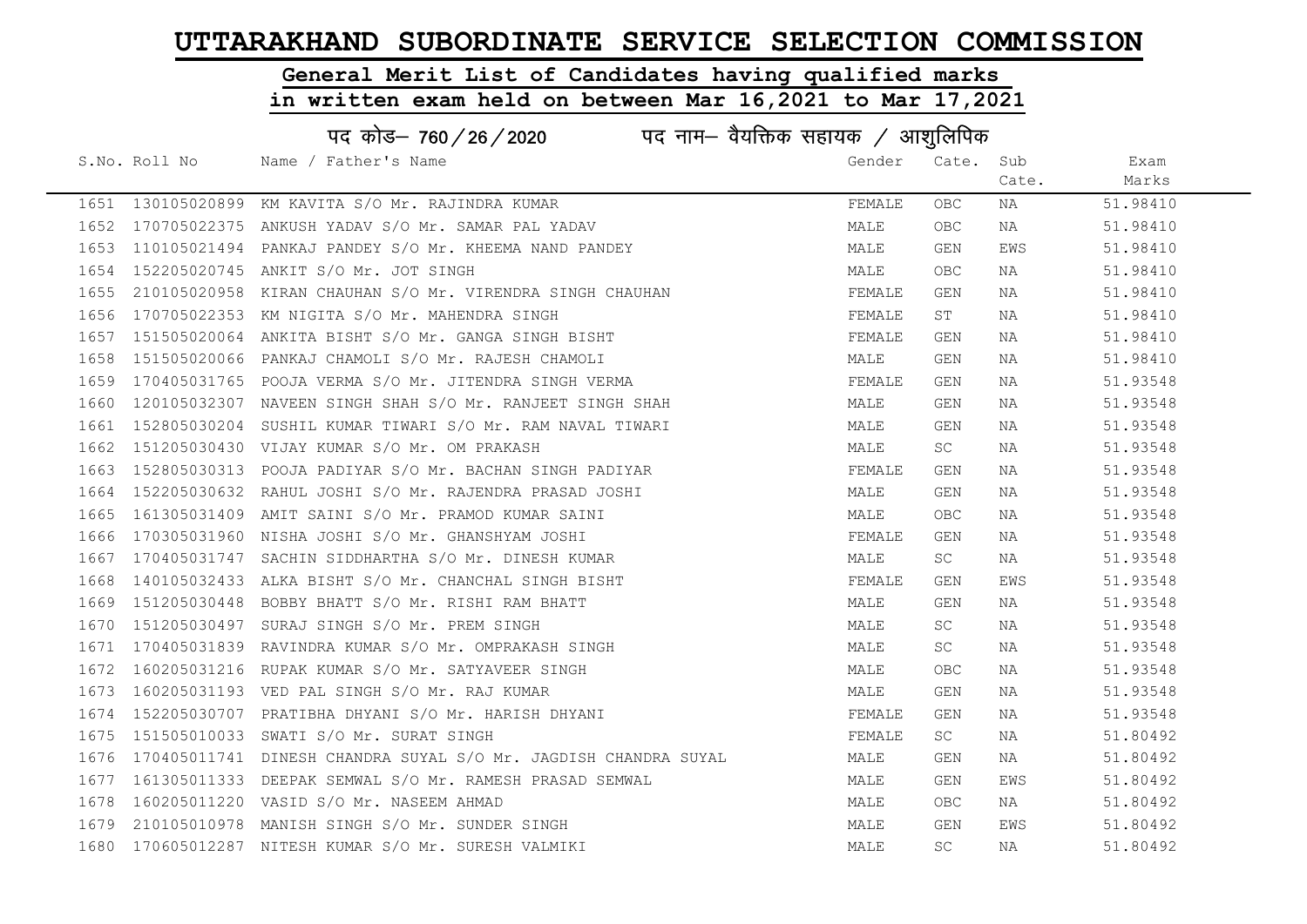# General Merit List of Candidates having qualified marks

|      | पद कोड़– 760 / 26 / 2020 पद नाम– वैयक्तिक सहायक / आशुलिपिक |                                                                    |        |            |         |          |  |
|------|------------------------------------------------------------|--------------------------------------------------------------------|--------|------------|---------|----------|--|
|      | S.No. Roll No                                              | Name / Father's Name                                               | Gender | Cate.      | Sub     | Exam     |  |
|      |                                                            |                                                                    |        |            | Cate.   | Marks    |  |
|      |                                                            | 1681 170705012383 ARVIND KUMAR S/O Mr. VIRESH KUMAR                | MALE   | SC         | NA      | 51.80492 |  |
| 1682 |                                                            | 190105012552 NEETU DHONI S/O Mr. RAJENDRA SINGH DHONI              | FEMALE | GEN        | NA      | 51.80492 |  |
| 1683 |                                                            | 152805010292 SUMAN NEGI S/O Mr. NANDAN SINGH NEGI                  | FEMALE | GEN        | NA      | 51.80492 |  |
| 1684 |                                                            | 151205010411 SHIVANI S/O Mr. RAGHURAJ SINGH                        | FEMALE | GEN        | NA      | 51.80492 |  |
| 1685 |                                                            | 140105012602 DEEPAK BHATT S/O Mr. GHANSHYAM BHATT                  | MALE   | GEN        | EWS     | 51.80492 |  |
| 1686 |                                                            | 160305011299 ALKA RANI S/O Mr. NIRMAL SINGH                        | FEMALE | SC         | NA      | 51.80492 |  |
| 1687 |                                                            | 170505021537 ATUL SAXENA S/O Mr. SATYA PRAKASH SAXENA              | MALE   | GEN        | EWS     | 51.73579 |  |
| 1688 | 160605021091                                               | DEEPAK KUMAR S/O Mr. VIJAY PAL                                     | MALE   | GEN        | NA      | 51.73579 |  |
| 1689 |                                                            | 152805020458 ALKA RANI S/O Mr. GAJENDER PAL SINGH                  | FEMALE | SC         | NA      | 51.73579 |  |
| 1690 |                                                            | 170405021847 LAVKUSH KUMAR S/O Mr. NARENDRA SINGH                  | MALE   | SC         | NA      | 51.73579 |  |
| 1691 |                                                            | 170305022025 KM SHIKHA RANI S/O Mr. AJAY KUMAR                     | FEMALE | GEN        | NA      | 51.73579 |  |
| 1692 |                                                            | 170405021750 PARAS SINGH S/O Mr. RAJU SINGH                        | MALE   | SC         | NA      | 51.73579 |  |
| 1693 |                                                            | 151505030118 SANJAY GUSAIN S/O Mr. DARWAN SINGH GUSAIN             | MALE   | GEN        | NA      | 51.66922 |  |
| 1694 |                                                            | 151505030078 HEMLATA S/O Mr. OM PRAKASH                            | FEMALE | SC         | NA      | 51.66922 |  |
| 1695 |                                                            | 151505030074 KAPIL SINGH S/O Mr. SARDAR SINGH                      | MALE   | ST         | NA      | 51.66922 |  |
| 1696 | 120105032322                                               | VINOD PANDEY S/O Mr. B C PANDEY                                    | MALE   | GEN        | EWS     | 51.66922 |  |
| 1697 | 170605022295                                               | CHANDRA PRAKASH S/O Mr. HANSA RAM                                  | MALE   | SC         | NA      | 51.66922 |  |
| 1698 |                                                            | 151205030518 HARISH GUSAIN S/O Mr. GABBER SINGH GUSAIN             | MALE   | GEN        | EWS     | 51.66922 |  |
| 1699 |                                                            | 170205032091 HIMANSHU TAMTA S/O Mr. ANAND PRAKASH                  | MALE   | SC         | NA      | 51.66922 |  |
| 1700 |                                                            | 151205030594 AAMNA S/O Mr. YAD ALI                                 | FEMALE | GEN        | NA      | 51.66922 |  |
| 1701 |                                                            | 180205012717 ASHOK SINGH S/O Mr. PREM SINGH PANWAR                 | MALE   | GEN        | EWS     | 51.56949 |  |
| 1702 |                                                            | 160205011206 NEERAJ KUMAR S/O Mr. RAHTU LAL                        | MALE   | GEN        | NA      | 51.56949 |  |
| 1703 |                                                            | 170305012022 JITENDRA SINGH S/O Mr. RAM SINGH                      | MALE   | GEN        | EX-ARMY | 51.56949 |  |
| 1704 |                                                            | 230205012661 RAJPAL SINGH S/O Mr. BACHAN SINGH                     | MALE   | <b>OBC</b> | NA      | 51.56949 |  |
| 1705 |                                                            | 170405011899 KM SAFALTA S/O Mr. LALIT BAHADUR                      | FEMALE | GEN        | NA      | 51.56949 |  |
| 1706 |                                                            | 152805010189 NEERAJ KUMAR GEZWAL S/O Mr. SURESH KUMAR              | MALE   | OBC        | NA      | 51.56949 |  |
| 1707 | 151205010498                                               | SURAJ RAWAT S/O Mr. SHISHUPAL SINGH RAWAT                          | MALE   | <b>OBC</b> | NA      | 51.56949 |  |
| 1708 |                                                            | 152205010705 ANUJ KANDARI S/O Mr. DIKPAL SINGH KANDARI             | MALE   | GEN        | NA      | 51.56949 |  |
| 1709 |                                                            | 170305011914 MANJU RAWAT S/O Mr. SHANKAR SINGH BORA                | FEMALE | GEN        | NA      | 51.56949 |  |
|      |                                                            | 1710 170705012422 DEEPAK CHANDRA ARYA S/O Mr. PRAKASH CHANDRA ARYA | MALE   | SC         | ΝA      | 51.56949 |  |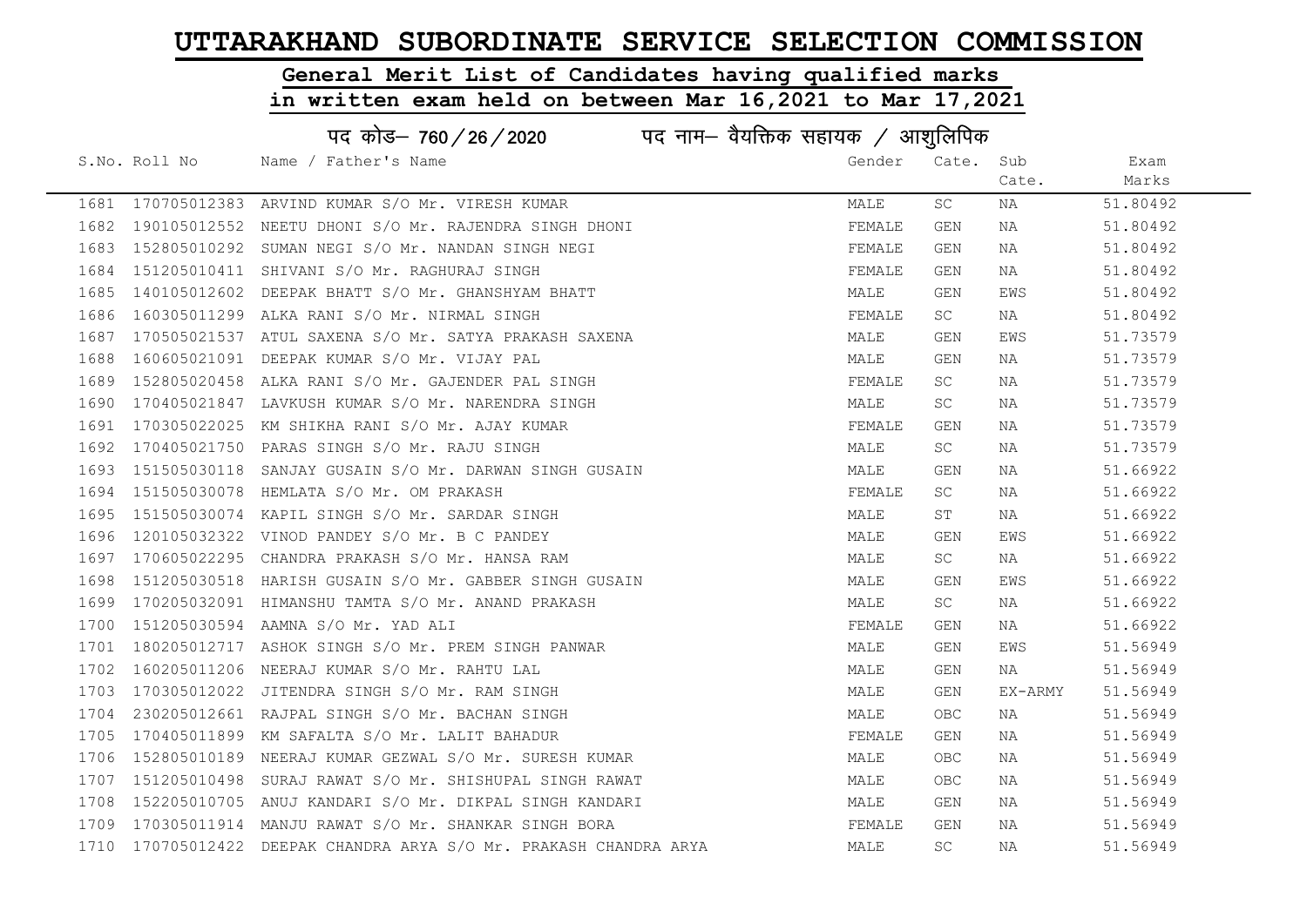# General Merit List of Candidates having qualified marks

|      | पद कोड़– 760 / 26 / 2020 पद नाम– वैयक्तिक सहायक / आशुलिपिक |                                                              |        |            |         |          |  |
|------|------------------------------------------------------------|--------------------------------------------------------------|--------|------------|---------|----------|--|
|      | S.No. Roll No                                              | Name / Father's Name                                         | Gender | Cate.      | Sub     | Exam     |  |
|      |                                                            |                                                              |        |            | Cate.   | Marks    |  |
|      |                                                            | 1711 170605012285 MOHIT KUMAR S/O Mr. VEERENDRA SINGH        | MALE   | GEN        | NA      | 51.56949 |  |
| 1712 |                                                            | 152205010649 SANDEEP S/O Mr. RAJENDRA SINGH                  | MALE   | <b>OBC</b> | NA      | 51.56949 |  |
| 1713 |                                                            | 170405011865 KM RUKSAR S/O Mr. AHSAN AHAMAD                  | FEMALE | GEN        | NA      | 51.56949 |  |
| 1714 |                                                            | 170605012281 MRIDUL PRATAP S/O Mr. GHANSHYAM SINGH           | MALE   | GEN        | EWS     | 51.56949 |  |
| 1715 |                                                            | 160605021081 MAHESH KUMAR SINGH S/O Mr. NATTHU SINGH         | MALE   | GEN        | NA      | 51.48748 |  |
| 1716 |                                                            | 170405021801 ARVIND KUMAR S/O Mr. PRITAM SINGH               | MALE   | SC         | NA      | 51.48748 |  |
| 1717 |                                                            | 160205021209 MEENAKSHI NAYAK S/O Mr. INDER PAL SINGH         | FEMALE | OBC        | NA      | 51.48748 |  |
| 1718 |                                                            | 152205020736 ANKITA BELWAL S/O Mr. TOTA RAM BELWAL           | FEMALE | GEN        | NA      | 51.48748 |  |
| 1719 |                                                            | 152805020163 NIKHIL TOMAR S/O Mr. GOVIND SINGH TOMAR         | MALE   | <b>OBC</b> | NA      | 51.48748 |  |
| 1720 |                                                            | 152805020400 ANKIT KUMAR S/O Mr. BALVEER SINGH               | MALE   | SC         | NA      | 51.48748 |  |
| 1721 |                                                            | 170305021930 KM PRIYANKA BISHT S/O Mr. NANDAN SINGH BISHT    | FEMALE | GEN        | EWS     | 51.48748 |  |
| 1722 |                                                            | 170405021735 AMIT S/O Mr. RAJE                               | MALE   | SC         | NA      | 51.48748 |  |
| 1723 |                                                            | 170205032096 TANUJ KUMAR S/O Mr. TARA RAM ARYA               | MALE   | SC.        | NA      | 51.40297 |  |
| 1724 |                                                            | 160605031102 MANGEY RAM S/O Mr. BANWARI LAL                  | MALE   | SC.        | NA      | 51.40297 |  |
| 1725 |                                                            | 160205031252 DEEPAK KUMAR S/O Mr. VIJAY PAL                  | MALE   | SC.        | NA      | 51.40297 |  |
| 1726 | 160205031244                                               | SHANU GIRI S/O Mr. RAKESH GIRI                               | MALE   | GEN        | NA      | 51.40297 |  |
| 1727 | 170205032182                                               | SARITA S/O Mr. VIJAY PAL                                     | FEMALE | SC         | NA      | 51.40297 |  |
| 1728 |                                                            | 151205030371 ARBINA CHAUHAN S/O Mr. SARDAR SINGH CHAUHAN     | FEMALE | ST         | NA      | 51.40297 |  |
| 1729 |                                                            | 110105032290 YOGESH SINGH S/O Mr. CHANDAN SINGH              | MALE   | GEN        | NA      | 51.40297 |  |
| 1730 |                                                            | 110105011485 DHEERAJ MER S/O Mr. MADAN SINGH MER             | MALE   | GEN        | NA      | 51.33407 |  |
| 1731 |                                                            | 130105010837 NARENDRA SINGH THAPA S/O Mr. HIRA SINGH THAPA   | MALE   | OBC        | EX-ARMY | 51.33407 |  |
| 1732 |                                                            | 151205010535 MUKESH SINGH S/O Mr. SURENDRA SINGH             | MALE   | GEN        | NA      | 51.33407 |  |
| 1733 |                                                            | 151205010504 MOHIT KUMAR S/O Mr. SATISH KUMAR                | MALE   | GEN        | NA      | 51.33407 |  |
| 1734 |                                                            | 170205012144 HARISH PATNI S/O Mr. GANGA SINGH                | MALE   | GEN        | NA      | 51.33407 |  |
| 1735 |                                                            | 130105010884 POONAM CHAUHAN S/O Mr. RAJENDRA SINGH CHAUHAN   | FEMALE | <b>OBC</b> | NA      | 51.33407 |  |
| 1736 |                                                            | 170305011967 SURENDRA SINGH S/O Mr. OM PRAKASH SINGH         | MALE   | SC         | NA      | 51.33407 |  |
| 1737 |                                                            | 170605012210 DIGVIJAY UPADHYAY S/O Mr. BALA DUTT UPADHYAY    | MALE   | GEN        | NA      | 51.33407 |  |
| 1738 | 170305012060                                               | ASHU S/O Mr. HARI SINGH                                      | MALE   | SC         | NA      | 51.33407 |  |
| 1739 |                                                            | 152205010643 PREETI NAITHANI S/O Mr. SUDHIR CHANDRA NAITHANI | FEMALE | GEN        | NA      | 51.33407 |  |
|      |                                                            | 1740 170405011697 OM PRAKASH S/O Mr. SOHAN LAL               | MALE   | SC         | NA      | 51.33407 |  |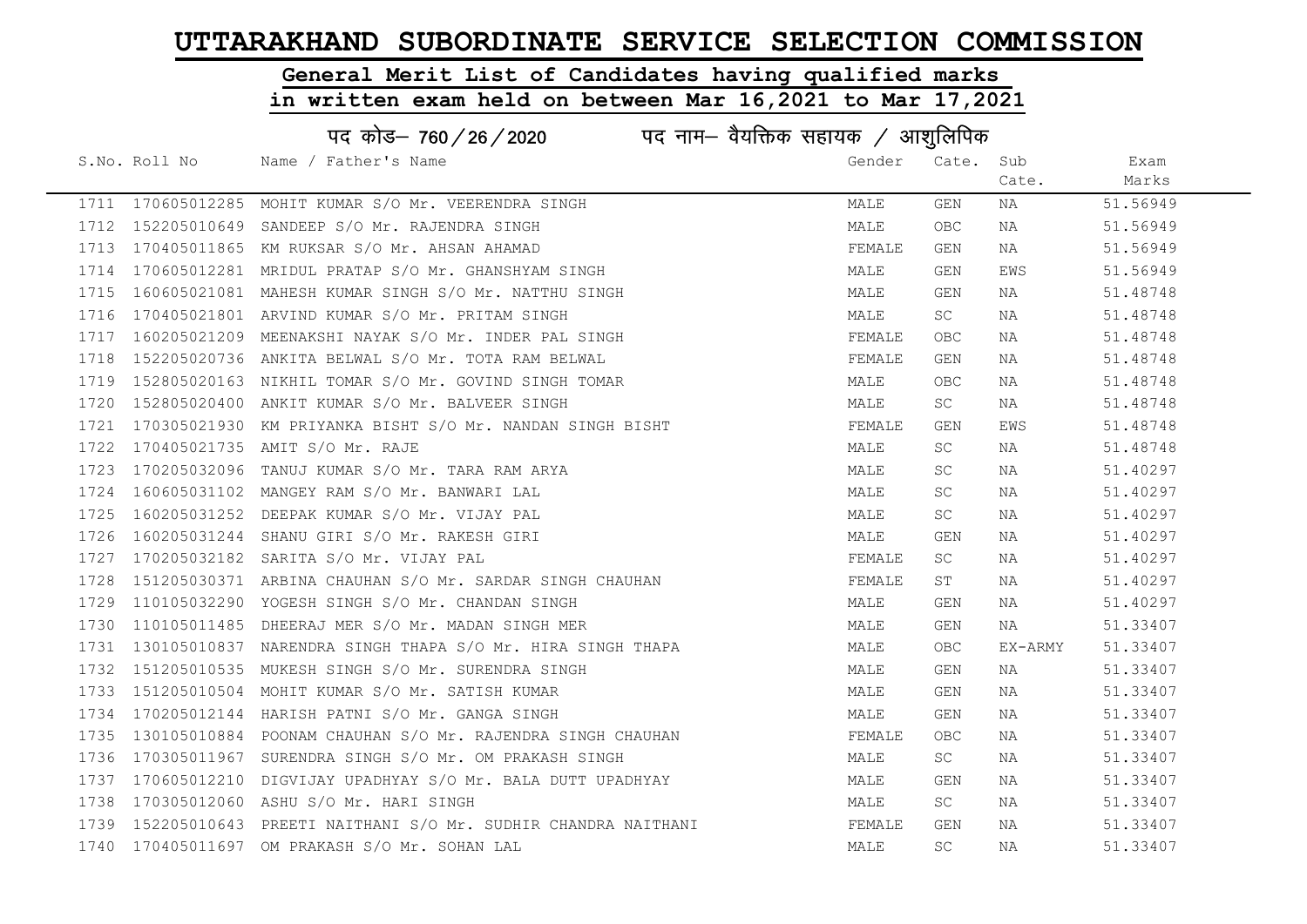#### General Merit List of Candidates having qualified marks

in written exam held on between Mar 16,2021 to Mar 17,2021

| पद नाम– वैयक्तिक सहायक / आशुलिपिक<br>पद कोड– 760/26/2020 |               |                                                             |        |            |       |          |
|----------------------------------------------------------|---------------|-------------------------------------------------------------|--------|------------|-------|----------|
|                                                          | S.No. Roll No | Name / Father's Name                                        | Gender | Cate.      | Sub   | Exam     |
|                                                          |               |                                                             |        |            | Cate. | Marks    |
| 1741                                                     | 151205010575  | AMIT SINGH POKHRIYAL S/O Mr. RAJENDRA SINGH POKHRIYAL       | MALE   | OBC.       | NA    | 51.33407 |
|                                                          |               | 1742 160605011114 RAJAT YADAV S/O Mr. RANBIR SINGH          | MALE   | <b>OBC</b> | ΝA    | 51.33407 |
| 1743                                                     |               | 170205012155 POONAM ARYA S/O Mr. PRAKASH CHANDRA            | FEMALE | SC         | NA    | 51.33407 |
| 1744                                                     |               | 170305011921 ATUL KUMAR S/O Mr. BALVEER SINGH               | MALE   | SC.        | NA    | 51.33407 |
| 1745                                                     | 151205010350  | HIMANSHU S/O Mr. RANBIR LAL                                 | MALE   | SC         | NA    | 51.33407 |
| 1746                                                     |               | 180205022757 AVINASH RAWAT S/O Mr. C B S RAWAT              | MALE   | <b>GEN</b> | EWS   | 51.23916 |
| 1747                                                     | 110105022428  | RAVINDRA KUMAR ARYA S/O Mr. SUNDAR LAL                      | MALE   | SC         | NA    | 51.23916 |
| 1748                                                     |               | 170405021783 SUNIL KUMAR S/O Mr. CHHATTAR SINGH             | MALE   | SC.        | NA    | 51.23916 |
|                                                          |               | 1749 152205020654 SURAJ SINGH SOUN S/O Mr. GANGA SINGH SOUN | MALE   | GEN        | NA    | 51.23916 |
| 1750                                                     | 160305021378  | MOHD BILAL MALIK S/O Mr. RAMZAN MOHAMMAD                    | MALE   | <b>OBC</b> | NA    | 51.23916 |
| 1751                                                     |               | 170705022391 KM POOJA S/O Mr. MAHENDRA SINGH                | FEMALE | SC.        | ΝA    | 51.23916 |
| 1752                                                     | 180205022723  | SUBHASH RAWAT S/O Mr. BIJENDRA SINGH RAWAT                  | MALE   | GEN        | ΝA    | 51.23916 |
| 1753                                                     | 160305021339  | SWATI YADAV S/O Mr. VIRENDRA YADAV                          | FEMALE | <b>OBC</b> | ΝA    | 51.23916 |
| 1754                                                     |               | 170205022103 MOSIN S/O Mr. MOHD YAMEEN HUSAIN               | MALE   | <b>OBC</b> | NA    | 51.23916 |
| 1755                                                     | 151205030599  | NITIN DOBHAL S/O Mr. BIRSH CHAND DOBHAL                     | MALE   | GEN        | NA    | 51.13671 |
| 1756                                                     | 110105031507  | MANOJ KUMAR S/O Mr. BHUPAL RAM                              | MALE   | SC         | NA    | 51.13671 |
| 1757                                                     | 151205030567  | VINOD SINGH S/O Mr. BUDDHI SINGH                            | MALE   | SC         | ΝA    | 51.13671 |
| 1758                                                     | 170405031794  | MUBINA S/O Mr. KADIR KHAN                                   | FEMALE | GEN        | ΝA    | 51.13671 |
| 1759                                                     | 180205032565  | SHUBHAM SHAH S/O Mr. SHRIPATI SHAH                          | MALE   | SC         | NA    | 51.13671 |
| 1760                                                     |               | 140105032438 SURAJ CHANDRA OLI S/O Mr. PURAN CHANDRA OLI    | MALE   | GEN        | EWS   | 51.13671 |
| 1761                                                     |               | 110105031482 HIMANSHU JOSHI S/O Mr. ISHWARI DATT JOSHI      | MALE   | GEN        | NA    | 51.13671 |
| 1762                                                     |               | 170505031543 ABHINAV KUMAR S/O Mr. NARESH CHANDRA           | MALE   | SC.        | NA    | 51.13671 |
| 1763                                                     |               | 170405011887 GANESH CHANDRA S/O Mr. GAURI RAM               | MALE   | SC         | NA    | 51.09864 |
| 1764                                                     | 110105012443  | KAILASH PRASAD S/O Mr. TRILOK RAM                           | MALE   | <b>SC</b>  | ΝA    | 51.09864 |
| 1765                                                     |               | 151505010045 VIMAL KUMAR SINGH S/O Mr. BIRENDRA SINGH       | MALE   | SC.        | ΝA    | 51.09864 |
| 1766                                                     |               | 151505010131 VANDANA RAWAT S/O Mr. SURENDRA SINGH RAWAT     | FEMALE | GEN        | ΝA    | 51.09864 |
| 1767                                                     | 170405011692  | DHEERAJ SANWAL S/O Mr. SURESH CHANDRA SANWAL                | MALE   | GEN        | ΝA    | 51.09864 |
| 1768                                                     |               | 152205010660 RITU CHAUHAN S/O Mr. RANJEET SINGH CHAUHAN     | FEMALE | GEN        | NA    | 51.09864 |
|                                                          |               | 1769 152205010806 PRIYANKA S/O Mr. MAHANAND PANCHOLI        | FEMALE | GEN        | ΝA    | 51.09864 |

1770 151205010534 PREETI BISHT S/O Mr. HARI SINGH BISHT TAN SHANGH TEMALE GEN NA 51.09864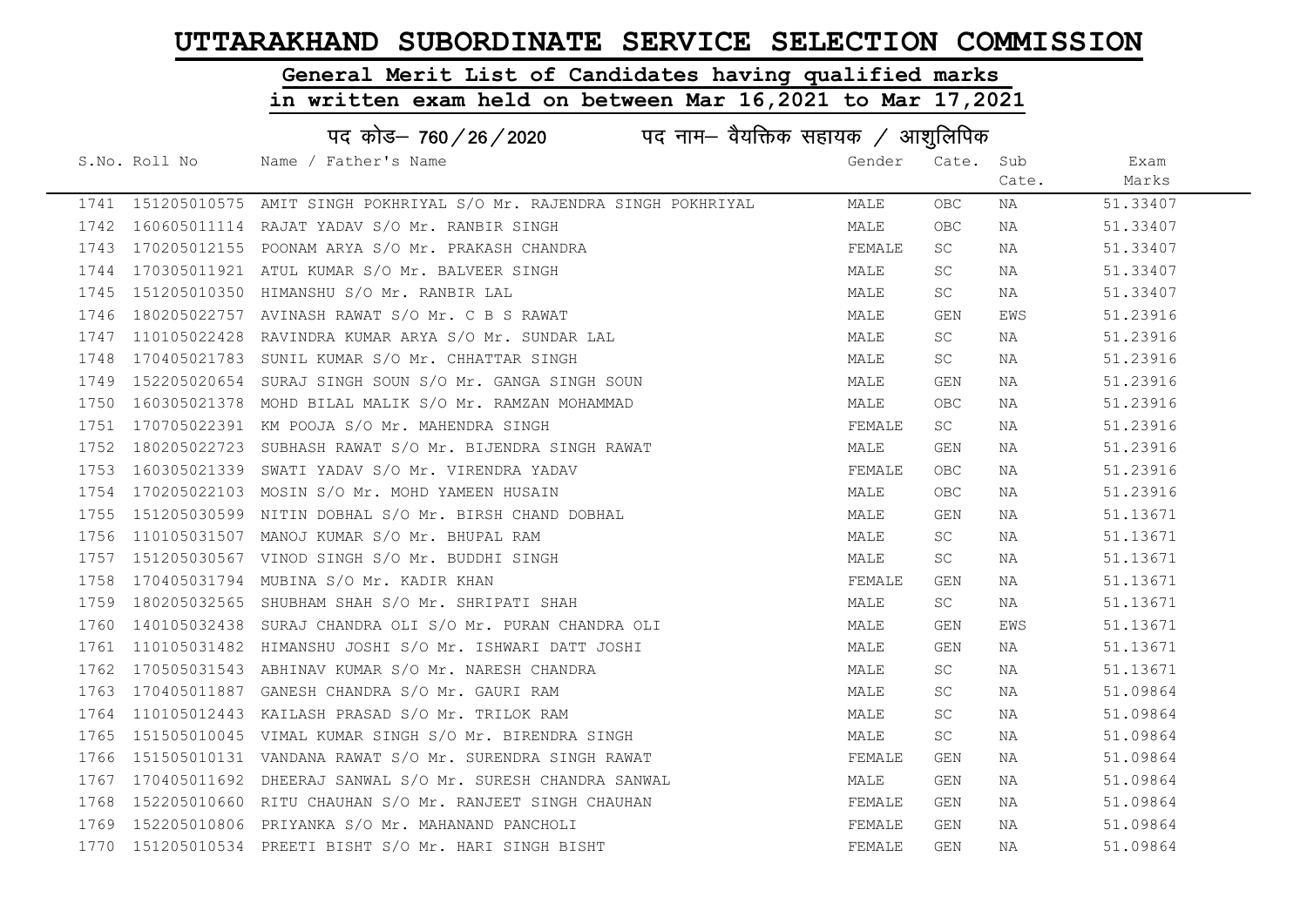# General Merit List of Candidates having qualified marks

| पद कोड़- 760 / 26 / 2020 पद नाम- वैयक्तिक सहायक / आशुलिपिक |               |                                                               |        |            |       |          |
|------------------------------------------------------------|---------------|---------------------------------------------------------------|--------|------------|-------|----------|
|                                                            | S.No. Roll No | Name / Father's Name                                          | Gender | Cate.      | Sub   | Exam     |
|                                                            |               |                                                               |        |            | Cate. | Marks    |
|                                                            |               | 1771 210105010969 GAURAV BHATT S/O Mr. SITA RAM BHATT         | MALE   | GEN        | NA    | 51.09864 |
|                                                            |               | 1772 170405011732 VIJAY KUMAR TOMAR S/O Mr. JAGNNATH TOMAR    | MALE   | GEN        | NA    | 51.09864 |
| 1773                                                       |               | 170405011690 DEEPA S/O Mr. JOGENDRA SINGH                     | FEMALE | GEN        | NA    | 51.09864 |
| 1774                                                       |               | 170605012326 PAYAL CHAUHAN S/O Mr. VIRENDRA SINGH             | FEMALE | GEN        | NA    | 51.09864 |
| 1775                                                       |               | 170205012097 KM SWATI S/O Mr. MAHESH KUMAR                    | FEMALE | <b>OBC</b> | NA    | 51.09864 |
| 1776                                                       |               | 170705012417 ARCHANA CHAUHAN S/O Mr. MAHESH SINGH             | FEMALE | GEN        | NA    | 51.09864 |
| 1777                                                       |               | 170405021776 VIPIN CHANDRA S/O Mr. CHANDRA PAL                | MALE   | SC         | NA    | 50.99085 |
| 1778                                                       |               | 170305021947 POOJA S/O Mr. SHISHPAL SINGH                     | FEMALE | SC         | NA    | 50.99085 |
| 1779                                                       | 170205022146  | SACHIN KUMAR S/O Mr. RAMSARAN                                 | MALE   | GEN        | NA    | 50.99085 |
| 1780                                                       |               | 230205022665 SHIVAM SINGH BARIYAL S/O Mr. GULAB SINGH BARIYAL | MALE   | GEN        | NA    | 50.99085 |
| 1781                                                       |               | 170705022355 MOH WASIF S/O Mr. IQABAL AHAMAD                  | MALE   | <b>OBC</b> | NA    | 50.99085 |
| 1782                                                       |               | 152805020262 KAMLESH KUMAR S/O Mr. MOHAN RAM                  | MALE   | SC         | NA    | 50.99085 |
| 1783                                                       |               | 210105020973 GAURAV BIJALWAN S/O Mr. BHAGWATI PRASAD BIJALWAN | MALE   | GEN        | NA    | 50.99085 |
| 1784                                                       |               | 170305021956 AMEESHA RANI S/O Mr. LAXMI SINGH                 | FEMALE | SC         | NA    | 50.99085 |
| 1785                                                       |               | 180205032599 ROHAN BAHUGUNA S/O Mr. PUSHPA NAND               | MALE   | GEN        | EWS   | 50.87046 |
| 1786                                                       | 152805030262  | MANISHA S/O Mr. RAJENDRA SINGH                                | FEMALE | GEN        | NA    | 50.87046 |
| 1787                                                       | 151205030624  | DEEPAK SINGH RAWAT S/O Mr. MAHIPAL SINGH                      | MALE   | GEN        | NA    | 50.87046 |
| 1788                                                       |               | 152205030737 UDIT DOBRIYAL S/O Mr. RAMESH DOBRIYAL            | MALE   | GEN        | NA    | 50.87046 |
| 1789                                                       |               | 160605031130 ANKIT KUMAR S/O Mr. SUNDER LAL                   | MALE   | GEN        | NA    | 50.87046 |
| 1790                                                       |               | 151205030508 PARWATI S/O Mr. SOHAN SINGH                      | FEMALE | SC         | NA    | 50.87046 |
| 1791                                                       |               | 130105030924 NITISH CHANDRA S/O Mr. SURESH CHANDER            | MALE   | SC         | NA    | 50.87046 |
| 1792                                                       |               | 210105030955 SURAJ RAWAT S/O Mr. RAMESH SINGH RAWAT           | MALE   | GEN        | EWS   | 50.87046 |
| 1793                                                       | 151505030014  | SAURAV PRASAD S/O Mr. RAMESH CHANDRA THAPLIYAL                | MALE   | GEN        | NA    | 50.87046 |
| 1794                                                       | 170405031793  | GULSHER ALI S/O Mr. SHAMSHER ALI                              | MALE   | GEN        | EWS   | 50.87046 |
| 1795                                                       | 161305031339  | SUMIT KUMAR S/O Mr. SOHAN SINGH                               | MALE   | <b>OBC</b> | NA    | 50.87046 |
| 1796                                                       |               | 170505031616 RAJKUMAR SINGH S/O Mr. SURAJPAL SINGH            | MALE   | GEN        | NA    | 50.87046 |
| 1797                                                       |               | 152205030688 ANJALI RAWAT S/O Mr. SHISHPAL SINGH RAWAT        | FEMALE | GEN        | NA    | 50.87046 |
| 1798                                                       |               | 151205030442 MANMOHAN S/O Mr. JAGMOHAN                        | MALE   | SC         | NA    | 50.87046 |
| 1799                                                       |               | 170405011674 SHIKHA SUYAL S/O Mr. SHIVRAJ SINGH SUYAL         | FEMALE | GEN        | NA    | 50.86321 |
|                                                            |               | 1800 151205010524 ARCHANA NEGI S/O Mr. BRIJ MOHAN SINGH NEGI  | FEMALE | GEN        | ΝA    | 50.86321 |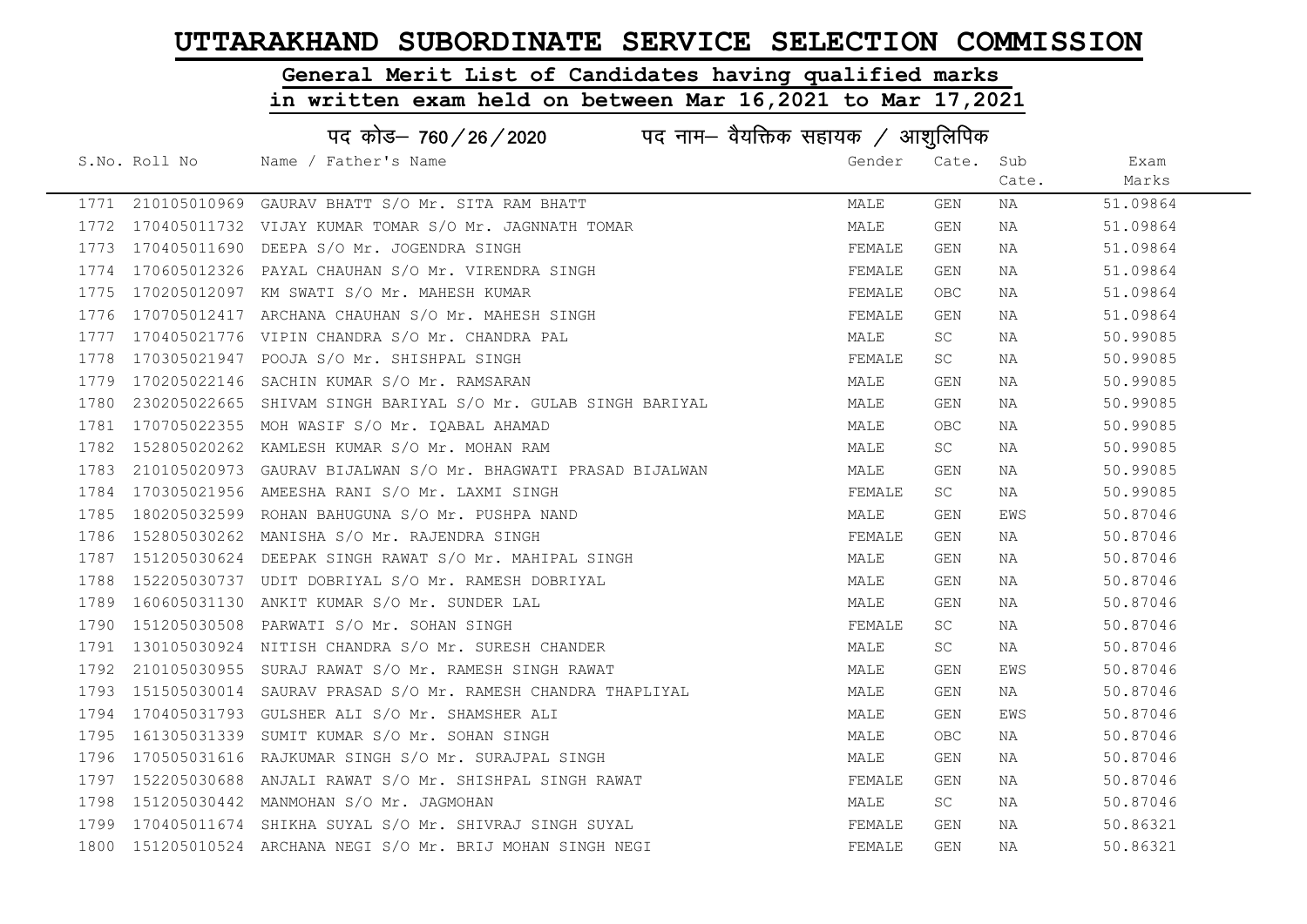# General Merit List of Candidates having qualified marks

|      | पद कोड– 760/26/2020 |                                                                        |        |            |       |          |  |
|------|---------------------|------------------------------------------------------------------------|--------|------------|-------|----------|--|
|      | S.No. Roll No       | Name / Father's Name                                                   | Gender | Cate.      | Sub   | Exam     |  |
|      |                     |                                                                        |        |            | Cate. | Marks    |  |
|      |                     | 1801 151205010418 ANUSHKA RAWAT S/O Mr. KUNDAN SINGH                   | FEMALE | <b>OBC</b> | NA    | 50.86321 |  |
| 1802 | 170305011919        | RAHUL CHANDRA ARYA S/O Mr. DHARAM PAL                                  | MALE   | <b>SC</b>  | NA    | 50.86321 |  |
| 1803 |                     | 152205010641 BHARAT SINGH S/O Mr. GABBAR SINGH                         | MALE   | GEN        | NA    | 50.86321 |  |
| 1804 |                     | 110105011461 VIRENDRA MEHARA S/O Mr. MANGAL SINGH MEHARA               | MALE   | GEN        | NA    | 50.86321 |  |
| 1805 |                     | 170205012133 DHARAMVEER S/O Mr. KHEMPAL                                | MALE   | OBC.       | NA    | 50.86321 |  |
| 1806 |                     | 152805020213 MONIKA S/O Mr. RAKESH KUMAR                               | FEMALE | <b>SC</b>  | NA    | 50.74254 |  |
| 1807 |                     | 170605022204 PINKI S/O Mr. RAJENDRA SINGH                              | FEMALE | GEN        | NA    | 50.74254 |  |
| 1808 |                     | 170605022286 SACHIN KUMAR S/O Mr. HARI SINGH                           | MALE   | SC.        | NA    | 50.74254 |  |
| 1809 |                     | 170205022145 CHANDAN SINGH NAGARKOTI S/O Mr. HARIMOHAN SINGH NAGARKOTI | MALE   | GEN        | NA    | 50.74254 |  |
| 1810 |                     | 130105020918 SAURABH KUMAR S/O Mr. SHIV LAL                            | MALE   | SC.        | NA    | 50.74254 |  |
| 1811 |                     | 170505011648 MANISH SINGH RANA S/O Mr. KUNDAN SINGH RANA               | MALE   | GEN        | PH    | 50.62778 |  |
| 1812 |                     | 152205010786 KM SUDHA S/O Mr. MANOHAR SINGH                            | FEMALE | GEN        | NA    | 50.62778 |  |
| 1813 |                     | 151505010049 LAXMAN SINGH S/O Mr. VIJAY SINGH                          | MALE   | GEN        | NA    | 50.62778 |  |
| 1814 |                     | 230205012639 AMENDRA KUMAR S/O Mr. GOVIND RAM                          | MALE   | SC         | NA    | 50.62778 |  |
| 1815 |                     | 190105012576 SHUBHAM KANDPAL S/O Mr. JEEWAN CHANDRA KANDPAL            | MALE   | GEN        | NA    | 50.62778 |  |
| 1816 |                     | 151205010542 NITIN KUMAR ISTWAL S/O Mr. RAMESHWAR PRASAD               | MALE   | GEN        | NA    | 50.62778 |  |
| 1817 |                     | 180205012786 MONIKA S/O Mr. JAIPAL SINGH                               | FEMALE | GEN        | NA    | 50.62778 |  |
| 1818 |                     | 152205010678 PURNIMA S/O Mr. CHANDRA MOHAN SINGH                       | FEMALE | OBC        | NA    | 50.62778 |  |
| 1819 |                     | 170205012199 JITIN CHANDRA MAULEKHI S/O Mr. POORAN CHANDRA MAULEKHI    | MALE   | GEN        | NA    | 50.62778 |  |
| 1820 |                     | 190105012546 VIJAY KUMAR S/O Mr. GANESH RAM                            | MALE   | SC         | NA    | 50.62778 |  |
| 1821 |                     | 180205032557 DINESH CHANDRA S/O Mr. BHUPAL DATT                        | MALE   | GEN        | EWS   | 50.60420 |  |
| 1822 |                     | 151205030549 AVIKALP GOYAL S/O Mr. SUNIL KUMAR GOYAL                   | MALE   | GEN        | NA    | 50.60420 |  |
| 1823 |                     | 151505030094 RAMCHANDRA S/O Mr. HARSHMANI SEMWAL                       | MALE   | OBC.       | NA    | 50.60420 |  |
| 1824 |                     | 140105032445 PAWAN KUMAR S/O Mr. BHAGAT RAM                            | MALE   | SC         | NA    | 50.60420 |  |
| 1825 |                     | 170205032139 JYOTI CHAUHAN S/O Mr. RAM SINGH                           | FEMALE | GEN        | EWS   | 50.60420 |  |
| 1826 |                     | 152805030177 SUBHASH CHAUHAN S/O Mr. MAHAR SINGH CHAUHAN               | MALE   | GEN        | NA    | 50.60420 |  |
| 1827 |                     | 160205031256 SHIVANI SHARMA S/O Mr. BHUPESH KUMAR SHARMA               | FEMALE | GEN        | NA    | 50.60420 |  |
| 1828 |                     | 151505030148 BHANU PRATAP SINGH S/O Mr. HARISH KUMAR PAL               | MALE   | GEN        | EWS   | 50.60420 |  |
| 1829 |                     | 170405031763 KM ANKUSH RANI S/O Mr. VEER SINGH                         | FEMALE | SC         | NA    | 50.60420 |  |
| 1830 |                     | 151205030551 AJAY KUMAR S/O Mr. ANIL KUMAR                             | MALE   | OBC        | NA    | 50.60420 |  |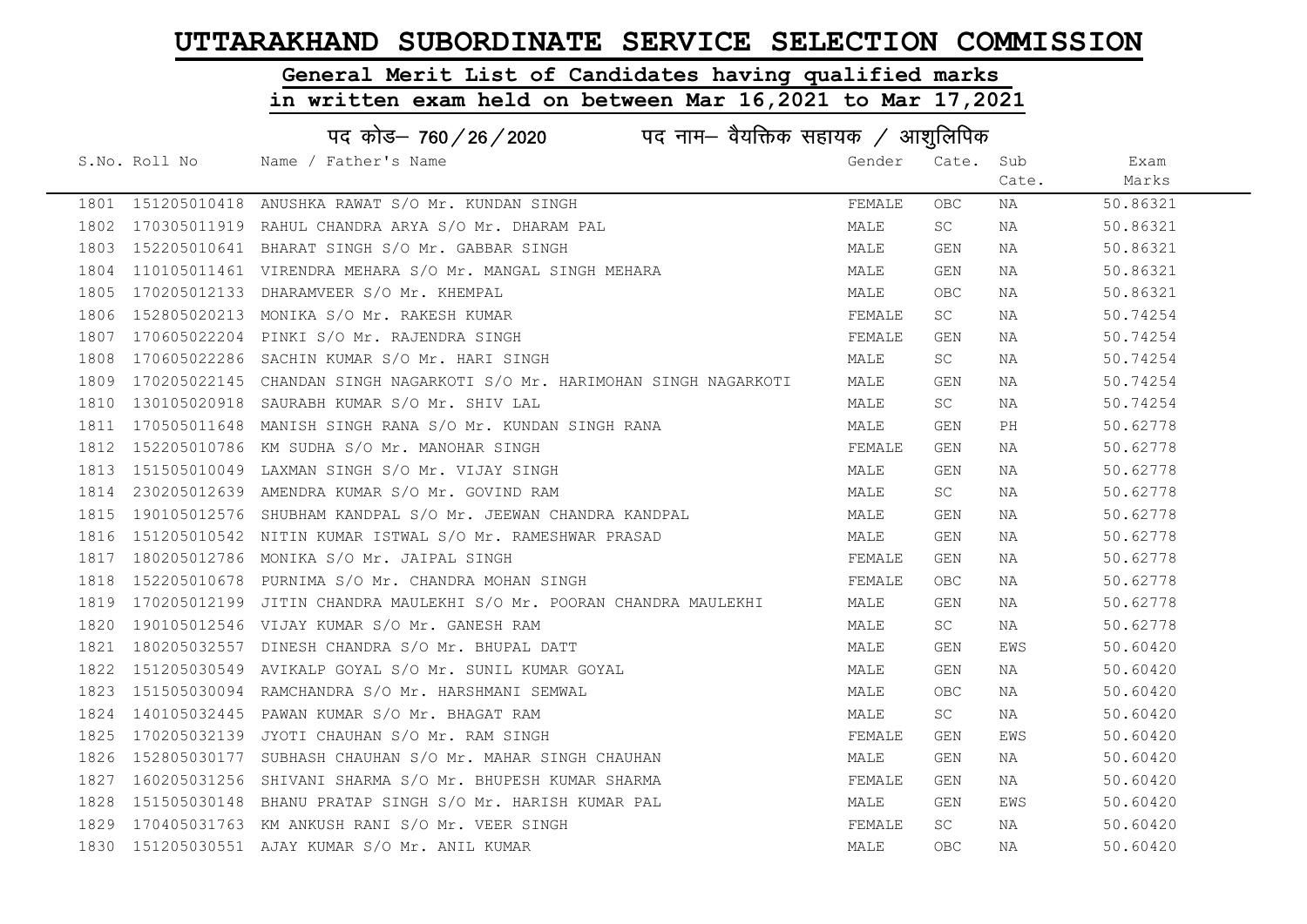# General Merit List of Candidates having qualified marks

|      |                   | पद कोड– 760/26/2020<br>पद नाम— वैयक्तिक सहायक / आशुलिपिक          |        |            |       |          |
|------|-------------------|-------------------------------------------------------------------|--------|------------|-------|----------|
|      | S.No. Roll No     | Name / Father's Name                                              | Gender | Cate.      | Sub   | Exam     |
|      |                   |                                                                   |        |            | Cate. | Marks    |
|      |                   | 1831 170505021613 VIPIN KUMAR S/O Mr. RADHEY SHYAM                | MALE   | SC.        | NA    | 50.49423 |
|      | 1832 170305022018 | PRADEEP KUMAR S/O Mr. KOMAL SINGH                                 | MALE   | GEN        | NA    | 50.49423 |
| 1833 |                   | 170205022086 MOHD YUSUF S/O Mr. PEERBAKSH                         | MALE   | <b>OBC</b> | NA    | 50.49423 |
| 1834 |                   | 160305021343 JITENDER KUMAR S/O Mr. BHUSHAN LAL                   | MALE   | SC         | NA    | 50.49423 |
| 1835 |                   | 170405021695 HEMANT SINGH S/O Mr. NARENDRA SINGH                  | MALE   | GEN        | NA    | 50.49423 |
| 1836 |                   | 110105022439 BALWANT MANRAL S/O Mr. SHIV SINGH                    | MALE   | GEN        | NA    | 50.49423 |
| 1837 |                   | 170205022095 ABHISHEK KUMAR S/O Mr. CHANDRAPAL SINGH              | MALE   | SC.        | NA    | 50.49423 |
| 1838 |                   | 130105010889 RAKESH PRASAD S/O Mr. NARENDRA PRASAD                | MALE   | GEN        | EWS   | 50.39236 |
| 1839 |                   | 160605011126 POONAM RANI S/O Mr. RAM AVTAR SHARMA                 | FEMALE | <b>OBC</b> | NA    | 50.39236 |
| 1840 |                   | 170405011853 GOVIND PRASAD S/O Mr. JEEVAN RAM                     | MALE   | SC         | NA    | 50.39236 |
| 1841 |                   | 160305011279 RAJAT CHAUHAN S/O Mr. ANIT CHAUHAN                   | MALE   | GEN        | EWS   | 50.39236 |
| 1842 |                   | 151205010445  POOJA RANI S/O Mr. LAL SINGH                        | FEMALE | SC.        | NA    | 50.39236 |
| 1843 |                   | 170205012114 RAHUL KUMAR S/O Mr. MAHENDRA SINGH                   | MALE   | GEN        | NA    | 50.39236 |
| 1844 |                   | 170205012126 AKANSHA BHATT S/O Mr. ANIL KUMAR BHATT               | FEMALE | GEN        | NA    | 50.39236 |
| 1845 |                   | 160205011234 KM NEHA S/O Mr. SHAFEEK                              | FEMALE | <b>OBC</b> | NA    | 50.39236 |
| 1846 |                   | 170205012161 ARJUN KUMAR S/O Mr. RAJENDER SINGH                   | MALE   | SC.        | NA    | 50.39236 |
| 1847 |                   | 130105010906 KM SANGEETA S/O Mr. PAR SINGH                        | FEMALE | GEN        | NA    | 50.39236 |
| 1848 |                   | 160205031198 SAPNA S/O Mr. RAJKUMAR SHARMA                        | FEMALE | OBC        | NA    | 50.33795 |
| 1849 |                   | 152205030731 DEEPIKA S/O Mr. MAGAN LAL                            | FEMALE | SC         | NA    | 50.33795 |
| 1850 |                   | 151205030389 RAMESHWARI THAPLIYAL S/O Mr. PARESHWAR PRASAD DHYANI | FEMALE | GEN        | NA    | 50.33795 |
| 1851 |                   | 180205032595 NIRMALA THAPA S/O Mr. SHER SINGH THAPA               | FEMALE | GEN        | NA    | 50.33795 |
| 1852 |                   | 152205030661 KM CHETNA BISHT S/O Mr. POORAN SINGH BISHT           | FEMALE | OBC        | NA    | 50.33795 |
| 1853 | 160605031025      | DEEPAK KUMAR S/O Mr. DARSHAN LAL                                  | MALE   | SC         | NA    | 50.33795 |
| 1854 |                   | 190105032379 SHANTI S/O Mr. LAL SINGH                             | FEMALE | <b>OBC</b> | NA    | 50.33795 |
| 1855 |                   | 151205030481 PRADEEP SINGH S/O Mr. LAKHI LAL                      | MALE   | SC         | NA    | 50.33795 |
| 1856 |                   | 170405031674 MOHD QASIM S/O Mr. SHAKEEL AHMAD                     | MALE   | OBC        | NA    | 50.33795 |
| 1857 |                   | 170405031737 RAVI RANA S/O Mr. HARI SINGH RANA                    | MALE   | ST         | NA    | 50.33795 |
| 1858 |                   | 151205030401 SUMIT SINGH S/O Mr. RAGHUVIR SINGH                   | MALE   | GEN        | EWS   | 50.33795 |
| 1859 |                   | 152805020461 VIJAY KUMAR S/O Mr. RAMANAND                         | MALE   | GEN        | NA    | 50.24592 |
|      |                   | 1860 152805020532 KAMAL SINGH S/O Mr. RAJENDRA SINGH              | MALE   | <b>OBC</b> | ΝA    | 50.24592 |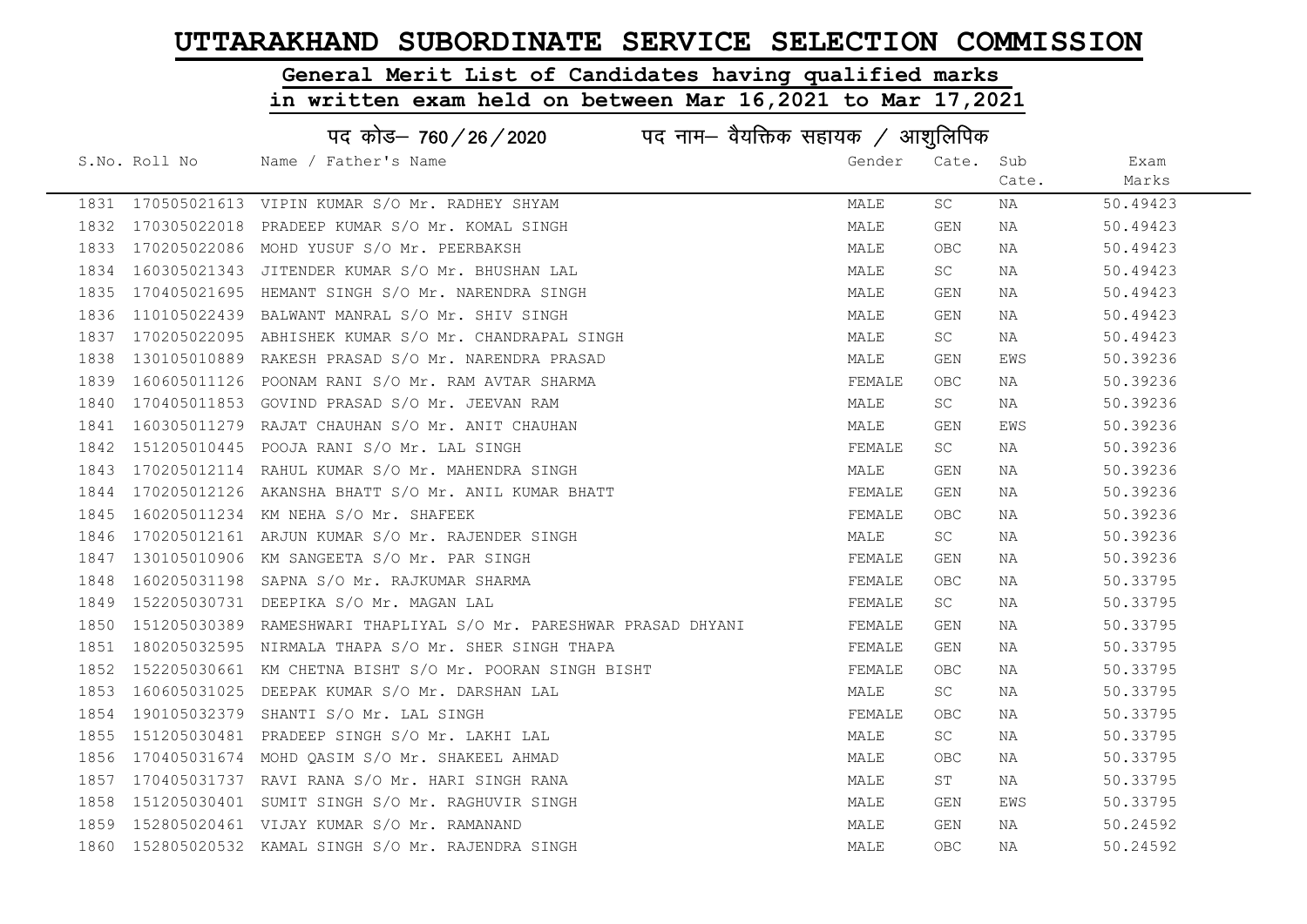# General Merit List of Candidates having qualified marks

|      |                   | पद कोड– 760 / 26 / 2020 पद नाम– वैयक्तिक सहायक / आशुलिपिक      |        |            |       |          |
|------|-------------------|----------------------------------------------------------------|--------|------------|-------|----------|
|      | S.No. Roll No     | Name / Father's Name                                           | Gender | Cate. Sub  |       | Exam     |
|      |                   |                                                                |        |            | Cate. | Marks    |
|      | 1861 152805020457 | SANJAY PRASAD S/O Mr. SHAMBHU PRASAD                           | MALE   | SC         | ΝA    | 50.24592 |
| 1862 |                   | 180205022753 PREETI S/O Mr. ANUSUYA PRASAD MALASI              | FEMALE | GEN        | NA    | 50.24592 |
| 1863 |                   | 151505020132 RUBY S/O Mr. MAKHAN SINGH                         | FEMALE | ST         | NA    | 50.24592 |
| 1864 |                   | 170505021548 POOJA ADHIKARI S/O Mr. HEERA SINGH                | FEMALE | GEN        | EWS   | 50.24592 |
| 1865 |                   | 152805020466 PANKAJ SINGH MEHTA S/O Mr. HARISH SINGH MEHTA     | MALE   | GEN        | NA    | 50.24592 |
| 1866 |                   | 170305022012 NEEMA PARVEEN S/O Mr. ALI HASAN                   | FEMALE | <b>OBC</b> | NA    | 50.24592 |
| 1867 |                   | 151505010079 BHARTI KANOJIA S/O Mr. GYAN CHAND KANOJIA         | FEMALE | SC.        | NA    | 50.15693 |
| 1868 |                   | 170405011696 BHUPESH SINGH HOTIYAL S/O Mr. MOHAN SINGH HOTIYAL | MALE   | ST         | NA    | 50.15693 |
| 1869 |                   | 161305011413 JITENDRA SINGH RAWAT S/O Mr. MANMOHAN SINGH RAWAT | MALE   | GEN        | NA    | 50.15693 |
| 1870 |                   | 170705012367 POOJA TIWARI S/O Mr. RAMESH CHANDRA TIWARI        | FEMALE | GEN        | EWS   | 50.15693 |
| 1871 |                   | 151205010568 KM UPASANA S/O Mr. SUMER CHAND                    | FEMALE | OBC        | NA    | 50.15693 |
| 1872 |                   | 160605011124 SUMIT KUMAR S/O Mr. SUKHBEER SINGH                | MALE   | SC         | NA    | 50.15693 |
| 1873 |                   | 152805010291 VIVEK PANWAR S/O Mr. NARENDRA SINGH PANWAR        | MALE   | GEN        | NA    | 50.15693 |
| 1874 |                   | 160205011241 MUKUL KUMAR S/O Mr. SUSHIL KUMAR                  | MALE   | OBC.       | NA    | 50.15693 |
| 1875 |                   | 170405011757 DEEP CHANDRA S/O Mr. NARAYAN DATT                 | MALE   | GEN        | EWS   | 50.15693 |
| 1876 |                   | 151205010355 GAURAV SINGH BHANDARI S/O Mr. MAHAVIR SINGH       | MALE   | GEN        | NA    | 50.15693 |
| 1877 |                   | 170305032034 ARUN KUMAR SINGH S/O Mr. HARPAL SINGH             | MALE   | GEN        | NA    | 50.07169 |
| 1878 |                   | 170305031973 INDRA BISHT S/O Mr. MOHAN SINGH BISHT             | FEMALE | GEN        | NA    | 50.07169 |
| 1879 |                   | 160605031170 ANJARALI S/O Mr. GULJAR                           | MALE   | OBC.       | NA    | 50.07169 |
| 1880 |                   | 170205032076 ARUN KUMAR S/O Mr. SHRI PRAKASH                   | MALE   | SC         | NA    | 50.07169 |
| 1881 |                   | 180205032538 PRIYANSHU JUGRAN S/O Mr. RAVINDRA JUGRAN          | MALE   | GEN        | NA    | 50.07169 |
| 1882 |                   | 160605031076 SHUBHAM KUMAR S/O Mr. HANS RAJ                    | MALE   | SC         | NA    | 50.07169 |
| 1883 |                   | 152205030693 AYUSH JOSHI S/O Mr. MOHAN CHANDRA JOSHI           | MALE   | GEN        | NA    | 50.07169 |
| 1884 |                   | 151505020072 SUSHAMA S/O Mr. SHIV SINGH BARMA                  | FEMALE | GEN        | NA    | 49.99760 |
| 1885 |                   | 160605021147 MANISH KUMAR S/O Mr. GANGA RAM SINGH              | MALE   | SC         | NA    | 49.99760 |
| 1886 |                   | 170205022122 KM ARTI S/O Mr. RAM SWAROOP SINGH                 | FEMALE | SC         | NA    | 49.99760 |
| 1887 |                   | 120105022507 NAVEEN KUMAR S/O Mr. HARI SINGH ARYA              | MALE   | SC         | NA    | 49.99760 |
| 1888 |                   | 160605021120 MANJEET SINGH S/O Mr. SATPAL SINGH                | MALE   | OBC        | NA    | 49.99760 |
| 1889 |                   | 170205022097 MOHD SHAHID S/O Mr. ABDUL WAJID                   | MALE   | OBC.       | NA    | 49.99760 |
|      |                   | 1890 160605021050 MAHVEER PRASAD SINGH S/O Mr. MADAN PAL SINGH | MALE   | SC         | NA    | 49.99760 |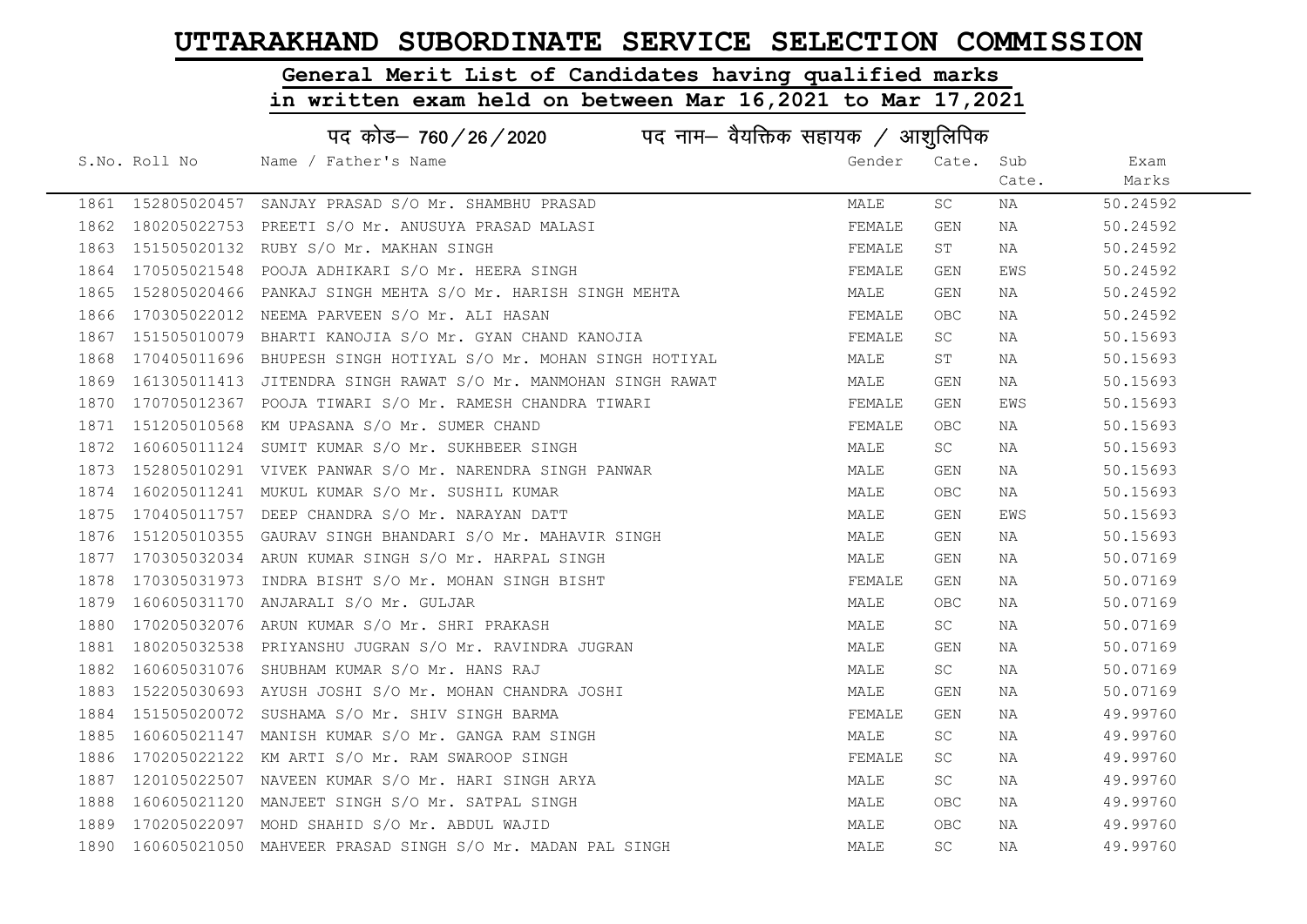# General Merit List of Candidates having qualified marks

|      |               | पद कोड– 760 / 26 / 2020 पद नाम– वैयक्तिक सहायक / आशुलिपिक           |        |            |       |          |
|------|---------------|---------------------------------------------------------------------|--------|------------|-------|----------|
|      | S.No. Roll No | Name / Father's Name                                                | Gender | Cate. Sub  |       | Exam     |
|      |               |                                                                     |        |            | Cate. | Marks    |
|      |               | 1891 170405021731 NITIN THAKUR S/O Mr. OMVEER THAKUR                | MALE   | GEN        | EWS   | 49.99760 |
| 1892 |               | 110105022434 MUKESH ADHIKARI S/O Mr. GANESH SINGH                   | MALE   | GEN        | NA    | 49.99760 |
| 1893 |               | 170305021911 HARPREET SINGH S/O Mr. ATMA SINGH                      | MALE   | OBC        | NA    | 49.99760 |
| 1894 |               | 152205010743 DEVKI S/O Mr. MOHAN SINGH                              | FEMALE | GEN        | NA    | 49.92150 |
| 1895 |               | 151205010452 SHIVANI S/O Mr. SHRAVAN KUMAR                          | FEMALE | OBC.       | NA    | 49.92150 |
| 1896 |               | 161305011406 ANKIT KUMAR S/O Mr. SUKHPAL SINGH                      | MALE   | SC         | NA    | 49.92150 |
| 1897 |               | 160605011171 NITIN KUMAR S/O Mr. BIJENDRA PAL                       | MALE   | GEN        | NA    | 49.92150 |
| 1898 |               | 170205012160 ANUJ KUMAR S/O Mr. VINOD KUMAR                         | MALE   | GEN        | NA    | 49.92150 |
| 1899 |               | 160605011100 ROBIN KASHYAP S/O Mr. BIJENDRA KASHYAP                 | MALE   | <b>OBC</b> | NA    | 49.92150 |
| 1900 |               | 170605012290 MONIKA S/O Mr. KULDEEP SINGH                           | FEMALE | SC         | NA    | 49.92150 |
| 1901 |               | 152205030748 MANJU S/O Mr. SHER SINGH                               | FEMALE | OBC        | NA    | 49.80544 |
| 1902 |               | 151205030400 CHANDRA MOHAN KUNWAR S/O Mr. TRILOK SINGH KUNWAR       | MALE   | GEN        | NA    | 49.80544 |
| 1903 |               | 170205032127 RASHMI RONGKALI S/O Mr. SURENDRA SINGH                 | FEMALE | ST         | NA    | 49.80544 |
| 1904 |               | 170605022310 NEETU KAUR S/O Mr. SUKHADEV SINGH                      | FEMALE | SC         | NA    | 49.80544 |
| 1905 |               | 160205031222 CHHOTE LAL S/O Mr. NARESH KUMAR                        | MALE   | SC         | NA    | 49.80544 |
| 1906 |               | 190105032354 AFREEN KHAN S/O Mr. ZAHID KHAN                         | FEMALE | <b>OBC</b> | NA    | 49.80544 |
| 1907 |               | 151205030533 PRINSA S/O Mr. KULBEER SINGH RAWAT                     | FEMALE | GEN        | DFF   | 49.80544 |
| 1908 |               | 170405021802 SONU SINGH S/O Mr. TIRMAL SINGH                        | MALE   | SC         | NA    | 49.74929 |
| 1909 |               | 190105022526 ASHOK CHAND S/O Mr. KALU CHAND                         | MALE   | GEN        | NA    | 49.74929 |
| 1910 |               | 210105020978 PARMILA SAJWAN S/O Mr. MAKAN SINGH                     | FEMALE | GEN        | NA    | 49.74929 |
| 1911 |               | 151505020044 NEHA KANDWAL S/O Mr. BHAROSHA NAND KANDWAL             | FEMALE | GEN        | NA    | 49.74929 |
| 1912 |               | 152805020314 DEEPAK RAWAT S/O Mr. RAGHUNATH SINGH RAWAT             | MALE   | GEN        | EWS   | 49.74929 |
| 1913 |               | 170405021678 GEETA PAL S/O Mr. PARSHU RAM PAL                       | FEMALE | GEN        | NA    | 49.74929 |
| 1914 |               | 170405021835 SAMSAD HUSSAIN S/O Mr. SABIR HUSSAIN                   | MALE   | <b>OBC</b> | NA    | 49.74929 |
| 1915 |               | 160305021433 KISHOR CHANDRA BHATT S/O Mr. GANGA DATT BHATT          | MALE   | GEN        | NA    | 49.74929 |
| 1916 |               | 151505020156 SAKIR HUSAIN S/O Mr. KHURSHID AHMAD                    | MALE   | GEN        | NA    | 49.74929 |
| 1917 |               | 170205022167 MOHAMMAD AARIF S/O Mr. MOHAMMAD TASLEEM                | MALE   | GEN        | NA    | 49.74929 |
| 1918 |               | 151205010610 AJAY NEGI S/O Mr. ITWAR SINGH NEGI                     | MALE   | GEN        | NA    | 49.68607 |
| 1919 |               | 170605012223 IMRAN HUSAIN S/O Mr. SAKHAWAT HUSAIN                   | MALE   | OBC.       | NA    | 49.68607 |
|      |               | 1920 170605012213 KM PRIYANKA PARIHAR S/O Mr. BALWANT SINGH PARIHAR | FEMALE | GEN        | NA    | 49.68607 |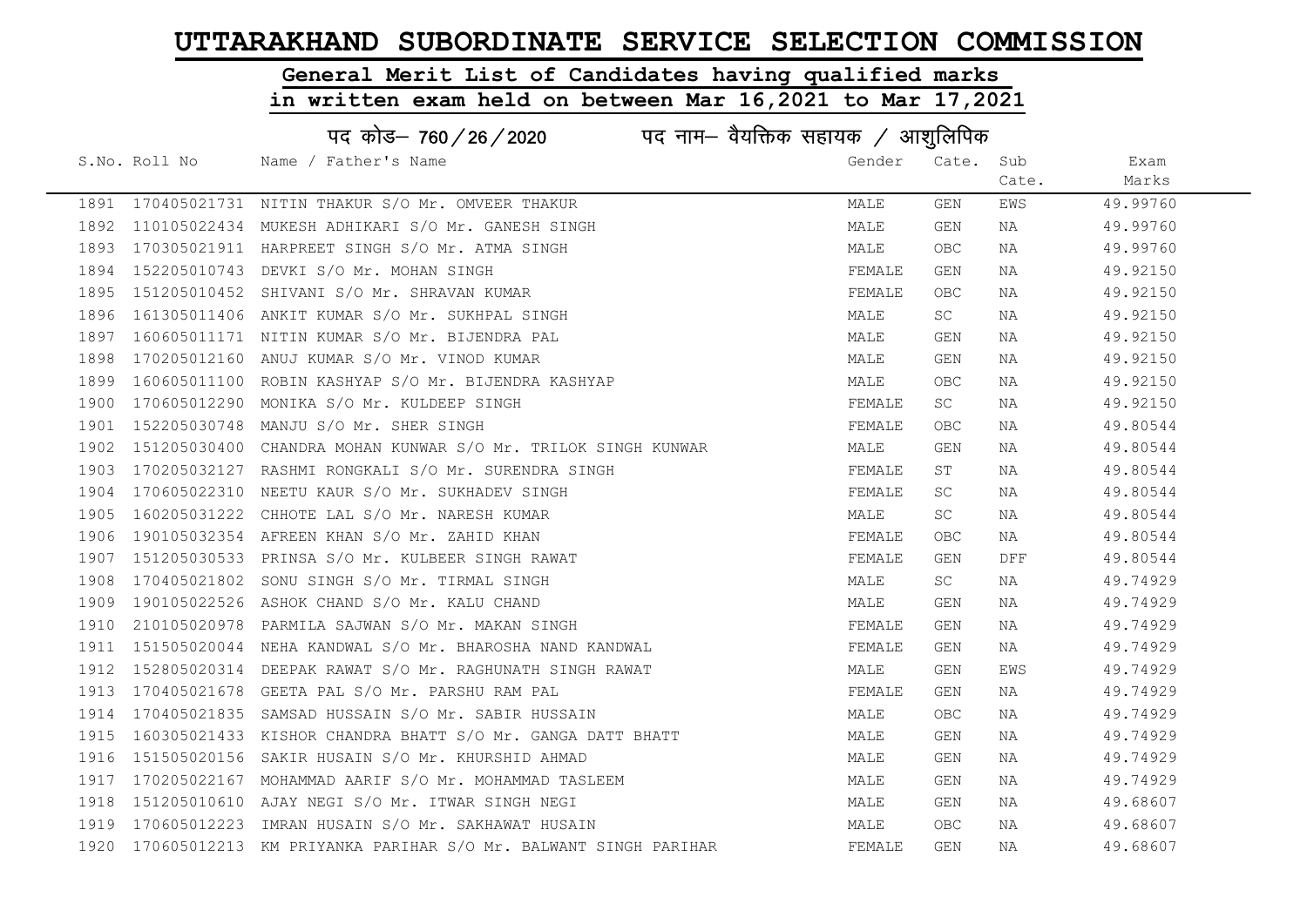# General Merit List of Candidates having qualified marks

|      | पद कोड– 760 / 26 / 2020 पद नाम– वैयक्तिक सहायक / आशुलिपिक |                                                                   |        |            |       |          |
|------|-----------------------------------------------------------|-------------------------------------------------------------------|--------|------------|-------|----------|
|      | S.No. Roll No                                             | Name / Father's Name                                              | Gender | Cate. Sub  |       | Exam     |
|      |                                                           |                                                                   |        |            | Cate. | Marks    |
|      |                                                           | 1921 170505031599 KARAN PAL SINGH S/O Mr. BRAJ LAL SINGH          | MALE   | GEN        | NA    | 49.53918 |
| 1922 |                                                           | 152805030230 AKASH RANA S/O Mr. D S RANA                          | MALE   | GEN        | NA    | 49.53918 |
| 1923 |                                                           | 151505030021 ASHISH SHARMA S/O Mr. BHOOPAL DUTT                   | MALE   | GEN        | NA    | 49.53918 |
| 1924 |                                                           | 151205030615 ANKUSH MAITHANI S/O Mr. RAM PRASAD MAITHANI          | MALE   | <b>OBC</b> | NA    | 49.53918 |
| 1925 |                                                           | 152805030307 AMBUJ BIJALWAN S/O Mr. MANOJ KUMAR BIJALWAN          | MALE   | OBC.       | NA    | 49.53918 |
| 1926 |                                                           | 152805020410 KULDEEP RAWAT S/O Mr. DAYAL SINGH RAWAT              | MALE   | OBC.       | NA    | 49.50098 |
| 1927 |                                                           | 170305022052 KAMAL KISHOR BHATT S/O Mr. BALA DATT BHATT           | MALE   | GEN        | NA    | 49.50098 |
| 1928 |                                                           | 152205020827 PARAS CHAUHAN S/O Mr. DALIP CHAUHAN                  | MALE   | GEN        | NA    | 49.50098 |
| 1929 | 170505021582                                              | BHASKAR KUMAR S/O Mr. RAJENDRA PRASAD                             | MALE   | SC .       | NA    | 49.50098 |
| 1930 |                                                           | 170305021909  KAMAL SINGH BHANDARI S/O Mr. LAXMAN SINGH BHANDARI  | MALE   | GEN        | NA    | 49.50098 |
| 1931 |                                                           | 120105022468 DEEPA KANDPAL S/O Mr. DAYA KRISHNA KANDPAL           | FEMALE | GEN        | NA    | 49.50098 |
| 1932 |                                                           | 160305021443 SHAHRUP S/O Mr. MOHSIN                               | MALE   | <b>OBC</b> | NA    | 49.50098 |
| 1933 |                                                           | 190105012565 MADAN RAM S/O Mr. DIWANI RAM                         | MALE   | SC .       | NA    | 49.45065 |
| 1934 |                                                           | 170305012065 DEEPTI BACHKHETI S/O Mr. P C BACHKHETI               | FEMALE | GEN        | NA    | 49.45065 |
| 1935 |                                                           | 160605011064 JAGDISH SINGH BHANDARI S/O Mr. KUNDAN SINGH BHANDARI | MALE   | <b>OBC</b> | NA    | 49.45065 |
| 1936 |                                                           | 152805010188 DRAVNEETA SHARMA S/O Mr. NEMISHARAN SHARMA           | FEMALE | GEN        | NA    | 49.45065 |
| 1937 |                                                           | 130105010863 SURYAPRAKASH S/O Mr. DHARAMPAL                       | MALE   | SC         | NA    | 49.45065 |
| 1938 |                                                           | 180205012770 VAIBHAVA KHANDURI S/O Mr. MOHAN PRASAD KHANDURI      | MALE   | GEN        | NA    | 49.45065 |
| 1939 |                                                           | 161305011365 JAICKY S/O Mr. AMRIT LAL                             | MALE   | SC         | NA    | 49.45065 |
| 1940 |                                                           | 170705012388 ATUL KUMAR S/O Mr. MAHENDRA SINGH                    | MALE   | SC         | NA    | 49.45065 |
| 1941 |                                                           | 170205012103 POONAM BHATT S/O Mr. RAMESH CHANDRA BHATT            | FEMALE | GEN        | NA    | 49.45065 |
| 1942 |                                                           | 152205010670 SHIVAM KUMAR NA S/O Mr. VINOD KUMAR                  | MALE   | <b>SC</b>  | NA    | 49.45065 |
| 1943 |                                                           | 152205030714 KAVI SHANKER S/O Mr. MOHAN LAL                       | MALE   | GEN        | NA    | 49.27293 |
| 1944 |                                                           | 160605031093 SANDEEP GHILDIYAL S/O Mr. REWADHAR GHILDIYAL         | MALE   | GEN        | NA    | 49.27293 |
| 1945 |                                                           | 151505030055 PRITI CHAUHAN S/O Mr. SURENDRA KUMAR CHAUHAN         | FEMALE | SC.        | NA    | 49.27293 |
| 1946 |                                                           | 160305031277 RAJVIR SINGH S/O Mr. ROOP CHAND                      | MALE   | SC.        | NA    | 49.27293 |
| 1947 |                                                           | 170605022333 MOHD FAEEM S/O Mr. MOHD YASEEN                       | MALE   | OBC.       | NA    | 49.27293 |
| 1948 |                                                           | 130105030889 SANDEEP KUMAR S/O Mr. JAI PRAKASH                    | MALE   | <b>SC</b>  | NA    | 49.27293 |
| 1949 |                                                           | 151505030048 VIRENDRA SINGH S/O Mr. LALIT SINGH                   | MALE   | GEN        | NA    | 49.27293 |
|      |                                                           | 1950 152205030825 RANJEET KUMAR S/O Mr. JAYDAS                    | MALE   | SC         | ΝA    | 49.27293 |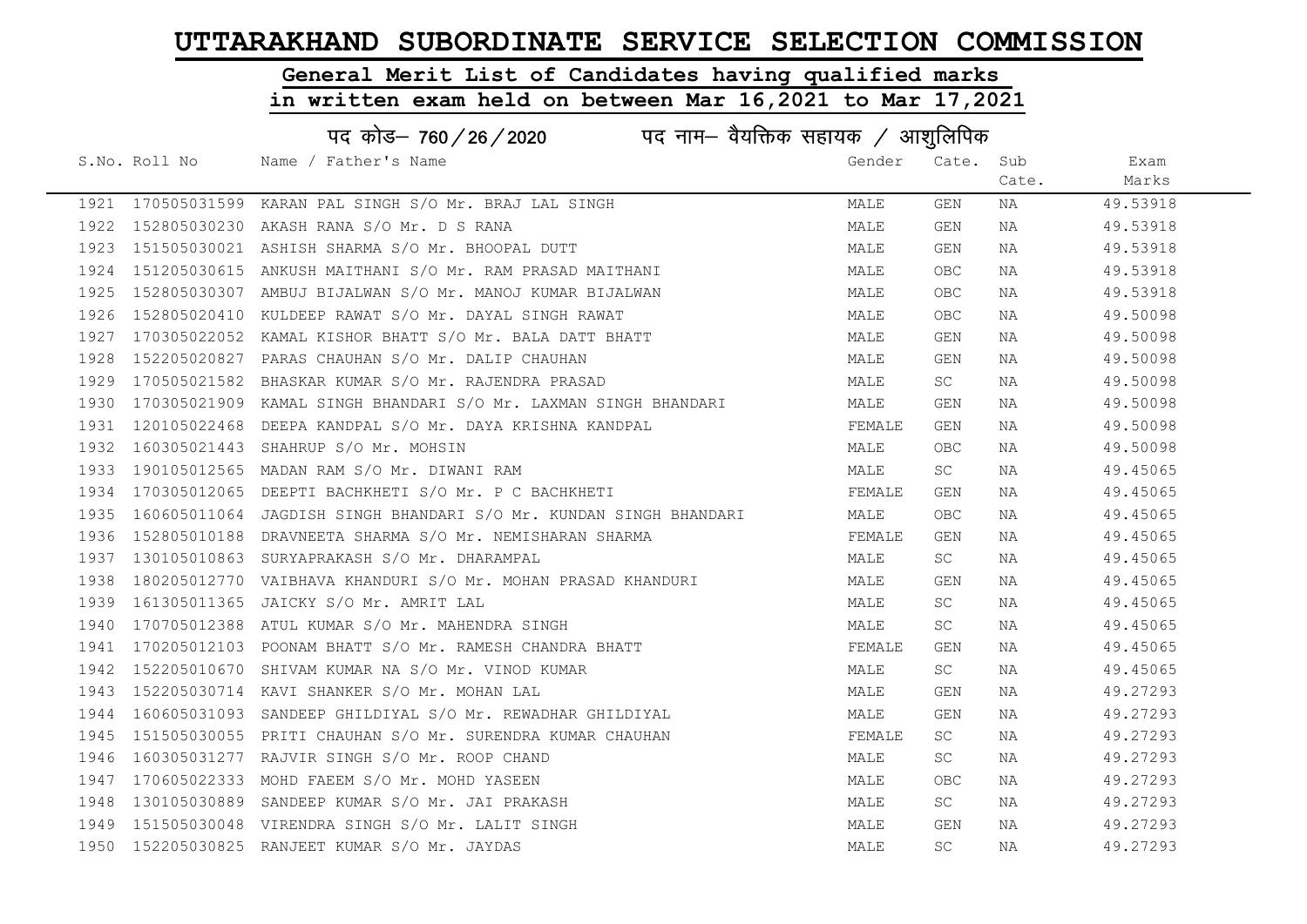# General Merit List of Candidates having qualified marks

|      |                   | पद कोड– 760/26/2020<br>पद नाम— वैयक्तिक सहायक $\diagup$ आशुलिपिक |        |            |       |          |
|------|-------------------|------------------------------------------------------------------|--------|------------|-------|----------|
|      | S.No. Roll No     | Name / Father's Name                                             | Gender | Cate.      | Sub   | Exam     |
|      |                   |                                                                  |        |            | Cate. | Marks    |
|      | 1951 110105032277 | GEETA KANWAL S/O Mr. BISHAN SINGH                                | FEMALE | GEN        | ΝA    | 49.27293 |
| 1952 | 151205030629      | SAPNA NEGI S/O Mr. CHANDER PAL SINGH NEGI                        | FEMALE | GEN        | NA    | 49.27293 |
| 1953 |                   | 180205032570 RANI S/O Mr. BHURE                                  | FEMALE | SC         | ΝA    | 49.27293 |
| 1954 |                   | 151205030617 PRADEEP KUMAR S/O Mr. KALAM SINGH                   | MALE   | SC         | NA    | 49.27293 |
| 1955 |                   | 151505030043 PRADEEP SINGH S/O Mr. SOBARDHAN SINGH               | MALE   | SC         | NA    | 49.27293 |
| 1956 |                   | 170505031514 DEEPAK KUMAR S/O Mr. HORI SINGH                     | MALE   | SC         | NA    | 49.27293 |
| 1957 |                   | 152805030295 AMIT SINGH S/O Mr. MIJAN SINGH                      | MALE   | <b>OBC</b> | NA    | 49.27293 |
| 1958 |                   | 160605021049 HEMANT KUMAR S/O Mr. CHANDRA PAL SINGH              | MALE   | GEN        | NA    | 49.25267 |
| 1959 |                   | 170505021541 SHALINI JOSHI S/O Mr. DEEPAK RAJ JOSHI              | FEMALE | GEN        | NA    | 49.25267 |
| 1960 |                   | 170405021757 PRADEEP KUMAR S/O Mr. KUNDAN LAL                    | MALE   | SC         | NA    | 49.25267 |
| 1961 |                   | 120105022496 POOJA S/O Mr. NAND RAM                              | FEMALE | SC         | NA    | 49.25267 |
| 1962 | 152205020644      | PANKAJ KUNWAR S/O Mr. GANGA SINGH KUNWAR                         | MALE   | GEN        | NA    | 49.25267 |
| 1963 |                   | 151505020004 KULDEEP SINGH S/O Mr. RAJENDRA SINGH                | MALE   | GEN        | EWS   | 49.25267 |
| 1964 |                   | 130105020924 DHIRAJ KUMAR S/O Mr. TULA RAM                       | MALE   | SC         | NA    | 49.25267 |
| 1965 |                   | 210105010996 MANISHA NEGI S/O Mr. SURSINGH NEGI                  | FEMALE | GEN        | NA    | 49.21522 |
| 1966 | 170605012260      | PRAMOD KUMAR S/O Mr. RAM KISHORE                                 | MALE   | <b>SC</b>  | NA    | 49.21522 |
| 1967 |                   | 160205011198 DEEPAK KUMAR S/O Mr. RAJENDER KUMAR                 | MALE   | OBC        | NA    | 49.21522 |
| 1968 |                   | 170505011563 DEVENDRA SINGH S/O Mr. HARKESH SINGH                | MALE   | OBC.       | PН    | 49.21522 |
| 1969 |                   | 210105011016 POOJA S/O Mr. KISHORI LAL                           | FEMALE | SC         | ΝA    | 49.21522 |
| 1970 |                   | 161305011452 SONU KUMAR S/O Mr. SUKHPAL                          | MALE   | SC         | NA    | 49.21522 |
| 1971 |                   | 170605012234 SAPNA SAINI S/O Mr. INDERJEET SINGH                 | FEMALE | GEN        | NA    | 49.21522 |
| 1972 |                   | 170505011625 SARFARAJ AHMAD S/O Mr. RAMZAN BUKHSH                | MALE   | OBC        | ΝA    | 49.21522 |
| 1973 |                   | 170305011934 VIRENDRA KUMAR S/O Mr. BEERBAL SINGH                | MALE   | SC         | ΝA    | 49.21522 |
| 1974 |                   | 151205010492 PAWAN SINGH S/O Mr. BALDEV SINGH                    | MALE   | SC         | ΝA    | 49.21522 |
| 1975 | 140105012621      | MONIKA JOSHI S/O Mr. M C JOSHI                                   | FEMALE | GEN        | NA    | 49.21522 |
| 1976 |                   | 152205010757 ARCHANA S/O Mr. RAKESH KUMAR                        | FEMALE | SC         | NA    | 49.21522 |
| 1977 |                   | 170405011869 KM MANJU S/O Mr. MANSHARAM                          | FEMALE | SC         | NA    | 49.21522 |
| 1978 |                   | 152205030775 NAMITA CHAUHAN S/O Mr. CHANDAN SINGH CHAUHAN        | FEMALE | ST         | NA    | 49.00667 |
| 1979 |                   | 151505030073 MINAKSHI GEJAWAL S/O Mr. SURESH KUMAR               | FEMALE | GEN        | NA    | 49.00667 |
|      |                   | 1980 170405031822 KAMALAKHTAR S/O Mr. KAMALAKHTAR                | MALE   | <b>OBC</b> | ΝA    | 49.00667 |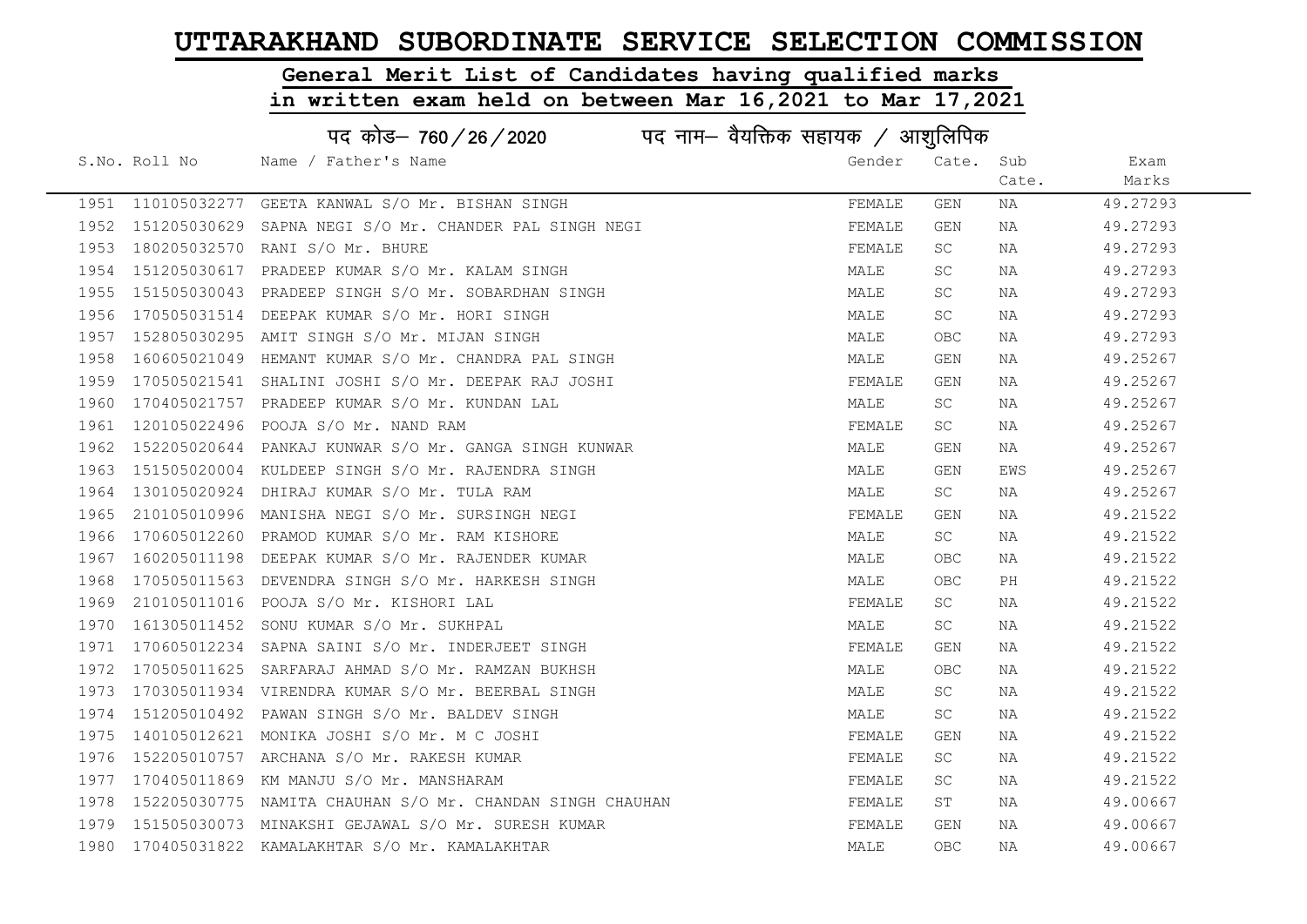# General Merit List of Candidates having qualified marks

|      |               | पद कोड़– 760 / 26 / 2020 पद नाम– वैयक्तिक सहायक / आशुलिपिक |        |            |       |          |
|------|---------------|------------------------------------------------------------|--------|------------|-------|----------|
|      | S.No. Roll No | Name / Father's Name                                       | Gender | Cate.      | Sub   | Exam     |
|      |               |                                                            |        |            | Cate. | Marks    |
| 1981 |               | 230205032505 ASHISH NAUTIYAL S/O Mr. SEETA RAM NAUTIYAL    | MALE   | <b>OBC</b> | NA    | 49.00667 |
| 1982 | 151205030378  | PRIYA MALL S/O Mr. RAMBAHADUR MALL                         | FEMALE | GEN        | NA    | 49.00667 |
| 1983 | 151205030558  | ROSHNI TIWARI S/O Mr. ARUN KUMAR TIWARI                    | FEMALE | GEN        | NA    | 49.00667 |
| 1984 |               | 170305032045 KAVITA KORANGA S/O Mr. DARWAN SINGH KORANGA   | FEMALE | GEN        | NA    | 49.00667 |
| 1985 |               | 140105032432 HIMANI BISHT S/O Mr. CHANCHAL SINGH BISHT     | FEMALE | GEN        | EWS   | 49.00667 |
| 1986 | 120105032325  | SHAURABH KUMAR S/O Mr. SURESH LAL                          | MALE   | SC         | NA    | 49.00667 |
| 1987 |               | 152805020451 ANITA PANWAR S/O Mr. CHANDRA SINGH            | FEMALE | <b>OBC</b> | NA    | 49.00436 |
| 1988 | 152805020494  | MUKESH SINGH YARSO S/O Mr. THAKUR SINGH YARSO              | MALE   | ST         | NA    | 49.00436 |
| 1989 |               | 130105020836 AJAY SINGH AJ S/O Mr. JAGDISH SINGH BISHT     | MALE   | GEN        | EWS   | 49.00436 |
| 1990 |               | 160305021418 ABHISHEK SAINI S/O Mr. ASHOK KUMAR SAINI      | MALE   | <b>OBC</b> | NA    | 49.00436 |
| 1991 |               | 160605011096 NARENDRA KUMAR S/O Mr. CHANDAN SINGH          | MALE   | SC         | NA    | 48.97979 |
| 1992 |               | 170405011673 KMKIRAN S/O Mr. BASANT LAL                    | FEMALE | SC         | NA    | 48.97979 |
| 1993 |               | 152205010648 AKHIL PRAKASH S/O Mr. VED PRAKASH             | MALE   | GEN        | NA    | 48.97979 |
| 1994 |               | 170305012054 POOJA AGARWAL S/O Mr. KAILASH AGARWAL         | FEMALE | GEN        | NA    | 48.97979 |
| 1995 |               | 170605012261 MOHAMMAD FAROOKH S/O Mr. MOKHA ALI            | MALE   | <b>OBC</b> | NA    | 48.97979 |
| 1996 | 152205010693  | INDRESH GAUR S/O Mr. KULDEEP GAUR                          | MALE   | GEN        | NA    | 48.97979 |
| 1997 | 140105012610  | CHANDRA SHEKHAR PANDEY S/O Mr. BHAIRAV DUTT PANDEY         | MALE   | GEN        | NA    | 48.97979 |
| 1998 | 170405011813  | HUNESH SINGH S/O Mr. GANESH SINGH                          | MALE   | SC         | NA    | 48.97979 |
| 1999 | 152205010686  | RASHMI PANT S/O Mr. RATAN DEV PANT                         | FEMALE | GEN        | NA    | 48.97979 |
| 2000 |               | 170605012331 DEEPIKA S/O Mr. ARVIND KUMAR                  | FEMALE | OBC        | NA    | 48.97979 |
| 2001 | 151205010381  | MANISH SINGH S/O Mr. JANGVEER SINGH                        | MALE   | GEN        | NA    | 48.97979 |
| 2002 |               | 170505011632 TANUJA S/O Mr. CHANDAN SINGH                  | FEMALE | GEN        | EWS   | 48.97979 |
| 2003 | 170405011891  | PAWAN SINGH S/O Mr. KUNDAN SINGH                           | MALE   | GEN        | NA    | 48.97979 |
| 2004 | 151205010539  | KM PREETI S/O Mr. SATISH SINGH RAWAT                       | FEMALE | GEN        | NA    | 48.97979 |
| 2005 | 152805010284  | SHUBHAM BHATT S/O Mr. RAM KRISHAN BHATT                    | MALE   | GEN        | NA    | 48.97979 |
| 2006 |               | 161305011363 NITIN KUMAR S/O Mr. SIYANAND                  | MALE   | SC         | NA    | 48.97979 |
| 2007 | 152805010238  | PRIYA RAWAT S/O Mr. SHAMSHER SINGH RAWAT                   | FEMALE | GEN        | NA    | 48.97979 |
| 2008 | 160305011285  | GAURAB SINGH BORA S/O Mr. NARAIN SINGH BORA                | MALE   | GEN        | NA    | 48.97979 |
| 2009 |               | 170605012265 KM PRIYANKA S/O Mr. RAJPAL SINGH              | FEMALE | <b>OBC</b> | NA    | 48.97979 |
| 2010 |               | 151205010357 PIYUSH BIJALWAN S/O Mr. SUSHIL BIJALWAN       | MALE   | <b>GEN</b> | ΝA    | 48.97979 |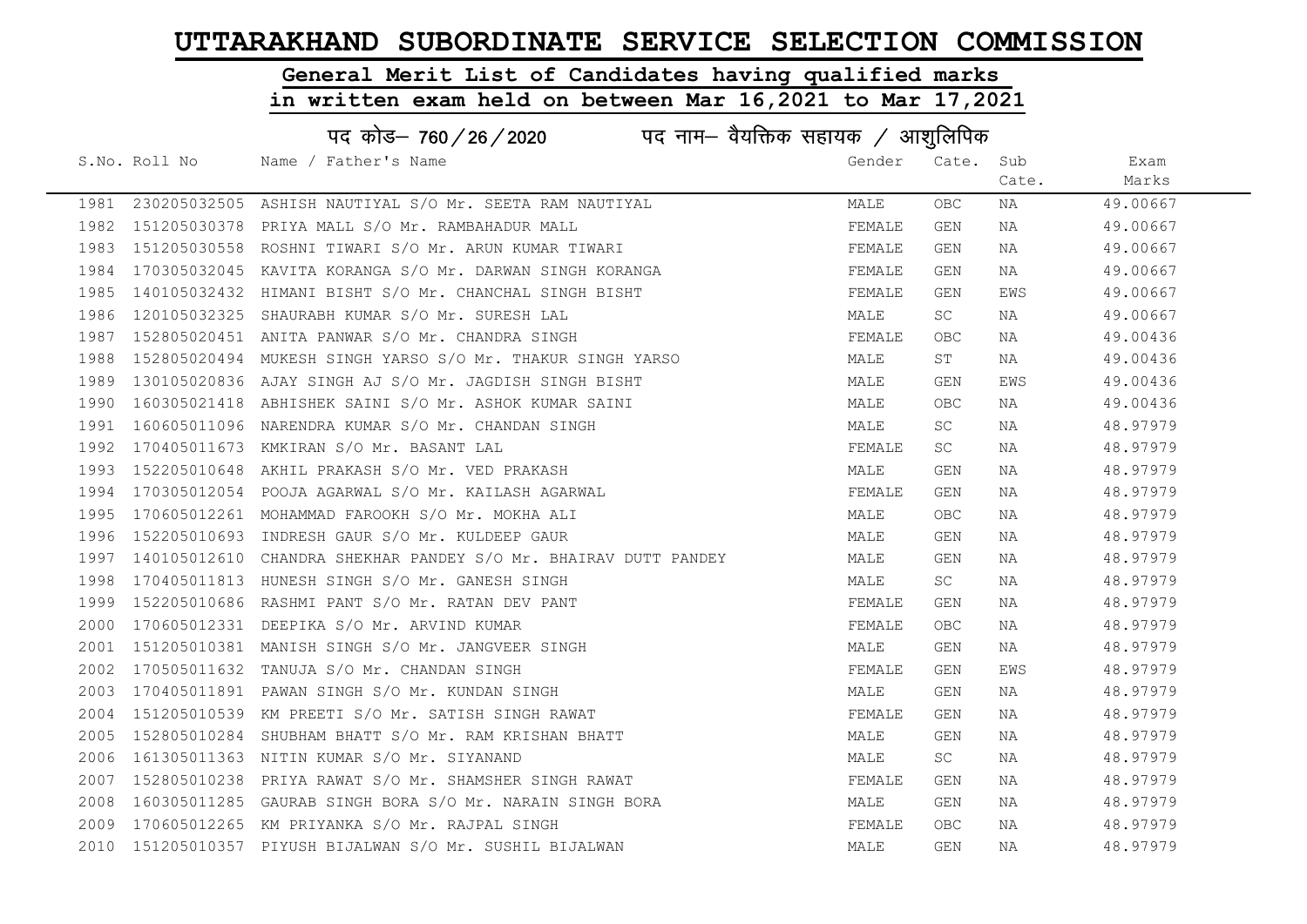#### General Merit List of Candidates having qualified marks

|      |               | पद कोड– 760/26/2020<br>पद नाम— वैयक्तिक सहायक / आशुलिपिक      |        |           |         |          |
|------|---------------|---------------------------------------------------------------|--------|-----------|---------|----------|
|      | S.No. Roll No | Name / Father's Name                                          | Gender | Cate. Sub |         | Exam     |
|      |               |                                                               |        |           | Cate.   | Marks    |
|      |               | 2011 140105012615 RAKESH RAM S/O Mr. JEEWAN RAM               | MALE   | SC        | ΝA      | 48.97979 |
| 2012 |               | 152805010185 RITA NEGI S/O Mr. JASPAL NEGI                    | FEMALE | GEN       | NA      | 48.97979 |
| 2013 |               | 170505011517 RUCHI RANA S/O Mr. RAJENDRA SINGH RANA           | FEMALE | ST        | NA      | 48.97979 |
| 2014 |               | 140105012601 PAWAN SINGH BISHT S/O Mr. RAJENDRA SINGH BISHT   | MALE   | GEN       | EWS     | 48.97979 |
| 2015 |               | 190105012545 KM HIMANSHI S/O Mr. PRADEEP SINGH                | FEMALE | OBC.      | NA      | 48.97979 |
| 2016 |               | 170305021995 SANJAY KUMAR S/O Mr. LACHCHHI RAM                | MALE   | SC        | NA      | 48.75604 |
| 2017 |               | 152805020383 VINOD CHHETRI S/O Mr. MAHANDER CHHETRI           | MALE   | GEN       | EX-ARMY | 48.75604 |
| 2018 |               | 152205020768 MANIPAL SINGH NEGI S/O Mr. INDRA PAL SINGH NEGI  | MALE   | GEN       | EX-ARMY | 48.75604 |
| 2019 |               | 170705022403 JAYA JOSHI S/O Mr. SHEKHAR CHANDRA JOSHI         | FEMALE | GEN       | NA      | 48.75604 |
| 2020 |               | 152205020671 JYOTI BHASKAR S/O Mr. CHANDRA PRAKASH            | MALE   | <b>SC</b> | NA      | 48.75604 |
| 2021 |               | 152805020482 MANJU GHILDIYAL S/O Mr. BHAIRAV DUTT GHILDIYAL   | FEMALE | GEN       | EWS     | 48.75604 |
| 2022 |               | 190105022541 SHAHNAAJ QURESHI S/O Mr. MOHAMMAD MINYAN QURESHI | FEMALE | OBC.      | NA      | 48.75604 |
| 2023 |               | 170405021754 KUMARI MANEESHA S/O Mr. DARA SINGH               | FEMALE | <b>SC</b> | NA      | 48.75604 |
| 2024 |               | 170505021620 PAVAN KUMAR S/O Mr. CHETRAM SINGH                | MALE   | OBC.      | NA      | 48.75604 |
| 2025 |               | 160305021373 SHASHI DEVI S/O Mr. BABLU                        | FEMALE | GEN       | NA      | 48.75604 |
| 2026 |               | 170705022341 KAMLESH KUMAR S/O Mr. UDAILAL ARYA               | MALE   | SC        | NA      | 48.74436 |
| 2027 |               | 152805010261 SANDEEP KUMAR S/O Mr. KUNDAN LAL                 | MALE   | SC        | NA      | 48.74436 |
| 2028 |               | 151205010395 SANDEEP KUMAR S/O Mr. SHYAM LAL                  | MALE   | SC        | NA      | 48.74436 |
| 2029 |               | 170305012077 BABEN YADAV S/O Mr. FAKIRA SINGH                 | FEMALE | OBC       | NA      | 48.74436 |
| 2030 |               | 190105012560 GARIMA UPRETI S/O Mr. JEEWAN CHANDRA UPRETI      | FEMALE | GEN       | EWS     | 48.74436 |
| 2031 |               | 161305011393 MAMTA PURI S/O Mr. MADAN PURI                    | FEMALE | OBC.      | NA      | 48.74436 |
| 2032 |               | 151205010594 ANJLI RAWAT S/O Mr. ANIL SINGH RAWAT             | FEMALE | GEN       | NA      | 48.74436 |
| 2033 |               | 180205012723 JAIKRIT SINGH S/O Mr. LABH SINGH                 | MALE   | SC        | NA      | 48.74436 |
| 2034 |               | 161305011435 KM MEENAKSHI S/O Mr. CHANDAN SINGH               | FEMALE | GEN       | NA      | 48.74436 |
| 2035 |               | 130105010862 KM MEENAKSHI S/O Mr. DINESH LAL                  | FEMALE | SC        | NA      | 48.74436 |
| 2036 |               | 170405031734 HEMANT KUMAR S/O Mr. TULSI RAM                   | MALE   | SC        | NA      | 48.74042 |
| 2037 |               | 160205031267 MOHD AHSAN S/O Mr. NASIR ALI                     | MALE   | OBC.      | NA      | 48.74042 |
| 2038 |               | 170505031565 ASHU DEEPYANTI S/O Mr. SUBHASH CHANDRA           | FEMALE | GEN       | NA      | 48.74042 |
| 2039 |               | 170405031898 HARI SHANKER S/O Mr. SHYAM LAL                   | MALE   | <b>SC</b> | NA      | 48.74042 |
| 2040 |               | 170505031559 ANNU LAL TAMTA S/O Mr. KISHAN LAL TAMTA          | MALE   | SC        | NA      | 48.74042 |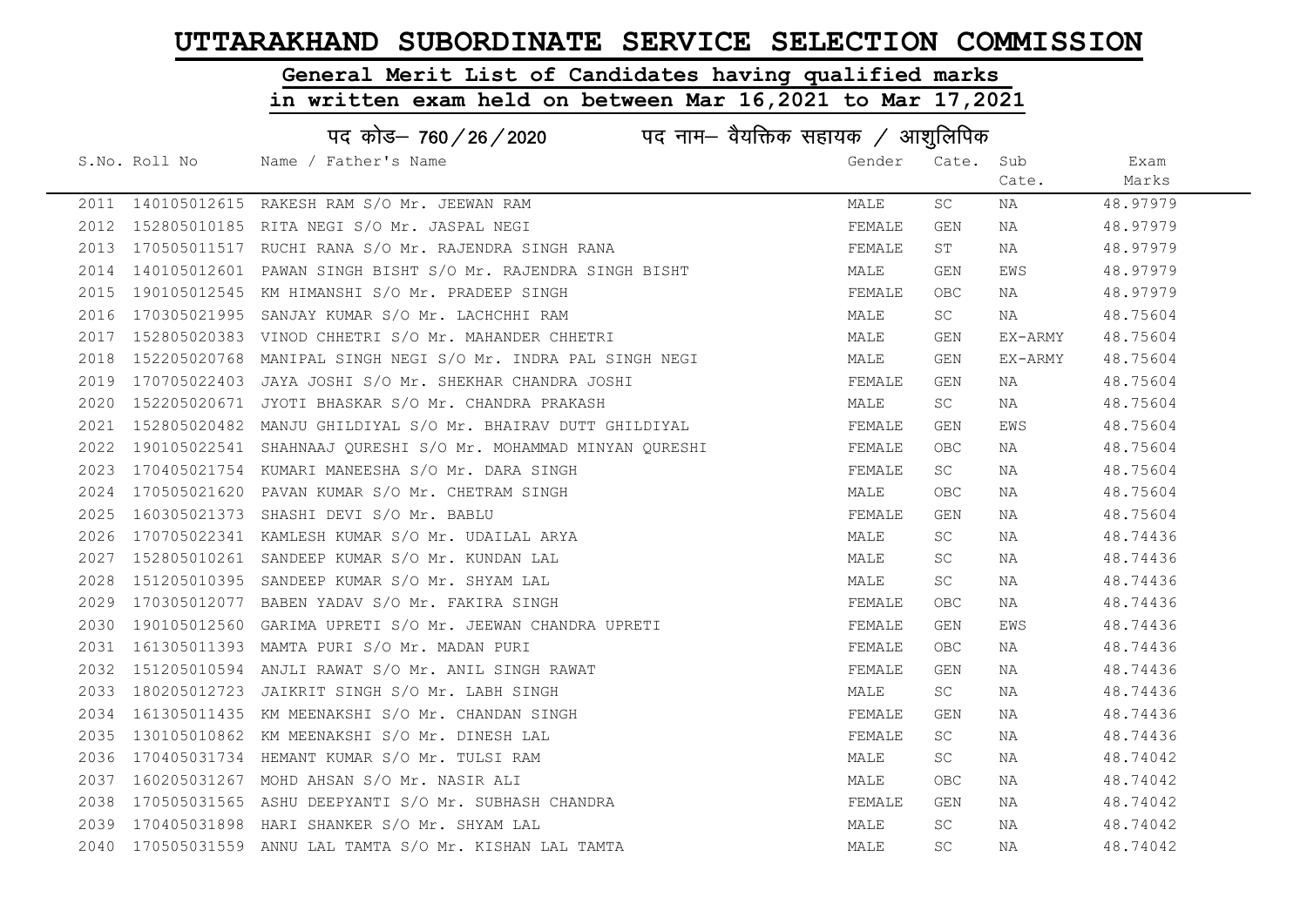#### General Merit List of Candidates having qualified marks

|      | पद कोड– 760 / 26 / 2020 पद नाम– वैयक्तिक सहायक / आशुलिपिक |                                                                   |        |            |       |          |  |
|------|-----------------------------------------------------------|-------------------------------------------------------------------|--------|------------|-------|----------|--|
|      | S.No. Roll No                                             | Name / Father's Name                                              | Gender | Cate. Sub  |       | Exam     |  |
|      |                                                           |                                                                   |        |            | Cate. | Marks    |  |
|      |                                                           | 2041 170605022322 VISHWAS SINGH GARIA S/O Mr. PRATP SINGH GARIA   | MALE   | GEN        | NA    | 48.74042 |  |
|      |                                                           | 2042 152805030325 RESHU SAINI S/O Mr. RAMESH CHAND                | FEMALE | <b>OBC</b> | NA    | 48.74042 |  |
|      |                                                           | 2043 170405031802 KM SHALINI S/O Mr. RAJESH KUMAR                 | FEMALE | OBC        | NA    | 48.74042 |  |
| 2044 |                                                           | 170405031838 VIKRAM SINGH S/O Mr. RAJPAL SINGH                    | MALE   | SC         | NA    | 48.74042 |  |
| 2045 |                                                           | 151505030109 NAINSI S/O Mr. KOMAL SINGH                           | FEMALE | GEN        | NA    | 48.74042 |  |
| 2046 |                                                           | 130105030835 KM ANKITA S/O Mr. LALIT MOHAN THAPLIYAL              | FEMALE | GEN        | NA    | 48.74042 |  |
| 2047 |                                                           | 151505010015 PAWAN SINGH S/O Mr. POUSHKAR SINGH                   | MALE   | ST         | NA    | 48.50893 |  |
| 2048 |                                                           | 170505011585 RAVINANDAN S/O Mr. BHOPAL SINGH                      | MALE   | <b>OBC</b> | NA    | 48.50893 |  |
| 2049 |                                                           | 190105012536 RAHUL SINGH MEHTA S/O Mr. HAYAT SINGH MEHTA          | MALE   | GEN        | NA    | 48.50893 |  |
|      |                                                           | 2050 170305011983 TANUJA NAYAL S/O Mr. PREM SINGH NAYAL           | FEMALE | GEN        | EWS   | 48.50893 |  |
| 2051 |                                                           | 152805020543 MEENA BHANDARI S/O Mr. DEV SINGH BHANDARI            | FEMALE | OBC.       | NA    | 48.50773 |  |
| 2052 |                                                           | 160205021206 SANGEETA S/O Mr. SATI RAM                            | FEMALE | GEN        | NA    | 48.50773 |  |
| 2053 |                                                           | 152805020596 KANCHAN S/O Mr. SULAKSH KUMAR                        | FEMALE | GEN        | NA    | 48.50773 |  |
| 2054 |                                                           | 170305022017 ANIL KUMAR S/O Mr. POORAN CHANDRA                    | MALE   | SC         | NA    | 48.50773 |  |
| 2055 |                                                           | 130105020901 MUKESH RAM S/O Mr. BUDHI RAM                         | MALE   | SC         | NA    | 48.50773 |  |
| 2056 |                                                           | 170505021557 MOHIT KOTHARI S/O Mr. HEM CHANDRA KOTHARI            | MALE   | GEN        | NA    | 48.50773 |  |
| 2057 |                                                           | 152205020675 MANVI JOSHI S/O Mr. BIJAY PRASAD JOSHI               | FEMALE | GEN        | NA    | 48.50773 |  |
| 2058 |                                                           | 160605021033 KM NANCY S/O Mr. AJAY KUMAR                          | FEMALE | OBC.       | ΝA    | 48.50773 |  |
| 2059 |                                                           | 170405031767 RAGHUBIR S/O Mr. BALA DATT BUHANI                    | MALE   | GEN        | NA    | 48.47416 |  |
| 2060 |                                                           | 130105030849 LAXMI S/O Mr. DILMANY KUNIYAL                        | FEMALE | GEN        | NA    | 48.47416 |  |
| 2061 |                                                           | 151505030041 OMPRAKASH S/O Mr. MANBAR SINGH BISHT                 | MALE   | GEN        | NA    | 48.47416 |  |
|      |                                                           | 2062 152205030784 KM PREETI S/O Mr. VINOD KUMAR                   | FEMALE | OBC        | NA    | 48.47416 |  |
| 2063 |                                                           | 152805030166 RENU KHATTRI S/O Mr. VINOD PURI                      | FEMALE | GEN        | NA    | 48.47416 |  |
| 2064 |                                                           | 161305031357 GAGAN KUMAR S/O Mr. PIKAM SINGH                      | MALE   | GEN        | NA    | 48.47416 |  |
| 2065 |                                                           | 170405031875 SHIV SINGH RANA S/O Mr. RAMESH CHANDRA RANA          | MALE   | ST         | NA    | 48.47416 |  |
| 2066 |                                                           | 161305031320 ARUN KUMAR S/O Mr. OM PRAKASH                        | MALE   | SC         | NA    | 48.47416 |  |
| 2067 |                                                           | 170305031965 RAJ KUMAR S/O Mr. PATI SINGH                         | MALE   | SC         | NA    | 48.47416 |  |
| 2068 |                                                           | 110105032273 SANDEEP TEWARI S/O Mr. SHASHI MOHAN TEWARI           | MALE   | GEN        | EWS   | 48.47416 |  |
| 2069 |                                                           | 151205030559 HARISH CHANDRA NAUTIYAL S/O Mr. SURESHANAND NAUTIYAL | MALE   | <b>OBC</b> | NA    | 48.47416 |  |
|      |                                                           | 2070 170405031754 NITIN KUMAR SINGH S/O Mr. KISHAN SINGH          | MALE   | <b>SC</b>  | ΝA    | 48.47416 |  |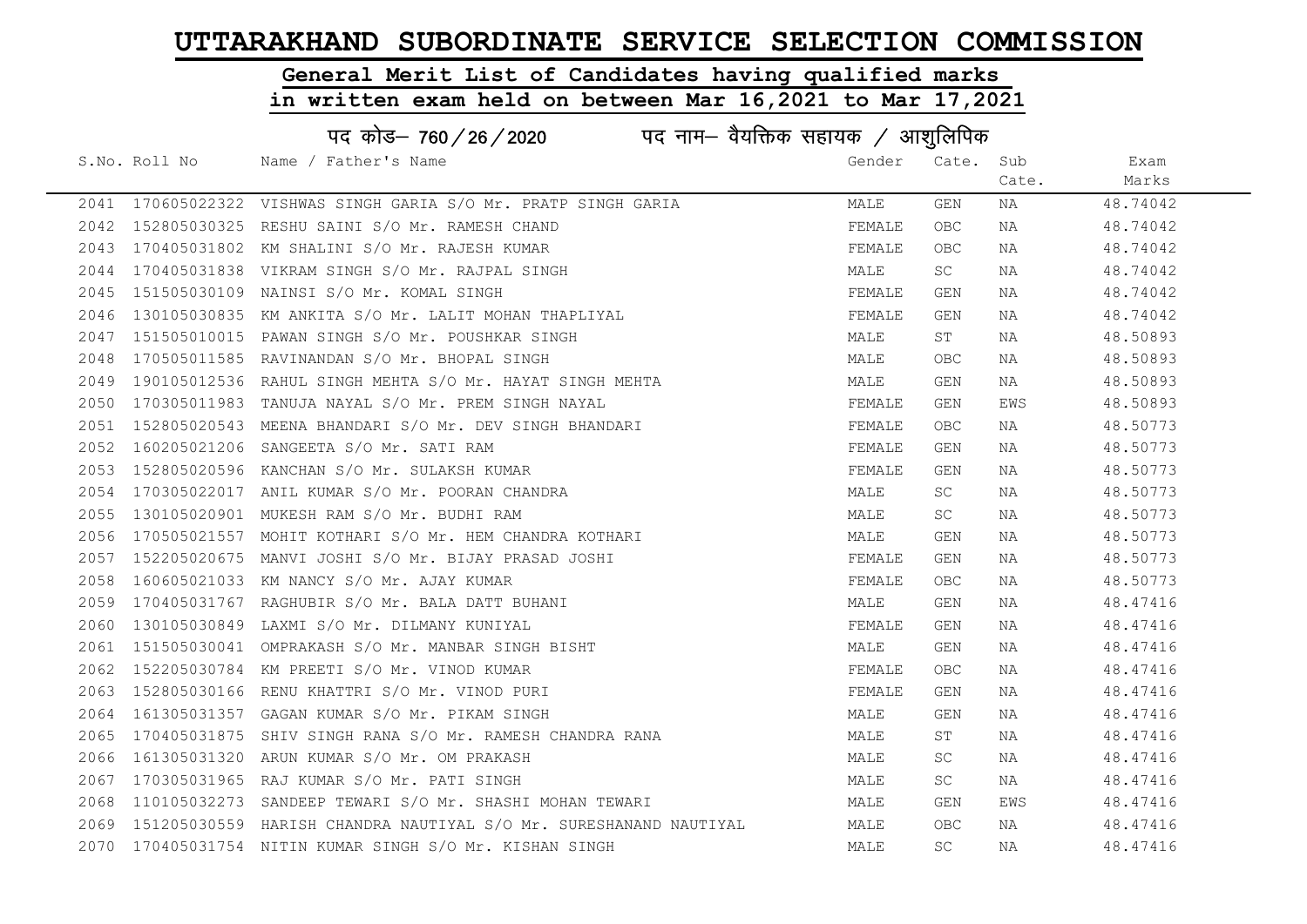# General Merit List of Candidates having qualified marks

|      | पद कोड– 760 / 26 / 2020 पद नाम– वैयक्तिक सहायक / आशुलिपिक |                                                                      |        |            |       |          |  |
|------|-----------------------------------------------------------|----------------------------------------------------------------------|--------|------------|-------|----------|--|
|      | S.No. Roll No                                             | Name / Father's Name                                                 | Gender | Cate. Sub  |       | Exam     |  |
|      |                                                           |                                                                      |        |            | Cate. | Marks    |  |
|      |                                                           | 2071 151205030353 TALIB S/O Mr. SARTAZ                               | MALE   | <b>OBC</b> | ΝA    | 48.47416 |  |
|      |                                                           | 2072 151205030513 AMISHA JOSHI S/O Mr. ANURAG JOSHI                  | FEMALE | GEN        | NA    | 48.47416 |  |
|      |                                                           | 2073 170405031836 ATUL KUMAR S/O Mr. MAHIPAL SINGH                   | MALE   | <b>OBC</b> | NA    | 48.47416 |  |
| 2074 |                                                           | 160605011055 AMIT RAWAT S/O Mr. D S RAWAT                            | MALE   | GEN        | NA    | 48.27351 |  |
| 2075 |                                                           | 170505011554 NARENDRA SINGH S/O Mr. RISHIPAL SINGH                   | MALE   | OBC        | NA    | 48.27351 |  |
| 2076 |                                                           | 190105012543 KANCHAN NEGI S/O Mr. SHAILENDRA SINGH NEGI              | FEMALE | GEN        | NA    | 48.27351 |  |
| 2077 |                                                           | 170705012394 GEETA SHARMA S/O Mr. TRILOCHAN SHARMA                   | FEMALE | GEN        | NA    | 48.27351 |  |
| 2078 |                                                           | 151505020065 RAJ KUMAR S/O Mr. PURAN CHAND                           | MALE   | <b>OBC</b> | ΝA    | 48.25942 |  |
| 2079 |                                                           | 160305021430 GIRISH CHANDRA S/O Mr. SHASHTI DATT                     | MALE   | GEN        | NA    | 48.25942 |  |
| 2080 |                                                           | 170505021552 PRITHVI PAL SINGH ADHIKARI S/O Mr. ANOOP SINGH ADHIKARI | MALE   | GEN        | NA    | 48.25942 |  |
|      |                                                           | 2081 152805020212 RAHUL THAPLIYAL S/O Mr. BRIJ MOHAN THAPLIYAL       | MALE   | GEN        | NA    | 48.25942 |  |
| 2082 |                                                           | 180205022724 RAHUL SINGH RAWAT S/O Mr. PRADHYUMNA SINGH RAWAT        | MALE   | GEN        | NA    | 48.25942 |  |
| 2083 |                                                           | 160605021078 MOHD KADIR S/O Mr. SABDAR HASAN                         | MALE   | OBC        | NA    | 48.25942 |  |
| 2084 |                                                           | 170505021637 NAVEEN KUMAR GOLE S/O Mr. MADAN MOHAN GOLE              | MALE   | OBC        | NA    | 48.25942 |  |
| 2085 |                                                           | 170205022078 MANISHA joshi S/O Mr. P D JOSHI                         | FEMALE | GEN        | ΝA    | 48.25942 |  |
| 2086 |                                                           | 152805020193 RAJAT SINGH Butola S/O Mr. TOTA SINGH BUTOLA            | MALE   | GEN        | NA    | 48.25942 |  |
| 2087 |                                                           | 160605021105 MUSARRAT JAHAN S/O Mr. MOHD ASLAM                       | FEMALE | OBC.       | NA    | 48.25942 |  |
| 2088 |                                                           | 210105021020 SHAILESH S/O Mr. BISHU LAL                              | MALE   | SC         | NA    | 48.25942 |  |
| 2089 |                                                           | 152805020370 RAJO S/O Mr. HARIYA                                     | FEMALE | SC         | NA    | 48.25942 |  |
| 2090 |                                                           | 170205022120 HARISH JOSHI S/O Mr. DEVI DUTT JOSHI                    | MALE   | GEN        | NA    | 48.25942 |  |
| 2091 |                                                           | 152205020824 ANURAG S/O Mr. PRAKASH CHANDRA                          | MALE   | GEN        | NA    | 48.25942 |  |
| 2092 |                                                           | 170505021661 VIMALA DIYOLIA S/O Mr. SHIV SINGH                       | FEMALE | GEN        | EWS   | 48.25942 |  |
| 2093 |                                                           | 151505030150 SANJAY SEMWAL S/O Mr. YOGESHWAR DUTT SEMWAL             | MALE   | GEN        | NA    | 48.20790 |  |
| 2094 |                                                           | 190105032378 DEEPAK KUMAR S/O Mr. JAGDISH RAM ARYA                   | MALE   | SC         | NA    | 48.20790 |  |
| 2095 |                                                           | 161305011386 SANJAY KUMAR SAINI S/O Mr. GYAN CHAND SAINI             | MALE   | <b>OBC</b> | NA    | 48.03808 |  |
| 2096 |                                                           | 170405011715 LALITA BISHT S/O Mr. BHUPAL SINGH BISHT                 | FEMALE | GEN        | NA    | 48.03808 |  |
| 2097 |                                                           | 170505011628 MUKESH KUMAR S/O Mr. RATAN SINGH                        | MALE   | SC         | NA    | 48.03808 |  |
| 2098 |                                                           | 170505011515 RITESH SINGH S/O Mr. BEER SINGH                         | MALE   | GEN        | NA    | 48.03808 |  |
| 2099 |                                                           | 160605011148 AMIT KUMAR S/O Mr. KISHAN PAL                           | MALE   | SC         | NA    | 48.03808 |  |
|      |                                                           | 2100 170405011713 SUNIL DATT BISTANIYA S/O Mr. AMBA DATT BISTANIYA   | MALE   | GEN        | ΝA    | 48.03808 |  |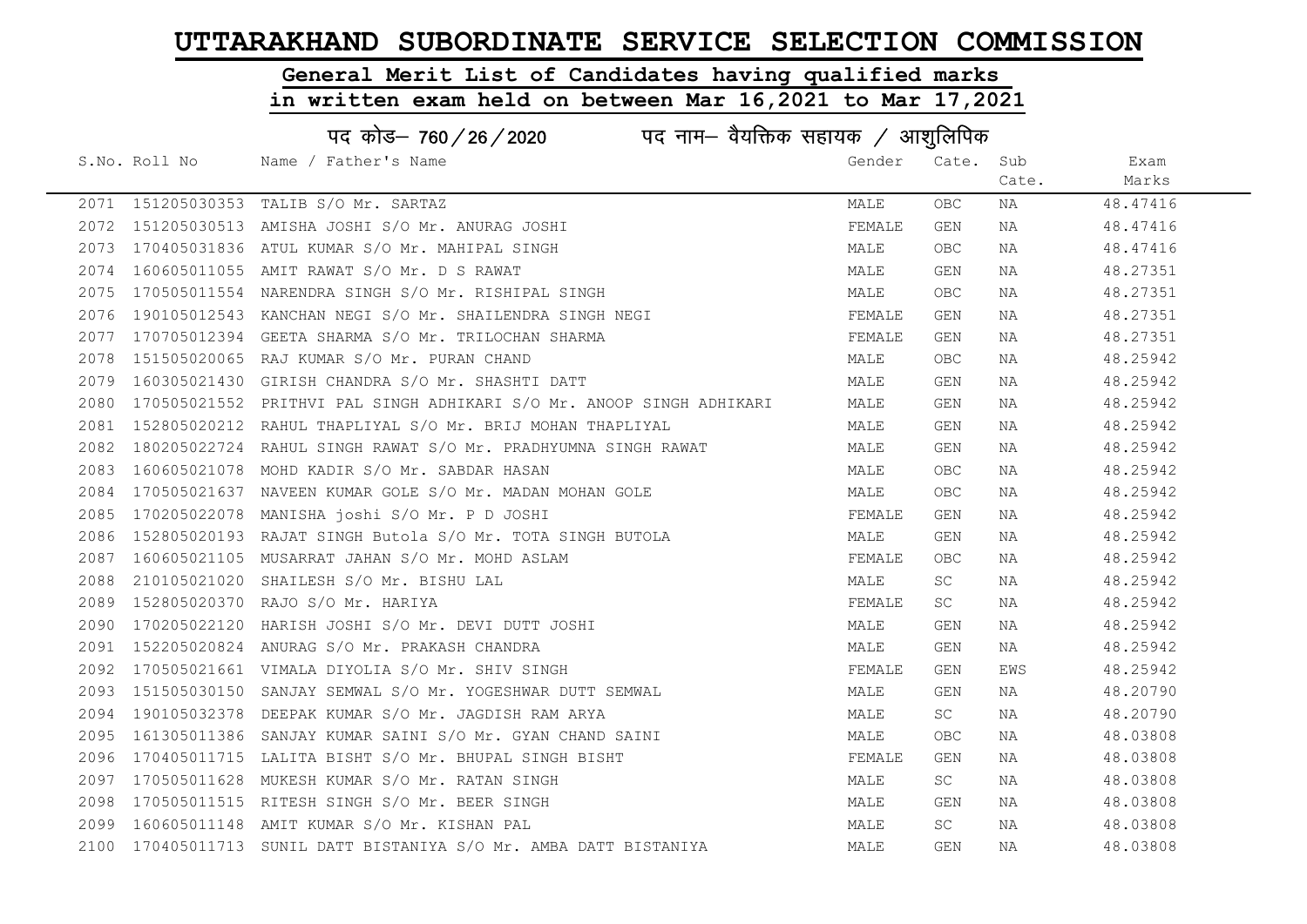# General Merit List of Candidates having qualified marks

|      |               | पद कोड़- 760 / 26 / 2020 पद नाम- वैयक्तिक सहायक / आशुलिपिक         |        |            |       |          |
|------|---------------|--------------------------------------------------------------------|--------|------------|-------|----------|
|      | S.No. Roll No | Name / Father's Name                                               | Gender | Cate.      | Sub   | Exam     |
|      |               |                                                                    |        |            | Cate. | Marks    |
|      |               | 2101 151505010111 HARISH BIJALWAN S/O Mr. GUNANAND BIJALWAN        | MALE   | GEN        | NA    | 48.03808 |
|      |               | 2102 170405011750 KM SAVITA S/O Mr. SURAJ PAL                      | FEMALE | SC         | NA    | 48.03808 |
|      |               | 2103 190105012578 TRIBHUWAN CHANDRA PATHAK S/O Mr. RAM DATT PATHAK | MALE   | GEN        | NA    | 48.03808 |
| 2104 |               | 170205012142 MOHAMMAD NAZIM S/O Mr. ZAHID HUSAIN                   | MALE   | OBC        | ΝA    | 48.03808 |
| 2105 |               | 160205011186 VINIT KUMAR S/O Mr. HARPAL SINGH                      | MALE   | OBC        | NA    | 48.03808 |
| 2106 |               | 152205010667 DEEP SHANKAR PANDEY S/O Mr. PREM CHANDRA PANDEY       | MALE   | GEN        | EWS   | 48.03808 |
| 2107 |               | 152805020581 KM RITU BALA S/O Mr. BHARAT SINGH                     | FEMALE | GEN        | NA    | 48.01111 |
| 2108 |               | 160205021185 ANKUSH KUMAR S/O Mr. ATTAR SINGH                      | MALE   | SC         | NA    | 48.01111 |
| 2109 |               | 152205020721 GOVIND SINGH S/O Mr. RATAN SINGH                      | MALE   | ST         | NA    | 48.01111 |
| 2110 |               | 140105022595 HARISH RAM S/O Mr. KESHAV RAM                         | MALE   | SC         | NA    | 48.01111 |
| 2111 |               | 160205021221 SUNDER BHARTI S/O Mr. SHYAM VEER                      | MALE   | SC         | NA    | 48.01111 |
| 2112 |               | 210105020987 KM NEETA S/O Mr. VEGRAM SINGH                         | FEMALE | OBC        | NA    | 48.01111 |
| 2113 |               | 160205021224 DHARMENDRA KUMAR S/O Mr. OM PRAKASH SINGH             | MALE   | SC         | NA    | 48.01111 |
| 2114 |               | 151205030576 SAURAV NEGI S/O Mr. SANGRAM SINGH NEGI                | MALE   | GEN        | NA    | 47.94165 |
| 2115 |               | 151505030106 BABITA CHAUHAN S/O Mr. DALIP SINGH CHAUHAN            | FEMALE | GEN        | NA    | 47.94165 |
| 2116 |               | 151205030493 ANKUSH BHATT S/O Mr. R B BHATT                        | MALE   | GEN        | NA    | 47.94165 |
| 2117 |               | 130105030895 SANTOSH KUMAR CHANDOLA S/O Mr. JAMUNA DATT CHANDOLA   | MALE   | GEN        | NA    | 47.94165 |
| 2118 |               | 160305031301 MOHD INTAKHAB ALAM S/O Mr. MOHD NAFEES                | MALE   | OBC        | NA    | 47.94165 |
| 2119 |               | 152805030265 KANAKPAL SINGH S/O Mr. GULAB SINGH                    | MALE   | GEN        | EWS   | 47.94165 |
| 2120 |               | 151205030539 POOJA JOSHI S/O Mr. HARISH CHANDRA JOSHI              | FEMALE | GEN        | NA    | 47.94165 |
| 2121 |               | 170605032230 NEHA SHUKLA S/O Mr. RADHEYSHYAM SHUKLA                | FEMALE | GEN        | NA    | 47.94165 |
| 2122 |               | 152805030238 RAJAT KUMAR S/O Mr. KANWAR SINGH                      | MALE   | SC         | NA    | 47.94165 |
| 2123 |               | 170405031720 DUSHYANT KUMAR S/O Mr. DOONGAR SINGH                  | MALE   | GEN        | NA    | 47.94165 |
| 2124 |               | 230205032491 MANOJ LAL S/O Mr. MADAN LAL                           | MALE   | SC         | NA    | 47.94165 |
| 2125 |               | 170305032024 KM MONIKA RANI S/O Mr. DALCHAND SINGH                 | FEMALE | SC         | ΝA    | 47.94165 |
| 2126 |               | 190105032350 BHUPENDRA SINGH SAUN S/O Mr. PUSHKAR SINGH SAUN       | MALE   | GEN        | EWS   | 47.94165 |
| 2127 |               | 152205030741 SHIVANI RAWAT S/O Mr. MAHENDRA SINGH RAWAT            | FEMALE | GEN        | NA    | 47.94165 |
| 2128 |               | 170305032036 VIVEK KUMAR S/O Mr. RISHIPAL SINGH                    | MALE   | SC         | NA    | 47.94165 |
|      |               | 2129 161305011346 MOHD HAROON S/O Mr. JABIR HASSAN                 | MALE   | GEN        | NA    | 47.80265 |
|      |               | 2130 170305011923 NIMISHA GARIA S/O Mr. PRATAP SINGH GARIA         | FEMALE | <b>GEN</b> | NA    | 47.80265 |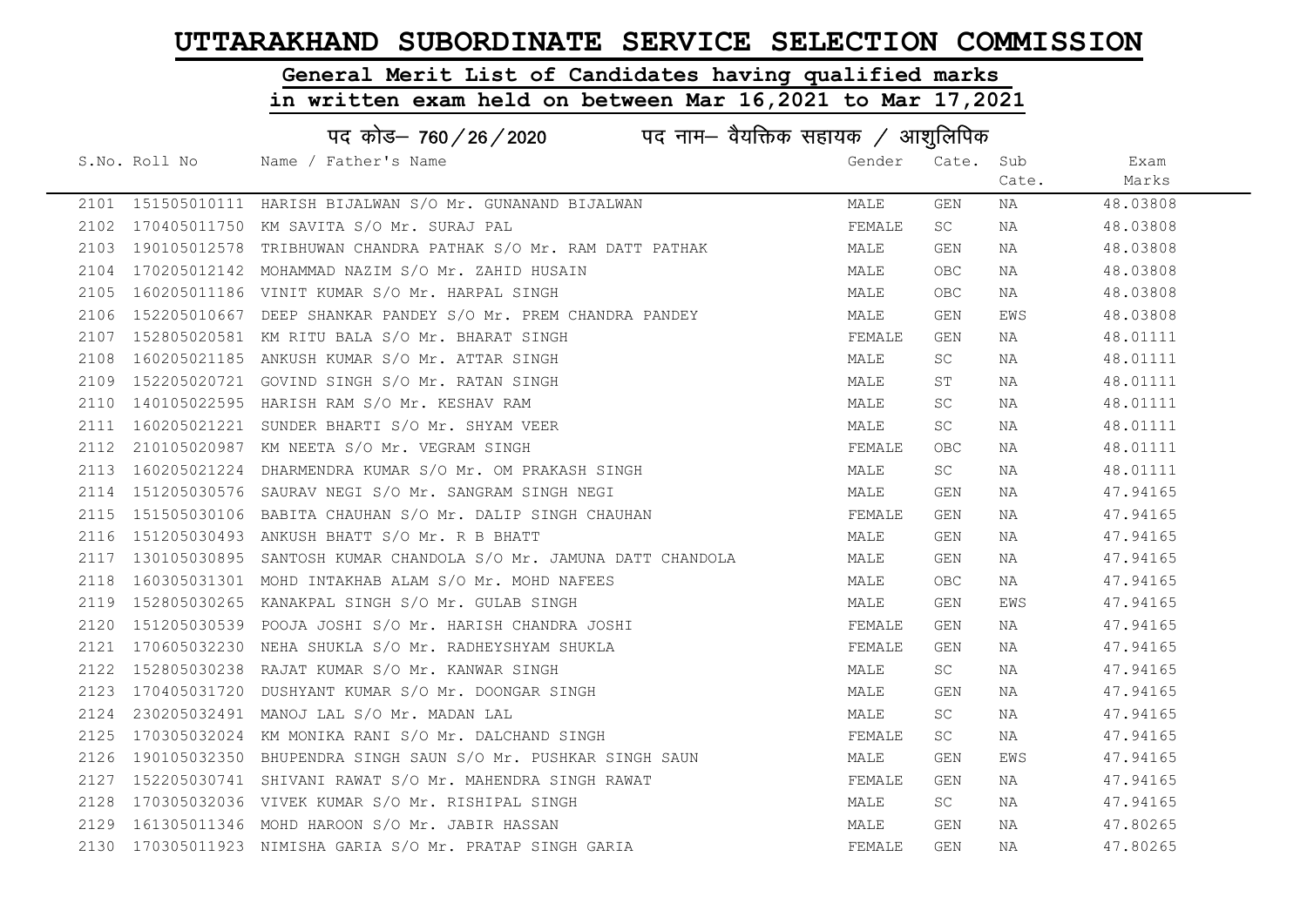#### General Merit List of Candidates having qualified marks

|      | पद कोड़- 760 / 26 / 2020 पद नाम- वैयक्तिक सहायक / आशुलिपिक |                                                                       |        |                     |         |          |  |
|------|------------------------------------------------------------|-----------------------------------------------------------------------|--------|---------------------|---------|----------|--|
|      | S.No. Roll No                                              | Name / Father's Name                                                  | Gender | Cate.               | Sub     | Exam     |  |
|      |                                                            |                                                                       |        |                     | Cate.   | Marks    |  |
|      | 2131 170205012146                                          | LALIT MOHAN S/O Mr. MAHESH CHANDRA                                    | MALE   | $\operatorname{SC}$ | NA      | 47.80265 |  |
|      |                                                            | 2132 140105012627 KAVIRAJ SINGH JAIMYAL S/O Mr. PUSHKAR SINGH JAIMYAL | MALE   | ST                  | NA      | 47.80265 |  |
| 2133 |                                                            | 151505010099 RENU BHATT S/O Mr. JAIKISHAN                             | FEMALE | GEN                 | PH      | 47.80265 |  |
| 2134 |                                                            | 170205012125 RAVI KUMAR S/O Mr. KARNAIL SINGH                         | MALE   | OBC                 | ΝA      | 47.80265 |  |
| 2135 |                                                            | 170605012233 SHAHRUKH S/O Mr. MOHD HANEEF                             | MALE   | OBC                 | ΝA      | 47.80265 |  |
| 2136 |                                                            | 170605012215 SHABNAM PARVEEN S/O Mr. SHAMEEM AHMAD                    | FEMALE | GEN                 | NA      | 47.80265 |  |
| 2137 |                                                            | 230205012682 NAVEEN KUMAR S/O Mr. JEETA LAL                           | MALE   | SC                  | NA      | 47.80265 |  |
| 2138 |                                                            | 151505010101 NITIN BISHT S/O Mr. YOGENDER SINGH BISHT                 | MALE   | GEN                 | NA      | 47.80265 |  |
| 2139 |                                                            | 210105010997 RAJAT SINGH SARIYAL S/O Mr. KRIPAL SINGH SARIYAL         | MALE   | GEN                 | NA      | 47.80265 |  |
| 2140 |                                                            | 130105010909 SAURABH DIMRI S/O Mr. RAKESH CHANDRA DIMRI               | MALE   | GEN                 | EWS     | 47.80265 |  |
| 2141 |                                                            | 151505020148 ARVIND KUMAR S/O Mr. ARUN KUMAR                          | MALE   | GEN                 | EX-ARMY | 47.76280 |  |
| 2142 |                                                            | 152805020319 AARTI BHANDARI S/O Mr. GAJI BHANDARI                     | FEMALE | GEN                 | NA      | 47.76280 |  |
| 2143 |                                                            | 160305021435 SHALINI BHENWAL S/O Mr. RAMGOPAL                         | FEMALE | SC                  | ΝA      | 47.76280 |  |
| 2144 |                                                            | 152805020508 PRAVEEN CHANDRA S/O Mr. MOHAN LAL                        | MALE   | SC                  | ΝA      | 47.76280 |  |
| 2145 |                                                            | 151505020007 UMESH SINGH RANA S/O Mr. MAAN SINGH RANA                 | MALE   | SΤ                  | NA      | 47.76280 |  |
| 2146 |                                                            | 170405021772 MOHD AADIL S/O Mr. MOHD ESMAIL                           | MALE   | OBC                 | NA      | 47.76280 |  |
| 2147 |                                                            | 152805020488 SHIVANI S/O Mr. PREM SINGH                               | FEMALE | GEN                 | NA      | 47.76280 |  |
| 2148 |                                                            | 170405021884 YASHASVI JOSHI S/O Mr. GHANSHYAM JOSHI                   | FEMALE | GEN                 | NA      | 47.76280 |  |
| 2149 |                                                            | 170305032022 MANJU FARTYAL S/O Mr. PAN SINGH FARTYAL                  | FEMALE | GEN                 | NA      | 47.67539 |  |
| 2150 |                                                            | 160605031052 VISHAL KUMAR S/O Mr. PADAM SINGH                         | MALE   | SC                  | NA      | 47.67539 |  |
| 2151 |                                                            | 170205032148 ALOK SINGH S/O Mr. JASWANT SINGH                         | MALE   | <b>SC</b>           | NA      | 47.67539 |  |
| 2152 |                                                            | 170305031983 PREETI RANI S/O Mr. LEKHRAJ SINGH                        | FEMALE | <b>SC</b>           | NA      | 47.67539 |  |
| 2153 |                                                            | 151205030503 AARTI S/O Mr. VASUDEV PRASAD SATI                        | FEMALE | GEN                 | ΝA      | 47.67539 |  |
| 2154 |                                                            | 151205030608 ANUSHKA KHANKA S/O Mr. VIJAY PAL KHANKA                  | FEMALE | OBC                 | NA      | 47.67539 |  |
| 2155 |                                                            | 230205012634 PUNAM S/O Mr. GOPAL SINGH                                | FEMALE | ST                  | NA      | 47.56722 |  |
| 2156 |                                                            | 152205010762 SUBROTIKA JOSHI S/O Mr. BUDHI PRAKASH JOSHI              | FEMALE | GEN                 | ΝA      | 47.56722 |  |
| 2157 |                                                            | 170205012121 RAJESH CHANDRA BELWAL S/O Mr. SHANKAR DATT BELWAL        | MALE   | GEN                 | EWS     | 47.56722 |  |
| 2158 |                                                            | 170305011974 SUNITA KUMARI S/O Mr. VASU DEV                           | FEMALE | SC                  | NA      | 47.56722 |  |
| 2159 |                                                            | 151205010442 MUKESH SINGH S/O Mr. SURENDRA SINGH                      | MALE   | <b>GEN</b>          | EWS     | 47.56722 |  |
|      |                                                            | 2160 151505010017 AARTI MEHRA S/O Mr. HEERA SINGH MEHRA               | FEMALE | <b>GEN</b>          | NA      | 47.56722 |  |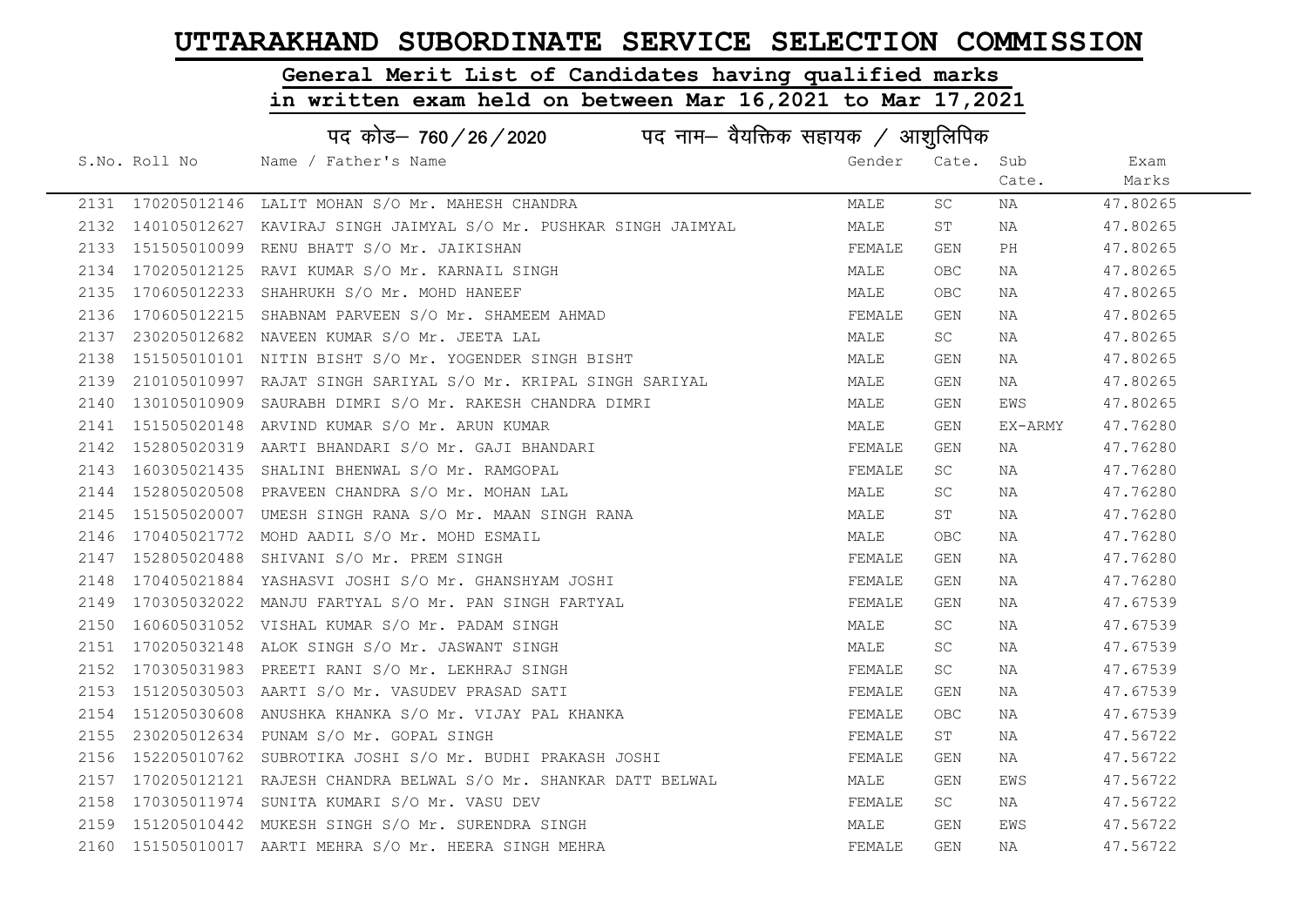# General Merit List of Candidates having qualified marks

|      | पद कोड– 760 / 26 / 2020 पद नाम– वैयक्तिक सहायक / आशुलिपिक |                                                                       |        |                         |       |          |  |  |
|------|-----------------------------------------------------------|-----------------------------------------------------------------------|--------|-------------------------|-------|----------|--|--|
|      | S.No. Roll No                                             | Name / Father's Name                                                  | Gender | Cate.                   | Sub   | Exam     |  |  |
|      |                                                           |                                                                       |        |                         | Cate. | Marks    |  |  |
|      |                                                           | 2161 160205011259 KAJAL PRAVEEN S/O Mr. MUBARAK HUSAIN                | FEMALE | OBC                     | NA    | 47.56722 |  |  |
|      |                                                           | 2162 151205010421 DEEPAK THAPLIYAL S/O Mr. NAND KISHOR THAPLIYAL      | MALE   | GEN                     | NA    | 47.56722 |  |  |
|      |                                                           | 2163 151205010425 SANDHYA POKHRIYAL S/O Mr. SURENDRA PRASAD POKHRIYAL | FEMALE | GEN                     | NA    | 47.56722 |  |  |
| 2164 | 170205012099                                              | MOHD DANISH S/O Mr. SHAKEEL AHMAD                                     | MALE   | OBC                     | ΝA    | 47.56722 |  |  |
| 2165 |                                                           | 152805020355 HARENDRA SINGH S/O Mr. RAMPAL SINGH                      | MALE   | <b>OBC</b>              | NA    | 47.51448 |  |  |
| 2166 |                                                           | 130105020937 RANJEET SINGH S/O Mr. BAL SINGH                          | MALE   | ST                      | ΝA    | 47.51448 |  |  |
| 2167 |                                                           | 170705022351 SANGEETA LOHANI S/O Mr. JEEVAN CHANDRA LOHANI            | FEMALE | GEN                     | NA    | 47.51448 |  |  |
| 2168 |                                                           | 140105022604 HEM CHANDRA CHOUBEY S/O Mr. SHANKAR DATT CHOUBEY         | MALE   | GEN                     | EWS   | 47.51448 |  |  |
| 2169 |                                                           | 170305021928 KM HIMANSHU S/O Mr. YASHWANT SINGH                       | FEMALE | OBC                     | NA    | 47.51448 |  |  |
| 2170 |                                                           | 130105020880 SANJAY KUMAR S/O Mr. BALESH                              | MALE   | SC                      | ΝA    | 47.51448 |  |  |
| 2171 |                                                           | 120105022479 GANESH KANDPAL S/O Mr. MAHESH CHANDRA KANDPAL            | MALE   | $\mathop{\mathsf{GEN}}$ | ΝA    | 47.51448 |  |  |
|      |                                                           | 2172 170405021786 KU DEEPA RANI S/O Mr. PRATAP SINGH                  | FEMALE | OBC                     | NA    | 47.51448 |  |  |
| 2173 |                                                           | 151205030432 KM MAMTA NEGI S/O Mr. MOHAN SINGH NEGI                   | FEMALE | GEN                     | ΝA    | 47.40914 |  |  |
| 2174 |                                                           | 190105032369 NARENDRA VERMA S/O Mr. SOBAN LAL VERMA                   | MALE   | SC                      | NA    | 47.40914 |  |  |
| 2175 |                                                           | 170205032106 MEGHRAJ SINGH S/O Mr. BALVEER SINGH                      | MALE   | <b>OBC</b>              | NA    | 47.40914 |  |  |
| 2176 |                                                           | 170205032173 NARENDRA SINGH S/O Mr. BUDDHA SINGH                      | MALE   | GEN                     | NA    | 47.40914 |  |  |
| 2177 |                                                           | 210105030971 SUSHIL KUMAR S/O Mr. KUNWAR LAL                          | MALE   | SC                      | NA    | 47.40914 |  |  |
| 2178 |                                                           | 160605031143 ANNU S/O Mr. SURENDRA KUMAR                              | FEMALE | SC                      | NA    | 47.40914 |  |  |
| 2179 |                                                           | 152805030254 AKANSHA DHYANI S/O Mr. RAJESH DHYANI                     | FEMALE | GEN                     | NA    | 47.40914 |  |  |
| 2180 |                                                           | 210105030983 PREETI S/O Mr. DIWAKAR PRASAD                            | FEMALE | <b>OBC</b>              | NA    | 47.40914 |  |  |
|      |                                                           | 2181 151505030033 UTKARSH ROHILLA S/O Mr. VINOD KUMAR ROHILLA         | MALE   | GEN                     | NA    | 47.40914 |  |  |
| 2182 |                                                           | 152205030806 SHIVANI RANA S/O Mr. MAHAVIR SINGH RANA                  | FEMALE | OBC                     | NA    | 47.40914 |  |  |
| 2183 |                                                           | 160605031158 NITIN PRAJAPATI S/O Mr. SUNDER LAL                       | MALE   | OBC                     | NA    | 47.40914 |  |  |
| 2184 |                                                           | 130105010891 LAXMAN SINGH S/O Mr. BILOK SINGH                         | MALE   | GEN                     | PH    | 47.33180 |  |  |
| 2185 |                                                           | 151505010091 JAGDISH KHARKWAL S/O Mr. GHANANAND KHARKWAL              | MALE   | GEN                     | ΝA    | 47.33180 |  |  |
| 2186 |                                                           | 210105010968 RAVI S/O Mr. SHYAM KUMAR                                 | MALE   | SC                      | ΝA    | 47.33180 |  |  |
| 2187 |                                                           | 170405011883 SUMAN KARNATAK S/O Mr. BHUVAN CHANDRA KARNATAK           | FEMALE | GEN                     | NA    | 47.33180 |  |  |
| 2188 |                                                           | 151205010549 ANURADHA NEGI S/O Mr. JITENDRA SINGH NEGI                | FEMALE | GEN                     | NA    | 47.33180 |  |  |
|      |                                                           | 2189 170205012184 KAMAL KISHOR S/O Mr. NATHU RAM                      | MALE   | SC                      | NA    | 47.33180 |  |  |
|      |                                                           | 2190 160205011212 DEEPAK SHAH S/O Mr. PREM LAL SHAh                   | MALE   | SC                      | ΝA    | 47.33180 |  |  |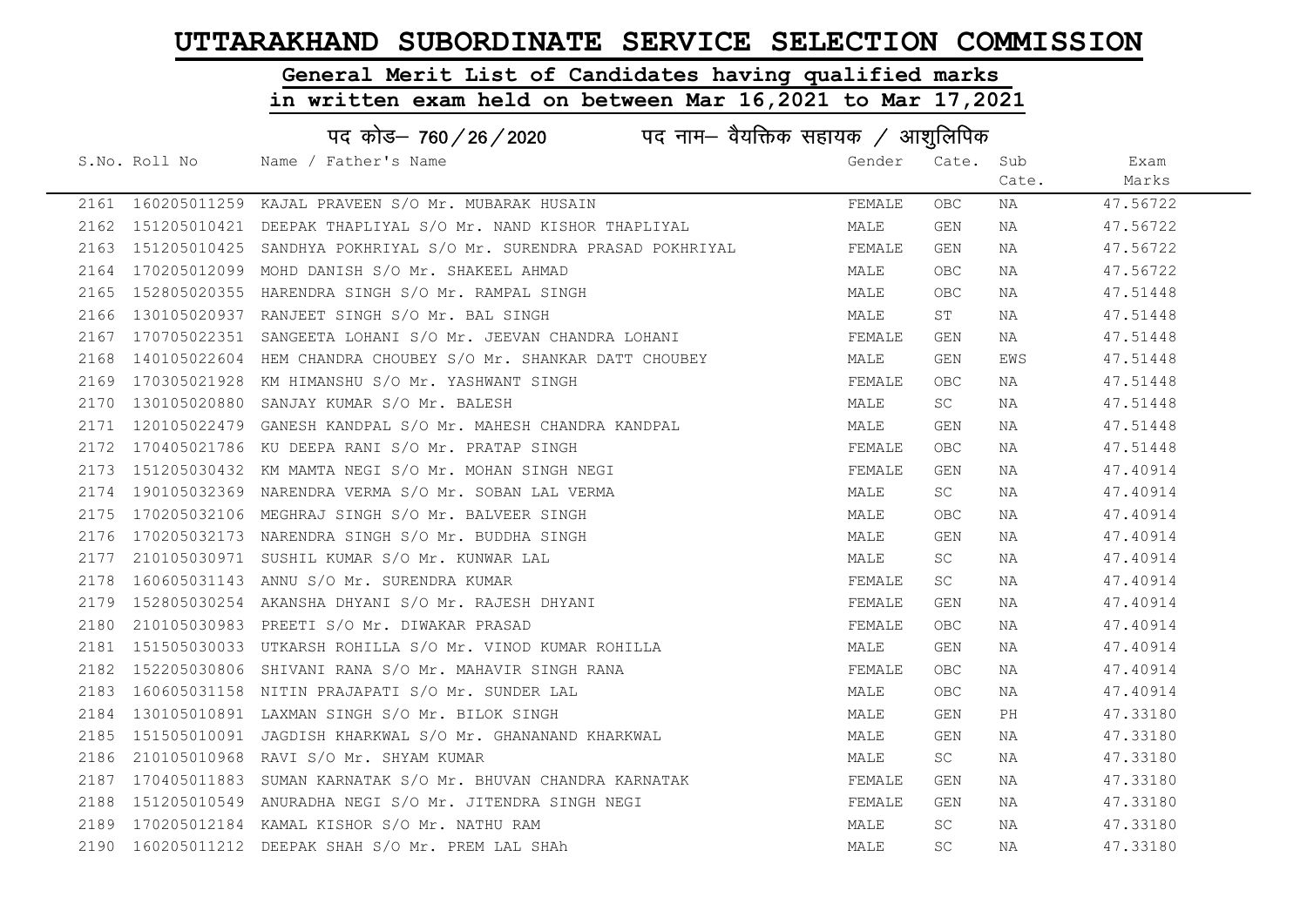#### General Merit List of Candidates having qualified marks

|      | पद कोड़– 760 / 26 / 2020 पद नाम– वैयक्तिक सहायक / आशुलिपिक |                                                                |        |            |         |          |  |
|------|------------------------------------------------------------|----------------------------------------------------------------|--------|------------|---------|----------|--|
|      | S.No. Roll No                                              | Name / Father's Name                                           | Gender | Cate.      | Sub     | Exam     |  |
|      |                                                            |                                                                |        |            | Cate.   | Marks    |  |
|      |                                                            | 2191 170605012241 KM REENA RANI S/O Mr. RAJESH KUMAR           | FEMALE | SC         | NA      | 47.33180 |  |
| 2192 |                                                            | 151205010347 SURBHI BHATT S/O Mr. OM PRAKASH BHATT             | FEMALE | GEN        | NA      | 47.33180 |  |
| 2193 |                                                            | 170605012297 KM LALITA KUMARI S/O Mr. PREMRAJ SINGH            | FEMALE | SC         | NA      | 47.33180 |  |
| 2194 |                                                            | 180205012737  MANOHAR BAHUGUNA S/O Mr. DURGA PRASAD BAHUGUNA   | MALE   | GEN        | EWS, PH | 47.33180 |  |
| 2195 |                                                            | 152205010751 POOJA NEGI S/O Mr. GAJENDRA SINGH NEGI            | FEMALE | GEN        | NA      | 47.33180 |  |
| 2196 |                                                            | 160605011063 ANANYA DUTT S/O Mr. RAVI DUTT                     | FEMALE | <b>OBC</b> | NA      | 47.33180 |  |
| 2197 |                                                            | 151505010076 GAURAV SINGH S/O Mr. PREM SINGH                   | MALE   | SC         | NA      | 47.33180 |  |
| 2198 |                                                            | 180205012736 NITIN KUMAR S/O Mr. DWARIKA NANDAN                | MALE   | <b>SC</b>  | NA      | 47.33180 |  |
| 2199 |                                                            | 152805020266 BHASHKAR BARTHWAL S/O Mr. BHAROSHA NAND BARTHWAL  | MALE   | GEN        | NA      | 47.26617 |  |
| 2200 |                                                            | 230205022631 RAGHUVEER SINGH PANWAR S/O Mr. SAROP SINGH PANWAR | MALE   | GEN        | NA      | 47.26617 |  |
| 2201 |                                                            | 170405021861 NIRMALA KOSHYARI S/O Mr. VIKRAM SINGH SHAHI       | FEMALE | GEN        | NA      | 47.26617 |  |
| 2202 |                                                            | 152805020577 ARCHANA S/O Mr. DAYA RAM                          | FEMALE | GEN        | NA      | 47.26617 |  |
| 2203 |                                                            | 170505021590 KM JYOTI S/O Mr. LAL SINGH                        | FEMALE | SC.        | NA      | 47.26617 |  |
| 2204 |                                                            | 152805020411 ANSHUL S/O Mr. SUSHIL BABU GAUR                   | MALE   | <b>OBC</b> | NA      | 47.26617 |  |
| 2205 |                                                            | 170405021893 AKHILESH RANA S/O Mr. OMPRAKASH                   | FEMALE | ST         | NA      | 47.26617 |  |
| 2206 | 152805020300                                               | KM MEERA S/O Mr. BALDEV SINGH                                  | FEMALE | <b>OBC</b> | NA      | 47.26617 |  |
| 2207 | 170405021887                                               | JITENDRA SINGH S/O Mr. VIJAYPAL SINGH                          | MALE   | <b>OBC</b> | NA      | 47.26617 |  |
| 2208 |                                                            | 160605021128 RUCHIN KUMAR S/O Mr. TARA CHAND                   | MALE   | GEN        | NA      | 47.26617 |  |
| 2209 |                                                            | 160305021426 DEEPANKAR SINGH S/O Mr. MUKESH KUMAR CHAUHAN      | MALE   | GEN        | NA      | 47.26617 |  |
| 2210 |                                                            | 152805020612 VISHWAJEET SINGH S/O Mr. RAJESH RAWAT             | MALE   | <b>OBC</b> | NA      | 47.26617 |  |
| 2211 |                                                            | 170505021572 KM DOLI SINGH S/O Mr. SARBAN SINGH                | FEMALE | SC         | NA      | 47.26617 |  |
| 2212 |                                                            | 151205030578 UMASHANKAR S/O Mr. BABU RAM                       | MALE   | OBC        | NA      | 47.14288 |  |
| 2213 |                                                            | 151205030498 ANJALI DEVI S/O Mr. RAMESH CHANDRA                | FEMALE | <b>OBC</b> | NA      | 47.14288 |  |
| 2214 | 230205032508                                               | NITIN KUMAR S/O Mr. RANJEET SINGH                              | MALE   | SC         | NA      | 47.14288 |  |
| 2215 | 152205030829                                               | RUCHI RAJ S/O Mr. BUDDHI RAJ                                   | FEMALE | SC         | NA      | 47.14288 |  |
| 2216 |                                                            | 170205032186 JITENDRA HARBOLA S/O Mr. POORAN CHANDRA HARBOLA   | MALE   | GEN        | NA      | 47.14288 |  |
| 2217 |                                                            | 170305012041 SACHIN KUMAR S/O Mr. RAJESH CHANDRA               | MALE   | GEN        | NA      | 47.09637 |  |
| 2218 | 152805010286                                               | GAURAV KUMAR S/O Mr. ABHIRAM                                   | MALE   | GEN        | NA      | 47.09637 |  |
| 2219 |                                                            | 170505011614 PAKESH KUMAR S/O Mr. RAMCHANDRA SINGH             | MALE   | SC         | NA      | 47.09637 |  |
| 2220 |                                                            | 170405011781 NEERAJ KUMAR S/O Mr. SHYAM LAL                    | MALE   | <b>SC</b>  | ΝA      | 47.09637 |  |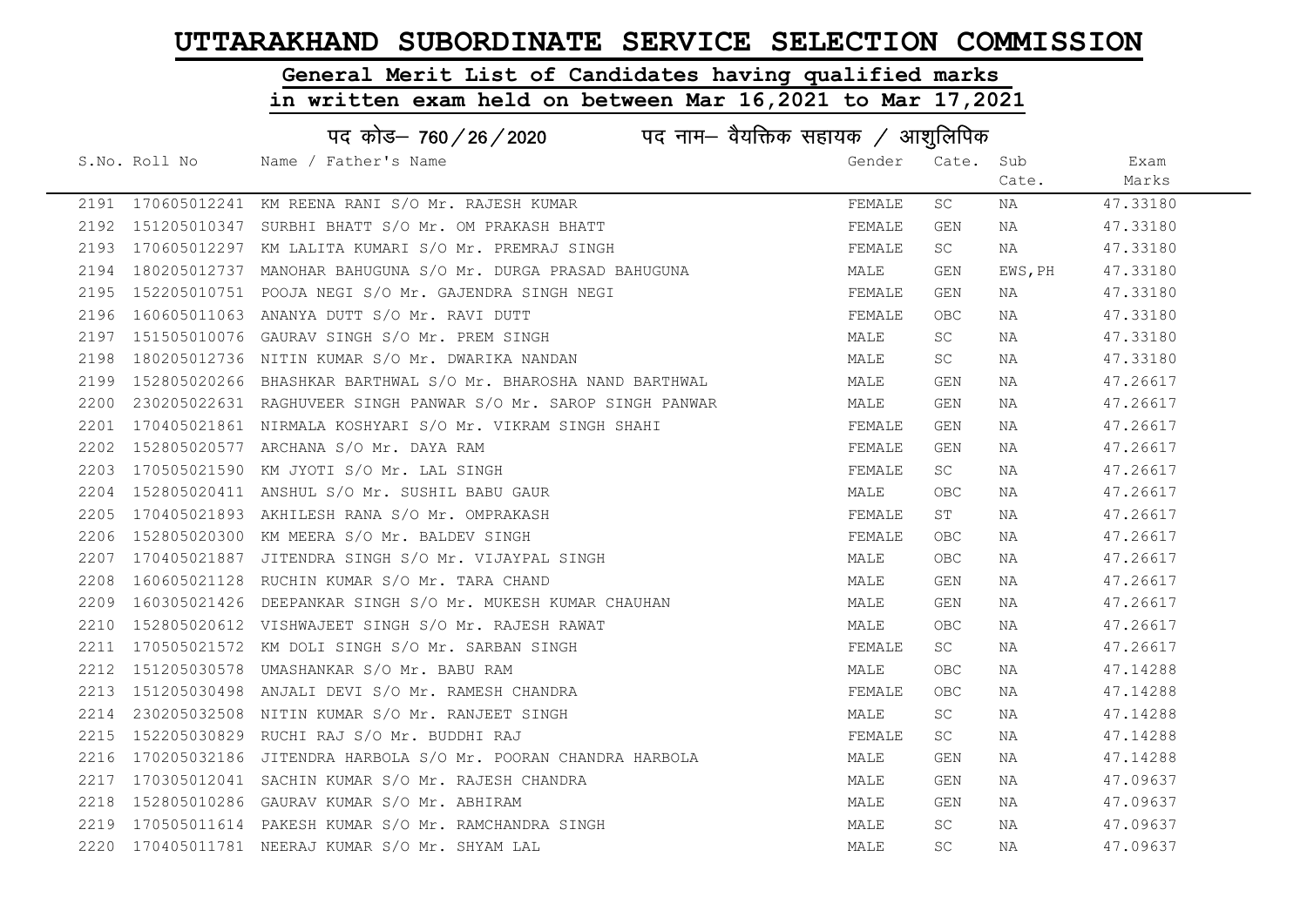# General Merit List of Candidates having qualified marks

|      | पद कोड– 760 / 26 / 2020 पद नाम– वैयक्तिक सहायक / आशुलिपिक |                                                                   |        |           |         |          |  |  |
|------|-----------------------------------------------------------|-------------------------------------------------------------------|--------|-----------|---------|----------|--|--|
|      | S.No. Roll No                                             | Name / Father's Name                                              | Gender | Cate. Sub |         | Exam     |  |  |
|      |                                                           |                                                                   |        |           | Cate.   | Marks    |  |  |
|      |                                                           | 2221 170405011801 BANDANA BISHT S/O Mr. BHAWAN SINGH BISHT        | FEMALE | GEN       | ΝA      | 47.09637 |  |  |
| 2222 |                                                           | 170305011947 SUSHEEL KUMAR S/O Mr. MEGHNATH SINGH                 | MALE   | SC        | NA      | 47.09637 |  |  |
| 2223 |                                                           | 170505011566 SANTOSH KUMAR RAW S/O Mr. LALMAN SINGH               | MALE   | SC        | ΝA      | 47.09637 |  |  |
| 2224 |                                                           | 170605012288 ASHISH KUMAR S/O Mr. MOHAN SINGH                     | MALE   | SC        | NA      | 47.09637 |  |  |
| 2225 |                                                           | 152205010642 SOHAN SINGH RAWAT S/O Mr. SATPAL SINGH RAWAT         | MALE   | GEN       | EWS     | 47.09637 |  |  |
| 2226 |                                                           | 140105022602 PRADEEP SINGH ADHIKARI S/O Mr. NIRMAL SINGH ADHIKARI | MALE   | GEN       | EX-ARMY | 47.01786 |  |  |
| 2227 |                                                           | 152205020701 VINITA PANDEY S/O Mr. C D PANDEY                     | FEMALE | GEN       | NA      | 47.01786 |  |  |
| 2228 |                                                           | 230205022688 KHUSPAL LAL S/O Mr. RATI LAL                         | MALE   | SC        | NA      | 47.01786 |  |  |
| 2229 |                                                           | 152205020756 SANDEEP KUMAR S/O Mr. AMAR SINGH                     | MALE   | SC        | NA      | 47.01786 |  |  |
| 2230 |                                                           | 160305021316 PANKAJ KUMAR S/O Mr. RAJENDRA SINGH                  | MALE   | SC        | NA      | 47.01786 |  |  |
| 2231 |                                                           | 170605022200 JAGAT SINGH S/O Mr. JARNAIL SINGH                    | MALE   | ST        | NA      | 47.01786 |  |  |
| 2232 |                                                           | 170405021722 VIMLA PILKHWAL S/O Mr. GOVIND SINGH                  | FEMALE | GEN       | NA      | 47.01786 |  |  |
| 2233 |                                                           | 110105021484 NITIN KUMAR S/O Mr. BRAHMA NAND                      | MALE   | SC        | NA      | 47.01786 |  |  |
| 2234 |                                                           | 180205022729 AJAY CHANDRA S/O Mr. KRIPA LAL                       | MALE   | SC        | NA      | 47.01786 |  |  |
| 2235 |                                                           | 230205022640 SANDEEP KUMAR SHARMA S/O Mr. DEV KUMAR SHARMA        | MALE   | GEN       | NA      | 47.01786 |  |  |
| 2236 |                                                           | 210105020988 DEEPAK KUMAR S/O Mr. JODHA LAL                       | MALE   | SC        | NA      | 47.01786 |  |  |
| 2237 |                                                           | 160305021315 ANANT BALIYAN S/O Mr. KULDEEP SINGH                  | MALE   | OBC       | NA      | 47.01786 |  |  |
| 2238 |                                                           | 151505020127 VISHWAJEET SINGH S/O Mr. RAJENDRA KUMAR CHAUHAN      | MALE   | OBC       | NA      | 47.01786 |  |  |
| 2239 | 170405031828                                              | PRADEEP CHAND UPRETI S/O Mr. BABU LAL UPRETI                      | MALE   | GEN       | NA      | 46.87663 |  |  |
| 2240 |                                                           | 160605031144 VIPUL KUMAR S/O Mr. MAHI PAL SINGH                   | MALE   | OBC       | NA      | 46.87663 |  |  |
| 2241 |                                                           | 230205032447 MAHESH SINGH S/O Mr. KISHAN SINGH                    | MALE   | OBC.      | NA      | 46.87663 |  |  |
| 2242 |                                                           | 152805030212 KM SANGEETA S/O Mr. PRATAP SINGH KAINTURA            | FEMALE | OBC       | NA      | 46.87663 |  |  |
| 2243 |                                                           | 151205030348 RUCHIKA S/O Mr. DAULAT RAM JOSHI                     | FEMALE | ST        | NA      | 46.87663 |  |  |
| 2244 |                                                           | 152205030797 PRATEEK S/O Mr. KHEM SINGH                           | MALE   | SΤ        | NA      | 46.87663 |  |  |
| 2245 |                                                           | 152205030740 SHALINI S/O Mr. PURAN CHAND                          | FEMALE | SC        | NA      | 46.87663 |  |  |
| 2246 |                                                           | 170305032040 MINAKSHI BISHT S/O Mr. THAN SINGH BISHT              | FEMALE | GEN       | NA      | 46.87663 |  |  |
| 2247 |                                                           | 190105032366 MANISH BISHT S/O Mr. GANESH SINGH BISHT              | MALE   | GEN       | NA      | 46.87663 |  |  |
| 2248 |                                                           | 170405031824 VARUN JOSHI S/O Mr. DHARMENDRA JOSHI                 | MALE   | GEN       | NA      | 46.87663 |  |  |
| 2249 |                                                           | 161305031452 ROHIT KANDWAL S/O Mr. RAJENDRA PRASAD KANDWAL        | MALE   | GEN       | NA      | 46.87663 |  |  |
|      |                                                           | 2250 160605011049 RAVI KUMAR S/O Mr. OMPRAKASH                    | MALE   | <b>SC</b> | NA      | 46.86094 |  |  |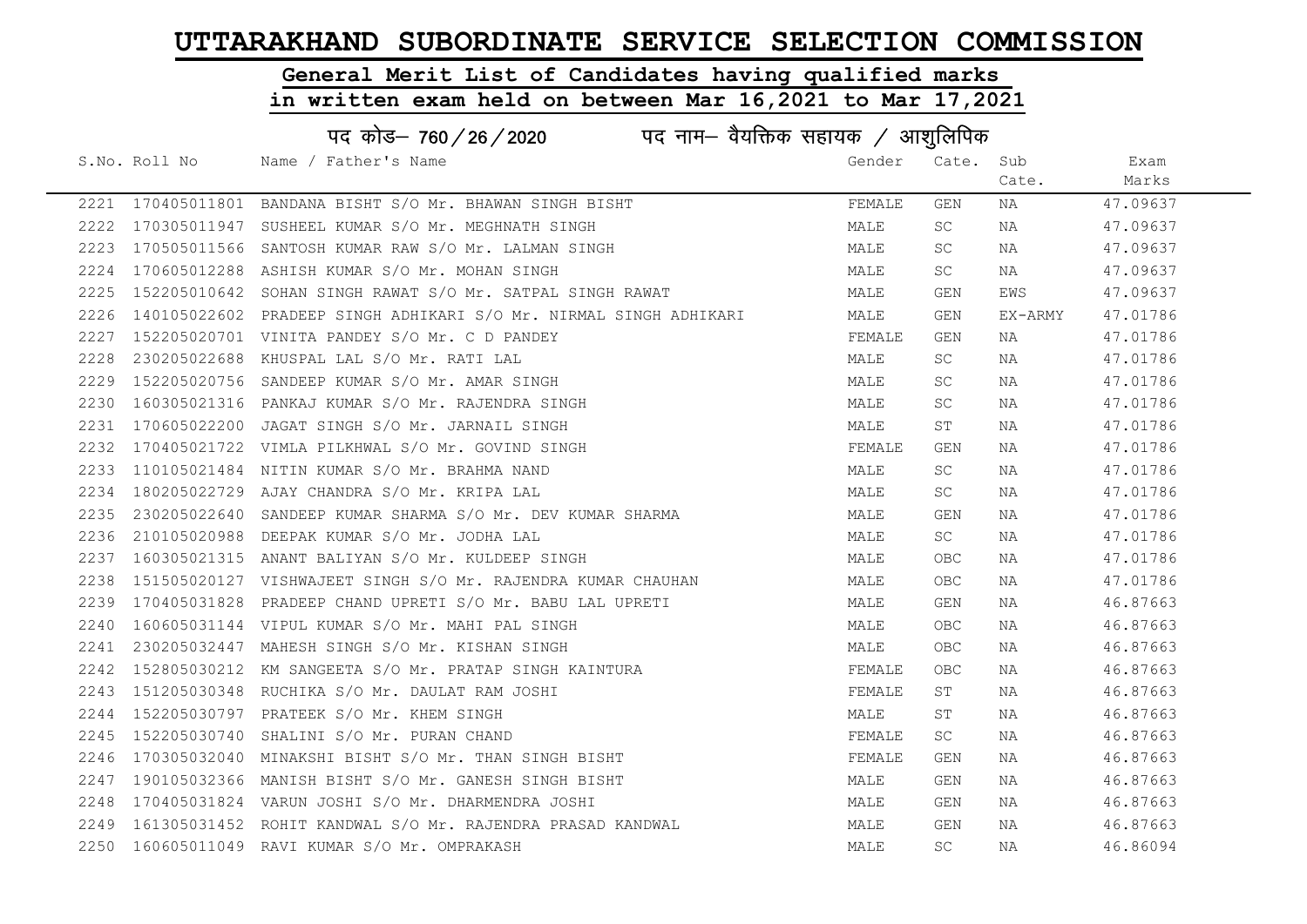# General Merit List of Candidates having qualified marks

|      | पद कोड़- 760 / 26 / 2020 पद नाम- वैयक्तिक सहायक / आशुलिपिक |                                                               |        |            |       |          |  |
|------|------------------------------------------------------------|---------------------------------------------------------------|--------|------------|-------|----------|--|
|      | S.No. Roll No                                              | Name / Father's Name                                          | Gender | Cate.      | Sub   | Exam     |  |
|      |                                                            |                                                               |        |            | Cate. | Marks    |  |
|      |                                                            | 2251 160605011069 MOHAMMAD ASIQ S/O Mr. MOHAMMAD SALEEM       | MALE   | OBC.       | NA    | 46.86094 |  |
| 2252 |                                                            | 180205012767 VINEETA RAWAT S/O Mr. M S RAWAT                  | FEMALE | GEN        | NA    | 46.86094 |  |
| 2253 |                                                            | 210105010994 SAURABH SINGH GUNSOLA S/O Mr. DIGVIJAY SINGH     | MALE   | GEN        | NA    | 46.86094 |  |
| 2254 |                                                            | 110105012459 SANGEETA AGARI S/O Mr. DAYA CHANDRA AGARI        | FEMALE | SC         | NA    | 46.86094 |  |
| 2255 |                                                            | 152205010722 AMIT MISHRA S/O Mr. HARISH CHANDRA MISHRA        | MALE   | GEN        | NA    | 46.86094 |  |
| 2256 |                                                            | 170205012135 SHUBHAM KUMAR S/O Mr. JAYPRAKSH SINGH            | MALE   | GEN        | NA    | 46.86094 |  |
| 2257 |                                                            | 151205010360 MONIKA NEGI S/O Mr. SURENDRA SINGH NEGI          | FEMALE | OBC.       | NA    | 46.86094 |  |
| 2258 |                                                            | 170505011650 RAVI SINGH MANRAL S/O Mr. SUNDAR SINGH MARAL     | MALE   | GEN        | NA    | 46.86094 |  |
| 2259 | 170505011568                                               | DIKSHIKA JOSHI S/O Mr. PRAKASH CHANDRA JOSHI                  | FEMALE | GEN        | NA    | 46.86094 |  |
| 2260 |                                                            | 152805020621 RAJAT SINGH GWAL S/O Mr. NAIN SINGH GWAL         | MALE   | ST         | NA    | 46.76955 |  |
| 2261 |                                                            | $170505021657$ RANJANA HARBOLA S/O Mr. HEM CHANDRA HARBOLA    | FEMALE | GEN        | NA    | 46.76955 |  |
| 2262 |                                                            | 170305022053 KAILASH CHANDRA MISHRA S/O Mr. AMBA DATT MISHRA  | MALE   | GEN        | EWS   | 46.76955 |  |
| 2263 |                                                            | 130105020863 DHIRAJ KUMAR S/O Mr. KHARAK RAM                  | MALE   | SC         | NA    | 46.76955 |  |
| 2264 |                                                            | 110105022420 DEEPAK GIRI GOSWAMI S/O Mr. CHANDAN GIRI GOSWAMI | MALE   | GEN        | NA    | 46.76955 |  |
| 2265 |                                                            | 152205010765 SARITA SHARMA S/O Mr. JAGDISH PRASAD             | FEMALE | GEN        | NA    | 46.62551 |  |
| 2266 |                                                            | 160205011227 RAHUL KUMAR S/O Mr. RADHAY SHYAM SHARMA          | MALE   | GEN        | EWS   | 46.62551 |  |
| 2267 | 130105010853                                               | DEVENDRA SINGH S/O Mr. YADAVENDRA SINGH                       | MALE   | GEN        | NA    | 46.62551 |  |
| 2268 |                                                            | 160305011297 MOHIT KUMAR S/O Mr. RAJENDRA SINGH               | MALE   | <b>OBC</b> | NA    | 46.62551 |  |
| 2269 |                                                            | 160205011247 ASHISH BAHUGUNA S/O Mr. S D BAHUGUNA             | MALE   | GEN        | NA    | 46.62551 |  |
| 2270 | 170405011812                                               | JOLLY S/O Mr. RAMESH SINGH                                    | FEMALE | SC         | NA    | 46.62551 |  |
| 2271 | 152805010299                                               | NEERAJ BADONI S/O Mr. KISHORI LAL BADONI                      | MALE   | GEN        | NA    | 46.62551 |  |
| 2272 |                                                            | 160605011149 AVNISH KUMAR S/O Mr. SEVATI PRASAD               | MALE   | SC         | NA    | 46.62551 |  |
| 2273 |                                                            | 170405011898 MOHD BILAL S/O Mr. MAHBOOB HASSAN                | MALE   | OBC        | NA    | 46.62551 |  |
| 2274 | 140105012593                                               | NAVEEN CHANDRA JOSHI S/O Mr. MADHWANAND JOSHI                 | MALE   | GEN        | EWS   | 46.62551 |  |
| 2275 |                                                            | 170605012269 PRADEEP KUMAR S/O Mr. SURENDRA KUMAR             | MALE   | SC         | NA    | 46.62551 |  |
| 2276 |                                                            | 151205010336 DEEPIKA RATURI S/O Mr. JEETMANI RATURI           | FEMALE | GEN        | NA    | 46.62551 |  |
| 2277 |                                                            | 151205030461 NANDAN PRASAD S/O Mr. KALYAN RAM                 | MALE   | SC         | NA    | 46.61037 |  |
| 2278 |                                                            | 151505030085 SHIVANI S/O Mr. TRIVANI DUTT                     | FEMALE | GEN        | NA    | 46.61037 |  |
| 2279 |                                                            | 170505031637 PREM PAL S/O Mr. GANGA RAM                       | MALE   | OBC.       | NA    | 46.61037 |  |
|      |                                                            | 2280 180205032624 REENA PANWAR S/O Mr. PRADEEP SINGH          | FEMALE | GEN        | NA    | 46.61037 |  |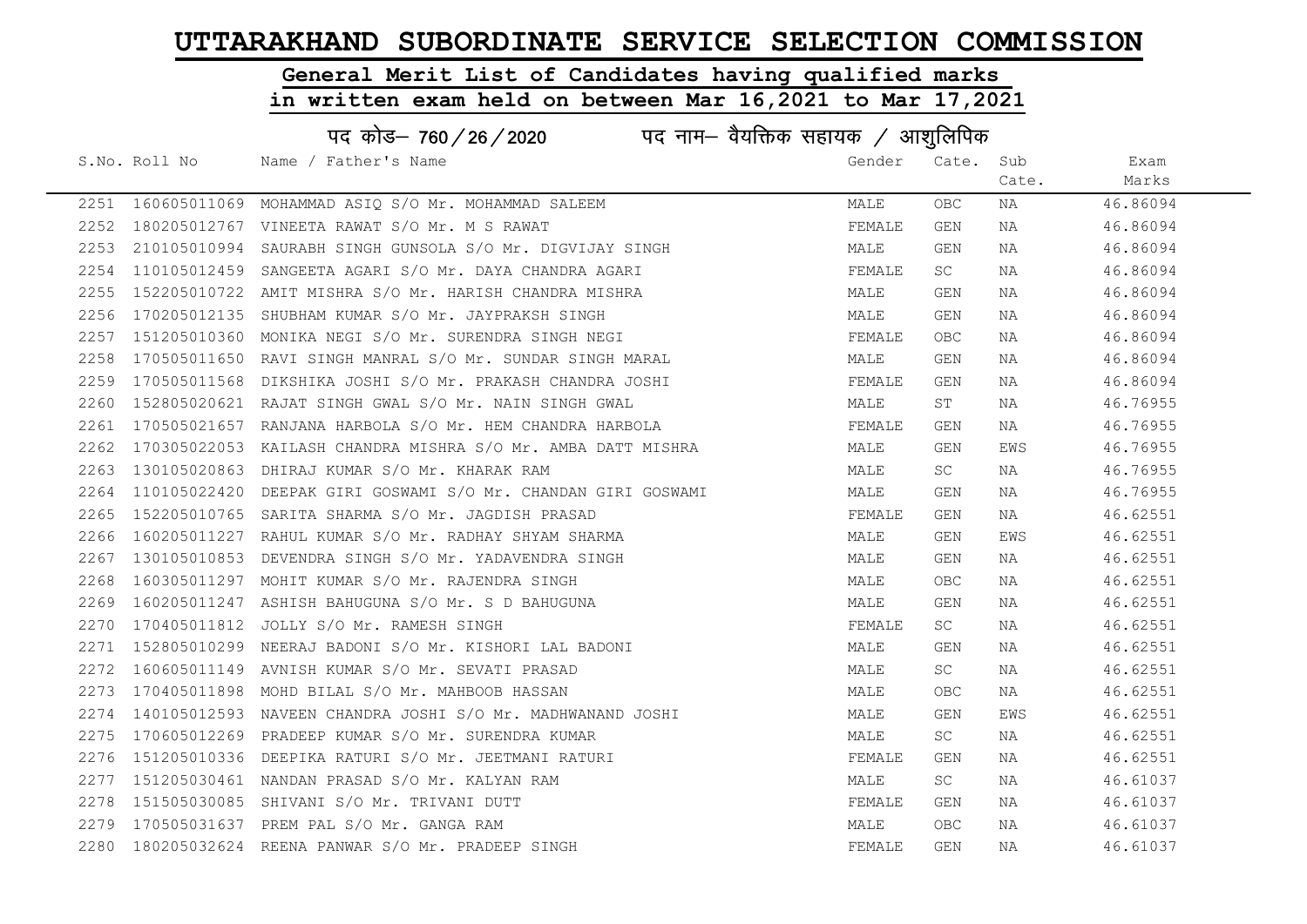# General Merit List of Candidates having qualified marks

|      | पद कोड– 760/26/2020<br>पद नाम— वैयक्तिक सहायक / आशुलिपिक |                                                                   |        |            |       |          |  |
|------|----------------------------------------------------------|-------------------------------------------------------------------|--------|------------|-------|----------|--|
|      | S.No. Roll No                                            | Name / Father's Name                                              | Gender | Cate. Sub  |       | Exam     |  |
|      |                                                          |                                                                   |        |            | Cate. | Marks    |  |
|      |                                                          | 2281 151205030512 RACHNA S/O Mr. GAJENDER PAL SINGH               | FEMALE | SC         | ΝA    | 46.61037 |  |
| 2282 |                                                          | 160605031070 SAZIYA S/O Mr. RIYASAT ALI                           | FEMALE | <b>OBC</b> | NA    | 46.61037 |  |
| 2283 |                                                          | 152205030650 VIPIN UNIYAL S/O Mr. GAURISHANKAR UNIYAL             | MALE   | GEN        | NA    | 46.61037 |  |
| 2284 |                                                          | 210105030976 KM MADHURI S/O Mr. BHAGWATI PRASAD BADONI            | FEMALE | GEN        | NA    | 46.61037 |  |
| 2285 |                                                          | 161305031405 DHIRAJ KUMAR S/O Mr. ATAR SINGH                      | MALE   | OBC.       | NA    | 46.61037 |  |
| 2286 |                                                          | 152205030754 TASLEEM HUSSAIN S/O Mr. SHAKIR HUSSAIN               | MALE   | OBC.       | NA    | 46.61037 |  |
| 2287 |                                                          | 170505031623 RAVIT SINGH S/O Mr. CHANDRA DEV SINGH                | MALE   | GEN        | NA    | 46.61037 |  |
| 2288 |                                                          | 170605022312 KM SAPNA S/O Mr. RAM GOPAL                           | FEMALE | OBC.       | NA    | 46.61037 |  |
| 2289 |                                                          | 160205031197 VANDANA KASHYAP S/O Mr. CHANDRAPAL KASHYAP           | FEMALE | OBC.       | NA    | 46.61037 |  |
| 2290 |                                                          | 152805030226 SARITA S/O Mr. CHANDRA SINGH                         | FEMALE | GEN        | DFF   | 46.61037 |  |
| 2291 |                                                          | 161305031361 RAJAT KUMAR S/O Mr. KRISHAN KUMAR SAINI              | MALE   | OBC.       | NA    | 46.61037 |  |
| 2292 |                                                          | 161305031375 SHREY SUNDRIYAL S/O Mr. SUBHASH SUNDRIYAL            | MALE   | GEN        | NA    | 46.61037 |  |
| 2293 |                                                          | 170505031639 SHARIKHUSSAIN S/O Mr. SHAKIR HUSSAIN                 | MALE   | OBC.       | NA    | 46.61037 |  |
| 2294 |                                                          | 151505030103 SHIVAM KAITH S/O Mr. SURENDRA KUMAR                  | MALE   | GEN        | NA    | 46.61037 |  |
| 2295 |                                                          | 170405031753 MEENAKSHI BRIJWASI S/O Mr. NAVIN CH BRIJWASI         | FEMALE | GEN        | NA    | 46.61037 |  |
| 2296 | 170205032074                                             | JYOTI YADAV S/O Mr. FAKIRA SINGH                                  | FEMALE | <b>OBC</b> | NA    | 46.61037 |  |
| 2297 |                                                          | 152805030293 MEENAKSHI KATIYAR S/O Mr. AKHILESH KATIYAR           | FEMALE | GEN        | NA    | 46.61037 |  |
| 2298 |                                                          | 152805020230 PRADEEP CHANDRA S/O Mr. GIRISH CHANDRA               | MALE   | GEN        | NA    | 46.52124 |  |
| 2299 |                                                          | 160305021388 VINEET KUMAR AGRAWAL S/O Mr. RAJPAL SINGH AGRAWAL    | MALE   | GEN        | NA    | 46.52124 |  |
| 2300 |                                                          | 160305021416 SHIV KUMAR S/O Mr. JAGDISH PRASAD                    | MALE   | OBC.       | NA    | 46.52124 |  |
| 2301 |                                                          | 170305021992 CHETAN JOSHI S/O Mr. VINOD CHANDRA JOSHI             | MALE   | GEN        | EWS   | 46.52124 |  |
| 2302 |                                                          | 160205021204 SUMAN NEGI S/O Mr. CHANDRA MOHAN SINGH               | FEMALE | GEN        | NA    | 46.52124 |  |
| 2303 |                                                          | 160305021292 ANJULA S/O Mr. JAY SINGH                             | FEMALE | GEN        | EWS   | 46.52124 |  |
| 2304 |                                                          | 151205010375 CHAMPA KUMARI S/O Mr. SHRIPAL                        | FEMALE | SC         | NA    | 46.39009 |  |
| 2305 |                                                          | 151205010491 PARAMJEET S/O Mr. SUNDER SINGH                       | MALE   | SC         | NA    | 46.39009 |  |
| 2306 |                                                          | 161305011309 MOHD SHAHAZAD S/O Mr. MOHD NISAR                     | MALE   | <b>OBC</b> | NA    | 46.39009 |  |
| 2307 |                                                          | 120105012495 BHASHKARA NAND CHANDOLA S/O Mr. KESHAV DATT CHANDOLA | MALE   | GEN        | NA    | 46.39009 |  |
| 2308 |                                                          | 152805010236 MANISH BHATT S/O Mr. SHANTI BHATT                    | MALE   | GEN        | NA    | 46.39009 |  |
| 2309 |                                                          | 170405011793 MONIKA S/O Mr. PYARE LAL                             | FEMALE | SC         | NA    | 46.39009 |  |
|      |                                                          | 2310 161305011449 KOMAL S/O Mr. ISHWAR SINGH                      | FEMALE | <b>OBC</b> | NA    | 46.39009 |  |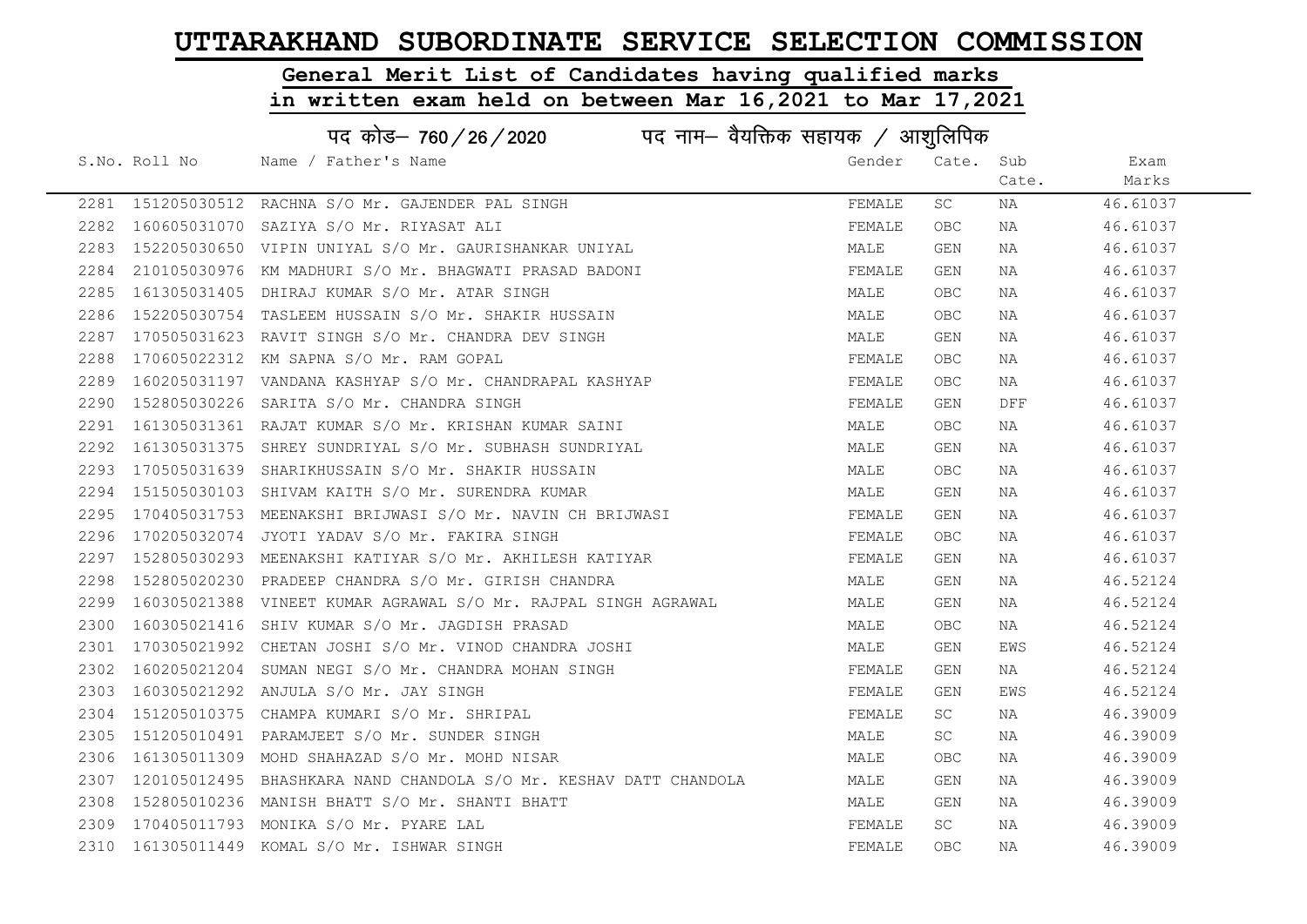# General Merit List of Candidates having qualified marks

|      | पद कोड़- 760 / 26 / 2020 पद नाम- वैयक्तिक सहायक / आशुलिपिक |                                                                  |        |            |       |          |  |  |
|------|------------------------------------------------------------|------------------------------------------------------------------|--------|------------|-------|----------|--|--|
|      | S.No. Roll No                                              | Name / Father's Name                                             | Gender | Cate.      | Sub   | Exam     |  |  |
|      |                                                            |                                                                  |        |            | Cate. | Marks    |  |  |
|      |                                                            | 2311 170605012300 NEERAJ CHANDRA S/O Mr. NAVEEN CHANDRA          | MALE   | GEN        | NA    | 46.39009 |  |  |
|      |                                                            | 2312 170605012303 VIKAS KUMAR S/O Mr. DHARMPAL SINGH             | MALE   | SC         | NA    | 46.39009 |  |  |
| 2313 |                                                            | 170205012136 SAURABH KUMAR S/O Mr. RAMPAL                        | MALE   | SC         | NA    | 46.39009 |  |  |
| 2314 |                                                            | 160605011150 KM ARJU SALAR S/O Mr. SANJAY SALAR                  | FEMALE | <b>OBC</b> | NA    | 46.39009 |  |  |
| 2315 |                                                            | 161305011391 MEER ALAM S/O Mr. KHALIL AHMAD                      | MALE   | OBC        | NA    | 46.39009 |  |  |
| 2316 |                                                            | 151205030484 HEENA PANDEY S/O Mr. GANESH CHANDRA PANDEY          | FEMALE | GEN        | NA    | 46.34412 |  |  |
| 2317 |                                                            | 152205030758 RESHMA PHARSWAN S/O Mr. MOHAN SINGH PHARSWAN        | FEMALE | <b>GEN</b> | NA    | 46.34412 |  |  |
| 2318 | 151205030623                                               | SULOCHANA S/O Mr. VIJAY RAM                                      | FEMALE | <b>GEN</b> | EWS   | 46.34412 |  |  |
| 2319 |                                                            | 151505030107 NEERAJ KUMAR S/O Mr. PANCHAM SINGH                  | MALE   | <b>SC</b>  | NA    | 46.34412 |  |  |
| 2320 |                                                            | 161305031353 UJJAWAL KUMAR S/O Mr. SUKHBIR SINGH                 | MALE   | GEN        | EWS   | 46.34412 |  |  |
| 2321 |                                                            | 170305031978 GAURAV KUMAR S/O Mr. MAKKHAN SINGH                  | MALE   | SC         | NA    | 46.34412 |  |  |
| 2322 |                                                            | 170205032116 KM POOJA S/O Mr. RAM KISHOR                         | FEMALE | SC         | NA    | 46.34412 |  |  |
| 2323 |                                                            | 170505031589 KM SHWETA S/O Mr. NANHE SINGH                       | FEMALE | SC         | NA    | 46.34412 |  |  |
| 2324 |                                                            | 170605032227 ROHIT KUMAR S/O Mr. CHANDRAPAL SINGH                | MALE   | SC         | NA    | 46.34412 |  |  |
| 2325 |                                                            | 152805030264  AKHILESH KUMAR CHAUHAN S/O Mr. VINOD KUMAR CHAUHAN | MALE   | GEN        | NA    | 46.34412 |  |  |
| 2326 |                                                            | 151505030144 NIDHI BHANDARI S/O Mr. JAYVEER SINGH BHANDARI       | FEMALE | GEN        | NA    | 46.34412 |  |  |
| 2327 |                                                            | 151505030018 DEEPAK NAUTIYAL S/O Mr. RAMCHANDRA NAUTIYAL         | MALE   | GEN        | NA    | 46.34412 |  |  |
| 2328 |                                                            | 190105032365 NAMRTA KHOLIYA S/O Mr. RAM SINGH                    | FEMALE | GEN        | NA    | 46.34412 |  |  |
| 2329 |                                                            | 152205020809 SAPNA PAL S/O Mr. SURESH CHAND PAL                  | FEMALE | OBC        | NA    | 46.27292 |  |  |
| 2330 |                                                            | 160605021084 VIPIN SINGH S/O Mr. PADAM SINGH                     | MALE   | SC         | NA    | 46.27292 |  |  |
| 2331 |                                                            | 170305022007 NARESH CHANDRA SUNORI S/O Mr. PITAMBER DUTT SUNORI  | MALE   | GEN        | EWS   | 46.27292 |  |  |
| 2332 |                                                            | 190105022582 SHANTI ADHIKARI S/O Mr. DEEWAN SINGH ADHIKARI       | FEMALE | GEN        | NA    | 46.27292 |  |  |
| 2333 |                                                            | 152805020352 PRATIBHA S/O Mr. CHANDRA KANT                       | FEMALE | SC         | NA    | 46.27292 |  |  |
| 2334 |                                                            | 170305021912 ROHIT S/O Mr. SOMPAL SINGH                          | MALE   | SC         | NA    | 46.27292 |  |  |
| 2335 |                                                            | 170505021609 AMIT KUMAR S/O Mr. DHARMPAL SINGH                   | MALE   | SC         | NA    | 46.27292 |  |  |
| 2336 |                                                            | 170605022219 RAVI RANA S/O Mr. ARJUN SINGH RANA                  | MALE   | ST         | NA    | 46.27292 |  |  |
| 2337 |                                                            | 160305021387 ANKUSH KASHYAP S/O Mr. TEJPAL KASHYAP               | MALE   | <b>OBC</b> | NA    | 46.27292 |  |  |
| 2338 |                                                            | 152205020763 BABLU RAM S/O Mr. SUBHASH                           | MALE   | OBC        | NA    | 46.27292 |  |  |
| 2339 |                                                            | 210105021002 SANJAY SINGH NEGI S/O Mr. GAYAN SINGH NEGI          | MALE   | <b>GEN</b> | EWS   | 46.27292 |  |  |
|      |                                                            | 2340 160205021226 MANISHA S/O Mr. RAJENDER                       | FEMALE | <b>SC</b>  | NA    | 46.27292 |  |  |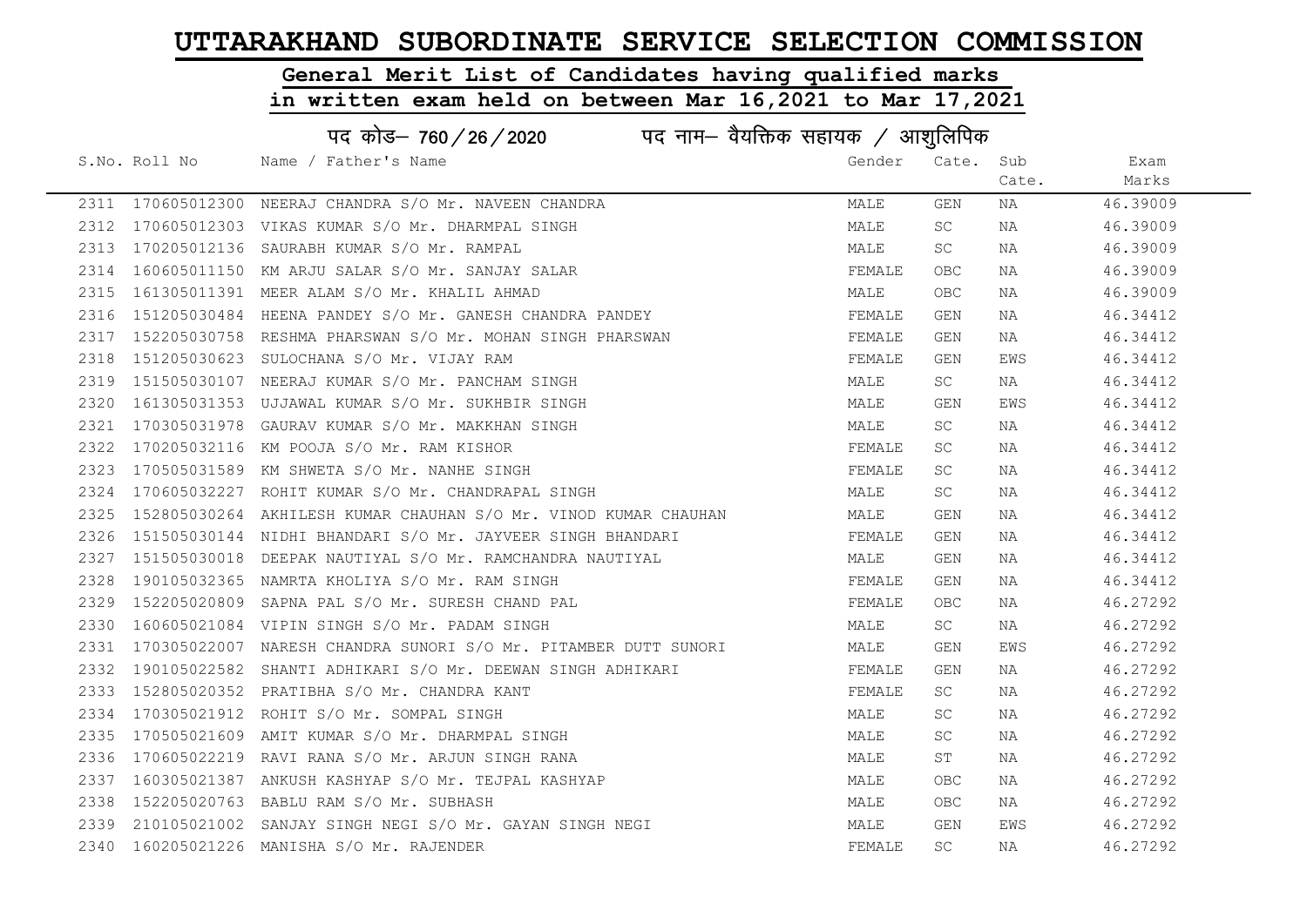# General Merit List of Candidates having qualified marks

|      | पद कोड- 760/26/2020<br>पद नाम— वैयक्तिक सहायक / आशुलिपिक |                                                               |        |           |       |          |  |  |
|------|----------------------------------------------------------|---------------------------------------------------------------|--------|-----------|-------|----------|--|--|
|      | S.No. Roll No                                            | Name / Father's Name                                          | Gender | Cate. Sub |       | Exam     |  |  |
|      |                                                          |                                                               |        |           | Cate. | Marks    |  |  |
|      | 2341 151205010380                                        | SAJAL JOSHI S/O Mr. DINESH CHANDRA JOSHI                      | MALE   | GEN       | NA    | 46.15466 |  |  |
|      |                                                          | 2342 160605011130 HEMANT KUMAR S/O Mr. VINOD KUMAR SHARMA     | MALE   | GEN       | EWS   | 46.15466 |  |  |
| 2343 |                                                          | 152805010203 ASTHA NEGI S/O Mr. BIMAL CHANDRA NEGI            | FEMALE | GEN       | NA    | 46.15466 |  |  |
| 2344 |                                                          | 151205010602 KM SHIKHA S/O Mr. VIPIN CHANDRA CHAMOLI          | FEMALE | GEN       | NA    | 46.15466 |  |  |
| 2345 |                                                          | 152805010176 VIBHUTI S/O Mr. LAXMI NARAYAN SHARMA             | FEMALE | GEN       | NA    | 46.15466 |  |  |
| 2346 |                                                          | 161305011439 VIVEK KUMAR S/O Mr. KHEEM RAM                    | MALE   | SC.       | NA    | 46.15466 |  |  |
| 2347 |                                                          | 140105012609 NEERAJ KUMAR VISHWAKARMA S/O Mr. MADAN RAM       | MALE   | SC        | NA    | 46.15466 |  |  |
| 2348 |                                                          | 230205012652 ANAMIKA S/O Mr. SUBHASH RAWAT                    | FEMALE | OBC       | NA    | 46.15466 |  |  |
| 2349 |                                                          | 170405011735 MANDEEP KAUR S/O Mr. MAJOR SINGH                 | FEMALE | OBC       | NA    | 46.15466 |  |  |
| 2350 |                                                          | 151205030600 ROHIT NEGI S/O Mr. HARISH CHANDRA SINGH NEGI     | MALE   | GEN       | NA    | 46.07786 |  |  |
| 2351 |                                                          | 152205030675 GARIMA ANAND S/O Mr. CHITWAN ANAND               | FEMALE | GEN       | NA    | 46.07786 |  |  |
| 2352 |                                                          | 170405031818 SARVJEET SINGH S/O Mr. RANJEET SINGH             | MALE   | OBC.      | NA    | 46.07786 |  |  |
| 2353 |                                                          | 170405031857 KM SHAMA PERVEEN S/O Mr. AHSAAN ALI              | FEMALE | GEN       | NA    | 46.07786 |  |  |
|      |                                                          | 2354 170505031521 RIYAZ AHMAD S/O Mr. SHAHBUDDIN              | MALE   | OBC       | NA    | 46.07786 |  |  |
| 2355 |                                                          | 170505031618 KM ANSHU S/O Mr. HEMRAJ SINGH                    | FEMALE | SC.       | NA    | 46.07786 |  |  |
| 2356 |                                                          | 152205030745 KALPANA BANDHU S/O Mr. DINESH BANDHU             | FEMALE | SC        | NA    | 46.07786 |  |  |
| 2357 |                                                          | 152805020504 RUPA SHARMA S/O Mr. SATENDRA PRAKASH SHARMA      | FEMALE | GEN       | NA    | 46.02461 |  |  |
| 2358 |                                                          | 152205020655 LALIT MOHAN SAJWAN S/O Mr. P S SAJWAN            | MALE   | GEN       | NA    | 46.02461 |  |  |
| 2359 |                                                          | 170305021953 POOJA ADHIKARI S/O Mr. HARSH SINGH ADHIKARI      | FEMALE | GEN       | NA    | 46.02461 |  |  |
| 2360 |                                                          | 152805020475 KM MAMTA S/O Mr. SULTAN SINGH                    | FEMALE | GEN       | EWS   | 46.02461 |  |  |
| 2361 |                                                          | 170705022358 RAVINDRA SINGH RAWAT S/O Mr. HAYAT SINGH RAWAT   | MALE   | GEN       | NA    | 46.02461 |  |  |
| 2362 |                                                          | 170305021915 KASIM HUSSAIN S/O Mr. AKBAR ALI                  | MALE   | OBC.      | NA    | 46.02461 |  |  |
| 2363 |                                                          | 170705022367 GANESH SINGH RAWAL S/O Mr. DHAN SINGH RAWAL      | MALE   | GEN       | NA    | 46.02461 |  |  |
| 2364 |                                                          | 170505021667 VIKRAM S/O Mr. MEVA RAM                          | MALE   | OBC       | NA    | 46.02461 |  |  |
| 2365 |                                                          | 110105021483 RENU ARYA S/O Mr. KUNDAN RAM                     | FEMALE | SC        | NA    | 46.02461 |  |  |
| 2366 |                                                          | 110105022423 SUNITA BISHT S/O Mr. PRATAP SINGH                | FEMALE | GEN       | NA    | 46.02461 |  |  |
| 2367 |                                                          | 151505020120 AKASH GUSAIN S/O Mr. RANJEET SINGH GUSAIN        | MALE   | GEN       | NA    | 46.02461 |  |  |
| 2368 |                                                          | 152805020169 NAYASHA RAWAT S/O Mr. VIKRAM SINGH RAWAT         | FEMALE | ST        | NA    | 46.02461 |  |  |
| 2369 |                                                          | 140105022592 MOHIT TRIPATHI S/O Mr. JAGDEESH CHANDRA TRIPATHI | MALE   | GEN       | NA    | 46.02461 |  |  |
|      |                                                          | 2370 170305011994 FAIZ ALI S/O Mr. SABIR ALI                  | MALE   | OBC       | NA    | 45.91923 |  |  |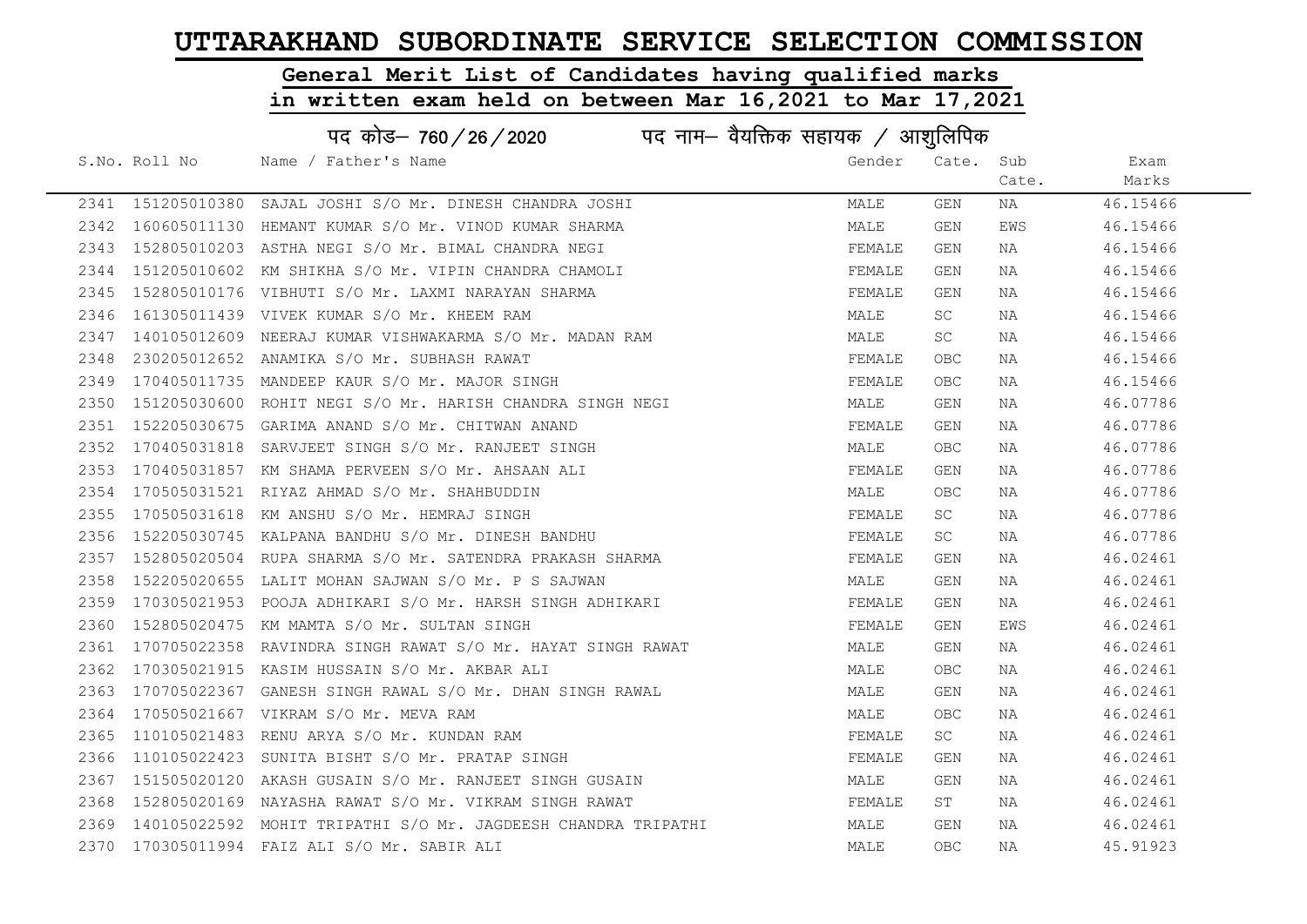#### General Merit List of Candidates having qualified marks

|      | पद कोड़– 760 / 26 / 2020 पद नाम– वैयक्तिक सहायक / आशुलिपिक |                                                                 |        |       |         |          |  |
|------|------------------------------------------------------------|-----------------------------------------------------------------|--------|-------|---------|----------|--|
|      | S.No. Roll No                                              | Name / Father's Name                                            | Gender | Cate. | Sub     | Exam     |  |
|      |                                                            |                                                                 |        |       | Cate.   | Marks    |  |
|      |                                                            | 2371 170605012325 ASHOK KUMAR S/O Mr. DALVEER SINGH             | MALE   | SC    | NA      | 45.91923 |  |
| 2372 |                                                            | 120105012499 CHANDRA PRAKASH S/O Mr. VASUDEV                    | MALE   | SC    | NA      | 45.91923 |  |
| 2373 |                                                            | 151205010429 SANDHYA DHYANI S/O Mr. GENDALAL DHYANI             | FEMALE | GEN   | EWS     | 45.91923 |  |
| 2374 |                                                            | 180205012778 VIKAS SINGH BHANDARI S/O Mr. VIKRAM SINGH BHANDARI | MALE   | GEN   | NA      | 45.91923 |  |
| 2375 |                                                            | 170405011856 VIKAS KUMAR S/O Mr. ANAND RAM                      | MALE   | SC .  | NA      | 45.91923 |  |
| 2376 |                                                            | 170505011549 MOH ISRAIL S/O Mr. MOHD ISMAIL                     | MALE   | OBC   | NA      | 45.91923 |  |
| 2377 |                                                            | 151205010536 JASPREET KAUR S/O Mr. RANJEET SINGH                | FEMALE | GEN   | NA      | 45.91923 |  |
| 2378 |                                                            | 170305012016 ADEEBA ANJUM S/O Mr. ALAUDDEEN                     | FEMALE | OBC   | NA      | 45.91923 |  |
| 2379 |                                                            | 170505011547 DIKSHIT KUMAR S/O Mr. NARESH SINGH                 | MALE   | SC.   | NA      | 45.91923 |  |
| 2380 |                                                            | 170605012247 VINEET KUMAR S/O Mr. PREM KISHORE                  | MALE   | SC.   | NA      | 45.91923 |  |
| 2381 |                                                            | 151205030440 NARESH CHANDRA BIJALWAN S/O Mr. SHYAM LAL BIJALWAN | MALE   | GEN   | NA      | 45.81161 |  |
| 2382 |                                                            | 160605031124 ASHWANI KUMAR SHARMA S/O Mr. ILAM CHAND            | MALE   | GEN   | EWS     | 45.81161 |  |
| 2383 |                                                            | 151505030135 ARVIND SINGH S/O Mr. MADAN SINGH                   | MALE   | GEN   | EX-ARMY | 45.81161 |  |
| 2384 |                                                            | 151505030091 SUNITA JUYAL S/O Mr. RAJENDRA PRASAD               | FEMALE | GEN   | NA      | 45.81161 |  |
| 2385 |                                                            | 160205031247 REENA RATHORE S/O Mr. BANVARI SINGH RATHORE        | FEMALE | OBC   | NA      | 45.81161 |  |
| 2386 |                                                            | 170505031513 BITTU SINGH S/O Mr. OM PRAKASH                     | MALE   | SC    | NA      | 45.81161 |  |
| 2387 |                                                            | 160205031271 RAZIA PARVEEN S/O Mr. JULFUKKAR                    | FEMALE | OBC.  | NA      | 45.81161 |  |
| 2388 |                                                            | 210105031010 PREETI UNIYAL S/O Mr. DIGAMBAR PRASAD              | FEMALE | GEN   | NA      | 45.81161 |  |
| 2389 |                                                            | 170605022315 HINA S/O Mr. JAMIL AHMAD                           | FEMALE | GEN   | NA      | 45.81161 |  |
| 2390 | 152205030815                                               | DROPAD SINGH S/O Mr. ITWAR SINGH                                | MALE   | ST    | NA      | 45.81161 |  |
| 2391 |                                                            | 151205030565 GANESH CHANDRA S/O Mr. SURESH CHANDRA              | MALE   | GEN   | EWS     | 45.81161 |  |
| 2392 |                                                            | 170605022302 NAZIM HUSAIN S/O Mr. ABDUL SATTAR                  | MALE   | OBC   | NA      | 45.81161 |  |
| 2393 |                                                            | 152805030227 HIMANSHU KUKRETI S/O Mr. SUKHEDEV KUKRETI          | MALE   | GEN   | NA      | 45.81161 |  |
| 2394 | 170205032102                                               | MANSI MEHRA S/O Mr. MADAN SINGH MEHRA                           | FEMALE | GEN   | NA      | 45.81161 |  |
| 2395 |                                                            | 160605031049 YOGESH S/O Mr. RAMESH CHAND DHONI                  | MALE   | SC    | NA      | 45.81161 |  |
| 2396 |                                                            | 170505021536 DEEPAK SINGH SAUN S/O Mr. BHUPAL SINGH             | MALE   | GEN   | EX-ARMY | 45.77630 |  |
| 2397 |                                                            | 152805020302 REENA PAL S/O Mr. SURYA PAL                        | FEMALE | GEN   | NA      | 45.77630 |  |
| 2398 |                                                            | 170305021991 KIRAN BHANDARI S/O Mr. KESHAV SINGH BHANDARI       | FEMALE | GEN   | NA      | 45.77630 |  |
| 2399 |                                                            | 170305021931 SATYANDRA KUMAR ARYA S/O Mr. BACHCHI RAM ARYA      | MALE   | SC.   | NA      | 45.77630 |  |
| 2400 |                                                            | 170205022158 RAJESH SENI S/O Mr. ROOP SINGH                     | MALE   | GEN   | ΝA      | 45.77630 |  |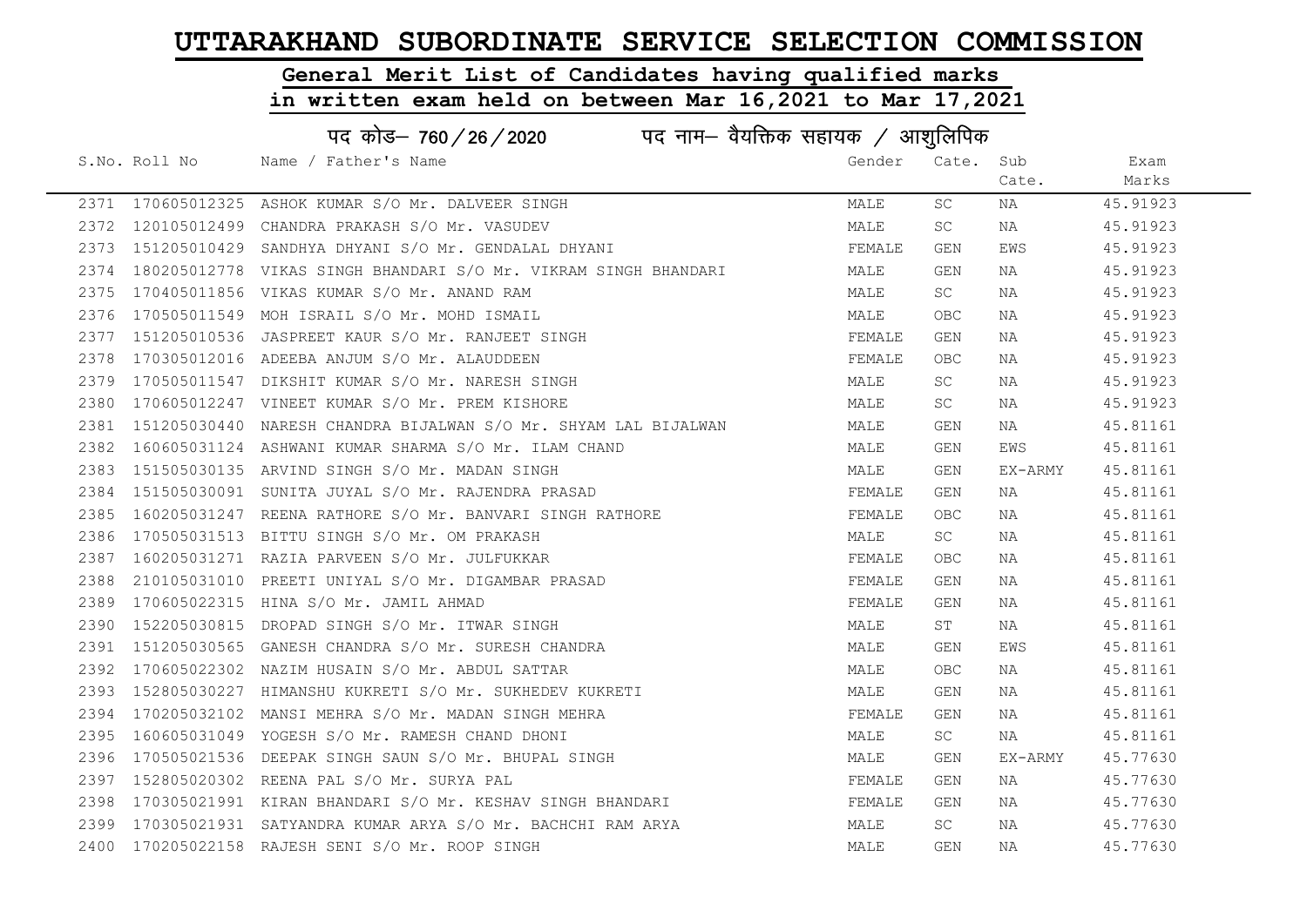# General Merit List of Candidates having qualified marks

|      | पद कोड़– 760 / 26 / 2020 पद नाम– वैयक्तिक सहायक / आशुलिपिक |                                                                |        |            |       |          |  |  |
|------|------------------------------------------------------------|----------------------------------------------------------------|--------|------------|-------|----------|--|--|
|      | S.No. Roll No                                              | Name / Father's Name                                           | Gender | Cate. Sub  |       | Exam     |  |  |
|      |                                                            |                                                                |        |            | Cate. | Marks    |  |  |
|      |                                                            | 2401 151505020071 ARCHANA BHATT S/O Mr. RATAN MANI BHATT       | FEMALE | OBC        | ΝA    | 45.77630 |  |  |
|      |                                                            | 2402 152805020271 SHAILENDRA GUSAIN S/O Mr. SURAT SINGH GUSAIN | MALE   | GEN        | ΝA    | 45.77630 |  |  |
|      |                                                            | 2403 190105022564 VIPIN SINGH THAPA S/O Mr. KISHOR SINGH THAPA | MALE   | GEN        | NA    | 45.77630 |  |  |
| 2404 |                                                            | 160305021424 DINESH KUMAR PAL S/O Mr. KEHATRAM                 | MALE   | <b>OBC</b> | NA    | 45.77630 |  |  |
| 2405 |                                                            | 170405021819 RABIYA S/O Mr. AHSAN ALI                          | FEMALE | <b>OBC</b> | NA    | 45.77630 |  |  |
| 2406 |                                                            | 170505021642 SURAJ SINGH S/O Mr. VEER SINGH                    | MALE   | SC         | NA    | 45.77630 |  |  |
| 2407 |                                                            | 152805020195 ROOPAM PUNDIR S/O Mr. SUKHPAL SINGH               | FEMALE | GEN        | NA    | 45.77630 |  |  |
| 2408 |                                                            | 170405021751 ARPIT GOEL S/O Mr. JITENDRA GEOL                  | MALE   | GEN        | NA    | 45.77630 |  |  |
| 2409 |                                                            | 120105022482 NEHA UPADHYAY S/O Mr. MOHAN CHANDRA UPADHYAY      | FEMALE | GEN        | NA    | 45.77630 |  |  |
| 2410 |                                                            | 151505020144 PREETI RAWAT S/O Mr. DILBAR SINGH RAWAT           | FEMALE | GEN        | NA    | 45.77630 |  |  |
|      |                                                            | 2411 160605021157 MANSI S/O Mr. MANOJ SHRAMA                   | FEMALE | GEN        | NA    | 45.77630 |  |  |
| 2412 |                                                            | 170405021761 KM SIMMI S/O Mr. SOHAN SINGH                      | FEMALE | GEN        | EWS   | 45.77630 |  |  |
| 2413 |                                                            | 152805020463 MANSI S/O Mr. SUNIL                               | FEMALE | SC         | NA    | 45.77630 |  |  |
| 2414 |                                                            | 170505021566 JYOTI RANI S/O Mr. JAYPAL SINGH                   | FEMALE | OBC.       | NA    | 45.77630 |  |  |
| 2415 |                                                            | 170305012068 SURAJ SINGH RANA S/O Mr. HARDEV SINGH RANA        | MALE   | ST         | NA    | 45.68380 |  |  |
| 2416 |                                                            | 152205010730 PAWAN SINGH RAWAT S/O Mr. PADMENDRA SINGH RAWAT   | MALE   | GEN        | NA    | 45.68380 |  |  |
| 2417 |                                                            | 170605012226 VISHAL KUMAR S/O Mr. RAKESH SINGH                 | MALE   | <b>SC</b>  | NA    | 45.68380 |  |  |
| 2418 |                                                            | 170705012382 AJAY SINGH RANA S/O Mr. DURGA PRASAD              | MALE   | ST         | NA    | 45.68380 |  |  |
| 2419 |                                                            | 170505011594 DEEPANSHU BHANDARI S/O Mr. SATISH KUMAR BHANDARI  | MALE   | GEN        | NA    | 45.68380 |  |  |
| 2420 |                                                            | 140105012614 HEM CHANDRA JOSHI S/O Mr. CHANDRA SHEKHAR JOSHI   | MALE   | GEN        | NA    | 45.68380 |  |  |
| 2421 |                                                            | 170505011533 MOHD SHAHJAD S/O Mr. SHAKIR                       | MALE   | <b>OBC</b> | NA    | 45.68380 |  |  |
| 2422 |                                                            | 151505030052 GURUPREET SINGH S/O Mr. SURJEET SINGH             | MALE   | GEN        | EWS   | 45.54535 |  |  |
| 2423 |                                                            | 230205032464 TRIBENDRA SINGH PUNDIR S/O Mr. SUMAN SINGH PUNDIR | MALE   | GEN        | NA    | 45.54535 |  |  |
| 2424 |                                                            | 230205032477 MANISHA VERMA S/O Mr. RP VERMA                    | FEMALE | GEN        | NA    | 45.54535 |  |  |
| 2425 |                                                            | 152205030698 NAVEEN SINGH RANA S/O Mr. JAYENDRA SINGH RANA     | MALE   | OBC.       | NA    | 45.54535 |  |  |
| 2426 |                                                            | 151505030087 NIDHI DHOLAKHANDI S/O Mr. MANOHAR LAL             | FEMALE | GEN        | NA    | 45.54535 |  |  |
| 2427 |                                                            | 161305031374 KM NAMITA SAINI S/O Mr. RISHIPAL SINGH            | FEMALE | OBC        | NA    | 45.54535 |  |  |
| 2428 |                                                            | 160605031095 LALIT KUMAR S/O Mr. SUKHPAL SINGH                 | MALE   | SC         | NA    | 45.54535 |  |  |
| 2429 |                                                            | 160605031083 SACHIN KUMAR S/O Mr. PRATHVI SINGH                | MALE   | SC         | NA    | 45.54535 |  |  |
|      |                                                            | 2430 160205031192 ANUJ KUMAR S/O Mr. PHOOL SINGH               | MALE   | SC         | NA    | 45.54535 |  |  |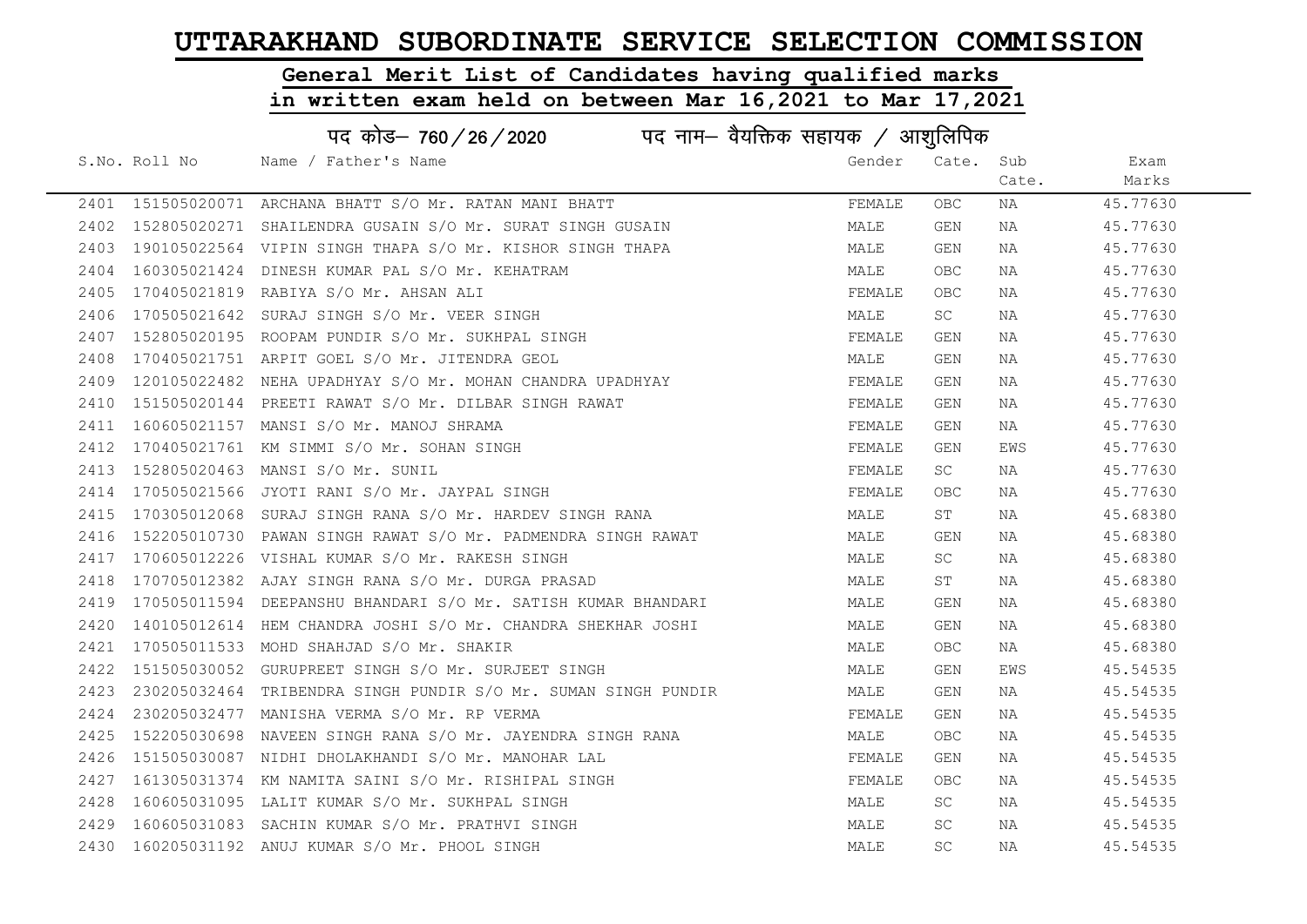# General Merit List of Candidates having qualified marks

|      | पद कोड– 760/26/2020<br>पद नाम— वैयक्तिक सहायक / आशुलिपिक |                                                                  |        |           |         |          |  |
|------|----------------------------------------------------------|------------------------------------------------------------------|--------|-----------|---------|----------|--|
|      | S.No. Roll No                                            | Name / Father's Name                                             | Gender | Cate.     | Sub     | Exam     |  |
|      |                                                          |                                                                  |        |           | Cate.   | Marks    |  |
|      |                                                          | 2431 151205030568 BABITA S/O Mr. SHIV SINGH RAWAT                | FEMALE | GEN       | ΝA      | 45.54535 |  |
| 2432 |                                                          | 180205032614 AYUSH UNIYAL S/O Mr. VINOD UNIYAL                   | MALE   | GEN       | NA      | 45.54535 |  |
| 2433 |                                                          | 130105030880 SAVITA S/O Mr. PUSHKAR SINGH                        | FEMALE | GEN       | EWS     | 45.54535 |  |
| 2434 |                                                          | 130105030866 EKTA BISHT S/O Mr. KAMAL SINGH BISHT                | FEMALE | GEN       | NA      | 45.54535 |  |
| 2435 |                                                          | 152805030178 SANTOSH KUMAR S/O Mr. BALBEER LAL                   | MALE   | SC.       | NA      | 45.54535 |  |
| 2436 |                                                          | 170405031811 POOJA ARYA S/O Mr. JITENDRA KUMAR                   | FEMALE | SC        | NA      | 45.54535 |  |
| 2437 |                                                          | 152805020398 SONIA RIYAL GHANSELA S/O Mr. PREM RIYAL             | FEMALE | GEN       | NA      | 45.52799 |  |
| 2438 |                                                          | 152205020667 GIRISH CHANDRA S/O Mr. SURESH CHANDRA               | MALE   | SC.       | NA      | 45.52799 |  |
| 2439 |                                                          | 170605022226 HIMANSHU PANT S/O Mr. CHANDRA SHEKHAR PANT          | MALE   | GEN       | EWS     | 45.52799 |  |
| 2440 |                                                          | 170505021617 RAJPAL SINGH S/O Mr. ROOP SINGH                     | MALE   | SC.       | NA      | 45.52799 |  |
| 2441 |                                                          | 210105021014  VICKY SINGH CHAUHAN S/O Mr. RAJENDRA SINGH CHAUHAN | MALE   | GEN       | NA      | 45.52799 |  |
| 2442 |                                                          | 160305021341 POOJA DEVI S/O Mr. MOHAR SINGH                      | FEMALE | SC        | NA      | 45.52799 |  |
| 2443 |                                                          | 170205022077 ADESH KUMAR S/O Mr. RAJESH KUMAR SAINI              | MALE   | OBC       | NA      | 45.52799 |  |
| 2444 |                                                          | 160305021331 ASHISH AGGARWAL S/O Mr. VINOD KUMAR                 | MALE   | GEN       | NA      | 45.52799 |  |
| 2445 |                                                          | 170505021668 SEEMA S/O Mr. CHAMAN PRASAD                         | FEMALE | SC.       | NA      | 45.52799 |  |
| 2446 |                                                          | 170505011596 YOGESH KUMAR ARYA S/O Mr. NANDAN LAL ARYA           | MALE   | SC.       | NA      | 45.44837 |  |
| 2447 |                                                          | 170305012034 PURAN CHANDRA ARYA S/O Mr. KUNDAN LAL               | MALE   | SC        | NA      | 45.44837 |  |
| 2448 |                                                          | 152805010296 SURESH PRASAD S/O Mr. DIMESHWAR PRASAD              | MALE   | GEN       | EX-ARMY | 45.44837 |  |
| 2449 |                                                          | 130105010882 SANTOSHI KHANDURI S/O Mr. DEVI PRASAD KHANDURI      | FEMALE | GEN       | NA      | 45.44837 |  |
| 2450 |                                                          | 160605011172 POONAM NOOTIYAL S/O Mr. MAHIPAL SINGH NOTIYAL       | FEMALE | SC        | NA      | 45.44837 |  |
| 2451 |                                                          | 151205010596 ROSHAN SINGH PATWAL S/O Mr. DEENDAYAL SINGH PATWAL  | MALE   | GEN       | NA      | 45.44837 |  |
| 2452 |                                                          | 170705012349 SANDEEP JOSHI S/O Mr. PURAN CHANDRA JOSHI           | MALE   | GEN       | NA      | 45.44837 |  |
| 2453 |                                                          | 151205010394 RAHUL PAL S/O Mr. SUNDER LAL                        | MALE   | OBC.      | NA      | 45.44837 |  |
| 2454 |                                                          | 180205012750 KM BINA S/O Mr. SHISHPAL SINGH                      | FEMALE | GEN       | NA      | 45.44837 |  |
| 2455 |                                                          | 170505011645 BHUPENDRA SINGH S/O Mr. KRAPAL SINGH                | MALE   | <b>SC</b> | NA      | 45.44837 |  |
| 2456 |                                                          | 170205012168 RAJENDRA PRASAD S/O Mr. KESHAV RAM                  | MALE   | SC        | NA      | 45.44837 |  |
| 2457 |                                                          | 151205010526 PRADEEP MAHIL S/O Mr. BACHAN DAS MAHIL              | MALE   | SC        | NA      | 45.44837 |  |
| 2458 |                                                          | 140105012612 NEERAJ BISHT S/O Mr. TIRLOK SINGH BISHT             | MALE   | GEN       | EWS     | 45.44837 |  |
| 2459 |                                                          | 170405011874 DEEPAK PANT S/O Mr. KAILASH CHANDRA PANT            | MALE   | GEN       | NA      | 45.44837 |  |
|      |                                                          | 2460 160305011291 AAS MOHD S/O Mr. NASIRUDDIN                    | MALE   | GEN       | NA      | 45.44837 |  |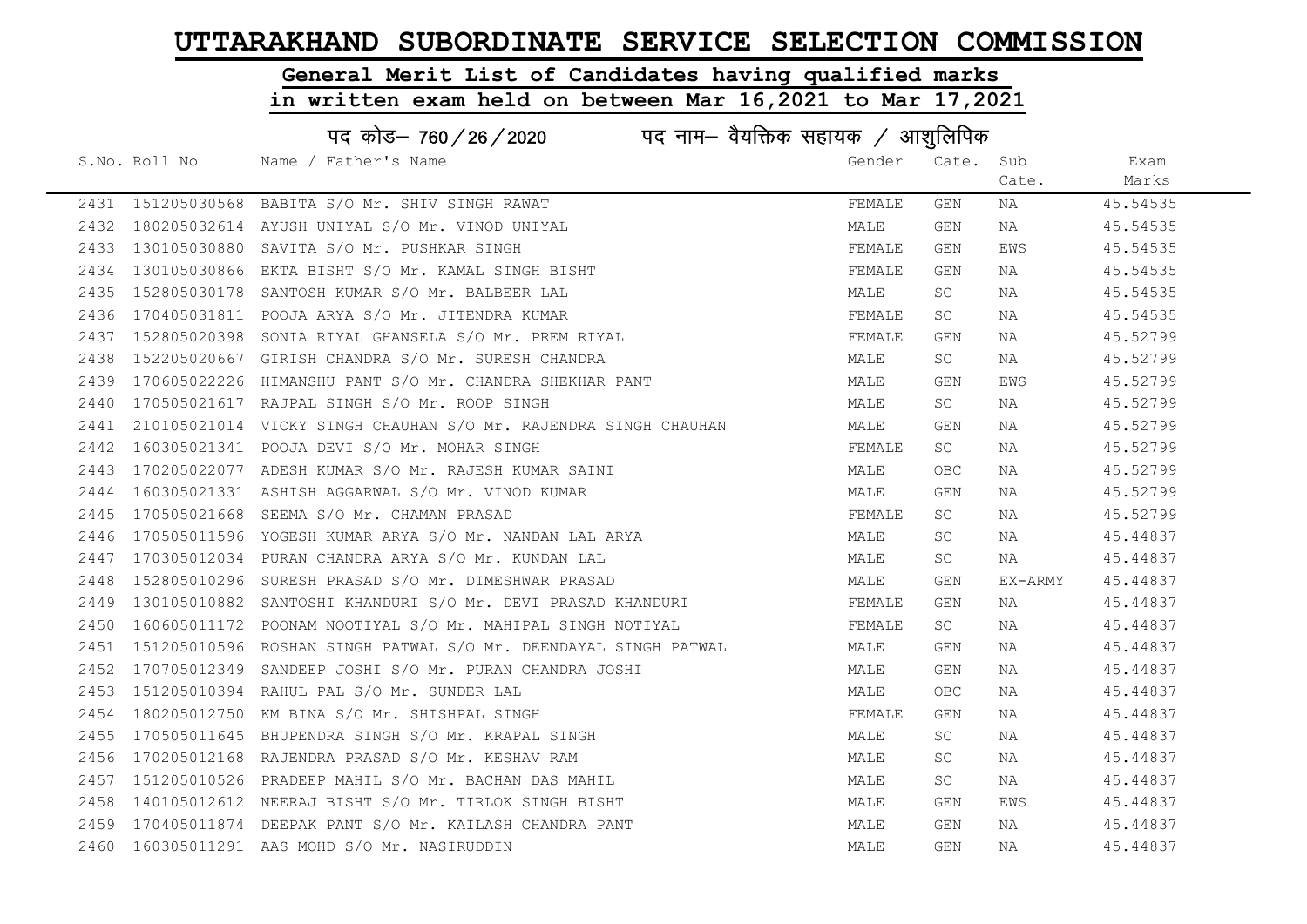# General Merit List of Candidates having qualified marks

|      | पद कोड– 760 / 26 / 2020 पद नाम– वैयक्तिक सहायक / आशुलिपिक |                                                               |        |            |       |          |  |
|------|-----------------------------------------------------------|---------------------------------------------------------------|--------|------------|-------|----------|--|
|      | S.No. Roll No                                             | Name / Father's Name                                          | Gender | Cate. Sub  |       | Exam     |  |
|      |                                                           |                                                               |        |            | Cate. | Marks    |  |
|      |                                                           | 2461 170505011616 SULEMAN ANSARI S/O Mr. MOHD SAEED AHMAD     | MALE   | OBC        | NA    | 45.44837 |  |
|      |                                                           | 2462 151205010436 MANISH NEGI S/O Mr. GOPAL SINGH NEGI        | MALE   | GEN        | NA    | 45.44837 |  |
| 2463 |                                                           | 170505011523 ARUN CHANDRA S/O Mr. RAMKHILAWAN                 | MALE   | GEN        | NA    | 45.44837 |  |
| 2464 |                                                           | 130105010922 DIGAMBER SINGH S/O Mr. GAJENDRA SINGH            | MALE   | GEN        | PH    | 45.44837 |  |
| 2465 |                                                           | 180205012782 AJAY SINGH BHANDARI S/O Mr. VIJAY SINGH BHANDARI | MALE   | GEN        | NA    | 45.44837 |  |
| 2466 |                                                           | 170405011900 GAYTRI RANI S/O Mr. VEDPRAKASH SINGH             | FEMALE | GEN        | NA    | 45.44837 |  |
| 2467 |                                                           |                                                               | FEMALE | GEN        | NA    | 45.27968 |  |
| 2468 |                                                           | 170505021608 RACHI SHARMA S/O Mr. SHUSHIL KUMAR SHARMA        | FEMALE | GEN        | NA    | 45.27968 |  |
| 2469 |                                                           | 170605022259 BHAWANA DURGAPAL S/O Mr. BHUWAN CHANDRA DURGAPAL | FEMALE | GEN        | EWS   | 45.27968 |  |
| 2470 |                                                           | 170305021986 NEERAJ SUNORI S/O Mr. MAHESH CHANDRA SUNORI      | MALE   | GEN        | EWS   | 45.27968 |  |
| 2471 |                                                           | 170605022280 FURKAN ALI S/O Mr. SHAHID HUSAIN                 | MALE   | OBC.       | NA    | 45.27968 |  |
| 2472 |                                                           | 120105022469 PAWAN SINGH MEHRA S/O Mr. DALEEP SINGH MEHRA     | MALE   | GEN        | NA    | 45.27968 |  |
| 2473 |                                                           | 170205022104 ANKIT KUMAR S/O Mr. PREM SINGH                   | MALE   | <b>SC</b>  | NA    | 45.27968 |  |
| 2474 |                                                           | 170405021878 DEEPANSHU MEHRA S/O Mr. BHAWAN SINGH MEHRA       | MALE   | GEN        | NA    | 45.27968 |  |
| 2475 |                                                           | 152805020449 SUJATA SINGH S/O Mr. SANJAY KUMAR SINGH          | FEMALE | GEN        | NA    | 45.27968 |  |
| 2476 |                                                           | 230205022625 JASHPAL SINGH S/O Mr. RATAN SINGH                | MALE   | OBC.       | NA    | 45.27968 |  |
| 2477 |                                                           | 151505030116 MONIKA BAHUGUNA S/O Mr. ANAND PRAKASH BAHUGUNA   | FEMALE | GEN        | NA    | 45.27910 |  |
| 2478 |                                                           | 161305031443 UJJWAL RAWAT S/O Mr. BHAGAT SINGH RAWAT          | MALE   | GEN        | NA    | 45.27910 |  |
| 2479 |                                                           | 151205030575 KAPIL MOHAN THAPLIYAL S/O Mr. MOHAN LAL          | MALE   | GEN        | NA    | 45.27910 |  |
| 2480 |                                                           | 170305032027 SANDHYA PAL S/O Mr. KUNWAR BAHADUR PAL           | FEMALE | GEN        | NA    | 45.27910 |  |
| 2481 |                                                           | 170305032016 MOHD UBAID S/O Mr. MOHD AYYUB                    | MALE   | OBC.       | NA    | 45.27910 |  |
| 2482 |                                                           | 152805030321 BHUPENDRA SINGH S/O Mr. MAHENDRA SINGH           | MALE   | GEN        | EWS   | 45.27910 |  |
| 2483 |                                                           | 161305031380 GULBAHAR S/O Mr. KHURSHEED AHMAD                 | MALE   | OBC        | ΝA    | 45.27910 |  |
| 2484 |                                                           | 152205030656 SAPNA S/O Mr. NATTHI SINGH                       | FEMALE | GEN        | NA    | 45.27910 |  |
| 2485 |                                                           | 161305031330 SUSHMITA SHARMA S/O Mr. AMAR PAL SHARMA          | FEMALE | GEN        | NA    | 45.27910 |  |
| 2486 |                                                           | 160605031069 AMAR DEEP S/O Mr. MAHENDER PAL                   | MALE   | SC         | NA    | 45.27910 |  |
| 2487 |                                                           | 170205032097 ADHAR GUPTA S/O Mr. LOKESH GUPTA                 | MALE   | GEN        | NA    | 45.27910 |  |
| 2488 |                                                           | 170505031566 HITESH JOSHI S/O Mr. KRIPAL DATT JOSHI           | MALE   | GEN        | NA    | 45.27910 |  |
| 2489 |                                                           | 161305031373 JYOTI S/O Mr. ANIL KUMAR SHARMA                  | FEMALE | GEN        | NA    | 45.27910 |  |
|      |                                                           | 2490 130105030915 ASHISH SINGH S/O Mr. PURAN SINGH RAWAT      | MALE   | <b>GEN</b> | ΝA    | 45.27910 |  |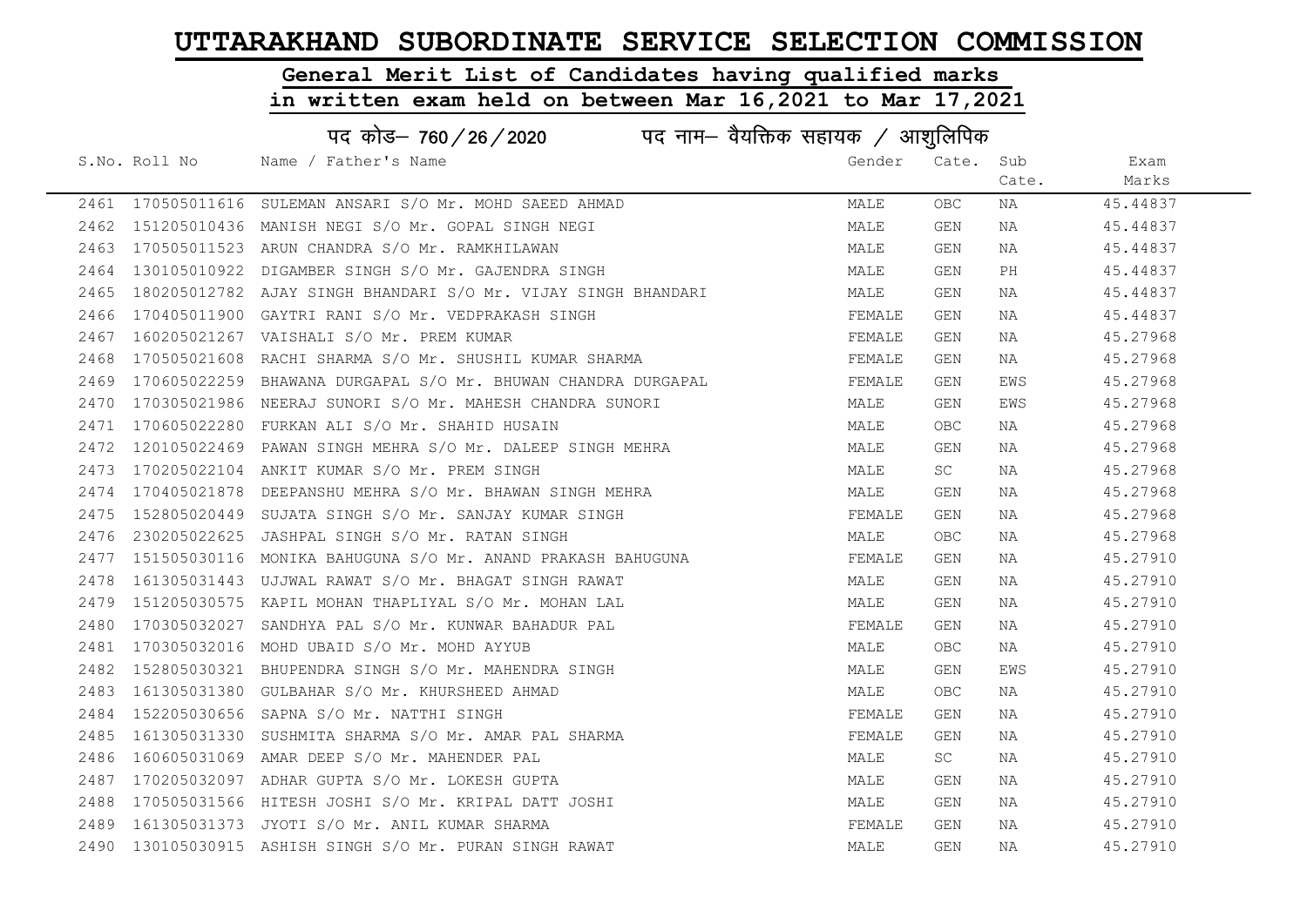#### General Merit List of Candidates having qualified marks

|      | पद कोड– 760 / 26 / 2020 पद नाम– वैयक्तिक सहायक / आशुलिपिक |                                                                |        |            |         |          |  |  |
|------|-----------------------------------------------------------|----------------------------------------------------------------|--------|------------|---------|----------|--|--|
|      | S.No. Roll No                                             | Name / Father's Name                                           | Gender | Cate.      | Sub     | Exam     |  |  |
|      |                                                           |                                                                |        |            | Cate.   | Marks    |  |  |
|      | 2491 152805030281                                         | SANTOSH PRASAD BHATT S/O Mr. SHRIDHAR PRASAD BHATT             | MALE   | OBC.       | NA      | 45.27910 |  |  |
| 2492 |                                                           | 151505030031 AMIT GOSAIN S/O Mr. VIJAY SINGH GOSAIN            | MALE   | GEN        | NA      | 45.27910 |  |  |
| 2493 |                                                           | 160205031229 DEEPAK RANA S/O Mr. NARAYAN SINGH                 | MALE   | GEN        | NA      | 45.27910 |  |  |
| 2494 |                                                           | 152805030256 GAURAV PANWAR S/O Mr. BISHAN SINGH PANWAR         | MALE   | OBC        | NA      | 45.27910 |  |  |
| 2495 |                                                           | 152205030683 SHASHANK KOTHIYAL S/O Mr. RAMESH CHANDRA KOTHIYAL | MALE   | GEN        | EWS     | 45.27910 |  |  |
| 2496 |                                                           | 160605031153 SHUBHAM RAJ SINGH S/O Mr. ANAND CHAUHAN           | MALE   | GEN        | NA      | 45.27910 |  |  |
| 2497 |                                                           | 151505030042 AMIT KUMAR S/O Mr. VIAY PRAKASH                   | MALE   | SC         | NA      | 45.27910 |  |  |
| 2498 |                                                           | 120105032315 KAUSHAL UPADHYAY S/O Mr. MOHAN CHANDRA UPADHYAY   | MALE   | GEN        | EWS     | 45.27910 |  |  |
| 2499 |                                                           | 190105032405 NEERAJ SINGH SAMANT S/O Mr. BAHADUR SINGH SAMANT  | MALE   | GEN        | NA      | 45.27910 |  |  |
| 2500 |                                                           | 161305031308 SHUBHAM PAL S/O Mr. NARPAL SINGH PAL              | MALE   | OBC        | NA      | 45.27910 |  |  |
| 2501 |                                                           | 170305031944 KM NEELAM S/O Mr. KARAN SINGH                     | FEMALE | OBC.       | NA      | 45.27910 |  |  |
| 2502 |                                                           | 170205032114 VARIS ALI S/O Mr. MOHD MANZOOR HASSAN             | MALE   | GEN        | NA      | 45.27910 |  |  |
| 2503 |                                                           | 140105032439 SANDEEP SINGH MEHTA S/O Mr. KHUSHAL SINGH MEHTA   | MALE   | GEN        | NA      | 45.27910 |  |  |
| 2504 |                                                           | 170405011738 SOMESH KANT SAXENA S/O Mr. HARI SHANKAR SAXENA    | MALE   | GEN        | NA      | 45.21295 |  |  |
| 2505 |                                                           | 160605011065 SHRIDHAR S/O Mr. RAMESHWAR VASHISTHA              | MALE   | GEN        | NA      | 45.21295 |  |  |
| 2506 | 152805010281                                              | SEEMA S/O Mr. BALAM SINGH                                      | FEMALE | GEN        | NA      | 45.21295 |  |  |
| 2507 |                                                           | 170605012268 YOGESH SINGH S/O Mr. ASHOK SINGH                  | MALE   | OBC.       | NA      | 45.21295 |  |  |
| 2508 |                                                           | 210105011000 POOJA S/O Mr. JAGDISH LAL                         | FEMALE | SC         | NA      | 45.21295 |  |  |
| 2509 |                                                           | 180205012706 AJAY NEGI S/O Mr. JAGMOHAN SINGH NEGI             | MALE   | GEN        | NA      | 45.21295 |  |  |
| 2510 |                                                           | 170205012116 HIMANSHU BUDHALAKOTI S/O Mr. DEVENDRA BUDHALAKOTI | MALE   | GEN        | EWS     | 45.21295 |  |  |
| 2511 |                                                           | 160205011252 MUSRRAT ALI S/O Mr. MOHD MASAVVAR                 | MALE   | <b>OBC</b> | NA      | 45.21295 |  |  |
| 2512 |                                                           | 152205010653 DEEPAK NEGI S/O Mr. BACHAN SINGH NEGI             | MALE   | GEN        | NA      | 45.21295 |  |  |
| 2513 |                                                           | 170305011972 AMIT KUMAR S/O Mr. JASRAM SINGH                   | MALE   | SC         | NA      | 45.21295 |  |  |
| 2514 | 190105012559                                              | MANASI SUGARA S/O Mr. MADAN SINGH SUGARA                       | FEMALE | GEN        | EWS     | 45.21295 |  |  |
| 2515 |                                                           | 140105022618 HARISH CHANDRA JOSHI S/O Mr. LILA DHAR            | MALE   | GEN        | EX-ARMY | 45.03136 |  |  |
| 2516 |                                                           | 160305021365 PUSHKAR SINGH S/O Mr. PUSHKAR SINGH               | MALE   | GEN        | EWS     | 45.03136 |  |  |
| 2517 |                                                           | 170405021765 HEMA CHAUHAN S/O Mr. UMED SINGH CHAUHAN           | FEMALE | GEN        | NA      | 45.03136 |  |  |
| 2518 |                                                           | 130105020833 RAKESH SINGH S/O Mr. THAN SINGH                   | MALE   | GEN        | NA      | 45.03136 |  |  |
| 2519 |                                                           | 151505020096 VIJAY GAUR S/O Mr. KHIMANAND GAUR                 | MALE   | GEN        | NA      | 45.03136 |  |  |
|      |                                                           | 2520 170505021533 KANCHAN JOSHI S/O Mr. NAVEEN CHANDRA JOSHI   | FEMALE | GEN        | ΝA      | 45.03136 |  |  |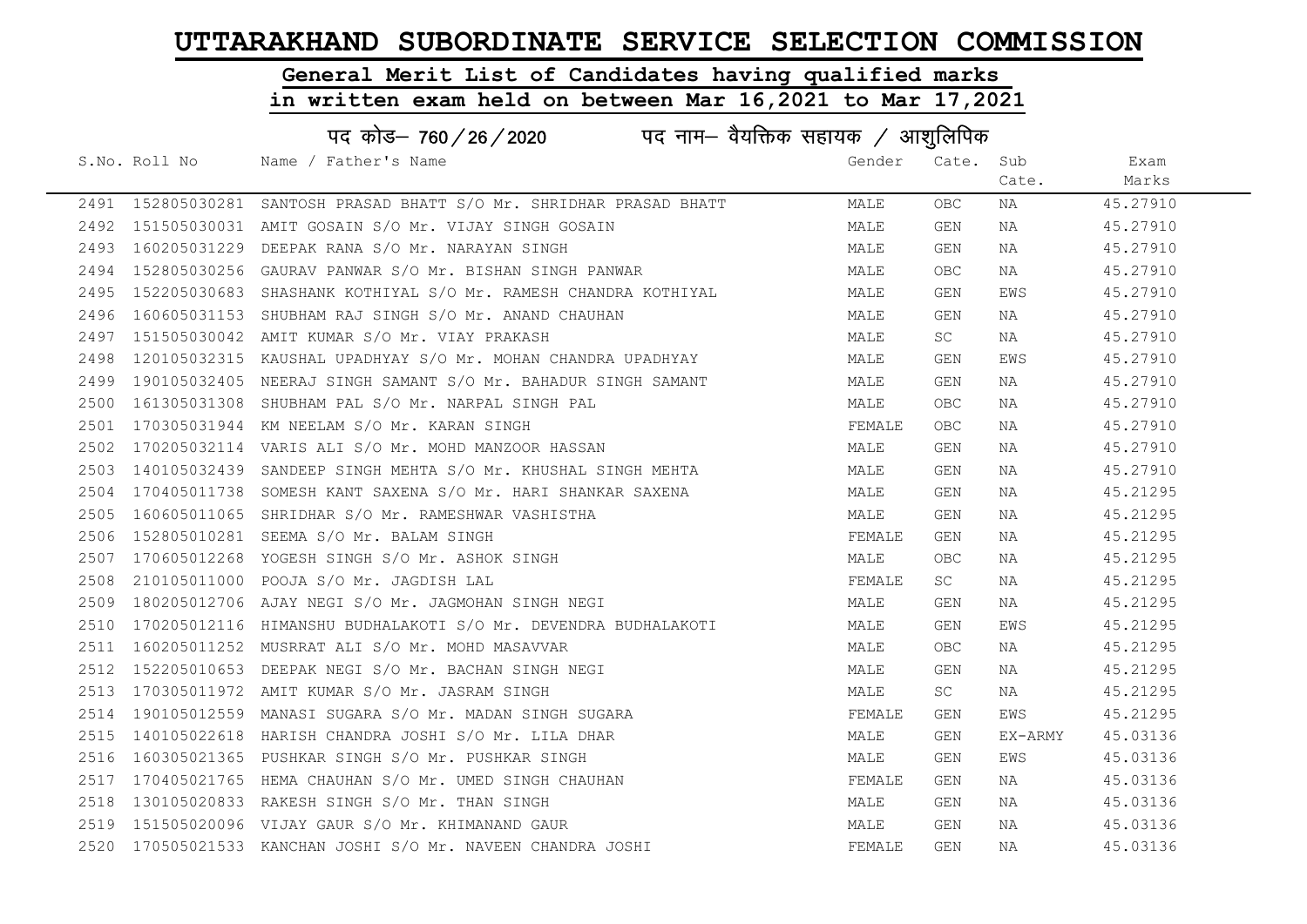# General Merit List of Candidates having qualified marks

|      | पद कोड– 760/26/2020 |                                                              |        |            |       |          |  |
|------|---------------------|--------------------------------------------------------------|--------|------------|-------|----------|--|
|      | S.No. Roll No       | Name / Father's Name                                         | Gender | Cate. Sub  |       | Exam     |  |
|      |                     |                                                              |        |            | Cate. | Marks    |  |
|      |                     | 2521 170405021789 KM ANJU RANI S/O Mr. VEER SINGH            | FEMALE | SC         | ΝA    | 45.03136 |  |
| 2522 | 152805020622        | TEENA BHANDARI S/O Mr. CHANDRAPAL SINGH BHANDARI             | FEMALE | OBC.       | NA    | 45.03136 |  |
| 2523 |                     | 152805030224 SUNIL DUTT MAINDOLI S/O Mr. RAM PRASAD MAINDOLI | MALE   | GEN        | NA    | 45.01284 |  |
| 2524 |                     | 151205030410 CHANDRA PRAKASH S/O Mr. LAXMAN PRASAD           | MALE   | SC         | NA    | 45.01284 |  |
| 2525 |                     | 210105030974 GARIMA S/O Mr. SHYAM KUMAR                      | FEMALE | SC         | NA    | 45.01284 |  |
| 2526 |                     | 170405031782 DEEP CHANDRA ARYA S/O Mr. KESHAV RAM ARYA       | MALE   | SC         | NA    | 45.01284 |  |
| 2527 |                     | 170305031961 RAJENDRA PRASAD S/O Mr. KAILASH CHANDRA         | MALE   | SC         | NA    | 45.01284 |  |
| 2528 |                     | 190105032386 POOJA S/O Mr. NARAYAN LAL SHAH                  | FEMALE | GEN        | NA    | 45.01284 |  |
| 2529 |                     | 160605031053 SADANAND GIRI S/O Mr. RISHI GIRI                | MALE   | GEN        | NA    | 45.01284 |  |
| 2530 |                     | 152205030662 MEGHA PATHAK S/O Mr. HARISH CHANDRA PATHAK      | FEMALE | GEN        | NA    | 45.01284 |  |
| 2531 |                     | 170605022304 PRATIBHA NEGI S/O Mr. GANESH SINGH NEGI         | FEMALE | GEN        | NA    | 45.01284 |  |
| 2532 |                     | 170205032092 HIMANI KAMBOJ S/O Mr. VIRENDRA KUMAR            | FEMALE | <b>OBC</b> | NA    | 45.01284 |  |
| 2533 |                     | 170405031800 MOHIT DANI S/O Mr. LALIT MOHAN DANI             | MALE   | GEN        | NA    | 45.01284 |  |
| 2534 |                     | 151505030045 VIPIN SINGH NEGI S/O Mr. JASPAL SINGH NEGI      | MALE   | GEN        | NA    | 45.01284 |  |
| 2535 |                     | 170405011693 AJAY KUMAR S/O Mr. MAHAVEER SINGH               | MALE   | SC         | NA    | 44.97752 |  |
| 2536 | 152805010285        | REKHA RAWAT S/O Mr. MADAN SINGH                              | FEMALE | ST         | NA    | 44.97752 |  |
| 2537 |                     | 110105012462 ANUBHA GARKHAL S/O Mr. KRISHNA SINGH GARKHAL    | FEMALE | SΤ         | NA    | 44.97752 |  |
| 2538 |                     | 210105010993 SUNIL SINGH S/O Mr. PRAVEEN SINGH               | MALE   | SC         | NA    | 44.97752 |  |
| 2539 |                     | 170605012337 DINESH KUMAR S/O Mr. RAJESH KUMAR               | MALE   | SC         | NA    | 44.97752 |  |
| 2540 |                     | 170405021711 NAVNEET KUMAR S/O Mr. MAHENDRA SINGH            | MALE   | SC         | NA    | 44.78305 |  |
| 2541 |                     | 160605021090 SOURABH S/O Mr. RAJENDRA KUMAR                  | MALE   | SC         | NA    | 44.78305 |  |
| 2542 |                     | 160605031135 REENA MUNGRE S/O Mr. MANGE RAM MUNGRE           | FEMALE | <b>SC</b>  | NA    | 44.74659 |  |
| 2543 |                     | 170305032028 KM JYOTI DEVI S/O Mr. VIJAYPAL SINGH            | FEMALE | SC         | NA    | 44.74659 |  |
| 2544 |                     | 170405031861 NEHA RANI S/O Mr. RAM SINGH                     | FEMALE | SC         | NA    | 44.74659 |  |
| 2545 | 230205032484        | JAIDEEP NATH S/O Mr. SUNDAR LAL                              | MALE   | SC         | NA    | 44.74659 |  |
| 2546 |                     | 151205010398 ARVIND KUMAR S/O Mr. GAJENDRA LAL               | MALE   | SC         | NA    | 44.74209 |  |
| 2547 |                     | 230205012699 MANEESH S/O Mr. BUDHI LAL                       | MALE   | SC         | NA    | 44.74209 |  |
| 2548 |                     | 170505011575 AMIT KUMAR S/O Mr. OM PRAKASH SINGH             | MALE   | SC         | NA    | 44.74209 |  |
| 2549 |                     | 190105012582 UDAY KUMAR S/O Mr. DHAN RAM                     | MALE   | <b>SC</b>  | NA    | 44.74209 |  |
|      |                     | 2550 140105012608 REENA TAMTA S/O Mr. DIWAN RAM TAMTA        | FEMALE | <b>SC</b>  | ΝA    | 44.74209 |  |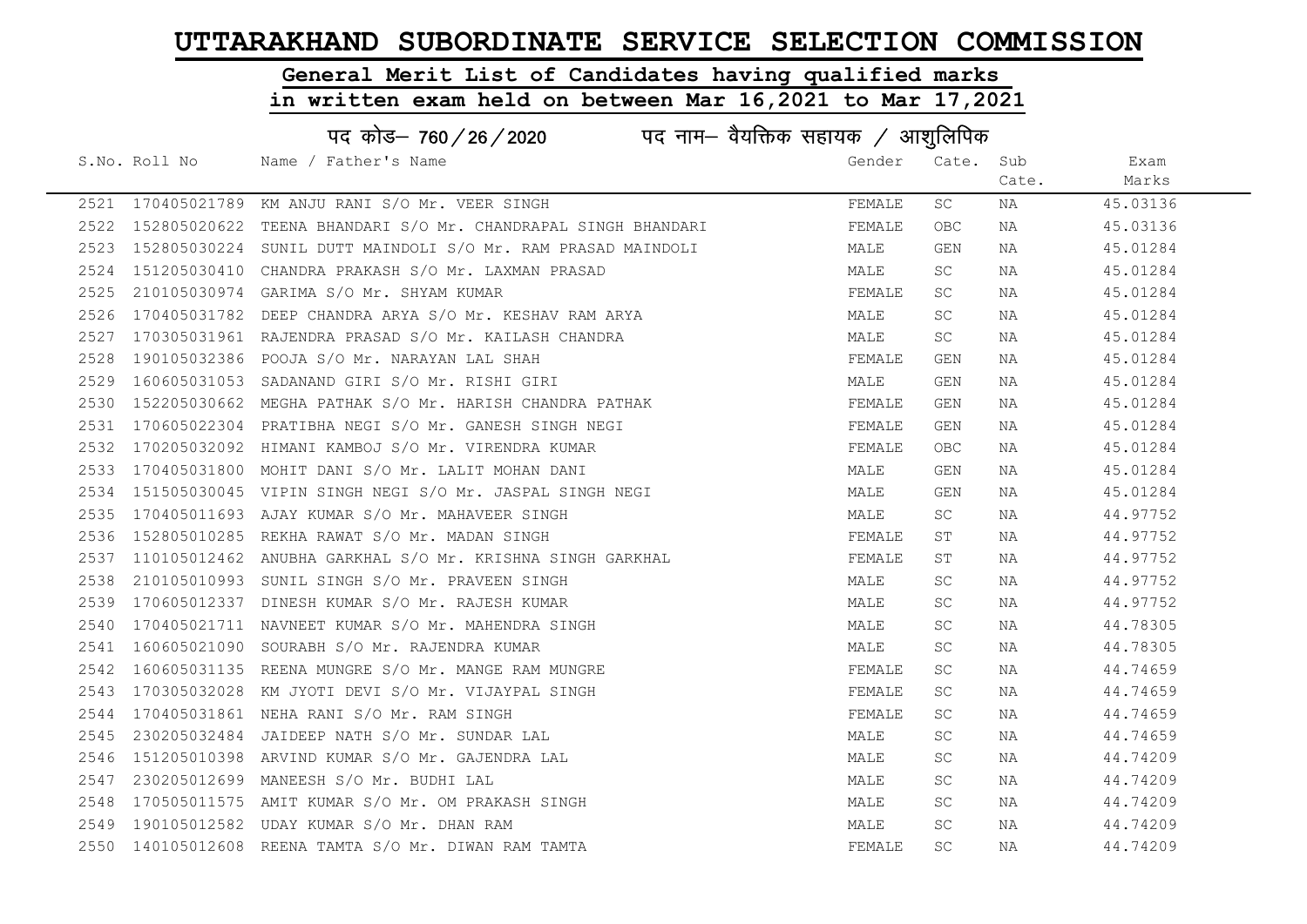# General Merit List of Candidates having qualified marks

|      |               | पद कोड– 760/26/2020                                |        |           |       |          |  |
|------|---------------|----------------------------------------------------|--------|-----------|-------|----------|--|
|      | S.No. Roll No | Name / Father's Name                               | Gender | Cate.     | Sub   | Exam     |  |
|      |               |                                                    |        |           | Cate. | Marks    |  |
| 2551 |               | 230205022638 ASHEESH KUMAR S/O Mr. OM PRAKASH      | MALE   | SC        | NA    | 44.53474 |  |
| 2552 | 170305021955  | VINESH KUMAR S/O Mr. RAMESH SINGH                  | MALE   | <b>SC</b> | NA    | 44.53474 |  |
| 2553 |               | 152205020656 NIRMAL KHANNA S/O Mr. TULSI KHANNA    | MALE   | <b>SC</b> | NA    | 44.53474 |  |
| 2554 |               | 152805020305 ANITA S/O Mr. BACHAN LAL              | FEMALE | SC.       | NA    | 44.53474 |  |
| 2555 |               | 160205021271 VIKAS KUMAR S/O Mr. CHANDER PAL SINGH | MALE   | SC.       | NA    | 44.53474 |  |
| 2556 |               | 151205010419 JAIPAL BHUSHAN S/O Mr. RAMESH CHANDRA | MALE   | <b>SC</b> | NA    | 44.50666 |  |
| 2557 |               | 152805010271 DINESH LAL S/O Mr. MOHAN LAL SHAH     | MALE   | SC.       | NA    | 44.50666 |  |
| 2558 |               | 160205011202 ADITYA KUMAR S/O Mr. SUBHASH CHAND    | MALE   | <b>SC</b> | NA    | 44.50666 |  |
| 2559 | 152805010300  | KM ANJU RANI S/O Mr. RISHI PAL                     | FEMALE | <b>SC</b> | NA    | 44.50666 |  |
| 2560 |               | 160305011280 VIKAS KUMAR S/O Mr. JANAM PAL         | MALE   | SC        | NA    | 44.50666 |  |
| 2561 |               | 180205012718 RAHUL RAJ S/O Mr. TULA LAL RAJ        | MALE   | SC        | NA    | 44.50666 |  |
| 2562 | 152805010274  | KAMLESH SINGH S/O Mr. MAHENDRA SINGH               | MALE   | SТ        | NA    | 44.50666 |  |
| 2563 |               | 151205010533 PRITAM KUMAR S/O Mr. DARPALI LAL      | MALE   | SC.       | NA    | 44.50666 |  |
| 2564 |               | 151205010564 JAYENDRA SINGH S/O Mr. OM PRAKASH     | MALE   | SC.       | NA    | 44.50666 |  |
| 2565 |               | 230205032450 SANDEEP KUMAR S/O Mr. MUNNU LAL       | MALE   | SC.       | NA    | 44.48033 |  |
| 2566 | 160305031300  | ARTI S/O Mr. SHYAMLAL                              | FEMALE | <b>SC</b> | NA    | 44.48033 |  |
| 2567 | 152205030770  | BRIJESH KUMAR S/O Mr. BABULAL                      | MALE   | <b>SC</b> | NA    | 44.48033 |  |
| 2568 |               | 170405031785 SHALINI RANA S/O Mr. ASHA SINGH RANA  | FEMALE | ST        | NA    | 44.48033 |  |
| 2569 | 152205020680  | KM SANDHYA S/O Mr. LATE MOHAN SINGH                | FEMALE | SC        | NA    | 44.28643 |  |
| 2570 |               | 170405021856 AAKASH SAGAR S/O Mr. SATPAL SINGH     | MALE   | SC.       | NA    | 44.28643 |  |
| 2571 | 170605022290  | SHANKAR SINGH S/O Mr. DHYAN SINGH                  | MALE   | SC.       | NA    | 44.28643 |  |
| 2572 |               | 161305011372 MANOJ KUMAR S/O Mr. BHUSHAN SINGH     | MALE   | SC.       | NA    | 44.27124 |  |
| 2573 |               | 170405011748 KUMARI POOJA S/O Mr. CHAMAN SINGH     | FEMALE | SC.       | NA    | 44.27124 |  |
| 2574 |               | 170605012335 AJAY KUMAR S/O Mr. BALMUKAND          | MALE   | SC        | NA    | 44.27124 |  |
| 2575 | 161305011400  | ANUJ KUMAR S/O Mr. KANWAR PAL                      | MALE   | SC        | NA    | 44.27124 |  |
| 2576 |               | 170405031843 KM AMRITA S/O Mr. VIJENDRA SINGH      | FEMALE | SC.       | NA    | 44.21408 |  |
| 2577 |               | 170605032192 V P SINGH S/O Mr. PREM PAL            | MALE   | SC.       | NA    | 44.21408 |  |
| 2578 | 152205030752  | PANKAJ KUMAR S/O Mr. SHYAM LAL                     | MALE   | SC.       | NA    | 44.21408 |  |
| 2579 | 170505021593  | PAKESH KUMAR SINGH S/O Mr. RAMSWAROOP SINGH        | MALE   | SC.       | NA    | 44.03812 |  |
| 2580 |               | 170605022272 VIKRAM SINGH S/O Mr. GURMUKH SINGH    | MALE   | <b>SC</b> | NA    | 44.03812 |  |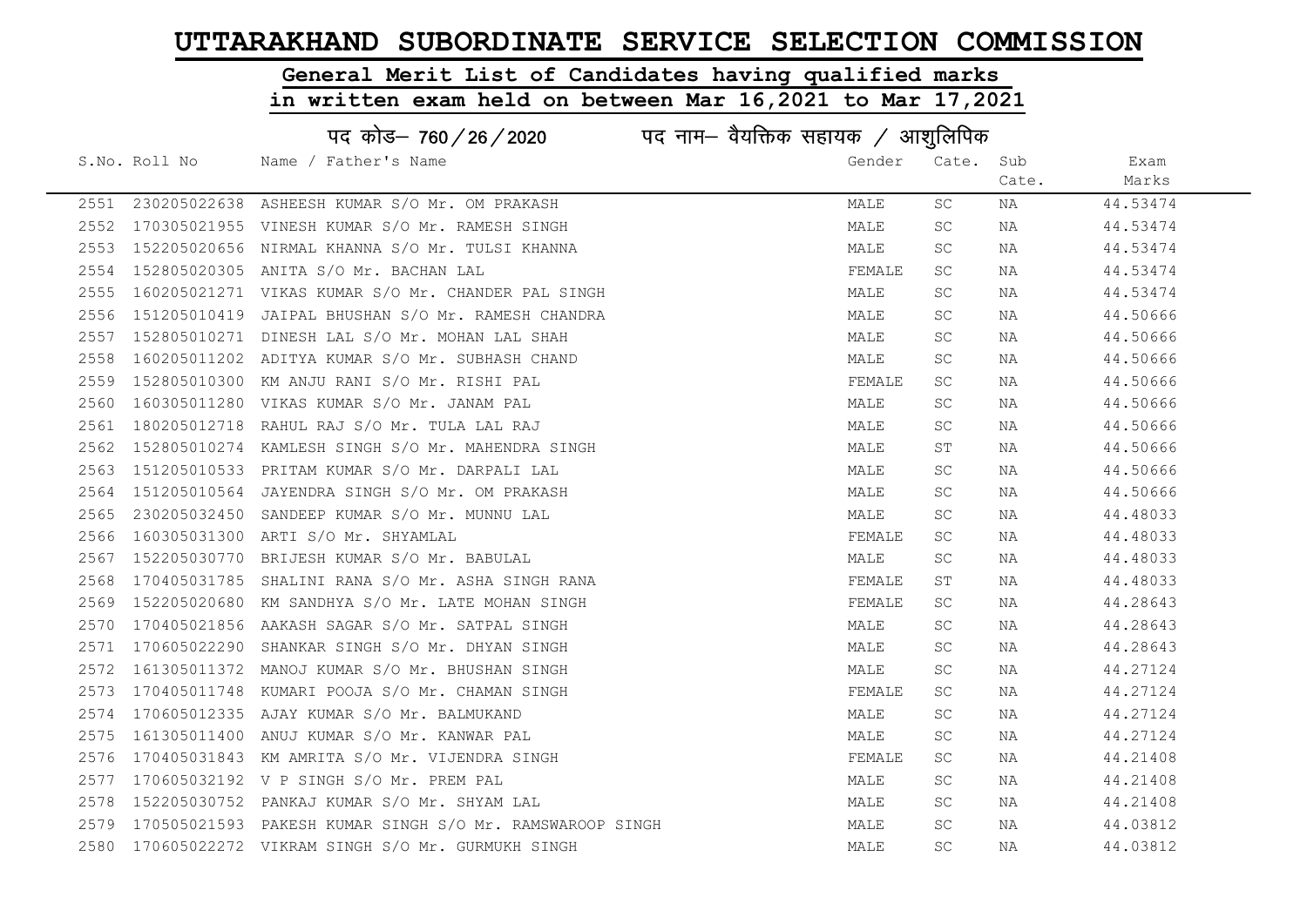#### General Merit List of Candidates having qualified marks

|      | पद कोड– 760/26/2020<br>पद नाम— वैयक्तिक सहायक / आशुलिपिक |                                                         |        |       |       |          |  |
|------|----------------------------------------------------------|---------------------------------------------------------|--------|-------|-------|----------|--|
|      | S.No. Roll No                                            | Name / Father's Name                                    | Gender | Cate. | Sub   | Exam     |  |
|      |                                                          |                                                         |        |       | Cate. | Marks    |  |
|      |                                                          | 2581 170505021577 KM HIMANSHU S/O Mr. CHANDER PAL SINGH | FEMALE | SC    | NA    | 44.03812 |  |
| 2582 |                                                          | 152805010158 BEENA DEVI S/O Mr. NAHAR SINGH             | FEMALE | SC.   | NA    | 44.03581 |  |
| 2583 |                                                          | 160605011052 PRIYA S/O Mr. RAMESH                       | FEMALE | SC    | NA    | 44.03581 |  |
| 2584 |                                                          | 152205010755 DHEER SINGH S/O Mr. JAI PRAKASH SINGH      | MALE   | SC.   | NA    | 44.03581 |  |
| 2585 |                                                          | 161305011416 UTKARSH DIVYA S/O Mr. SURENDRA KUMAR ARYA  | MALE   | SC.   | NA    | 44.03581 |  |
| 2586 |                                                          | 170405011834 SHUBHAM S/O Mr. BHAGIRATH                  | MALE   | SC.   | NA    | 44.03581 |  |
| 2587 |                                                          | 110105012431 PAWAN KUMAR S/O Mr. SHYAM LAL              | MALE   | SC.   | NA    | 44.03581 |  |
| 2588 |                                                          | 170305031920 SOHAN SINGH S/O Mr. RISHIPAL SINGH         | MALE   | SC    | NA    | 43.94782 |  |
| 2589 |                                                          | 152205030792 AMIT KUMAR S/O Mr. BABU RAM                | MALE   | SC.   | NA    | 43.94782 |  |
| 2590 |                                                          | 151205030468 VAISHALI S/O Mr. RAJEEV KUMAR              | FEMALE | SC    | NA    | 43.94782 |  |
| 2591 |                                                          | 180205032610 ABHISHEK S/O Mr. GOVIND LAL                | MALE   | SC.   | NA    | 43.94782 |  |
| 2592 |                                                          | 170405011798 SUNIL KUMAR GAUTAM S/O Mr. JANPRIY GAUTAM  | MALE   | SC.   | NA    | 43.80038 |  |
| 2593 |                                                          | 151505010022 ASHISH TOMAR S/O Mr. YUDHVEER SINGH TOMAR  | MALE   | ST    | NA    | 43.80038 |  |
| 2594 |                                                          | 170205012079 URMILA ARYA S/O Mr. HARISH RAM             | FEMALE | SC.   | NA    | 43.80038 |  |
| 2595 |                                                          | 170305022060 NARENDRA SINGH S/O Mr. PHOOL SINGH         | MALE   | SC    | NA    | 43.78980 |  |
| 2596 | 170505021539                                             | AARTI KUMARI S/O Mr. DEVENDRA PRASHAD                   | FEMALE | SC    | NA    | 43.78980 |  |
| 2597 |                                                          | 180205032562 PREM PRAKASH S/O Mr. GULAB LAL             | MALE   | SC.   | NA    | 43.68156 |  |
| 2598 |                                                          | 160605031061 AMREESH KUMAR S/O Mr. RAMCHANDRA SINGH     | MALE   | SC    | NA    | 43.68156 |  |
| 2599 |                                                          | 160605031080 ANUJ KUMAR S/O Mr. LAKHMEER SINGH          | MALE   | SC.   | NA    | 43.68156 |  |
| 2600 |                                                          | 170505031516 SUDHIR KUMAR S/O Mr. MEVARAM               | MALE   | SC    | NA    | 43.68156 |  |
| 2601 |                                                          | 161305031411 KALPANA S/O Mr. DHEERSEN SINGH             | FEMALE | SC.   | NA    | 43.68156 |  |
| 2602 |                                                          | 210105030958 AZAD BHAGAT S/O Mr. GABARI LAL             | MALE   | SC.   | NA    | 43.68156 |  |
| 2603 |                                                          | 151505030065 KAILASH CHANDRA S/O Mr. GANGA RAM          | MALE   | SC    | NA    | 43.68156 |  |
| 2604 |                                                          | 170405031849 VARSHA KUMARI S/O Mr. GOPAL SINGH          | FEMALE | SC.   | NA    | 43.68156 |  |
| 2605 |                                                          | 161305031305 NAVEEN KUMAR S/O Mr. YASH PAL SINGH        | MALE   | SC.   | NA    | 43.68156 |  |
| 2606 |                                                          | 170305032041 DEEPESH SINGH S/O Mr. OMKAR SINGH          | MALE   | SC.   | NA    | 43.68156 |  |
| 2607 |                                                          | 130105010915 BHARAT RAM S/O Mr. KAMLI RAM               | MALE   | SC.   | NA    | 43.56495 |  |
| 2608 |                                                          | 152805010210 SONAM GHAGHAT S/O Mr. RAKESH KUMAR         | FEMALE | SC    | NA    | 43.56495 |  |
| 2609 |                                                          | 151205010614 AMIT PRAKASH S/O Mr. VED PRAKASH           | MALE   | SC.   | NA    | 43.56495 |  |
|      |                                                          | 2610 130105010883 KM SAKSHI S/O Mr. BEERU LAL           | FEMALE | SC.   | ΝA    | 43.56495 |  |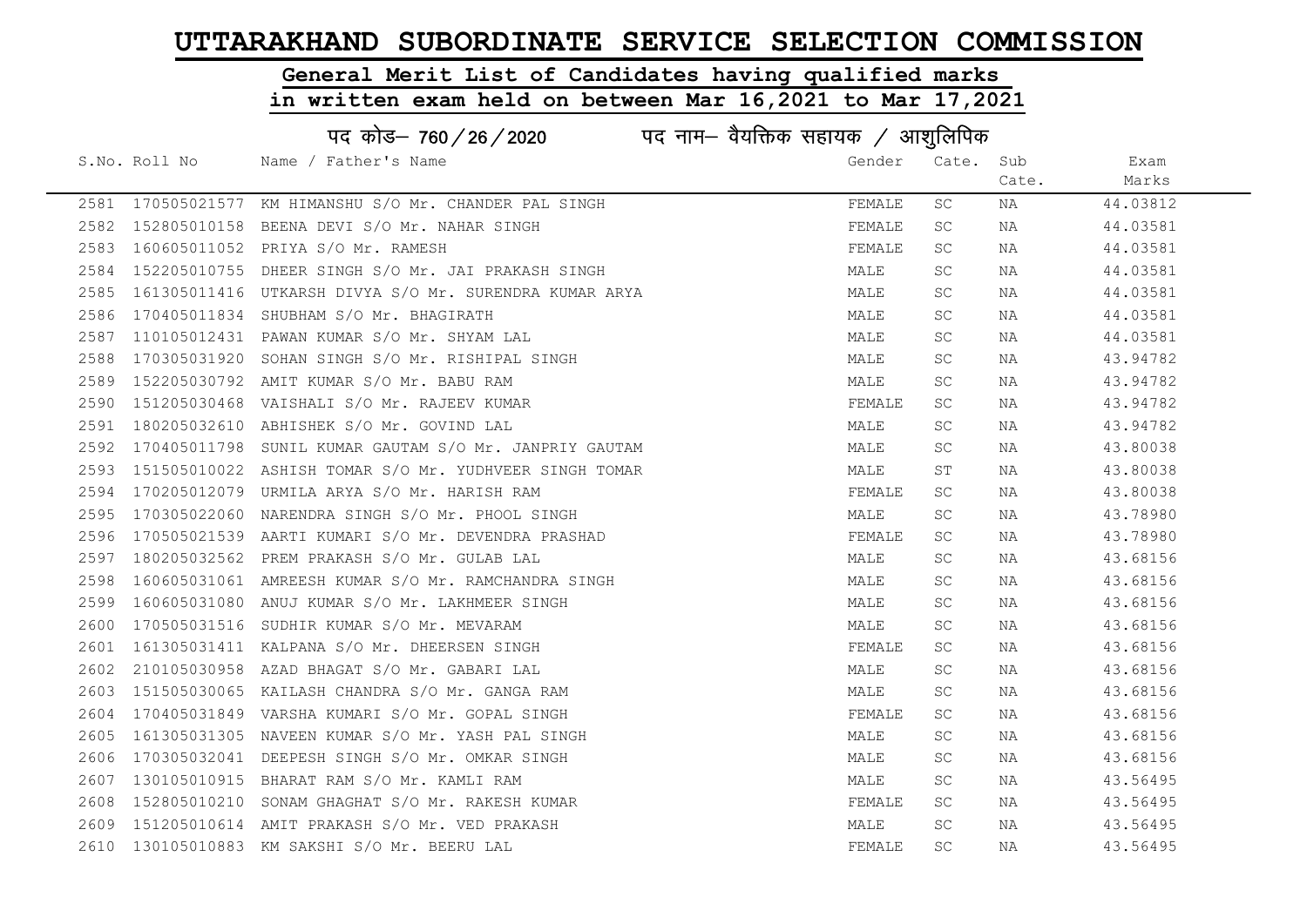#### General Merit List of Candidates having qualified marks

|      | पद कोड– 760/26/2020<br>पद नाम— वैयक्तिक सहायक / आशुलिपिक |                                                                 |        |           |       |          |  |
|------|----------------------------------------------------------|-----------------------------------------------------------------|--------|-----------|-------|----------|--|
|      | S.No. Roll No                                            | Name / Father's Name                                            | Gender | Cate. Sub |       | Exam     |  |
|      |                                                          |                                                                 |        |           | Cate. | Marks    |  |
|      |                                                          | 2611 170505021644 GIRENDRA SINGH S/O Mr. CHAU RAM               | MALE   | SC.       | NA    | 43.54149 |  |
| 2612 |                                                          | 170605022252 ANUJ KUMAR S/O Mr. SHER SINGH                      | MALE   | <b>SC</b> | NA    | 43.54149 |  |
| 2613 |                                                          | 170505021576 KM VANITA S/O Mr. CHANDRAPAL SINGH                 | FEMALE | SC        | NA    | 43.54149 |  |
| 2614 |                                                          | 170305032044 SAPNA S/O Mr. KRIPAL SINGH                         | FEMALE | SC        | NA    | 43.41531 |  |
| 2615 |                                                          | 170205032141 DALVEER SINGH S/O Mr. CHAUKHE SINGH                | MALE   | SC        | NA    | 43.41531 |  |
| 2616 |                                                          | 151205030548 MOHIT KUMAR S/O Mr. MADAN LAL                      | MALE   | <b>SC</b> | NA    | 43.41531 |  |
| 2617 |                                                          | 170505031571 HARIOM SINGH S/O Mr. RAMESH SINGH                  | MALE   | <b>SC</b> | NA    | 43.41531 |  |
| 2618 |                                                          | 170505011560 HARDEEP SINGH S/O Mr. DAULAT SINGH                 | MALE   | <b>SC</b> | NA    | 43.32953 |  |
| 2619 |                                                          | 190105012523 TANUJA VISHWAKARMA S/O Mr. GOVIND RAM              | FEMALE | SC.       | NA    | 43.32953 |  |
| 2620 |                                                          | 140105012598 PRANITA LOHIYA S/O Mr. DEV RAM                     | FEMALE | SC.       | NA    | 43.32953 |  |
| 2621 |                                                          | 152205020773 SURENDRA SINGH CHAUHAN S/O Mr. TIKAM SINGH CHAUHAN | MALE   | SΤ        | NA    | 43.29318 |  |
| 2622 |                                                          | 140105032430 DEEPALI S/O Mr. RAJENDRA PRASAD                    | FEMALE | SC        | NA    | 43.14905 |  |
| 2623 |                                                          | 151205030544 JAY SINGH S/O Mr. PHALIYA                          | MALE   | SC.       | NA    | 43.14905 |  |
| 2624 |                                                          | 161305011375 VIPIN KUMAR S/O Mr. CHAMAN LAL                     | MALE   | <b>SC</b> | NA    | 43.09410 |  |
| 2625 |                                                          | 190105012527 ANIL KUMAR S/O Mr. PREM RAM                        | MALE   | SC.       | NA    | 43.09410 |  |
| 2626 | 170405011889                                             | NAVEEN CHANDRA S/O Mr. CHANDU RAM                               | MALE   | <b>SC</b> | ΝA    | 43.09410 |  |
| 2627 |                                                          | 170705012421 BHUWAN CHANDRA S/O Mr. DEVI RAM                    | MALE   | SC        | NA    | 43.09410 |  |
| 2628 |                                                          | 170505011577 PAKESH KUMAR S/O Mr. VEER SINGH                    | MALE   | SC        | NA    | 43.09410 |  |
| 2629 |                                                          | 190105022523 PAWAN KUMAR S/O Mr. FAKEER RAM                     | MALE   | SC        | NA    | 43.04487 |  |
| 2630 |                                                          | 160605021159 LAKHAN SINGH S/O Mr. PRAKASH CHAND                 | MALE   | <b>SC</b> | NA    | 43.04487 |  |
| 2631 |                                                          | 170205032073 KM SONI S/O Mr. SHYAMLAL                           | FEMALE | SC        | NA    | 42.88280 |  |
| 2632 |                                                          | 152805030279 ARCHANA S/O Mr. MAHENDRA SINGH                     | FEMALE | ST        | NA    | 42.88280 |  |
| 2633 |                                                          | 152205010829 MUKESH TOMAR S/O Mr. BHUPAL SINGH TOMAR            | MALE   | ST        | NA    | 42.85867 |  |
| 2634 | 152805010258                                             | DIVYA NAUTIYAL S/O Mr. KRISHAN DUTT NAUTIYAL                    | FEMALE | SΤ        | ΝA    | 42.85867 |  |
| 2635 |                                                          | 140105022590 SUBHASH CHANDRA VISHWAKARMA S/O Mr. CHHATTAR RAM   | MALE   | SC.       | NA    | 42.79656 |  |
| 2636 |                                                          | 170405021804 KM KAJAL RANI S/O Mr. ANAND SINGH                  | FEMALE | SC.       | NA    | 42.79656 |  |
| 2637 |                                                          | 170405011804 CHANDRA SHEKHAR S/O Mr. MAN SINGH                  | MALE   | SC        | NA    | 42.62324 |  |
| 2638 |                                                          | 151205010529 SURESH CHAUHAN S/O Mr. DHOOM SINGH                 | MALE   | SΤ        | NA    | 42.62324 |  |
| 2639 |                                                          | 160205011197 RAVI KUMAR S/O Mr. NARESH KUMAR                    | MALE   | SC        | NA    | 42.62324 |  |
| 2640 |                                                          | 152805010262 SWEETI TOMAR S/O Mr. SURENDRA SINGH TOMAR          | FEMALE | ST        | NA    | 42.62324 |  |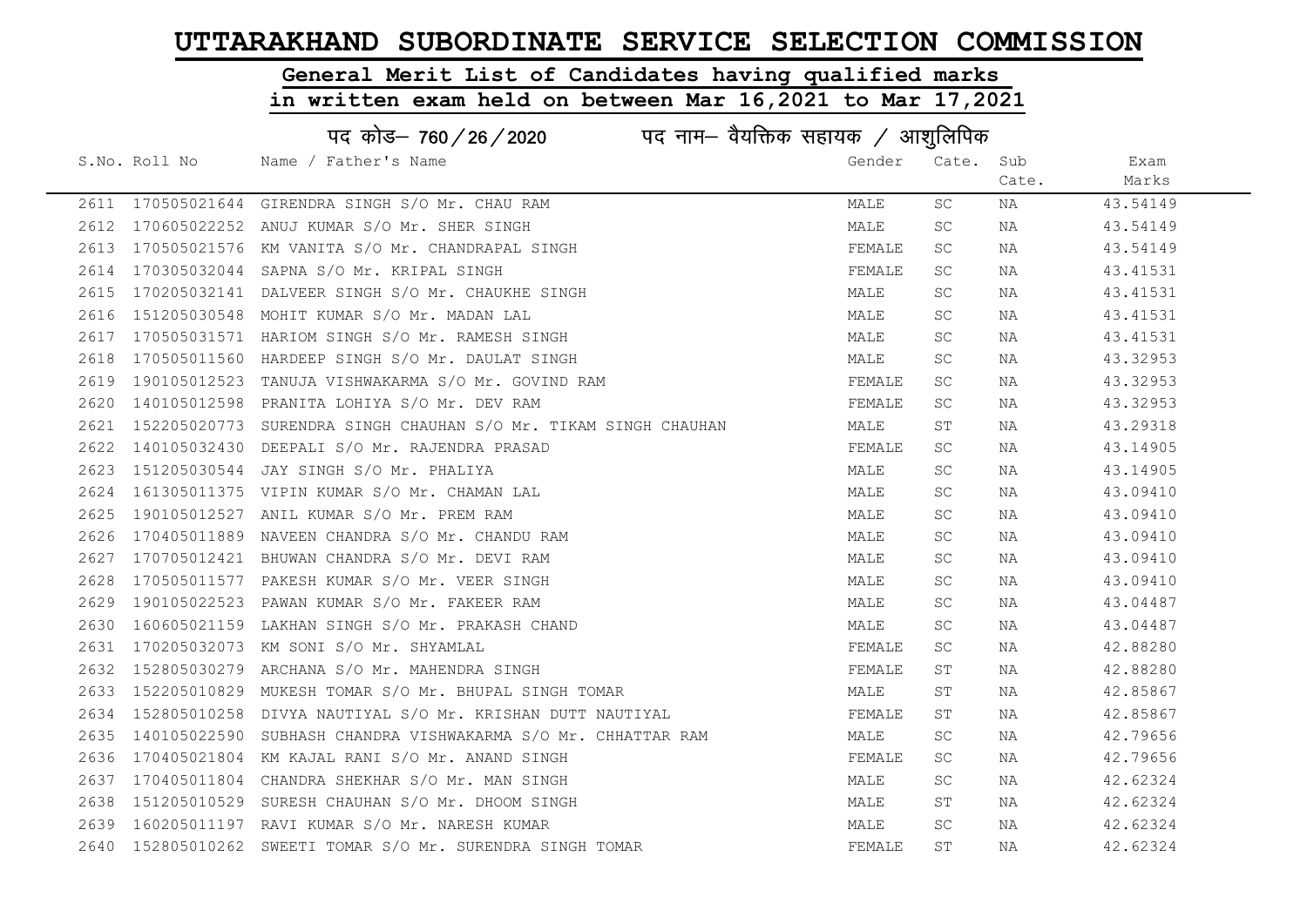# General Merit List of Candidates having qualified marks

|      | पद कोड– 760/26/2020<br>पद नाम— वैयक्तिक सहायक / आशुलिपिक |                                                             |        |       |       |          |  |
|------|----------------------------------------------------------|-------------------------------------------------------------|--------|-------|-------|----------|--|
|      | S.No. Roll No                                            | Name / Father's Name                                        | Gender | Cate. | Sub   | Exam     |  |
|      |                                                          |                                                             |        |       | Cate. | Marks    |  |
|      | 2641 120105012500                                        | RAHUL KUMAR S/O Mr. JAGDISH PRASAD                          | MALE   | SC    | NA    | 42.62324 |  |
| 2642 | 151505030126                                             | KM SAVITA KUMARI S/O Mr. JAYA LAL                           | FEMALE | SC.   | NA    | 42.61654 |  |
| 2643 |                                                          | 170305031980 VINOD KUMAR S/O Mr. BALVEER SINGH              | MALE   | SC    | NA    | 42.61654 |  |
| 2644 |                                                          | 161305031342 ASHISH KUMAR SIRSWAL S/O Mr. VED PAL           | MALE   | SC.   | NA    | 42.61654 |  |
| 2645 |                                                          | 151505030027 RAVITA CHAUHAN S/O Mr. PRABHU SINGH CHAUHAN    | FEMALE | ST    | NA    | 42.61654 |  |
| 2646 |                                                          | 151205030433 MUSKAN S/O Mr. ASHOK KUMAR                     | FEMALE | SC.   | NA    | 42.61654 |  |
| 2647 | 152805020408                                             | SURESH LAL S/O Mr. SHEERU LAL                               | MALE   | SC.   | NA    | 42.54824 |  |
| 2648 |                                                          | 160205021253 RUMA RANI S/O Mr. ISAM SINGH                   | FEMALE | SC.   | NA    | 42.54824 |  |
| 2649 | 170305022024                                             | MAMTA ARYA S/O Mr. NARENDRA LAL                             | FEMALE | SC.   | NA    | 42.54824 |  |
| 2650 |                                                          | 152805020616 SHASHANK S/O Mr. ISHWAR SINGH                  | MALE   | SC.   | NA    | 42.54824 |  |
| 2651 |                                                          | 170305011961 JAGVEER KUMAR S/O Mr. DHARMPAL SINGH           | MALE   | SC.   | NA    | 42.38782 |  |
| 2652 |                                                          | 160205011254 KM MONIKA S/O Mr. PREM CHAND                   | FEMALE | SC.   | NA    | 42.38782 |  |
| 2653 |                                                          | 170605012318 UPASANA S/O Mr. LAXMAN SINGH NITWAL            | FEMALE | ST    | NA    | 42.38782 |  |
| 2654 |                                                          | 161305011353 AJAY KUMAR SINGH S/O Mr. SHER SINGH            | MALE   | SC.   | NA    | 42.38782 |  |
| 2655 |                                                          | 151205010337 CHETANYA SINGH S/O Mr. GOVIND SINGH RAWAT      | MALE   | ST    | NA    | 42.38782 |  |
| 2656 | 170605012255                                             | KM MANEETA S/O Mr. RAMESH SINGH                             | FEMALE | SC.   | NA    | 42.38782 |  |
| 2657 | 170505031640                                             | TEEKARAM ARYA S/O Mr. TEJRAM                                | MALE   | SC.   | NA    | 42.35029 |  |
| 2658 |                                                          | 151505030100 RENUKA PATEL S/O Mr. T R PATEL                 | FEMALE | SC.   | NA    | 42.35029 |  |
| 2659 |                                                          | 170205022197 MANOJ KUMAR S/O Mr. ISWARI RAM                 | MALE   | SC.   | NA    | 42.29993 |  |
| 2660 | 170305021944                                             | GAUTAM SINGH S/O Mr. KISHORE SINGH                          | MALE   | SC.   | NA    | 42.29993 |  |
| 2661 |                                                          | 170405021853 RANJEET KUMAR S/O Mr. MANGAL RAM               | MALE   | SC.   | NA    | 42.29993 |  |
| 2662 |                                                          | 170505021525 KIRAN SHAH S/O Mr. SURENDRA LAL SHAH           | FEMALE | SC    | NA    | 42.29993 |  |
| 2663 |                                                          | 160605021141 ANAJLI S/O Mr. NARESH KUMAR                    | FEMALE | SC    | NA    | 42.29993 |  |
| 2664 | 170705022406                                             | AMIT SINGH S/O Mr. INDRA SINGH                              | MALE   | ST    | NA    | 42.29993 |  |
| 2665 | 170505021568                                             | NIDHI S/O Mr. VIJAY KUMAR                                   | FEMALE | SC.   | NA    | 42.29993 |  |
| 2666 |                                                          | 160205011274 AASHISH KANCHAN S/O Mr. JANESHWAR PRASAD       | MALE   | SC.   | NA    | 42.15239 |  |
| 2667 |                                                          | 170405021669 SUNNY KUMAR S/O Mr. DHANUSH DHARI              | MALE   | SC.   | NA    | 42.05162 |  |
| 2668 |                                                          | 140105012596 KM LEELAWATI TAMTA S/O Mr. GOVINDRAM           | FEMALE | SC.   | NA    | 41.91696 |  |
| 2669 |                                                          | 170405011740 SARESHWAR KUMAR S/O Mr. AKLU RAM               | MALE   | SC.   | NA    | 41.91696 |  |
|      |                                                          | 2670 170705012366 AMAR JEET SINGH S/O Mr. CHANDRA PAL SINGH | MALE   | SC.   | NA    | 41.91696 |  |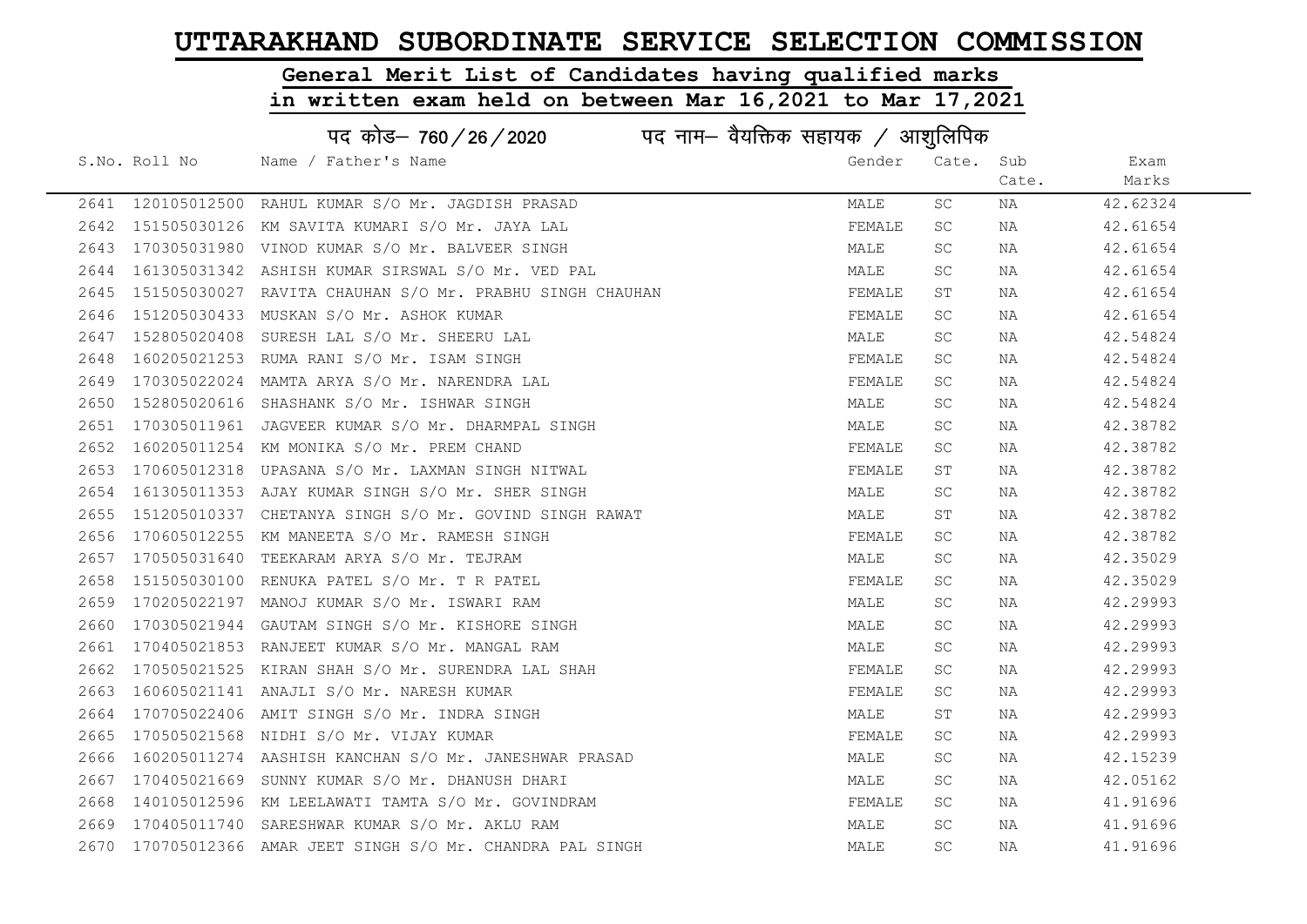#### General Merit List of Candidates having qualified marks

|      | पद कोड– 760/26/2020<br>पद नाम— वैयक्तिक सहायक $\,\angle\,$ आशुलिपिक |                                                         |        |           |       |          |  |  |
|------|---------------------------------------------------------------------|---------------------------------------------------------|--------|-----------|-------|----------|--|--|
|      | S.No. Roll No                                                       | Name / Father's Name                                    | Gender | Cate. Sub |       | Exam     |  |  |
|      |                                                                     |                                                         |        |           | Cate. | Marks    |  |  |
|      |                                                                     | 2671 151205010459 MADHURI S/O Mr. ATTAR LAL             | FEMALE | SC        | ΝA    | 41.91696 |  |  |
|      |                                                                     | 2672 170205012107 KAJAL S/O Mr. PREM SINGH              | FEMALE | SC        | NA    | 41.91696 |  |  |
| 2673 |                                                                     | 170405011852 SURAJ SINGH S/O Mr. VEER SINGH             | MALE   | SC        | NA    | 41.91696 |  |  |
| 2674 |                                                                     | 170305012001 ANKIT CHANDRA S/O Mr. RAJESH CHANDRA       | MALE   | SC        | NA    | 41.91696 |  |  |
| 2675 |                                                                     | 151505030114 YASHPAL TOMAR S/O Mr. CHATAR SINGH TOMAR   | MALE   | ST        | NA    | 41.81778 |  |  |
| 2676 |                                                                     | 151205030388 SHILPA SHAH S/O Mr. PRAKASH SHAH           | FEMALE | SC        | NA    | 41.81778 |  |  |
| 2677 |                                                                     | 210105031000 SHALINI S/O Mr. JAGDISH LAL                | FEMALE | SC        | NA    | 41.81778 |  |  |
| 2678 |                                                                     | 170405021829 DEEPA ARYA S/O Mr. DEVI PRASAD             | FEMALE | SC        | NA    | 41.80331 |  |  |
| 2679 |                                                                     | 170405021696 VIRENDRA KUMAR ARYA S/O Mr. TRILOCHAN ARYA | MALE   | <b>SC</b> | NA    | 41.80331 |  |  |
| 2680 |                                                                     | 170305021964 BINTOO KUMAR S/O Mr. ATAR SINGH            | MALE   | <b>SC</b> | NA    | 41.80331 |  |  |
| 2681 |                                                                     | 120105022481 AMIT KUMAR S/O Mr. HARISH RAM              | MALE   | SC        | NA    | 41.80331 |  |  |
| 2682 |                                                                     | 161305011401 SONU S/O Mr. DHARM SINGH                   | MALE   | SC        | NA    | 41.68153 |  |  |
| 2683 |                                                                     | 160605021139 RAJKUMAR S/O Mr. KISHORI LAL               | MALE   | SC        | NA    | 41.55500 |  |  |
| 2684 |                                                                     | 170605022221 PANKAJ PRASAD S/O Mr. JAGDISH PRASAD       | MALE   | SC.       | NA    | 41.55500 |  |  |
| 2685 |                                                                     | 170205032117 JAGDISH CHANDRA S/O Mr. PRATHVI RAJ        | MALE   | <b>SC</b> | NA    | 41.55152 |  |  |
| 2686 | 161305031388                                                        | GAURAV S/O Mr. SHYAM LAL                                | MALE   | <b>SC</b> | NA    | 41.55152 |  |  |
| 2687 |                                                                     | 160605011109 RAHUL S/O Mr. GAUTAM                       | MALE   | SC        | NA    | 41.44610 |  |  |
| 2688 |                                                                     | 160205011260 ABHILASHA RASHO S/O Mr. MANGE RAM RASHO    | FEMALE | SC        | NA    | 41.44610 |  |  |
| 2689 |                                                                     | 170405011675 KM SHEETAL S/O Mr. VIJENDRA KUMAR          | FEMALE | SC        | NA    | 41.44610 |  |  |
| 2690 |                                                                     | 152205010714 KM MENKA S/O Mr. JOGA RAM                  | FEMALE | SC        | NA    | 41.44610 |  |  |
| 2691 |                                                                     | 210105010998 ABHISHEK SINGH SHAH S/O Mr. JAYENDRA SINGH | MALE   | SC        | NA    | 41.44610 |  |  |
| 2692 |                                                                     | 152205020748 KUMARI POONAM S/O Mr. SHRIPAL              | FEMALE | SC        | NA    | 41.30668 |  |  |
| 2693 | 180205022784                                                        | VIKAS CHANDRA S/O Mr. MADAN RAM                         | MALE   | SC        | NA    | 41.30668 |  |  |
| 2694 | 170305021994                                                        | ARVIND KUMAR S/O Mr. RAMDAS SINGH                       | MALE   | SC        | NA    | 41.30668 |  |  |
| 2695 |                                                                     | 160305021451 VIJAY KUMAR S/O Mr. JOGENDAR KUMAR         | MALE   | SC        | ΝA    | 41.30668 |  |  |
| 2696 |                                                                     | 151505020083 GAURAV PUJARI S/O Mr. INDER MOHAN PUJARI   | MALE   | SC        | NA    | 41.30668 |  |  |
| 2697 |                                                                     | 170205032145 BACHAN SINGH S/O Mr. HARI SINGH            | MALE   | ST        | NA    | 41.28527 |  |  |
| 2698 |                                                                     | 170305032009 SHANKAR LAL S/O Mr. MOHAN RAM TAMTA        | MALE   | SC        | NA    | 41.28527 |  |  |
| 2699 |                                                                     | 170605032231 KM CHITRA S/O Mr. BAL RAM SINGH            | FEMALE | SC        | NA    | 41.28527 |  |  |
|      |                                                                     | 2700 170405031715 SUKHVINDER S/O Mr. VISHAN SINGH       | MALE   | <b>ST</b> | ΝA    | 41.28527 |  |  |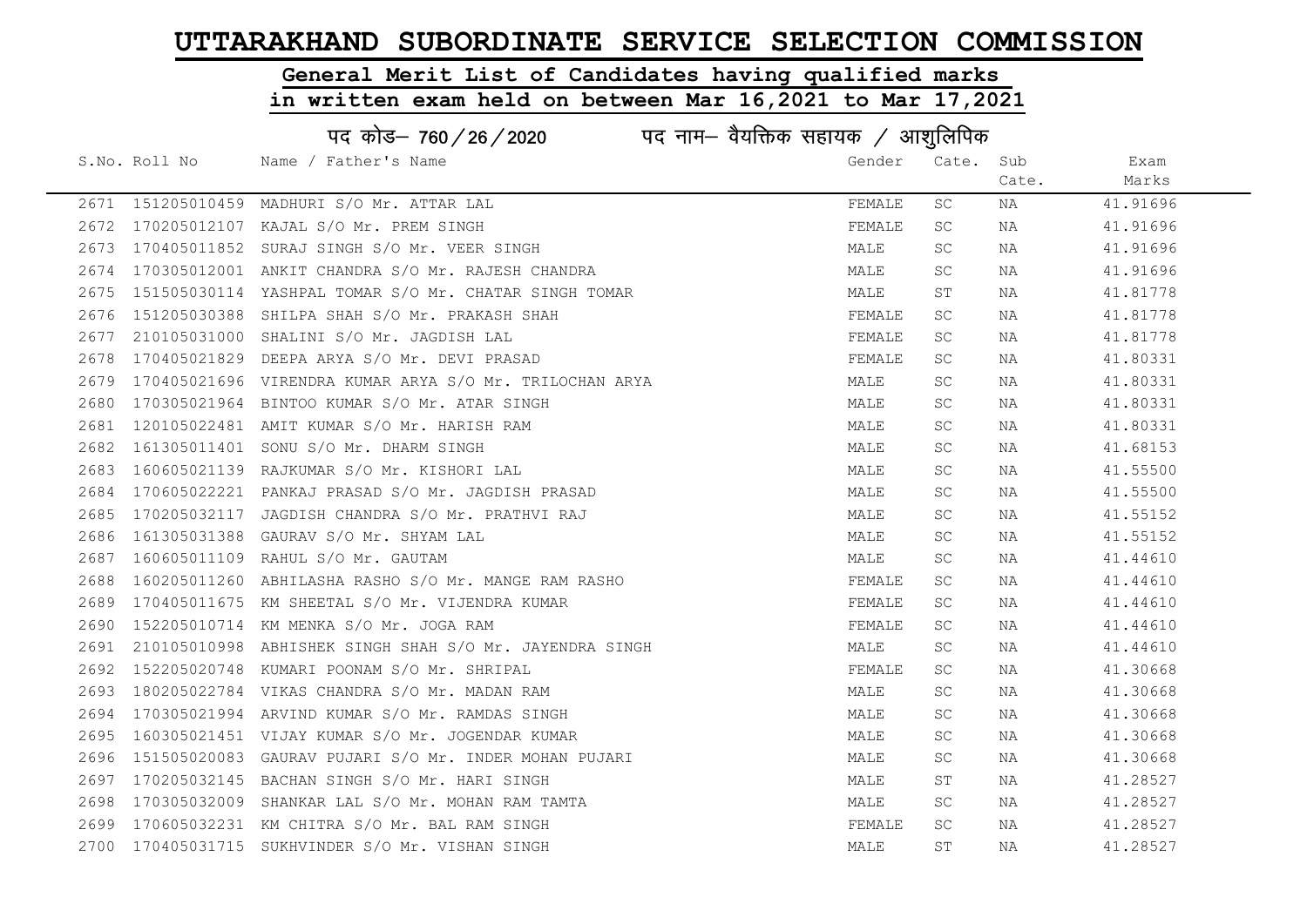General Merit List of Candidates having qualified marks

|      | पद कोड- 760/26/2020<br>पद नाम— वैयक्तिक सहायक / आशुलिपिक |                                                               |        |           |       |          |  |
|------|----------------------------------------------------------|---------------------------------------------------------------|--------|-----------|-------|----------|--|
|      | S.No. Roll No                                            | Name / Father's Name                                          | Gender | Cate.     | Sub   | Exam     |  |
|      |                                                          |                                                               |        |           | Cate. | Marks    |  |
|      |                                                          | 2701 190105012557 VIKARAM PRASAD S/O Mr. PURAN LAL            | MALE   | SC        | ΝA    | 41.21068 |  |
| 2702 | 170505011640                                             | NEHA SAGAR S/O Mr. CHOTE LAL SAGAR                            | FEMALE | <b>SC</b> | NA    | 41.21068 |  |
| 2703 |                                                          | 151505020057 NEELAM SHAH S/O Mr. RAMESH SHAH                  | FEMALE | SC        | NA    | 41.05837 |  |
| 2704 |                                                          | 170405021781 POOJA RANA S/O Mr. KEDAR SINGH RANA              | FEMALE | ST        | NA    | 41.05837 |  |
| 2705 |                                                          | 170505031625 VIJYATA RANA S/O Mr. KRIPAL SINGH RANA           | FEMALE | ST        | NA    | 41.01901 |  |
| 2706 |                                                          | 151205010471 RAHUL KUMAR S/O Mr. RAM KISHAN                   | MALE   | SC        | NA    | 40.97525 |  |
| 2707 |                                                          | 170205012080 KAMAL KUMAR S/O Mr. PRAKASH SINGH                | MALE   | <b>SC</b> | NA    | 40.97525 |  |
| 2708 |                                                          | 110105011473 SUNITA ARYA S/O Mr. SHYAM CHANDRA ARYA           | FEMALE | SC        | NA    | 40.97525 |  |
| 2709 |                                                          | 170305011931 KM PALLAVI S/O Mr. TEJPAL                        | FEMALE | SC.       | NA    | 40.97525 |  |
| 2710 |                                                          | 120105012490 NEETA S/O Mr. RAJENDRA PRASAD                    | FEMALE | SC.       | NA    | 40.97525 |  |
| 2711 |                                                          | 110105011488 SANJAY KUMAR ARYA S/O Mr. RAM LAL                | MALE   | SC        | NA    | 40.97525 |  |
| 2712 |                                                          | 190105022543 MANJU ARYA S/O Mr. BHAGWAT RAM ARYA              | FEMALE | SC.       | NA    | 40.81006 |  |
| 2713 |                                                          | 160605021152 MANJEET S/O Mr. RAMPAL SINGH                     | MALE   | SC.       | NA    | 40.81006 |  |
| 2714 |                                                          | 170205022149 NIRMALA S/O Mr. RAJANDRA SINGH                   | FEMALE | SC.       | NA    | 40.81006 |  |
| 2715 |                                                          | 170705022364 VIRENDRA KUMAR S/O Mr. RAMESH CHANDRA ARYA       | MALE   | SC.       | NA    | 40.81006 |  |
| 2716 |                                                          | 170205022087 KMRESHU DEVI S/O Mr. UDAY SINGH                  | FEMALE | SC.       | NA    | 40.81006 |  |
| 2717 | 170405021703                                             | ROHIT SINGH S/O Mr. VEER SINGH                                | MALE   | ST        | NA    | 40.81006 |  |
| 2718 |                                                          | 160305021329 ANUJ KUMAR S/O Mr. DHAN PAL                      | MALE   | SC.       | NA    | 40.81006 |  |
| 2719 |                                                          | 152805020184 KAPIL SINGH CHAUHAN S/O Mr. JAALAM SINGH CHAUHAN | MALE   | ST        | NA    | 40.81006 |  |
| 2720 |                                                          | 170405021779 AKASH KUMAR S/O Mr. VIPIN KUMAR                  | MALE   | SC.       | NA    | 40.81006 |  |
| 2721 |                                                          | 152805030190 RAMESHWARI SHAH S/O Mr. S L SHAH                 | FEMALE | SC.       | NA    | 40.75276 |  |
| 2722 |                                                          | 170205032095 YASHPAL ARYA S/O Mr. JAGDISH CHANDRA ARYA        | MALE   | SC.       | NA    | 40.75276 |  |
| 2723 |                                                          | 161305031383 PRAVESH KUMAR SINGWAL S/O Mr. MADAN SINGH        | MALE   | SC        | NA    | 40.75276 |  |
| 2724 |                                                          | 170605012252 RAJESH KUMAR S/O Mr. RIKKHI SINGH                | MALE   | SC        | NA    | 40.73982 |  |
| 2725 | 152205010776                                             | PRAMOD KUMAR S/O Mr. PHOOL DAS                                | MALE   | SC        | NA    | 40.73982 |  |
| 2726 |                                                          | 160605011112 KM RANJEETA S/O Mr. PRITHVI SINGH                | FEMALE | SC        | NA    | 40.73982 |  |
| 2727 | 170405011844                                             | PRADEEP KUMAR S/O Mr. BISHAN RAM ARYA                         | MALE   | SC        | NA    | 40.73982 |  |
| 2728 |                                                          | 120105012493 DHEERAJ CHANDRA S/O Mr. KAILASH CHANDRA          | MALE   | SC.       | NA    | 40.73982 |  |
| 2729 |                                                          | 140105022593 SUNIL KUMAR S/O Mr. HAYAT RAM                    | MALE   | SC.       | NA    | 40.56175 |  |
|      |                                                          | 2730 160605031168 RAJ KUMAR S/O Mr. PRITAM SINGH              | MALE   | SC.       | NA    | 40.48650 |  |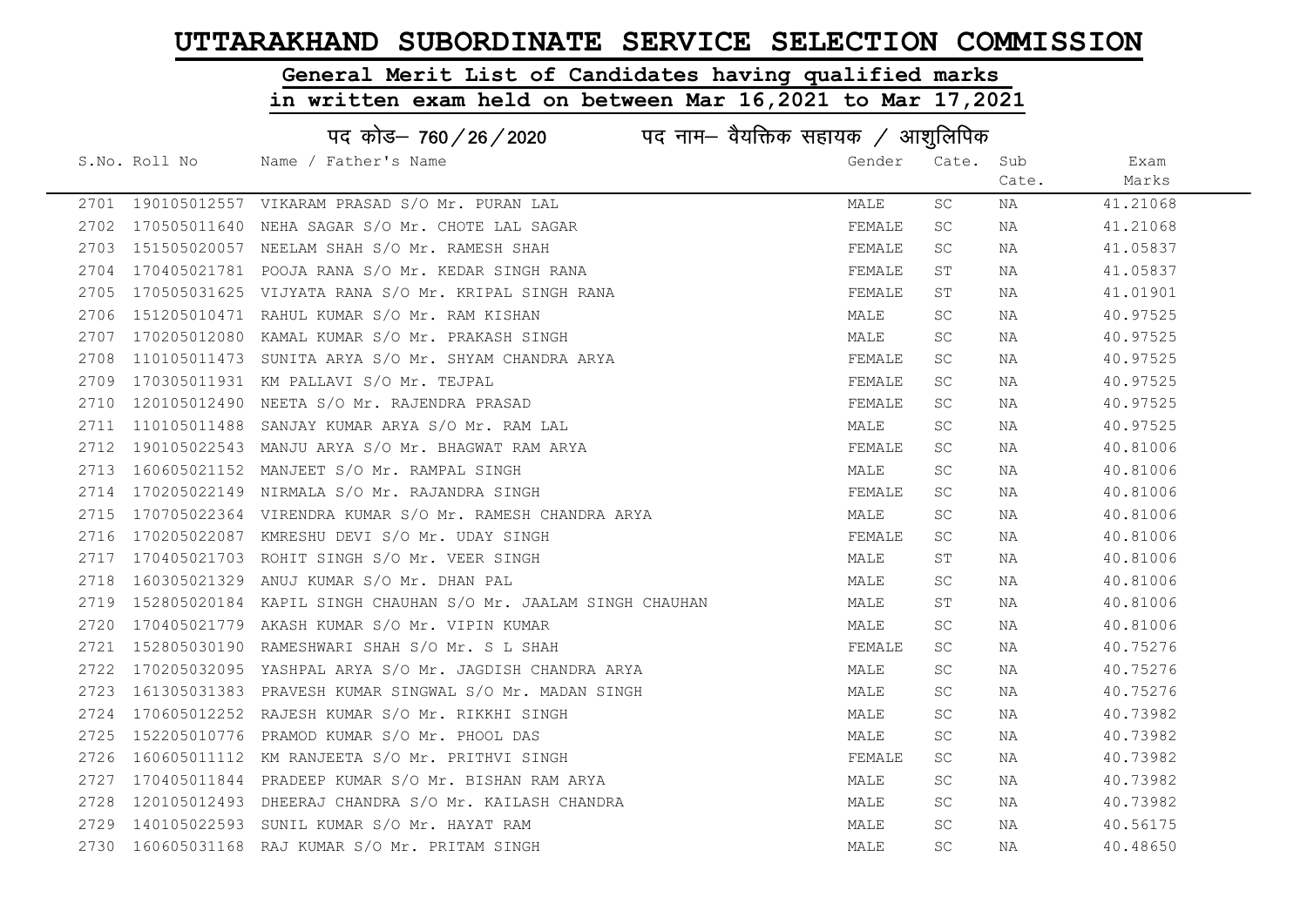# General Merit List of Candidates having qualified marks

|      | पद कोड– 760/26/2020<br>पद नाम— वैयक्तिक सहायक / आशुलिपिक |                                                           |        |           |       |          |  |
|------|----------------------------------------------------------|-----------------------------------------------------------|--------|-----------|-------|----------|--|
|      | S.No. Roll No                                            | Name / Father's Name                                      | Gender | Cate.     | Sub   | Exam     |  |
|      |                                                          |                                                           |        |           | Cate. | Marks    |  |
|      |                                                          | 2731 170405031772 KM RAKHI S/O Mr. VINOD KUMAR            | FEMALE | <b>SC</b> | NA    | 40.48650 |  |
| 2732 |                                                          | 170505021630 ARUN KUMAR S/O Mr. PREM SINGH                | MALE   | <b>SC</b> | NA    | 40.31344 |  |
| 2733 |                                                          | 140105022614 DIKSHA PRAHARI S/O Mr. SURESH KUMAR PRAHARI  | FEMALE | SC.       | NA    | 40.31344 |  |
| 2734 |                                                          | 170405021873 SURENDRA SINGH S/O Mr. BALVEER SINGH         | MALE   | SC        | NA    | 40.31344 |  |
| 2735 |                                                          | 170605012271 BEENA ARYA S/O Mr. MOHAN LAL ARYA            | FEMALE | SC.       | NA    | 40.26897 |  |
| 2736 |                                                          | 170705012363 DINESH KUMAR S/O Mr. PHOOL SINGH             | MALE   | <b>SC</b> | NA    | 40.26897 |  |
| 2737 |                                                          | 170505011639 KEERTIKA RANI S/O Mr. JEEVAN RAM TAMTA       | FEMALE | SC.       | NA    | 40.26897 |  |
| 2738 |                                                          | 180205032588 JITENDRA SINGH S/O Mr. SURENDRA SINGH        | MALE   | SC.       | NA    | 40.22025 |  |
| 2739 |                                                          | 160305031288 SAGAR KUMAR S/O Mr. SHANKAR RAM              | MALE   | SC.       | NA    | 40.22025 |  |
| 2740 |                                                          | 170205032156 KM MEENU S/O Mr. GAJENDRA SINGH              | FEMALE | SC.       | NA    | 40.22025 |  |
| 2741 |                                                          | 151505030134 KALPANA S/O Mr. MAAN SINGH                   | FEMALE | SC.       | NA    | 40.22025 |  |
| 2742 |                                                          | 170405031725 HEMANT KUMAR S/O Mr. HARISH RAM              | MALE   | SC.       | NA    | 40.22025 |  |
| 2743 |                                                          | 160605021098 RAM KUMAR S/O Mr. PAL SINGH                  | MALE   | SC.       | NA    | 40.06512 |  |
| 2744 |                                                          | 160605021075 OM KUMAR S/O Mr. MUKESH                      | MALE   | SC.       | NA    | 40.06512 |  |
| 2745 |                                                          | 170205022194 DEEPALI SHIRSHWAL S/O Mr. SANJEET KUMAR      | FEMALE | SC.       | NA    | 40.06512 |  |
| 2746 |                                                          | 161305011453 AJAY KUMAR S/O Mr. RAMESH KUMAR              | MALE   | SC.       | NA    | 40.03354 |  |
| 2747 | 151205010474                                             | AMAN VERMA S/O Mr. JUGAL KISHORE VERMA                    | MALE   | SC.       | NA    | 40.03354 |  |
| 2748 |                                                          | 170205012165 KM KANCHAN S/O Mr. PRAKASH CHANDRA           | FEMALE | <b>SC</b> | NA    | 40.03354 |  |
| 2749 |                                                          | 170605012231 RAJ KUMAR S/O Mr. RAM SAJIVAN                | MALE   | SC.       | NA    | 40.03354 |  |
| 2750 |                                                          | 152205030798 MEENAKSHI S/O Mr. JASWANT SINGH              | FEMALE | SC        | NA    | 39.95399 |  |
| 2751 |                                                          | 170405031668 DEEPAK KUMAR S/O Mr. CHHTERPAL SINGH         | MALE   | SC        | NA    | 39.95399 |  |
| 2752 |                                                          | 170605032210 KM VARSHA RANI S/O Mr. BRIJ PAL SINGH        | FEMALE | SC.       | NA    | 39.95399 |  |
| 2753 |                                                          | 151205030479 KM PRATIMA S/O Mr. MAHAVEER SINGH            | FEMALE | SC        | NA    | 39.95399 |  |
| 2754 | 152205030820                                             | VIVEK SINGH S/O Mr. HARBIN SINGH                          | MALE   | SC        | ΝA    | 39.95399 |  |
| 2755 |                                                          | 152805020346 YOGESH SINGH BONAL S/O Mr. MOHAN SINGH BONAL | MALE   | ST        | NA    | 39.81681 |  |
| 2756 |                                                          | 151505020019 RITESH SINGH S/O Mr. JAGDISH SINGH           | MALE   | SC.       | NA    | 39.81681 |  |
| 2757 |                                                          | 152805020173 SANJAY S/O Mr. JAYPAL SINGH                  | MALE   | ST        | NA    | 39.81681 |  |
| 2758 |                                                          | 160305021396 ANKUR KUMAR S/O Mr. SUSHIL KUMAR             | MALE   | SC.       | NA    | 39.81681 |  |
| 2759 |                                                          | 130105010851 POOJA S/O Mr. MANGLI RAM ARYA                | FEMALE | SC.       | NA    | 39.79811 |  |
| 2760 |                                                          | 170405011842 NAVNIT KUMAR S/O Mr. RAM CHANDAR SINGH       | MALE   | <b>SC</b> | NA    | 39.79811 |  |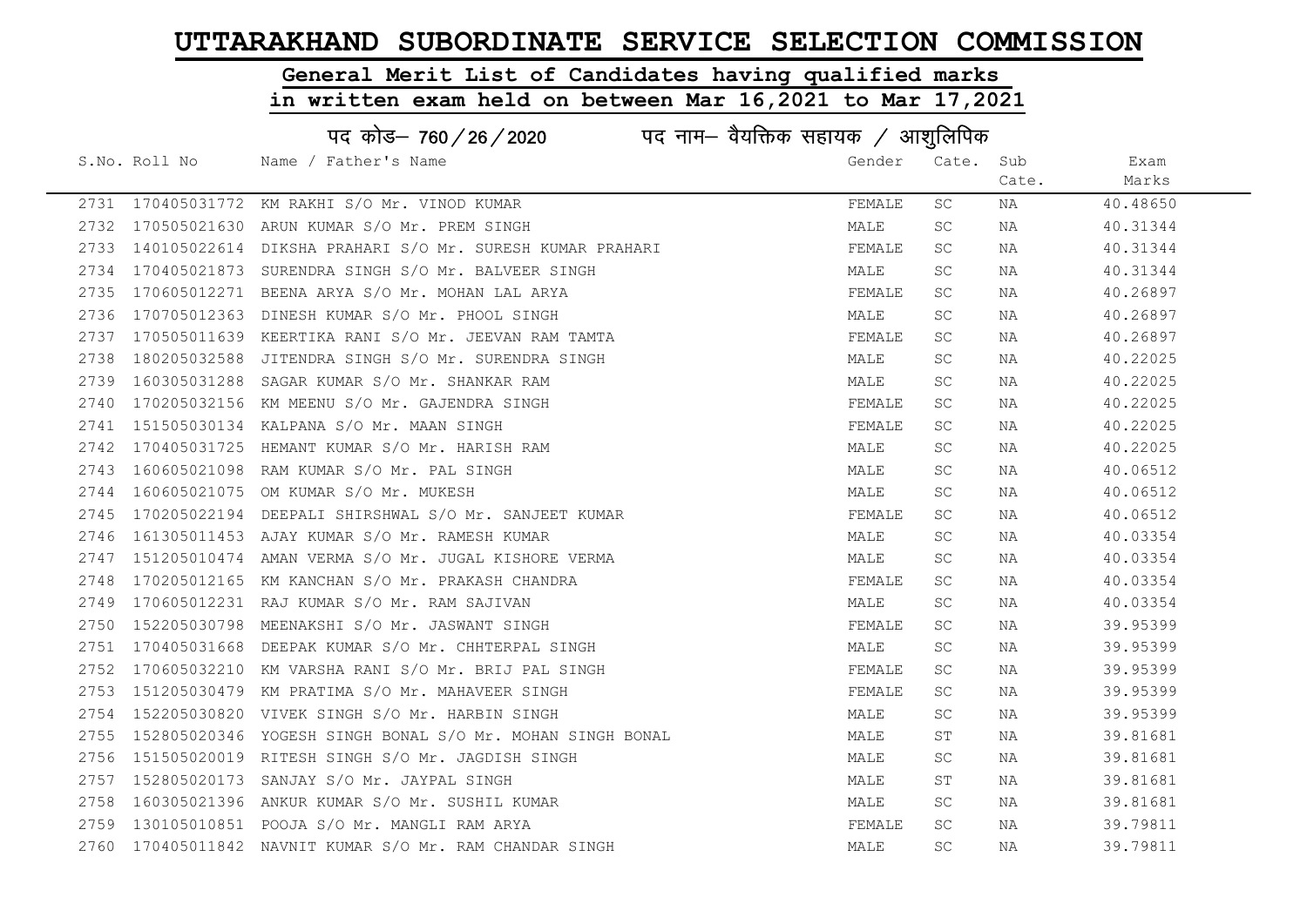# General Merit List of Candidates having qualified marks

|      | पद नाम— वैयक्तिक सहायक / आशुलिपिक<br>पद कोड– 760/26/2020 |                                                           |        |           |       |          |  |
|------|----------------------------------------------------------|-----------------------------------------------------------|--------|-----------|-------|----------|--|
|      | S.No. Roll No                                            | Name / Father's Name                                      | Gender | Cate.     | Sub   | Exam     |  |
|      |                                                          |                                                           |        |           | Cate. | Marks    |  |
|      |                                                          | 2761 151205010356 KM KOMAL S/O Mr. SUNDER SINGH           | FEMALE | SC        | NA    | 39.79811 |  |
| 2762 | 180205012709                                             | SANTOSH KUMAR S/O Mr. DEENDAYAL                           | MALE   | <b>SC</b> | NA    | 39.79811 |  |
| 2763 | 180205012745                                             | UPENDRA SINGH ARYA S/O Mr. MANI LAL                       | MALE   | SC.       | NA    | 39.79811 |  |
| 2764 | 160205011275                                             | SHRIKANT S/O Mr. RAJ KUMAR                                | MALE   | SC.       | NA    | 39.79811 |  |
| 2765 | 230205012684                                             | RAJESH KUMAR S/O Mr. DARSHAN LAL                          | MALE   | SC.       | NA    | 39.79811 |  |
| 2766 | 170705012370                                             | SHEKHAR KUMAR S/O Mr. UMESH KUMAR                         | MALE   | <b>SC</b> | NA    | 39.79811 |  |
| 2767 |                                                          | 170505031620 AMIT KUMAR S/O Mr. MUKENDRA SINGH            | MALE   | SC.       | NA    | 39.68773 |  |
| 2768 | 170305032025                                             | TEERTH KUMAR S/O Mr. HARI SHANKAR                         | MALE   | <b>SC</b> | NA    | 39.68773 |  |
| 2769 | 152805030324                                             | NITIN JOSHI S/O Mr. KUNWAR SINGH                          | MALE   | ST        | NA    | 39.68773 |  |
| 2770 | 170305032072                                             | KM NEETAL S/O Mr. VIJENDRA SINGH                          | FEMALE | <b>SC</b> | NA    | 39.68773 |  |
| 2771 |                                                          | 151205030416 VARTIKA SHARMA S/O Mr. RAMESH CHANDRA SHARMA | FEMALE | SC.       | NA    | 39.68773 |  |
| 2772 | 151205030428                                             | ANKUR HALDWAL S/O Mr. SANTRAM KUMAR HALDWAL               | MALE   | SC        | NA    | 39.68773 |  |
| 2773 | 170605022320                                             | SHANI KUMAR S/O Mr. RAJVEER SINGH                         | MALE   | <b>SC</b> | NA    | 39.68773 |  |
| 2774 |                                                          | 152805020615 PAWAN KUMAR S/O Mr. SURAT SINGH              | MALE   | <b>SC</b> | NA    | 39.56850 |  |
| 2775 | 130105020917                                             | SANTOSH KUMAR S/O Mr. DHANI LAL                           | MALE   | <b>SC</b> | NA    | 39.56850 |  |
| 2776 | 170205022109                                             | VIJAY ANAND S/O Mr. PRAHLAD RAM VISHWAKARMA               | MALE   | <b>SC</b> | NA    | 39.56850 |  |
| 2777 | 180205022762                                             | KM RASHMI S/O Mr. MANMOHAN                                | FEMALE | SC.       | NA    | 39.56850 |  |
| 2778 | 151505020025                                             | GAUTAM SINGH S/O Mr. DHANI RAM                            | MALE   | SC.       | NA    | 39.56850 |  |
| 2779 | 210105010977                                             | SANJEET KUMAR S/O Mr. NATHI LAL                           | MALE   | SC.       | NA    | 39.56268 |  |
| 2780 | 160605011108                                             | ANURAG SINGH S/O Mr. DALMEER SINGH                        | MALE   | SC.       | NA    | 39.56268 |  |
| 2781 |                                                          | 170705012390 TRIPURARI S/O Mr. HARPAL SINGH               | MALE   | <b>SC</b> | NA    | 39.56268 |  |
| 2782 |                                                          | 152205010764 KM KUSUM S/O Mr. CHANDRA MOHAN               | FEMALE | <b>SC</b> | NA    | 39.56268 |  |
| 2783 |                                                          | 170405011783 LALIT MOHAN S/O Mr. DEV RAM                  | MALE   | <b>SC</b> | NA    | 39.56268 |  |
| 2784 | 170305012049                                             | POOJA TAMTA S/O Mr. SURESH CHANDRA TAMTA                  | FEMALE | <b>SC</b> | NA    | 39.56268 |  |
| 2785 | 170605012284                                             | VIVEK KUMAR S/O Mr. CHANDRAPAL SINGH                      | MALE   | <b>SC</b> | NA    | 39.56268 |  |
| 2786 | 161305031386                                             | PINKY ARYA S/O Mr. PREM LAL                               | FEMALE | SC        | NA    | 39.42148 |  |
| 2787 |                                                          | 160205031183 RAVINDRA KUMAR S/O Mr. SAMAY SINGH           | MALE   | SC.       | NA    | 39.42148 |  |
| 2788 |                                                          | 160605031160 KARTIK SEHGAL S/O Mr. RAJ KUMAR              | MALE   | SC        | NA    | 39.42148 |  |
| 2789 |                                                          | 170205012118 ANJALI SAGAR S/O Mr. MAHESH SINGH            | FEMALE | SC.       | NA    | 39.32726 |  |
| 2790 |                                                          | 152205020771 KULDEEP KUMAR S/O Mr. RAJENDRA KUMAR         | MALE   | <b>SC</b> | ΝA    | 39.32019 |  |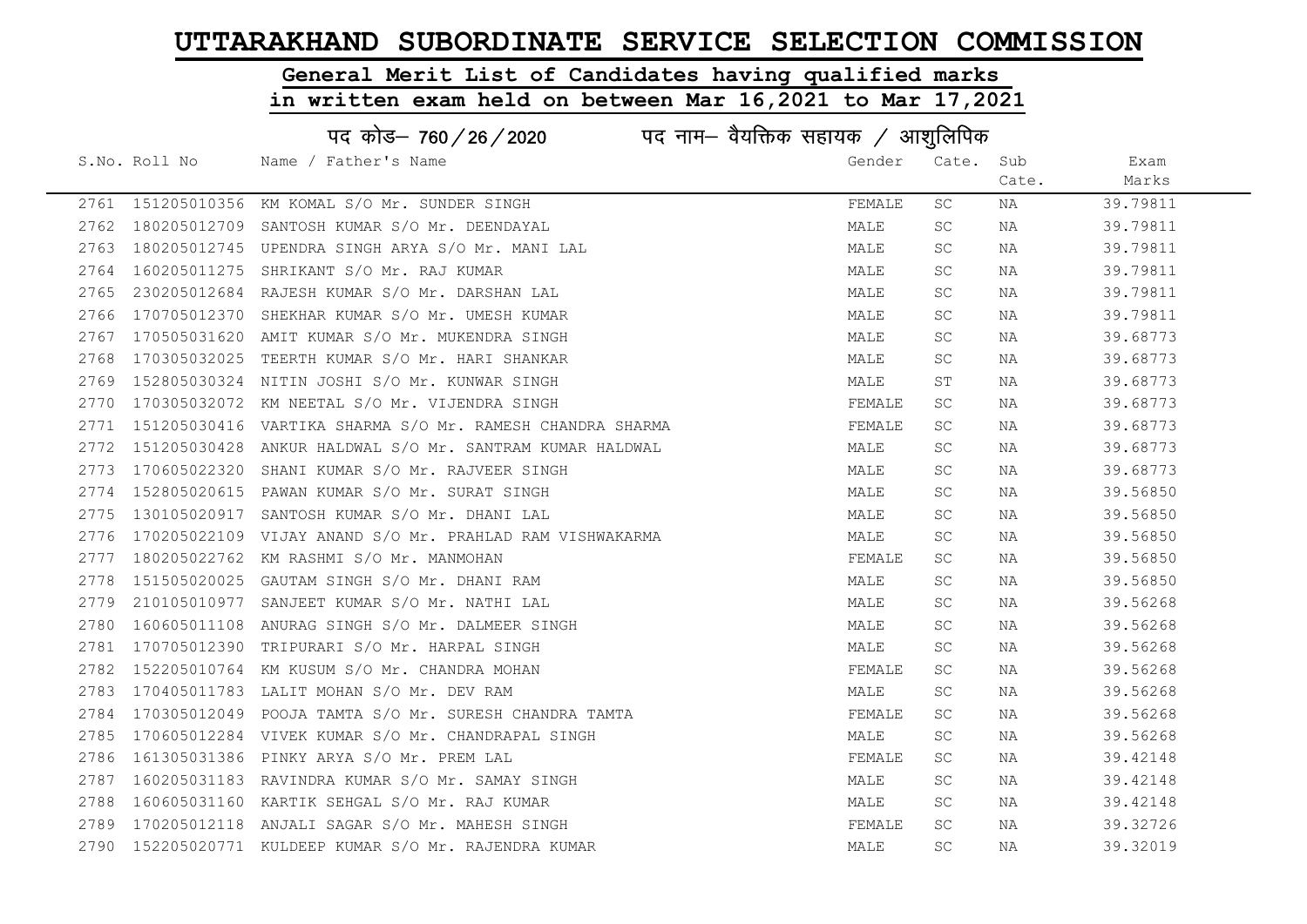# General Merit List of Candidates having qualified marks

|      |               | पद कोड– 760/26/2020<br>पद नाम– वैयक्तिक सहायक / आशुलिपिक |        |           |       |          |
|------|---------------|----------------------------------------------------------|--------|-----------|-------|----------|
|      | S.No. Roll No | Name / Father's Name                                     | Gender | Cate.     | Sub   | Exam     |
|      |               |                                                          |        |           | Cate. | Marks    |
|      |               | 2791 170505021660 NIPENDRA KUMAR S/O Mr. RAJENDRA SINGH  | MALE   | SC        | NA    | 39.32019 |
| 2792 |               | 170405031807 KM PRIYANKA S/O Mr. AMAR SINGH              | FEMALE | <b>SC</b> | NA    | 39.15522 |
| 2793 |               | 160305031284 RAJAT KUMAR S/O Mr. BIRAM PAL               | MALE   | <b>SC</b> | NA    | 39.15522 |
| 2794 |               | 110105031466 KIRAN ARYA S/O Mr. BALI RAM ARYA            | FEMALE | SC        | NA    | 39.15522 |
| 2795 |               | 130105010846 POOJA S/O Mr. CHANDAN LAL ARYA              | FEMALE | SC.       | NA    | 39.09183 |
| 2796 |               | 152205010791 SWATI SINGH S/O Mr. AVTAR SINGH             | FEMALE | <b>SC</b> | NA    | 39.09183 |
| 2797 |               | 170505011583 DEEPAK KUMAR S/O Mr. KISHAN RAM             | MALE   | <b>SC</b> | NA    | 39.09183 |
| 2798 |               | 170305011979 VIVEK KUMAR S/O Mr. KUNWARPAL SINGH         | MALE   | SC.       | NA    | 39.09183 |
| 2799 |               | 170405021706 GREESH CHANDRA S/O Mr. RAMESH CHANDRA       | MALE   | SC.       | NA    | 39.07188 |
| 2800 | 152205020642  | ROHIT S/O Mr. DEVI DASS                                  | MALE   | <b>SC</b> | NA    | 39.07188 |
| 2801 |               | 160205021191 ARUN KUMAR S/O Mr. UDHAM SINGH              | MALE   | <b>SC</b> | NA    | 39.07188 |
| 2802 | 170405021902  | SEEMA PRAKASH S/O Mr. HARISH PRAKASH                     | FEMALE | SC        | NA    | 39.07188 |
| 2803 |               | 170405031675 MANHAR S/O Mr. RAM LAL                      | MALE   | SC        | NA    | 38.88897 |
| 2804 |               | 161305031406 KM SHIVANI S/O Mr. SUNIL KUMAR              | FEMALE | SC        | NA    | 38.88897 |
| 2805 |               | 152805030198 NAMITA CHAUHAN S/O Mr. PURAN SINGH CHAUHAN  | FEMALE | SΤ        | NA    | 38.88897 |
| 2806 |               | 180205032556 KM VANDANA S/O Mr. RAKESH LAL               | FEMALE | <b>SC</b> | NA    | 38.88897 |
| 2807 |               | 170605022297 AKSHAY KUMAR S/O Mr. SATPAL SINGH           | MALE   | <b>SC</b> | NA    | 38.88897 |
| 2808 |               | 170605012295 PRIYA RANA S/O Mr. DIWAN SINGH RANA         | FEMALE | ST        | NA    | 38.85640 |
| 2809 |               | 170705012376 RAJ KUMAR S/O Mr. SHYAMA                    | MALE   | SC.       | NA    | 38.85640 |
| 2810 |               | 152205010737 RUCHITA BHARTI S/O Mr. PADAM DAS            | FEMALE | SC        | NA    | 38.85640 |
| 2811 |               | 152805020337 PRINCE KUMAR S/O Mr. SHISHPAL SINGH         | MALE   | SC.       | NA    | 38.82356 |
| 2812 |               | 140105032412 MAHESH CHANDRA S/O Mr. SOBAN RAM            | MALE   | SC        | NA    | 38.62271 |
| 2813 |               | 110105031492 SARSWATI S/O Mr. NAND RAM                   | FEMALE | SC        | NA    | 38.62271 |
| 2814 |               | 152805030181 KUSHLATA S/O Mr. PURAN SINGH                | FEMALE | SC        | NA    | 38.62271 |
| 2815 |               | 170405031859 SURESH KUMAR S/O Mr. GOPAL RAM              | MALE   | <b>SC</b> | NA    | 38.62271 |
| 2816 | 152805030274  | CHANDAN KUMAR S/O Mr. BANSHI LAL                         | MALE   | SC        | NA    | 38.62271 |
| 2817 |               | 160205031201 KUMARI KAJAL S/O Mr. RAJPAL SINGH           | FEMALE | SC        | NA    | 38.62271 |
| 2818 |               | 110105031501 SUNIL KUMAR S/O Mr. RAJJAN SINGH            | MALE   | SC        | NA    | 38.62271 |
| 2819 |               | 170305031986 JASVEER SINGH S/O Mr. MADAN SINGH RANA      | MALE   | SΤ        | NA    | 38.62271 |
|      |               | 2820 170205032161 KM JYOTI DEVI S/O Mr. HETRAM SINGH     | FEMALE | <b>SC</b> | NA    | 38.62271 |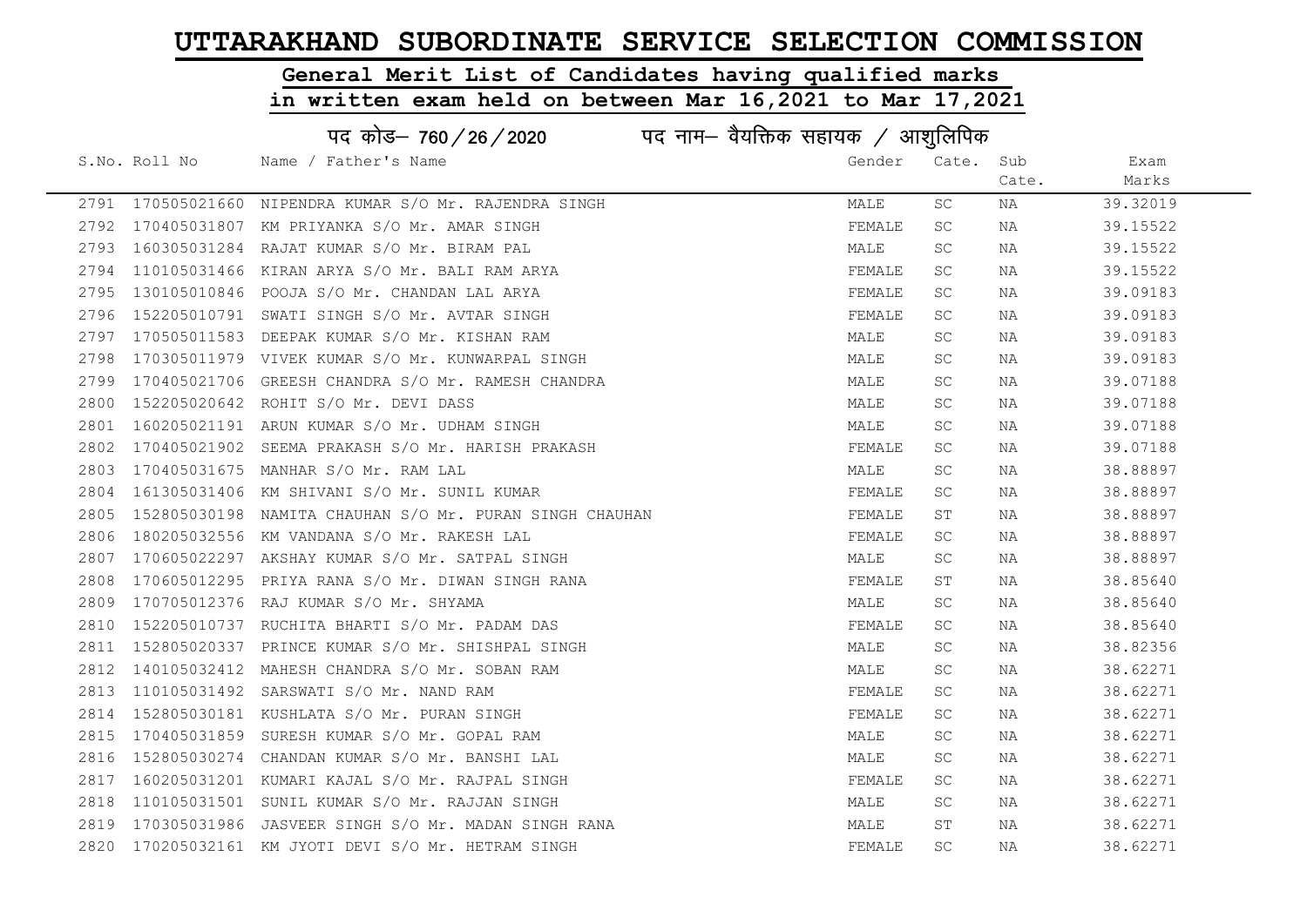# General Merit List of Candidates having qualified marks

|      | पद कोड– 760/26/2020 |                                                           |        |           |       |          |  |
|------|---------------------|-----------------------------------------------------------|--------|-----------|-------|----------|--|
|      | S.No. Roll No       | Name / Father's Name                                      | Gender | Cate.     | Sub   | Exam     |  |
|      |                     |                                                           |        |           | Cate. | Marks    |  |
|      |                     | 2821 151205010463 BANITA TOMAR S/O Mr. CHAMAN SINGH TOMAR | FEMALE | SΤ        | NA    | 38.62097 |  |
|      |                     | 2822 170405011851 KM KAVITA S/O Mr. WHEEM SAIN            | FEMALE | <b>SC</b> | NA    | 38.62097 |  |
| 2823 |                     | 170705012369 KM PREETI S/O Mr. MAHENDRA SINGH             | FEMALE | SC        | NA    | 38.62097 |  |
| 2824 |                     | 152205020679 ASHISH KUMAR S/O Mr. BALBIR KUMAR            | MALE   | SC        | NA    | 38.57525 |  |
| 2825 |                     | 230205022670 MUKESH KUMAR S/O Mr. SHIV LAL                | MALE   | SC.       | NA    | 38.57525 |  |
| 2826 |                     | 160605011038 DAVINDER KUMAR S/O Mr. BASANT LAL            | MALE   | <b>SC</b> | NA    | 38.38554 |  |
| 2827 |                     | 170505011657 SUBHASH CHANDRA S/O Mr. KHEEM RAM            | MALE   | SC.       | NA    | 38.38554 |  |
| 2828 | 170305011990        | DEEPAK SINGH LASPAL S/O Mr. DEVENDRA SINGH LASPAL         | MALE   | SТ        | NA    | 38.38554 |  |
| 2829 | 170405011849        | SATISH KUMAR S/O Mr. DARA SINGH                           | MALE   | <b>SC</b> | NA    | 38.38554 |  |
| 2830 |                     | 130105010903 PANKAJ KUMAR S/O Mr. NARENDRA LAL            | MALE   | SC        | PH    | 38.38554 |  |
| 2831 |                     | 170405011818 SONU KUMAR S/O Mr. PREM KUMAR                | MALE   | SC        | NA    | 38.38554 |  |
| 2832 |                     | 161305011378 KM UJALA S/O Mr. KUNWARPAL SINGH             | FEMALE | <b>SC</b> | NA    | 38.38554 |  |
| 2833 |                     | 230205012696 SUBHASH CHANDRA S/O Mr. DINESH LAL           | MALE   | <b>SC</b> | NA    | 38.38554 |  |
| 2834 |                     | 170205012090 KAVITA S/O Mr. NANDAN LAL                    | FEMALE | <b>SC</b> | NA    | 38.38554 |  |
| 2835 |                     | 160205011251 PINKI RANI S/O Mr. RAM LAL                   | FEMALE | <b>SC</b> | NA    | 38.38554 |  |
| 2836 |                     | 170505011551 TUSHAR KUMAR S/O Mr. KIRATPAL SINGH          | MALE   | SC        | NA    | 38.38554 |  |
| 2837 |                     | 152205030823 RAMESH CHAND S/O Mr. DHYAN SINGH             | MALE   | SТ        | NA    | 38.35646 |  |
| 2838 |                     | 151205030626 PANKAJ KUMAR S/O Mr. PARSHURAM               | MALE   | SC        | NA    | 38.35646 |  |
| 2839 |                     | 161305031418 AKHILESH KUMAR RASHO S/O Mr. MANGE RAM RASHO | MALE   | SC.       | NA    | 38.35646 |  |
| 2840 |                     | 170205032086 RAMJEET S/O Mr. RAM SAHAY                    | MALE   | SC        | NA    | 38.35646 |  |
| 2841 |                     | 210105031006 DEVENDRA KUMAR S/O Mr. JAGDEESH LAL          | MALE   | SC.       | NA    | 38.35646 |  |
| 2842 |                     | 230205032500 RAHUL S/O Mr. BUDDHI LAL                     | MALE   | <b>SC</b> | NA    | 38.35646 |  |
| 2843 |                     | 170205022100 SURENDRA PRASAD S/O Mr. SHYAM LAL            | MALE   | <b>SC</b> | NA    | 38.32694 |  |
| 2844 |                     | 152205020647 SUSHMA RANI S/O Mr. RAJ BAHADUR SINGH        | FEMALE | <b>SC</b> | NA    | 38.32694 |  |
| 2845 | 170505021626        | SANJEEV KUMAR S/O Mr. RAGHUVIR SINGH                      | MALE   | <b>SC</b> | NA    | 38.32694 |  |
| 2846 |                     | 170505021588 RAJEEV S/O Mr. UMEDI RAM                     | MALE   | SC.       | NA    | 38.32694 |  |
| 2847 |                     | 170305021925 POOJA S/O Mr. AMAR SINGH                     | FEMALE | SC        | NA    | 38.32694 |  |
| 2848 |                     | 170405021831 AKSHAY KUMAR S/O Mr. RAJENDRA KUMAR          | MALE   | SC        | NA    | 38.32694 |  |
| 2849 |                     | 210105020979 SANDEEP S/O Mr. BALBEER LAL                  | MALE   | SC        | NA    | 38.32694 |  |
|      |                     | 2850 120105022473 BALWANT KUMAR S/O Mr. MOHAN RAM         | MALE   | SC        | NA    | 38.32694 |  |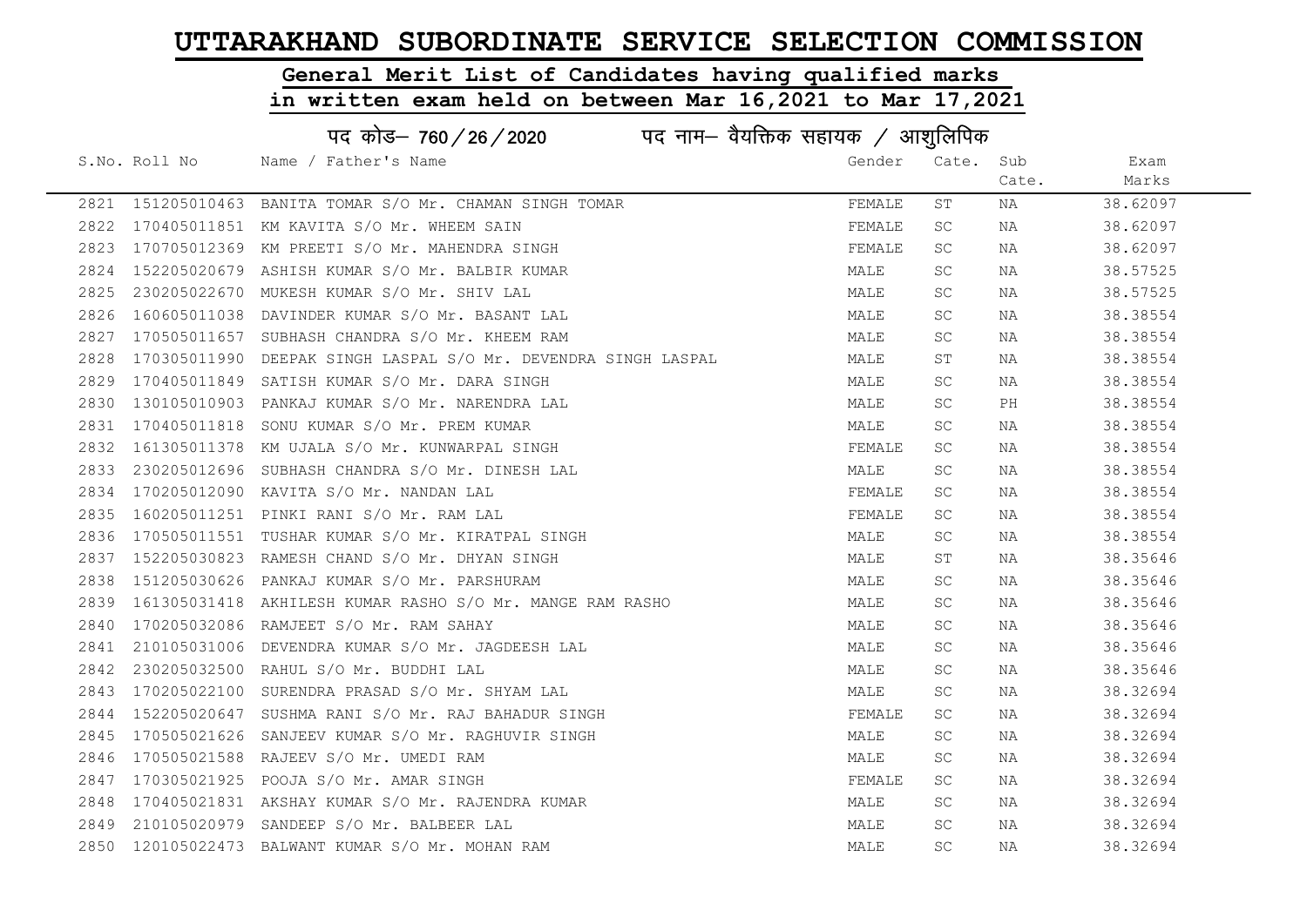# General Merit List of Candidates having qualified marks

|      | पद कोड– 760/26/2020<br>पद नाम— वैयक्तिक सहायक / आशुलिपिक |                                                         |        |           |       |          |  |
|------|----------------------------------------------------------|---------------------------------------------------------|--------|-----------|-------|----------|--|
|      | S.No. Roll No                                            | Name / Father's Name                                    | Gender | Cate.     | Sub   | Exam     |  |
|      |                                                          |                                                         |        |           | Cate. | Marks    |  |
|      |                                                          | 2851 170405011879 ANKIT KUMAR S/O Mr. BRIJPAL SINGH     | MALE   | SC.       | NA    | 38.15012 |  |
| 2852 | 160205031228                                             | SANJU S/O Mr. MANGE RAM                                 | FEMALE | SC        | NA    | 38.09020 |  |
| 2853 |                                                          | 152805020505 VIKRAM SINGH S/O Mr. DHANI RAM             | MALE   | SC.       | NA    | 38.07863 |  |
| 2854 | 160205021225                                             | NITISH KUMAR S/O Mr. MAHENDRA KUMAR                     | MALE   | SC        | NA    | 38.07863 |  |
| 2855 |                                                          | 170605022262 KM PRIYANKA S/O Mr. AMAR SINGH             | FEMALE | SC        | NA    | 38.07863 |  |
| 2856 |                                                          | 160205011207 JOGENDRA SINGH S/O Mr. CHANDRA KIRAN       | MALE   | SC        | NA    | 37.91469 |  |
| 2857 |                                                          | 140105012620 MADAN MOHAN S/O Mr. PREM RAM               | MALE   | SC.       | NA    | 37.91469 |  |
| 2858 |                                                          | 170605032197 KAMAL KUMAR S/O Mr. BHEEM SINGH            | MALE   | <b>SC</b> | NA    | 37.82395 |  |
| 2859 |                                                          | 190105032406 KM DEEPA S/O Mr. BHAGWAN RAM               | FEMALE | SC        | NA    | 37.82395 |  |
| 2860 |                                                          | 170605032198 VIKAS KUMAR S/O Mr. P R ARYA               | MALE   | SC        | NA    | 37.82395 |  |
| 2861 |                                                          | 120105032318 MUKESH KUMAR S/O Mr. NAND RAM              | MALE   | SC        | NA    | 37.82395 |  |
| 2862 |                                                          | 151205010472 VARSHA S/O Mr. RAJKUMAR                    | FEMALE | SC        | NA    | 37.67926 |  |
| 2863 |                                                          | 151205010352 MANOJ KUMAR S/O Mr. CHAMANLAL              | MALE   | SC.       | NA    | 37.67926 |  |
| 2864 |                                                          | 151505010089 VIRENDER BIJLWAN S/O Mr. TEEKA RAM BIJLWAN | MALE   | ST        | NA    | 37.67926 |  |
| 2865 |                                                          | 170405011782 KM PRIYANKA RANI S/O Mr. NARENDRA SINGH    | FEMALE | SC.       | NA    | 37.67926 |  |
| 2866 | 161305011322                                             | TEENA KUMARI S/O Mr. ISAM SINGH                         | FEMALE | SC        | NA    | 37.67926 |  |
| 2867 | 170205022089                                             | HARENDRA SINGH S/O Mr. JAGAT SINGH                      | MALE   | SΤ        | NA    | 37.58200 |  |
| 2868 |                                                          | 152805020263 KM USHA S/O Mr. BACHAN LAL                 | FEMALE | SC        | NA    | 37.58200 |  |
| 2869 | 152805020563                                             | PRADEEP LAL S/O Mr. SUPAL DASS                          | MALE   | SC.       | NA    | 37.58200 |  |
| 2870 |                                                          | 160305021377 VIKAS S/O Mr. SHYAM KUMAR                  | MALE   | SC        | NA    | 37.58200 |  |
| 2871 | 230205022683                                             | GOPAL MOHAN S/O Mr. CHANDRA DAAS                        | MALE   | SC.       | NA    | 37.58200 |  |
| 2872 |                                                          | 170305031923 RANJEET KUMAR S/O Mr. BHUKAN SINGH         | MALE   | ST        | NA    | 37.55769 |  |
| 2873 |                                                          | 152205010790 KAPIL CHAUHAN S/O Mr. SITARAM CHAUHAN      | MALE   | ST        | NA    | 37.44383 |  |
| 2874 | 161305011308                                             | ANMOL KANOJIYA S/O Mr. LAL CHAND KANOJIYA               | MALE   | SC        | NA    | 37.44383 |  |
| 2875 | 110105011497                                             | DEEPAK KUMAR S/O Mr. NARESH KUMAR                       | MALE   | SC        | NA    | 37.44383 |  |
| 2876 |                                                          | 152805020533 ANIL KUMAR S/O Mr. JAI SINGH               | MALE   | SC        | NA    | 37.33369 |  |
| 2877 |                                                          | 152805020350 LOVE RANA S/O Mr. AMAR SINGH RANA          | MALE   | ST        | NA    | 37.33369 |  |
| 2878 |                                                          | 170405021762 KM NISHU S/O Mr. NARENDRA SINGH            | FEMALE | SC        | NA    | 37.33369 |  |
| 2879 |                                                          | 230205032496 MANENDRA KUMAR S/O Mr. PREM LAL            | MALE   | SC        | NA    | 37.29144 |  |
| 2880 |                                                          | 170505031561 DEEPAK KUMAR S/O Mr. DHARAM SINGH          | MALE   | <b>SC</b> | ΝA    | 37.29144 |  |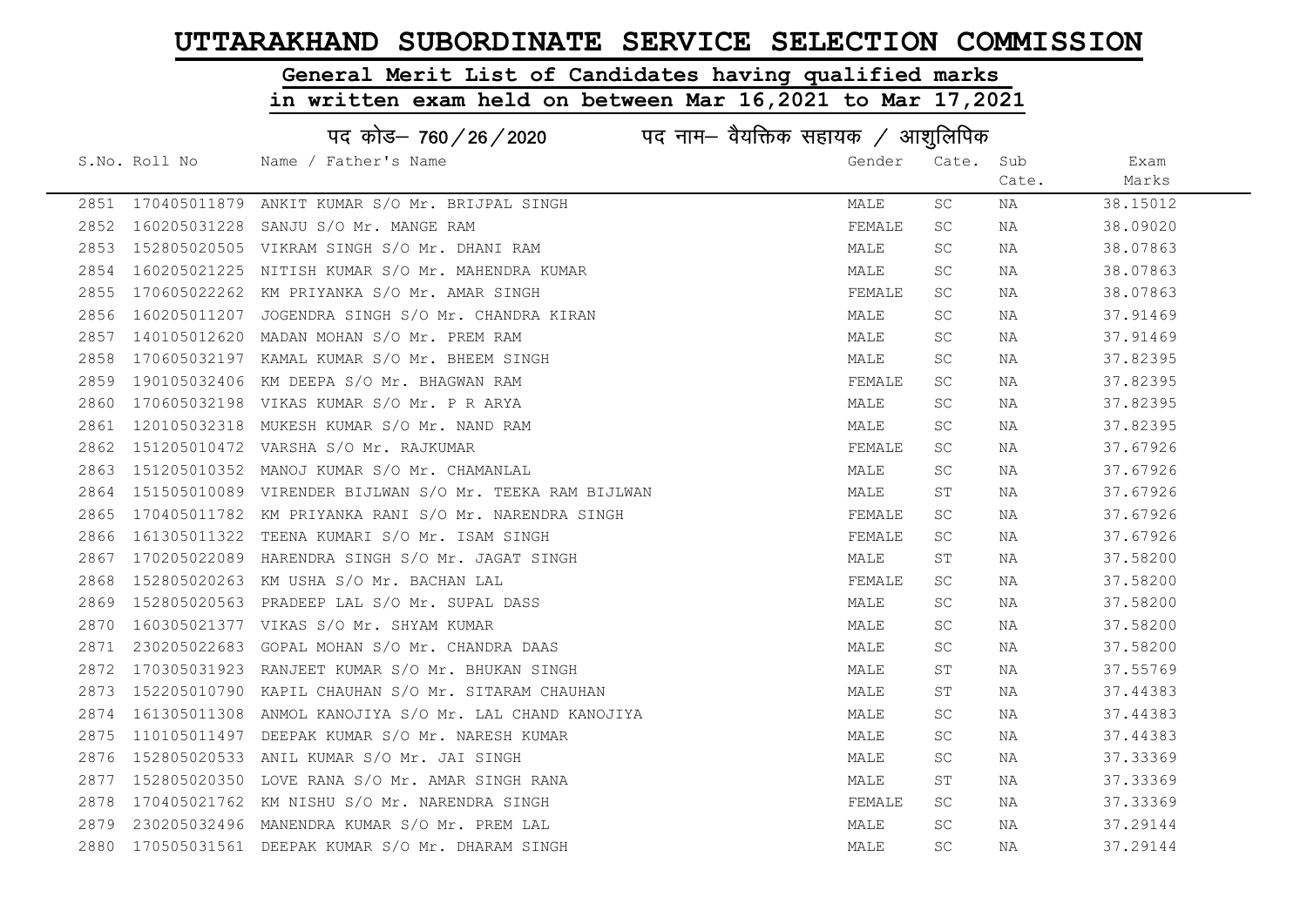# General Merit List of Candidates having qualified marks

|      |               | पद कोड– 760/26/2020<br>पद नाम— वैयक्तिक सहायक / आशुलिपिक    |        |           |       |          |  |
|------|---------------|-------------------------------------------------------------|--------|-----------|-------|----------|--|
|      | S.No. Roll No | Name / Father's Name                                        | Gender | Cate.     | Sub   | Exam     |  |
|      |               |                                                             |        |           | Cate. | Marks    |  |
|      |               | 2881 170205032105 POOJA RANI S/O Mr. JITENDRA SINGH         | FEMALE | SC        | NA    | 37.29144 |  |
| 2882 |               | 110105032287 LALIT PRASHAD S/O Mr. KHARAK RAM               | MALE   | <b>SC</b> | NA    | 37.29144 |  |
| 2883 |               | 130105030932 PAWAN KUMAR S/O Mr. MADAN LAL                  | MALE   | SC        | NA    | 37.29144 |  |
| 2884 |               | 170305012019 SANDIP RAJ S/O Mr. BHOPAL RAM                  | MALE   | SC        | NA    | 37.20841 |  |
| 2885 |               | 161305011341 ANURADHA NAUTIYAL S/O Mr. JOGENDRA SINGH       | FEMALE | SC.       | NA    | 37.20841 |  |
| 2886 |               | 151505010063 SANDHYA S/O Mr. RAJ KUMAR                      | FEMALE | SC        | NA    | 37.20841 |  |
| 2887 |               | 152205010783 ROHITKUMAR S/O Mr. DIGAMBER SINGH              | MALE   | SC        | NA    | 37.20841 |  |
| 2888 |               | 151205010558 KM NISHA S/O Mr. BRIJ MOHAN                    | FEMALE | SC        | NA    | 37.20841 |  |
| 2889 |               | 170505011516 KAPIL KUMAR S/O Mr. TOTA RAM                   | MALE   | SC.       | NA    | 37.20841 |  |
| 2890 |               | 170705022339 CHANDRA SHEKHAR LOHIYA S/O Mr. RAJENDRA LOHIYA | MALE   | SC        | NA    | 37.20841 |  |
| 2891 |               | 180205012743 SHIVAM KUMAR S/O Mr. NARESH KUMAR              | MALE   | SC.       | NA    | 37.20841 |  |
| 2892 |               | 190105012547 AJAY KUMAR S/O Mr. GANESH RAM                  | MALE   | SC        | NA    | 37.20841 |  |
| 2893 |               | 120105012512 PRADEEP KUMAR S/O Mr. TULA RAM                 | MALE   | SC        | NA    | 37.20841 |  |
| 2894 |               | 180205012754 KANCHAN S/O Mr. VED PRAKESH                    | FEMALE | <b>SC</b> | NA    | 37.20841 |  |
| 2895 |               | 170205022075 NARESH SINGH S/O Mr. POORAN SINGH              | MALE   | <b>SC</b> | NA    | 37.08538 |  |
| 2896 |               | 170705022347 AJAY KUMAR S/O Mr. HARI SINGH                  | MALE   | SC        | NA    | 37.08538 |  |
| 2897 |               | 160305021394 AJAY BABRA S/O Mr. RISHI PAL                   | MALE   | SC.       | NA    | 37.08538 |  |
| 2898 |               | 170305022004 KM RICHA DEVI S/O Mr. RAMNATH SINGH            | FEMALE | SC.       | NA    | 37.08538 |  |
| 2899 |               | 130105020865 ROHIT KEDWAL S/O Mr. SURENDRA LAL              | MALE   | SC        | NA    | 37.08538 |  |
| 2900 |               | 170505031626 VANDANA ARYA S/O Mr. BALI RAM ARYA             | FEMALE | SC        | NA    | 37.02518 |  |
| 2901 |               | 151205010484 JAGAT SINGH S/O Mr. MEHAR SINGH                | MALE   | SC.       | NA    | 36.97298 |  |
| 2902 |               | 180205012800 AJAY SINGH S/O Mr. RATAN SINGH                 | MALE   | <b>SC</b> | NA    | 36.97298 |  |
| 2903 |               | 170405011805 AKANKSHA KUMARI S/O Mr. SURENDRA SINGH         | FEMALE | <b>SC</b> | NA    | 36.97298 |  |
| 2904 |               | 170705022402 HIMANSHU S/O Mr. RAJENDRA LAL                  | MALE   | <b>SC</b> | NA    | 36.83707 |  |
| 2905 |               | 152205020737 JASVEER SINGH CHAUHAN S/O Mr. SANTRAM          | MALE   | ST        | NA    | 36.83707 |  |
| 2906 |               | 170405021766 SHIVAM KUMAR S/O Mr. KRITPAL SINGH             | MALE   | SC.       | NA    | 36.83707 |  |
| 2907 |               | 170305031937 VINOD KUMAR S/O Mr. CHANDER PRAKASH            | MALE   | SC.       | NA    | 36.75893 |  |
| 2908 |               | 190105032396 ANKITA TAMTA S/O Mr. NARENDRA KUMAR TAMTA      | FEMALE | SC        | NA    | 36.75893 |  |
| 2909 |               | 160605031071 ASHUTOSH RAWAT S/O Mr. VIJAYYPAL SINGH RAWAT   | MALE   | ST        | NA    | 36.75893 |  |
|      |               | 2910 170405031814 TARUN KUMAR S/O Mr. PATISH KUMAR          | MALE   | <b>SC</b> | ΝA    | 36.75893 |  |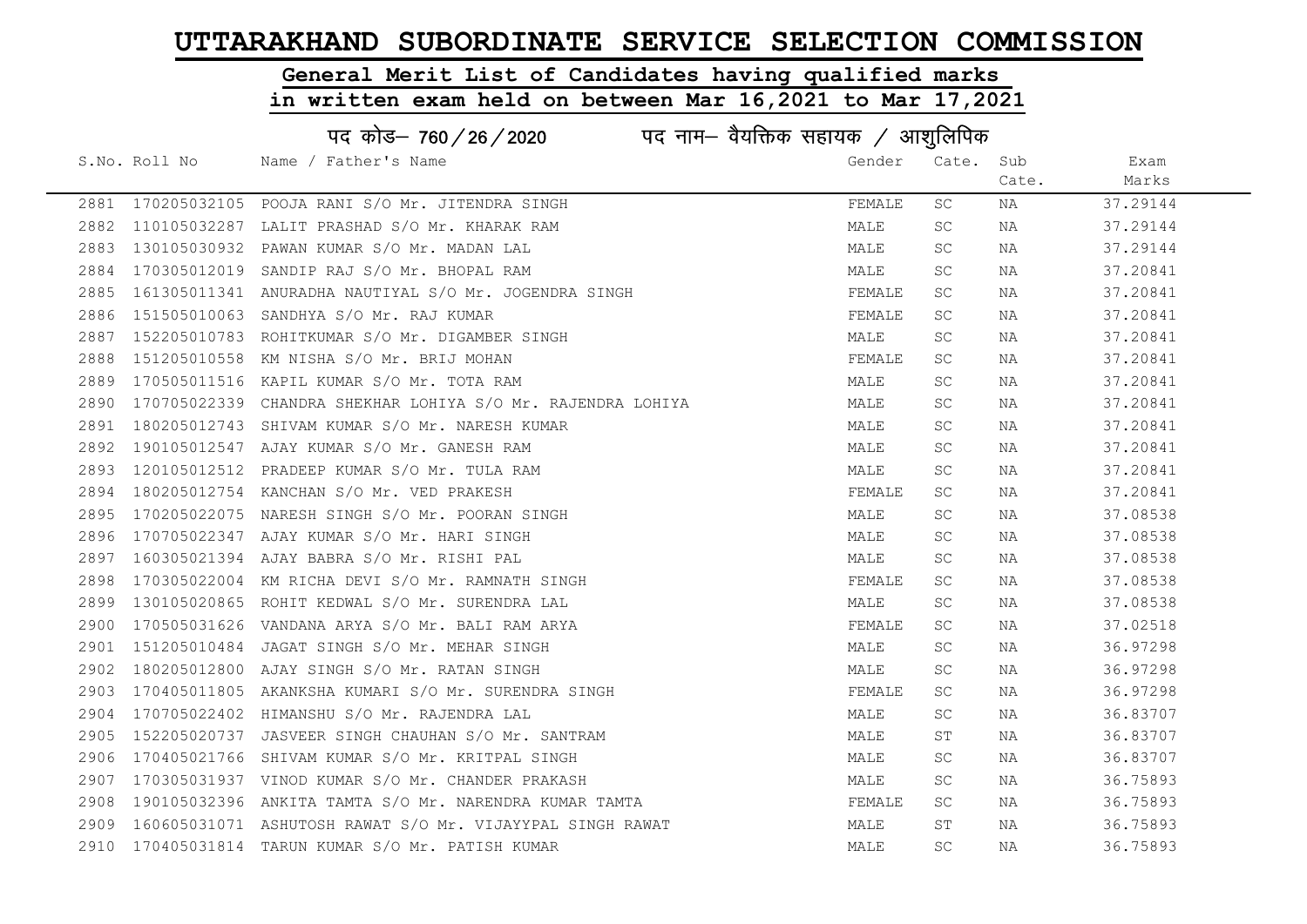# General Merit List of Candidates having qualified marks

|      | पद कोड– 760/26/2020<br>पद नाम— वैयक्तिक सहायक / आशुलिपिक |                                                                |        |           |       |          |
|------|----------------------------------------------------------|----------------------------------------------------------------|--------|-----------|-------|----------|
|      | S.No. Roll No                                            | Name / Father's Name                                           | Gender | Cate.     | Sub   | Exam     |
|      |                                                          |                                                                |        |           | Cate. | Marks    |
|      | 2911 160605011026                                        | KMRAMBATERI S/O Mr. BEER SINGH                                 | FEMALE | SC        | ΝA    | 36.73755 |
| 2912 | 170305012033                                             | KM NEHA S/O Mr. RAM KISHAN SINGH                               | FEMALE | <b>SC</b> | NA    | 36.73755 |
| 2913 |                                                          | 170205012172 KM SURBHI S/O Mr. KARTAR SINGH                    | FEMALE | <b>SC</b> | NA    | 36.73755 |
| 2914 | 152205020750                                             | KM RADHA RANI S/O Mr. JASAWANT SINGH                           | FEMALE | <b>SC</b> | NA    | 36.58876 |
| 2915 |                                                          | 130105010898 MUKESH SINGH S/O Mr. ANAND SINGH                  | MALE   | SТ        | NA    | 36.50212 |
| 2916 |                                                          | 190105032380 SARITA SARKI S/O Mr. SAJJAN SARKI                 | FEMALE | SC        | NA    | 36.49267 |
| 2917 |                                                          | 170405031907 AMAN S/O Mr. CHHOTEY                              | MALE   | SC.       | NA    | 36.49267 |
| 2918 |                                                          | 152805030174 RAVIL S/O Mr. MAMCHAND                            | MALE   | SC        | NA    | 36.49267 |
| 2919 | 170605032207                                             | NEETU S/O Mr. CHAMAN PRASAD                                    | FEMALE | SC        | NA    | 36.49267 |
| 2920 |                                                          | 160605021039 KM MAMTESH GAUR S/O Mr. VIJAY PAL SINGH           | FEMALE | SC        | NA    | 36.34044 |
| 2921 |                                                          | 152805020380 KAJAL SHARMA S/O Mr. SITA RAM SHARMA              | FEMALE | SΤ        | NA    | 36.34044 |
| 2922 |                                                          | 170305011996 UMESH CHANDRA S/O Mr. JAGAT                       | MALE   | SC        | NA    | 36.26670 |
| 2923 |                                                          | 170205012131 KIRAN ARYA S/O Mr. RAJENDRA PRASAD                | FEMALE | <b>SC</b> | NA    | 36.26670 |
| 2924 |                                                          | 230205012668 GANESH SINGH S/O Mr. BUDHI LAL                    | MALE   | <b>SC</b> | NA    | 36.26670 |
| 2925 |                                                          | 210105030950 HARISH LAL S/O Mr. SHANKAR LAL                    | MALE   | <b>SC</b> | NA    | 36.22642 |
| 2926 | 190105022515                                             | DEVENDRA SINGH PANCHPAL S/O Mr. HEERA SINGH PANCHPAL           | MALE   | SΤ        | NA    | 36.09213 |
| 2927 |                                                          | 170205022147 ANIL KUMAR S/O Mr. VEER SINGH                     | MALE   | SC        | NA    | 36.09213 |
| 2928 |                                                          | 170405011719 DEEPA S/O Mr. BHUPAL RAM                          | FEMALE | SC        | NA    | 36.03127 |
| 2929 |                                                          | 152205010637 BOBBY S/O Mr. VISHWANATH                          | MALE   | SC        | NA    | 36.03127 |
| 2930 | 170605012218                                             | CHANDA S/O Mr. CHAMAN PRASAD                                   | FEMALE | <b>SC</b> | NA    | 36.03127 |
| 2931 |                                                          | 170305031975 ANSU S/O Mr. HETRAM SINGH                         | FEMALE | SC.       | NA    | 35.96016 |
| 2932 |                                                          | 170405031695 VIPIN KUMAR S/O Mr. BHARAT SINGH                  | MALE   | <b>SC</b> | NA    | 35.96016 |
| 2933 |                                                          | 180205032525 PRIYANKA S/O Mr. PURAN LAL                        | FEMALE | <b>SC</b> | NA    | 35.96016 |
| 2934 |                                                          | 180205022700 PRAVIN KUMAR S/O Mr. GOVIND DAS                   | MALE   | <b>SC</b> | NA    | 35.84382 |
| 2935 |                                                          | 170305021921 MAHESH KUMAR S/O Mr. RAMKUNWAR SINGH              | MALE   | <b>SC</b> | NA    | 35.84382 |
| 2936 |                                                          | 170305022002 SHIVANI BHARTI S/O Mr. KAMAL KUMAR                | FEMALE | SC        | NA    | 35.84382 |
| 2937 |                                                          | 170505021554 VIVEK SINGH RANA S/O Mr. NARESH SINGH RANA        | MALE   | SТ        | NA    | 35.84382 |
| 2938 | 230205022649                                             | JYOTI SHAH S/O Mr. RAM LAL SHAH                                | FEMALE | SC        | NA    | 35.84382 |
| 2939 |                                                          | 151505020079 VINAY KUMAR RANSHUWAL S/O Mr. DEEPCHAND RANSHUWAL | MALE   | SC        | NA    | 35.84382 |
|      |                                                          | 2940 110105012437 KIRAN ARYA S/O Mr. RAMESH RAM                | FEMALE | <b>SC</b> | ΝA    | 35.79584 |